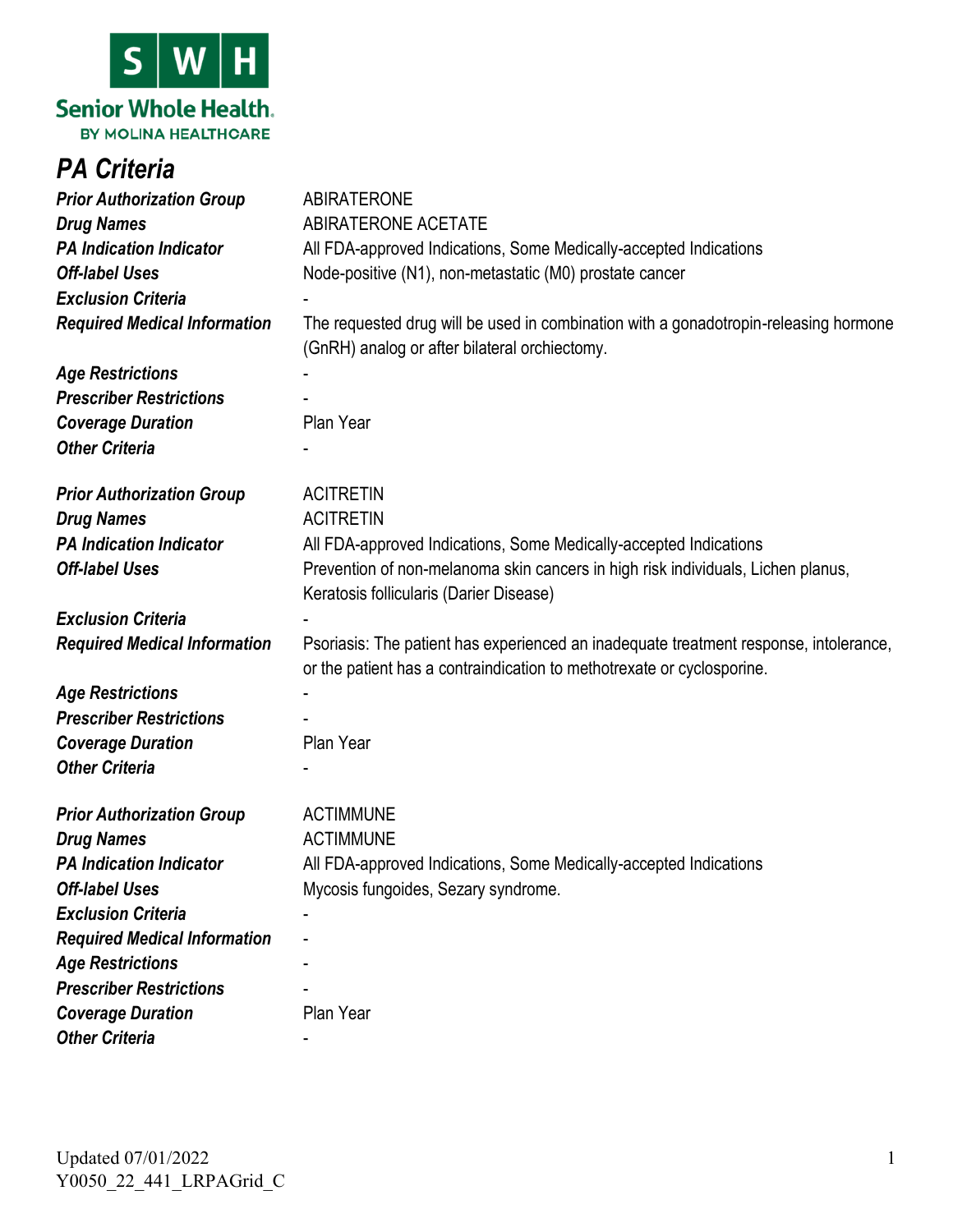| <b>Prior Authorization Group</b>                                                                                 | <b>ADEMPAS</b>                                                                                                                                                                                                                                                                                                                                                                                                                                                                                                                                                                                                                                                                                                                                                                                                    |
|------------------------------------------------------------------------------------------------------------------|-------------------------------------------------------------------------------------------------------------------------------------------------------------------------------------------------------------------------------------------------------------------------------------------------------------------------------------------------------------------------------------------------------------------------------------------------------------------------------------------------------------------------------------------------------------------------------------------------------------------------------------------------------------------------------------------------------------------------------------------------------------------------------------------------------------------|
| <b>Drug Names</b>                                                                                                | <b>ADEMPAS</b>                                                                                                                                                                                                                                                                                                                                                                                                                                                                                                                                                                                                                                                                                                                                                                                                    |
| <b>PA Indication Indicator</b>                                                                                   | All FDA-approved Indications                                                                                                                                                                                                                                                                                                                                                                                                                                                                                                                                                                                                                                                                                                                                                                                      |
| <b>Off-label Uses</b>                                                                                            |                                                                                                                                                                                                                                                                                                                                                                                                                                                                                                                                                                                                                                                                                                                                                                                                                   |
| <b>Exclusion Criteria</b>                                                                                        |                                                                                                                                                                                                                                                                                                                                                                                                                                                                                                                                                                                                                                                                                                                                                                                                                   |
| <b>Required Medical Information</b>                                                                              | For pulmonary arterial hypertension (PAH) (World Health Organization [WHO] Group<br>1): PAH was confirmed by right heart catheterization. For PAH new starts only: 1)<br>pretreatment mean pulmonary arterial pressure is greater than 20 mmHg, AND 2)<br>pretreatment pulmonary capillary wedge pressure is less than or equal to 15 mmHg,<br>AND 3) pretreatment pulmonary vascular resistance is greater than or equal to 3 Wood<br>units. For chronic thromboembolic pulmonary hypertension (CTEPH) (WHO Group 4):<br>1) Patient has persistent or recurrent CTEPH after pulmonary endarterectomy (PEA),<br>OR 2) Patient has inoperable CTEPH with the diagnosis confirmed by right heart<br>catheterization AND by computed tomography (CT), magnetic resonance imaging<br>(MRI), or pulmonary angiography. |
| <b>Age Restrictions</b>                                                                                          |                                                                                                                                                                                                                                                                                                                                                                                                                                                                                                                                                                                                                                                                                                                                                                                                                   |
| <b>Prescriber Restrictions</b>                                                                                   |                                                                                                                                                                                                                                                                                                                                                                                                                                                                                                                                                                                                                                                                                                                                                                                                                   |
| <b>Coverage Duration</b>                                                                                         | Plan Year                                                                                                                                                                                                                                                                                                                                                                                                                                                                                                                                                                                                                                                                                                                                                                                                         |
| <b>Other Criteria</b>                                                                                            |                                                                                                                                                                                                                                                                                                                                                                                                                                                                                                                                                                                                                                                                                                                                                                                                                   |
| <b>Prior Authorization Group</b><br><b>Drug Names</b><br><b>PA Indication Indicator</b><br><b>Off-label Uses</b> | <b>AIMOVIG</b><br><b>AIMOVIG</b><br>All FDA-approved Indications                                                                                                                                                                                                                                                                                                                                                                                                                                                                                                                                                                                                                                                                                                                                                  |
| <b>Exclusion Criteria</b>                                                                                        |                                                                                                                                                                                                                                                                                                                                                                                                                                                                                                                                                                                                                                                                                                                                                                                                                   |
| <b>Required Medical Information</b>                                                                              | 1) The patient received at least 3 months of treatment with the requested drug, and the<br>patient had a reduction in migraine days per month from baseline, OR 2) The patient<br>experienced an inadequate treatment response with a 4-week trial of any of the<br>following: Antiepileptic drugs (AEDs), Beta-adrenergic blocking agents,<br>Antidepressants, OR 3) The patient experienced an intolerance or has a<br>contraindication that would prohibit a 4-week trial of any of the following: Antiepileptic<br>drugs (AEDs), Beta-adrenergic blocking agents, Antidepressants.                                                                                                                                                                                                                            |
| <b>Age Restrictions</b>                                                                                          |                                                                                                                                                                                                                                                                                                                                                                                                                                                                                                                                                                                                                                                                                                                                                                                                                   |
| <b>Prescriber Restrictions</b>                                                                                   |                                                                                                                                                                                                                                                                                                                                                                                                                                                                                                                                                                                                                                                                                                                                                                                                                   |
| <b>Coverage Duration</b>                                                                                         | Initial 3 months, Reauthorization Plan Year                                                                                                                                                                                                                                                                                                                                                                                                                                                                                                                                                                                                                                                                                                                                                                       |
| <b>Other Criteria</b>                                                                                            |                                                                                                                                                                                                                                                                                                                                                                                                                                                                                                                                                                                                                                                                                                                                                                                                                   |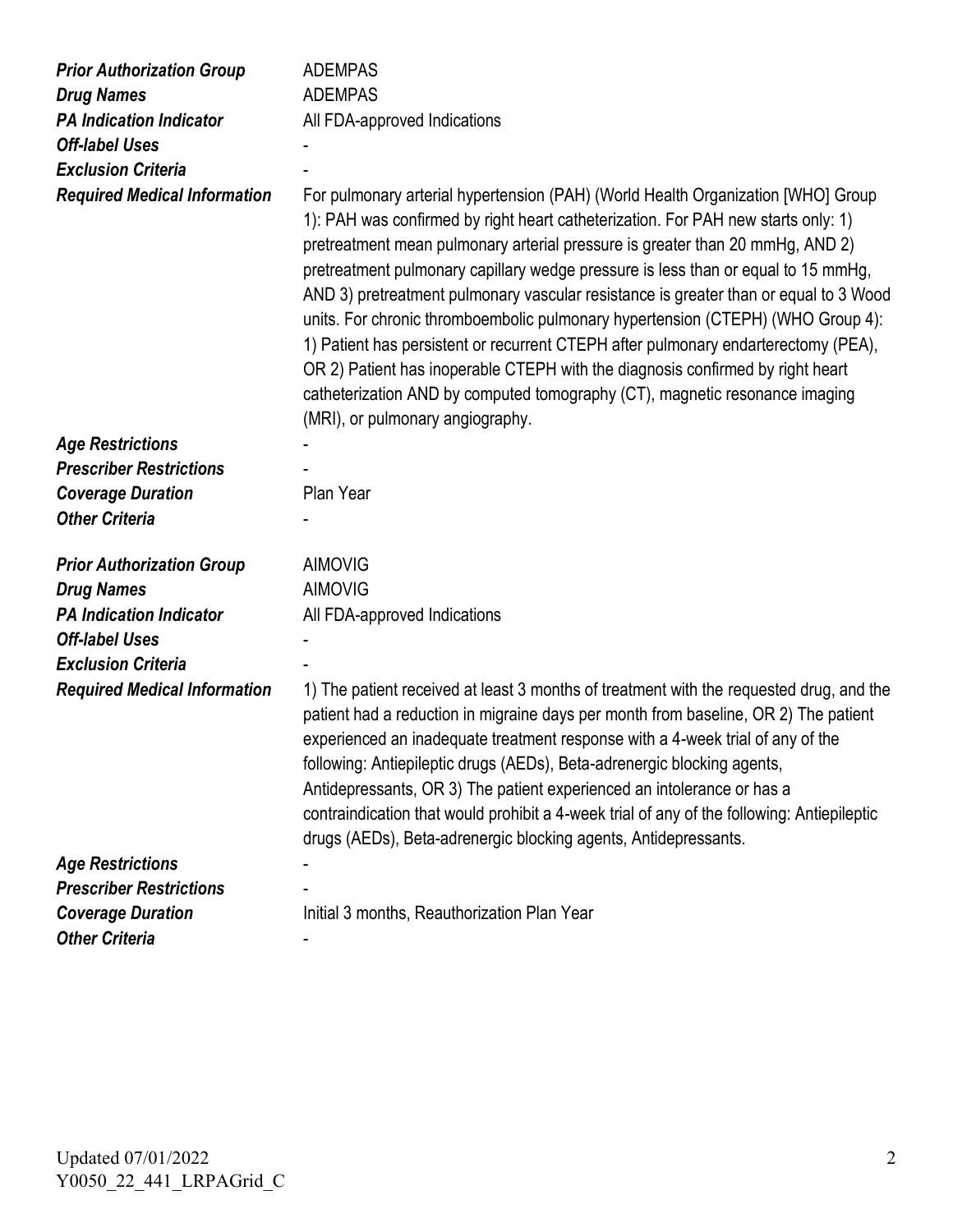| <b>Prior Authorization Group</b>    | <b>ALDURAZYME</b>                                                                                                                                                                                                                                                                                                                                                                                                                                |
|-------------------------------------|--------------------------------------------------------------------------------------------------------------------------------------------------------------------------------------------------------------------------------------------------------------------------------------------------------------------------------------------------------------------------------------------------------------------------------------------------|
| <b>Drug Names</b>                   | <b>ALDURAZYME</b>                                                                                                                                                                                                                                                                                                                                                                                                                                |
| <b>PA Indication Indicator</b>      | All FDA-approved Indications                                                                                                                                                                                                                                                                                                                                                                                                                     |
| <b>Off-label Uses</b>               |                                                                                                                                                                                                                                                                                                                                                                                                                                                  |
| <b>Exclusion Criteria</b>           |                                                                                                                                                                                                                                                                                                                                                                                                                                                  |
| <b>Required Medical Information</b> | For mucopolysaccharidosis I: Diagnosis of mucopolysaccharidosis I was confirmed by<br>an enzyme assay demonstrating a deficiency of alpha-L-iduronidase enzyme activity or<br>by genetic testing. Patients with Scheie syndrome must have moderate to severe<br>symptoms.                                                                                                                                                                        |
| <b>Age Restrictions</b>             |                                                                                                                                                                                                                                                                                                                                                                                                                                                  |
| <b>Prescriber Restrictions</b>      |                                                                                                                                                                                                                                                                                                                                                                                                                                                  |
| <b>Coverage Duration</b>            | Plan Year                                                                                                                                                                                                                                                                                                                                                                                                                                        |
| <b>Other Criteria</b>               |                                                                                                                                                                                                                                                                                                                                                                                                                                                  |
|                                     |                                                                                                                                                                                                                                                                                                                                                                                                                                                  |
| <b>Prior Authorization Group</b>    | <b>ALECENSA</b>                                                                                                                                                                                                                                                                                                                                                                                                                                  |
| <b>Drug Names</b>                   | <b>ALECENSA</b>                                                                                                                                                                                                                                                                                                                                                                                                                                  |
| <b>PA Indication Indicator</b>      | All FDA-approved Indications, Some Medically-accepted Indications                                                                                                                                                                                                                                                                                                                                                                                |
| <b>Off-label Uses</b>               | Recurrent ALK-positive non-small cell lung cancer (NSCLC), brain metastases from<br>ALK-positive NSCLC.                                                                                                                                                                                                                                                                                                                                          |
| <b>Exclusion Criteria</b>           |                                                                                                                                                                                                                                                                                                                                                                                                                                                  |
| <b>Required Medical Information</b> |                                                                                                                                                                                                                                                                                                                                                                                                                                                  |
| <b>Age Restrictions</b>             |                                                                                                                                                                                                                                                                                                                                                                                                                                                  |
| <b>Prescriber Restrictions</b>      |                                                                                                                                                                                                                                                                                                                                                                                                                                                  |
| <b>Coverage Duration</b>            | Plan Year                                                                                                                                                                                                                                                                                                                                                                                                                                        |
| <b>Other Criteria</b>               |                                                                                                                                                                                                                                                                                                                                                                                                                                                  |
| <b>Prior Authorization Group</b>    | <b>ALOSETRON</b>                                                                                                                                                                                                                                                                                                                                                                                                                                 |
| <b>Drug Names</b>                   | <b>ALOSETRON HYDROCHLORIDE</b>                                                                                                                                                                                                                                                                                                                                                                                                                   |
| <b>PA Indication Indicator</b>      | All FDA-approved Indications                                                                                                                                                                                                                                                                                                                                                                                                                     |
| <b>Off-label Uses</b>               |                                                                                                                                                                                                                                                                                                                                                                                                                                                  |
| <b>Exclusion Criteria</b>           |                                                                                                                                                                                                                                                                                                                                                                                                                                                  |
| <b>Required Medical Information</b> | 1) The requested drug is being prescribed for a biological female or a person that self-<br>identifies as a female with a diagnosis of severe diarrhea-predominant irritable bowel<br>syndrome (IBS) AND 2) Chronic IBS symptoms lasting at least 6 months AND 3)<br>Gastrointestinal tract abnormalities have been ruled out AND 4) Inadequate response<br>to one conventional therapy (e.g., antispasmodics, antidepressants, antidiarrheals). |
| <b>Age Restrictions</b>             |                                                                                                                                                                                                                                                                                                                                                                                                                                                  |
| <b>Prescriber Restrictions</b>      |                                                                                                                                                                                                                                                                                                                                                                                                                                                  |
| <b>Coverage Duration</b>            | Plan Year                                                                                                                                                                                                                                                                                                                                                                                                                                        |
| <b>Other Criteria</b>               |                                                                                                                                                                                                                                                                                                                                                                                                                                                  |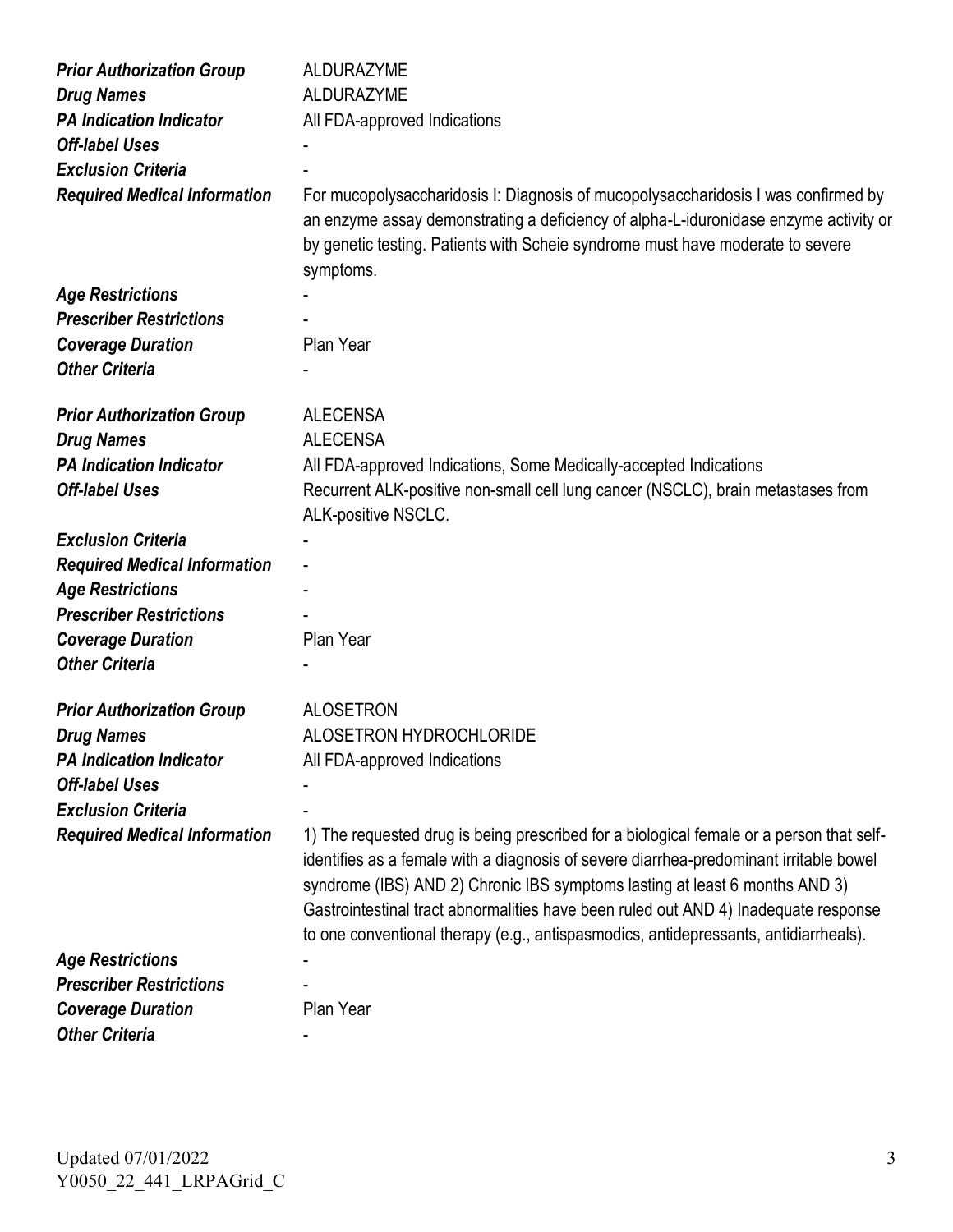| <b>Prior Authorization Group</b><br><b>Drug Names</b> | ALPHA1-PROTEINASE INHIBITOR<br>ARALAST NP, PROLASTIN-C, ZEMAIRA                                                                                                                                                                                                                                                                                                                                                                             |
|-------------------------------------------------------|---------------------------------------------------------------------------------------------------------------------------------------------------------------------------------------------------------------------------------------------------------------------------------------------------------------------------------------------------------------------------------------------------------------------------------------------|
| <b>PA Indication Indicator</b>                        | All FDA-approved Indications                                                                                                                                                                                                                                                                                                                                                                                                                |
| <b>Off-label Uses</b>                                 |                                                                                                                                                                                                                                                                                                                                                                                                                                             |
| <b>Exclusion Criteria</b>                             |                                                                                                                                                                                                                                                                                                                                                                                                                                             |
| <b>Required Medical Information</b>                   | For alpha1-proteinase inhibitor deficiency: Patient must have 1) clinically evident<br>emphysema and 2) pretreatment serum alpha1-proteinase inhibitor level less than 11<br>micromol/L (80 mg/dL by radial immunodiffusion or 50 mg/dL by nephelometry).                                                                                                                                                                                   |
| <b>Age Restrictions</b>                               |                                                                                                                                                                                                                                                                                                                                                                                                                                             |
| <b>Prescriber Restrictions</b>                        |                                                                                                                                                                                                                                                                                                                                                                                                                                             |
| <b>Coverage Duration</b>                              | Plan Year                                                                                                                                                                                                                                                                                                                                                                                                                                   |
| <b>Other Criteria</b>                                 |                                                                                                                                                                                                                                                                                                                                                                                                                                             |
|                                                       |                                                                                                                                                                                                                                                                                                                                                                                                                                             |
| <b>Prior Authorization Group</b>                      | <b>ALUNBRIG</b>                                                                                                                                                                                                                                                                                                                                                                                                                             |
| <b>Drug Names</b>                                     | <b>ALUNBRIG</b>                                                                                                                                                                                                                                                                                                                                                                                                                             |
| <b>PA Indication Indicator</b>                        | All FDA-approved Indications, Some Medically-accepted Indications                                                                                                                                                                                                                                                                                                                                                                           |
| <b>Off-label Uses</b>                                 | Recurrent ALK-positive non-small cell lung cancer (NSCLC), brain metastases from<br>ALK-positive NSCLC.                                                                                                                                                                                                                                                                                                                                     |
| <b>Exclusion Criteria</b>                             |                                                                                                                                                                                                                                                                                                                                                                                                                                             |
| <b>Required Medical Information</b>                   |                                                                                                                                                                                                                                                                                                                                                                                                                                             |
| <b>Age Restrictions</b>                               |                                                                                                                                                                                                                                                                                                                                                                                                                                             |
| <b>Prescriber Restrictions</b>                        |                                                                                                                                                                                                                                                                                                                                                                                                                                             |
| <b>Coverage Duration</b>                              | Plan Year                                                                                                                                                                                                                                                                                                                                                                                                                                   |
| <b>Other Criteria</b>                                 |                                                                                                                                                                                                                                                                                                                                                                                                                                             |
|                                                       |                                                                                                                                                                                                                                                                                                                                                                                                                                             |
| <b>Prior Authorization Group</b>                      | <b>AMBRISENTAN</b>                                                                                                                                                                                                                                                                                                                                                                                                                          |
| <b>Drug Names</b>                                     | <b>AMBRISENTAN</b>                                                                                                                                                                                                                                                                                                                                                                                                                          |
| <b>PA Indication Indicator</b>                        | All FDA-approved Indications                                                                                                                                                                                                                                                                                                                                                                                                                |
| <b>Off-label Uses</b>                                 |                                                                                                                                                                                                                                                                                                                                                                                                                                             |
| <b>Exclusion Criteria</b>                             |                                                                                                                                                                                                                                                                                                                                                                                                                                             |
| <b>Required Medical Information</b>                   | Pulmonary arterial hypertension (PAH) (World Health Organization [WHO] Group 1):<br>Diagnosis was confirmed by right heart catheterization. For PAH new starts only: 1)<br>Pretreatment mean pulmonary arterial pressure is greater than 20 mmHg, 2)<br>Pretreatment pulmonary capillary wedge pressure is less than or equal to 15 mmHg,<br>and 3) Pretreatment pulmonary vascular resistance is greater than or equal to 3 Wood<br>units. |
| <b>Age Restrictions</b>                               |                                                                                                                                                                                                                                                                                                                                                                                                                                             |
| <b>Prescriber Restrictions</b>                        |                                                                                                                                                                                                                                                                                                                                                                                                                                             |
| <b>Coverage Duration</b>                              | Plan Year                                                                                                                                                                                                                                                                                                                                                                                                                                   |
| <b>Other Criteria</b>                                 |                                                                                                                                                                                                                                                                                                                                                                                                                                             |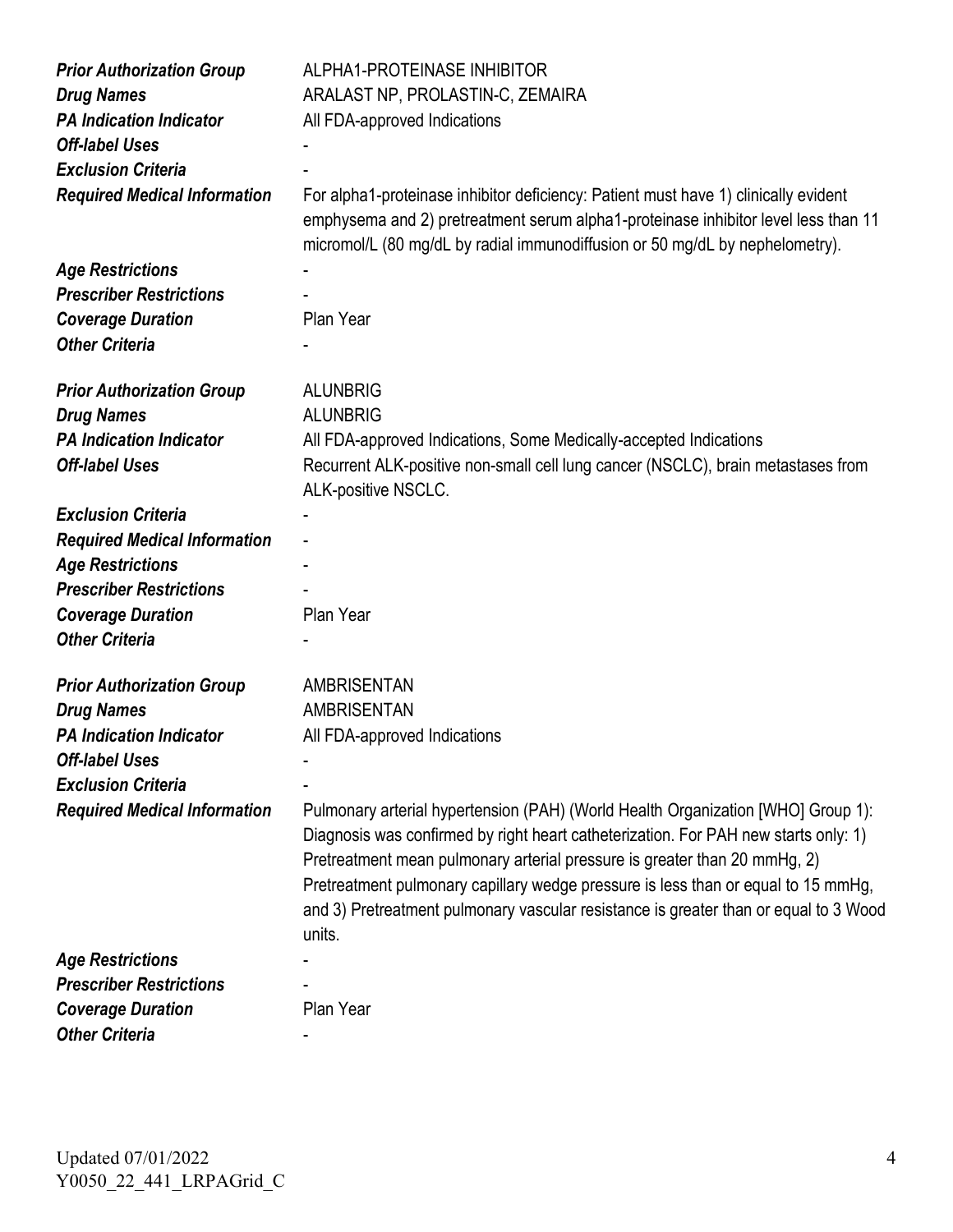| <b>Prior Authorization Group</b><br><b>Drug Names</b><br><b>PA Indication Indicator</b><br><b>Off-label Uses</b><br><b>Exclusion Criteria</b> | <b>AMPHETAMINES</b><br>AMPHETAMINE/DEXTROAMPHETA<br>All Medically-accepted Indications                                                                                                                                                                                                                                                                                                                                                                                                                                                                                                                                                                                                                                                                                                        |
|-----------------------------------------------------------------------------------------------------------------------------------------------|-----------------------------------------------------------------------------------------------------------------------------------------------------------------------------------------------------------------------------------------------------------------------------------------------------------------------------------------------------------------------------------------------------------------------------------------------------------------------------------------------------------------------------------------------------------------------------------------------------------------------------------------------------------------------------------------------------------------------------------------------------------------------------------------------|
| <b>Required Medical Information</b>                                                                                                           | 1) The patient has a diagnosis of Attention-Deficit Hyperactivity Disorder (ADHD) or<br>Attention Deficit Disorder (ADD) OR 2) The patient has a diagnosis of narcolepsy<br>confirmed by a sleep study.                                                                                                                                                                                                                                                                                                                                                                                                                                                                                                                                                                                       |
| <b>Age Restrictions</b>                                                                                                                       |                                                                                                                                                                                                                                                                                                                                                                                                                                                                                                                                                                                                                                                                                                                                                                                               |
| <b>Prescriber Restrictions</b>                                                                                                                |                                                                                                                                                                                                                                                                                                                                                                                                                                                                                                                                                                                                                                                                                                                                                                                               |
| <b>Coverage Duration</b>                                                                                                                      | Plan Year                                                                                                                                                                                                                                                                                                                                                                                                                                                                                                                                                                                                                                                                                                                                                                                     |
| <b>Other Criteria</b>                                                                                                                         |                                                                                                                                                                                                                                                                                                                                                                                                                                                                                                                                                                                                                                                                                                                                                                                               |
| <b>Prior Authorization Group</b>                                                                                                              | <b>ARCALYST</b>                                                                                                                                                                                                                                                                                                                                                                                                                                                                                                                                                                                                                                                                                                                                                                               |
| <b>Drug Names</b>                                                                                                                             | <b>ARCALYST</b>                                                                                                                                                                                                                                                                                                                                                                                                                                                                                                                                                                                                                                                                                                                                                                               |
| <b>PA Indication Indicator</b>                                                                                                                | All FDA-approved Indications, Some Medically-accepted Indications                                                                                                                                                                                                                                                                                                                                                                                                                                                                                                                                                                                                                                                                                                                             |
| <b>Off-label Uses</b>                                                                                                                         | Prevention of gout flares in patients initiating or continuing urate-lowering therapy.                                                                                                                                                                                                                                                                                                                                                                                                                                                                                                                                                                                                                                                                                                        |
| <b>Exclusion Criteria</b>                                                                                                                     |                                                                                                                                                                                                                                                                                                                                                                                                                                                                                                                                                                                                                                                                                                                                                                                               |
| <b>Required Medical Information</b>                                                                                                           | For prevention of gout flares in patients initiating or continuing urate-lowering therapy<br>(e.g., allopurinol) (new starts): 1) two or more gout flares within the previous 12 months,<br>AND 2) inadequate response, intolerance or contraindication to maximum tolerated<br>doses of a non-steroidal anti-inflammatory drug (NSAID) and colchicine, AND 3)<br>concurrent use with urate-lowering therapy. For prevention of gout flares in patients<br>initiating or continuing urate-lowering therapy (e.g., allopurinol) (continuation): 1) patient<br>must have achieved or maintained a clinical benefit (i.e., a fewer number of gout<br>attacks or fewer flare days) compared to baseline, AND 2) continued use of urate-<br>lowering therapy concurrently with the requested drug. |
| <b>Age Restrictions</b>                                                                                                                       |                                                                                                                                                                                                                                                                                                                                                                                                                                                                                                                                                                                                                                                                                                                                                                                               |
| <b>Prescriber Restrictions</b>                                                                                                                |                                                                                                                                                                                                                                                                                                                                                                                                                                                                                                                                                                                                                                                                                                                                                                                               |
| <b>Coverage Duration</b>                                                                                                                      | For prevention of gout flares: 4 months. Other: Plan Year                                                                                                                                                                                                                                                                                                                                                                                                                                                                                                                                                                                                                                                                                                                                     |
| <b>Other Criteria</b>                                                                                                                         |                                                                                                                                                                                                                                                                                                                                                                                                                                                                                                                                                                                                                                                                                                                                                                                               |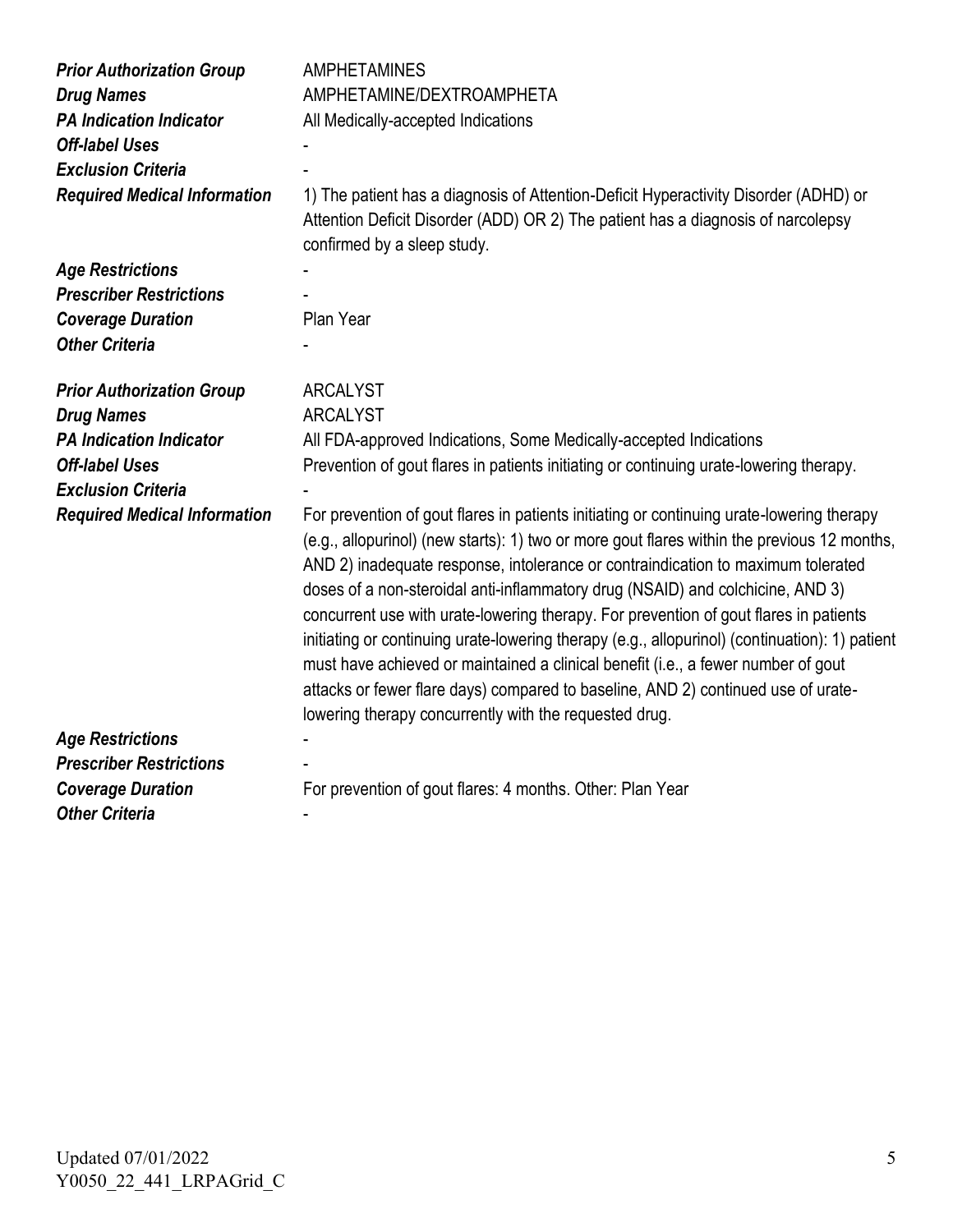| <b>Prior Authorization Group</b>    | <b>ARMODAFINIL</b>                                                                                                                                                                                                                                                                                |
|-------------------------------------|---------------------------------------------------------------------------------------------------------------------------------------------------------------------------------------------------------------------------------------------------------------------------------------------------|
| <b>Drug Names</b>                   | <b>ARMODAFINIL</b>                                                                                                                                                                                                                                                                                |
| <b>PA Indication Indicator</b>      | All FDA-approved Indications                                                                                                                                                                                                                                                                      |
| <b>Off-label Uses</b>               |                                                                                                                                                                                                                                                                                                   |
| <b>Exclusion Criteria</b>           |                                                                                                                                                                                                                                                                                                   |
| <b>Required Medical Information</b> | 1) The patient has a diagnosis of narcolepsy and the diagnosis is confirmed by sleep<br>lab evaluation OR 2) The patient has a diagnosis of Shift Work Disorder (SWD) OR 3)<br>The patient has a diagnosis of obstructive sleep apnea (OSA) and the diagnosis is<br>confirmed by polysomnography. |
| <b>Age Restrictions</b>             |                                                                                                                                                                                                                                                                                                   |
| <b>Prescriber Restrictions</b>      |                                                                                                                                                                                                                                                                                                   |
| <b>Coverage Duration</b>            | Plan Year                                                                                                                                                                                                                                                                                         |
| <b>Other Criteria</b>               |                                                                                                                                                                                                                                                                                                   |
| <b>Prior Authorization Group</b>    | <b>AUSTEDO</b>                                                                                                                                                                                                                                                                                    |
| <b>Drug Names</b>                   | <b>AUSTEDO</b>                                                                                                                                                                                                                                                                                    |
| <b>PA Indication Indicator</b>      | All FDA-approved Indications, Some Medically-accepted Indications                                                                                                                                                                                                                                 |
| <b>Off-label Uses</b>               | Tourette's syndrome                                                                                                                                                                                                                                                                               |
| <b>Exclusion Criteria</b>           |                                                                                                                                                                                                                                                                                                   |
| <b>Required Medical Information</b> |                                                                                                                                                                                                                                                                                                   |
| <b>Age Restrictions</b>             |                                                                                                                                                                                                                                                                                                   |
| <b>Prescriber Restrictions</b>      |                                                                                                                                                                                                                                                                                                   |
| <b>Coverage Duration</b>            | Plan Year                                                                                                                                                                                                                                                                                         |
| <b>Other Criteria</b>               |                                                                                                                                                                                                                                                                                                   |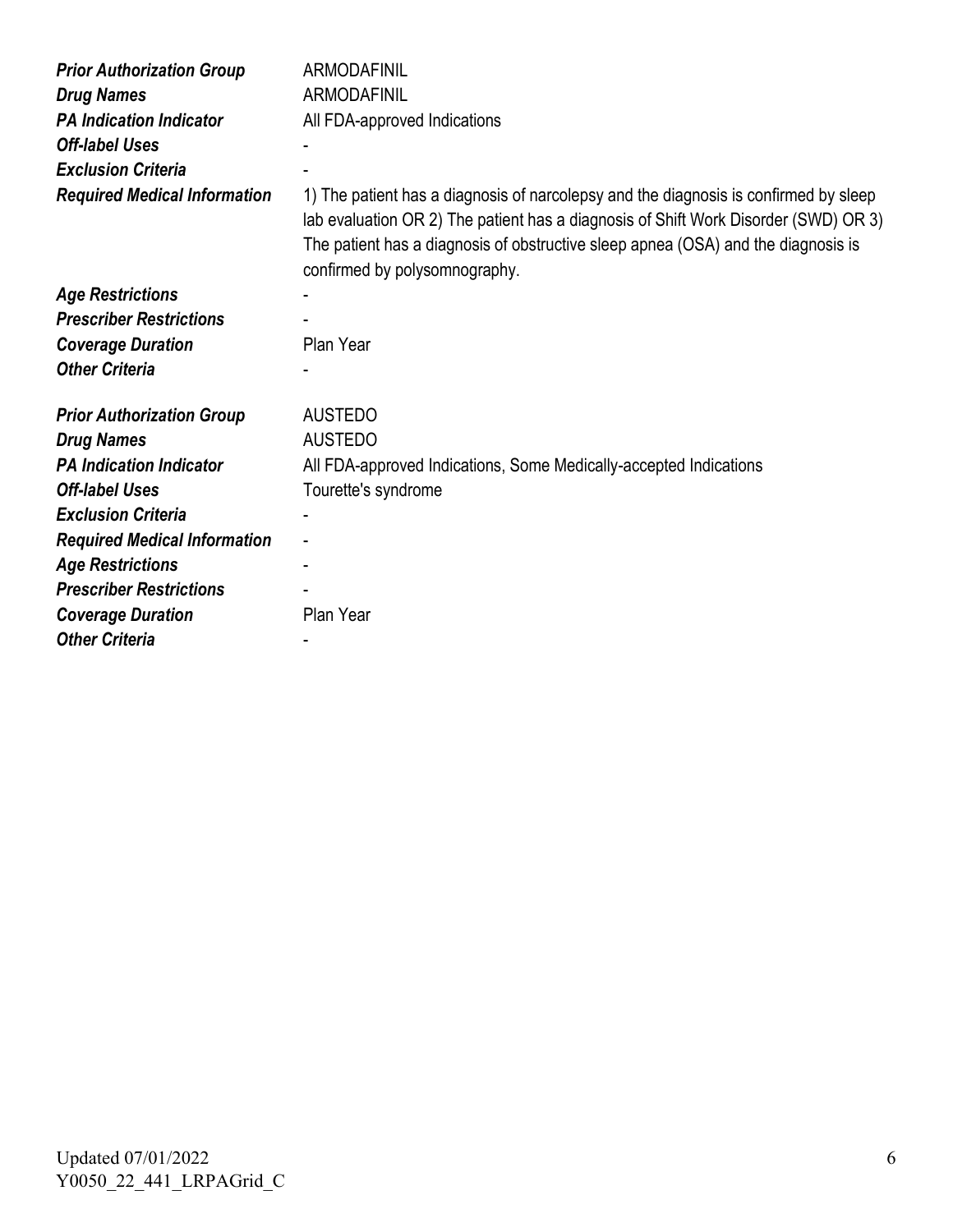## *Prior Authorization Group* **AVASTIN Drug Names** AVASTIN

**PA Indication Indicator All FDA-approved Indications, Some Medically-accepted Indications Off-label Uses Breast cancer, central nervous system (CNS) tumor types: adult low-grade (WHO** Grade II) infiltrative supratentorial astrocytoma/oligodendroglioma, adult intracranial and spinal ependymoma, anaplastic gliomas, adult medulloblastoma, primary central nervous system lymphoma, meningiomas, limited and extensive brain metastases, metastatic spine tumors, malignant pleural mesothelioma, ovarian cancer/fallopian tube cancer/primary peritoneal cancer types: carcinosarcoma (malignant mixed Mullerian tumors), clear cell carcinoma, mucinous carcinoma, grade 1 endometrioid carcinoma, low-grade serous carcinoma, ovarian borderline epithelial tumors (low malignant potential) with invasive implants, and malignant sex cord-stromal tumors, soft tissue sarcoma types: angiosarcoma and solitary fibrous tumor/hemangiopericytoma, uterine neoplasms, endometrial carcinoma, vulvar squamous cell carcinoma, and ophthalmicrelated disorders: diabetic macular edema, neovascular (wet) age-related macular degeneration including polypoidal choroidopathy and retinal angiomatous proliferation subtypes, macular edema following retinal vein occlusion, proliferative diabetic retinopathy, choroidal neovascularization, neovascular glaucoma and retinopathy of prematurity, small bowel adenocarcinoma.

*Exclusion Criteria* - *Required Medical Information* - *Age Restrictions* - *Prescriber Restrictions* - **Coverage Duration Plan Year** 

**Other Criteria Coverage under Part D will be denied if coverage is available under Part A or Part B as** the medication is prescribed and dispensed or administered for the individual. For all indications except ophthalmic-related disorders: The patient had an intolerable adverse event to both Mvasi AND Zirabev and that adverse event was NOT attributed to the active ingredient as described in the prescribing information.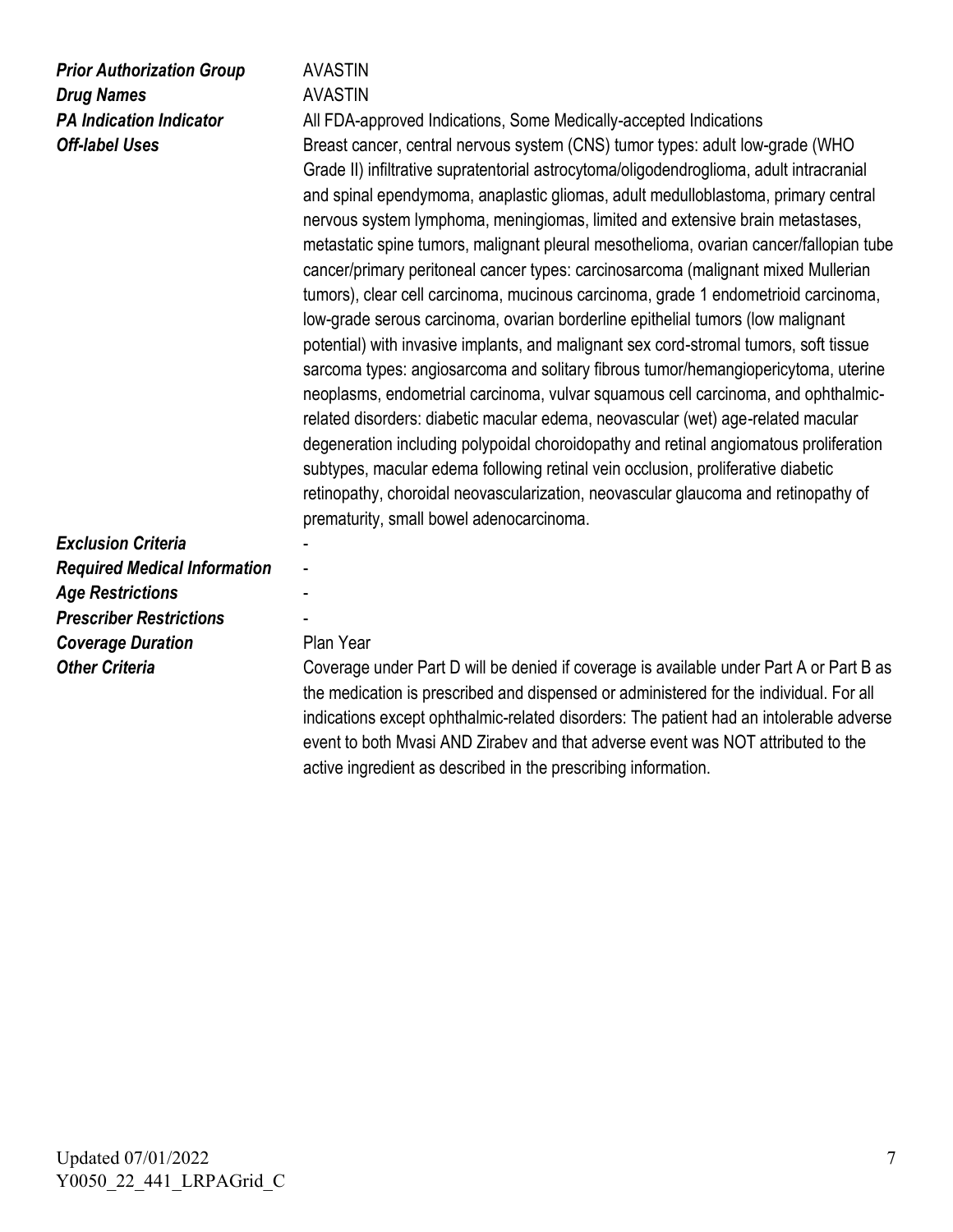| <b>Prior Authorization Group</b><br><b>Drug Names</b><br><b>PA Indication Indicator</b><br><b>Off-label Uses</b> | <b>AYVAKIT</b><br><b>AYVAKIT</b><br>All FDA-approved Indications, Some Medically-accepted Indications<br>Myeloid and lymphoid neoplasms with eosinophilia, gastrointestinal stromal tumor<br>(GIST) for unresectable, recurrent, or metastatic disease without platelet-derived<br>growth factor receptor alpha (PDGFRA) exon 18 mutation                                                                                                                                                                                                                                                                                                                                                                                                                                                                                                                                                                                                                                                                         |
|------------------------------------------------------------------------------------------------------------------|-------------------------------------------------------------------------------------------------------------------------------------------------------------------------------------------------------------------------------------------------------------------------------------------------------------------------------------------------------------------------------------------------------------------------------------------------------------------------------------------------------------------------------------------------------------------------------------------------------------------------------------------------------------------------------------------------------------------------------------------------------------------------------------------------------------------------------------------------------------------------------------------------------------------------------------------------------------------------------------------------------------------|
| <b>Exclusion Criteria</b>                                                                                        |                                                                                                                                                                                                                                                                                                                                                                                                                                                                                                                                                                                                                                                                                                                                                                                                                                                                                                                                                                                                                   |
| <b>Required Medical Information</b>                                                                              | For myeloid and lymphoid neoplasms with eosinophilia, the patient meets all of the<br>following criteria: 1) the disease is FIP1L1- PDGFRA rearrangement-positive, AND 2)<br>The disease harbors a PDGFRA D842A mutation, AND 3) The disease is resistant to<br>imatinib. For GIST, the patient meets either of the following criteria: 1) The disease<br>harbors PDGFRA exon 18 mutation, including PDGFRA D842V mutations, OR 2) The<br>requested drug will be used after failure on at least two Food and Drug Administration<br>(FDA)-approved therapies in unresectable, recurrent, or metastatic disease without<br>PDGFRA exon 18 mutation. For advanced systemic mastocytosis (AdvSM): 1) the<br>patient has a diagnosis of advanced systemic mastocytosis including aggressive<br>systemic mastocytosis (ASM), systemic mastocytosis with associated hematological<br>neoplasm (SM-AHN), and mast cell leukemia (MCL) AND 2) the patient has a platelet<br>count of greater than or equal to 50,000/mcL. |
| <b>Age Restrictions</b>                                                                                          |                                                                                                                                                                                                                                                                                                                                                                                                                                                                                                                                                                                                                                                                                                                                                                                                                                                                                                                                                                                                                   |
| <b>Prescriber Restrictions</b>                                                                                   |                                                                                                                                                                                                                                                                                                                                                                                                                                                                                                                                                                                                                                                                                                                                                                                                                                                                                                                                                                                                                   |
| <b>Coverage Duration</b>                                                                                         | Plan Year                                                                                                                                                                                                                                                                                                                                                                                                                                                                                                                                                                                                                                                                                                                                                                                                                                                                                                                                                                                                         |
| <b>Other Criteria</b>                                                                                            |                                                                                                                                                                                                                                                                                                                                                                                                                                                                                                                                                                                                                                                                                                                                                                                                                                                                                                                                                                                                                   |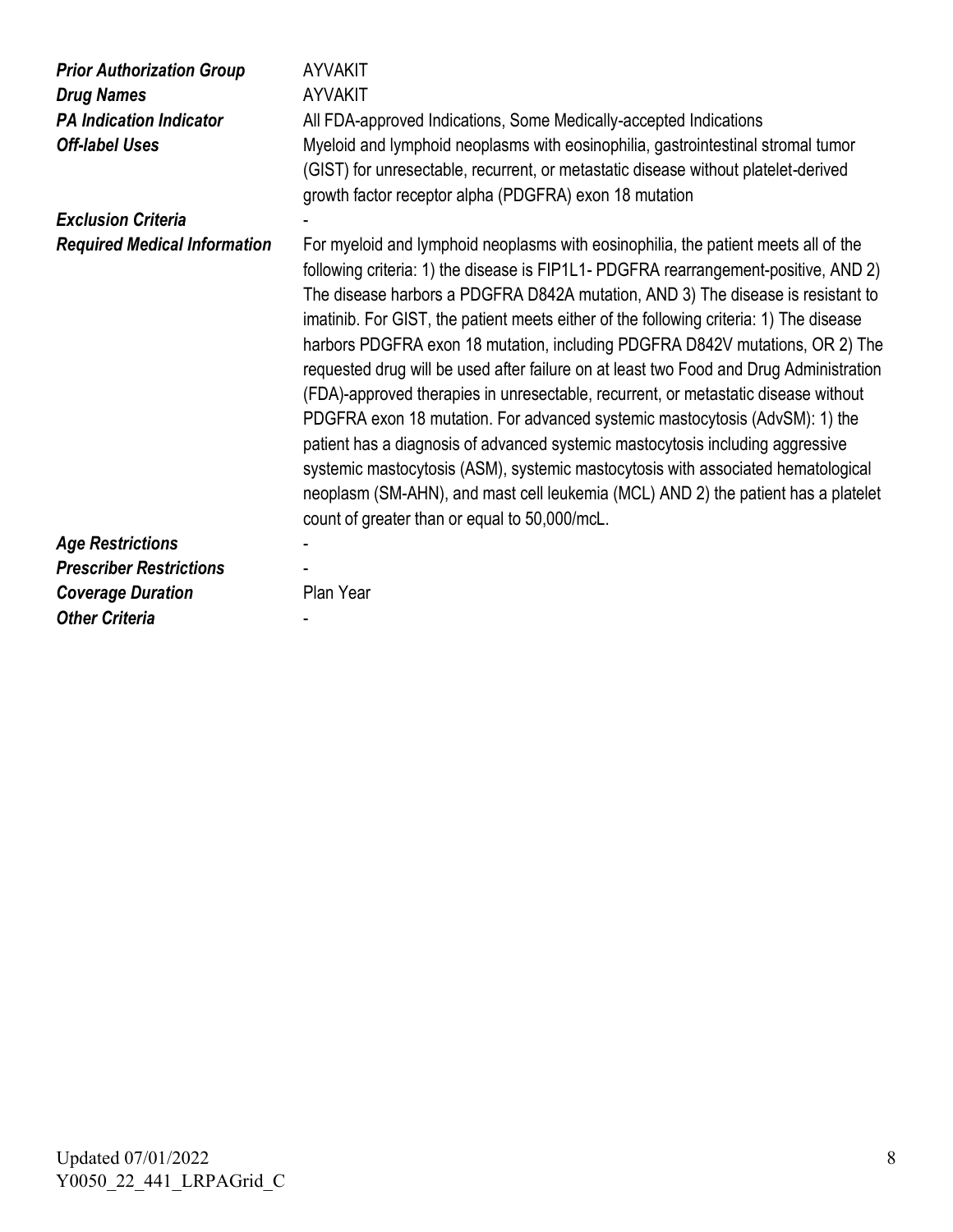*Prior Authorization Group* B VS. D

*Drug Names* ABELCET, ABRAXANE, ACETYLCYSTEINE, ACYCLOVIR SODIUM, ADRIAMYCIN, ALBUTEROL SULFATE, ALIMTA, AMBISOME, AMPHOTERICIN B, AMPHOTERICIN B LIPOSOME, APREPITANT, AZACITIDINE, AZATHIOPRINE, BENDEKA, BUDESONIDE, CALCITONIN-SALMON, CALCITRIOL, CARBOPLATIN, CINACALCET HYDROCHLORIDE, CISPLATIN, CLINIMIX 4.25%/DEXTROSE 1, CLINIMIX 4.25%/DEXTROSE 5, CLINIMIX 5%/DEXTROSE 15%, CLINIMIX 5%/DEXTROSE 20%, CLINIMIX 6/5, CLINIMIX 8/10, CLINIMIX 8/14, CLINISOL SF 15%, CLINOLIPID, CROMOLYN SODIUM, CYCLOPHOSPHAMIDE, CYCLOPHOSPHAMIDE MONOHYDR, CYCLOSPORINE, CYCLOSPORINE MODIFIED, CYTARABINE AQUEOUS, DEXTROSE 50%, DEXTROSE 70%, DIPHTHERIA/TETANUS TOXOID, DOCETAXEL, DOXORUBICIN HCL, DOXORUBICIN HYDROCHLORIDE, DRONABINOL, ENGERIX-B, EPIRUBICIN HCL, ETOPOSIDE, EVEROLIMUS, FLUOROURACIL, FREAMINE III, FULVESTRANT, GAMASTAN, GANCICLOVIR, GEMCITABINE HCL, GEMCITABINE HYDROCHLORIDE, GENGRAF, GRANISETRON HYDROCHLORIDE, HEPARIN SODIUM, HEPATAMINE, HUMULIN R U-500 (CONCENTR, IBANDRONATE SODIUM, IMOVAX RABIES (H.D.C.V.), INTRALIPID, INTRON A, IPRATROPIUM BROMIDE, IPRATROPIUM BROMIDE/ALBUT, IRINOTECAN, IRINOTECAN HYDROCHLORIDE, KADCYLA, LEUCOVORIN CALCIUM, LEVALBUTEROL, LEVALBUTEROL HCL, LEVOCARNITINE, LIDOCAINE HCL, LIDOCAINE HYDROCHLORIDE, METHOTREXATE, METHOTREXATE SODIUM, METHYLPREDNISOLONE, METHYLPREDNISOLONE ACETAT, METHYLPREDNISOLONE SODIUM, MORPHINE SULFATE, MYCOPHENOLATE MOFETIL, MYCOPHENOLIC ACID DR, NULOJIX, NUTRILIPID, ONDANSETRON HCL, ONDANSETRON HYDROCHLORIDE, ONDANSETRON ODT, OXALIPLATIN, PACLITAXEL, PACLITAXEL PROTEIN-BOUND, PAMIDRONATE DISODIUM, PARAPLATIN, PARICALCITOL, PENTAMIDINE ISETHIONATE, PLENAMINE, PREDNISOLONE, PREDNISOLONE SODIUM PHOSP, PREDNISONE, PREDNISONE INTENSOL, PREHEVBRIO, PREMASOL, PROCALAMINE, PROGRAF, PROSOL, RABAVERT, RECOMBIVAX HB, SANDIMMUNE, SIROLIMUS, TACROLIMUS, TDVAX, TENIVAC, TOPOSAR, TPN ELECTROLYTES, TRAVASOL, TROPHAMINE, VINCRISTINE SULFATE, VINORELBINE TARTRATE, XATMEP, ZOLEDRONIC ACID, ZORTRESS All Medically-accepted Indications

| <b>PA Indication Indicator</b>      | AII N  |
|-------------------------------------|--------|
| <b>Off-label Uses</b>               |        |
| <b>Exclusion Criteria</b>           |        |
| <b>Required Medical Information</b> |        |
| <b>Age Restrictions</b>             |        |
| <b>Prescriber Restrictions</b>      |        |
| <b>Coverage Duration</b>            | N/A    |
| <b>Other Criteria</b>               | This   |
|                                     | $\sim$ |

This drug may be covered under Medicare Part B or D depending upon the circumstances. Information may need to be submitted describing the use and setting of the drug to make the determination.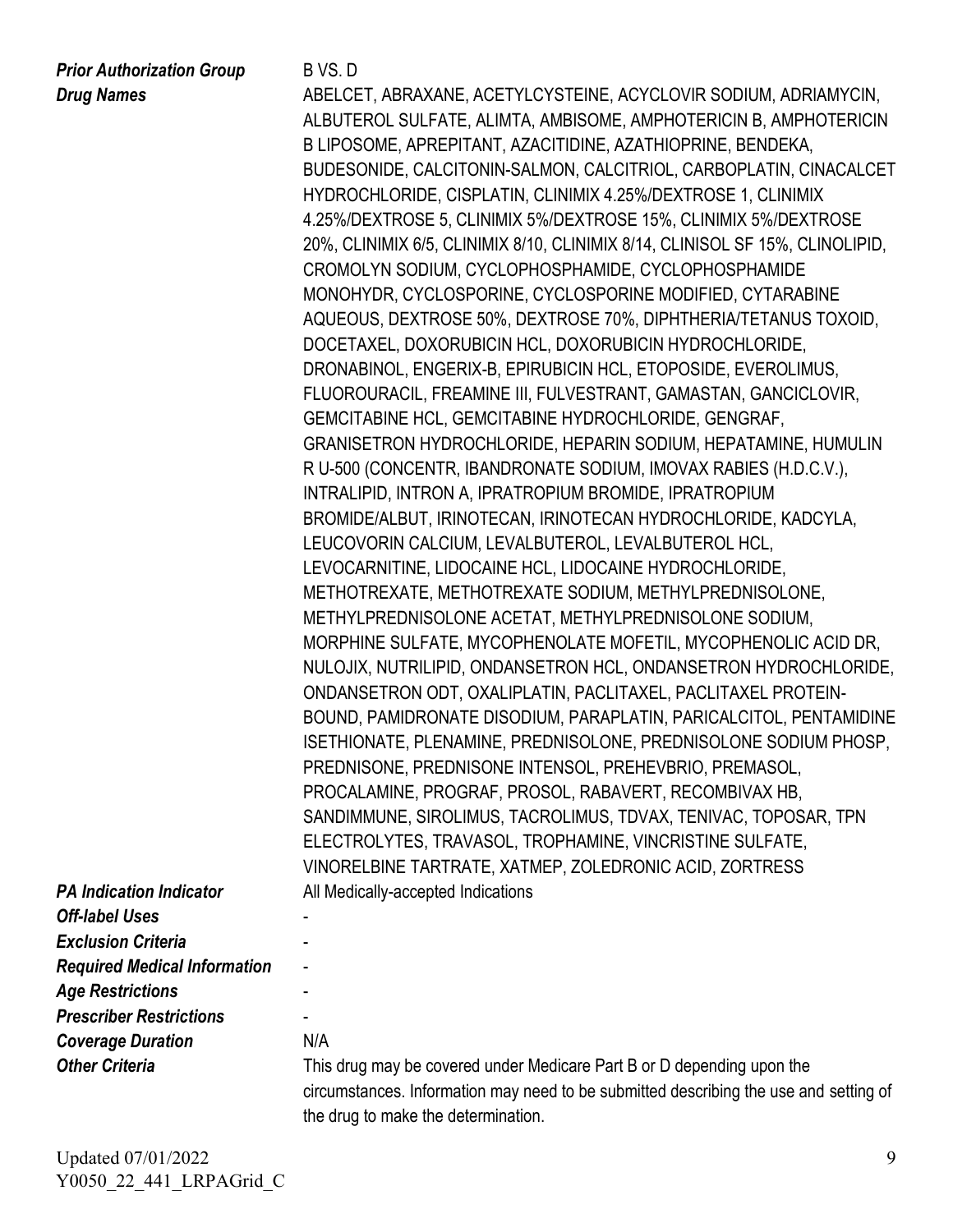| <b>Prior Authorization Group</b>    | <b>BALVERSA</b>                                                                                                                                                                                                                                                                                                                                                                                                                                                                                                                                                                                                                                                                                                       |
|-------------------------------------|-----------------------------------------------------------------------------------------------------------------------------------------------------------------------------------------------------------------------------------------------------------------------------------------------------------------------------------------------------------------------------------------------------------------------------------------------------------------------------------------------------------------------------------------------------------------------------------------------------------------------------------------------------------------------------------------------------------------------|
| <b>Drug Names</b>                   | <b>BALVERSA</b>                                                                                                                                                                                                                                                                                                                                                                                                                                                                                                                                                                                                                                                                                                       |
| <b>PA Indication Indicator</b>      | All FDA-approved Indications                                                                                                                                                                                                                                                                                                                                                                                                                                                                                                                                                                                                                                                                                          |
| <b>Off-label Uses</b>               |                                                                                                                                                                                                                                                                                                                                                                                                                                                                                                                                                                                                                                                                                                                       |
| <b>Exclusion Criteria</b>           |                                                                                                                                                                                                                                                                                                                                                                                                                                                                                                                                                                                                                                                                                                                       |
| <b>Required Medical Information</b> |                                                                                                                                                                                                                                                                                                                                                                                                                                                                                                                                                                                                                                                                                                                       |
| <b>Age Restrictions</b>             |                                                                                                                                                                                                                                                                                                                                                                                                                                                                                                                                                                                                                                                                                                                       |
| <b>Prescriber Restrictions</b>      |                                                                                                                                                                                                                                                                                                                                                                                                                                                                                                                                                                                                                                                                                                                       |
| <b>Coverage Duration</b>            | Plan Year                                                                                                                                                                                                                                                                                                                                                                                                                                                                                                                                                                                                                                                                                                             |
| <b>Other Criteria</b>               |                                                                                                                                                                                                                                                                                                                                                                                                                                                                                                                                                                                                                                                                                                                       |
| <b>Prior Authorization Group</b>    | <b>BANZEL</b>                                                                                                                                                                                                                                                                                                                                                                                                                                                                                                                                                                                                                                                                                                         |
| <b>Drug Names</b>                   | <b>RUFINAMIDE</b>                                                                                                                                                                                                                                                                                                                                                                                                                                                                                                                                                                                                                                                                                                     |
| <b>PA Indication Indicator</b>      | All FDA-approved Indications                                                                                                                                                                                                                                                                                                                                                                                                                                                                                                                                                                                                                                                                                          |
| <b>Off-label Uses</b>               |                                                                                                                                                                                                                                                                                                                                                                                                                                                                                                                                                                                                                                                                                                                       |
| <b>Exclusion Criteria</b>           |                                                                                                                                                                                                                                                                                                                                                                                                                                                                                                                                                                                                                                                                                                                       |
| <b>Required Medical Information</b> |                                                                                                                                                                                                                                                                                                                                                                                                                                                                                                                                                                                                                                                                                                                       |
| <b>Age Restrictions</b>             | 1 year of age or older                                                                                                                                                                                                                                                                                                                                                                                                                                                                                                                                                                                                                                                                                                |
| <b>Prescriber Restrictions</b>      |                                                                                                                                                                                                                                                                                                                                                                                                                                                                                                                                                                                                                                                                                                                       |
| <b>Coverage Duration</b>            | Plan Year                                                                                                                                                                                                                                                                                                                                                                                                                                                                                                                                                                                                                                                                                                             |
| <b>Other Criteria</b>               |                                                                                                                                                                                                                                                                                                                                                                                                                                                                                                                                                                                                                                                                                                                       |
| <b>Prior Authorization Group</b>    | <b>BENLYSTA</b>                                                                                                                                                                                                                                                                                                                                                                                                                                                                                                                                                                                                                                                                                                       |
| <b>Drug Names</b>                   | <b>BENLYSTA</b>                                                                                                                                                                                                                                                                                                                                                                                                                                                                                                                                                                                                                                                                                                       |
| <b>PA Indication Indicator</b>      | All FDA-approved Indications                                                                                                                                                                                                                                                                                                                                                                                                                                                                                                                                                                                                                                                                                          |
| <b>Off-label Uses</b>               |                                                                                                                                                                                                                                                                                                                                                                                                                                                                                                                                                                                                                                                                                                                       |
| <b>Exclusion Criteria</b>           | For patients new to therapy: severe active central nervous system lupus.                                                                                                                                                                                                                                                                                                                                                                                                                                                                                                                                                                                                                                              |
| <b>Required Medical Information</b> | For systemic lupus erythematosus (SLE): 1) Patient is currently receiving a stable<br>standard therapy regimen (e.g., corticosteroid or antimalarial) for SLE OR 2) patient is<br>not currently receiving stable standard therapy regimen for SLE because patient tried<br>and had an inadequate response or intolerance to stable standard therapy regimen.<br>For lupus nephritis: 1) Patient is currently receiving a stable standard therapy regimen<br>(e.g., corticosteroid) for lupus nephritis OR 2) patient is not currently receiving a stable<br>standard therapy regimen for lupus nephritis because patient tried and had an<br>inadequate response or intolerance to a stable standard therapy regimen. |
| <b>Age Restrictions</b>             |                                                                                                                                                                                                                                                                                                                                                                                                                                                                                                                                                                                                                                                                                                                       |
| <b>Prescriber Restrictions</b>      |                                                                                                                                                                                                                                                                                                                                                                                                                                                                                                                                                                                                                                                                                                                       |
| <b>Coverage Duration</b>            | Plan Year                                                                                                                                                                                                                                                                                                                                                                                                                                                                                                                                                                                                                                                                                                             |
| <b>Other Criteria</b>               |                                                                                                                                                                                                                                                                                                                                                                                                                                                                                                                                                                                                                                                                                                                       |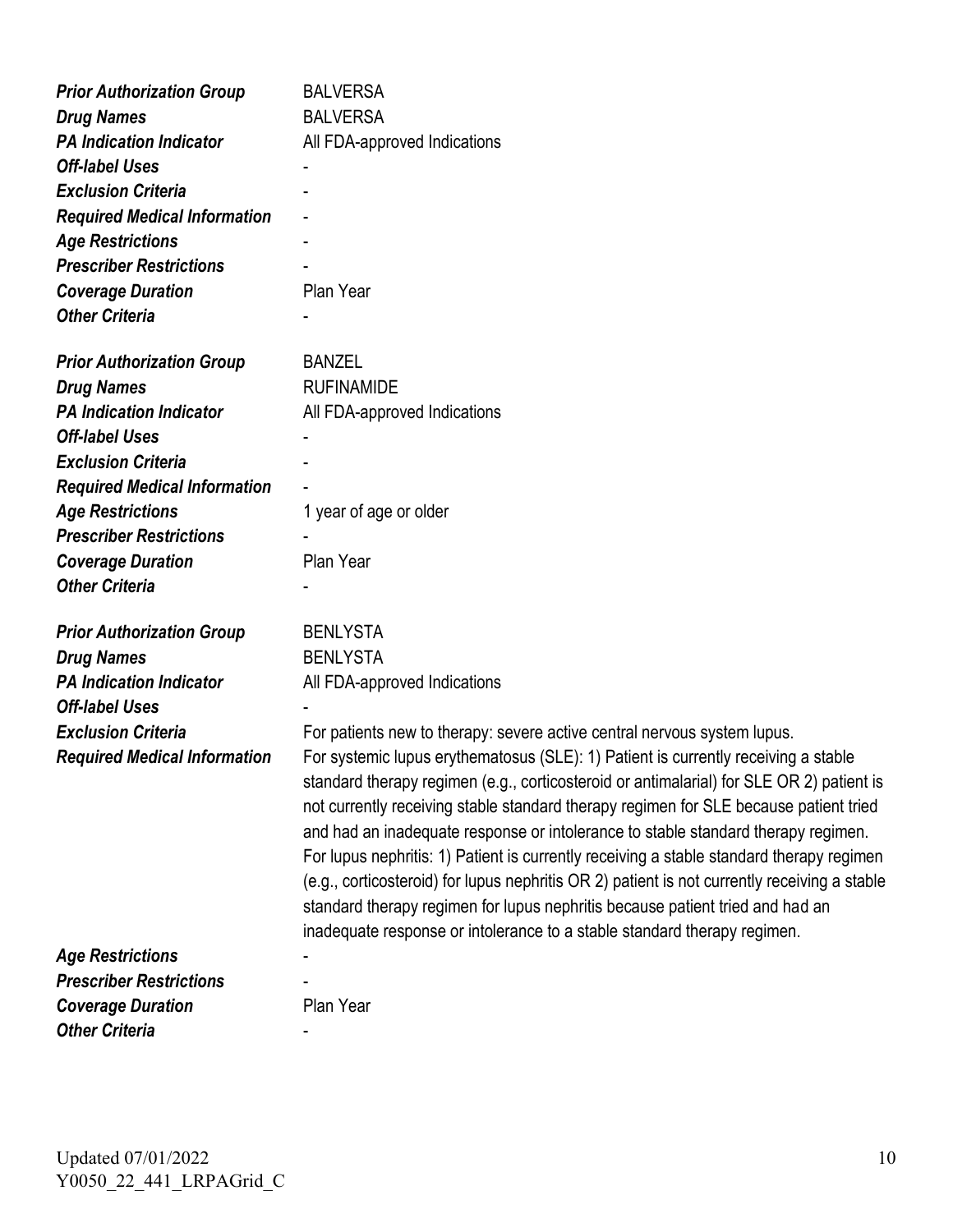| <b>Prior Authorization Group</b>    | <b>BERINERT</b>                                                                                                                                                                                                                                                                                                                                                                                                                                                                                                                                                                                                      |
|-------------------------------------|----------------------------------------------------------------------------------------------------------------------------------------------------------------------------------------------------------------------------------------------------------------------------------------------------------------------------------------------------------------------------------------------------------------------------------------------------------------------------------------------------------------------------------------------------------------------------------------------------------------------|
| <b>Drug Names</b>                   | <b>BERINERT</b>                                                                                                                                                                                                                                                                                                                                                                                                                                                                                                                                                                                                      |
| <b>PA Indication Indicator</b>      | All FDA-approved Indications                                                                                                                                                                                                                                                                                                                                                                                                                                                                                                                                                                                         |
| <b>Off-label Uses</b>               |                                                                                                                                                                                                                                                                                                                                                                                                                                                                                                                                                                                                                      |
| <b>Exclusion Criteria</b>           |                                                                                                                                                                                                                                                                                                                                                                                                                                                                                                                                                                                                                      |
| <b>Required Medical Information</b> | For hereditary angioedema (HAE): The requested drug is being used for the treatment<br>of acute angioedema attacks. Patient has HAE with C1 inhibitor deficiency or<br>dysfunction confirmed by laboratory testing OR patient has HAE with normal C1<br>inhibitor confirmed by laboratory testing. For patients with HAE with normal C1 inhibitor,<br>EITHER 1) Patient tested positive for an F12, angiopoietin-1, plasminogen, or<br>kininogen-1 (KNG1) gene mutation OR 2) Patient has a family history of angioedema<br>and the angioedema was refractory to a trial of an antihistamine for at least one month. |
| <b>Age Restrictions</b>             |                                                                                                                                                                                                                                                                                                                                                                                                                                                                                                                                                                                                                      |
| <b>Prescriber Restrictions</b>      | Immunologist, allergist, rheumatologist                                                                                                                                                                                                                                                                                                                                                                                                                                                                                                                                                                              |
| <b>Coverage Duration</b>            | Plan Year                                                                                                                                                                                                                                                                                                                                                                                                                                                                                                                                                                                                            |
| <b>Other Criteria</b>               |                                                                                                                                                                                                                                                                                                                                                                                                                                                                                                                                                                                                                      |
| <b>Prior Authorization Group</b>    | <b>BESREMI</b>                                                                                                                                                                                                                                                                                                                                                                                                                                                                                                                                                                                                       |
| <b>Drug Names</b>                   | <b>BESREMI</b>                                                                                                                                                                                                                                                                                                                                                                                                                                                                                                                                                                                                       |
| <b>PA Indication Indicator</b>      | All FDA-approved Indications                                                                                                                                                                                                                                                                                                                                                                                                                                                                                                                                                                                         |
| <b>Off-label Uses</b>               |                                                                                                                                                                                                                                                                                                                                                                                                                                                                                                                                                                                                                      |
| <b>Exclusion Criteria</b>           |                                                                                                                                                                                                                                                                                                                                                                                                                                                                                                                                                                                                                      |
| <b>Required Medical Information</b> |                                                                                                                                                                                                                                                                                                                                                                                                                                                                                                                                                                                                                      |
| <b>Age Restrictions</b>             |                                                                                                                                                                                                                                                                                                                                                                                                                                                                                                                                                                                                                      |
| <b>Prescriber Restrictions</b>      |                                                                                                                                                                                                                                                                                                                                                                                                                                                                                                                                                                                                                      |
| <b>Coverage Duration</b>            | Plan Year                                                                                                                                                                                                                                                                                                                                                                                                                                                                                                                                                                                                            |
| <b>Other Criteria</b>               |                                                                                                                                                                                                                                                                                                                                                                                                                                                                                                                                                                                                                      |
| <b>Prior Authorization Group</b>    | <b>BETASERON</b>                                                                                                                                                                                                                                                                                                                                                                                                                                                                                                                                                                                                     |
| <b>Drug Names</b>                   | <b>BETASERON</b>                                                                                                                                                                                                                                                                                                                                                                                                                                                                                                                                                                                                     |
| <b>PA Indication Indicator</b>      | All FDA-approved Indications                                                                                                                                                                                                                                                                                                                                                                                                                                                                                                                                                                                         |
| <b>Off-label Uses</b>               |                                                                                                                                                                                                                                                                                                                                                                                                                                                                                                                                                                                                                      |
| <b>Exclusion Criteria</b>           |                                                                                                                                                                                                                                                                                                                                                                                                                                                                                                                                                                                                                      |
| <b>Required Medical Information</b> |                                                                                                                                                                                                                                                                                                                                                                                                                                                                                                                                                                                                                      |
| <b>Age Restrictions</b>             |                                                                                                                                                                                                                                                                                                                                                                                                                                                                                                                                                                                                                      |
| <b>Prescriber Restrictions</b>      |                                                                                                                                                                                                                                                                                                                                                                                                                                                                                                                                                                                                                      |
| <b>Coverage Duration</b>            | Plan Year                                                                                                                                                                                                                                                                                                                                                                                                                                                                                                                                                                                                            |
| <b>Other Criteria</b>               |                                                                                                                                                                                                                                                                                                                                                                                                                                                                                                                                                                                                                      |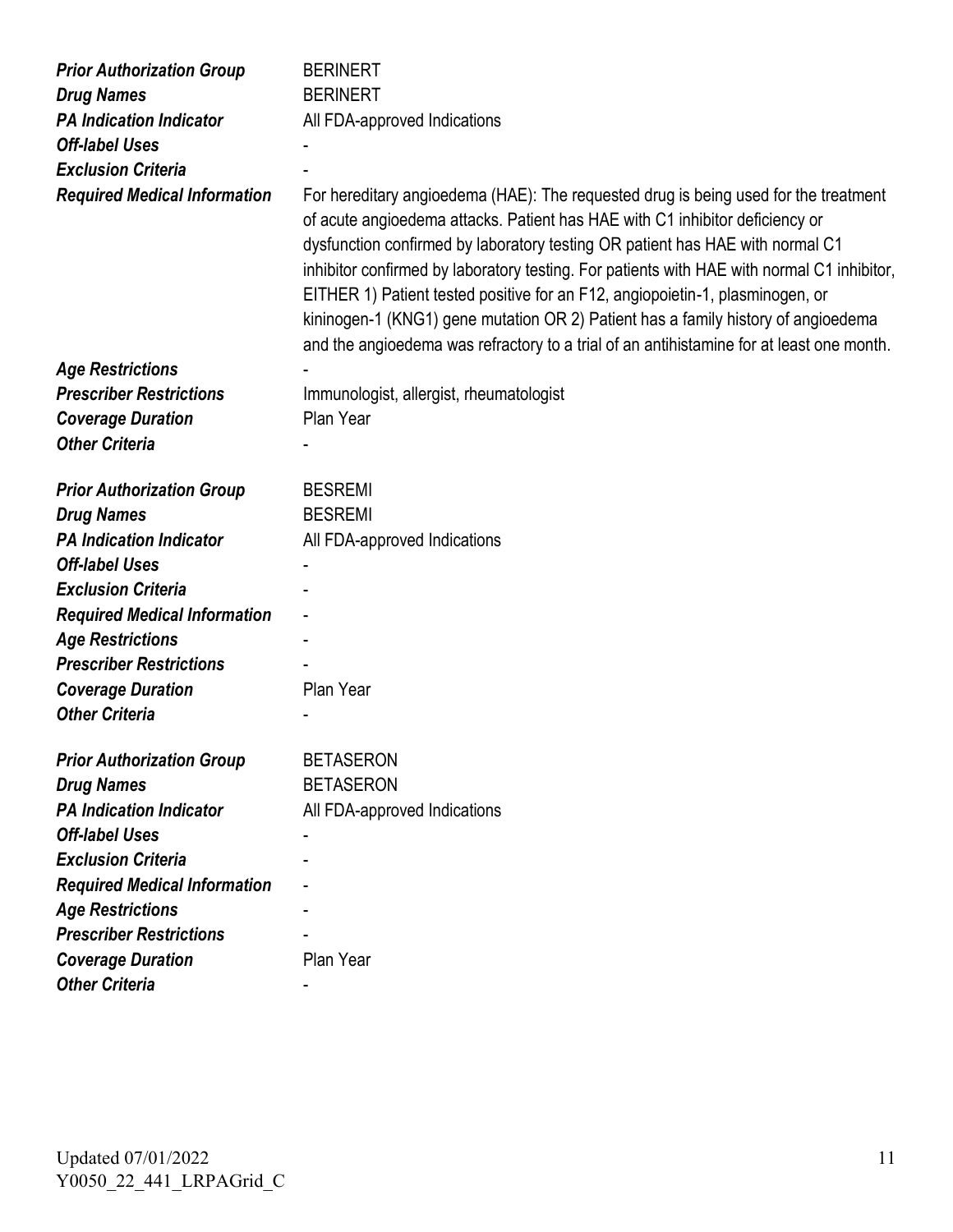| <b>Prior Authorization Group</b><br><b>Drug Names</b><br><b>PA Indication Indicator</b><br><b>Off-label Uses</b> | <b>BEXAROTENE</b><br><b>BEXAROTENE</b><br>All FDA-approved Indications, Some Medically-accepted Indications<br>Mycosis fungoides, Sezary syndrome, CD30-positive primary cutaneous anaplastic                                                                                                                                                                                                                                                   |
|------------------------------------------------------------------------------------------------------------------|-------------------------------------------------------------------------------------------------------------------------------------------------------------------------------------------------------------------------------------------------------------------------------------------------------------------------------------------------------------------------------------------------------------------------------------------------|
|                                                                                                                  | large cell lymphoma, CD30-positive lymphomatoid papulosis.                                                                                                                                                                                                                                                                                                                                                                                      |
| <b>Exclusion Criteria</b>                                                                                        |                                                                                                                                                                                                                                                                                                                                                                                                                                                 |
| <b>Required Medical Information</b>                                                                              |                                                                                                                                                                                                                                                                                                                                                                                                                                                 |
| <b>Age Restrictions</b>                                                                                          |                                                                                                                                                                                                                                                                                                                                                                                                                                                 |
| <b>Prescriber Restrictions</b>                                                                                   |                                                                                                                                                                                                                                                                                                                                                                                                                                                 |
| <b>Coverage Duration</b>                                                                                         | Plan Year                                                                                                                                                                                                                                                                                                                                                                                                                                       |
| <b>Other Criteria</b>                                                                                            |                                                                                                                                                                                                                                                                                                                                                                                                                                                 |
| <b>Prior Authorization Group</b>                                                                                 | <b>BOSENTAN</b>                                                                                                                                                                                                                                                                                                                                                                                                                                 |
| <b>Drug Names</b>                                                                                                | <b>BOSENTAN</b>                                                                                                                                                                                                                                                                                                                                                                                                                                 |
| <b>PA Indication Indicator</b>                                                                                   | All FDA-approved Indications                                                                                                                                                                                                                                                                                                                                                                                                                    |
| <b>Off-label Uses</b>                                                                                            |                                                                                                                                                                                                                                                                                                                                                                                                                                                 |
| <b>Exclusion Criteria</b>                                                                                        |                                                                                                                                                                                                                                                                                                                                                                                                                                                 |
| <b>Required Medical Information</b>                                                                              | For pulmonary arterial hypertension (PAH) (World Health Organization [WHO] Group<br>1): Diagnosis was confirmed by right heart catheterization. For PAH new starts only: 1)<br>Pretreatment mean pulmonary arterial pressure is greater than 20 mmHg, 2)<br>Pretreatment pulmonary capillary wedge pressure is less than or equal to 15 mmHg,<br>and 3) Pretreatment pulmonary vascular resistance is greater than or equal to 3 Wood<br>units. |
| <b>Age Restrictions</b>                                                                                          |                                                                                                                                                                                                                                                                                                                                                                                                                                                 |
| <b>Prescriber Restrictions</b>                                                                                   |                                                                                                                                                                                                                                                                                                                                                                                                                                                 |
| <b>Coverage Duration</b>                                                                                         | Plan Year                                                                                                                                                                                                                                                                                                                                                                                                                                       |
| <b>Other Criteria</b>                                                                                            |                                                                                                                                                                                                                                                                                                                                                                                                                                                 |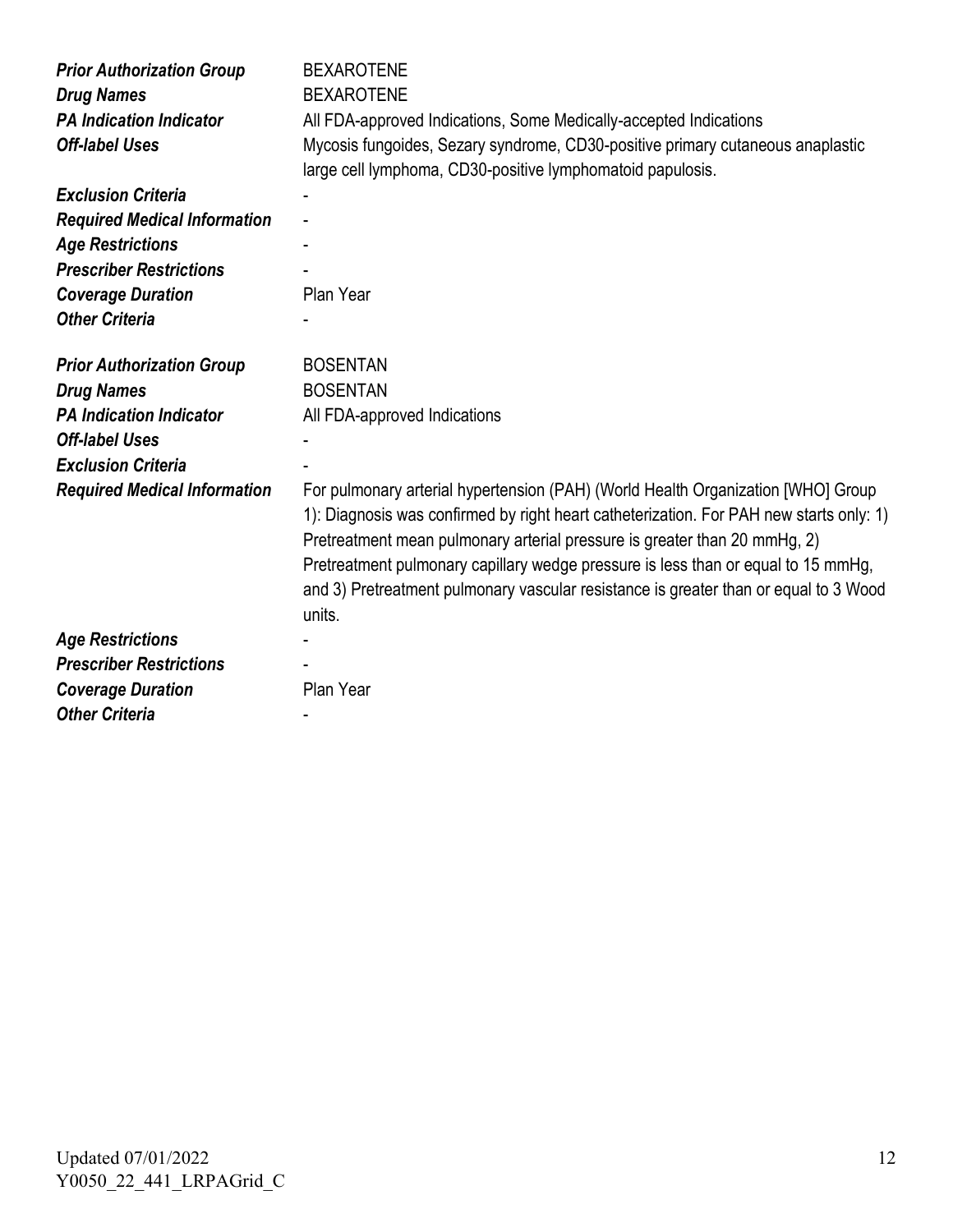| <b>Prior Authorization Group</b>    | <b>BOSULIF</b>                                                                                                                                                                                                                                                                                                                                                                                                                                                                                                                                                                                                                                                                                                                |
|-------------------------------------|-------------------------------------------------------------------------------------------------------------------------------------------------------------------------------------------------------------------------------------------------------------------------------------------------------------------------------------------------------------------------------------------------------------------------------------------------------------------------------------------------------------------------------------------------------------------------------------------------------------------------------------------------------------------------------------------------------------------------------|
| <b>Drug Names</b>                   | <b>BOSULIF</b>                                                                                                                                                                                                                                                                                                                                                                                                                                                                                                                                                                                                                                                                                                                |
| <b>PA Indication Indicator</b>      | All FDA-approved Indications, Some Medically-accepted Indications                                                                                                                                                                                                                                                                                                                                                                                                                                                                                                                                                                                                                                                             |
| <b>Off-label Uses</b>               | Philadelphia chromosome positive acute lymphoblastic leukemia (Ph+ ALL)                                                                                                                                                                                                                                                                                                                                                                                                                                                                                                                                                                                                                                                       |
| <b>Exclusion Criteria</b>           |                                                                                                                                                                                                                                                                                                                                                                                                                                                                                                                                                                                                                                                                                                                               |
| <b>Required Medical Information</b> | For chronic myeloid leukemia (CML) or acute lymphoblastic leukemia (ALL): Diagnosis<br>was confirmed by detection of the Philadelphia chromosome or BCR-ABL gene. For<br>CML, including patients newly diagnosed with CML and patients who have received a<br>hematopoietic stem cell transplant: patient has experienced resistance or intolerance to<br>imatinib or dasatinib. If patient experienced resistance to an alternative tyrosine kinase<br>inhibitor for CML, patient is negative for all of the following mutations: T315I, G250E,<br>V299L, and F317L.                                                                                                                                                         |
| <b>Age Restrictions</b>             |                                                                                                                                                                                                                                                                                                                                                                                                                                                                                                                                                                                                                                                                                                                               |
| <b>Prescriber Restrictions</b>      |                                                                                                                                                                                                                                                                                                                                                                                                                                                                                                                                                                                                                                                                                                                               |
| <b>Coverage Duration</b>            | Plan Year                                                                                                                                                                                                                                                                                                                                                                                                                                                                                                                                                                                                                                                                                                                     |
| <b>Other Criteria</b>               |                                                                                                                                                                                                                                                                                                                                                                                                                                                                                                                                                                                                                                                                                                                               |
| <b>Prior Authorization Group</b>    | <b>BRAFTOVI</b>                                                                                                                                                                                                                                                                                                                                                                                                                                                                                                                                                                                                                                                                                                               |
| <b>Drug Names</b>                   | <b>BRAFTOVI</b>                                                                                                                                                                                                                                                                                                                                                                                                                                                                                                                                                                                                                                                                                                               |
| <b>PA Indication Indicator</b>      | All FDA-approved Indications, Some Medically-accepted Indications                                                                                                                                                                                                                                                                                                                                                                                                                                                                                                                                                                                                                                                             |
| <b>Off-label Uses</b>               | Adjuvant systemic therapy for cutaneous melanoma                                                                                                                                                                                                                                                                                                                                                                                                                                                                                                                                                                                                                                                                              |
| <b>Exclusion Criteria</b>           |                                                                                                                                                                                                                                                                                                                                                                                                                                                                                                                                                                                                                                                                                                                               |
| <b>Required Medical Information</b> | For colorectal cancer: The patient must meet both of the following criteria: 1) Tumor is<br>positive for BRAF V600E mutation, 2) The requested drug will be used for either of the<br>following: a) as subsequent therapy for advanced or metastatic disease, or b) as<br>primary treatment for unresectable metachronous metastases. For cutaneous<br>melanoma: The patient must meet all of the following criteria: 1) Tumor is positive for<br>BRAF V600 activating mutation (e.g., V600E or V600K), 2) The requested drug will be<br>used in combination with binimetinib, and 3) The requested drug will be used for either<br>of the following: a) unresectable or metastatic disease, or b) adjuvant systemic therapy. |
| <b>Age Restrictions</b>             |                                                                                                                                                                                                                                                                                                                                                                                                                                                                                                                                                                                                                                                                                                                               |
| <b>Prescriber Restrictions</b>      |                                                                                                                                                                                                                                                                                                                                                                                                                                                                                                                                                                                                                                                                                                                               |
| <b>Coverage Duration</b>            | Plan Year                                                                                                                                                                                                                                                                                                                                                                                                                                                                                                                                                                                                                                                                                                                     |
| <b>Other Criteria</b>               |                                                                                                                                                                                                                                                                                                                                                                                                                                                                                                                                                                                                                                                                                                                               |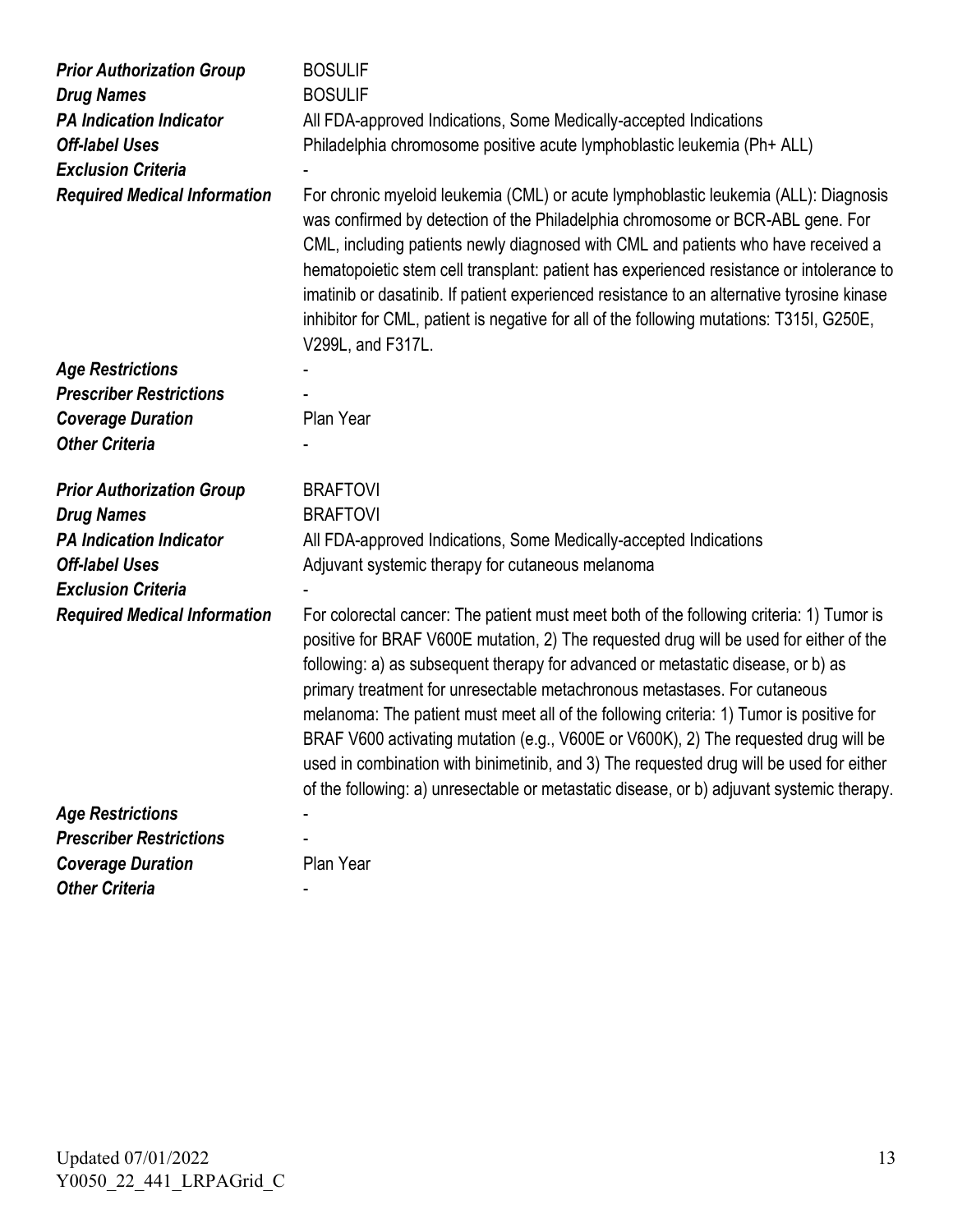| <b>Prior Authorization Group</b><br><b>Drug Names</b><br><b>PA Indication Indicator</b><br><b>Off-label Uses</b><br><b>Exclusion Criteria</b> | <b>BRIVIACT</b><br><b>BRIVIACT</b><br>All FDA-approved Indications                                                                                                                                                                                                                                                                                |
|-----------------------------------------------------------------------------------------------------------------------------------------------|---------------------------------------------------------------------------------------------------------------------------------------------------------------------------------------------------------------------------------------------------------------------------------------------------------------------------------------------------|
| <b>Required Medical Information</b>                                                                                                           | 1) The patient has experienced an inadequate treatment response, intolerance, or<br>contraindication to a generic anticonvulsant AND 2) If the patient is 4 years of age or<br>older, the patient has experienced an inadequate treatment response, intolerance, or<br>contraindication to any of the following: Aptiom, Vimpat, Xcopri, Spritam. |
| <b>Age Restrictions</b>                                                                                                                       | 1 month of age or older                                                                                                                                                                                                                                                                                                                           |
| <b>Prescriber Restrictions</b>                                                                                                                |                                                                                                                                                                                                                                                                                                                                                   |
| <b>Coverage Duration</b>                                                                                                                      | Plan Year                                                                                                                                                                                                                                                                                                                                         |
| <b>Other Criteria</b>                                                                                                                         |                                                                                                                                                                                                                                                                                                                                                   |
|                                                                                                                                               |                                                                                                                                                                                                                                                                                                                                                   |
| <b>Prior Authorization Group</b>                                                                                                              | <b>BRIVIACT INJ</b>                                                                                                                                                                                                                                                                                                                               |
| <b>Drug Names</b>                                                                                                                             | <b>BRIVIACT</b>                                                                                                                                                                                                                                                                                                                                   |
| <b>PA Indication Indicator</b>                                                                                                                | All FDA-approved Indications                                                                                                                                                                                                                                                                                                                      |
| <b>Off-label Uses</b>                                                                                                                         |                                                                                                                                                                                                                                                                                                                                                   |
| <b>Exclusion Criteria</b>                                                                                                                     |                                                                                                                                                                                                                                                                                                                                                   |
| <b>Required Medical Information</b>                                                                                                           | 1) The patient has experienced an inadequate treatment response, intolerance, or<br>contraindication to a generic anticonvulsant AND 2) If the patient is 4 years of age or<br>older, the patient has experienced an inadequate treatment response, intolerance, or<br>contraindication to any of the following: Aptiom, Vimpat, Xcopri, Spritam. |
| <b>Age Restrictions</b>                                                                                                                       | 1 month of age or older                                                                                                                                                                                                                                                                                                                           |
| <b>Prescriber Restrictions</b>                                                                                                                |                                                                                                                                                                                                                                                                                                                                                   |
| <b>Coverage Duration</b>                                                                                                                      | Plan Year                                                                                                                                                                                                                                                                                                                                         |
| <b>Other Criteria</b>                                                                                                                         |                                                                                                                                                                                                                                                                                                                                                   |
| <b>Prior Authorization Group</b>                                                                                                              | <b>BRUKINSA</b>                                                                                                                                                                                                                                                                                                                                   |
| <b>Drug Names</b>                                                                                                                             | <b>BRUKINSA</b>                                                                                                                                                                                                                                                                                                                                   |
| <b>PA Indication Indicator</b>                                                                                                                | All FDA-approved Indications                                                                                                                                                                                                                                                                                                                      |
| <b>Off-label Uses</b>                                                                                                                         |                                                                                                                                                                                                                                                                                                                                                   |
| <b>Exclusion Criteria</b>                                                                                                                     |                                                                                                                                                                                                                                                                                                                                                   |
| <b>Required Medical Information</b>                                                                                                           |                                                                                                                                                                                                                                                                                                                                                   |
| <b>Age Restrictions</b>                                                                                                                       |                                                                                                                                                                                                                                                                                                                                                   |
| <b>Prescriber Restrictions</b>                                                                                                                |                                                                                                                                                                                                                                                                                                                                                   |
| <b>Coverage Duration</b>                                                                                                                      | Plan Year                                                                                                                                                                                                                                                                                                                                         |
| <b>Other Criteria</b>                                                                                                                         |                                                                                                                                                                                                                                                                                                                                                   |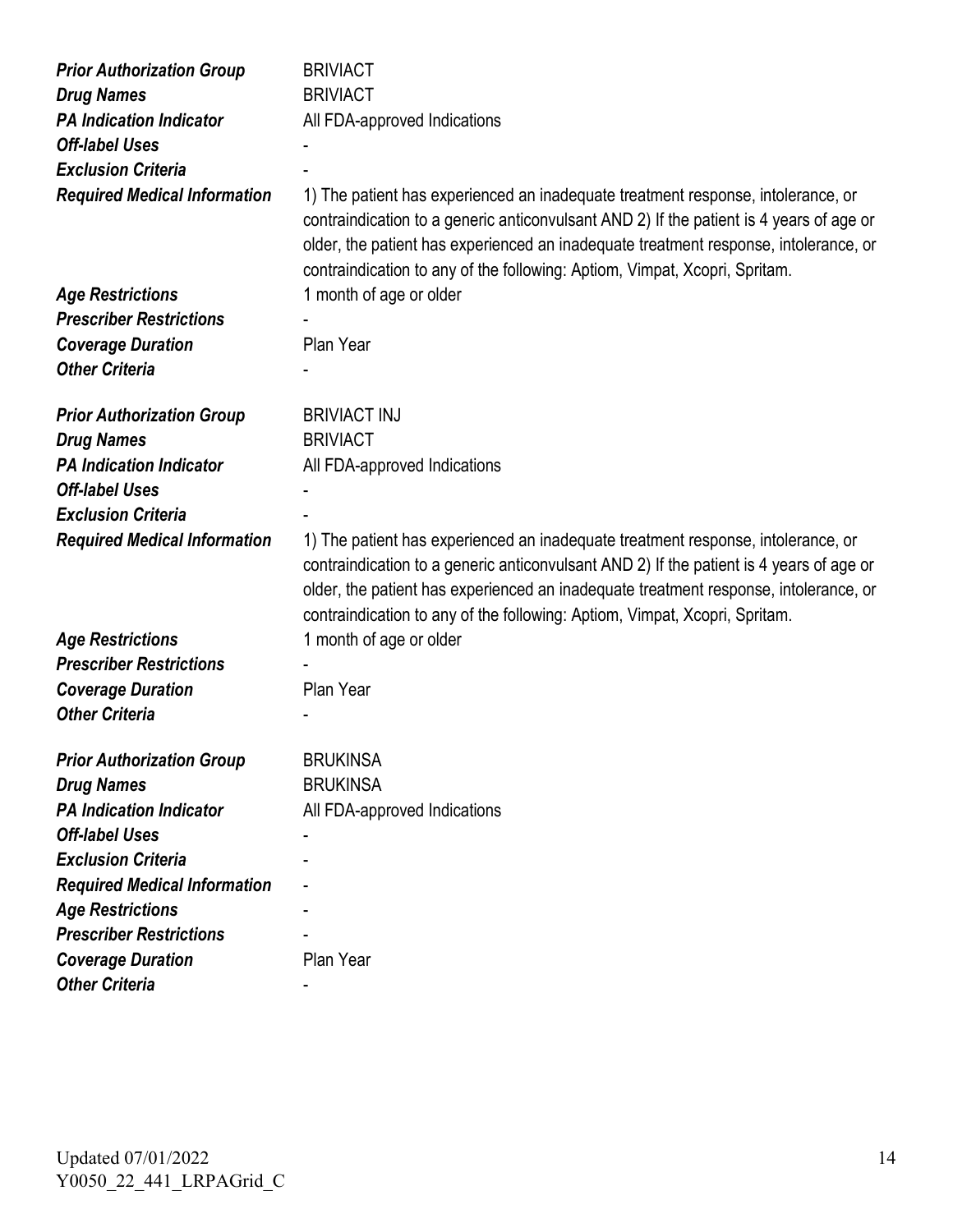| <b>Prior Authorization Group</b><br><b>Drug Names</b><br><b>PA Indication Indicator</b><br><b>Off-label Uses</b><br><b>Exclusion Criteria</b><br><b>Required Medical Information</b><br><b>Age Restrictions</b><br><b>Prescriber Restrictions</b><br><b>Coverage Duration</b><br><b>Other Criteria</b> | <b>BUDESONIDE CAP</b><br><b>BUDESONIDE</b><br>All FDA-approved Indications, Some Medically-accepted Indications<br>Treatment and maintenance of microscopic colitis in adults<br>Patient has had a clinical relapse after cessation of treatment (induction) therapy for<br>use in maintenance of microscopic colitis.<br>Crohn's, treatment: 8 years of age or older<br>Microscopic colitis, maintenance: 12 months, all other indications: 3 months                                                                                                                                                                                                                                                              |
|--------------------------------------------------------------------------------------------------------------------------------------------------------------------------------------------------------------------------------------------------------------------------------------------------------|--------------------------------------------------------------------------------------------------------------------------------------------------------------------------------------------------------------------------------------------------------------------------------------------------------------------------------------------------------------------------------------------------------------------------------------------------------------------------------------------------------------------------------------------------------------------------------------------------------------------------------------------------------------------------------------------------------------------|
| <b>Prior Authorization Group</b><br><b>Drug Names</b><br><b>PA Indication Indicator</b><br><b>Off-label Uses</b><br><b>Exclusion Criteria</b><br><b>Required Medical Information</b>                                                                                                                   | <b>BUPRENORPHINE</b><br><b>BUPRENORPHINE HCL</b><br>All FDA-approved Indications<br>The requested drug is being prescribed for the treatment of opioid use disorder AND<br>patient meets one of the following: 1) The patient is pregnant or breastfeeding, and the<br>requested drug is being prescribed for induction therapy and/or subsequent<br>maintenance therapy for treatment of opioid use disorder OR 2) The requested drug is<br>being prescribed for induction therapy for transition from opioid use to treatment of<br>opioid use disorder OR 3) The requested drug is being prescribed for maintenance<br>therapy for treatment of opioid use disorder in a patient who is intolerant to naloxone. |
| <b>Age Restrictions</b><br><b>Prescriber Restrictions</b><br><b>Coverage Duration</b><br><b>Other Criteria</b>                                                                                                                                                                                         | 12 months                                                                                                                                                                                                                                                                                                                                                                                                                                                                                                                                                                                                                                                                                                          |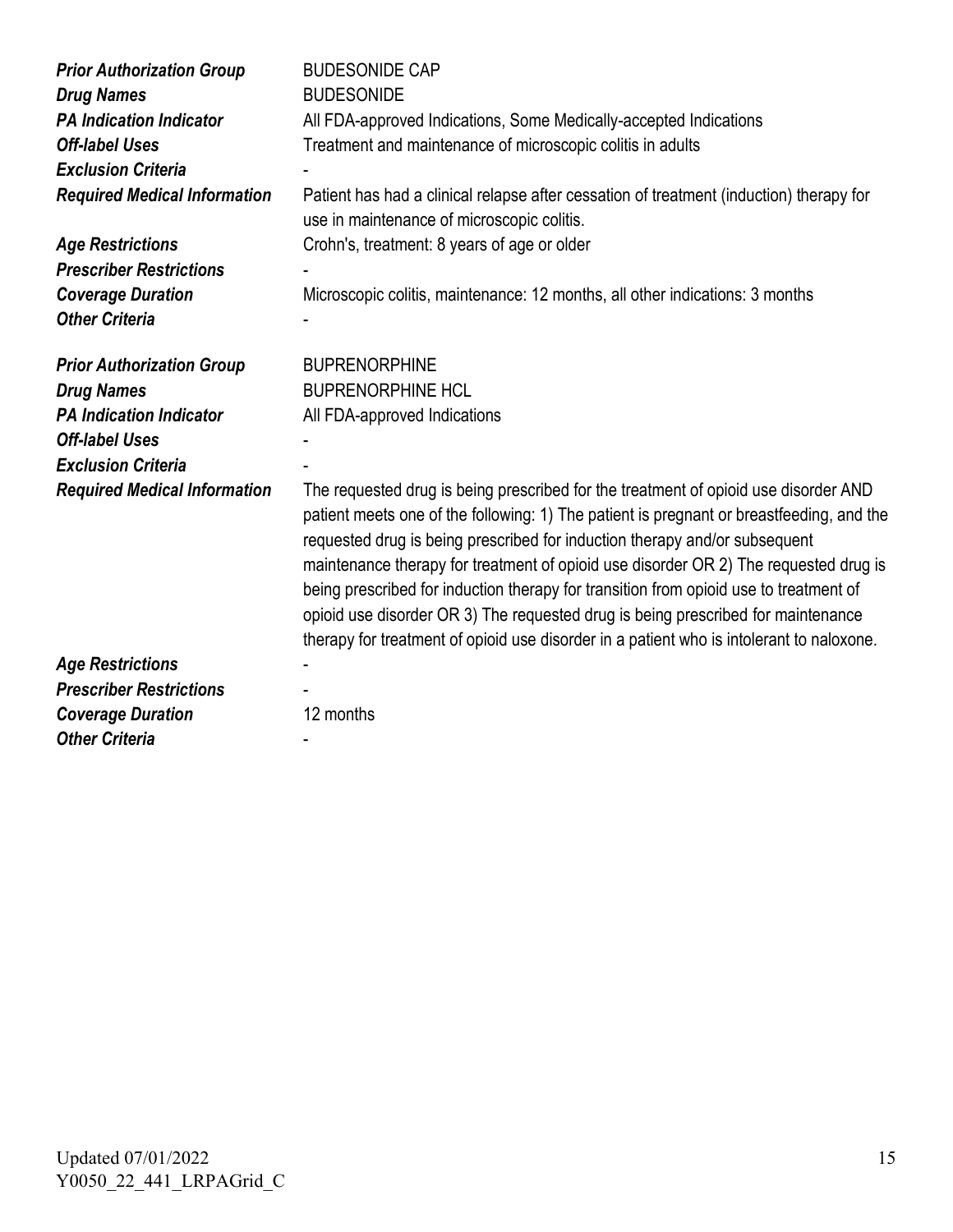| <b>Prior Authorization Group</b><br><b>Drug Names</b><br><b>PA Indication Indicator</b><br><b>Off-label Uses</b><br><b>Exclusion Criteria</b><br><b>Required Medical Information</b> | <b>BUPRENORPHINE PATCH</b><br><b>BUPRENORPHINE</b><br>All FDA-approved Indications<br>1) The requested drug is being prescribed for pain associated with cancer, sickle cell<br>disease, a terminal condition, or pain being managed through palliative care OR 2) The<br>requested drug is being prescribed for pain severe enough to require daily, around-the-<br>clock, long-term treatment in a patient who has been taking an opioid AND 3) The<br>patient can safely take the requested dose based on their history of opioid use [Note:<br>This drug should be prescribed only by healthcare professionals who are<br>knowledgeable in the use of potent opioids for the management of chronic pain.] AND<br>4) The patient has been evaluated and the patient will be monitored for the<br>development of opioid use disorder AND 5) This request is for continuation of therapy<br>for a patient who has been receiving an extended-release opioid agent for at least 30<br>days OR the patient has taken an immediate-release opioid for at least one week. |
|--------------------------------------------------------------------------------------------------------------------------------------------------------------------------------------|------------------------------------------------------------------------------------------------------------------------------------------------------------------------------------------------------------------------------------------------------------------------------------------------------------------------------------------------------------------------------------------------------------------------------------------------------------------------------------------------------------------------------------------------------------------------------------------------------------------------------------------------------------------------------------------------------------------------------------------------------------------------------------------------------------------------------------------------------------------------------------------------------------------------------------------------------------------------------------------------------------------------------------------------------------------------|
| <b>Age Restrictions</b>                                                                                                                                                              |                                                                                                                                                                                                                                                                                                                                                                                                                                                                                                                                                                                                                                                                                                                                                                                                                                                                                                                                                                                                                                                                        |
| <b>Prescriber Restrictions</b>                                                                                                                                                       |                                                                                                                                                                                                                                                                                                                                                                                                                                                                                                                                                                                                                                                                                                                                                                                                                                                                                                                                                                                                                                                                        |
| <b>Coverage Duration</b>                                                                                                                                                             | Plan Year                                                                                                                                                                                                                                                                                                                                                                                                                                                                                                                                                                                                                                                                                                                                                                                                                                                                                                                                                                                                                                                              |
| <b>Other Criteria</b>                                                                                                                                                                |                                                                                                                                                                                                                                                                                                                                                                                                                                                                                                                                                                                                                                                                                                                                                                                                                                                                                                                                                                                                                                                                        |
| <b>Prior Authorization Group</b>                                                                                                                                                     | <b>CABOMETYX</b>                                                                                                                                                                                                                                                                                                                                                                                                                                                                                                                                                                                                                                                                                                                                                                                                                                                                                                                                                                                                                                                       |
| <b>Drug Names</b>                                                                                                                                                                    | <b>CABOMETYX</b>                                                                                                                                                                                                                                                                                                                                                                                                                                                                                                                                                                                                                                                                                                                                                                                                                                                                                                                                                                                                                                                       |
| <b>PA Indication Indicator</b>                                                                                                                                                       | All FDA-approved Indications, Some Medically-accepted Indications                                                                                                                                                                                                                                                                                                                                                                                                                                                                                                                                                                                                                                                                                                                                                                                                                                                                                                                                                                                                      |
| <b>Off-label Uses</b>                                                                                                                                                                | Non-small cell lung cancer                                                                                                                                                                                                                                                                                                                                                                                                                                                                                                                                                                                                                                                                                                                                                                                                                                                                                                                                                                                                                                             |
| <b>Exclusion Criteria</b>                                                                                                                                                            |                                                                                                                                                                                                                                                                                                                                                                                                                                                                                                                                                                                                                                                                                                                                                                                                                                                                                                                                                                                                                                                                        |
| <b>Required Medical Information</b>                                                                                                                                                  | For renal cell carcinoma: The disease is advanced, relapsed, or stage IV. For non-<br>small cell lung cancer: 1) The disease is rearranged during transfection (RET) positive<br>AND 2) the disease is recurrent, advanced, or metastatic. For hepatocellular<br>carcinoma: the requested drug will be used as subsequent treatment.                                                                                                                                                                                                                                                                                                                                                                                                                                                                                                                                                                                                                                                                                                                                   |
| <b>Age Restrictions</b>                                                                                                                                                              |                                                                                                                                                                                                                                                                                                                                                                                                                                                                                                                                                                                                                                                                                                                                                                                                                                                                                                                                                                                                                                                                        |
| <b>Prescriber Restrictions</b>                                                                                                                                                       |                                                                                                                                                                                                                                                                                                                                                                                                                                                                                                                                                                                                                                                                                                                                                                                                                                                                                                                                                                                                                                                                        |
| <b>Coverage Duration</b>                                                                                                                                                             | Plan Year                                                                                                                                                                                                                                                                                                                                                                                                                                                                                                                                                                                                                                                                                                                                                                                                                                                                                                                                                                                                                                                              |
| <b>Other Criteria</b>                                                                                                                                                                |                                                                                                                                                                                                                                                                                                                                                                                                                                                                                                                                                                                                                                                                                                                                                                                                                                                                                                                                                                                                                                                                        |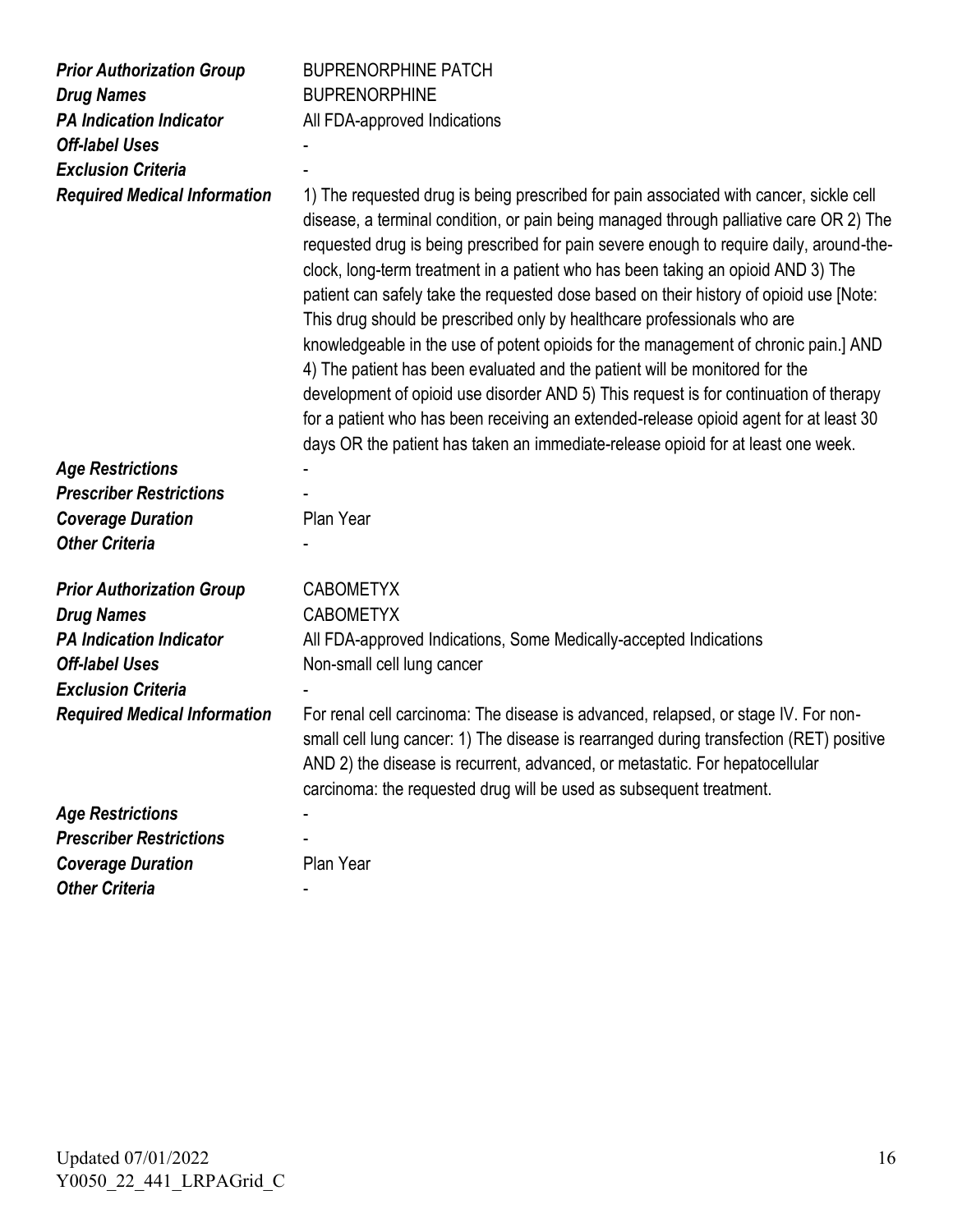| <b>Prior Authorization Group</b><br><b>Drug Names</b><br><b>PA Indication Indicator</b><br><b>Off-label Uses</b><br><b>Exclusion Criteria</b> | <b>CALCIPOTRIENE</b><br>CALCIPOTRIENE, CALCITRENE, ENSTILAR<br>All FDA-approved Indications                                                                                                                              |
|-----------------------------------------------------------------------------------------------------------------------------------------------|--------------------------------------------------------------------------------------------------------------------------------------------------------------------------------------------------------------------------|
| <b>Required Medical Information</b>                                                                                                           | 1) The requested drug is being prescribed for the treatment of psoriasis AND 2) The<br>patient experienced an inadequate treatment response, intolerance, or the patient has<br>a contraindication to a topical steroid. |
| <b>Age Restrictions</b>                                                                                                                       |                                                                                                                                                                                                                          |
| <b>Prescriber Restrictions</b>                                                                                                                |                                                                                                                                                                                                                          |
| <b>Coverage Duration</b>                                                                                                                      | Plan Year                                                                                                                                                                                                                |
| <b>Other Criteria</b>                                                                                                                         |                                                                                                                                                                                                                          |
|                                                                                                                                               |                                                                                                                                                                                                                          |
| <b>Prior Authorization Group</b>                                                                                                              | CALQUENCE                                                                                                                                                                                                                |
| <b>Drug Names</b>                                                                                                                             | CALQUENCE                                                                                                                                                                                                                |
| <b>PA Indication Indicator</b>                                                                                                                | All FDA-approved Indications, Some Medically-accepted Indications                                                                                                                                                        |
| <b>Off-label Uses</b>                                                                                                                         | Waldenstrom macroglobulinemia/lymphoplasmacytic lymphoma                                                                                                                                                                 |
| <b>Exclusion Criteria</b>                                                                                                                     |                                                                                                                                                                                                                          |
| <b>Required Medical Information</b>                                                                                                           | For chronic lymphocytic leukemia or small lymphocytic lymphoma: the patient has<br>experienced an intolerable adverse event with ibrutinib.                                                                              |
| <b>Age Restrictions</b>                                                                                                                       |                                                                                                                                                                                                                          |
| <b>Prescriber Restrictions</b>                                                                                                                |                                                                                                                                                                                                                          |
| <b>Coverage Duration</b>                                                                                                                      | Plan Year                                                                                                                                                                                                                |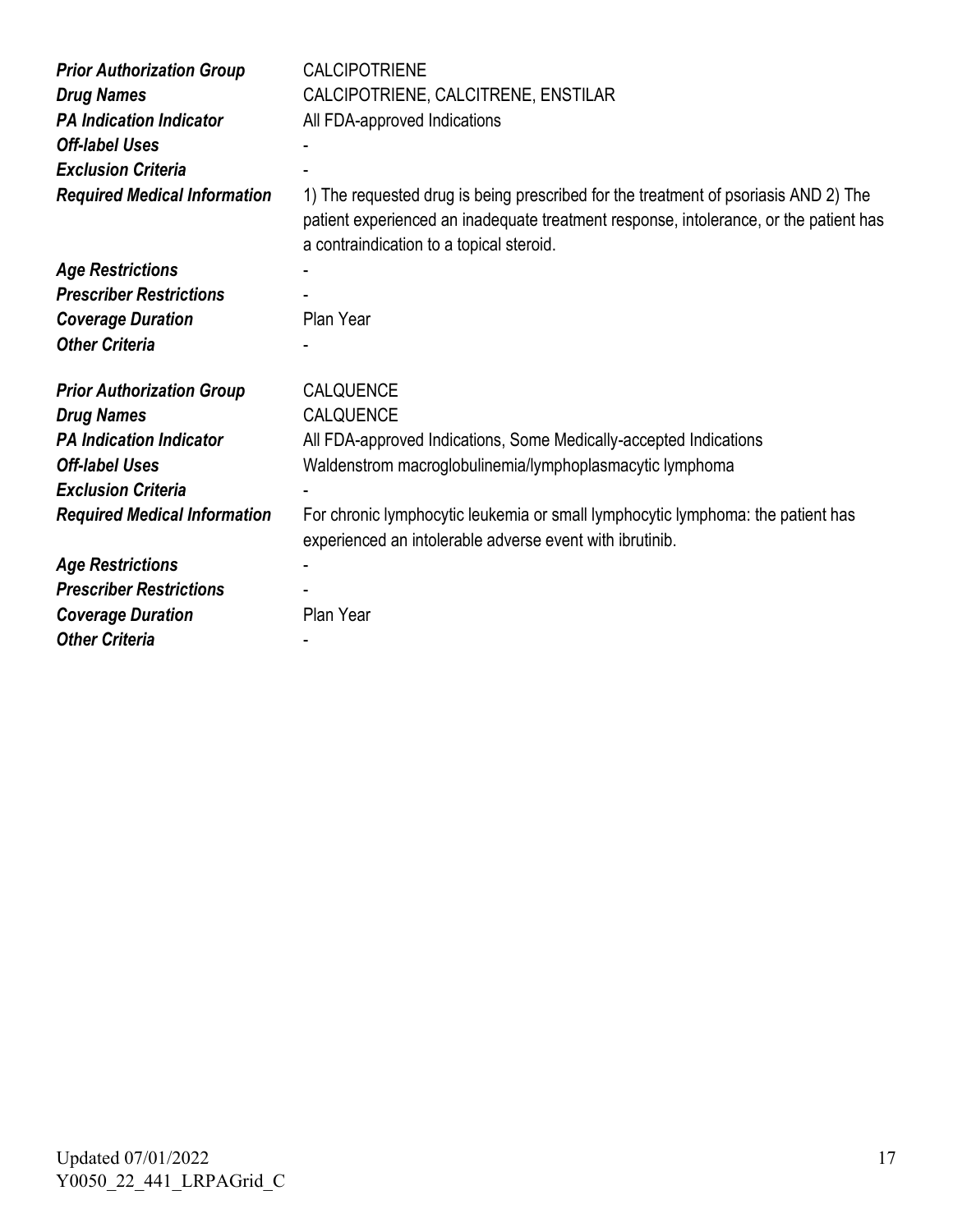| <b>Prior Authorization Group</b><br><b>Drug Names</b><br><b>PA Indication Indicator</b><br><b>Off-label Uses</b><br><b>Exclusion Criteria</b><br><b>Required Medical Information</b> | <b>CAPLYTA</b><br><b>CAPLYTA</b><br>All FDA-approved Indications<br>For treatment of schizophrenia: 1) The patient experienced an inadequate treatment<br>response, intolerance, or contraindication to one of the following generic products:<br>aripiprazole, asenapine, olanzapine, quetiapine, risperidone, ziprasidone, AND 2) The<br>patient experienced an inadequate treatment response, intolerance, or contraindication<br>to one of the following brand products: Latuda, Rexulti, Secuado, Vraylar. For treatment<br>of depressive episodes associated with bipolar I: 1) The patient experienced an<br>inadequate treatment response, intolerance, or contraindication to one of the following<br>generic products: olanzapine, quetiapine, AND 2) The patient experienced an<br>inadequate treatment response, intolerance, or contraindication to one of the following<br>brand products: Latuda, Vraylar. For treatment of depressive episodes associated with<br>bipolar II: The patient experienced an inadequate treatment response, intolerance, or |
|--------------------------------------------------------------------------------------------------------------------------------------------------------------------------------------|-------------------------------------------------------------------------------------------------------------------------------------------------------------------------------------------------------------------------------------------------------------------------------------------------------------------------------------------------------------------------------------------------------------------------------------------------------------------------------------------------------------------------------------------------------------------------------------------------------------------------------------------------------------------------------------------------------------------------------------------------------------------------------------------------------------------------------------------------------------------------------------------------------------------------------------------------------------------------------------------------------------------------------------------------------------------------|
|                                                                                                                                                                                      | contraindication to generic quetiapine.                                                                                                                                                                                                                                                                                                                                                                                                                                                                                                                                                                                                                                                                                                                                                                                                                                                                                                                                                                                                                                 |
| <b>Age Restrictions</b>                                                                                                                                                              |                                                                                                                                                                                                                                                                                                                                                                                                                                                                                                                                                                                                                                                                                                                                                                                                                                                                                                                                                                                                                                                                         |
| <b>Prescriber Restrictions</b>                                                                                                                                                       |                                                                                                                                                                                                                                                                                                                                                                                                                                                                                                                                                                                                                                                                                                                                                                                                                                                                                                                                                                                                                                                                         |
| <b>Coverage Duration</b>                                                                                                                                                             | Plan Year                                                                                                                                                                                                                                                                                                                                                                                                                                                                                                                                                                                                                                                                                                                                                                                                                                                                                                                                                                                                                                                               |
| <b>Other Criteria</b>                                                                                                                                                                |                                                                                                                                                                                                                                                                                                                                                                                                                                                                                                                                                                                                                                                                                                                                                                                                                                                                                                                                                                                                                                                                         |
| <b>Prior Authorization Group</b>                                                                                                                                                     | <b>CAPRELSA</b>                                                                                                                                                                                                                                                                                                                                                                                                                                                                                                                                                                                                                                                                                                                                                                                                                                                                                                                                                                                                                                                         |
| <b>Drug Names</b>                                                                                                                                                                    | <b>CAPRELSA</b>                                                                                                                                                                                                                                                                                                                                                                                                                                                                                                                                                                                                                                                                                                                                                                                                                                                                                                                                                                                                                                                         |
| <b>PA Indication Indicator</b>                                                                                                                                                       | All FDA-approved Indications, Some Medically-accepted Indications                                                                                                                                                                                                                                                                                                                                                                                                                                                                                                                                                                                                                                                                                                                                                                                                                                                                                                                                                                                                       |
| <b>Off-label Uses</b>                                                                                                                                                                | Differentiated thyroid carcinoma: papillary, follicular, and Hurthle cell.                                                                                                                                                                                                                                                                                                                                                                                                                                                                                                                                                                                                                                                                                                                                                                                                                                                                                                                                                                                              |
| <b>Exclusion Criteria</b>                                                                                                                                                            |                                                                                                                                                                                                                                                                                                                                                                                                                                                                                                                                                                                                                                                                                                                                                                                                                                                                                                                                                                                                                                                                         |
| <b>Required Medical Information</b>                                                                                                                                                  |                                                                                                                                                                                                                                                                                                                                                                                                                                                                                                                                                                                                                                                                                                                                                                                                                                                                                                                                                                                                                                                                         |
| <b>Age Restrictions</b>                                                                                                                                                              |                                                                                                                                                                                                                                                                                                                                                                                                                                                                                                                                                                                                                                                                                                                                                                                                                                                                                                                                                                                                                                                                         |
| <b>Prescriber Restrictions</b>                                                                                                                                                       |                                                                                                                                                                                                                                                                                                                                                                                                                                                                                                                                                                                                                                                                                                                                                                                                                                                                                                                                                                                                                                                                         |
| <b>Coverage Duration</b>                                                                                                                                                             | Plan Year                                                                                                                                                                                                                                                                                                                                                                                                                                                                                                                                                                                                                                                                                                                                                                                                                                                                                                                                                                                                                                                               |
| <b>Other Criteria</b>                                                                                                                                                                |                                                                                                                                                                                                                                                                                                                                                                                                                                                                                                                                                                                                                                                                                                                                                                                                                                                                                                                                                                                                                                                                         |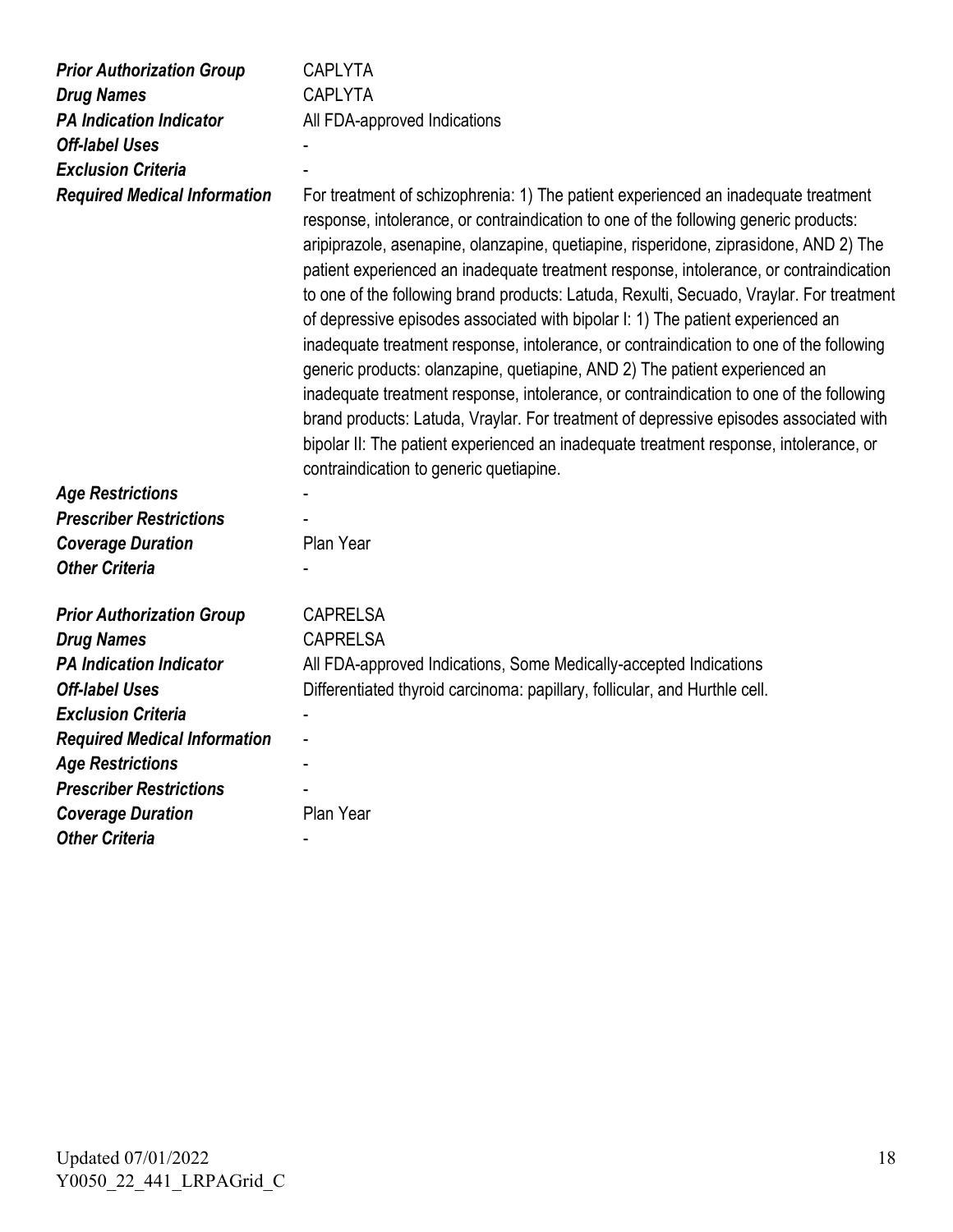| <b>Prior Authorization Group</b>    | <b>CARBAGLU</b>                                                                           |
|-------------------------------------|-------------------------------------------------------------------------------------------|
| <b>Drug Names</b>                   | CARBAGLU, CARGLUMIC ACID                                                                  |
| <b>PA Indication Indicator</b>      | All FDA-approved Indications                                                              |
| <b>Off-label Uses</b>               |                                                                                           |
| <b>Exclusion Criteria</b>           |                                                                                           |
| <b>Required Medical Information</b> | For N-acetylglutamate synthase (NAGS) deficiency: Diagnosis of NAGS deficiency was        |
|                                     | confirmed by enzymatic or genetic testing.                                                |
| <b>Age Restrictions</b>             |                                                                                           |
| <b>Prescriber Restrictions</b>      |                                                                                           |
| <b>Coverage Duration</b>            | Plan Year                                                                                 |
| <b>Other Criteria</b>               |                                                                                           |
|                                     |                                                                                           |
| <b>Prior Authorization Group</b>    | <b>CAYSTON</b>                                                                            |
| <b>Drug Names</b>                   | <b>CAYSTON</b>                                                                            |
| <b>PA Indication Indicator</b>      | All FDA-approved Indications                                                              |
| <b>Off-label Uses</b>               |                                                                                           |
| <b>Exclusion Criteria</b>           |                                                                                           |
| <b>Required Medical Information</b> | For treatment of respiratory symptoms in cystic fibrosis patients: 1) Pseudomonas         |
|                                     | aeruginosa is present in the patient's airway cultures OR 2) The patient has a history of |
|                                     | pseudomonas aeruginosa infection or colonization in the airways.                          |
| <b>Age Restrictions</b>             |                                                                                           |
| <b>Prescriber Restrictions</b>      |                                                                                           |
| <b>Coverage Duration</b>            | Plan Year                                                                                 |
| <b>Other Criteria</b>               |                                                                                           |
|                                     |                                                                                           |
| <b>Prior Authorization Group</b>    | <b>CERDELGA</b>                                                                           |
| <b>Drug Names</b>                   | <b>CERDELGA</b>                                                                           |
| <b>PA Indication Indicator</b>      | All FDA-approved Indications                                                              |
| <b>Off-label Uses</b>               |                                                                                           |
| <b>Exclusion Criteria</b>           |                                                                                           |
| <b>Required Medical Information</b> | For Gaucher disease, the diagnosis was confirmed by an enzyme assay demonstrating         |
|                                     | a deficiency of beta-glucocerebrosidase enzyme activity or by genetic testing. The        |
|                                     | patient's CYP2D6 metabolizer status has been established using an FDA-cleared test.       |
|                                     | The patient is a CYP2D6 extensive metabolizer, an intermediate metabolizer, or a poor     |
|                                     | metabolizer.                                                                              |
| <b>Age Restrictions</b>             |                                                                                           |
| <b>Prescriber Restrictions</b>      |                                                                                           |
|                                     | Plan Year                                                                                 |
| <b>Coverage Duration</b>            |                                                                                           |
| <b>Other Criteria</b>               |                                                                                           |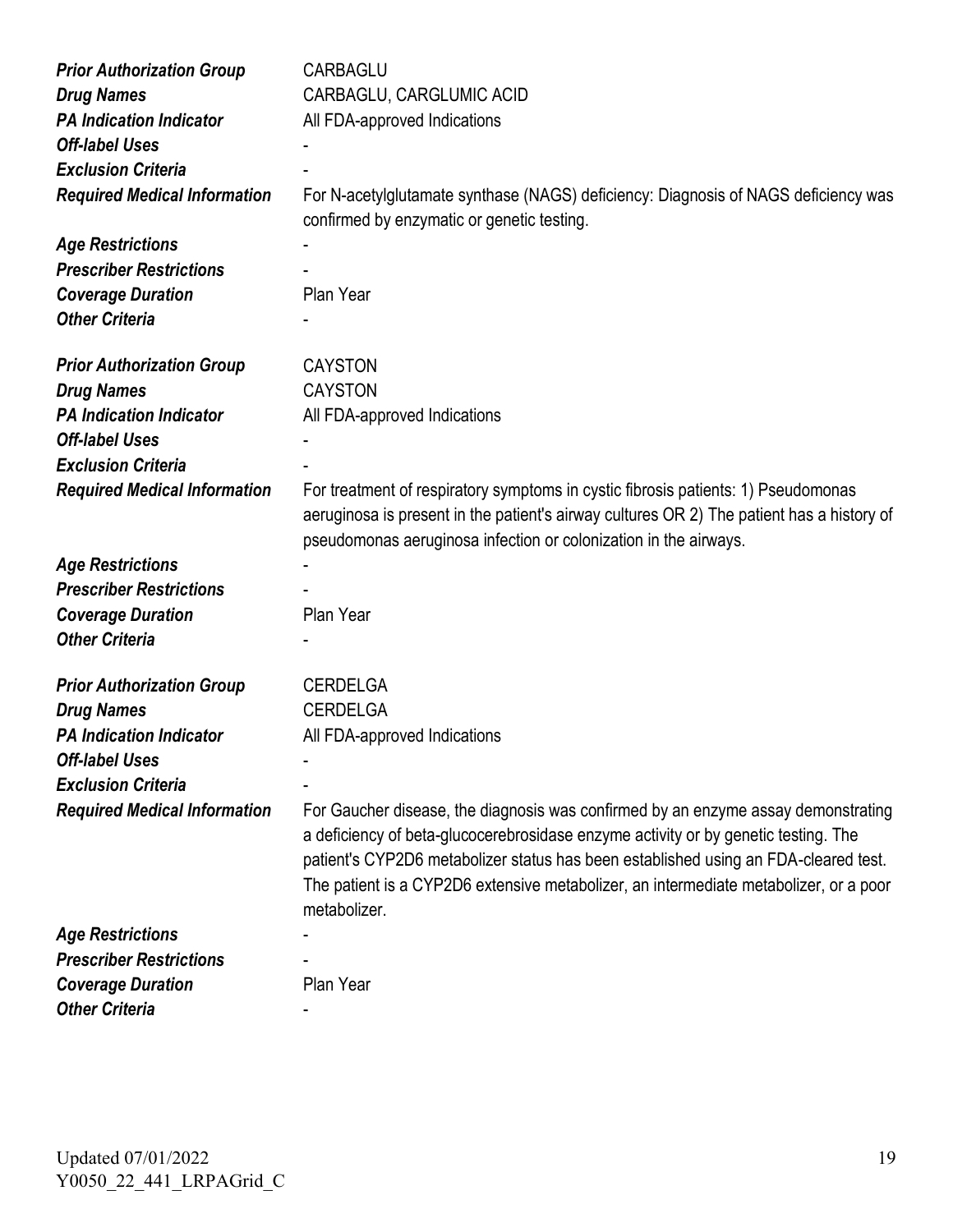| <b>Prior Authorization Group</b>    | <b>CEREZYME</b>                                                                                                                                                     |
|-------------------------------------|---------------------------------------------------------------------------------------------------------------------------------------------------------------------|
| <b>Drug Names</b>                   | <b>CEREZYME</b>                                                                                                                                                     |
| <b>PA Indication Indicator</b>      | All FDA-approved Indications, Some Medically-accepted Indications                                                                                                   |
| <b>Off-label Uses</b>               | Type 2 Gaucher disease, Type 3 Gaucher disease                                                                                                                      |
| <b>Exclusion Criteria</b>           |                                                                                                                                                                     |
| <b>Required Medical Information</b> | For Gaucher disease, the diagnosis was confirmed by an enzyme assay demonstrating<br>a deficiency of beta-glucocerebrosidase enzyme activity or by genetic testing. |
| <b>Age Restrictions</b>             |                                                                                                                                                                     |
| <b>Prescriber Restrictions</b>      |                                                                                                                                                                     |
| <b>Coverage Duration</b>            | Plan Year                                                                                                                                                           |
| <b>Other Criteria</b>               |                                                                                                                                                                     |
|                                     |                                                                                                                                                                     |
| <b>Prior Authorization Group</b>    | <b>CHANTIX</b>                                                                                                                                                      |
| <b>Drug Names</b>                   | CHANTIX STARTING MONTH PA, VARENICLINE STARTING MONT, VARENICLINE                                                                                                   |
|                                     | <b>TARTRATE</b>                                                                                                                                                     |
| <b>PA Indication Indicator</b>      | All FDA-approved Indications                                                                                                                                        |
| <b>Off-label Uses</b>               |                                                                                                                                                                     |
| <b>Exclusion Criteria</b>           |                                                                                                                                                                     |
| <b>Required Medical Information</b> |                                                                                                                                                                     |
| <b>Age Restrictions</b>             |                                                                                                                                                                     |
| <b>Prescriber Restrictions</b>      |                                                                                                                                                                     |
| <b>Coverage Duration</b>            | 6 months                                                                                                                                                            |
| <b>Other Criteria</b>               |                                                                                                                                                                     |
| <b>Prior Authorization Group</b>    | <b>CLOBAZAM</b>                                                                                                                                                     |
| <b>Drug Names</b>                   | <b>CLOBAZAM</b>                                                                                                                                                     |
| <b>PA Indication Indicator</b>      | All FDA-approved Indications                                                                                                                                        |
| <b>Off-label Uses</b>               |                                                                                                                                                                     |
| <b>Exclusion Criteria</b>           |                                                                                                                                                                     |
| <b>Required Medical Information</b> |                                                                                                                                                                     |
| <b>Age Restrictions</b>             | 2 years of age or older                                                                                                                                             |
| <b>Prescriber Restrictions</b>      |                                                                                                                                                                     |
| <b>Coverage Duration</b>            | Plan Year                                                                                                                                                           |
| <b>Other Criteria</b>               |                                                                                                                                                                     |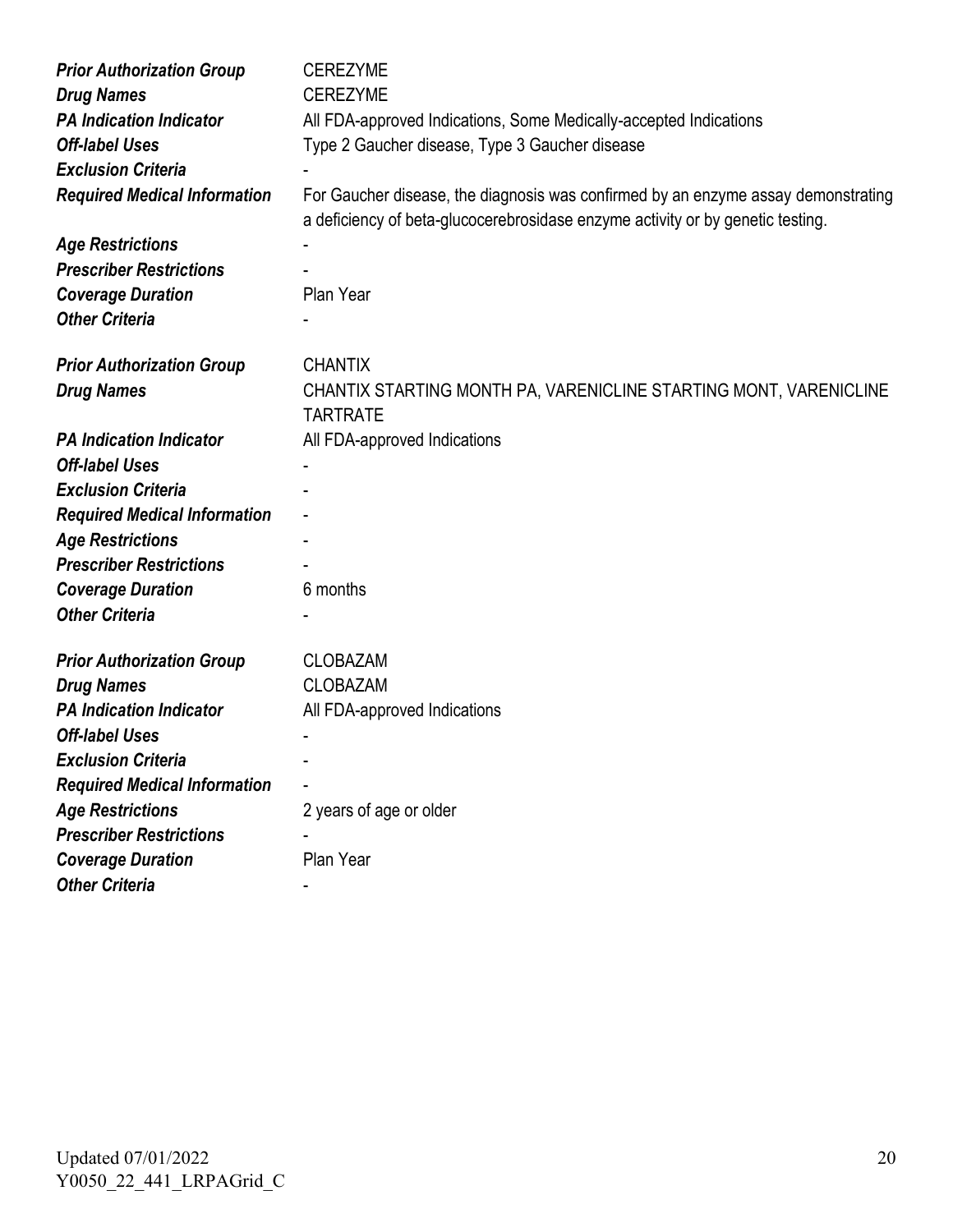| <b>Prior Authorization Group</b>    | <b>CLOMIPRAMINE</b>                                                                                                                                                                                                                                                                                                                                                                                                                                                                                                                                                                                                                                                                                                                                                                                                                                                                                                                                                     |
|-------------------------------------|-------------------------------------------------------------------------------------------------------------------------------------------------------------------------------------------------------------------------------------------------------------------------------------------------------------------------------------------------------------------------------------------------------------------------------------------------------------------------------------------------------------------------------------------------------------------------------------------------------------------------------------------------------------------------------------------------------------------------------------------------------------------------------------------------------------------------------------------------------------------------------------------------------------------------------------------------------------------------|
| <b>Drug Names</b>                   | <b>CLOMIPRAMINE HCL</b>                                                                                                                                                                                                                                                                                                                                                                                                                                                                                                                                                                                                                                                                                                                                                                                                                                                                                                                                                 |
| <b>PA Indication Indicator</b>      | All FDA-approved Indications, Some Medically-accepted Indications                                                                                                                                                                                                                                                                                                                                                                                                                                                                                                                                                                                                                                                                                                                                                                                                                                                                                                       |
| <b>Off-label Uses</b>               | Depression, Panic Disorder                                                                                                                                                                                                                                                                                                                                                                                                                                                                                                                                                                                                                                                                                                                                                                                                                                                                                                                                              |
| <b>Exclusion Criteria</b>           |                                                                                                                                                                                                                                                                                                                                                                                                                                                                                                                                                                                                                                                                                                                                                                                                                                                                                                                                                                         |
| <b>Required Medical Information</b> | 1) The requested drug is being prescribed for one of the following: Obsessive-<br>Compulsive Disorder (OCD) or Panic Disorder AND 2) The patient has experienced an<br>inadequate treatment response, intolerance, or the patient has a contraindication to any<br>of the following: a serotonin and norepinephrine reuptake inhibitor (SNRI) or a selective<br>serotonin reuptake inhibitor (SSRI) OR 3) The requested drug is being prescribed for<br>Depression AND 4) The patient has experienced an inadequate treatment response,<br>intolerance, or the patient has a contraindication to two of the following: serotonin and<br>norepinephrine reuptake inhibitors (SNRIs), selective serotonin reuptake inhibitors<br>(SSRIs), mirtazapine, bupropion.                                                                                                                                                                                                         |
| <b>Age Restrictions</b>             |                                                                                                                                                                                                                                                                                                                                                                                                                                                                                                                                                                                                                                                                                                                                                                                                                                                                                                                                                                         |
| <b>Prescriber Restrictions</b>      |                                                                                                                                                                                                                                                                                                                                                                                                                                                                                                                                                                                                                                                                                                                                                                                                                                                                                                                                                                         |
| <b>Coverage Duration</b>            | Plan Year                                                                                                                                                                                                                                                                                                                                                                                                                                                                                                                                                                                                                                                                                                                                                                                                                                                                                                                                                               |
| <b>Other Criteria</b>               |                                                                                                                                                                                                                                                                                                                                                                                                                                                                                                                                                                                                                                                                                                                                                                                                                                                                                                                                                                         |
| <b>Prior Authorization Group</b>    | <b>CLORAZEPATE</b>                                                                                                                                                                                                                                                                                                                                                                                                                                                                                                                                                                                                                                                                                                                                                                                                                                                                                                                                                      |
| <b>Drug Names</b>                   | <b>CLORAZEPATE DIPOTASSIUM</b>                                                                                                                                                                                                                                                                                                                                                                                                                                                                                                                                                                                                                                                                                                                                                                                                                                                                                                                                          |
| <b>PA Indication Indicator</b>      | All FDA-approved Indications                                                                                                                                                                                                                                                                                                                                                                                                                                                                                                                                                                                                                                                                                                                                                                                                                                                                                                                                            |
| <b>Off-label Uses</b>               |                                                                                                                                                                                                                                                                                                                                                                                                                                                                                                                                                                                                                                                                                                                                                                                                                                                                                                                                                                         |
| <b>Exclusion Criteria</b>           |                                                                                                                                                                                                                                                                                                                                                                                                                                                                                                                                                                                                                                                                                                                                                                                                                                                                                                                                                                         |
| <b>Required Medical Information</b> | For all indications: the prescriber must acknowledge the benefit of therapy with the<br>requested drug outweighs the potential risks for the patient. (Note: The American<br>Geriatrics Society identifies the use of this medication as potentially inappropriate in<br>older adults, meaning it is best avoided, prescribed at reduced dosage, or used with<br>caution or carefully monitored.) For the management of anxiety disorders: 1) the<br>requested drug is being used concurrently with a selective serotonin reuptake inhibitor<br>(SSRI) or serotonin-norepinephrine reuptake inhibitor (SNRI) until the SSRI/SNRI<br>becomes effective for the symptoms of anxiety OR 2) the patient has experienced an<br>inadequate treatment response, intolerance, or has a contraindication to AT LEAST<br>TWO agents from the following classes: a) selective serotonin reuptake inhibitors<br>(SSRIs) OR b) serotonin-norepinephrine reuptake inhibitors (SNRIs). |
| <b>Age Restrictions</b>             |                                                                                                                                                                                                                                                                                                                                                                                                                                                                                                                                                                                                                                                                                                                                                                                                                                                                                                                                                                         |
| <b>Prescriber Restrictions</b>      |                                                                                                                                                                                                                                                                                                                                                                                                                                                                                                                                                                                                                                                                                                                                                                                                                                                                                                                                                                         |
| <b>Coverage Duration</b>            | Short-term relief anxiety-1 month, Anxiety Disorders-4 months, All other Diagnoses-<br>Plan Year                                                                                                                                                                                                                                                                                                                                                                                                                                                                                                                                                                                                                                                                                                                                                                                                                                                                        |
| <b>Other Criteria</b>               | This Prior Authorization requirement only applies to patients 65 years of age or older.                                                                                                                                                                                                                                                                                                                                                                                                                                                                                                                                                                                                                                                                                                                                                                                                                                                                                 |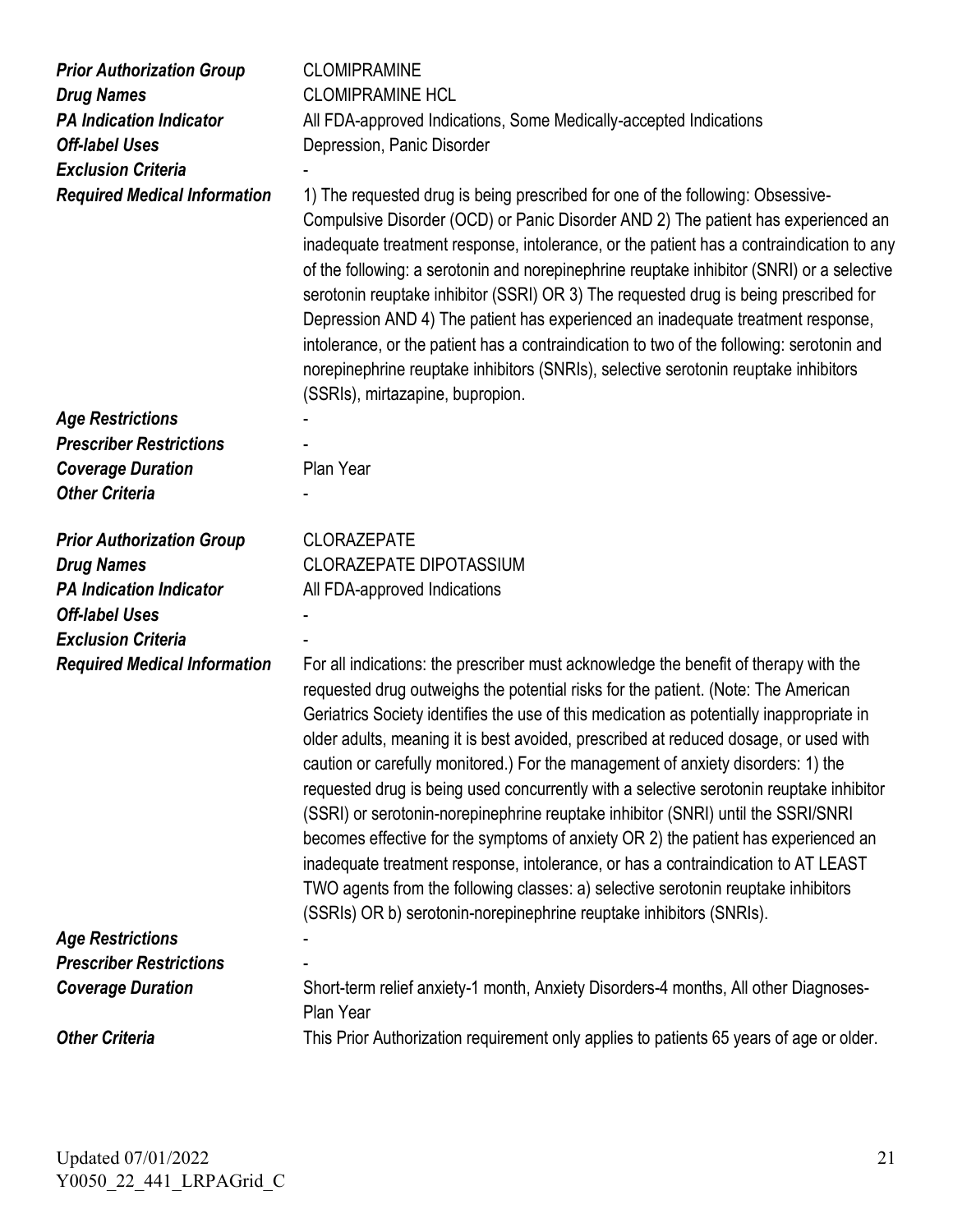| <b>Prior Authorization Group</b>    | <b>CLOZAPINE ODT</b>                                                                                                                                    |
|-------------------------------------|---------------------------------------------------------------------------------------------------------------------------------------------------------|
| <b>Drug Names</b>                   | <b>CLOZAPINE ODT</b>                                                                                                                                    |
| <b>PA Indication Indicator</b>      | All FDA-approved Indications                                                                                                                            |
| <b>Off-label Uses</b>               |                                                                                                                                                         |
| <b>Exclusion Criteria</b>           |                                                                                                                                                         |
| <b>Required Medical Information</b> |                                                                                                                                                         |
| <b>Age Restrictions</b>             |                                                                                                                                                         |
| <b>Prescriber Restrictions</b>      |                                                                                                                                                         |
| <b>Coverage Duration</b>            | Plan Year                                                                                                                                               |
| <b>Other Criteria</b>               |                                                                                                                                                         |
|                                     |                                                                                                                                                         |
| <b>Prior Authorization Group</b>    | <b>COMETRIQ</b>                                                                                                                                         |
| <b>Drug Names</b>                   | <b>COMETRIQ</b>                                                                                                                                         |
| <b>PA Indication Indicator</b>      | All FDA-approved Indications, Some Medically-accepted Indications                                                                                       |
| <b>Off-label Uses</b>               | Non-small cell lung cancer (NSCLC), differentiated thyroid carcinoma: papillary,                                                                        |
|                                     | follicular, and Hurthle cell.                                                                                                                           |
| <b>Exclusion Criteria</b>           |                                                                                                                                                         |
| <b>Required Medical Information</b> | For NSCLC: The requested medication is used for NSCLC when the patient's disease<br>expresses rearranged during transfection (RET) gene rearrangements. |
| <b>Age Restrictions</b>             |                                                                                                                                                         |
| <b>Prescriber Restrictions</b>      |                                                                                                                                                         |
| <b>Coverage Duration</b>            | Plan Year                                                                                                                                               |
| <b>Other Criteria</b>               |                                                                                                                                                         |
|                                     |                                                                                                                                                         |
| <b>Prior Authorization Group</b>    | <b>COPIKTRA</b>                                                                                                                                         |
| <b>Drug Names</b>                   | <b>COPIKTRA</b>                                                                                                                                         |
| <b>PA Indication Indicator</b>      | All FDA-approved Indications, Some Medically-accepted Indications                                                                                       |
| <b>Off-label Uses</b>               | Gastric MALT lymphoma, non-gastric MALT lymphoma, nodal marginal zone                                                                                   |
|                                     | lymphoma, splenic marginal zone lymphoma                                                                                                                |
| <b>Exclusion Criteria</b>           |                                                                                                                                                         |
| <b>Required Medical Information</b> | For follicular lymphoma, gastric MALT lymphoma, non-gastric MALT lymphoma, nodal                                                                        |
|                                     | marginal zone lymphoma, and splenic marginal zone lymphoma: the requested drug                                                                          |
|                                     | will be used as subsequent therapy after at least 2 prior therapies.                                                                                    |
| <b>Age Restrictions</b>             |                                                                                                                                                         |
| <b>Prescriber Restrictions</b>      |                                                                                                                                                         |
| <b>Coverage Duration</b>            | Plan Year                                                                                                                                               |
| <b>Other Criteria</b>               |                                                                                                                                                         |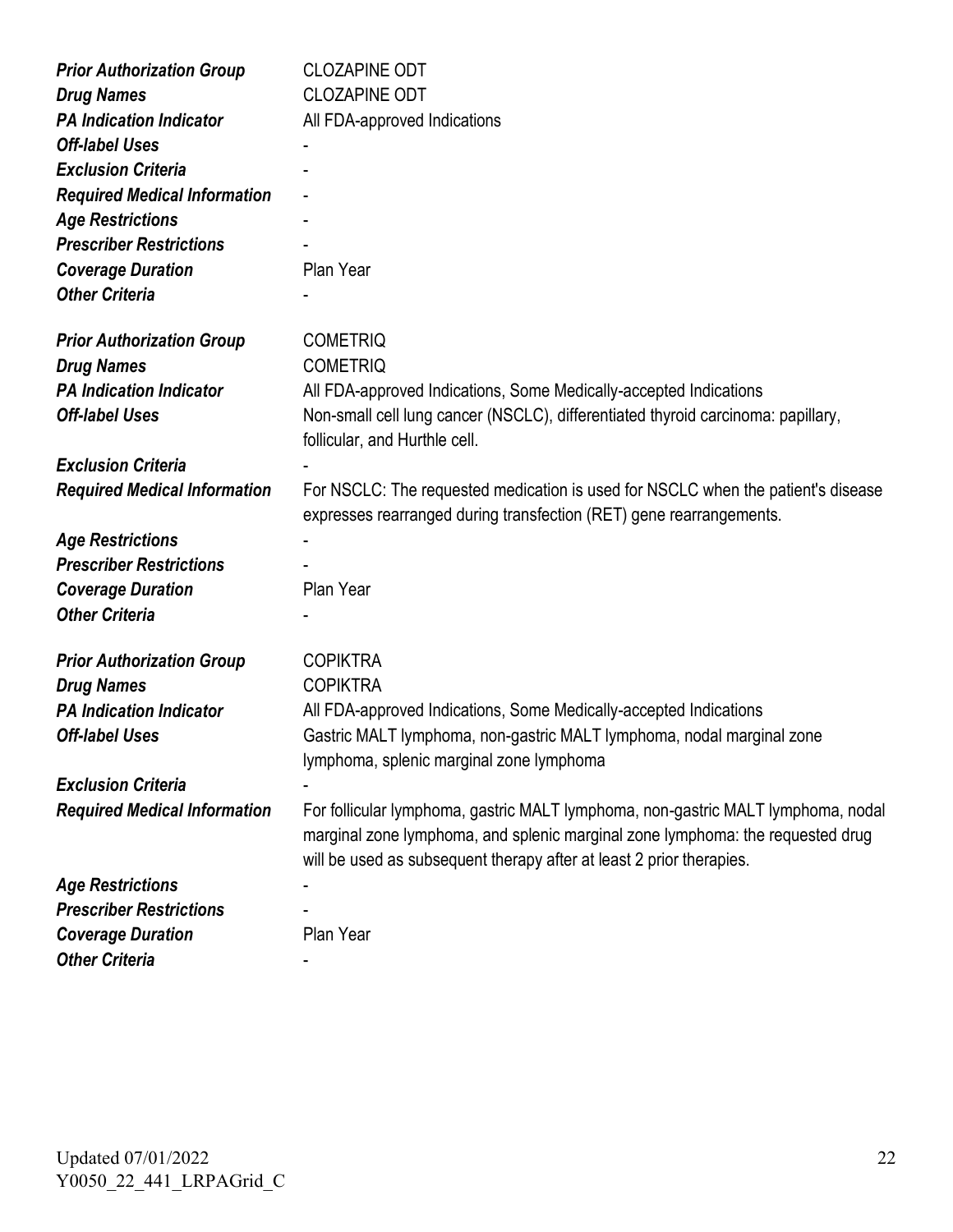| <b>Prior Authorization Group</b><br><b>Drug Names</b><br><b>PA Indication Indicator</b><br><b>Off-label Uses</b><br><b>Exclusion Criteria</b><br><b>Required Medical Information</b> | <b>COTELLIC</b><br><b>COTELLIC</b><br>All FDA-approved Indications, Some Medically-accepted Indications<br>Central nervous system (CNS) cancer (i.e., glioma, meningioma, astrocytoma)<br>For adjuvant treatment of melanoma, and central nervous system (CNS) cancer (i.e.,<br>glioma, meningioma, astrocytoma): The patient must meet both of the following criteria:<br>1) The tumor is positive for BRAF V600 activating mutation (e.g., V600E or V600K),<br>and 2) The requested drug will be used in combination with vemurafenib. For<br>unresectable or metastatic melanoma: The patient must meet both of the following<br>criteria: 1) The tumor is positive for BRAF V600 activating mutation (e.g., V600E or<br>V600K), and 2) The requested drug will be used in combination with vemurafenib (with<br>or without atezolizumab). |
|--------------------------------------------------------------------------------------------------------------------------------------------------------------------------------------|-----------------------------------------------------------------------------------------------------------------------------------------------------------------------------------------------------------------------------------------------------------------------------------------------------------------------------------------------------------------------------------------------------------------------------------------------------------------------------------------------------------------------------------------------------------------------------------------------------------------------------------------------------------------------------------------------------------------------------------------------------------------------------------------------------------------------------------------------|
| <b>Age Restrictions</b>                                                                                                                                                              |                                                                                                                                                                                                                                                                                                                                                                                                                                                                                                                                                                                                                                                                                                                                                                                                                                               |
| <b>Prescriber Restrictions</b>                                                                                                                                                       |                                                                                                                                                                                                                                                                                                                                                                                                                                                                                                                                                                                                                                                                                                                                                                                                                                               |
| <b>Coverage Duration</b>                                                                                                                                                             | Plan Year                                                                                                                                                                                                                                                                                                                                                                                                                                                                                                                                                                                                                                                                                                                                                                                                                                     |
| <b>Other Criteria</b>                                                                                                                                                                |                                                                                                                                                                                                                                                                                                                                                                                                                                                                                                                                                                                                                                                                                                                                                                                                                                               |
|                                                                                                                                                                                      |                                                                                                                                                                                                                                                                                                                                                                                                                                                                                                                                                                                                                                                                                                                                                                                                                                               |
| <b>Prior Authorization Group</b>                                                                                                                                                     | <b>CYSTADROPS</b>                                                                                                                                                                                                                                                                                                                                                                                                                                                                                                                                                                                                                                                                                                                                                                                                                             |
| <b>Drug Names</b>                                                                                                                                                                    | <b>CYSTADROPS</b>                                                                                                                                                                                                                                                                                                                                                                                                                                                                                                                                                                                                                                                                                                                                                                                                                             |
| <b>PA Indication Indicator</b>                                                                                                                                                       | All FDA-approved Indications                                                                                                                                                                                                                                                                                                                                                                                                                                                                                                                                                                                                                                                                                                                                                                                                                  |
| <b>Off-label Uses</b>                                                                                                                                                                |                                                                                                                                                                                                                                                                                                                                                                                                                                                                                                                                                                                                                                                                                                                                                                                                                                               |
| <b>Exclusion Criteria</b>                                                                                                                                                            |                                                                                                                                                                                                                                                                                                                                                                                                                                                                                                                                                                                                                                                                                                                                                                                                                                               |
| <b>Required Medical Information</b>                                                                                                                                                  | For cystinosis: 1) Diagnosis of cystinosis was confirmed by the presence of increased<br>cystine concentration in leukocytes or by genetic testing, and 2) Patient has corneal<br>cystine crystal accumulation.                                                                                                                                                                                                                                                                                                                                                                                                                                                                                                                                                                                                                               |
| <b>Age Restrictions</b>                                                                                                                                                              |                                                                                                                                                                                                                                                                                                                                                                                                                                                                                                                                                                                                                                                                                                                                                                                                                                               |
| <b>Prescriber Restrictions</b>                                                                                                                                                       |                                                                                                                                                                                                                                                                                                                                                                                                                                                                                                                                                                                                                                                                                                                                                                                                                                               |
| <b>Coverage Duration</b>                                                                                                                                                             | Plan Year                                                                                                                                                                                                                                                                                                                                                                                                                                                                                                                                                                                                                                                                                                                                                                                                                                     |
| <b>Other Criteria</b>                                                                                                                                                                |                                                                                                                                                                                                                                                                                                                                                                                                                                                                                                                                                                                                                                                                                                                                                                                                                                               |
|                                                                                                                                                                                      |                                                                                                                                                                                                                                                                                                                                                                                                                                                                                                                                                                                                                                                                                                                                                                                                                                               |
| <b>Prior Authorization Group</b>                                                                                                                                                     | <b>CYSTAGON</b>                                                                                                                                                                                                                                                                                                                                                                                                                                                                                                                                                                                                                                                                                                                                                                                                                               |
| <b>Drug Names</b>                                                                                                                                                                    | <b>CYSTAGON</b>                                                                                                                                                                                                                                                                                                                                                                                                                                                                                                                                                                                                                                                                                                                                                                                                                               |
| <b>PA Indication Indicator</b>                                                                                                                                                       | All FDA-approved Indications                                                                                                                                                                                                                                                                                                                                                                                                                                                                                                                                                                                                                                                                                                                                                                                                                  |
| <b>Off-label Uses</b>                                                                                                                                                                |                                                                                                                                                                                                                                                                                                                                                                                                                                                                                                                                                                                                                                                                                                                                                                                                                                               |
| <b>Exclusion Criteria</b>                                                                                                                                                            |                                                                                                                                                                                                                                                                                                                                                                                                                                                                                                                                                                                                                                                                                                                                                                                                                                               |
| <b>Required Medical Information</b>                                                                                                                                                  | For nephropathic cystinosis: Diagnosis of nephropathic cystinosis was confirmed by the<br>presence of increased cystine concentration in leukocytes or by genetic testing.                                                                                                                                                                                                                                                                                                                                                                                                                                                                                                                                                                                                                                                                    |
| <b>Age Restrictions</b>                                                                                                                                                              |                                                                                                                                                                                                                                                                                                                                                                                                                                                                                                                                                                                                                                                                                                                                                                                                                                               |
| <b>Prescriber Restrictions</b>                                                                                                                                                       |                                                                                                                                                                                                                                                                                                                                                                                                                                                                                                                                                                                                                                                                                                                                                                                                                                               |
| <b>Coverage Duration</b>                                                                                                                                                             | Plan Year                                                                                                                                                                                                                                                                                                                                                                                                                                                                                                                                                                                                                                                                                                                                                                                                                                     |
| <b>Other Criteria</b>                                                                                                                                                                |                                                                                                                                                                                                                                                                                                                                                                                                                                                                                                                                                                                                                                                                                                                                                                                                                                               |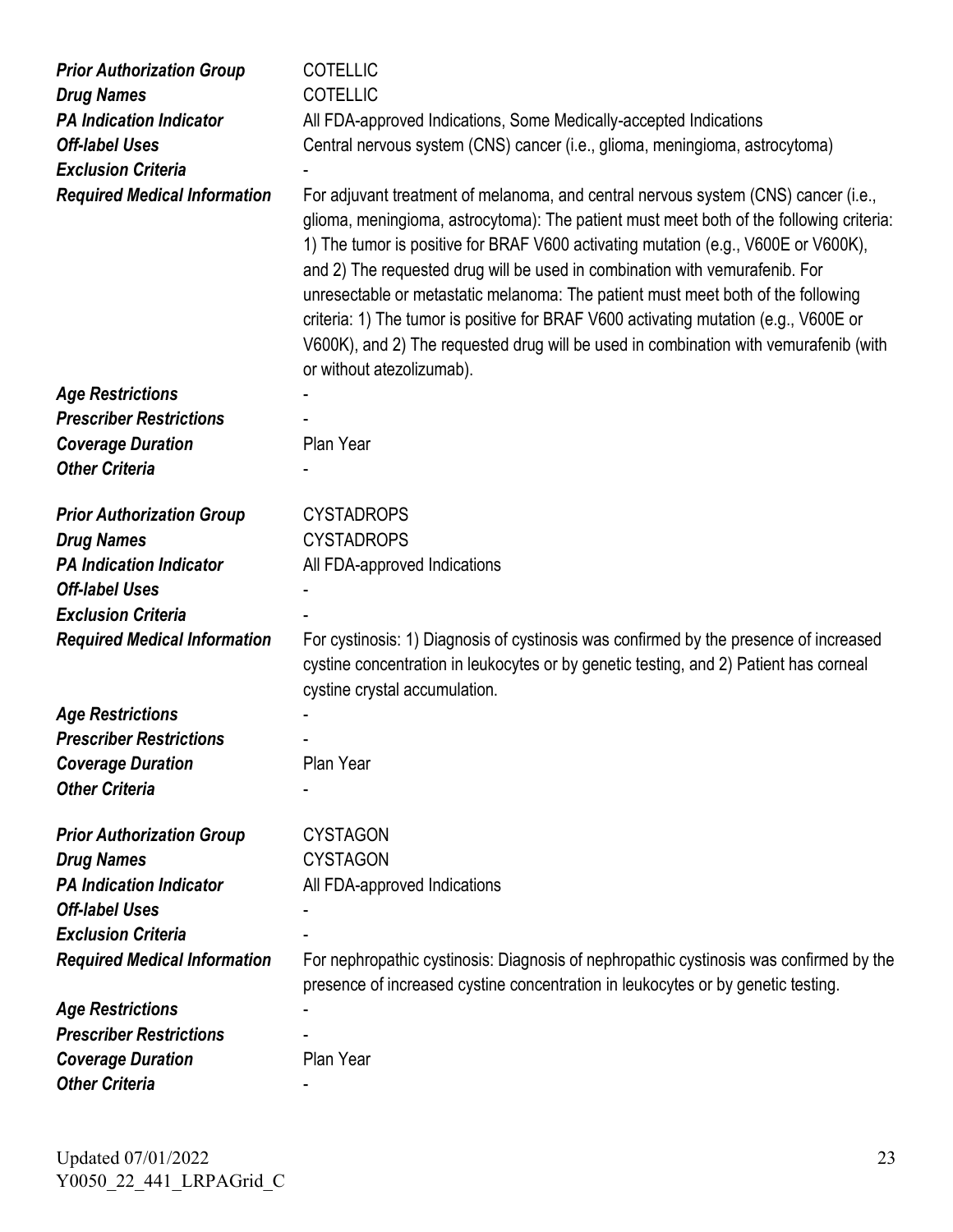| <b>Prior Authorization Group</b><br><b>Drug Names</b><br><b>PA Indication Indicator</b><br><b>Off-label Uses</b><br><b>Exclusion Criteria</b><br><b>Required Medical Information</b> | <b>CYSTARAN</b><br><b>CYSTARAN</b><br>All FDA-approved Indications<br>For cystinosis: 1) Diagnosis of cystinosis was confirmed by the presence of increased<br>cystine concentration in leukocytes or by genetic testing, and 2) Patient has corneal<br>cystine crystal accumulation.                                                                                                                      |
|--------------------------------------------------------------------------------------------------------------------------------------------------------------------------------------|------------------------------------------------------------------------------------------------------------------------------------------------------------------------------------------------------------------------------------------------------------------------------------------------------------------------------------------------------------------------------------------------------------|
| <b>Age Restrictions</b>                                                                                                                                                              |                                                                                                                                                                                                                                                                                                                                                                                                            |
| <b>Prescriber Restrictions</b>                                                                                                                                                       |                                                                                                                                                                                                                                                                                                                                                                                                            |
| <b>Coverage Duration</b>                                                                                                                                                             | Plan Year                                                                                                                                                                                                                                                                                                                                                                                                  |
| <b>Other Criteria</b>                                                                                                                                                                |                                                                                                                                                                                                                                                                                                                                                                                                            |
| <b>Prior Authorization Group</b>                                                                                                                                                     | <b>DALFAMPRIDINE</b>                                                                                                                                                                                                                                                                                                                                                                                       |
| <b>Drug Names</b>                                                                                                                                                                    | <b>DALFAMPRIDINE ER</b>                                                                                                                                                                                                                                                                                                                                                                                    |
| <b>PA Indication Indicator</b>                                                                                                                                                       | All FDA-approved Indications                                                                                                                                                                                                                                                                                                                                                                               |
| <b>Off-label Uses</b>                                                                                                                                                                |                                                                                                                                                                                                                                                                                                                                                                                                            |
| <b>Exclusion Criteria</b>                                                                                                                                                            |                                                                                                                                                                                                                                                                                                                                                                                                            |
| <b>Required Medical Information</b>                                                                                                                                                  | For multiple sclerosis, patient must meet the following: For new starts, prior to initiating<br>therapy, patient meets the following: patient demonstrates sustained walking<br>impairment. For continuation of therapy, patient meets the following: patient must have<br>experienced an improvement in walking speed OR other objective measure of walking<br>ability since starting the requested drug. |
| <b>Age Restrictions</b>                                                                                                                                                              |                                                                                                                                                                                                                                                                                                                                                                                                            |
| <b>Prescriber Restrictions</b>                                                                                                                                                       |                                                                                                                                                                                                                                                                                                                                                                                                            |
| <b>Coverage Duration</b>                                                                                                                                                             | Plan Year                                                                                                                                                                                                                                                                                                                                                                                                  |
| <b>Other Criteria</b>                                                                                                                                                                |                                                                                                                                                                                                                                                                                                                                                                                                            |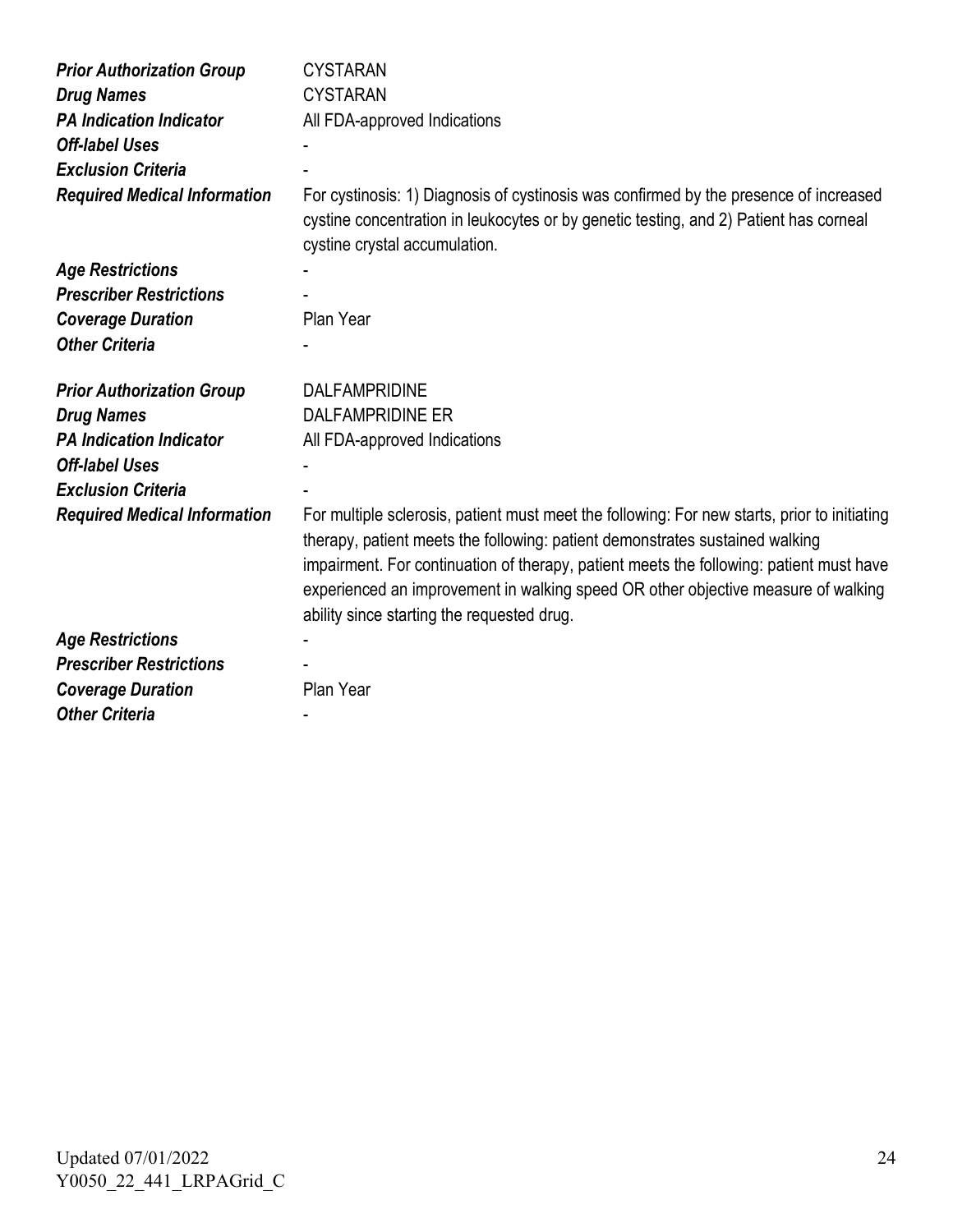| <b>Prior Authorization Group</b>    | <b>DAURISMO</b>                                                                                                                                                                    |
|-------------------------------------|------------------------------------------------------------------------------------------------------------------------------------------------------------------------------------|
| <b>Drug Names</b>                   | <b>DAURISMO</b>                                                                                                                                                                    |
| <b>PA Indication Indicator</b>      | All FDA-approved Indications, Some Medically-accepted Indications                                                                                                                  |
| <b>Off-label Uses</b>               | Post induction therapy following response to previous therapy with the same regimen                                                                                                |
|                                     | for acute myeloid leukemia (AML). Relapsed/refractory AML as a component of                                                                                                        |
|                                     | repeating the initial successful induction regimen.                                                                                                                                |
| <b>Exclusion Criteria</b>           |                                                                                                                                                                                    |
| <b>Required Medical Information</b> | For acute myeloid leukemia: 1) the requested medication must be used in combination<br>with cytarabine, 2) the patient is 75 years of age or older OR has comorbidities that       |
|                                     | preclude intensive chemotherapy, and 3) the requested medication will be used as<br>treatment for induction therapy, post-induction therapy, or relapsed or refractory<br>disease. |
| <b>Age Restrictions</b>             |                                                                                                                                                                                    |
| <b>Prescriber Restrictions</b>      |                                                                                                                                                                                    |
| <b>Coverage Duration</b>            | Plan Year                                                                                                                                                                          |
| <b>Other Criteria</b>               |                                                                                                                                                                                    |
|                                     |                                                                                                                                                                                    |
| <b>Prior Authorization Group</b>    | <b>DEFERASIROX</b>                                                                                                                                                                 |
| <b>Drug Names</b>                   | <b>DEFERASIROX</b>                                                                                                                                                                 |
| <b>PA Indication Indicator</b>      | All FDA-approved Indications                                                                                                                                                       |
| <b>Off-label Uses</b>               |                                                                                                                                                                                    |
| <b>Exclusion Criteria</b>           |                                                                                                                                                                                    |
| <b>Required Medical Information</b> | For chronic iron overload due to blood transfusions: pretreatment serum ferritin level is<br>greater than 1000 mcg/L.                                                              |
| <b>Age Restrictions</b>             |                                                                                                                                                                                    |
| <b>Prescriber Restrictions</b>      |                                                                                                                                                                                    |
| <b>Coverage Duration</b>            | Plan Year                                                                                                                                                                          |
| <b>Other Criteria</b>               |                                                                                                                                                                                    |
|                                     |                                                                                                                                                                                    |
| <b>Prior Authorization Group</b>    | <b>DEMSER</b>                                                                                                                                                                      |
| <b>Drug Names</b>                   | <b>METYROSINE</b>                                                                                                                                                                  |
| <b>PA Indication Indicator</b>      | All FDA-approved Indications                                                                                                                                                       |
| <b>Off-label Uses</b>               |                                                                                                                                                                                    |
| <b>Exclusion Criteria</b>           |                                                                                                                                                                                    |
| <b>Required Medical Information</b> |                                                                                                                                                                                    |
| <b>Age Restrictions</b>             |                                                                                                                                                                                    |
| <b>Prescriber Restrictions</b>      |                                                                                                                                                                                    |
| <b>Coverage Duration</b>            | Plan Year                                                                                                                                                                          |
| <b>Other Criteria</b>               |                                                                                                                                                                                    |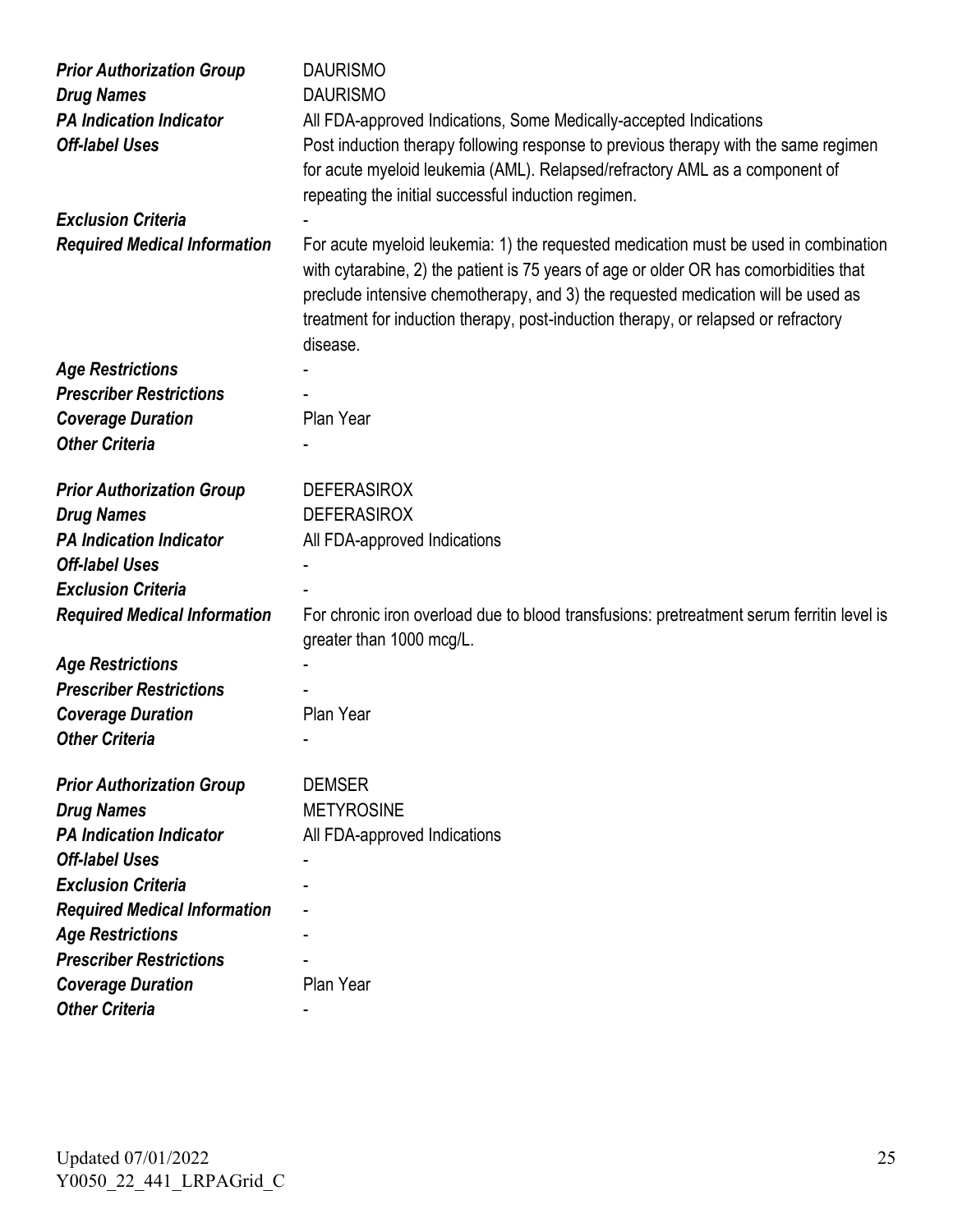| <b>Prior Authorization Group</b><br><b>Drug Names</b><br><b>PA Indication Indicator</b> | <b>DESVENLAFAXINE</b><br><b>DESVENLAFAXINE ER</b><br>All FDA-approved Indications                                                                                                                                                                                                                               |
|-----------------------------------------------------------------------------------------|-----------------------------------------------------------------------------------------------------------------------------------------------------------------------------------------------------------------------------------------------------------------------------------------------------------------|
| <b>Off-label Uses</b>                                                                   |                                                                                                                                                                                                                                                                                                                 |
| <b>Exclusion Criteria</b>                                                               |                                                                                                                                                                                                                                                                                                                 |
| <b>Required Medical Information</b>                                                     | Patient has experienced an inadequate treatment response, intolerance, or the patient<br>has a contraindication to TWO of the following: serotonin and norepinephrine reuptake<br>inhibitors (SNRIs), selective serotonin reuptake inhibitors (SSRIs), mirtazapine,<br>bupropion.                               |
| <b>Age Restrictions</b>                                                                 |                                                                                                                                                                                                                                                                                                                 |
| <b>Prescriber Restrictions</b>                                                          |                                                                                                                                                                                                                                                                                                                 |
| <b>Coverage Duration</b>                                                                | Plan Year                                                                                                                                                                                                                                                                                                       |
| <b>Other Criteria</b>                                                                   |                                                                                                                                                                                                                                                                                                                 |
|                                                                                         |                                                                                                                                                                                                                                                                                                                 |
| <b>Prior Authorization Group</b>                                                        | <b>DEXMETHYLPHENIDATE</b>                                                                                                                                                                                                                                                                                       |
| <b>Drug Names</b>                                                                       | DEXMETHYLPHENIDATE HCL, DEXMETHYLPHENIDATE HYDROC                                                                                                                                                                                                                                                               |
| <b>PA Indication Indicator</b>                                                          | All FDA-approved Indications, Some Medically-accepted Indications                                                                                                                                                                                                                                               |
| <b>Off-label Uses</b>                                                                   | Cancer-related fatigue                                                                                                                                                                                                                                                                                          |
| <b>Exclusion Criteria</b>                                                               |                                                                                                                                                                                                                                                                                                                 |
| <b>Required Medical Information</b>                                                     | 1) The patient has a diagnosis of Attention-Deficit Hyperactivity Disorder (ADHD) or<br>Attention Deficit Disorder (ADD) OR 2) The requested drug is being prescribed for the<br>treatment of cancer-related fatigue after other causes of fatigue have been ruled out.                                         |
| <b>Age Restrictions</b>                                                                 |                                                                                                                                                                                                                                                                                                                 |
| <b>Prescriber Restrictions</b>                                                          |                                                                                                                                                                                                                                                                                                                 |
| <b>Coverage Duration</b>                                                                | Plan Year                                                                                                                                                                                                                                                                                                       |
| <b>Other Criteria</b>                                                                   |                                                                                                                                                                                                                                                                                                                 |
|                                                                                         |                                                                                                                                                                                                                                                                                                                 |
| <b>Prior Authorization Group</b>                                                        | <b>DHE NASAL</b>                                                                                                                                                                                                                                                                                                |
| <b>Drug Names</b>                                                                       | DIHYDROERGOTAMINE MESYLAT                                                                                                                                                                                                                                                                                       |
| <b>PA Indication Indicator</b>                                                          | All FDA-approved Indications                                                                                                                                                                                                                                                                                    |
| <b>Off-label Uses</b>                                                                   |                                                                                                                                                                                                                                                                                                                 |
| <b>Exclusion Criteria</b>                                                               |                                                                                                                                                                                                                                                                                                                 |
| <b>Required Medical Information</b>                                                     | 1) The patient has experienced an inadequate treatment response to one triptan 5-HT1<br>receptor agonist OR 2) The patient has experienced an intolerance to one triptan 5-<br>HT1 receptor agonist OR 3) The patient has a contraindication that would prohibit a trial<br>of triptan 5-HT1 receptor agonists. |
| <b>Age Restrictions</b>                                                                 |                                                                                                                                                                                                                                                                                                                 |
| <b>Prescriber Restrictions</b>                                                          |                                                                                                                                                                                                                                                                                                                 |
| <b>Coverage Duration</b>                                                                | Plan Year                                                                                                                                                                                                                                                                                                       |
| <b>Other Criteria</b>                                                                   |                                                                                                                                                                                                                                                                                                                 |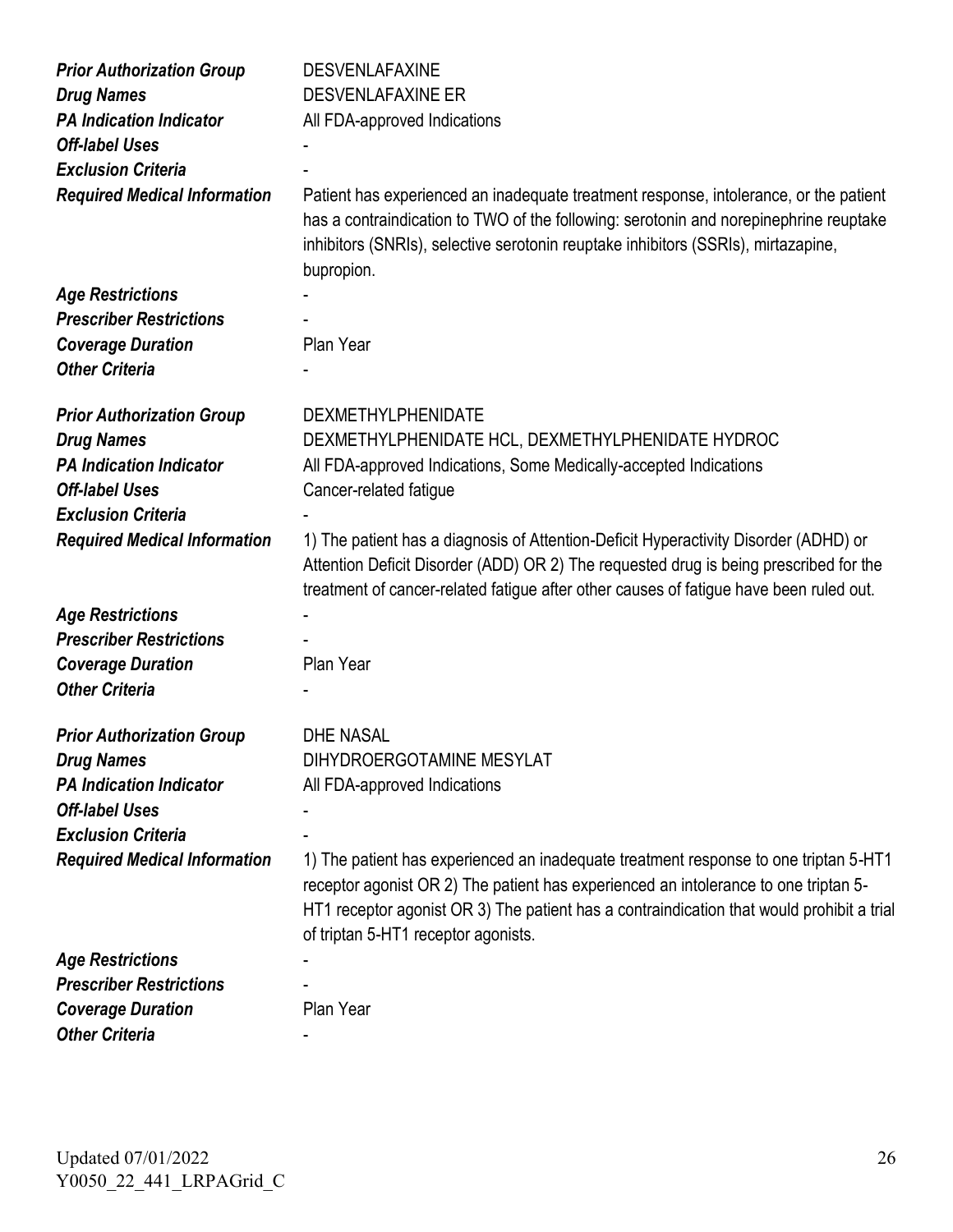| <b>Prior Authorization Group</b>                                                        | <b>DIACOMIT</b>                                                                                                                                                                                                                                                                                                                                                                                                                                                                                                                                                                                                                                                                                                                                                                                                                                                                                                                                                        |
|-----------------------------------------------------------------------------------------|------------------------------------------------------------------------------------------------------------------------------------------------------------------------------------------------------------------------------------------------------------------------------------------------------------------------------------------------------------------------------------------------------------------------------------------------------------------------------------------------------------------------------------------------------------------------------------------------------------------------------------------------------------------------------------------------------------------------------------------------------------------------------------------------------------------------------------------------------------------------------------------------------------------------------------------------------------------------|
| <b>Drug Names</b>                                                                       | <b>DIACOMIT</b>                                                                                                                                                                                                                                                                                                                                                                                                                                                                                                                                                                                                                                                                                                                                                                                                                                                                                                                                                        |
| <b>PA Indication Indicator</b>                                                          | All FDA-approved Indications                                                                                                                                                                                                                                                                                                                                                                                                                                                                                                                                                                                                                                                                                                                                                                                                                                                                                                                                           |
| <b>Off-label Uses</b>                                                                   |                                                                                                                                                                                                                                                                                                                                                                                                                                                                                                                                                                                                                                                                                                                                                                                                                                                                                                                                                                        |
| <b>Exclusion Criteria</b>                                                               |                                                                                                                                                                                                                                                                                                                                                                                                                                                                                                                                                                                                                                                                                                                                                                                                                                                                                                                                                                        |
| <b>Required Medical Information</b>                                                     |                                                                                                                                                                                                                                                                                                                                                                                                                                                                                                                                                                                                                                                                                                                                                                                                                                                                                                                                                                        |
| <b>Age Restrictions</b>                                                                 |                                                                                                                                                                                                                                                                                                                                                                                                                                                                                                                                                                                                                                                                                                                                                                                                                                                                                                                                                                        |
| <b>Prescriber Restrictions</b>                                                          |                                                                                                                                                                                                                                                                                                                                                                                                                                                                                                                                                                                                                                                                                                                                                                                                                                                                                                                                                                        |
| <b>Coverage Duration</b>                                                                | Plan Year                                                                                                                                                                                                                                                                                                                                                                                                                                                                                                                                                                                                                                                                                                                                                                                                                                                                                                                                                              |
| <b>Other Criteria</b>                                                                   |                                                                                                                                                                                                                                                                                                                                                                                                                                                                                                                                                                                                                                                                                                                                                                                                                                                                                                                                                                        |
| <b>Prior Authorization Group</b><br><b>Drug Names</b><br><b>PA Indication Indicator</b> | <b>DIAZEPAM</b><br>DIAZEPAM, DIAZEPAM INTENSOL<br>All FDA-approved Indications                                                                                                                                                                                                                                                                                                                                                                                                                                                                                                                                                                                                                                                                                                                                                                                                                                                                                         |
| <b>Off-label Uses</b>                                                                   |                                                                                                                                                                                                                                                                                                                                                                                                                                                                                                                                                                                                                                                                                                                                                                                                                                                                                                                                                                        |
| <b>Exclusion Criteria</b>                                                               |                                                                                                                                                                                                                                                                                                                                                                                                                                                                                                                                                                                                                                                                                                                                                                                                                                                                                                                                                                        |
| <b>Required Medical Information</b>                                                     | For all indications: the prescriber must acknowledge the benefit of therapy with the<br>requested drug outweighs the potential risks for the patient. (Note: The American<br>Geriatrics Society identifies the use of this medication as potentially inappropriate in<br>older adults, meaning it is best avoided, prescribed at reduced dosage, or used with<br>caution or carefully monitored.) For the management of anxiety disorders: 1) the<br>requested drug is being used concurrently with a selective serotonin reuptake inhibitor<br>(SSRI) or serotonin-norepinephrine reuptake inhibitor (SNRI) until the SSRI/SNRI<br>becomes effective for the symptoms of anxiety, OR 2) The patient has experienced an<br>inadequate treatment response, intolerance, or has a contraindication to AT LEAST<br>TWO agents from the following classes: a) selective serotonin reuptake inhibitors<br>(SSRIs), b) serotonin-norepinephrine reuptake inhibitors (SNRIs). |
| <b>Age Restrictions</b>                                                                 |                                                                                                                                                                                                                                                                                                                                                                                                                                                                                                                                                                                                                                                                                                                                                                                                                                                                                                                                                                        |
| <b>Prescriber Restrictions</b>                                                          |                                                                                                                                                                                                                                                                                                                                                                                                                                                                                                                                                                                                                                                                                                                                                                                                                                                                                                                                                                        |
| <b>Coverage Duration</b>                                                                | Short-term relief anx-1 mo, skeletal muscle spasm-3 mo, Anx Disorders-4 mo, Other<br>Diagnoses-PlanYR                                                                                                                                                                                                                                                                                                                                                                                                                                                                                                                                                                                                                                                                                                                                                                                                                                                                  |
| <b>Other Criteria</b>                                                                   | This Prior Authorization requirement only applies to patients 65 years of age or older.                                                                                                                                                                                                                                                                                                                                                                                                                                                                                                                                                                                                                                                                                                                                                                                                                                                                                |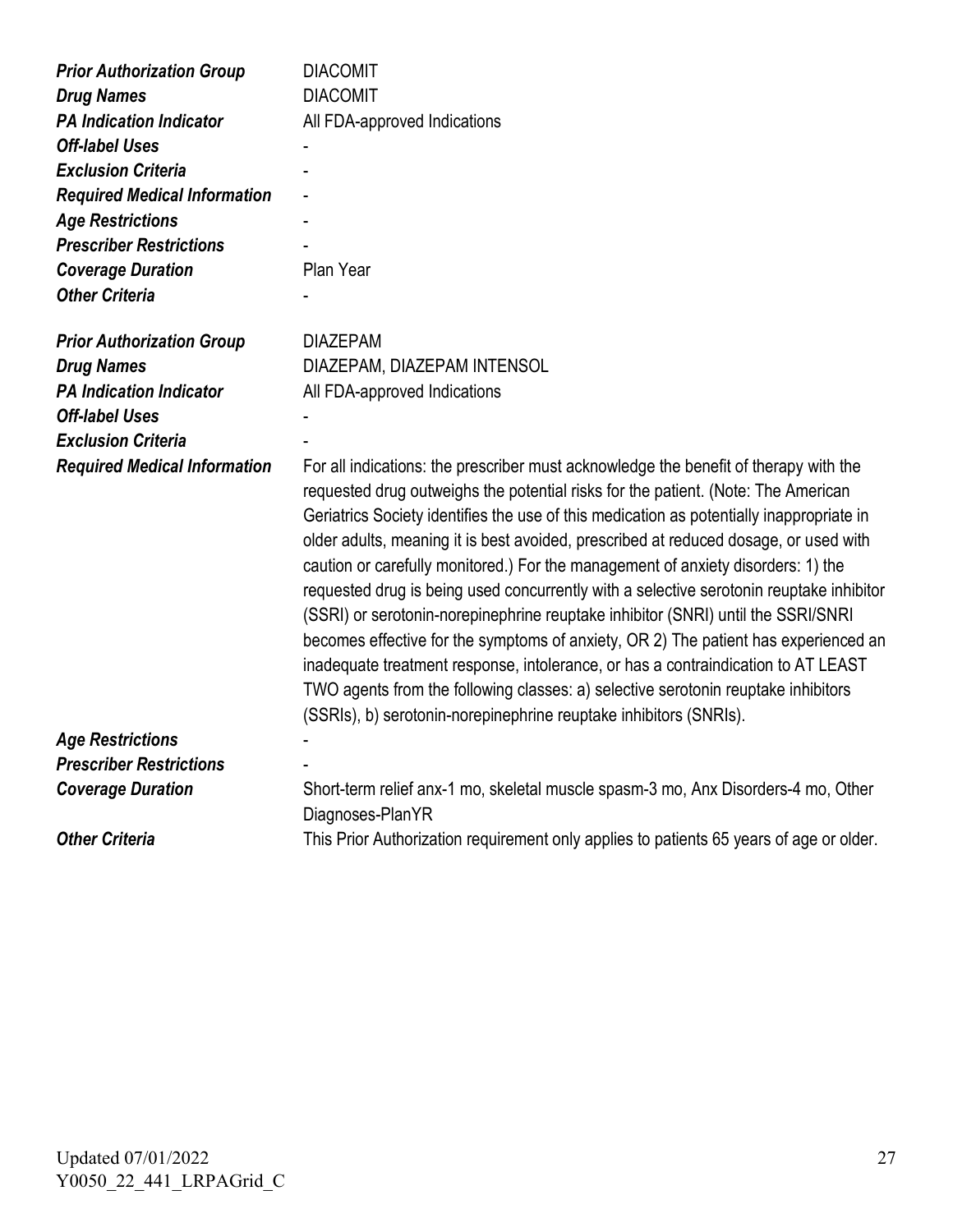| <b>Prior Authorization Group</b><br><b>Drug Names</b><br><b>PA Indication Indicator</b><br><b>Off-label Uses</b><br><b>Exclusion Criteria</b><br><b>Required Medical Information</b><br><b>Age Restrictions</b><br><b>Prescriber Restrictions</b> | DICLOFENAC GEL 1%<br><b>DICLOFENAC SODIUM</b><br>All FDA-approved Indications<br>The patient has osteoarthritis pain in joints susceptible to topical treatment such as<br>feet, ankles, knees, hands, wrists, or elbows.                                                                                                                                                                                                                                                                                                                                                                                                                                                                                                                                                                                                                                                                                                                                                                                                                                                                                                                                                |
|---------------------------------------------------------------------------------------------------------------------------------------------------------------------------------------------------------------------------------------------------|--------------------------------------------------------------------------------------------------------------------------------------------------------------------------------------------------------------------------------------------------------------------------------------------------------------------------------------------------------------------------------------------------------------------------------------------------------------------------------------------------------------------------------------------------------------------------------------------------------------------------------------------------------------------------------------------------------------------------------------------------------------------------------------------------------------------------------------------------------------------------------------------------------------------------------------------------------------------------------------------------------------------------------------------------------------------------------------------------------------------------------------------------------------------------|
| <b>Coverage Duration</b>                                                                                                                                                                                                                          | Plan Year                                                                                                                                                                                                                                                                                                                                                                                                                                                                                                                                                                                                                                                                                                                                                                                                                                                                                                                                                                                                                                                                                                                                                                |
| <b>Other Criteria</b>                                                                                                                                                                                                                             |                                                                                                                                                                                                                                                                                                                                                                                                                                                                                                                                                                                                                                                                                                                                                                                                                                                                                                                                                                                                                                                                                                                                                                          |
| <b>Prior Authorization Group</b><br><b>Drug Names</b><br><b>PA Indication Indicator</b><br><b>Off-label Uses</b><br><b>Exclusion Criteria</b>                                                                                                     | <b>DOPTELET</b><br><b>DOPTELET</b><br>All FDA-approved Indications                                                                                                                                                                                                                                                                                                                                                                                                                                                                                                                                                                                                                                                                                                                                                                                                                                                                                                                                                                                                                                                                                                       |
| <b>Required Medical Information</b>                                                                                                                                                                                                               | For thrombocytopenia associated with chronic liver disease: Baseline platelet count<br>prior to a scheduled procedure is less than 50,000/mcL. For chronic immune<br>thrombocytopenia (ITP): 1) For new starts: a) Patient has had an inadequate response<br>or is intolerant to a prior therapy such as corticosteroids or immunoglobulins, AND b)<br>Untransfused platelet count at any point prior to the initiation of the requested<br>medication is less than 30,000/mcL OR 30,000 to 50,000/mcL with symptomatic<br>bleeding or risk factor(s) for bleeding (e.g., undergoing a medical or dental procedure<br>where blood loss is anticipated, comorbidities such as peptic ulcer disease and<br>hypertension, anticoagulation therapy, profession or lifestyle that predisposes patient to<br>trauma). 2) For continuation of therapy, platelet count response to the requested drug:<br>a) Current platelet count is less than or equal to 200,000/mcL OR b) Current platelet<br>count is greater than 200,000/mcL and less than or equal to 400,000/mcL and dosing<br>will be adjusted to a platelet count sufficient to avoid clinically important bleeding. |
| <b>Age Restrictions</b>                                                                                                                                                                                                                           | 18 years of age or older                                                                                                                                                                                                                                                                                                                                                                                                                                                                                                                                                                                                                                                                                                                                                                                                                                                                                                                                                                                                                                                                                                                                                 |
| <b>Prescriber Restrictions</b>                                                                                                                                                                                                                    |                                                                                                                                                                                                                                                                                                                                                                                                                                                                                                                                                                                                                                                                                                                                                                                                                                                                                                                                                                                                                                                                                                                                                                          |
| <b>Coverage Duration</b>                                                                                                                                                                                                                          | Chronic liver disease: 1 month, ITP initial: 6 months, ITP reauthorization: Plan Year                                                                                                                                                                                                                                                                                                                                                                                                                                                                                                                                                                                                                                                                                                                                                                                                                                                                                                                                                                                                                                                                                    |
| <b>Other Criteria</b>                                                                                                                                                                                                                             |                                                                                                                                                                                                                                                                                                                                                                                                                                                                                                                                                                                                                                                                                                                                                                                                                                                                                                                                                                                                                                                                                                                                                                          |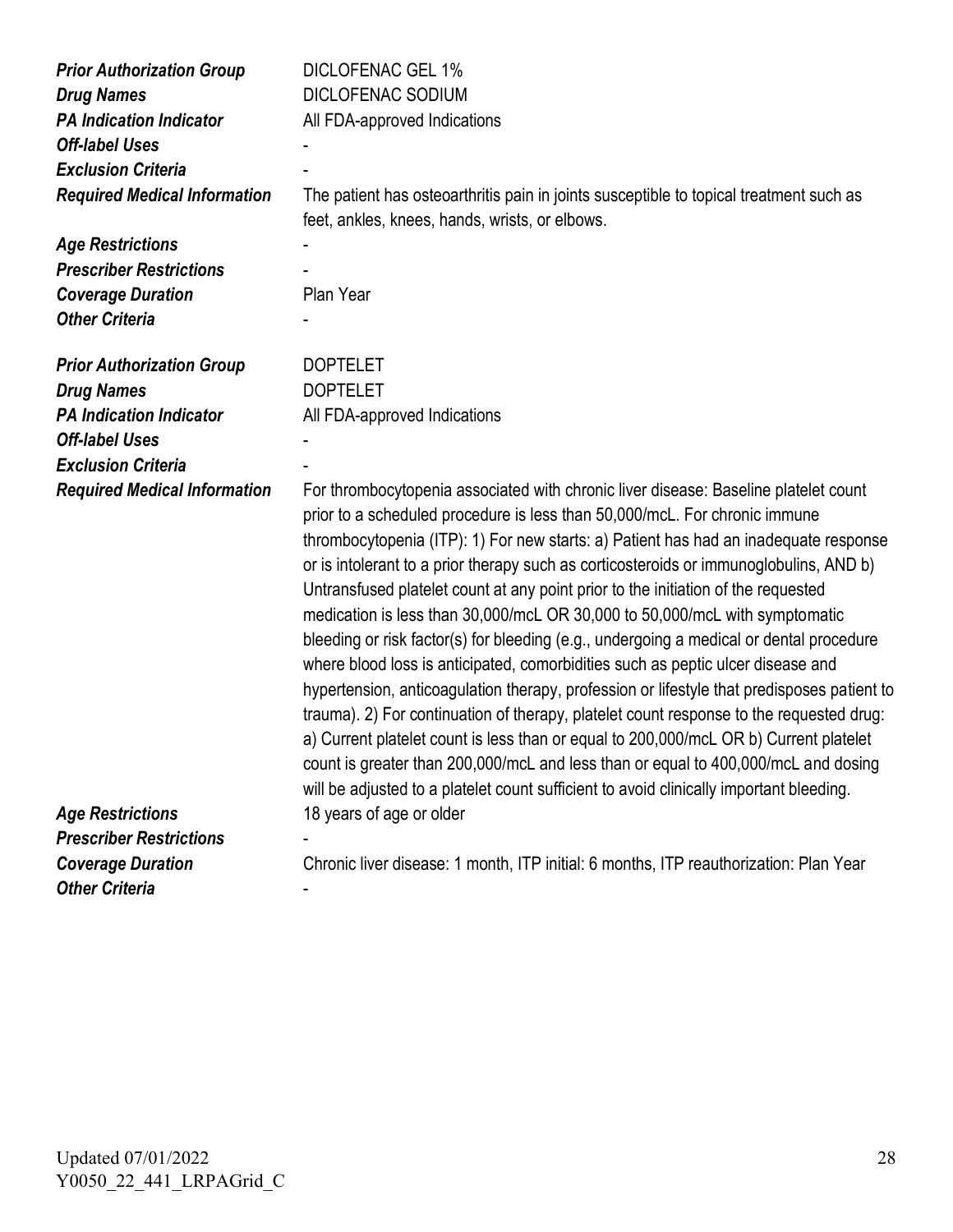| <b>Prior Authorization Group</b><br><b>Drug Names</b><br><b>PA Indication Indicator</b><br><b>Off-label Uses</b><br><b>Exclusion Criteria</b><br><b>Required Medical Information</b> | <b>DRIZALMA</b><br><b>DRIZALMA SPRINKLE</b><br>All FDA-approved Indications, Some Medically-accepted Indications<br>Cancer pain, chemotherapy-induced neuropathic pain<br>1) The patient has tried duloxetine capsules OR 2) The patient is unable to take<br>duloxetine capsules for any reason (e.g., difficulty swallowing capsules, requires<br>nasogastric administration). |
|--------------------------------------------------------------------------------------------------------------------------------------------------------------------------------------|----------------------------------------------------------------------------------------------------------------------------------------------------------------------------------------------------------------------------------------------------------------------------------------------------------------------------------------------------------------------------------|
| <b>Age Restrictions</b>                                                                                                                                                              | Generalized Anxiety Disorder - 7 years of age or older                                                                                                                                                                                                                                                                                                                           |
| <b>Prescriber Restrictions</b>                                                                                                                                                       |                                                                                                                                                                                                                                                                                                                                                                                  |
| <b>Coverage Duration</b>                                                                                                                                                             | Plan Year                                                                                                                                                                                                                                                                                                                                                                        |
| <b>Other Criteria</b>                                                                                                                                                                |                                                                                                                                                                                                                                                                                                                                                                                  |
| <b>Prior Authorization Group</b>                                                                                                                                                     | <b>EMSAM</b>                                                                                                                                                                                                                                                                                                                                                                     |
| <b>Drug Names</b>                                                                                                                                                                    | <b>EMSAM</b>                                                                                                                                                                                                                                                                                                                                                                     |
| <b>PA Indication Indicator</b>                                                                                                                                                       | All FDA-approved Indications                                                                                                                                                                                                                                                                                                                                                     |
| <b>Off-label Uses</b>                                                                                                                                                                |                                                                                                                                                                                                                                                                                                                                                                                  |
| <b>Exclusion Criteria</b>                                                                                                                                                            |                                                                                                                                                                                                                                                                                                                                                                                  |
| <b>Required Medical Information</b>                                                                                                                                                  | 1) Patient has experienced an inadequate treatment response, intolerance, or the<br>patient has a contraindication to TWO of the following: serotonin and norepinephrine<br>reuptake inhibitors (SNRIs), selective serotonin reuptake inhibitors (SSRIs),<br>mirtazapine, bupropion OR 2) Patient is unable to swallow oral formulations.                                        |
| <b>Age Restrictions</b>                                                                                                                                                              |                                                                                                                                                                                                                                                                                                                                                                                  |
| <b>Prescriber Restrictions</b>                                                                                                                                                       |                                                                                                                                                                                                                                                                                                                                                                                  |
| <b>Coverage Duration</b>                                                                                                                                                             | Plan Year                                                                                                                                                                                                                                                                                                                                                                        |
| <b>Other Criteria</b>                                                                                                                                                                |                                                                                                                                                                                                                                                                                                                                                                                  |
|                                                                                                                                                                                      |                                                                                                                                                                                                                                                                                                                                                                                  |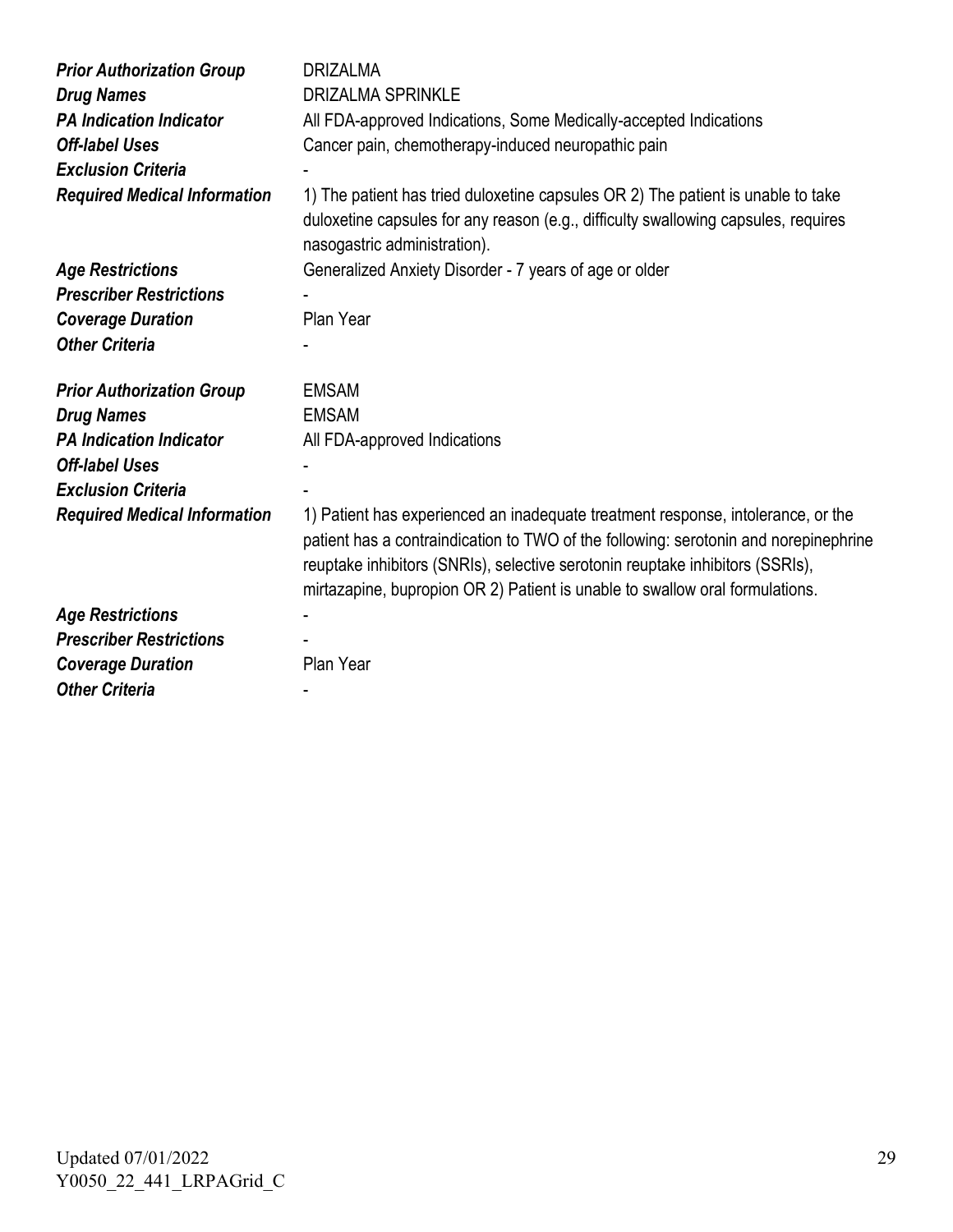| <b>Prior Authorization Group</b><br><b>Drug Names</b><br><b>PA Indication Indicator</b><br><b>Off-label Uses</b><br><b>Exclusion Criteria</b><br><b>Required Medical Information</b> | <b>ENBREL</b><br>ENBREL, ENBREL MINI, ENBREL SURECLICK<br>All FDA-approved Indications, Some Medically-accepted Indications<br>Hidradenitis suppurativa<br>For moderately to severely active rheumatoid arthritis (new starts only): 1) Inadequate<br>response, intolerance or contraindication to methotrexate (MTX) OR 2) Inadequate<br>response or intolerance to a prior biologic disease-modifying antirheumatic drug<br>(DMARD) or a targeted synthetic DMARD. For active ankylosing spondylitis (new starts<br>only): 1) Inadequate response to a non-steroidal anti-inflammatory drug (NSAID) trial,<br>OR 2) Intolerance or contraindication to NSAIDs. For moderate to severe plaque<br>psoriasis (new starts only): 1) At least 3% of body surface area (BSA) is affected OR<br>crucial body areas (e.g., feet, hands, face, neck, groin, intertriginous areas) are |
|--------------------------------------------------------------------------------------------------------------------------------------------------------------------------------------|--------------------------------------------------------------------------------------------------------------------------------------------------------------------------------------------------------------------------------------------------------------------------------------------------------------------------------------------------------------------------------------------------------------------------------------------------------------------------------------------------------------------------------------------------------------------------------------------------------------------------------------------------------------------------------------------------------------------------------------------------------------------------------------------------------------------------------------------------------------------------------|
|                                                                                                                                                                                      | affected at the time of diagnosis, AND 2) Patient meets any of the following: a) Patient<br>has experienced an inadequate response or intolerance to either phototherapy (e.g.,<br>UVB, PUVA) or pharmacologic treatment with methotrexate, cyclosporine, or acitretin,<br>OR b) Pharmacologic treatment with methotrexate, cyclosporine, or acitretin is<br>contraindicated, OR c) Patient has severe psoriasis that warrants a biologic DMARD as<br>first-line therapy (i.e. at least 10% of the BSA or crucial body areas (e.g., hands, feet,<br>face, neck, scalp, genitals/groin, intertriginous areas) are affected). For hidradenitis<br>suppurativa (new starts only): patient has severe, refractory disease.                                                                                                                                                         |
| <b>Age Restrictions</b>                                                                                                                                                              |                                                                                                                                                                                                                                                                                                                                                                                                                                                                                                                                                                                                                                                                                                                                                                                                                                                                                |
| <b>Prescriber Restrictions</b>                                                                                                                                                       |                                                                                                                                                                                                                                                                                                                                                                                                                                                                                                                                                                                                                                                                                                                                                                                                                                                                                |
| <b>Coverage Duration</b>                                                                                                                                                             | Plan Year                                                                                                                                                                                                                                                                                                                                                                                                                                                                                                                                                                                                                                                                                                                                                                                                                                                                      |
| <b>Other Criteria</b>                                                                                                                                                                |                                                                                                                                                                                                                                                                                                                                                                                                                                                                                                                                                                                                                                                                                                                                                                                                                                                                                |
| <b>Prior Authorization Group</b>                                                                                                                                                     | <b>ENDARI</b>                                                                                                                                                                                                                                                                                                                                                                                                                                                                                                                                                                                                                                                                                                                                                                                                                                                                  |
| <b>Drug Names</b>                                                                                                                                                                    | <b>ENDARI</b>                                                                                                                                                                                                                                                                                                                                                                                                                                                                                                                                                                                                                                                                                                                                                                                                                                                                  |
| <b>PA Indication Indicator</b>                                                                                                                                                       | All FDA-approved Indications                                                                                                                                                                                                                                                                                                                                                                                                                                                                                                                                                                                                                                                                                                                                                                                                                                                   |
| <b>Off-label Uses</b>                                                                                                                                                                |                                                                                                                                                                                                                                                                                                                                                                                                                                                                                                                                                                                                                                                                                                                                                                                                                                                                                |
| <b>Exclusion Criteria</b>                                                                                                                                                            |                                                                                                                                                                                                                                                                                                                                                                                                                                                                                                                                                                                                                                                                                                                                                                                                                                                                                |
| <b>Required Medical Information</b>                                                                                                                                                  |                                                                                                                                                                                                                                                                                                                                                                                                                                                                                                                                                                                                                                                                                                                                                                                                                                                                                |
| <b>Age Restrictions</b>                                                                                                                                                              | 5 years of age or older                                                                                                                                                                                                                                                                                                                                                                                                                                                                                                                                                                                                                                                                                                                                                                                                                                                        |
| <b>Prescriber Restrictions</b>                                                                                                                                                       |                                                                                                                                                                                                                                                                                                                                                                                                                                                                                                                                                                                                                                                                                                                                                                                                                                                                                |
| <b>Coverage Duration</b>                                                                                                                                                             | Plan Year                                                                                                                                                                                                                                                                                                                                                                                                                                                                                                                                                                                                                                                                                                                                                                                                                                                                      |
| <b>Other Criteria</b>                                                                                                                                                                |                                                                                                                                                                                                                                                                                                                                                                                                                                                                                                                                                                                                                                                                                                                                                                                                                                                                                |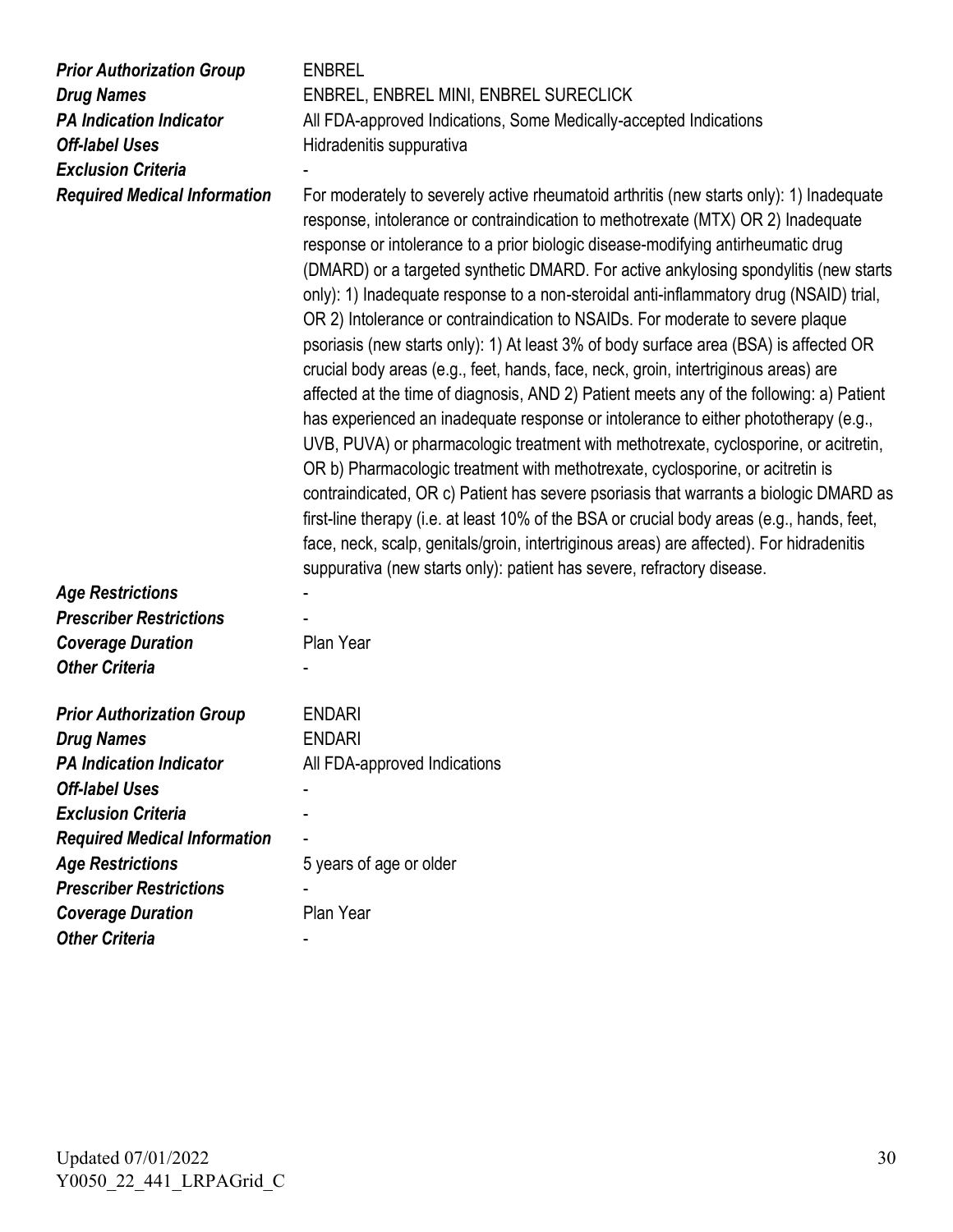| <b>Prior Authorization Group</b>    | <b>EPCLUSA</b>                                                                                                                                                                                                                                                                                                                                                                                                                                                                                                                                                                                                                  |
|-------------------------------------|---------------------------------------------------------------------------------------------------------------------------------------------------------------------------------------------------------------------------------------------------------------------------------------------------------------------------------------------------------------------------------------------------------------------------------------------------------------------------------------------------------------------------------------------------------------------------------------------------------------------------------|
| <b>Drug Names</b>                   | <b>EPCLUSA</b>                                                                                                                                                                                                                                                                                                                                                                                                                                                                                                                                                                                                                  |
| <b>PA Indication Indicator</b>      | All FDA-approved Indications                                                                                                                                                                                                                                                                                                                                                                                                                                                                                                                                                                                                    |
| <b>Off-label Uses</b>               |                                                                                                                                                                                                                                                                                                                                                                                                                                                                                                                                                                                                                                 |
| <b>Exclusion Criteria</b>           |                                                                                                                                                                                                                                                                                                                                                                                                                                                                                                                                                                                                                                 |
| <b>Required Medical Information</b> | For hepatitis C virus (HCV): Infection confirmed by presence of HCV RNA in the serum<br>prior to starting treatment. Planned treatment regimen, genotype, prior treatment<br>history, presence or absence of cirrhosis (compensated or decompensated [Child<br>Turcotte Pugh class B or C]), presence or absence of human immunodeficiency virus<br>(HIV) coinfection, presence or absence of resistance-associated substitutions where<br>applicable, liver and kidney transplantation status if applicable. Coverage conditions<br>and specific durations of approval will be based on current AASLD treatment<br>guidelines. |
| <b>Age Restrictions</b>             |                                                                                                                                                                                                                                                                                                                                                                                                                                                                                                                                                                                                                                 |
| <b>Prescriber Restrictions</b>      |                                                                                                                                                                                                                                                                                                                                                                                                                                                                                                                                                                                                                                 |
| <b>Coverage Duration</b>            | Criteria will be applied consistent with current AASLD-IDSA guidance.                                                                                                                                                                                                                                                                                                                                                                                                                                                                                                                                                           |
| <b>Other Criteria</b>               |                                                                                                                                                                                                                                                                                                                                                                                                                                                                                                                                                                                                                                 |
| <b>Prior Authorization Group</b>    | <b>EPIDIOLEX</b>                                                                                                                                                                                                                                                                                                                                                                                                                                                                                                                                                                                                                |
| <b>Drug Names</b>                   | <b>EPIDIOLEX</b>                                                                                                                                                                                                                                                                                                                                                                                                                                                                                                                                                                                                                |
| <b>PA Indication Indicator</b>      | All FDA-approved Indications                                                                                                                                                                                                                                                                                                                                                                                                                                                                                                                                                                                                    |
| <b>Off-label Uses</b>               |                                                                                                                                                                                                                                                                                                                                                                                                                                                                                                                                                                                                                                 |
| <b>Exclusion Criteria</b>           |                                                                                                                                                                                                                                                                                                                                                                                                                                                                                                                                                                                                                                 |
| <b>Required Medical Information</b> |                                                                                                                                                                                                                                                                                                                                                                                                                                                                                                                                                                                                                                 |
| <b>Age Restrictions</b>             |                                                                                                                                                                                                                                                                                                                                                                                                                                                                                                                                                                                                                                 |
| <b>Prescriber Restrictions</b>      |                                                                                                                                                                                                                                                                                                                                                                                                                                                                                                                                                                                                                                 |
| <b>Coverage Duration</b>            | Plan Year                                                                                                                                                                                                                                                                                                                                                                                                                                                                                                                                                                                                                       |
| <b>Other Criteria</b>               |                                                                                                                                                                                                                                                                                                                                                                                                                                                                                                                                                                                                                                 |
| <b>Prior Authorization Group</b>    | <b>ERGOTAMINE</b>                                                                                                                                                                                                                                                                                                                                                                                                                                                                                                                                                                                                               |
| <b>Drug Names</b>                   | <b>ERGOTAMINE TARTRATE/CAFFE</b>                                                                                                                                                                                                                                                                                                                                                                                                                                                                                                                                                                                                |
| <b>PA Indication Indicator</b>      | All FDA-approved Indications                                                                                                                                                                                                                                                                                                                                                                                                                                                                                                                                                                                                    |
| <b>Off-label Uses</b>               |                                                                                                                                                                                                                                                                                                                                                                                                                                                                                                                                                                                                                                 |
| <b>Exclusion Criteria</b>           |                                                                                                                                                                                                                                                                                                                                                                                                                                                                                                                                                                                                                                 |
| <b>Required Medical Information</b> |                                                                                                                                                                                                                                                                                                                                                                                                                                                                                                                                                                                                                                 |
| <b>Age Restrictions</b>             |                                                                                                                                                                                                                                                                                                                                                                                                                                                                                                                                                                                                                                 |
| <b>Prescriber Restrictions</b>      |                                                                                                                                                                                                                                                                                                                                                                                                                                                                                                                                                                                                                                 |
| <b>Coverage Duration</b>            | Plan Year                                                                                                                                                                                                                                                                                                                                                                                                                                                                                                                                                                                                                       |
| <b>Other Criteria</b>               |                                                                                                                                                                                                                                                                                                                                                                                                                                                                                                                                                                                                                                 |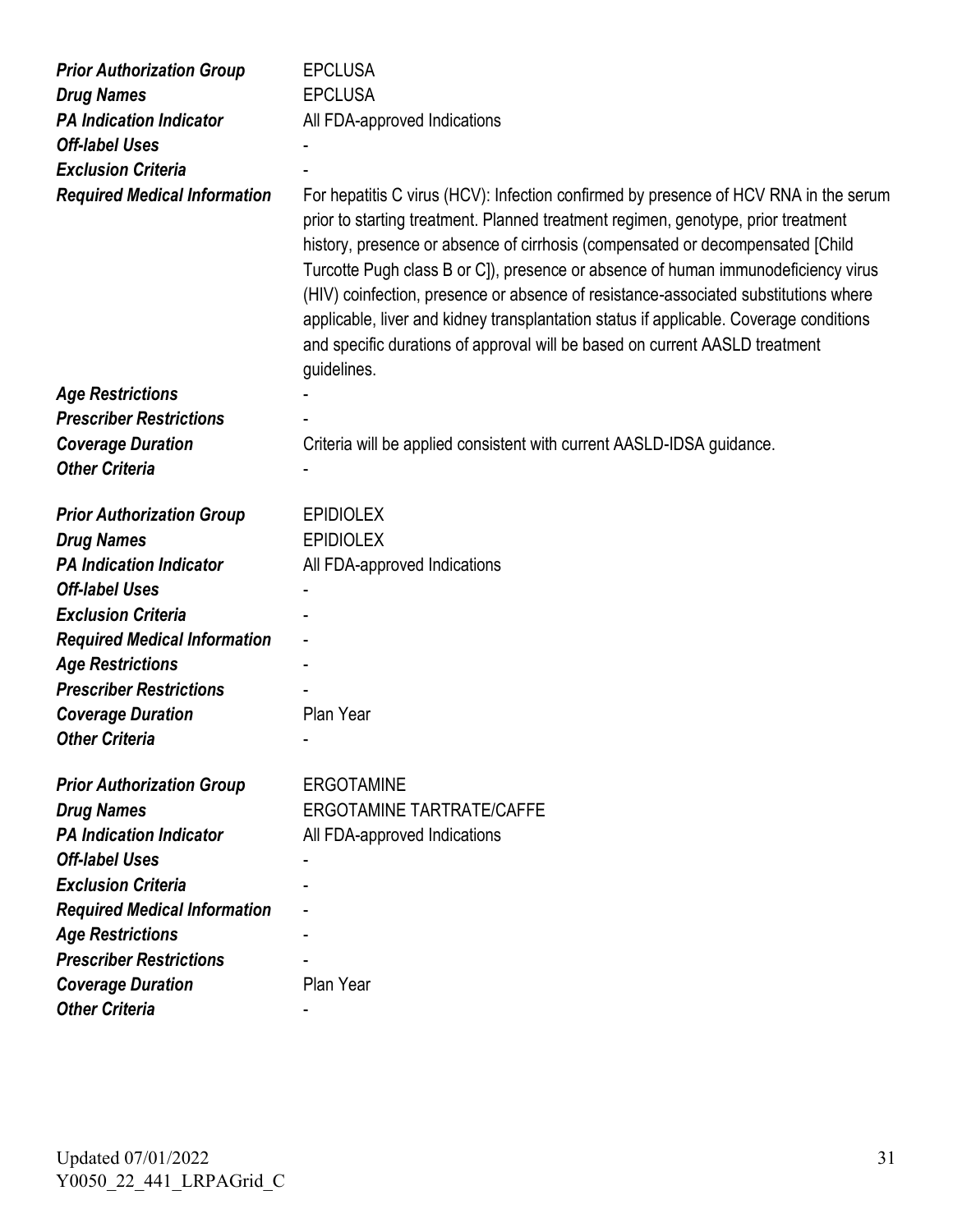| <b>Prior Authorization Group</b>    | <b>ERIVEDGE</b>                                                                                                                                                      |
|-------------------------------------|----------------------------------------------------------------------------------------------------------------------------------------------------------------------|
| <b>Drug Names</b>                   | <b>ERIVEDGE</b>                                                                                                                                                      |
| <b>PA Indication Indicator</b>      | All FDA-approved Indications, Some Medically-accepted Indications                                                                                                    |
| <b>Off-label Uses</b>               | Adult medulloblastoma                                                                                                                                                |
| <b>Exclusion Criteria</b>           |                                                                                                                                                                      |
| <b>Required Medical Information</b> | For adult medulloblastoma: patient has received chemotherapy previously AND has                                                                                      |
|                                     | tumor(s) with mutations in the sonic hedgehog pathway                                                                                                                |
| <b>Age Restrictions</b>             |                                                                                                                                                                      |
| <b>Prescriber Restrictions</b>      |                                                                                                                                                                      |
| <b>Coverage Duration</b>            | Plan Year                                                                                                                                                            |
| <b>Other Criteria</b>               |                                                                                                                                                                      |
| <b>Prior Authorization Group</b>    | <b>ERLEADA</b>                                                                                                                                                       |
| <b>Drug Names</b>                   | <b>ERLEADA</b>                                                                                                                                                       |
| <b>PA Indication Indicator</b>      | All FDA-approved Indications                                                                                                                                         |
| <b>Off-label Uses</b>               |                                                                                                                                                                      |
| <b>Exclusion Criteria</b>           |                                                                                                                                                                      |
| <b>Required Medical Information</b> | The requested drug will be used in combination with a gonadotropin-releasing hormone<br>(GnRH) analog or after bilateral orchiectomy.                                |
| <b>Age Restrictions</b>             |                                                                                                                                                                      |
| <b>Prescriber Restrictions</b>      |                                                                                                                                                                      |
| <b>Coverage Duration</b>            | Plan Year                                                                                                                                                            |
| <b>Other Criteria</b>               |                                                                                                                                                                      |
| <b>Prior Authorization Group</b>    | <b>ERLOTINIB</b>                                                                                                                                                     |
| <b>Drug Names</b>                   | <b>ERLOTINIB HYDROCHLORIDE</b>                                                                                                                                       |
| <b>PA Indication Indicator</b>      | All FDA-approved Indications, Some Medically-accepted Indications                                                                                                    |
| <b>Off-label Uses</b>               | Recurrent or advanced non-small cell lung cancer (NSCLC), recurrent chordoma,                                                                                        |
|                                     | relapsed or stage IV renal cell carcinoma (RCC), brain metastases from NSCLC.                                                                                        |
| <b>Exclusion Criteria</b>           |                                                                                                                                                                      |
| <b>Required Medical Information</b> | For NSCLC (including brain metastases from NSCLC): 1) the disease is recurrent,<br>advanced, or metastatic and 2) the patient has sensitizing EGFR mutation-positive |
|                                     | disease. For pancreatic cancer: the disease is locally advanced, unresectable, or<br>metastatic.                                                                     |
| <b>Age Restrictions</b>             |                                                                                                                                                                      |
| <b>Prescriber Restrictions</b>      |                                                                                                                                                                      |
| <b>Coverage Duration</b>            | Plan Year                                                                                                                                                            |
| <b>Other Criteria</b>               |                                                                                                                                                                      |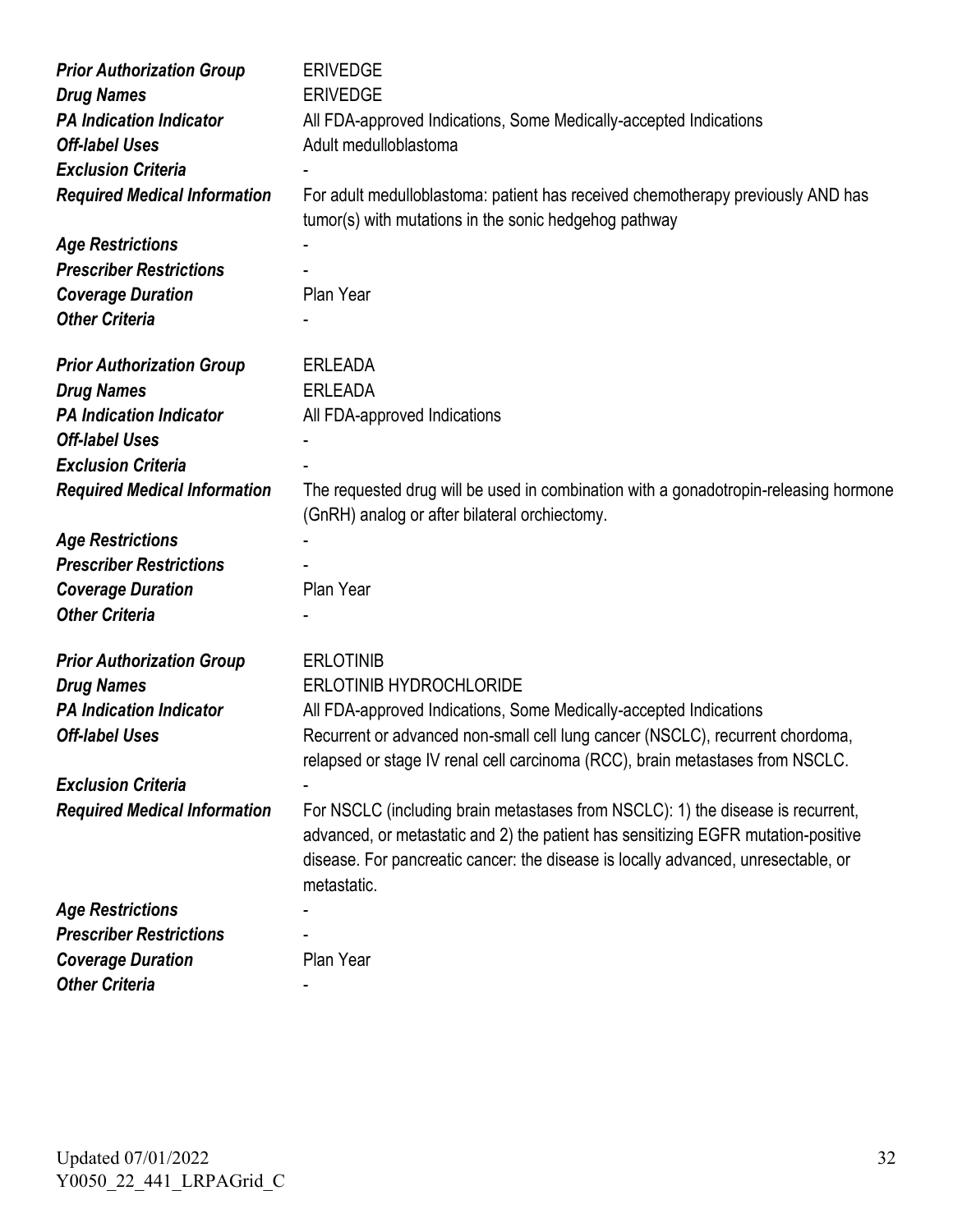| <b>Prior Authorization Group</b>    | <b>ESBRIET</b>                                                                                                                                                                                                                                                                                                                                                                                                                                                                                                                                                                          |
|-------------------------------------|-----------------------------------------------------------------------------------------------------------------------------------------------------------------------------------------------------------------------------------------------------------------------------------------------------------------------------------------------------------------------------------------------------------------------------------------------------------------------------------------------------------------------------------------------------------------------------------------|
| <b>Drug Names</b>                   | <b>ESBRIET</b>                                                                                                                                                                                                                                                                                                                                                                                                                                                                                                                                                                          |
| <b>PA Indication Indicator</b>      | All FDA-approved Indications                                                                                                                                                                                                                                                                                                                                                                                                                                                                                                                                                            |
| <b>Off-label Uses</b>               |                                                                                                                                                                                                                                                                                                                                                                                                                                                                                                                                                                                         |
| <b>Exclusion Criteria</b>           |                                                                                                                                                                                                                                                                                                                                                                                                                                                                                                                                                                                         |
| <b>Required Medical Information</b> | For idiopathic pulmonary fibrosis (Initial Review Only): 1) a high-resolution computed<br>tomography (HRCT) study of the chest or a lung biopsy reveals the usual interstitial<br>pneumonia (UIP) pattern, OR 2) HRCT study of the chest reveals a result other than<br>the UIP pattern (e.g., probable UIP, indeterminate for UIP) and the diagnosis is<br>supported either by a lung biopsy or by a multidisciplinary discussion between at least<br>a radiologist and pulmonologist who are experienced in idiopathic pulmonary fibrosis if<br>a lung biopsy has not been conducted. |
| <b>Age Restrictions</b>             |                                                                                                                                                                                                                                                                                                                                                                                                                                                                                                                                                                                         |
| <b>Prescriber Restrictions</b>      |                                                                                                                                                                                                                                                                                                                                                                                                                                                                                                                                                                                         |
| <b>Coverage Duration</b>            | Plan Year                                                                                                                                                                                                                                                                                                                                                                                                                                                                                                                                                                               |
| <b>Other Criteria</b>               |                                                                                                                                                                                                                                                                                                                                                                                                                                                                                                                                                                                         |
| <b>Prior Authorization Group</b>    | <b>EVEROLIMUS</b>                                                                                                                                                                                                                                                                                                                                                                                                                                                                                                                                                                       |
| <b>Drug Names</b>                   | AFINITOR, AFINITOR DISPERZ, EVEROLIMUS                                                                                                                                                                                                                                                                                                                                                                                                                                                                                                                                                  |
| <b>PA Indication Indicator</b>      | All FDA-approved Indications, Some Medically-accepted Indications                                                                                                                                                                                                                                                                                                                                                                                                                                                                                                                       |
| <b>Off-label Uses</b>               | Classic Hodgkin lymphoma, thymomas and thymic carcinomas, Waldenstrom's<br>macroglobulinemia/lymphoplasmacytic lymphoma, soft tissue sarcoma (perivascular<br>epithelioid cell tumors (PEComa) and lymphangioleiomyomatosis subtypes),<br>gastrointestinal stromal tumors, neuroendocrine tumors of the thymus, thyroid<br>carcinoma (papillary, Hurthle cell, and follicular), endometrial carcinoma.                                                                                                                                                                                  |
| <b>Exclusion Criteria</b>           |                                                                                                                                                                                                                                                                                                                                                                                                                                                                                                                                                                                         |
| <b>Required Medical Information</b> | For breast cancer: 1) The disease is recurrent or metastatic hormone receptor (HR)-<br>positive, human epidermal growth factor receptor 2 (HER2)-negative, AND 2) The<br>requested medication is prescribed in combination with exemestane, fulvestrant, or<br>tamoxifen, AND 3) The requested medication is used for subsequent treatment. For<br>renal cell carcinoma: The disease is relapsed, advanced, or stage IV. For<br>subependymal giant cell astrocytoma (SEGA): The requested drug is given as adjuvant<br>treatment.                                                       |
| <b>Age Restrictions</b>             |                                                                                                                                                                                                                                                                                                                                                                                                                                                                                                                                                                                         |
| <b>Prescriber Restrictions</b>      |                                                                                                                                                                                                                                                                                                                                                                                                                                                                                                                                                                                         |
| <b>Coverage Duration</b>            | Plan Year                                                                                                                                                                                                                                                                                                                                                                                                                                                                                                                                                                               |
| <b>Other Criteria</b>               |                                                                                                                                                                                                                                                                                                                                                                                                                                                                                                                                                                                         |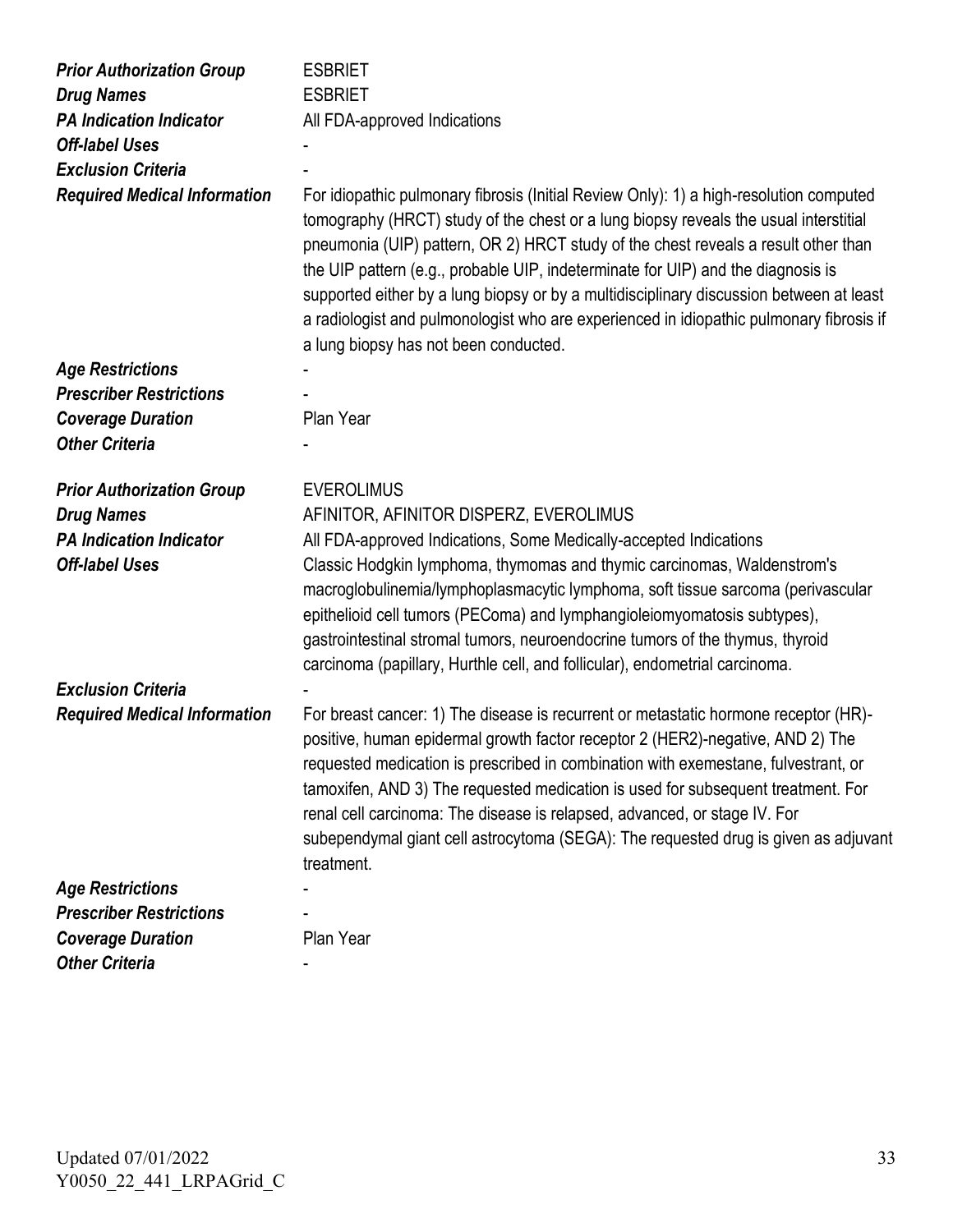| <b>Prior Authorization Group</b>    | <b>EXKIVITY</b>                                                                            |
|-------------------------------------|--------------------------------------------------------------------------------------------|
| <b>Drug Names</b>                   | <b>EXKIVITY</b>                                                                            |
| <b>PA Indication Indicator</b>      | All FDA-approved Indications                                                               |
| <b>Off-label Uses</b>               |                                                                                            |
| <b>Exclusion Criteria</b>           |                                                                                            |
| <b>Required Medical Information</b> |                                                                                            |
| <b>Age Restrictions</b>             |                                                                                            |
| <b>Prescriber Restrictions</b>      |                                                                                            |
| <b>Coverage Duration</b>            | Plan Year                                                                                  |
| <b>Other Criteria</b>               |                                                                                            |
|                                     |                                                                                            |
| <b>Prior Authorization Group</b>    | <b>FABRAZYME</b>                                                                           |
| <b>Drug Names</b>                   | <b>FABRAZYME</b>                                                                           |
| <b>PA Indication Indicator</b>      | All FDA-approved Indications                                                               |
| <b>Off-label Uses</b>               |                                                                                            |
| <b>Exclusion Criteria</b>           |                                                                                            |
| <b>Required Medical Information</b> | Diagnosis of Fabry disease was confirmed by an enzyme assay demonstrating a                |
|                                     | deficiency of alpha-galactosidase enzyme activity or by genetic testing, or the patient is |
|                                     | a symptomatic obligate female carrier.                                                     |
| <b>Age Restrictions</b>             |                                                                                            |
| <b>Prescriber Restrictions</b>      |                                                                                            |
| <b>Coverage Duration</b>            | Plan Year                                                                                  |
| <b>Other Criteria</b>               |                                                                                            |
|                                     |                                                                                            |
| <b>Prior Authorization Group</b>    | <b>FANAPT</b>                                                                              |
| <b>Drug Names</b>                   | FANAPT, FANAPT TITRATION PACK                                                              |
| <b>PA Indication Indicator</b>      | All FDA-approved Indications                                                               |
| <b>Off-label Uses</b>               |                                                                                            |
| <b>Exclusion Criteria</b>           |                                                                                            |
| <b>Required Medical Information</b> | For treatment of schizophrenia: 1) The patient experienced an inadequate treatment         |
|                                     | response, intolerance, or contraindication to one of the following generic products:       |
|                                     | aripiprazole, asenapine, olanzapine, quetiapine, risperidone, ziprasidone AND 2) The       |
|                                     | patient experienced an inadequate treatment response, intolerance, or contraindication     |
|                                     | to one of the following brand products: Latuda, Rexulti, Secuado, Vraylar.                 |
| <b>Age Restrictions</b>             |                                                                                            |
| <b>Prescriber Restrictions</b>      |                                                                                            |
| <b>Coverage Duration</b>            | Plan Year                                                                                  |
| <b>Other Criteria</b>               |                                                                                            |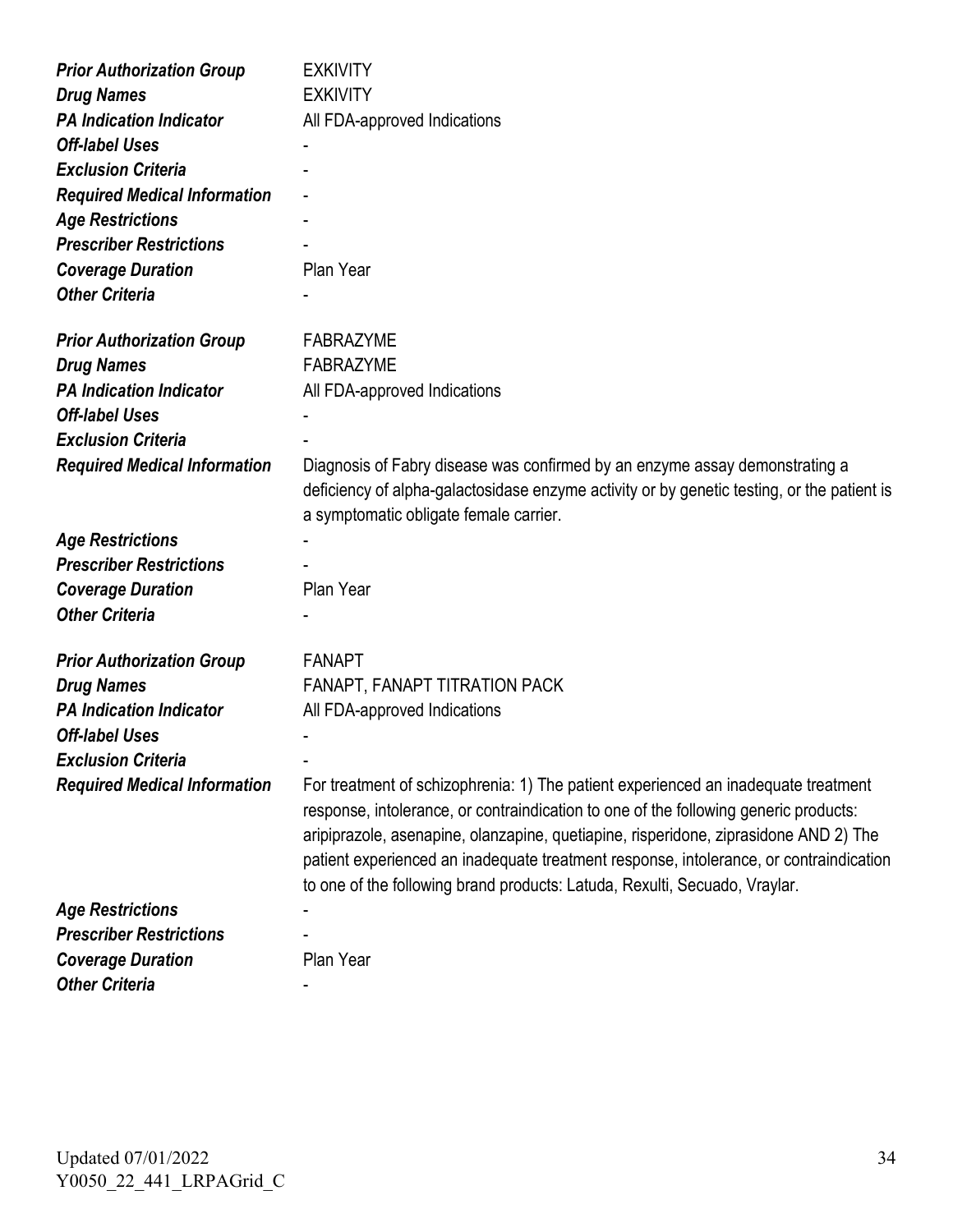| <b>Prior Authorization Group</b><br><b>Drug Names</b><br><b>PA Indication Indicator</b><br><b>Off-label Uses</b><br><b>Exclusion Criteria</b><br><b>Required Medical Information</b> | <b>FASENRA</b><br><b>FASENRA, FASENRA PEN</b><br>All FDA-approved Indications<br>For severe asthma: For initial therapy: 1) Either a) Patient has baseline blood<br>eosinophil count of at least 150 cells per microliter OR b) Patient is dependent on<br>systemic corticosteroids, and 2) Patient has a history of severe asthma despite current<br>treatment with both of the following medications at optimized doses: a) inhaled<br>corticosteroid and b) additional controller (long-acting beta2-agonist, leukotriene<br>modifier, or sustained-release theophylline). For continuation of therapy: Asthma<br>control has improved on treatment with the requested drug, as demonstrated by a<br>reduction in the frequency and/or severity of symptoms and exacerbations or a<br>reduction in the daily maintenance oral corticosteroid dose.                                                                                                                            |
|--------------------------------------------------------------------------------------------------------------------------------------------------------------------------------------|----------------------------------------------------------------------------------------------------------------------------------------------------------------------------------------------------------------------------------------------------------------------------------------------------------------------------------------------------------------------------------------------------------------------------------------------------------------------------------------------------------------------------------------------------------------------------------------------------------------------------------------------------------------------------------------------------------------------------------------------------------------------------------------------------------------------------------------------------------------------------------------------------------------------------------------------------------------------------------|
| <b>Age Restrictions</b>                                                                                                                                                              | 12 years of age or older                                                                                                                                                                                                                                                                                                                                                                                                                                                                                                                                                                                                                                                                                                                                                                                                                                                                                                                                                         |
| <b>Prescriber Restrictions</b>                                                                                                                                                       |                                                                                                                                                                                                                                                                                                                                                                                                                                                                                                                                                                                                                                                                                                                                                                                                                                                                                                                                                                                  |
| <b>Coverage Duration</b>                                                                                                                                                             | Plan Year                                                                                                                                                                                                                                                                                                                                                                                                                                                                                                                                                                                                                                                                                                                                                                                                                                                                                                                                                                        |
| <b>Other Criteria</b>                                                                                                                                                                |                                                                                                                                                                                                                                                                                                                                                                                                                                                                                                                                                                                                                                                                                                                                                                                                                                                                                                                                                                                  |
| <b>Prior Authorization Group</b>                                                                                                                                                     | <b>FENTANYL PATCH</b>                                                                                                                                                                                                                                                                                                                                                                                                                                                                                                                                                                                                                                                                                                                                                                                                                                                                                                                                                            |
| <b>Drug Names</b>                                                                                                                                                                    | <b>FENTANYL</b>                                                                                                                                                                                                                                                                                                                                                                                                                                                                                                                                                                                                                                                                                                                                                                                                                                                                                                                                                                  |
| <b>PA Indication Indicator</b>                                                                                                                                                       | All FDA-approved Indications                                                                                                                                                                                                                                                                                                                                                                                                                                                                                                                                                                                                                                                                                                                                                                                                                                                                                                                                                     |
| <b>Off-label Uses</b>                                                                                                                                                                |                                                                                                                                                                                                                                                                                                                                                                                                                                                                                                                                                                                                                                                                                                                                                                                                                                                                                                                                                                                  |
| <b>Exclusion Criteria</b>                                                                                                                                                            |                                                                                                                                                                                                                                                                                                                                                                                                                                                                                                                                                                                                                                                                                                                                                                                                                                                                                                                                                                                  |
| <b>Required Medical Information</b>                                                                                                                                                  | 1) The requested drug is being prescribed for pain associated with cancer, sickle cell<br>disease, a terminal condition, or pain being managed through palliative care OR 2) The<br>requested drug is being prescribed for pain severe enough to require daily, around-the-<br>clock, long-term treatment in a patient who has been taking an opioid AND 3) The<br>patient can safely take the requested dose based on their history of opioid use [Note:<br>This drug should be prescribed only by healthcare professionals who are<br>knowledgeable in the use of potent opioids for the management of chronic pain.] AND<br>4) The patient has been evaluated and the patient will be monitored for the<br>development of opioid use disorder AND 5) This request is for continuation of therapy<br>for a patient who has been receiving an extended-release opioid agent for at least 30<br>days OR the patient has taken an immediate-release opioid for at least one week. |
| <b>Age Restrictions</b>                                                                                                                                                              |                                                                                                                                                                                                                                                                                                                                                                                                                                                                                                                                                                                                                                                                                                                                                                                                                                                                                                                                                                                  |
| <b>Prescriber Restrictions</b>                                                                                                                                                       |                                                                                                                                                                                                                                                                                                                                                                                                                                                                                                                                                                                                                                                                                                                                                                                                                                                                                                                                                                                  |
| <b>Coverage Duration</b>                                                                                                                                                             | Plan Year                                                                                                                                                                                                                                                                                                                                                                                                                                                                                                                                                                                                                                                                                                                                                                                                                                                                                                                                                                        |
| <b>Other Criteria</b>                                                                                                                                                                |                                                                                                                                                                                                                                                                                                                                                                                                                                                                                                                                                                                                                                                                                                                                                                                                                                                                                                                                                                                  |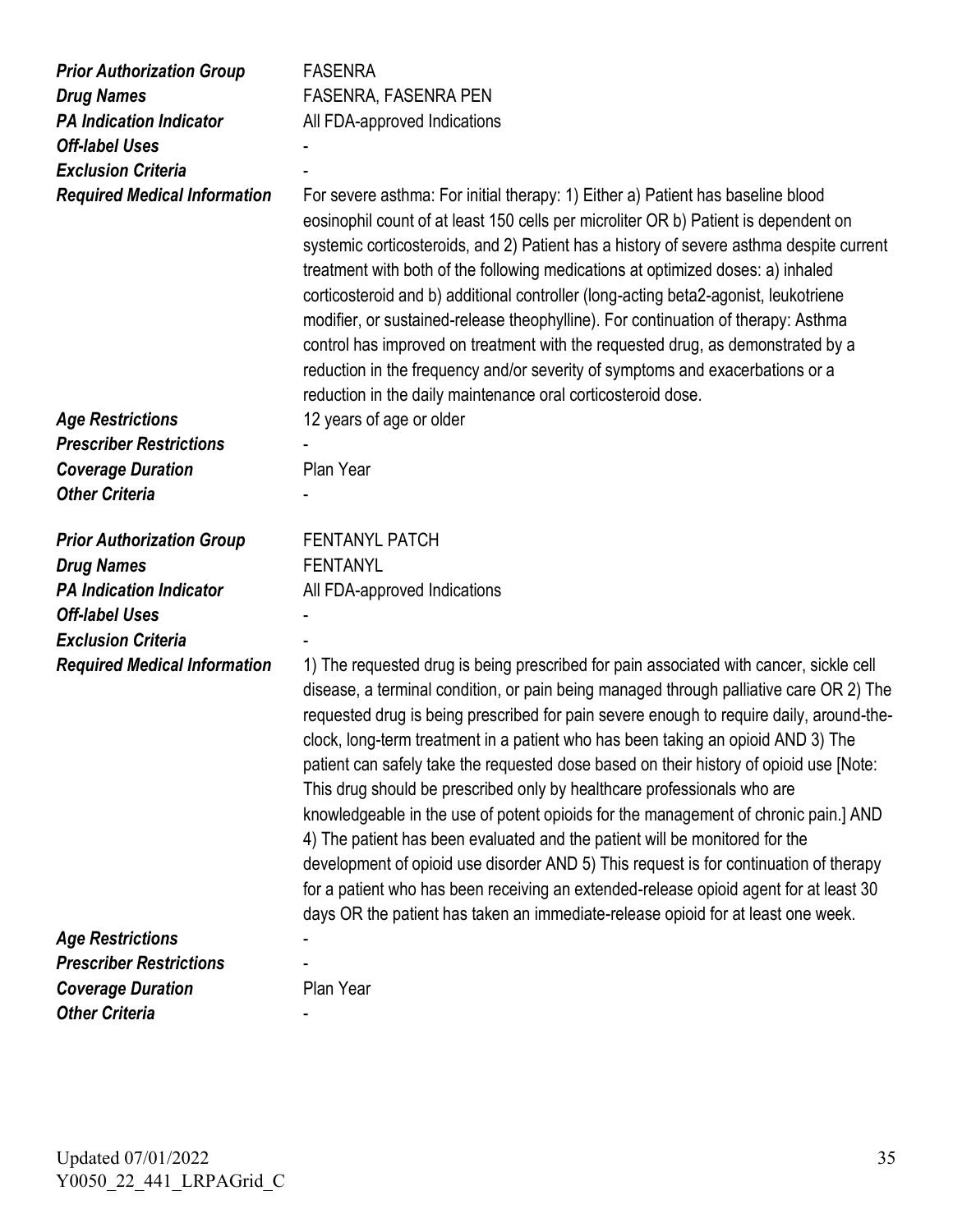| <b>Prior Authorization Group</b>    | <b>FETZIMA</b>                                                                                                                                                                                                                                                                        |
|-------------------------------------|---------------------------------------------------------------------------------------------------------------------------------------------------------------------------------------------------------------------------------------------------------------------------------------|
| <b>Drug Names</b>                   | FETZIMA, FETZIMA TITRATION PACK                                                                                                                                                                                                                                                       |
| <b>PA Indication Indicator</b>      | All FDA-approved Indications                                                                                                                                                                                                                                                          |
| <b>Off-label Uses</b>               |                                                                                                                                                                                                                                                                                       |
| <b>Exclusion Criteria</b>           |                                                                                                                                                                                                                                                                                       |
| <b>Required Medical Information</b> | The patient has experienced an inadequate treatment response, intolerance, or the<br>patient has a contraindication to TWO of the following: serotonin and norepinephrine<br>reuptake inhibitors (SNRIs), selective serotonin reuptake inhibitors (SSRIs),<br>mirtazapine, bupropion. |
| <b>Age Restrictions</b>             |                                                                                                                                                                                                                                                                                       |
| <b>Prescriber Restrictions</b>      |                                                                                                                                                                                                                                                                                       |
| <b>Coverage Duration</b>            | Plan Year                                                                                                                                                                                                                                                                             |
| <b>Other Criteria</b>               |                                                                                                                                                                                                                                                                                       |
| <b>Prior Authorization Group</b>    | <b>FINTEPLA</b>                                                                                                                                                                                                                                                                       |
| <b>Drug Names</b>                   | <b>FINTEPLA</b>                                                                                                                                                                                                                                                                       |
| <b>PA Indication Indicator</b>      | All FDA-approved Indications                                                                                                                                                                                                                                                          |
| <b>Off-label Uses</b>               |                                                                                                                                                                                                                                                                                       |
| <b>Exclusion Criteria</b>           |                                                                                                                                                                                                                                                                                       |
| <b>Required Medical Information</b> |                                                                                                                                                                                                                                                                                       |
| <b>Age Restrictions</b>             |                                                                                                                                                                                                                                                                                       |
| <b>Prescriber Restrictions</b>      |                                                                                                                                                                                                                                                                                       |
| <b>Coverage Duration</b>            | Plan Year                                                                                                                                                                                                                                                                             |
| <b>Other Criteria</b>               |                                                                                                                                                                                                                                                                                       |
| <b>Prior Authorization Group</b>    | <b>FLUCYTOSINE</b>                                                                                                                                                                                                                                                                    |
| <b>Drug Names</b>                   | <b>FLUCYTOSINE</b>                                                                                                                                                                                                                                                                    |
| <b>PA Indication Indicator</b>      | All FDA-approved Indications                                                                                                                                                                                                                                                          |
| <b>Off-label Uses</b>               |                                                                                                                                                                                                                                                                                       |
| <b>Exclusion Criteria</b>           |                                                                                                                                                                                                                                                                                       |
| <b>Required Medical Information</b> |                                                                                                                                                                                                                                                                                       |
| <b>Age Restrictions</b>             |                                                                                                                                                                                                                                                                                       |
| <b>Prescriber Restrictions</b>      |                                                                                                                                                                                                                                                                                       |
| <b>Coverage Duration</b>            | 6 weeks                                                                                                                                                                                                                                                                               |
| <b>Other Criteria</b>               |                                                                                                                                                                                                                                                                                       |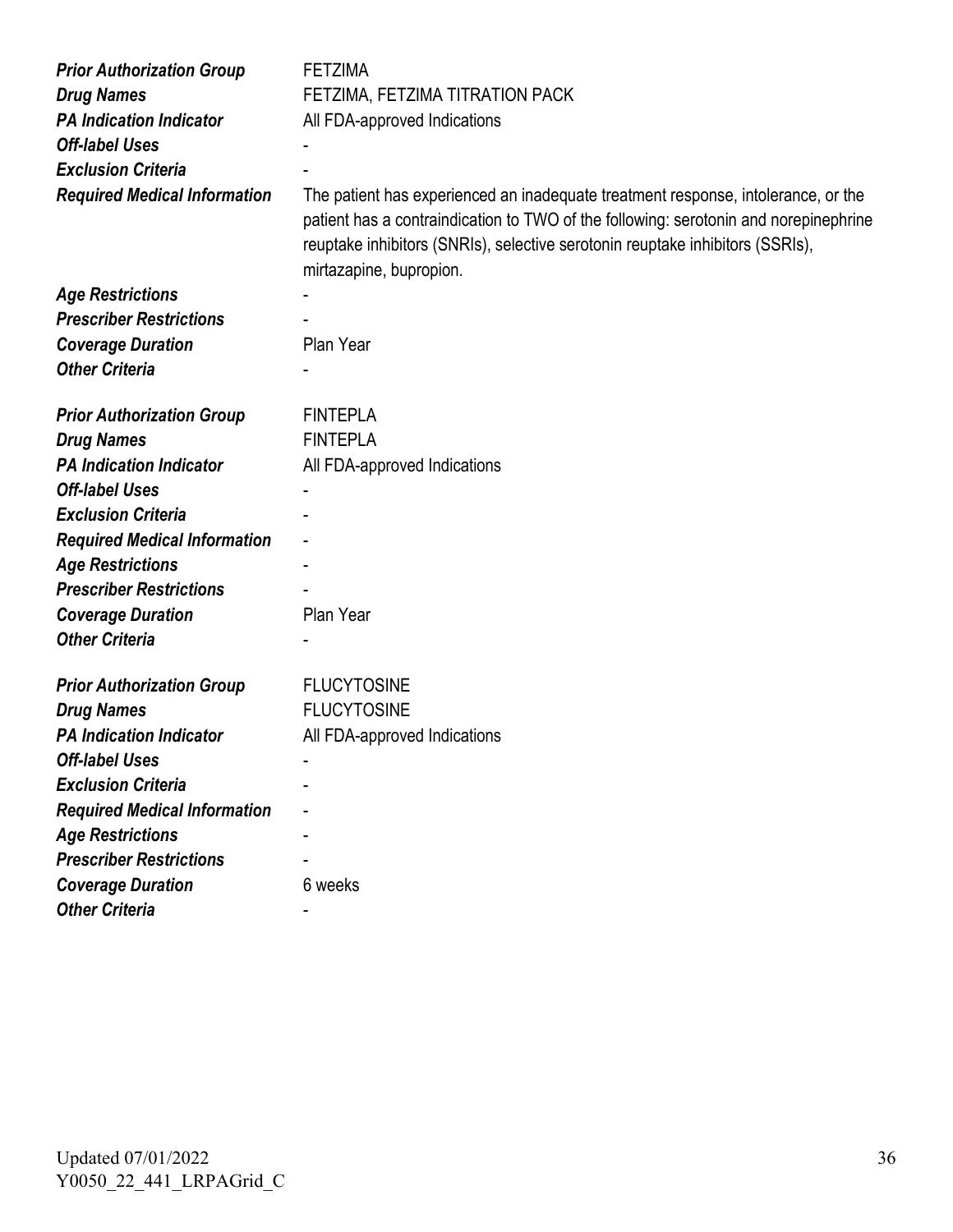| <b>Prior Authorization Group</b><br><b>Drug Names</b><br><b>PA Indication Indicator</b><br><b>Off-label Uses</b><br><b>Exclusion Criteria</b><br><b>Required Medical Information</b> | <b>FORTEO</b><br><b>FORTEO</b><br>All FDA-approved Indications<br>For postmenopausal osteoporosis: patient has ONE of the following (1 or 2): 1) a<br>history of fragility fracture, OR 2) A pre-treatment T-score of less than or equal to -2.5<br>or pre-treatment T-score greater than -2.5 and less than -1 with a high pre-treatment<br>Fracture Risk Assessment Tool (FRAX) fracture probability AND patient has ANY of the<br>following: a) indicators for higher fracture risk (e.g., advanced age, frailty, glucocorticoid<br>therapy, very low T-scores, or increased fall risk), OR b) patient has failed prior<br>treatment with or is intolerant to a previous injectable osteoporosis therapy OR c)<br>patient has had an oral bisphosphonate trial of at least 1-year duration or there is a<br>clinical reason to avoid treatment with an oral bisphosphonate. For primary or<br>hypogonadal osteoporosis in men: patient has one of the following: 1) a history of<br>osteoporotic vertebral or hip fracture, OR 2) pre-treatment T-score of less than or equal<br>to -2.5, OR 3) pre-treatment T-score greater than -2.5 and less than -1 with a high pre-<br>treatment FRAX fracture probability. For glucocorticoid-induced osteoporosis: Patient<br>has had an oral bisphosphonate trial of at least 1-year duration unless patient has a<br>contraindication or intolerance to an oral bisphosphonate, AND patient meets ANY of<br>the following: 1) patient has a history of fragility fracture, OR 2) a pre-treatment T-score<br>of less than or equal to -2.5, OR 3) pre-treatment T-score greater than -2.5 and less<br>than -1 with a high pre-treatment FRAX fracture probability. |
|--------------------------------------------------------------------------------------------------------------------------------------------------------------------------------------|----------------------------------------------------------------------------------------------------------------------------------------------------------------------------------------------------------------------------------------------------------------------------------------------------------------------------------------------------------------------------------------------------------------------------------------------------------------------------------------------------------------------------------------------------------------------------------------------------------------------------------------------------------------------------------------------------------------------------------------------------------------------------------------------------------------------------------------------------------------------------------------------------------------------------------------------------------------------------------------------------------------------------------------------------------------------------------------------------------------------------------------------------------------------------------------------------------------------------------------------------------------------------------------------------------------------------------------------------------------------------------------------------------------------------------------------------------------------------------------------------------------------------------------------------------------------------------------------------------------------------------------------------------------------------------------------------------------|
| <b>Age Restrictions</b>                                                                                                                                                              |                                                                                                                                                                                                                                                                                                                                                                                                                                                                                                                                                                                                                                                                                                                                                                                                                                                                                                                                                                                                                                                                                                                                                                                                                                                                                                                                                                                                                                                                                                                                                                                                                                                                                                                |
| <b>Prescriber Restrictions</b>                                                                                                                                                       |                                                                                                                                                                                                                                                                                                                                                                                                                                                                                                                                                                                                                                                                                                                                                                                                                                                                                                                                                                                                                                                                                                                                                                                                                                                                                                                                                                                                                                                                                                                                                                                                                                                                                                                |
| <b>Coverage Duration</b>                                                                                                                                                             | 24 months total unless the patient remains at high risk for fracture and benefit<br>outweighs risk                                                                                                                                                                                                                                                                                                                                                                                                                                                                                                                                                                                                                                                                                                                                                                                                                                                                                                                                                                                                                                                                                                                                                                                                                                                                                                                                                                                                                                                                                                                                                                                                             |
| <b>Other Criteria</b>                                                                                                                                                                | Patient has high FRAX fracture probability if the 10 year probability is either greater<br>than or equal to 20 percent for any major osteoporotic fracture or greater than or equal<br>to 3 percent for hip fracture. If glucocorticoid treatment is greater than 7.5 mg<br>(prednisone equivalent) per day, the estimated risk score generated with FRAX should<br>be multiplied by 1.15 for major osteoporotic fracture and 1.2 for hip fracture.                                                                                                                                                                                                                                                                                                                                                                                                                                                                                                                                                                                                                                                                                                                                                                                                                                                                                                                                                                                                                                                                                                                                                                                                                                                            |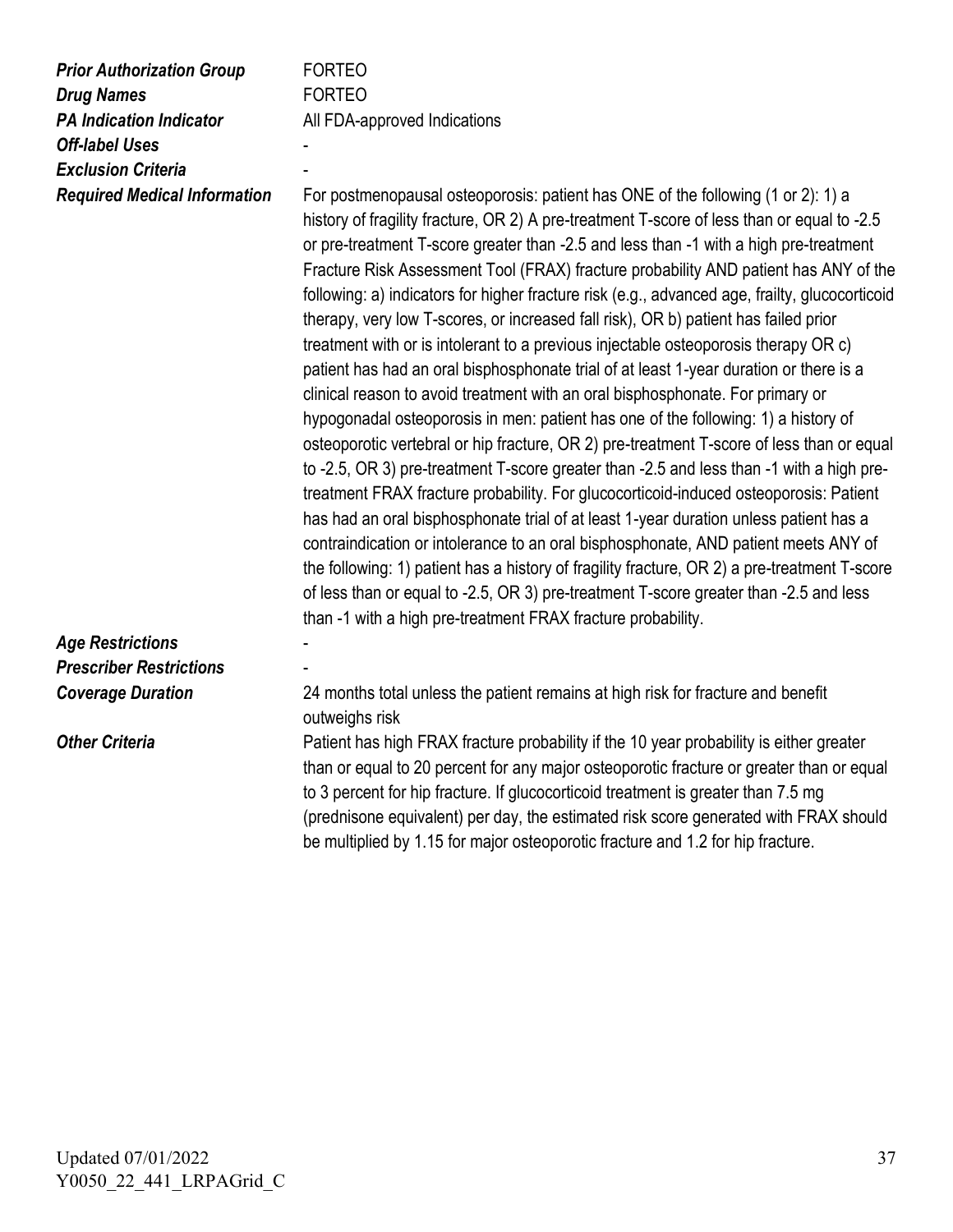| <b>Prior Authorization Group</b><br><b>Drug Names</b><br><b>PA Indication Indicator</b><br><b>Off-label Uses</b><br><b>Exclusion Criteria</b><br><b>Required Medical Information</b> | <b>FOTIVDA</b><br><b>FOTIVDA</b><br>All FDA-approved Indications<br>For advanced renal cell carcinoma: The following criteria must be met: 1) The disease<br>is relapsed or refractory, 2) The requested medication must be used after at least two<br>prior systemic therapies, and 3) The patient has experienced disease progression or an<br>intolerable adverse event with a trial of cabozantinib.                                                                                                                                                                                                                                                                                             |
|--------------------------------------------------------------------------------------------------------------------------------------------------------------------------------------|------------------------------------------------------------------------------------------------------------------------------------------------------------------------------------------------------------------------------------------------------------------------------------------------------------------------------------------------------------------------------------------------------------------------------------------------------------------------------------------------------------------------------------------------------------------------------------------------------------------------------------------------------------------------------------------------------|
| <b>Age Restrictions</b>                                                                                                                                                              |                                                                                                                                                                                                                                                                                                                                                                                                                                                                                                                                                                                                                                                                                                      |
| <b>Prescriber Restrictions</b>                                                                                                                                                       |                                                                                                                                                                                                                                                                                                                                                                                                                                                                                                                                                                                                                                                                                                      |
| <b>Coverage Duration</b>                                                                                                                                                             | Plan Year                                                                                                                                                                                                                                                                                                                                                                                                                                                                                                                                                                                                                                                                                            |
| <b>Other Criteria</b>                                                                                                                                                                |                                                                                                                                                                                                                                                                                                                                                                                                                                                                                                                                                                                                                                                                                                      |
| <b>Prior Authorization Group</b>                                                                                                                                                     | <b>FYCOMPA</b>                                                                                                                                                                                                                                                                                                                                                                                                                                                                                                                                                                                                                                                                                       |
| <b>Drug Names</b>                                                                                                                                                                    | <b>FYCOMPA</b>                                                                                                                                                                                                                                                                                                                                                                                                                                                                                                                                                                                                                                                                                       |
| <b>PA Indication Indicator</b>                                                                                                                                                       | All FDA-approved Indications                                                                                                                                                                                                                                                                                                                                                                                                                                                                                                                                                                                                                                                                         |
| <b>Off-label Uses</b>                                                                                                                                                                |                                                                                                                                                                                                                                                                                                                                                                                                                                                                                                                                                                                                                                                                                                      |
| <b>Exclusion Criteria</b>                                                                                                                                                            |                                                                                                                                                                                                                                                                                                                                                                                                                                                                                                                                                                                                                                                                                                      |
| <b>Required Medical Information</b>                                                                                                                                                  | For treatment of partial-onset seizures: 1) The patient experienced an inadequate<br>treatment response, intolerance, or contraindication to a generic anticonvulsant AND 2)<br>The patient has experienced an inadequate treatment response, intolerance, or<br>contraindication to any of the following: Aptiom, Vimpat, Xcopri, Spritam. For adjunctive<br>treatment of primary generalized tonic-clonic seizures: 1) The patient experienced an<br>inadequate treatment response, intolerance, or contraindication to a generic<br>anticonvulsant AND 2) The patient experienced an inadequate treatment response,<br>intolerance, or contraindication to one of the following: Vimpat, Spritam. |
| <b>Age Restrictions</b>                                                                                                                                                              | Partial-onset seizures: 4 years of age or older. Primary generalized tonic-clonic<br>seizures: 12 years of age or older                                                                                                                                                                                                                                                                                                                                                                                                                                                                                                                                                                              |
| <b>Prescriber Restrictions</b>                                                                                                                                                       |                                                                                                                                                                                                                                                                                                                                                                                                                                                                                                                                                                                                                                                                                                      |
| <b>Coverage Duration</b>                                                                                                                                                             | Plan Year                                                                                                                                                                                                                                                                                                                                                                                                                                                                                                                                                                                                                                                                                            |
| <b>Other Criteria</b>                                                                                                                                                                |                                                                                                                                                                                                                                                                                                                                                                                                                                                                                                                                                                                                                                                                                                      |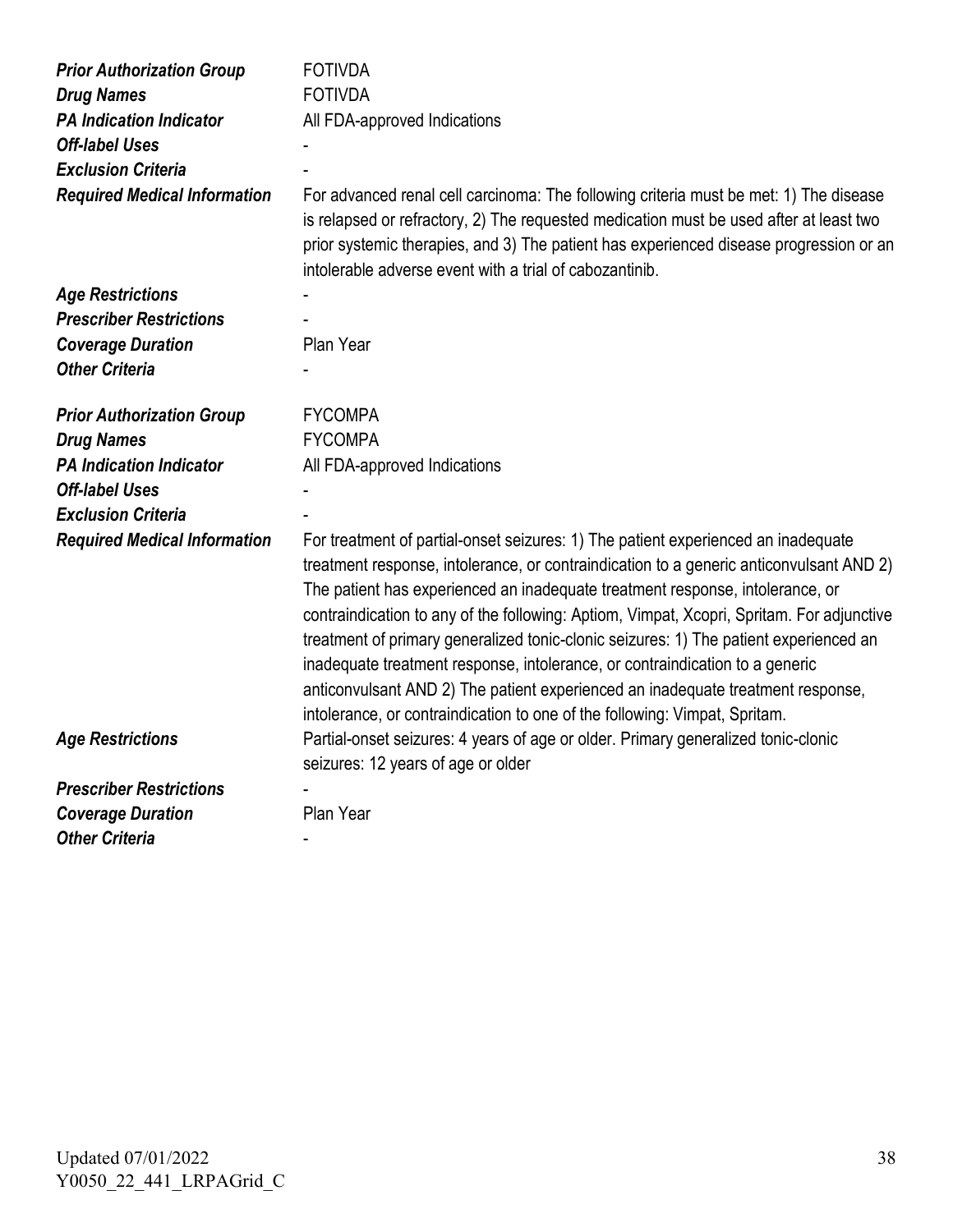| <b>Prior Authorization Group</b>    | <b>GATTEX</b>                                                                                                                                                                                                                                              |
|-------------------------------------|------------------------------------------------------------------------------------------------------------------------------------------------------------------------------------------------------------------------------------------------------------|
| <b>Drug Names</b>                   | <b>GATTEX</b>                                                                                                                                                                                                                                              |
| <b>PA Indication Indicator</b>      | All FDA-approved Indications                                                                                                                                                                                                                               |
| <b>Off-label Uses</b>               |                                                                                                                                                                                                                                                            |
| <b>Exclusion Criteria</b>           |                                                                                                                                                                                                                                                            |
| <b>Required Medical Information</b> | For short bowel syndrome (SBS) initial therapy: Adult patients were dependent on<br>parenteral support for at least 12 months. For SBS continuation: Requirement for<br>parenteral support has decreased from baseline while on therapy with the requested |
|                                     | medication.                                                                                                                                                                                                                                                |
| <b>Age Restrictions</b>             |                                                                                                                                                                                                                                                            |
| <b>Prescriber Restrictions</b>      |                                                                                                                                                                                                                                                            |
| <b>Coverage Duration</b>            | Plan Year                                                                                                                                                                                                                                                  |
| <b>Other Criteria</b>               |                                                                                                                                                                                                                                                            |
| <b>Prior Authorization Group</b>    | <b>GAVRETO</b>                                                                                                                                                                                                                                             |
| <b>Drug Names</b>                   | <b>GAVRETO</b>                                                                                                                                                                                                                                             |
| <b>PA Indication Indicator</b>      | All FDA-approved Indications, Some Medically-accepted Indications                                                                                                                                                                                          |
| <b>Off-label Uses</b>               | Recurrent or advanced rearranged during transfection (RET) rearrangement-positive<br>non-small cell lung cancer                                                                                                                                            |
| <b>Exclusion Criteria</b>           |                                                                                                                                                                                                                                                            |
| <b>Required Medical Information</b> | For non-small cell lung cancer, patient must meet all of the following: 1) The disease is<br>recurrent, advanced, or metastatic, and 2) The tumor is rearranged during transfection<br>(RET) fusion-positive or RET rearrangement-positive.                |
| <b>Age Restrictions</b>             | Non-small cell lung cancer: 18 years of age or older. Medullary thyroid cancer and<br>thyroid cancer: 12 years of age or older.                                                                                                                            |
| <b>Prescriber Restrictions</b>      |                                                                                                                                                                                                                                                            |
| <b>Coverage Duration</b>            | Plan Year                                                                                                                                                                                                                                                  |
| <b>Other Criteria</b>               |                                                                                                                                                                                                                                                            |
| <b>Prior Authorization Group</b>    | <b>GILENYA</b>                                                                                                                                                                                                                                             |
| <b>Drug Names</b>                   | <b>GILENYA</b>                                                                                                                                                                                                                                             |
| <b>PA Indication Indicator</b>      | All FDA-approved Indications                                                                                                                                                                                                                               |
| <b>Off-label Uses</b>               |                                                                                                                                                                                                                                                            |
| <b>Exclusion Criteria</b>           |                                                                                                                                                                                                                                                            |
| <b>Required Medical Information</b> |                                                                                                                                                                                                                                                            |
| <b>Age Restrictions</b>             |                                                                                                                                                                                                                                                            |
| <b>Prescriber Restrictions</b>      |                                                                                                                                                                                                                                                            |
| <b>Coverage Duration</b>            | Plan Year                                                                                                                                                                                                                                                  |
| <b>Other Criteria</b>               |                                                                                                                                                                                                                                                            |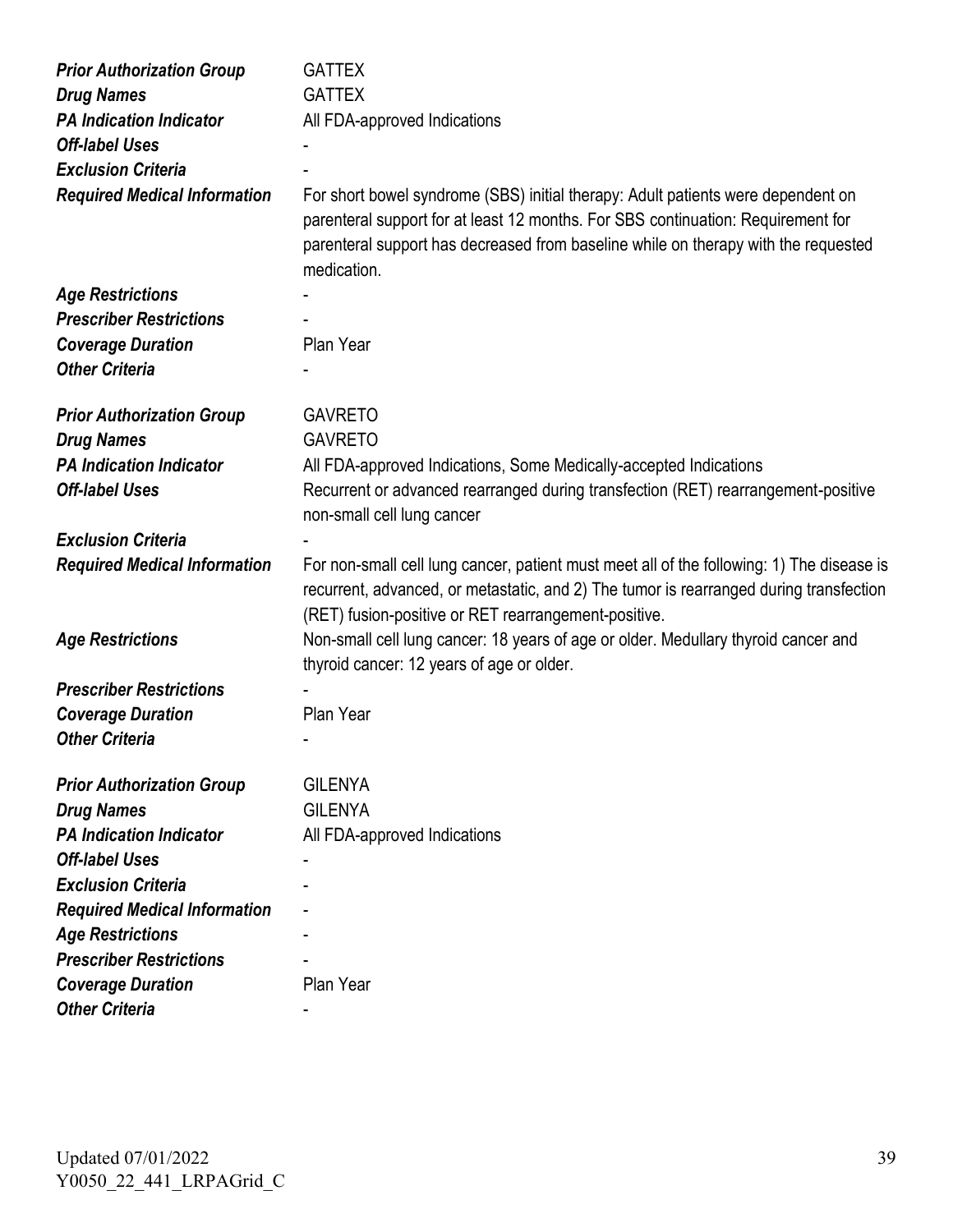| <b>Prior Authorization Group</b>    | <b>GILOTRIF</b>                                                                                                                                                                                                                                |
|-------------------------------------|------------------------------------------------------------------------------------------------------------------------------------------------------------------------------------------------------------------------------------------------|
| <b>Drug Names</b>                   | <b>GILOTRIF</b>                                                                                                                                                                                                                                |
| <b>PA Indication Indicator</b>      | All FDA-approved Indications                                                                                                                                                                                                                   |
| <b>Off-label Uses</b>               |                                                                                                                                                                                                                                                |
| <b>Exclusion Criteria</b>           |                                                                                                                                                                                                                                                |
| <b>Required Medical Information</b> | For non-small cell lung cancer (NSCLC): Patient meets either of the following:<br>1) Patient has metastatic squamous NSCLC that progressed after platinum-based<br>chemotherapy, OR 2) Patient has sensitizing EGFR mutation-positive disease. |
| <b>Age Restrictions</b>             |                                                                                                                                                                                                                                                |
| <b>Prescriber Restrictions</b>      |                                                                                                                                                                                                                                                |
| <b>Coverage Duration</b>            | Plan Year                                                                                                                                                                                                                                      |
| <b>Other Criteria</b>               |                                                                                                                                                                                                                                                |
| <b>Prior Authorization Group</b>    | <b>GLATIRAMER</b>                                                                                                                                                                                                                              |
| <b>Drug Names</b>                   | <b>GLATIRAMER ACETATE, GLATOPA</b>                                                                                                                                                                                                             |
| <b>PA Indication Indicator</b>      | All FDA-approved Indications                                                                                                                                                                                                                   |
| <b>Off-label Uses</b>               |                                                                                                                                                                                                                                                |
| <b>Exclusion Criteria</b>           |                                                                                                                                                                                                                                                |
| <b>Required Medical Information</b> |                                                                                                                                                                                                                                                |
| <b>Age Restrictions</b>             |                                                                                                                                                                                                                                                |
| <b>Prescriber Restrictions</b>      |                                                                                                                                                                                                                                                |
| <b>Coverage Duration</b>            | Plan Year                                                                                                                                                                                                                                      |
| <b>Other Criteria</b>               |                                                                                                                                                                                                                                                |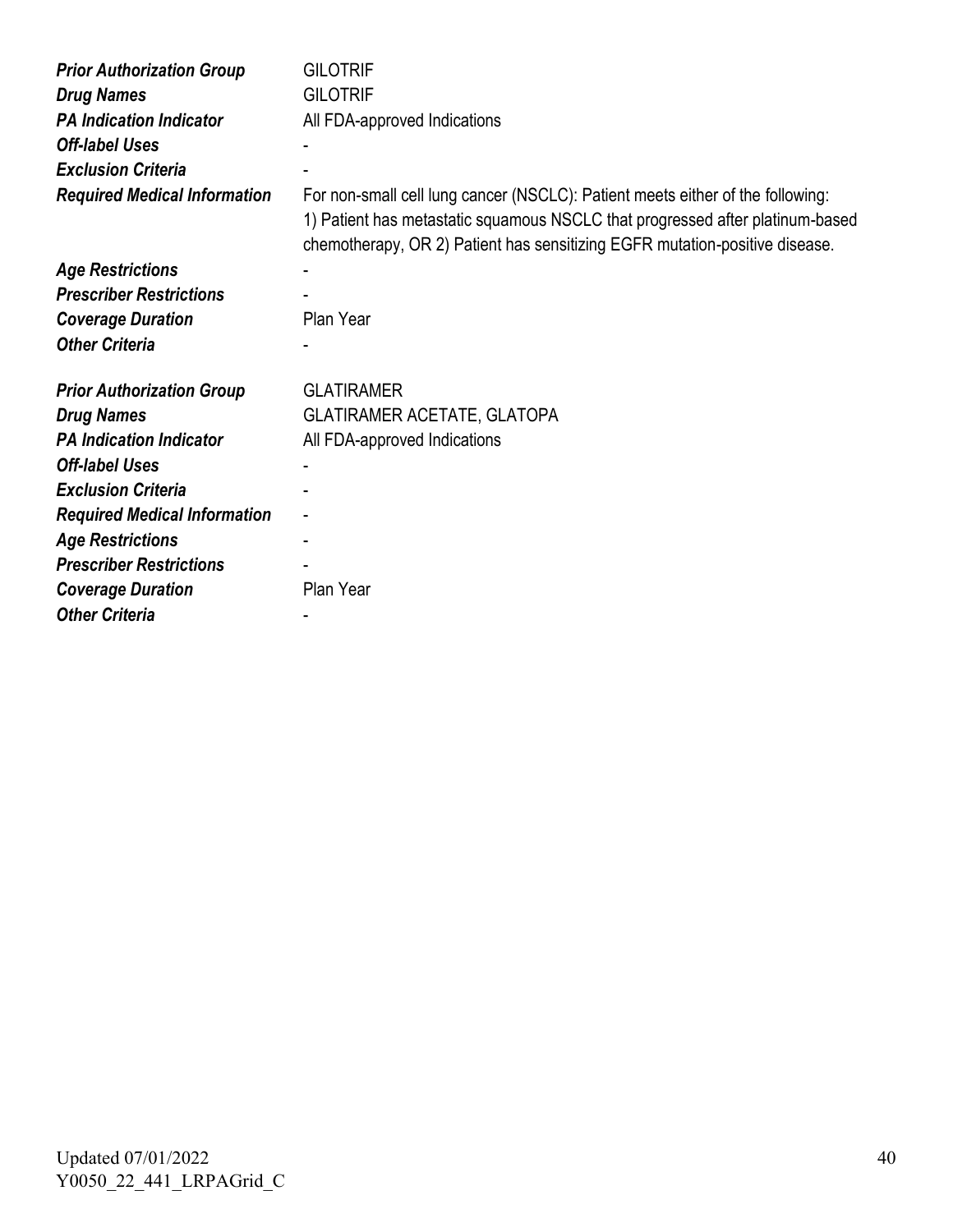*Prior Authorization Group* GROWTH HORMONE *Off-label Uses* -

**Coverage Duration** Plan Year

**Drug Names** GENOTROPIN, GENOTROPIN MINIQUICK **PA Indication Indicator All Medically-accepted Indications** 

**Exclusion Criteria** Pediatric patients with closed epiphyses (except in patients with PWS). *Required Medical Information* Pediatric growth hormone deficiency (GHD): Patient (pt) meets any of the following: 1) younger than 2.5 years old (yo) with pre-treatment (pre-tx) height (ht) more than 2 standard deviations (SD) below mean and slow growth velocity OR 2) 2.5 yo or older AND one of the following: a) pre-tx 1-year ht velocity more than 2 SD below mean OR b) pre-tx ht more than 2 SD below mean and 1-year ht velocity more than 1 SD below mean, AND patient meets any of the following: 1) failed 2 pre-tx growth hormone (GH) stimulation tests (peak below 10 ng/mL), OR 2) pituitary/central nervous system (CNS) disorder (e.g., genetic defects, CNS tumors, congenital structural abnormalities) and pre-tx insulin-like growth factor-1 (IGF-1) more than 2 SD below mean, OR 3) pt is a neonate or was diagnosed with GHD as a neonate. Turner syndrome: 1) Confirmed by karyotyping AND 2) pre-tx ht is less than the 5th percentile for age. Small for gestational age (GA): 1) Birth weight (wt) less than 2500g at GA greater than 37 weeks, OR birth wt or length below 3rd percentile for GA or at least 2 SD below mean for GA, AND 2) did not manifest catch-up growth by age 2. **Age Restrictions** SGA: 2 years of age or older **Prescriber Restrictions** Endocrinologist, pediatric endocrinologist, pediatric nephrologist, infectious disease specialist, gastroenterologist/nutritional support specialist, geneticist.

**Other Criteria** Adult GHD: Pt meets any of the following: 1) failed 2 pre-tx GH stimulation tests, OR 2) pre-tx IGF-1 more than 2 SD below mean AND failed 1 pre-tx GH stimulation test. (Note: Stimulation tests include: a) insulin tolerance test [ITT] [peak GH less than or equal to 5 ng/ml], or b) Macrelin-stimulation test [peak GH level less than 2.8ng/ml], or c) glucagon-stimulation test [GST] [peak GH level less than or equal to 3 ng/ml] for pt with a body mass index [BMI] 25-30 kg/m2 and high pretest probability of GHD [e.g., acquired structural abnormalities] or BMI less than 25 kg/m2, or d) GST [peak GH level less than or equal to 1 ng/ml] in pt with BMI 25-30 kg/m2 and low pretest probability of GHD or BMI greater than 30 kg/m2), OR 3) organic hypothalamic-pituitary disease (e.g., suprasellar mass with previous surgery and cranial irradiation) with 3 or more pituitary hormone deficiencies AND pre-tx IGF-1 more than 2 SD below mean, OR 4) genetic or structural hypothalamic-pituitary defects, OR 5) childhood-onset GHD with congenital (genetic or structural) abnormality of the hypothalamus/pituitary/CNS. Renewal for pediatric GHD, TS, SGA, and adult GHD: Patient is experiencing improvement.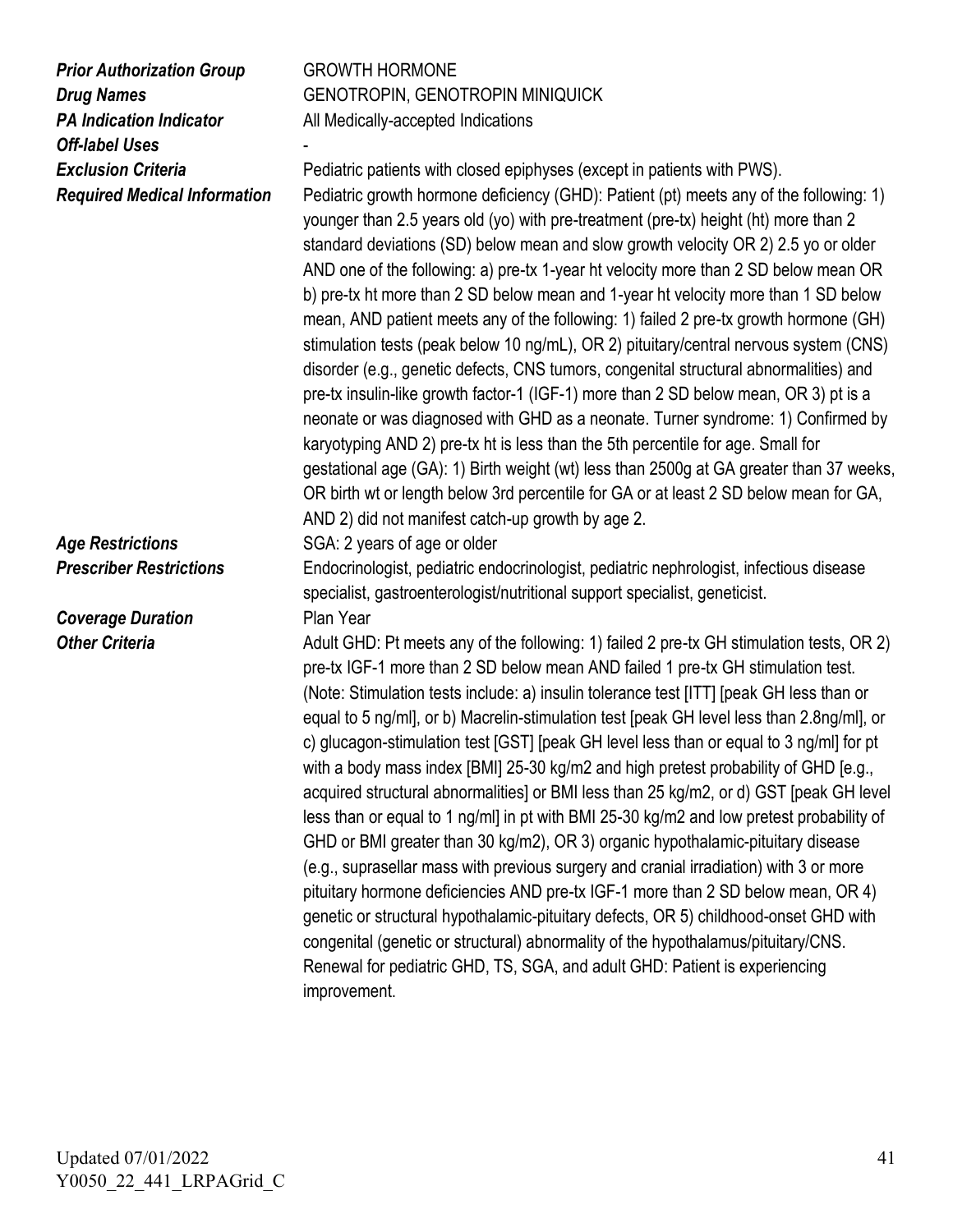| <b>Prior Authorization Group</b>    | <b>HAEGARDA</b>                                                                                                                                                                                                                                                                                                                                                                                                                                                                                                                                                                                                                 |
|-------------------------------------|---------------------------------------------------------------------------------------------------------------------------------------------------------------------------------------------------------------------------------------------------------------------------------------------------------------------------------------------------------------------------------------------------------------------------------------------------------------------------------------------------------------------------------------------------------------------------------------------------------------------------------|
| <b>Drug Names</b>                   | <b>HAEGARDA</b>                                                                                                                                                                                                                                                                                                                                                                                                                                                                                                                                                                                                                 |
| <b>PA Indication Indicator</b>      | All FDA-approved Indications                                                                                                                                                                                                                                                                                                                                                                                                                                                                                                                                                                                                    |
| <b>Off-label Uses</b>               |                                                                                                                                                                                                                                                                                                                                                                                                                                                                                                                                                                                                                                 |
| <b>Exclusion Criteria</b>           |                                                                                                                                                                                                                                                                                                                                                                                                                                                                                                                                                                                                                                 |
| <b>Required Medical Information</b> | The requested drug is being used for the prevention of acute angioedema attacks.<br>Patient has hereditary angioedema (HAE) with C1 inhibitor deficiency or dysfunction<br>confirmed by laboratory testing OR patient has hereditary angioedema with normal C1<br>inhibitor confirmed by laboratory testing. For patients with HAE with normal C1 inhibitor,<br>EITHER 1) Patient tested positive for an F12, angiopoietin-1, plasminogen, or<br>kininogen-1 (KNG1) gene mutation OR 2) Patient has a family history of angioedema<br>and the angioedema was refractory to a trial of an antihistamine for at least one month.  |
| <b>Age Restrictions</b>             |                                                                                                                                                                                                                                                                                                                                                                                                                                                                                                                                                                                                                                 |
| <b>Prescriber Restrictions</b>      | Immunologist, allergist, rheumatologist                                                                                                                                                                                                                                                                                                                                                                                                                                                                                                                                                                                         |
| <b>Coverage Duration</b>            | Plan Year                                                                                                                                                                                                                                                                                                                                                                                                                                                                                                                                                                                                                       |
| <b>Other Criteria</b>               |                                                                                                                                                                                                                                                                                                                                                                                                                                                                                                                                                                                                                                 |
| <b>Prior Authorization Group</b>    | <b>HARVONI</b>                                                                                                                                                                                                                                                                                                                                                                                                                                                                                                                                                                                                                  |
| <b>Drug Names</b>                   | <b>HARVONI</b>                                                                                                                                                                                                                                                                                                                                                                                                                                                                                                                                                                                                                  |
| <b>PA Indication Indicator</b>      | All FDA-approved Indications                                                                                                                                                                                                                                                                                                                                                                                                                                                                                                                                                                                                    |
| <b>Off-label Uses</b>               |                                                                                                                                                                                                                                                                                                                                                                                                                                                                                                                                                                                                                                 |
| <b>Exclusion Criteria</b>           |                                                                                                                                                                                                                                                                                                                                                                                                                                                                                                                                                                                                                                 |
| <b>Required Medical Information</b> | For hepatitis C virus (HCV): Infection confirmed by presence of HCV RNA in the serum<br>prior to starting treatment. Planned treatment regimen, genotype, prior treatment<br>history, presence or absence of cirrhosis (compensated or decompensated [Child<br>Turcotte Pugh class B or C]), presence or absence of human immunodeficiency virus<br>(HIV) coinfection, presence or absence of resistance-associated substitutions where<br>applicable, liver and kidney transplantation status if applicable. Coverage conditions<br>and specific durations of approval will be based on current AASLD treatment<br>guidelines. |
| <b>Age Restrictions</b>             |                                                                                                                                                                                                                                                                                                                                                                                                                                                                                                                                                                                                                                 |
| <b>Prescriber Restrictions</b>      |                                                                                                                                                                                                                                                                                                                                                                                                                                                                                                                                                                                                                                 |
| <b>Coverage Duration</b>            | Criteria applied consistent w/ current AASLD-IDSA guidance. Reminder for 8wk option<br>if appropriate.                                                                                                                                                                                                                                                                                                                                                                                                                                                                                                                          |
| <b>Other Criteria</b>               |                                                                                                                                                                                                                                                                                                                                                                                                                                                                                                                                                                                                                                 |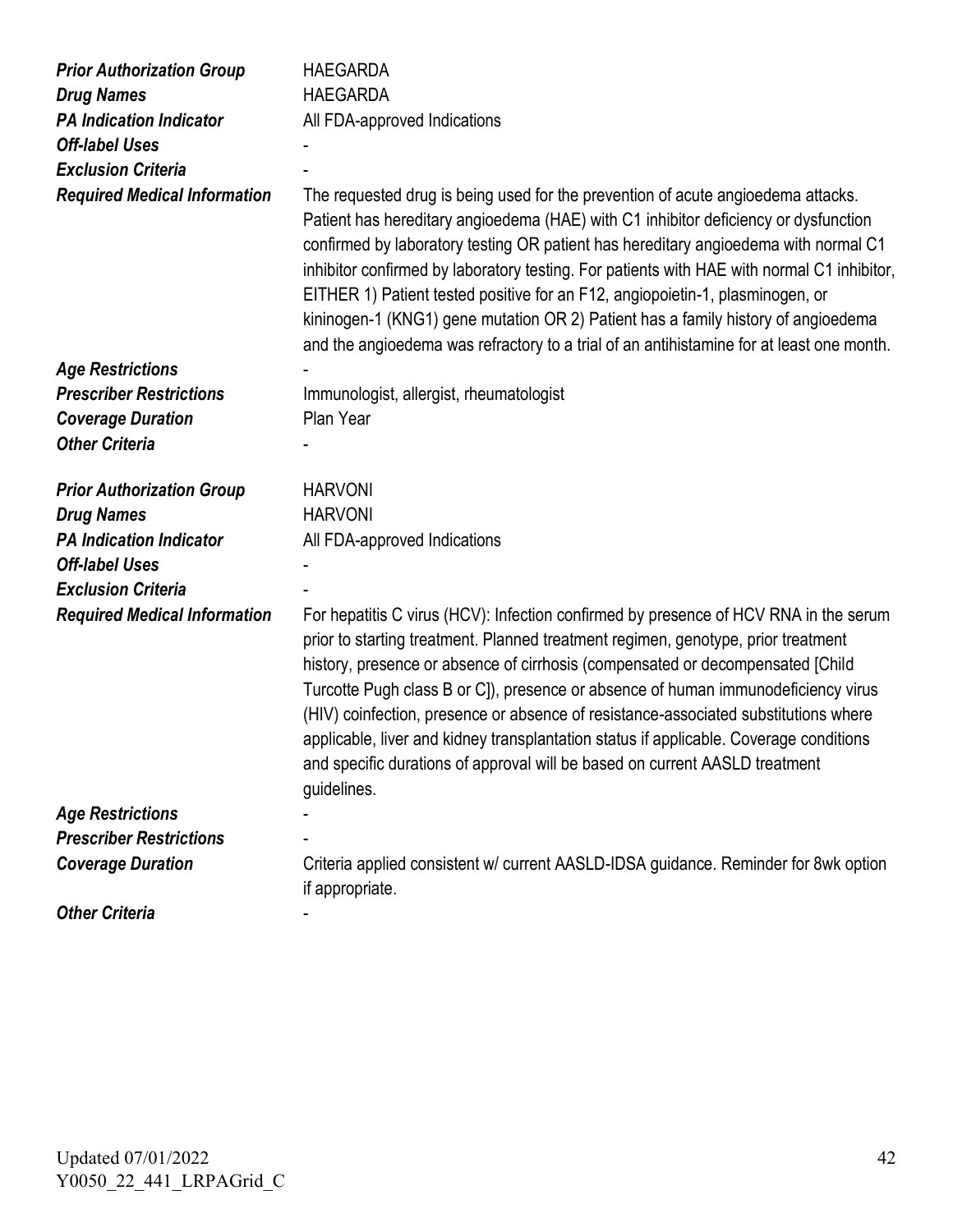| <b>Prior Authorization Group</b><br><b>Drug Names</b><br><b>PA Indication Indicator</b><br><b>Off-label Uses</b> | <b>HERCEPTIN</b><br><b>HERCEPTIN</b><br>All FDA-approved Indications, Some Medically-accepted Indications<br>Neoadjuvant treatment for human epidermal growth factor receptor 2 (HER2)-positive<br>breast cancer, recurrent or advanced unresectable HER2-positive breast cancer,<br>leptomeningeal metastases from HER2-positive breast cancer, HER2-positive<br>esophageal and esophagogastric junction cancer, HER2-positive advanced or<br>recurrent uterine serous carcinoma, HER2-amplified colorectal cancer in combination<br>with pertuzumab or lapatinib. |
|------------------------------------------------------------------------------------------------------------------|---------------------------------------------------------------------------------------------------------------------------------------------------------------------------------------------------------------------------------------------------------------------------------------------------------------------------------------------------------------------------------------------------------------------------------------------------------------------------------------------------------------------------------------------------------------------|
| <b>Exclusion Criteria</b>                                                                                        |                                                                                                                                                                                                                                                                                                                                                                                                                                                                                                                                                                     |
| <b>Required Medical Information</b>                                                                              |                                                                                                                                                                                                                                                                                                                                                                                                                                                                                                                                                                     |
| <b>Age Restrictions</b>                                                                                          |                                                                                                                                                                                                                                                                                                                                                                                                                                                                                                                                                                     |
| <b>Prescriber Restrictions</b>                                                                                   |                                                                                                                                                                                                                                                                                                                                                                                                                                                                                                                                                                     |
| <b>Coverage Duration</b><br><b>Other Criteria</b>                                                                | Neoadjuvant therapy for breast cancer: 6 months. Other: Plan Year.                                                                                                                                                                                                                                                                                                                                                                                                                                                                                                  |
|                                                                                                                  | Coverage under Part D will be denied if coverage is available under Part A or Part B as<br>the medication is prescribed and dispensed or administered for the individual. The<br>patient had an intolerable adverse event to Trazimera and that adverse event was NOT<br>attributed to the active ingredient as described in the prescribing information.                                                                                                                                                                                                           |
| <b>Prior Authorization Group</b>                                                                                 | <b>HERCEPTIN HYLECTA</b>                                                                                                                                                                                                                                                                                                                                                                                                                                                                                                                                            |
| <b>Drug Names</b>                                                                                                | <b>HERCEPTIN HYLECTA</b>                                                                                                                                                                                                                                                                                                                                                                                                                                                                                                                                            |
| <b>PA Indication Indicator</b>                                                                                   | All FDA-approved Indications, Some Medically-accepted Indications                                                                                                                                                                                                                                                                                                                                                                                                                                                                                                   |
| <b>Off-label Uses</b>                                                                                            | Neoadjuvant treatment for human epidermal growth factor receptor 2 (HER2)-positive<br>breast cancer, recurrent or advanced unresectable HER2-positive breast cancer.                                                                                                                                                                                                                                                                                                                                                                                                |
| <b>Exclusion Criteria</b>                                                                                        |                                                                                                                                                                                                                                                                                                                                                                                                                                                                                                                                                                     |
| <b>Required Medical Information</b>                                                                              |                                                                                                                                                                                                                                                                                                                                                                                                                                                                                                                                                                     |
| <b>Age Restrictions</b>                                                                                          |                                                                                                                                                                                                                                                                                                                                                                                                                                                                                                                                                                     |
| <b>Prescriber Restrictions</b>                                                                                   |                                                                                                                                                                                                                                                                                                                                                                                                                                                                                                                                                                     |
| <b>Coverage Duration</b>                                                                                         | Neoadjuvant therapy for breast cancer: 6 months, Other: Plan Year.                                                                                                                                                                                                                                                                                                                                                                                                                                                                                                  |
| <b>Other Criteria</b>                                                                                            | Coverage under Part D will be denied if coverage is available under Part A or Part B as<br>the medication is prescribed and dispensed or administered for the individual.                                                                                                                                                                                                                                                                                                                                                                                           |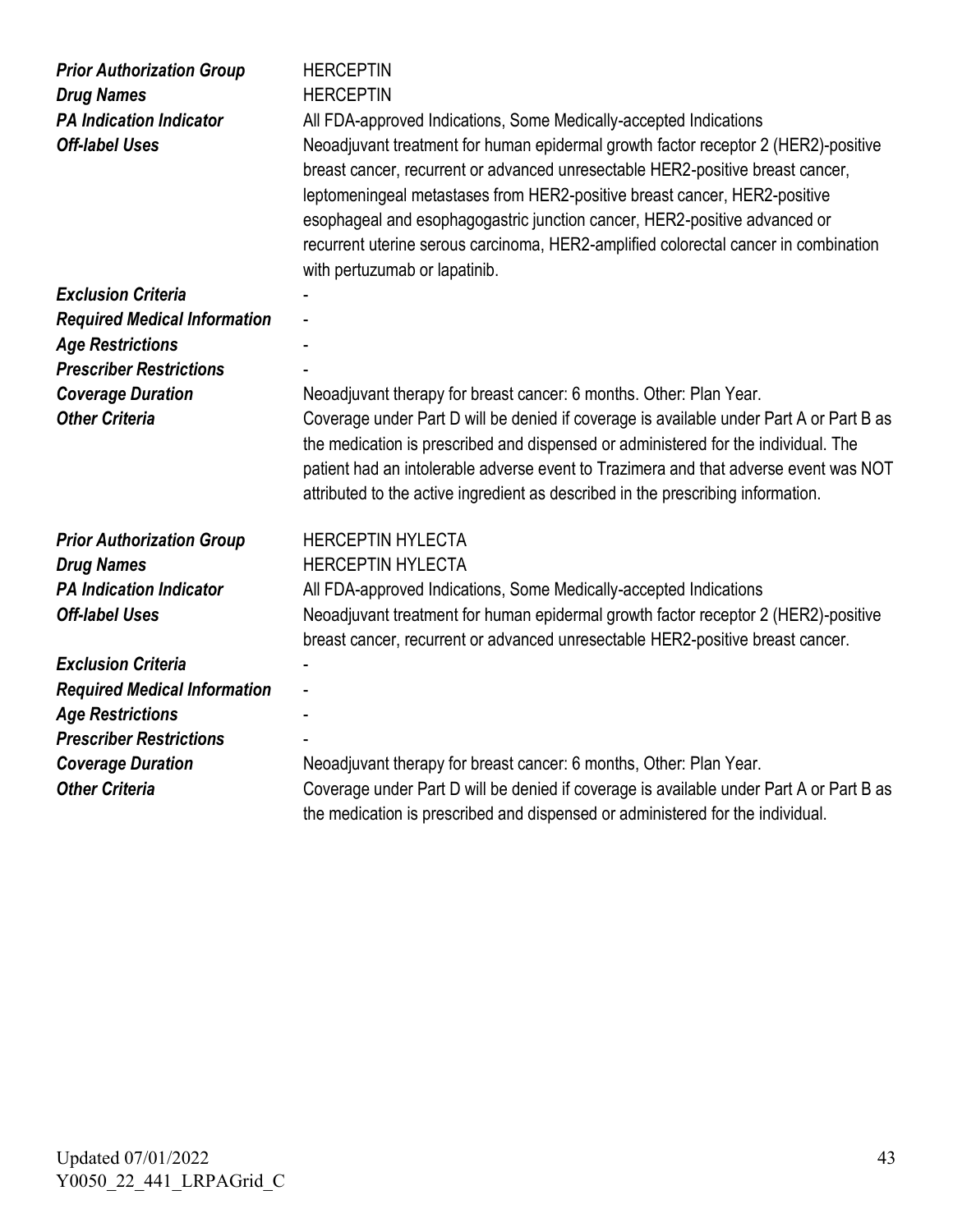| <b>Prior Authorization Group</b><br><b>Drug Names</b><br><b>PA Indication Indicator</b><br><b>Off-label Uses</b> | <b>HERZUMA</b><br><b>HERZUMA</b><br>All FDA-approved Indications, Some Medically-accepted Indications<br>Neoadjuvant treatment for human epidermal growth factor receptor 2 (HER2)-positive<br>breast cancer, recurrent or advanced unresectable HER2-positive breast cancer,<br>leptomeningeal metastases from HER2-positive breast cancer, HER2-positive<br>esophageal and esophagogastric junction cancer, HER2-positive advanced or<br>recurrent uterine serous carcinoma, HER2-amplified colorectal cancer in combination<br>with pertuzumab or lapatinib.                                                                                                                                                                           |
|------------------------------------------------------------------------------------------------------------------|-------------------------------------------------------------------------------------------------------------------------------------------------------------------------------------------------------------------------------------------------------------------------------------------------------------------------------------------------------------------------------------------------------------------------------------------------------------------------------------------------------------------------------------------------------------------------------------------------------------------------------------------------------------------------------------------------------------------------------------------|
| <b>Exclusion Criteria</b>                                                                                        |                                                                                                                                                                                                                                                                                                                                                                                                                                                                                                                                                                                                                                                                                                                                           |
| <b>Required Medical Information</b>                                                                              |                                                                                                                                                                                                                                                                                                                                                                                                                                                                                                                                                                                                                                                                                                                                           |
| <b>Age Restrictions</b>                                                                                          |                                                                                                                                                                                                                                                                                                                                                                                                                                                                                                                                                                                                                                                                                                                                           |
| <b>Prescriber Restrictions</b>                                                                                   |                                                                                                                                                                                                                                                                                                                                                                                                                                                                                                                                                                                                                                                                                                                                           |
| <b>Coverage Duration</b><br><b>Other Criteria</b>                                                                | Neoadjuvant therapy for breast cancer: 6 months. Other: Plan Year.<br>Coverage under Part D will be denied if coverage is available under Part A or Part B as<br>the medication is prescribed and dispensed or administered for the individual. The<br>patient had an intolerable adverse event to Trazimera and that adverse event was NOT<br>attributed to the active ingredient as described in the prescribing information.                                                                                                                                                                                                                                                                                                           |
| <b>Prior Authorization Group</b>                                                                                 | <b>HETLIOZ</b>                                                                                                                                                                                                                                                                                                                                                                                                                                                                                                                                                                                                                                                                                                                            |
| <b>Drug Names</b>                                                                                                | <b>HETLIOZ</b>                                                                                                                                                                                                                                                                                                                                                                                                                                                                                                                                                                                                                                                                                                                            |
| <b>PA Indication Indicator</b>                                                                                   | All FDA-approved Indications                                                                                                                                                                                                                                                                                                                                                                                                                                                                                                                                                                                                                                                                                                              |
| <b>Off-label Uses</b>                                                                                            |                                                                                                                                                                                                                                                                                                                                                                                                                                                                                                                                                                                                                                                                                                                                           |
| <b>Exclusion Criteria</b>                                                                                        |                                                                                                                                                                                                                                                                                                                                                                                                                                                                                                                                                                                                                                                                                                                                           |
| <b>Required Medical Information</b>                                                                              | For Non-24-Hour Sleep-Wake Disorder: 1) for initial therapy and continuation of<br>therapy: a) diagnosis of total blindness in both eyes (e.g., nonfunctioning retinas) and<br>b) unable to perceive light in either eye, AND 2) if currently on therapy with the<br>requested drug, patient must meet at least one of the following: a) increased total<br>nighttime sleep or b) decreased daytime nap duration. For nighttime sleep disturbances<br>in Smith-Magenis Syndrome (SMS): 1) for initial therapy and continuation therapy, the<br>patient has a confirmed diagnosis of SMS AND 2) if currently on therapy with the<br>requested drug, the patient experiences improvement in the quality of sleep since<br>starting therapy. |
| <b>Age Restrictions</b>                                                                                          | Non-24: 18 years of age or older. SMS: 16 years of age or older                                                                                                                                                                                                                                                                                                                                                                                                                                                                                                                                                                                                                                                                           |
| <b>Prescriber Restrictions</b>                                                                                   | Sleep disorder specialist or neurologist                                                                                                                                                                                                                                                                                                                                                                                                                                                                                                                                                                                                                                                                                                  |
| <b>Coverage Duration</b>                                                                                         | Initiation: 6 Months, Renewal: Plan Year                                                                                                                                                                                                                                                                                                                                                                                                                                                                                                                                                                                                                                                                                                  |
| <b>Other Criteria</b>                                                                                            |                                                                                                                                                                                                                                                                                                                                                                                                                                                                                                                                                                                                                                                                                                                                           |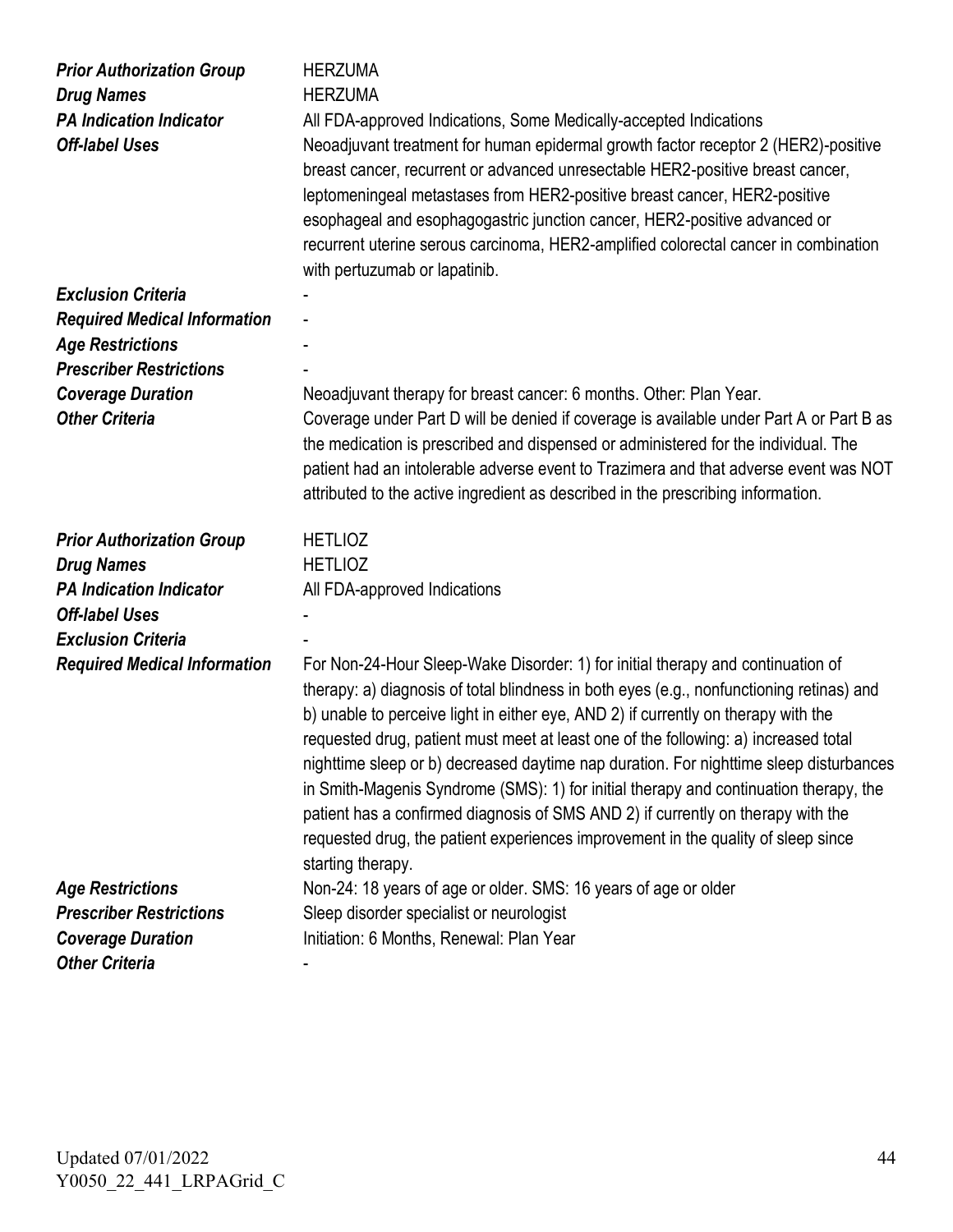| <b>Prior Authorization Group</b><br><b>Drug Names</b><br><b>PA Indication Indicator</b><br><b>Off-label Uses</b><br><b>Exclusion Criteria</b><br><b>Required Medical Information</b><br><b>Age Restrictions</b><br><b>Prescriber Restrictions</b><br><b>Coverage Duration</b><br><b>Other Criteria</b> | <b>HRM-ANTICONVULSANTS</b><br>PHENOBARBITAL, PHENOBARBITAL SODIUM<br>All FDA-approved Indications, Some Medically-accepted Indications<br>Epilepsy<br>Plan Year<br>This Prior Authorization requirement only applies to patients 70 years of age or older.<br>(The American Geriatrics Society identifies the use of this medication as potentially<br>inappropriate in older adults, meaning it is best avoided, prescribed at reduced dosage,<br>or used with caution or carefully monitored.) Prescriber must acknowledge that the<br>benefit of therapy with this prescribed medication outweighs the potential risks for this<br>patient.                                                                                                                  |
|--------------------------------------------------------------------------------------------------------------------------------------------------------------------------------------------------------------------------------------------------------------------------------------------------------|-----------------------------------------------------------------------------------------------------------------------------------------------------------------------------------------------------------------------------------------------------------------------------------------------------------------------------------------------------------------------------------------------------------------------------------------------------------------------------------------------------------------------------------------------------------------------------------------------------------------------------------------------------------------------------------------------------------------------------------------------------------------|
| <b>Prior Authorization Group</b>                                                                                                                                                                                                                                                                       | <b>HRM-ANTIPARKINSON</b>                                                                                                                                                                                                                                                                                                                                                                                                                                                                                                                                                                                                                                                                                                                                        |
| <b>Drug Names</b>                                                                                                                                                                                                                                                                                      | BENZTROPINE MESYLATE, TRIHEXYPHENIDYL HCL, TRIHEXYPHENIDYL<br><b>HYDROCHLO</b>                                                                                                                                                                                                                                                                                                                                                                                                                                                                                                                                                                                                                                                                                  |
| <b>PA Indication Indicator</b>                                                                                                                                                                                                                                                                         | All FDA-approved Indications                                                                                                                                                                                                                                                                                                                                                                                                                                                                                                                                                                                                                                                                                                                                    |
| <b>Off-label Uses</b>                                                                                                                                                                                                                                                                                  |                                                                                                                                                                                                                                                                                                                                                                                                                                                                                                                                                                                                                                                                                                                                                                 |
| <b>Exclusion Criteria</b>                                                                                                                                                                                                                                                                              |                                                                                                                                                                                                                                                                                                                                                                                                                                                                                                                                                                                                                                                                                                                                                                 |
| <b>Required Medical Information</b>                                                                                                                                                                                                                                                                    | EPS (extrapyramidal symptoms): 1) The patient has not tried the non-HRM alternative<br>drug amantadine AND 2) The patient has a contraindication to the non-HRM alternative<br>drug amantadine OR 3) The patient has tried the non-HRM alternative drug<br>amantadine AND 4) The patient experienced an inadequate treatment response OR<br>intolerance to the non-HRM alternative drug amantadine. Parkinson's: 1) The patient<br>has tried two of the following non-HRM alternative drugs: amantadine,<br>carbidopa/levodopa, pramipexole, or ropinirole. AND 2) The patient experienced an<br>inadequate treatment response OR intolerance to two of the following non-HRM<br>alternative drugs: amantadine, carbidopa/levodopa, pramipexole, or ropinirole. |
| <b>Age Restrictions</b>                                                                                                                                                                                                                                                                                |                                                                                                                                                                                                                                                                                                                                                                                                                                                                                                                                                                                                                                                                                                                                                                 |
| <b>Prescriber Restrictions</b>                                                                                                                                                                                                                                                                         |                                                                                                                                                                                                                                                                                                                                                                                                                                                                                                                                                                                                                                                                                                                                                                 |
| <b>Coverage Duration</b>                                                                                                                                                                                                                                                                               | Plan Year                                                                                                                                                                                                                                                                                                                                                                                                                                                                                                                                                                                                                                                                                                                                                       |
| <b>Other Criteria</b>                                                                                                                                                                                                                                                                                  | This Prior Authorization requirement only applies to patients 70 years of age or older.<br>(The American Geriatrics Society identifies the use of this medication as potentially<br>inappropriate in older adults, meaning it is best avoided, prescribed at reduced dosage,<br>or used with caution or carefully monitored.) Prescriber must acknowledge that the<br>benefit of therapy with this prescribed medication outweighs the potential risks for this<br>patient.                                                                                                                                                                                                                                                                                     |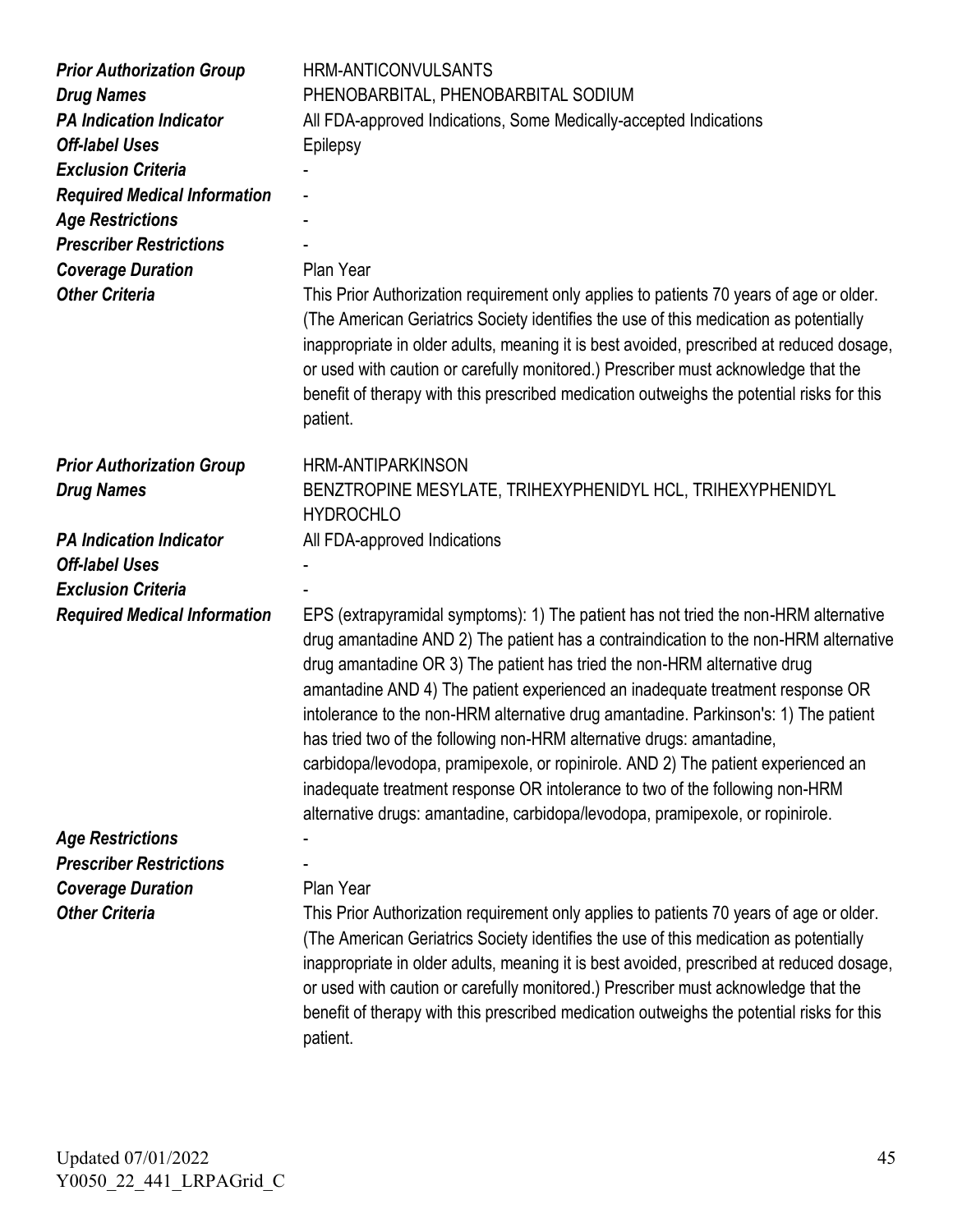| <b>Prior Authorization Group</b><br><b>Drug Names</b><br><b>PA Indication Indicator</b><br><b>Off-label Uses</b><br><b>Exclusion Criteria</b><br><b>Required Medical Information</b> | <b>HRM-CYPROHEPTADINE</b><br>CYPROHEPTADINE HCL, CYPROHEPTADINE HYDROCHLOR<br>All FDA-approved Indications, Some Medically-accepted Indications<br>Pruritus, spasticity due to spinal cord injury<br>For rhinitis: 1) The patient has tried two of the following non-HRM alternative drugs:<br>levocetirizine, azelastine nasal, fluticasone nasal, or flunisolide nasal AND 2) The<br>patient experienced an inadequate treatment response OR intolerance to two of the<br>following non-HRM alternative drugs: levocetirizine, azelastine nasal, fluticasone nasal,<br>or flunisolide nasal. |
|--------------------------------------------------------------------------------------------------------------------------------------------------------------------------------------|------------------------------------------------------------------------------------------------------------------------------------------------------------------------------------------------------------------------------------------------------------------------------------------------------------------------------------------------------------------------------------------------------------------------------------------------------------------------------------------------------------------------------------------------------------------------------------------------|
| <b>Age Restrictions</b>                                                                                                                                                              |                                                                                                                                                                                                                                                                                                                                                                                                                                                                                                                                                                                                |
| <b>Prescriber Restrictions</b>                                                                                                                                                       |                                                                                                                                                                                                                                                                                                                                                                                                                                                                                                                                                                                                |
| <b>Coverage Duration</b>                                                                                                                                                             | Plan Year                                                                                                                                                                                                                                                                                                                                                                                                                                                                                                                                                                                      |
| <b>Other Criteria</b>                                                                                                                                                                | This Prior Authorization requirement only applies to patients 70 years of age or older.<br>(The American Geriatrics Society identifies the use of this medication as potentially<br>inappropriate in older adults, meaning it is best avoided, prescribed at reduced dosage,<br>or used with caution or carefully monitored.) The prescriber must acknowledge that the<br>benefit of therapy with this prescribed medication outweighs the potential risks for this<br>patient.                                                                                                                |
| <b>Prior Authorization Group</b>                                                                                                                                                     | <b>HRM-DIPYRIDAMOLE</b>                                                                                                                                                                                                                                                                                                                                                                                                                                                                                                                                                                        |
| <b>Drug Names</b>                                                                                                                                                                    | <b>DIPYRIDAMOLE</b>                                                                                                                                                                                                                                                                                                                                                                                                                                                                                                                                                                            |
| <b>PA Indication Indicator</b>                                                                                                                                                       | All FDA-approved Indications                                                                                                                                                                                                                                                                                                                                                                                                                                                                                                                                                                   |
| <b>Off-label Uses</b>                                                                                                                                                                |                                                                                                                                                                                                                                                                                                                                                                                                                                                                                                                                                                                                |
| <b>Exclusion Criteria</b>                                                                                                                                                            |                                                                                                                                                                                                                                                                                                                                                                                                                                                                                                                                                                                                |
| <b>Required Medical Information</b>                                                                                                                                                  |                                                                                                                                                                                                                                                                                                                                                                                                                                                                                                                                                                                                |
| <b>Age Restrictions</b>                                                                                                                                                              |                                                                                                                                                                                                                                                                                                                                                                                                                                                                                                                                                                                                |
| <b>Prescriber Restrictions</b>                                                                                                                                                       |                                                                                                                                                                                                                                                                                                                                                                                                                                                                                                                                                                                                |
| <b>Coverage Duration</b>                                                                                                                                                             | Plan Year                                                                                                                                                                                                                                                                                                                                                                                                                                                                                                                                                                                      |
| <b>Other Criteria</b>                                                                                                                                                                | This Prior Authorization requirement only applies to patients 70 years of age or older.<br>(The American Geriatrics Society identifies the use of this medication as potentially<br>inappropriate in older adults, meaning it is best avoided, prescribed at reduced dosage,<br>or used with caution or carefully monitored.) Prescriber must acknowledge that the<br>benefit of therapy with this prescribed medication outweighs the potential risks for this<br>patient.                                                                                                                    |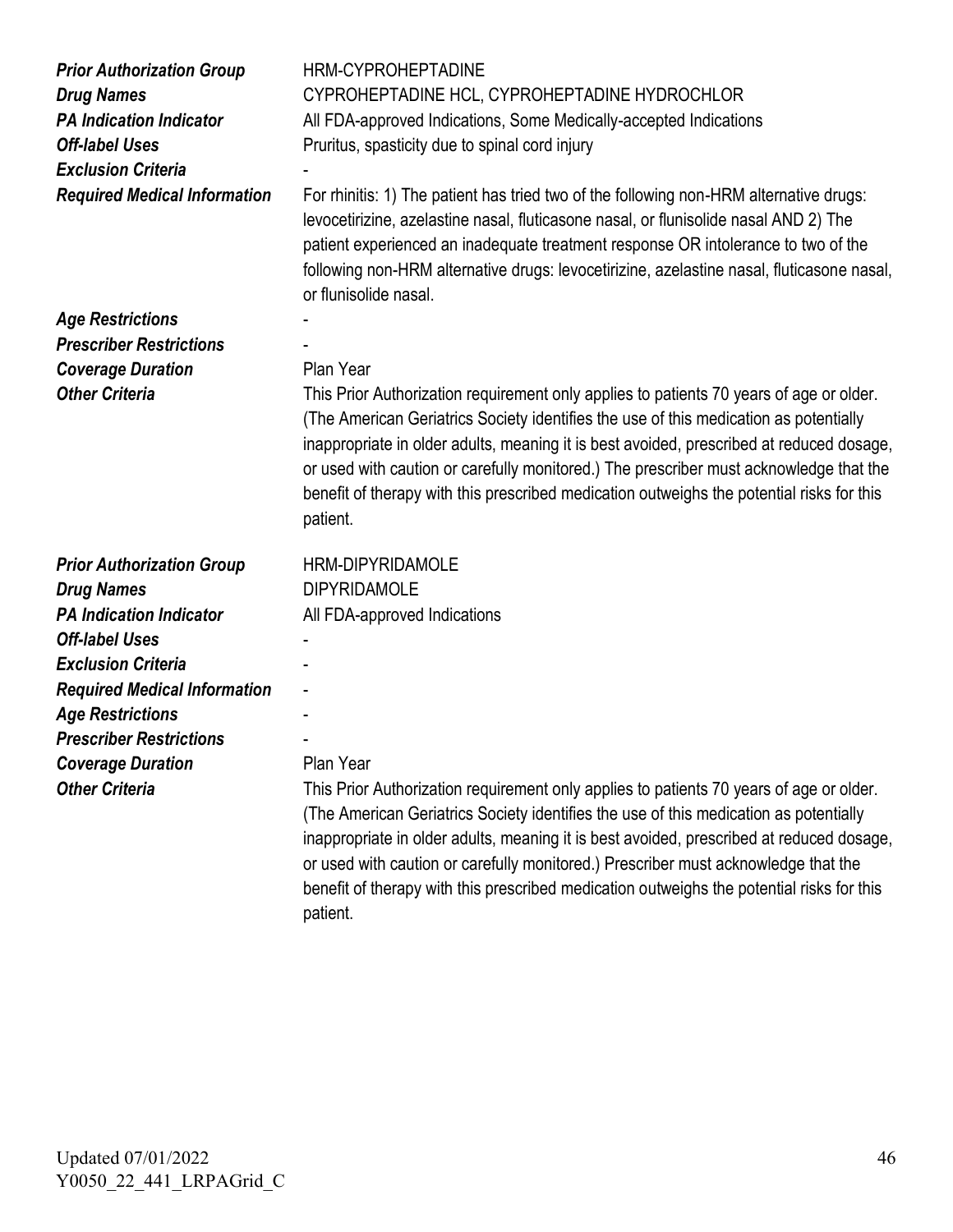| <b>Prior Authorization Group</b>                    | <b>HRM-GUANFACINE ER</b>                                                                                                                                                                                                                                                                                                                                                         |
|-----------------------------------------------------|----------------------------------------------------------------------------------------------------------------------------------------------------------------------------------------------------------------------------------------------------------------------------------------------------------------------------------------------------------------------------------|
| <b>Drug Names</b>                                   | GUANFACINE ER, GUANFACINE HYDROCHLORIDE                                                                                                                                                                                                                                                                                                                                          |
| <b>PA Indication Indicator</b>                      | All FDA-approved Indications                                                                                                                                                                                                                                                                                                                                                     |
| <b>Off-label Uses</b>                               |                                                                                                                                                                                                                                                                                                                                                                                  |
| <b>Exclusion Criteria</b>                           |                                                                                                                                                                                                                                                                                                                                                                                  |
| <b>Required Medical Information</b>                 |                                                                                                                                                                                                                                                                                                                                                                                  |
| <b>Age Restrictions</b>                             |                                                                                                                                                                                                                                                                                                                                                                                  |
| <b>Prescriber Restrictions</b>                      |                                                                                                                                                                                                                                                                                                                                                                                  |
| <b>Coverage Duration</b>                            | Plan Year                                                                                                                                                                                                                                                                                                                                                                        |
| <b>Other Criteria</b>                               | This Prior Authorization requirement only applies to patients 70 years of age or older.                                                                                                                                                                                                                                                                                          |
|                                                     | (The American Geriatrics Society identifies the use of this medication as potentially<br>inappropriate in older adults, meaning it is best avoided, prescribed at reduced dosage,<br>or used with caution or carefully monitored.) Prescriber must acknowledge that the<br>benefit of therapy with this prescribed medication outweighs the potential risks for this<br>patient. |
|                                                     |                                                                                                                                                                                                                                                                                                                                                                                  |
|                                                     |                                                                                                                                                                                                                                                                                                                                                                                  |
| <b>Prior Authorization Group</b>                    | <b>HRM-GUANFACINE IR</b><br><b>GUANFACINE HCL</b>                                                                                                                                                                                                                                                                                                                                |
| <b>Drug Names</b><br><b>PA Indication Indicator</b> |                                                                                                                                                                                                                                                                                                                                                                                  |
| <b>Off-label Uses</b>                               | All FDA-approved Indications                                                                                                                                                                                                                                                                                                                                                     |
| <b>Exclusion Criteria</b>                           |                                                                                                                                                                                                                                                                                                                                                                                  |
| <b>Required Medical Information</b>                 |                                                                                                                                                                                                                                                                                                                                                                                  |
| <b>Age Restrictions</b>                             |                                                                                                                                                                                                                                                                                                                                                                                  |
| <b>Prescriber Restrictions</b>                      |                                                                                                                                                                                                                                                                                                                                                                                  |
| <b>Coverage Duration</b>                            | Plan Year                                                                                                                                                                                                                                                                                                                                                                        |
| <b>Other Criteria</b>                               | This Prior Authorization requirement only applies to patients 70 years of age or older.                                                                                                                                                                                                                                                                                          |

Updated 07/01/2022 Y0050\_22\_441\_LRPAGrid\_C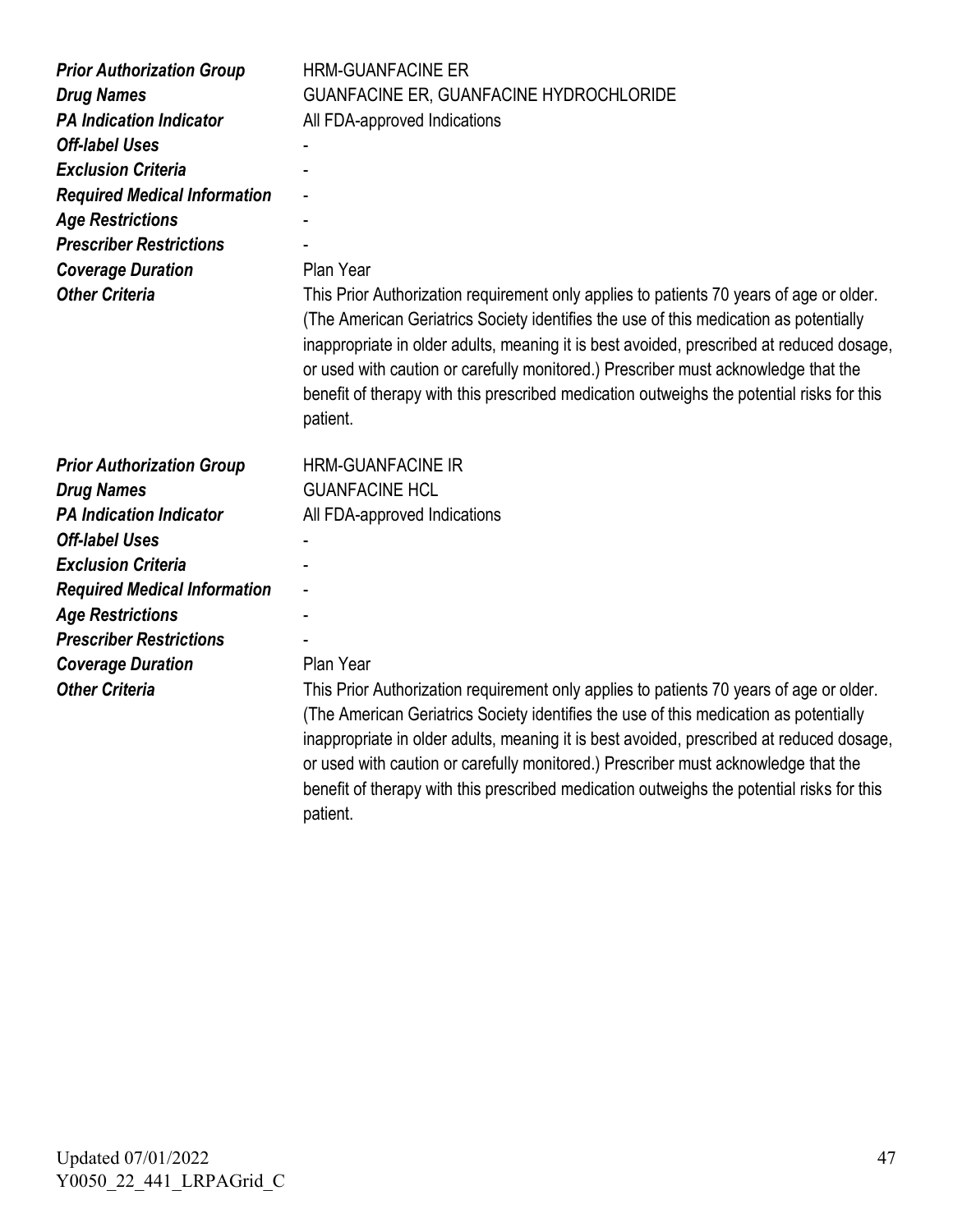| <b>Prior Authorization Group</b><br><b>Drug Names</b> | <b>HRM-HYDROXYZINE</b><br>HYDROXYZINE HCL, HYDROXYZINE HYDROCHLORIDE, HYDROXYZINE                                                                                                                                                                                                                                                                                                                                                                                                                                                                                                                                                                                                                                                                                                                                                                                                                                                                                                                                                                          |
|-------------------------------------------------------|------------------------------------------------------------------------------------------------------------------------------------------------------------------------------------------------------------------------------------------------------------------------------------------------------------------------------------------------------------------------------------------------------------------------------------------------------------------------------------------------------------------------------------------------------------------------------------------------------------------------------------------------------------------------------------------------------------------------------------------------------------------------------------------------------------------------------------------------------------------------------------------------------------------------------------------------------------------------------------------------------------------------------------------------------------|
|                                                       | <b>PAMOATE</b>                                                                                                                                                                                                                                                                                                                                                                                                                                                                                                                                                                                                                                                                                                                                                                                                                                                                                                                                                                                                                                             |
| <b>PA Indication Indicator</b>                        | All FDA-approved Indications                                                                                                                                                                                                                                                                                                                                                                                                                                                                                                                                                                                                                                                                                                                                                                                                                                                                                                                                                                                                                               |
| <b>Off-label Uses</b>                                 |                                                                                                                                                                                                                                                                                                                                                                                                                                                                                                                                                                                                                                                                                                                                                                                                                                                                                                                                                                                                                                                            |
| <b>Exclusion Criteria</b>                             |                                                                                                                                                                                                                                                                                                                                                                                                                                                                                                                                                                                                                                                                                                                                                                                                                                                                                                                                                                                                                                                            |
| <b>Required Medical Information</b>                   | For anxiety: 1) The patient has tried two of the following alternative drugs: buspirone,<br>duloxetine, escitalopram, sertraline, or venlafaxine extended-release AND 2) The<br>patient experienced an inadequate treatment response OR intolerance to two of the<br>following alternative drugs: buspirone, duloxetine, escitalopram, sertraline, or<br>venlafaxine extended-release OR 3) The patient has not tried two of the following<br>alternative drugs: buspirone, duloxetine, escitalopram, sertraline or venlafaxine<br>extended-release AND 4) The patient has acute anxiety. If the patient is taking one or<br>more additional anticholinergic medications (e.g., oxybutynin, meclizine, paroxetine,<br>amitriptyline, dicyclomine, cyclobenzaprine) with the requested drug, the prescriber has<br>determined that taking multiple anticholinergic medications is medically necessary for<br>the patient [Note: Use of multiple anticholinergic medications in older adults is<br>associated with an increased risk of cognitive decline.]. |
| <b>Age Restrictions</b>                               |                                                                                                                                                                                                                                                                                                                                                                                                                                                                                                                                                                                                                                                                                                                                                                                                                                                                                                                                                                                                                                                            |
| <b>Prescriber Restrictions</b>                        |                                                                                                                                                                                                                                                                                                                                                                                                                                                                                                                                                                                                                                                                                                                                                                                                                                                                                                                                                                                                                                                            |
| <b>Coverage Duration</b>                              | Plan Year                                                                                                                                                                                                                                                                                                                                                                                                                                                                                                                                                                                                                                                                                                                                                                                                                                                                                                                                                                                                                                                  |
| <b>Other Criteria</b>                                 | This Prior Authorization requirement only applies to patients 70 years of age or older.                                                                                                                                                                                                                                                                                                                                                                                                                                                                                                                                                                                                                                                                                                                                                                                                                                                                                                                                                                    |
|                                                       | (The American Geriatrics Society identifies the use of this medication as potentially<br>inappropriate in older adults, meaning it is best avoided, prescribed at reduced dosage,<br>or used with caution or carefully monitored.) Prescriber must acknowledge that the<br>benefit of therapy with this prescribed medication outweighs the potential risks for this                                                                                                                                                                                                                                                                                                                                                                                                                                                                                                                                                                                                                                                                                       |

patient.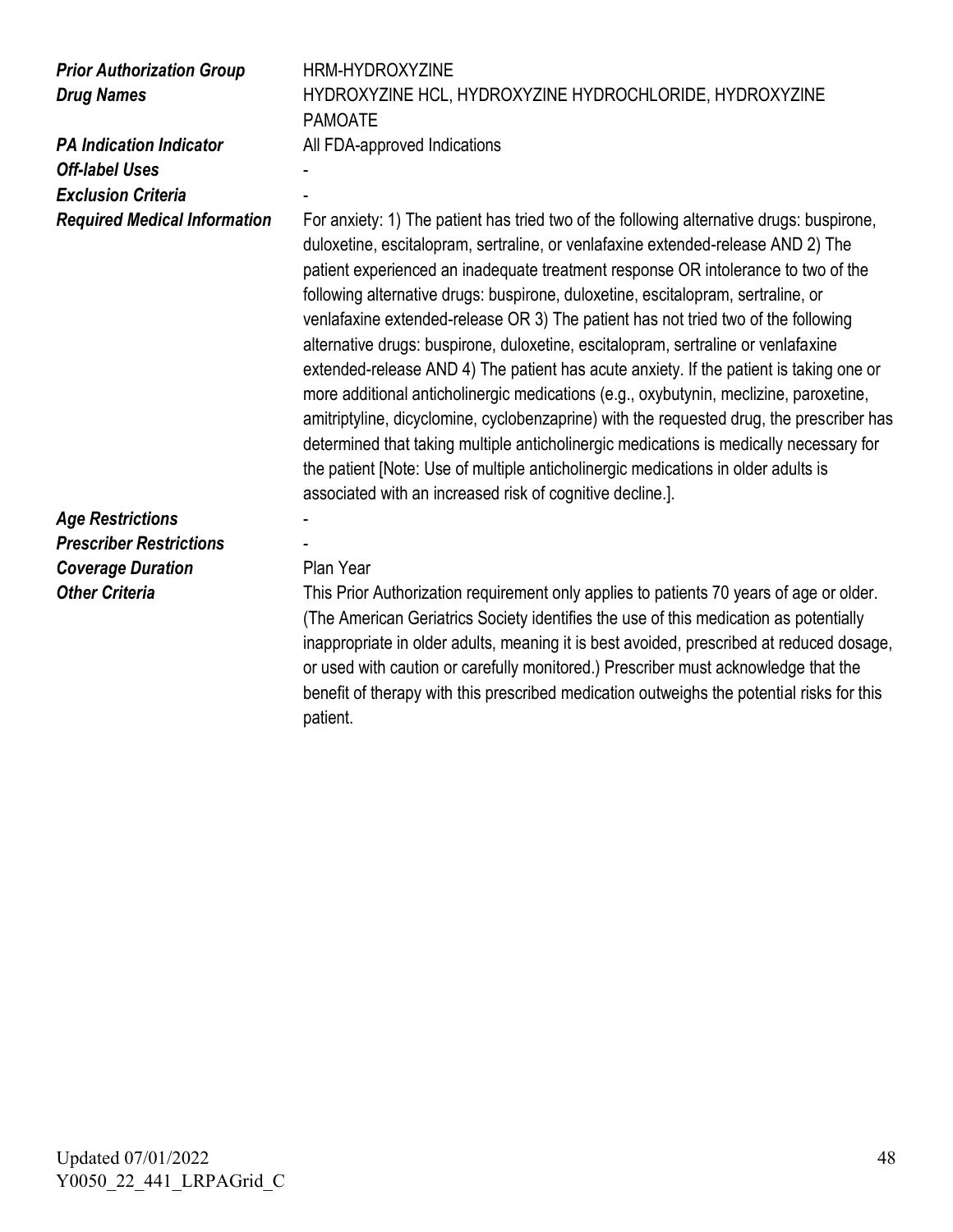| <b>Prior Authorization Group</b>    |   |
|-------------------------------------|---|
| <b>Drug Names</b>                   | Н |
| <b>PA Indication Indicator</b>      | А |
| <b>Off-label Uses</b>               |   |
| <b>Exclusion Criteria</b>           |   |
| <b>Required Medical Information</b> | А |

*Prior Authorization Group* HRM-HYDROXYZINE INJ HYDROXYZINE HCL, HYDROXYZINE HYDROCHLORIDE All FDA-approved Indications

*Repurem Medicohol Withdrawal Syndrome: 1)* The patient has not tried one of the following alternative drugs: clorazepate or lorazepam AND 2) The patient has a contraindication to one of the following alternative drugs: clorazepate or lorazepam OR 3) The patient has tried one of the following alternative drugs: clorazepate or lorazepam AND 4) The patient experienced an inadequate treatment response OR intolerance to one of the following alternative drugs: clorazepate or lorazepam. Anxiety: 1) The patient has tried two of the following alternative drugs: buspirone, duloxetine, escitalopram, sertraline or venlafaxine extended-release AND 2) The patient experienced an inadequate treatment response OR intolerance to two of the following alternative drugs: buspirone, duloxetine, escitalopram, sertraline or venlafaxine extended-release OR 3) The patient has not tried two of the following alternative drugs: buspirone, duloxetine, escitalopram, sertraline or venlafaxine extended-release AND 4) The patient has acute anxiety.

*Age Restrictions* - *Prescriber Restrictions* - **Coverage Duration** Plan Year

**Other Criteria** This Prior Authorization requirement only applies to patients 70 years of age or older. (The American Geriatrics Society identifies the use of this medication as potentially inappropriate in older adults, meaning it is best avoided, prescribed at reduced dosage, or used with caution or carefully monitored.) Prescriber must acknowledge that the benefit of therapy with this prescribed medication outweighs the potential risks for this patient.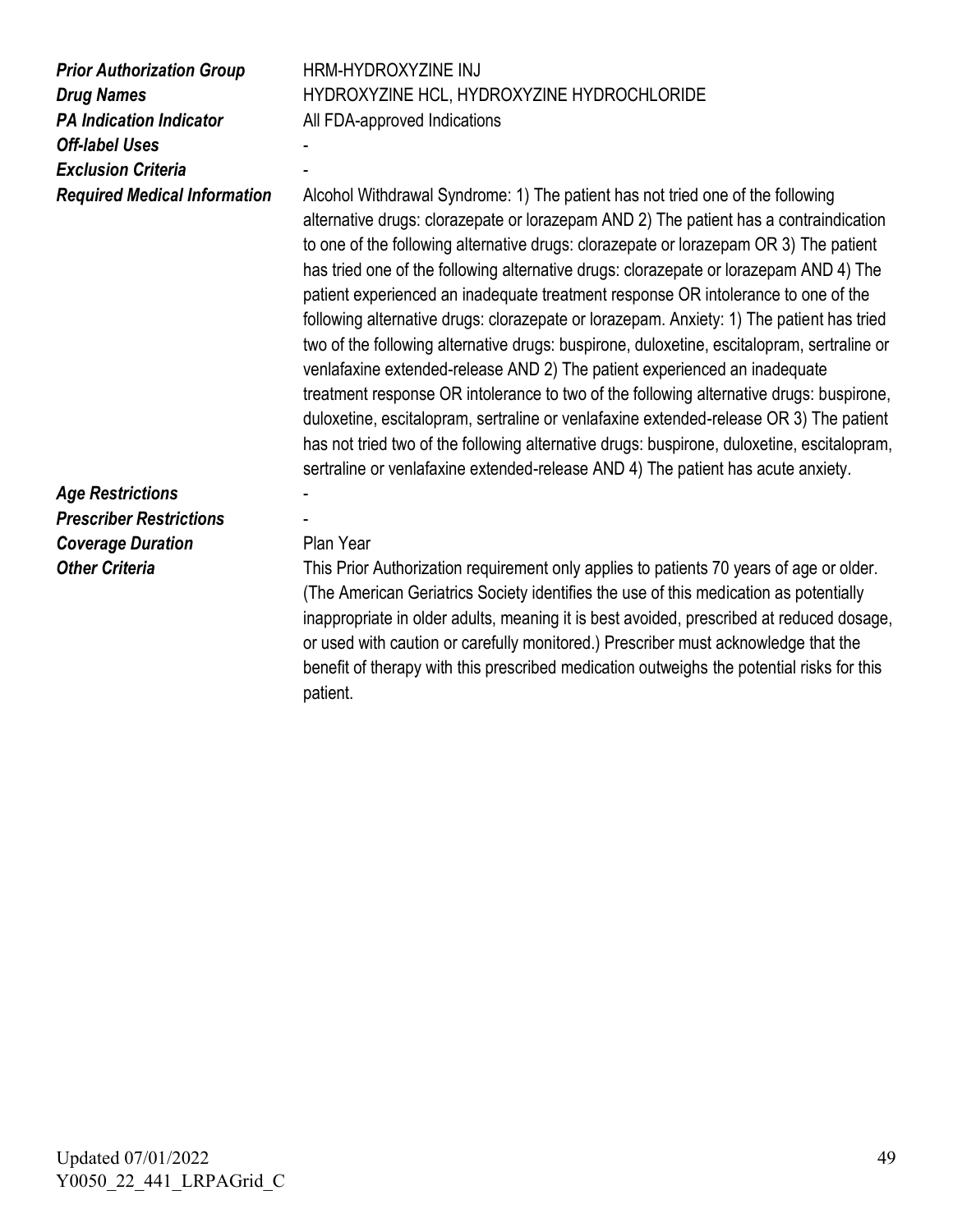| <b>Prior Authorization Group</b><br><b>Drug Names</b><br><b>PA Indication Indicator</b><br><b>Off-label Uses</b><br><b>Exclusion Criteria</b><br><b>Required Medical Information</b> | <b>HRM-HYPNOTICS</b><br>ESZOPICLONE, ZOLPIDEM TARTRATE<br>All FDA-approved Indications<br>1) The patient has a contraindication to the non-HRM (non-High Risk Medication)<br>alternative drug doxepin (3 mg or 6 mg) OR 2) The non-HRM (non-High Risk<br>Medication) alternative drug doxepin (3 mg or 6 mg) has been tried AND 3) The patient<br>experienced an inadequate treatment response OR intolerance to the non-HRM (non-<br>High Risk Medication) alternative drug doxepin (3 mg or 6 mg) AND 4) If the patient is<br>using two or more additional central nervous system (CNS) active medications (e.g.,<br>lorazepam, quetiapine, sertraline, clonazepam, escitalopram, alprazolam) with the<br>requested drug, the prescriber has determined that taking multiple central nervous<br>system (CNS) active medications is medically necessary for the patient [Note: Use of<br>multiple central nervous system (CNS) active medications in older adults is associated<br>with an increased risk of falls.]. |
|--------------------------------------------------------------------------------------------------------------------------------------------------------------------------------------|------------------------------------------------------------------------------------------------------------------------------------------------------------------------------------------------------------------------------------------------------------------------------------------------------------------------------------------------------------------------------------------------------------------------------------------------------------------------------------------------------------------------------------------------------------------------------------------------------------------------------------------------------------------------------------------------------------------------------------------------------------------------------------------------------------------------------------------------------------------------------------------------------------------------------------------------------------------------------------------------------------------------|
| <b>Age Restrictions</b>                                                                                                                                                              |                                                                                                                                                                                                                                                                                                                                                                                                                                                                                                                                                                                                                                                                                                                                                                                                                                                                                                                                                                                                                        |
| <b>Prescriber Restrictions</b>                                                                                                                                                       |                                                                                                                                                                                                                                                                                                                                                                                                                                                                                                                                                                                                                                                                                                                                                                                                                                                                                                                                                                                                                        |
| <b>Coverage Duration</b>                                                                                                                                                             | Plan Year                                                                                                                                                                                                                                                                                                                                                                                                                                                                                                                                                                                                                                                                                                                                                                                                                                                                                                                                                                                                              |
| <b>Other Criteria</b>                                                                                                                                                                | This Prior Authorization requirement only applies to patients 70 years of age or older.<br>(The American Geriatrics Society identifies the use of this medication as potentially<br>inappropriate in older adults, meaning it is best avoided, prescribed at reduced dosage,<br>or used with caution or carefully monitored.) Prescriber must acknowledge that the<br>benefit of therapy with this prescribed medication outweighs the potential risks for this<br>patient. APPLIES TO GREATER THAN CUMULATIVE 90 DAYS OF THERAPY PER<br>YEAR.                                                                                                                                                                                                                                                                                                                                                                                                                                                                         |
| <b>Prior Authorization Group</b>                                                                                                                                                     | HRM-METHYLDOPA                                                                                                                                                                                                                                                                                                                                                                                                                                                                                                                                                                                                                                                                                                                                                                                                                                                                                                                                                                                                         |
| <b>Drug Names</b>                                                                                                                                                                    | <b>METHYLDOPA</b>                                                                                                                                                                                                                                                                                                                                                                                                                                                                                                                                                                                                                                                                                                                                                                                                                                                                                                                                                                                                      |
| <b>PA Indication Indicator</b>                                                                                                                                                       | All FDA-approved Indications                                                                                                                                                                                                                                                                                                                                                                                                                                                                                                                                                                                                                                                                                                                                                                                                                                                                                                                                                                                           |
| <b>Off-label Uses</b>                                                                                                                                                                |                                                                                                                                                                                                                                                                                                                                                                                                                                                                                                                                                                                                                                                                                                                                                                                                                                                                                                                                                                                                                        |
| <b>Exclusion Criteria</b>                                                                                                                                                            |                                                                                                                                                                                                                                                                                                                                                                                                                                                                                                                                                                                                                                                                                                                                                                                                                                                                                                                                                                                                                        |
| <b>Required Medical Information</b>                                                                                                                                                  |                                                                                                                                                                                                                                                                                                                                                                                                                                                                                                                                                                                                                                                                                                                                                                                                                                                                                                                                                                                                                        |
| <b>Age Restrictions</b>                                                                                                                                                              |                                                                                                                                                                                                                                                                                                                                                                                                                                                                                                                                                                                                                                                                                                                                                                                                                                                                                                                                                                                                                        |
| <b>Prescriber Restrictions</b>                                                                                                                                                       |                                                                                                                                                                                                                                                                                                                                                                                                                                                                                                                                                                                                                                                                                                                                                                                                                                                                                                                                                                                                                        |
| <b>Coverage Duration</b>                                                                                                                                                             | Plan Year                                                                                                                                                                                                                                                                                                                                                                                                                                                                                                                                                                                                                                                                                                                                                                                                                                                                                                                                                                                                              |
| <b>Other Criteria</b>                                                                                                                                                                | This Prior Authorization requirement only applies to patients 70 years of age or older.<br>(The American Geriatrics Society identifies the use of this medication as potentially<br>inappropriate in older adults, meaning it is best avoided, prescribed at reduced dosage,<br>or used with caution or carefully monitored.) Prescriber must acknowledge that the<br>benefit of therapy with this prescribed medication outweighs the potential risks for this<br>patient.                                                                                                                                                                                                                                                                                                                                                                                                                                                                                                                                            |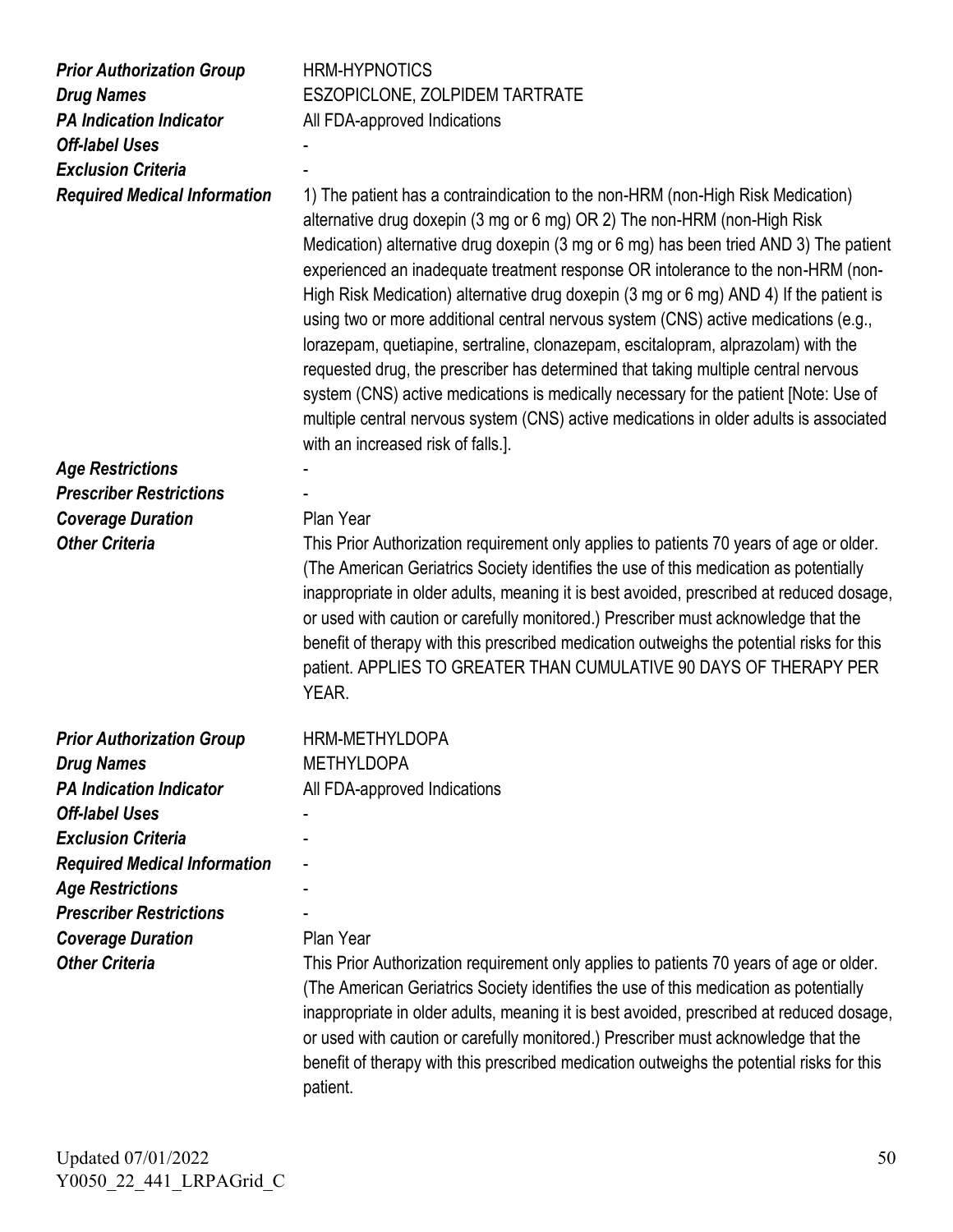| <b>Prior Authorization Group</b><br><b>Drug Names</b> | HRM-PROMETHAZINE<br>PROMETHAZINE HCL, PROMETHAZINE HCL PLAIN, PROMETHAZINE<br><b>HYDROCHLORID</b>                                                                                                                                                                                                                                                                                                                                                                           |
|-------------------------------------------------------|-----------------------------------------------------------------------------------------------------------------------------------------------------------------------------------------------------------------------------------------------------------------------------------------------------------------------------------------------------------------------------------------------------------------------------------------------------------------------------|
| <b>PA Indication Indicator</b>                        | All FDA-approved Indications                                                                                                                                                                                                                                                                                                                                                                                                                                                |
| <b>Off-label Uses</b>                                 |                                                                                                                                                                                                                                                                                                                                                                                                                                                                             |
| <b>Exclusion Criteria</b>                             |                                                                                                                                                                                                                                                                                                                                                                                                                                                                             |
| <b>Required Medical Information</b>                   | For rhinitis: 1) The patient has tried two of the following non-HRM alternative drugs:<br>levocetirizine, azelastine nasal, fluticasone nasal, or flunisolide nasal AND 2) The<br>patient experienced an inadequate treatment response OR intolerance to two of the<br>following non-HRM alternative drugs: levocetirizine, azelastine nasal, fluticasone nasal,<br>or flunisolide nasal.                                                                                   |
| <b>Age Restrictions</b>                               |                                                                                                                                                                                                                                                                                                                                                                                                                                                                             |
| <b>Prescriber Restrictions</b>                        |                                                                                                                                                                                                                                                                                                                                                                                                                                                                             |
| <b>Coverage Duration</b>                              | Plan Year                                                                                                                                                                                                                                                                                                                                                                                                                                                                   |
| <b>Other Criteria</b>                                 | This Prior Authorization requirement only applies to patients 70 years of age or older.<br>(The American Geriatrics Society identifies the use of this medication as potentially<br>inappropriate in older adults, meaning it is best avoided, prescribed at reduced dosage,<br>or used with caution or carefully monitored.) Prescriber must acknowledge that the<br>benefit of therapy with this prescribed medication outweighs the potential risks for this<br>patient. |
| <b>Prior Authorization Group</b>                      | <b>HRM-SCOPOLAMINE</b>                                                                                                                                                                                                                                                                                                                                                                                                                                                      |
| <b>Drug Names</b>                                     | <b>SCOPOLAMINE</b>                                                                                                                                                                                                                                                                                                                                                                                                                                                          |
| <b>PA Indication Indicator</b>                        | All FDA-approved Indications, Some Medically-accepted Indications                                                                                                                                                                                                                                                                                                                                                                                                           |
| <b>Off-label Uses</b>                                 | <b>Excessive salivation</b>                                                                                                                                                                                                                                                                                                                                                                                                                                                 |
| <b>Exclusion Criteria</b>                             |                                                                                                                                                                                                                                                                                                                                                                                                                                                                             |
| <b>Required Medical Information</b>                   |                                                                                                                                                                                                                                                                                                                                                                                                                                                                             |
| <b>Age Restrictions</b>                               |                                                                                                                                                                                                                                                                                                                                                                                                                                                                             |
| <b>Prescriber Restrictions</b>                        |                                                                                                                                                                                                                                                                                                                                                                                                                                                                             |
| <b>Coverage Duration</b>                              | Plan Year                                                                                                                                                                                                                                                                                                                                                                                                                                                                   |
| <b>Other Criteria</b>                                 | This Prior Authorization requirement only applies to patients 70 years of age or older.                                                                                                                                                                                                                                                                                                                                                                                     |
|                                                       | (The American Geriatrics Society identifies the use of this medication as potentially<br>inappropriate in older adults, meaning it is best avoided, prescribed at reduced dosage,<br>or used with caution or carefully monitored.) Prescriber must acknowledge that the<br>benefit of therapy with this prescribed medication outweighs the potential risks for this                                                                                                        |

patient.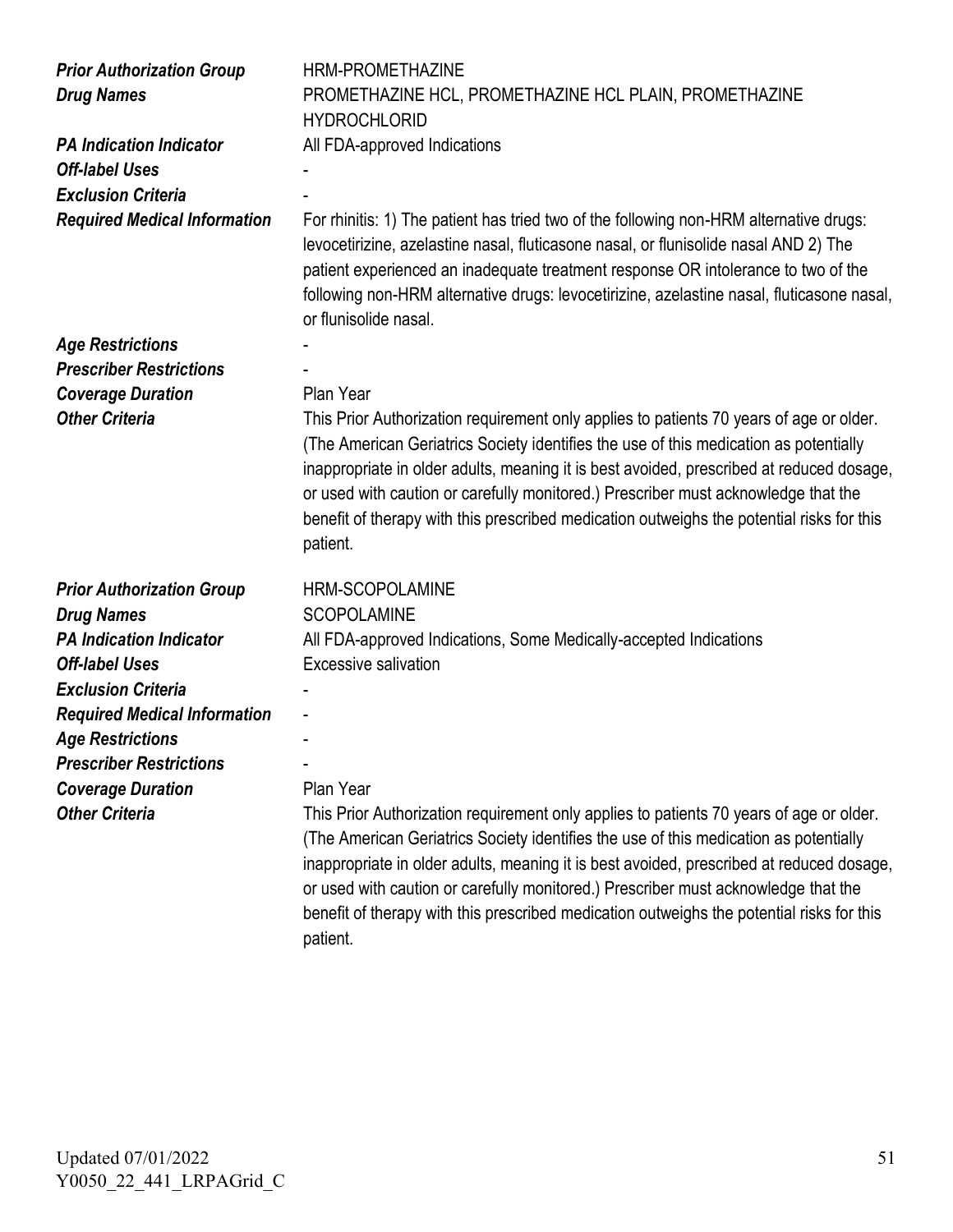| <b>Prior Authorization Group</b><br><b>Drug Names</b><br><b>PA Indication Indicator</b><br><b>Off-label Uses</b><br><b>Exclusion Criteria</b> | HRM-SKELETAL MUSCLE RELAXANTS<br>CARISOPRODOL, CYCLOBENZAPRINE HYDROCHLO, METHOCARBAMOL<br>All FDA-approved Indications                                                                                                                                                                                                                                                                                                                                         |
|-----------------------------------------------------------------------------------------------------------------------------------------------|-----------------------------------------------------------------------------------------------------------------------------------------------------------------------------------------------------------------------------------------------------------------------------------------------------------------------------------------------------------------------------------------------------------------------------------------------------------------|
| <b>Required Medical Information</b>                                                                                                           | If the patient is using one or more additional anticholinergic medications (e.g.,<br>oxybutynin, meclizine, paroxetine, amitriptyline, dicyclomine, hydroxyzine) with the<br>requested drug, the prescriber has determined that taking multiple anticholinergic<br>medications is medically necessary for the patient [Note: Use of multiple anticholinergic<br>medications in older adults is associated with an increased risk of cognitive decline.].        |
| <b>Age Restrictions</b>                                                                                                                       |                                                                                                                                                                                                                                                                                                                                                                                                                                                                 |
| <b>Prescriber Restrictions</b>                                                                                                                |                                                                                                                                                                                                                                                                                                                                                                                                                                                                 |
| <b>Coverage Duration</b>                                                                                                                      | 3 months                                                                                                                                                                                                                                                                                                                                                                                                                                                        |
| <b>Other Criteria</b>                                                                                                                         | This Prior Authorization requirement only applies to patients 70 years of age or older.<br>(The American Geriatrics Society identifies the use of this medication as potentially<br>inappropriate in older adults, meaning it is best avoided, prescribed at reduced dosage,<br>or used with caution or carefully monitored.) Prescriber must acknowledge that the<br>benefit of therapy with this prescribed medication outweighs the potential risks for this |

patient.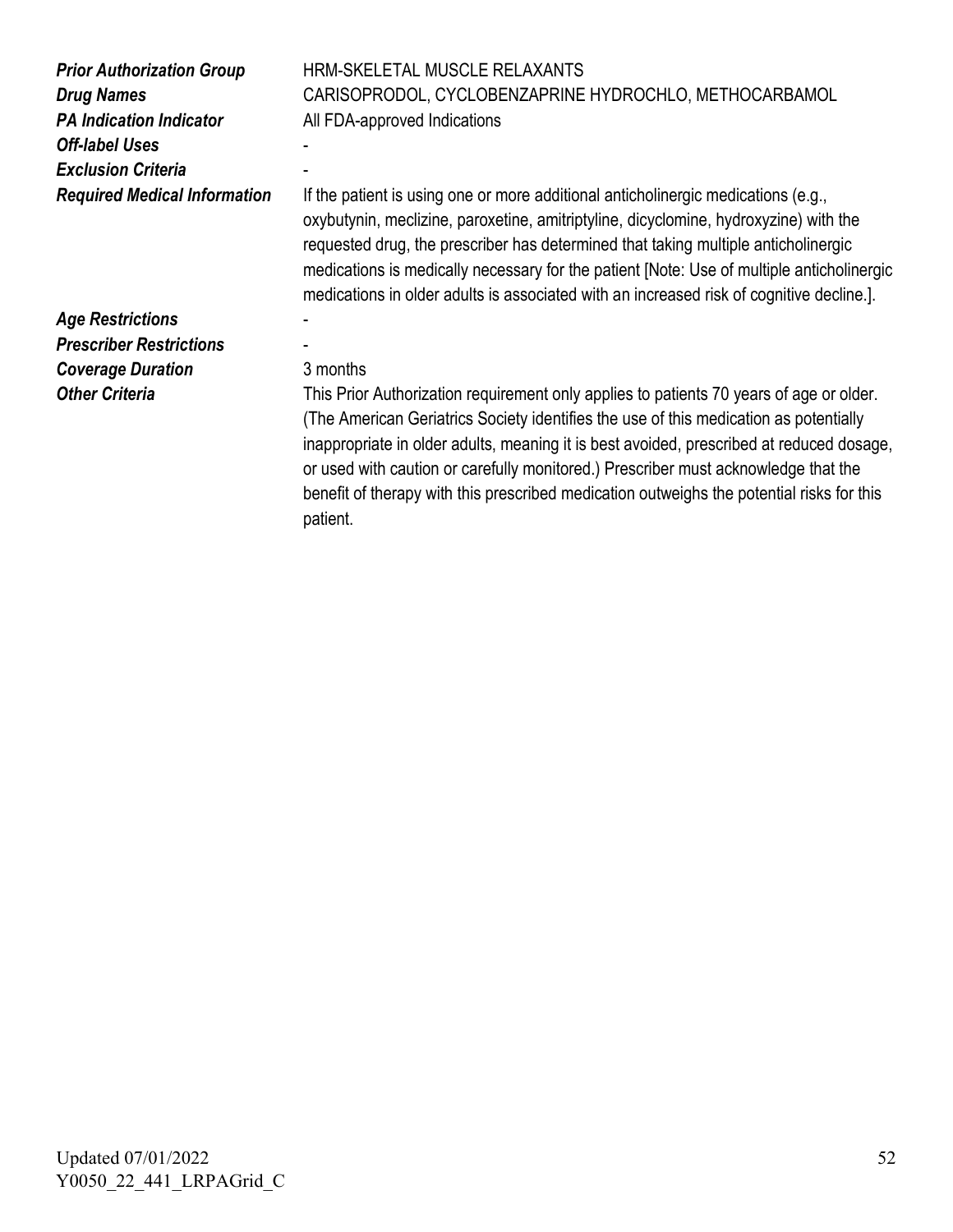## *Prior Authorization Group* HUMIRA

*Exclusion Criteria* 

**Drug Names HUMIRA, HUMIRA PEDIATRIC CROHNS D, HUMIRA PEN, HUMIRA PEN-CD/UC/HS** START, HUMIRA PEN-PEDIATRIC UC S, HUMIRA PEN-PS/UV STARTER **PA Indication Indicator All FDA-approved Indications, Some Medically-accepted Indications Off-label Uses** Axial spondyloarthritis, Behcet's syndrome

*Required Medical Information* For moderately to severely active rheumatoid arthritis (new starts only): 1) Inadequate response, intolerance or contraindication to methotrexate (MTX) OR 2) Inadequate response or intolerance to a prior biologic disease-modifying antirheumatic drug (DMARD) or a targeted synthetic DMARD. For active ankylosing spondylitis and axial spondyloarthritis (new starts only): 1) Inadequate response to a non-steroidal antiinflammatory drug (NSAID) trial OR 2) Intolerance or contraindication to NSAIDs. For moderate to severe plaque psoriasis (new starts only): 1) At least 3% of body surface area (BSA) is affected OR crucial body areas (e.g., feet, hands, face, neck, groin, intertriginous areas) are affected at the time of diagnosis, AND 2) Patient meets any of the following: a) Patient has experienced an inadequate response or intolerance to either phototherapy (e.g., UVB, PUVA) or pharmacologic treatment with methotrexate, cyclosporine, or acitretin, OR b) Pharmacologic treatment with methotrexate, cyclosporine, or acitretin is contraindicated, OR c) Patient has severe psoriasis that warrants a biologic DMARD as first-line therapy (i.e. at least 10% of the BSA or crucial body areas (e.g., hands, feet, face, neck, scalp, genitals/groin, intertriginous areas) are affected). For moderately to severely active Crohn's disease (new starts only): 1) Inadequate response to at least one conventional therapy (e.g., corticosteroids), OR 2) Intolerance or contraindication to conventional therapy. For moderately to severely active ulcerative colitis (new starts only): 1) Inadequate response to at least one conventional therapy (e.g., corticosteroids), OR 2) Intolerance or contraindication to conventional therapy.

## *Age Restrictions* - *Prescriber Restrictions* - **Coverage Duration** Plan Year **Other Criteria**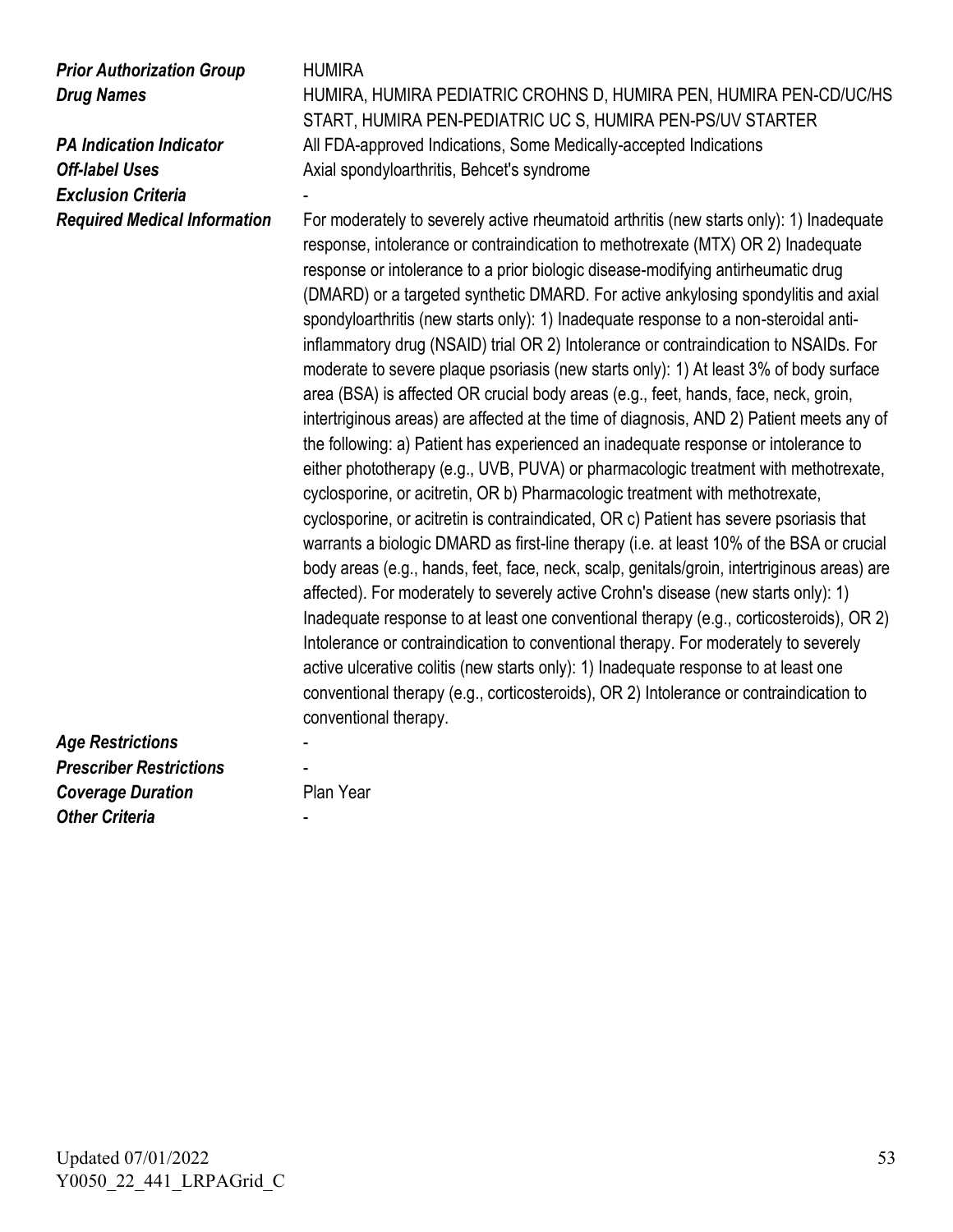| <b>Prior Authorization Group</b>    | <b>HYPNOTIC BENZODIAZEPINES</b>                                                                                                                                                                                                                                                                                                                                                                                                                                                                             |
|-------------------------------------|-------------------------------------------------------------------------------------------------------------------------------------------------------------------------------------------------------------------------------------------------------------------------------------------------------------------------------------------------------------------------------------------------------------------------------------------------------------------------------------------------------------|
| <b>Drug Names</b>                   | <b>TEMAZEPAM</b>                                                                                                                                                                                                                                                                                                                                                                                                                                                                                            |
| <b>PA Indication Indicator</b>      | All FDA-approved Indications                                                                                                                                                                                                                                                                                                                                                                                                                                                                                |
| <b>Off-label Uses</b>               |                                                                                                                                                                                                                                                                                                                                                                                                                                                                                                             |
| <b>Exclusion Criteria</b>           |                                                                                                                                                                                                                                                                                                                                                                                                                                                                                                             |
| <b>Required Medical Information</b> | Prescriber must acknowledge the benefit of therapy with the requested drug outweighs<br>the potential risks for the patient. (Note: The American Geriatrics Society identifies the<br>use of this medication as potentially inappropriate in older adults, meaning it is best<br>avoided, prescribed at reduced dosage, or used with caution or carefully monitored.)<br>The patient has experienced an inadequate treatment response, intolerance, or has a<br>contraindication to doxepin (3 mg or 6 mg). |
| <b>Age Restrictions</b>             |                                                                                                                                                                                                                                                                                                                                                                                                                                                                                                             |
| <b>Prescriber Restrictions</b>      |                                                                                                                                                                                                                                                                                                                                                                                                                                                                                                             |
| <b>Coverage Duration</b>            | Plan Year                                                                                                                                                                                                                                                                                                                                                                                                                                                                                                   |
| <b>Other Criteria</b>               | This Prior Authorization requirement only applies to patients 65 years of age or older.<br>APPLIES TO GREATER THAN CUMULATIVE 90 DAYS OF THERAPY PER YEAR.                                                                                                                                                                                                                                                                                                                                                  |
| <b>Prior Authorization Group</b>    | <b>IBRANCE</b>                                                                                                                                                                                                                                                                                                                                                                                                                                                                                              |
| <b>Drug Names</b>                   | <b>IBRANCE</b>                                                                                                                                                                                                                                                                                                                                                                                                                                                                                              |
| <b>PA Indication Indicator</b>      | All FDA-approved Indications, Some Medically-accepted Indications                                                                                                                                                                                                                                                                                                                                                                                                                                           |
| <b>Off-label Uses</b>               | Unresectable well-differentiated/dedifferentiated liposarcoma of the retroperitoneum.                                                                                                                                                                                                                                                                                                                                                                                                                       |
| <b>Exclusion Criteria</b>           |                                                                                                                                                                                                                                                                                                                                                                                                                                                                                                             |
| <b>Required Medical Information</b> |                                                                                                                                                                                                                                                                                                                                                                                                                                                                                                             |
| <b>Age Restrictions</b>             |                                                                                                                                                                                                                                                                                                                                                                                                                                                                                                             |
| <b>Prescriber Restrictions</b>      |                                                                                                                                                                                                                                                                                                                                                                                                                                                                                                             |
| <b>Coverage Duration</b>            | Plan Year                                                                                                                                                                                                                                                                                                                                                                                                                                                                                                   |
| <b>Other Criteria</b>               |                                                                                                                                                                                                                                                                                                                                                                                                                                                                                                             |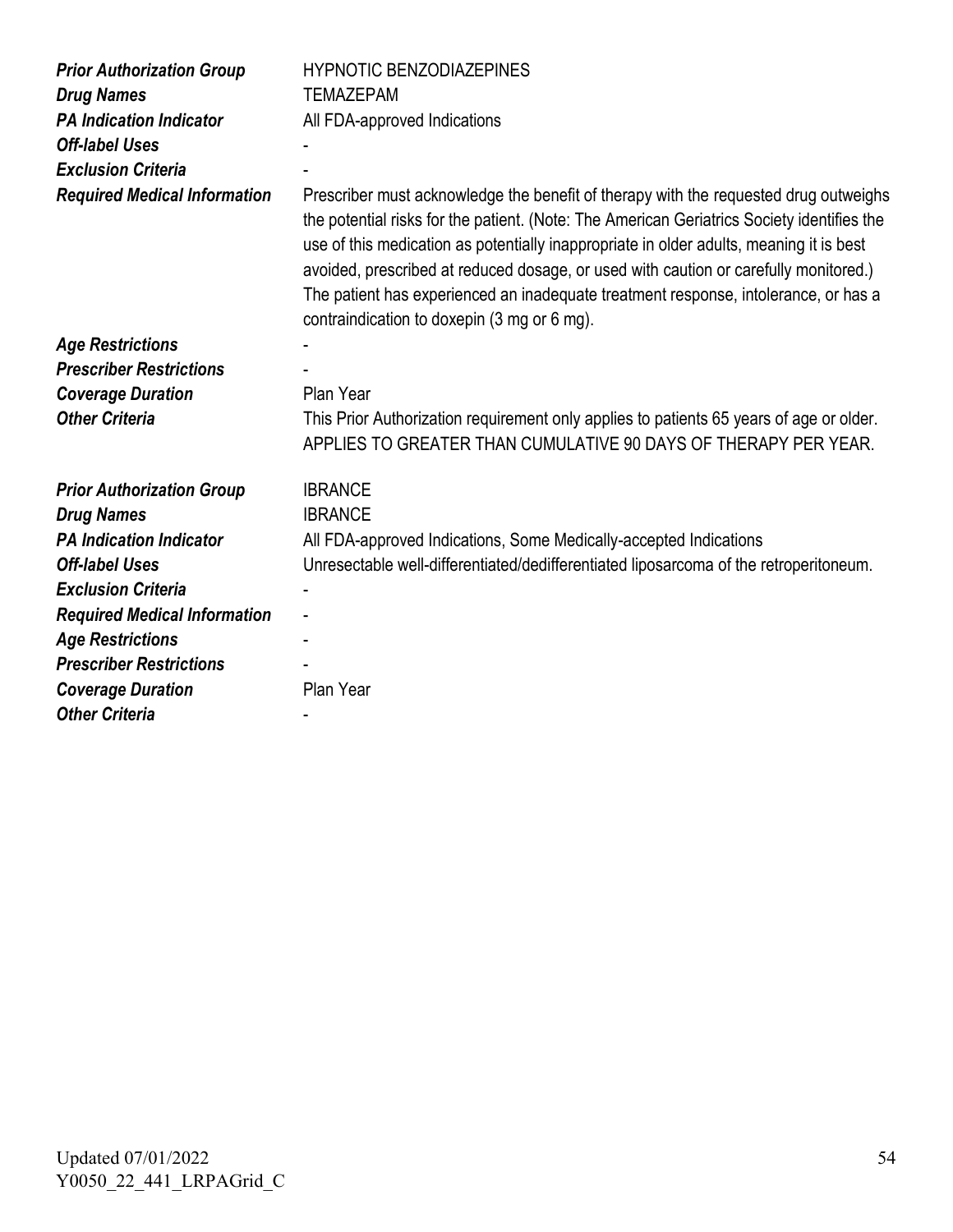| <b>Prior Authorization Group</b>    | <b>ICATIBANT</b>                                                                                                                                                                                                                                                                                                                                                                                                                                                                                                                                                                                                     |
|-------------------------------------|----------------------------------------------------------------------------------------------------------------------------------------------------------------------------------------------------------------------------------------------------------------------------------------------------------------------------------------------------------------------------------------------------------------------------------------------------------------------------------------------------------------------------------------------------------------------------------------------------------------------|
| <b>Drug Names</b>                   | <b>ICATIBANT ACETATE, SAJAZIR</b>                                                                                                                                                                                                                                                                                                                                                                                                                                                                                                                                                                                    |
| <b>PA Indication Indicator</b>      | All FDA-approved Indications                                                                                                                                                                                                                                                                                                                                                                                                                                                                                                                                                                                         |
| <b>Off-label Uses</b>               |                                                                                                                                                                                                                                                                                                                                                                                                                                                                                                                                                                                                                      |
| <b>Exclusion Criteria</b>           |                                                                                                                                                                                                                                                                                                                                                                                                                                                                                                                                                                                                                      |
| <b>Required Medical Information</b> | For hereditary angioedema (HAE): The requested drug is being used for the treatment<br>of acute angioedema attacks. Patient has HAE with C1 inhibitor deficiency or<br>dysfunction confirmed by laboratory testing OR patient has HAE with normal C1<br>inhibitor confirmed by laboratory testing. For patients with HAE with normal C1 inhibitor,<br>EITHER 1) Patient tested positive for an F12, angiopoietin-1, plasminogen, or<br>kininogen-1 (KNG1) gene mutation OR 2) Patient has a family history of angioedema<br>and the angioedema was refractory to a trial of an antihistamine for at least one month. |
| <b>Age Restrictions</b>             | 18 years of age or older                                                                                                                                                                                                                                                                                                                                                                                                                                                                                                                                                                                             |
| <b>Prescriber Restrictions</b>      | Immunologist, allergist, rheumatologist                                                                                                                                                                                                                                                                                                                                                                                                                                                                                                                                                                              |
| <b>Coverage Duration</b>            | Plan Year                                                                                                                                                                                                                                                                                                                                                                                                                                                                                                                                                                                                            |
| <b>Other Criteria</b>               |                                                                                                                                                                                                                                                                                                                                                                                                                                                                                                                                                                                                                      |
| <b>Prior Authorization Group</b>    | <b>ICLUSIG</b>                                                                                                                                                                                                                                                                                                                                                                                                                                                                                                                                                                                                       |
| <b>Drug Names</b>                   | <b>ICLUSIG</b>                                                                                                                                                                                                                                                                                                                                                                                                                                                                                                                                                                                                       |
| <b>PA Indication Indicator</b>      | All FDA-approved Indications, Some Medically-accepted Indications                                                                                                                                                                                                                                                                                                                                                                                                                                                                                                                                                    |
| <b>Off-label Uses</b>               | Therapy after hematopoietic stem cell transplant (HSCT) for chronic myeloid leukemia<br>(CML) and acute lymphoblastic leukemia (ALL) patients                                                                                                                                                                                                                                                                                                                                                                                                                                                                        |
| <b>Exclusion Criteria</b>           |                                                                                                                                                                                                                                                                                                                                                                                                                                                                                                                                                                                                                      |
| <b>Required Medical Information</b> | For chronic myeloid leukemia (CML) or acute lymphoblastic leukemia (ALL): diagnosis<br>was confirmed by detection of the Philadelphia chromosome or BCR-ABL gene. For<br>CML, including patients who have received a hematopoietic stem cell transplant: 1)<br>patient has accelerated or blast phase CML and no other kinase inhibitor is indicated,<br>OR 2) patient has chronic phase CML and has experienced resistance or intolerance to<br>at least 2 prior kinase inhibitors AND at least one of those was imatinib or dasatinib,<br>OR 3) patient is positive for the T315I mutation.                        |
| <b>Age Restrictions</b>             |                                                                                                                                                                                                                                                                                                                                                                                                                                                                                                                                                                                                                      |
| <b>Prescriber Restrictions</b>      |                                                                                                                                                                                                                                                                                                                                                                                                                                                                                                                                                                                                                      |
| <b>Coverage Duration</b>            | Plan Year                                                                                                                                                                                                                                                                                                                                                                                                                                                                                                                                                                                                            |
| <b>Other Criteria</b>               |                                                                                                                                                                                                                                                                                                                                                                                                                                                                                                                                                                                                                      |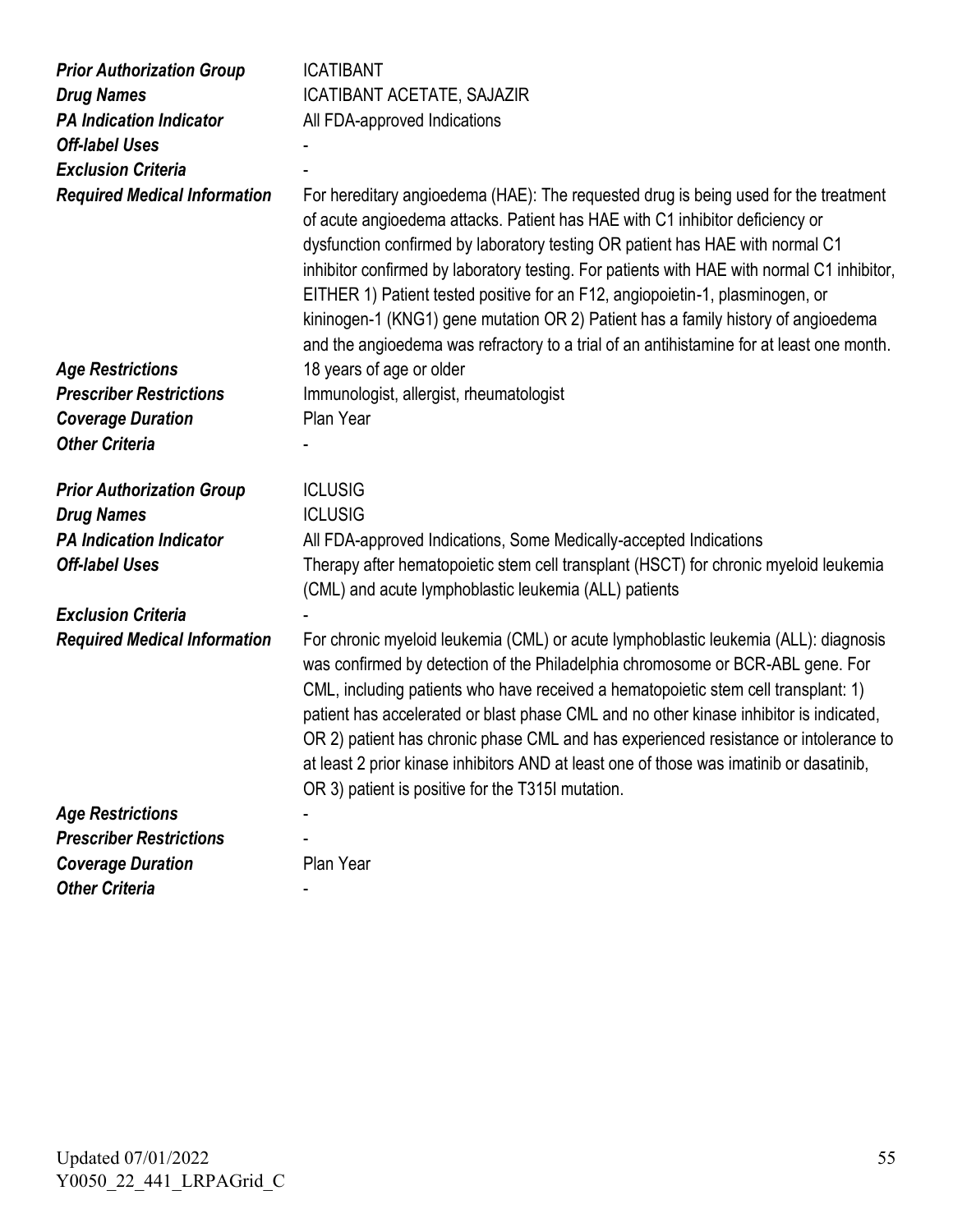| <b>Prior Authorization Group</b><br><b>Drug Names</b> | <b>IDHIFA</b><br><b>IDHIFA</b>                                                                                                                                                                                                                                                                                                                                                                                                                                                              |
|-------------------------------------------------------|---------------------------------------------------------------------------------------------------------------------------------------------------------------------------------------------------------------------------------------------------------------------------------------------------------------------------------------------------------------------------------------------------------------------------------------------------------------------------------------------|
| <b>PA Indication Indicator</b>                        | All FDA-approved Indications, Some Medically-accepted Indications                                                                                                                                                                                                                                                                                                                                                                                                                           |
| <b>Off-label Uses</b>                                 | Newly-diagnosed acute myeloid leukemia                                                                                                                                                                                                                                                                                                                                                                                                                                                      |
| <b>Exclusion Criteria</b>                             |                                                                                                                                                                                                                                                                                                                                                                                                                                                                                             |
| <b>Required Medical Information</b>                   | For acute myeloid leukemia (AML) with an isocitrate dehydrogenase-2 (IDH2) mutation:                                                                                                                                                                                                                                                                                                                                                                                                        |
|                                                       | 1) patient has a physiologic age of 60 years or older with newly-diagnosed AML and<br>meets one of the following: a) patient is not a candidate for intensive induction therapy,<br>or b) patient declines intensive induction chemotherapy, OR 2) patient has a<br>physiologic age of 60 years or older and the requested drug will be used as post-<br>induction therapy following response to induction therapy with the requested drug OR<br>3) patient has relapsed or refractory AML. |
| <b>Age Restrictions</b>                               |                                                                                                                                                                                                                                                                                                                                                                                                                                                                                             |
| <b>Prescriber Restrictions</b>                        |                                                                                                                                                                                                                                                                                                                                                                                                                                                                                             |
| <b>Coverage Duration</b>                              | Plan Year                                                                                                                                                                                                                                                                                                                                                                                                                                                                                   |
| <b>Other Criteria</b>                                 |                                                                                                                                                                                                                                                                                                                                                                                                                                                                                             |
| <b>Prior Authorization Group</b>                      | <b>IMATINIB</b>                                                                                                                                                                                                                                                                                                                                                                                                                                                                             |
| <b>Drug Names</b>                                     | <b>IMATINIB MESYLATE</b>                                                                                                                                                                                                                                                                                                                                                                                                                                                                    |
| <b>PA Indication Indicator</b>                        | All FDA-approved Indications, Some Medically-accepted Indications                                                                                                                                                                                                                                                                                                                                                                                                                           |
| <b>Off-label Uses</b>                                 | Desmoid tumors, pigmented villonodular synovitis/tenosynovial giant cell tumor<br>(PVNS/TGCT), recurrent chordoma, melanoma, AIDS-related Kaposi sarcoma, chronic<br>myelomonocytic leukemia, chronic graft versus host disease (cGVHD), T-cell acute<br>lymphoblastic leukemia, aggressive systemic mastocytosis when eosinophilia is<br>present with FIP1L1-PDGFRA fusion gene                                                                                                            |
| <b>Exclusion Criteria</b>                             |                                                                                                                                                                                                                                                                                                                                                                                                                                                                                             |
| <b>Required Medical Information</b>                   | For chronic myeloid leukemia (CML) or Philadelphia chromosome positive acute<br>lymphoblastic leukemia (Ph+ ALL): diagnosis was confirmed by detection of the<br>Philadelphia chromosome or BCR-ABL gene. For CML: patient did not fail (excluding<br>failure due to intolerance) prior therapy with a tyrosine kinase inhibitor. For melanoma:<br>c-Kit mutation is positive.                                                                                                              |
| <b>Age Restrictions</b>                               |                                                                                                                                                                                                                                                                                                                                                                                                                                                                                             |
| <b>Prescriber Restrictions</b>                        |                                                                                                                                                                                                                                                                                                                                                                                                                                                                                             |
| <b>Coverage Duration</b>                              | Plan Year                                                                                                                                                                                                                                                                                                                                                                                                                                                                                   |
| <b>Other Criteria</b>                                 |                                                                                                                                                                                                                                                                                                                                                                                                                                                                                             |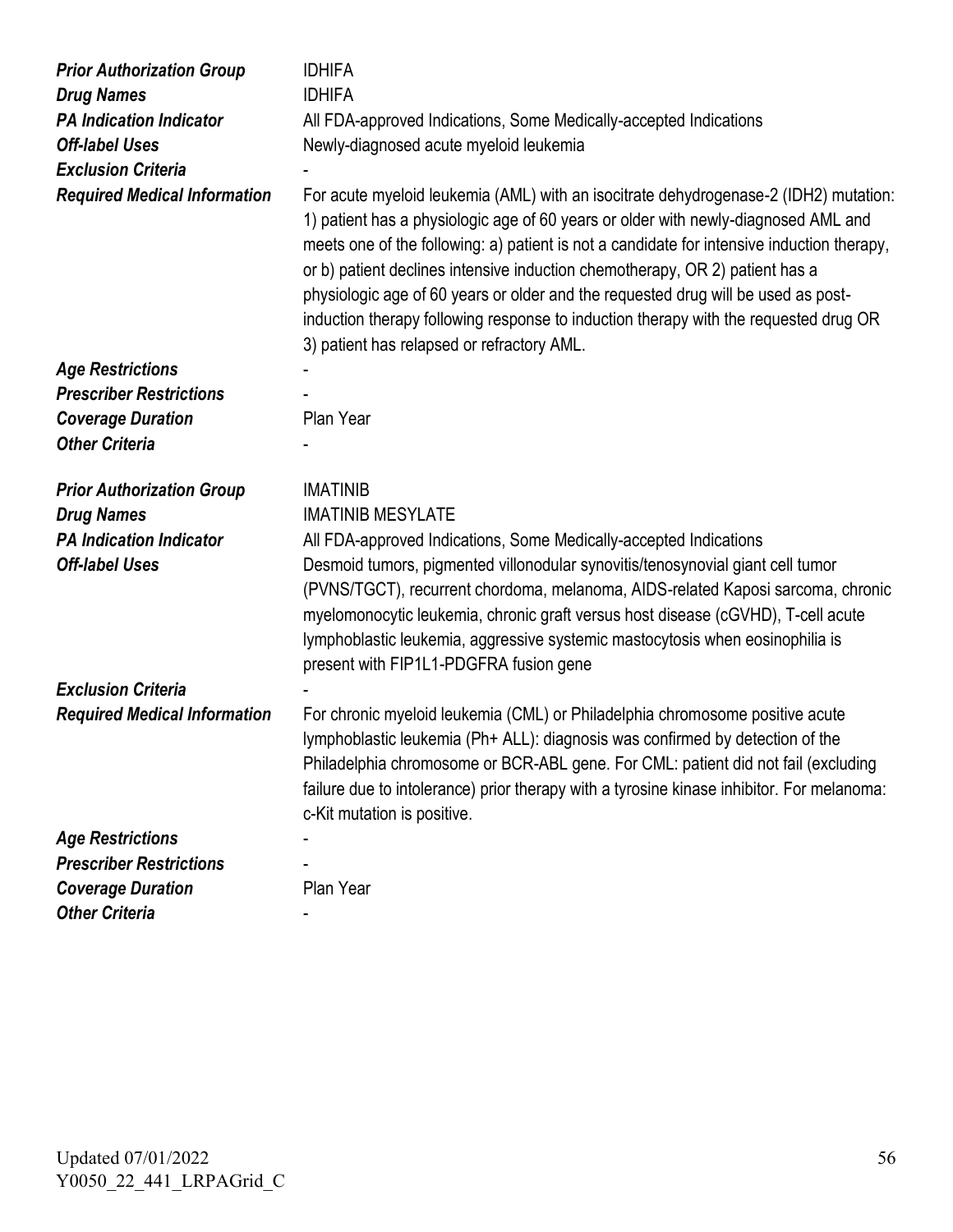| <b>Prior Authorization Group</b><br><b>Drug Names</b><br><b>PA Indication Indicator</b><br><b>Off-label Uses</b><br><b>Exclusion Criteria</b> | <b>IMBRUVICA</b><br><b>IMBRUVICA</b><br>All FDA-approved Indications, Some Medically-accepted Indications<br>Hairy cell leukemia, lymphoplasmacytic lymphoma, follicular lymphoma, primary central<br>nervous system lymphoma, AIDS-related B-cell lymphoma, histologic transformation of<br>nodal marginal zone lymphoma to diffuse large B-cell lymphoma, diffuse large B-cell<br>lymphoma, post-transplant lymphoproliferative disorders, high-grade B-cell lymphoma.                                                                                                                                                                                                                                                                                                                                                                                                                                                                                                                                                                                                                                                                                                                                                                                                                                                                                                                                                                                                                                                        |
|-----------------------------------------------------------------------------------------------------------------------------------------------|---------------------------------------------------------------------------------------------------------------------------------------------------------------------------------------------------------------------------------------------------------------------------------------------------------------------------------------------------------------------------------------------------------------------------------------------------------------------------------------------------------------------------------------------------------------------------------------------------------------------------------------------------------------------------------------------------------------------------------------------------------------------------------------------------------------------------------------------------------------------------------------------------------------------------------------------------------------------------------------------------------------------------------------------------------------------------------------------------------------------------------------------------------------------------------------------------------------------------------------------------------------------------------------------------------------------------------------------------------------------------------------------------------------------------------------------------------------------------------------------------------------------------------|
| <b>Required Medical Information</b>                                                                                                           | For mantle cell lymphoma: 1) the requested drug will be used in a patient who has<br>received at least one prior therapy, OR 2) the requested drug will be used in                                                                                                                                                                                                                                                                                                                                                                                                                                                                                                                                                                                                                                                                                                                                                                                                                                                                                                                                                                                                                                                                                                                                                                                                                                                                                                                                                              |
|                                                                                                                                               | combination with rituximab as pretreatment to induction therapy with RHyperCVAD<br>(rituximab, cyclophosphamide, vincristine, doxorubicin, and dexamethasone) regimen.<br>For marginal zone lymphoma (including gastric mucosa-associated lymphoid tissue<br>[MALT] lymphoma, non-gastric MALT lymphoma, nodal marginal zone lymphoma, and<br>splenic marginal zone lymphoma): the patient has received at least one prior therapy.<br>For hairy cell leukemia: the requested drug will be used as a single agent for disease<br>progression. For primary central nervous system lymphoma: 1) the disease is relapsed<br>or refractory OR 2) the requested drug is used for induction therapy as a single agent.<br>For histologic transformation of nodal marginal zone lymphoma to diffuse large B-cell<br>lymphoma: the requested drug will be used in patients who have received prior<br>chemoimmunotherapy. For diffuse large B-cell lymphoma: the requested drug will be<br>used as second-line or subsequent therapy. For AIDS-related B-cell lymphoma: the<br>requested drug will be used as a single agent and as second-line or subsequent<br>therapy for relapsed disease. For post-transplant lymphoproliferative disorders: the<br>requested drug will be used in patients who have received prior chemoimmunotherapy.<br>For high-grade B-cell lymphoma: the requested drug will be used as second-line or<br>subsequent therapy. For follicular lymphoma: the requested drug will be used as a<br>single agent. |
| <b>Age Restrictions</b>                                                                                                                       |                                                                                                                                                                                                                                                                                                                                                                                                                                                                                                                                                                                                                                                                                                                                                                                                                                                                                                                                                                                                                                                                                                                                                                                                                                                                                                                                                                                                                                                                                                                                 |
| <b>Prescriber Restrictions</b>                                                                                                                |                                                                                                                                                                                                                                                                                                                                                                                                                                                                                                                                                                                                                                                                                                                                                                                                                                                                                                                                                                                                                                                                                                                                                                                                                                                                                                                                                                                                                                                                                                                                 |
| <b>Coverage Duration</b>                                                                                                                      | Plan Year                                                                                                                                                                                                                                                                                                                                                                                                                                                                                                                                                                                                                                                                                                                                                                                                                                                                                                                                                                                                                                                                                                                                                                                                                                                                                                                                                                                                                                                                                                                       |
| <b>Other Criteria</b>                                                                                                                         |                                                                                                                                                                                                                                                                                                                                                                                                                                                                                                                                                                                                                                                                                                                                                                                                                                                                                                                                                                                                                                                                                                                                                                                                                                                                                                                                                                                                                                                                                                                                 |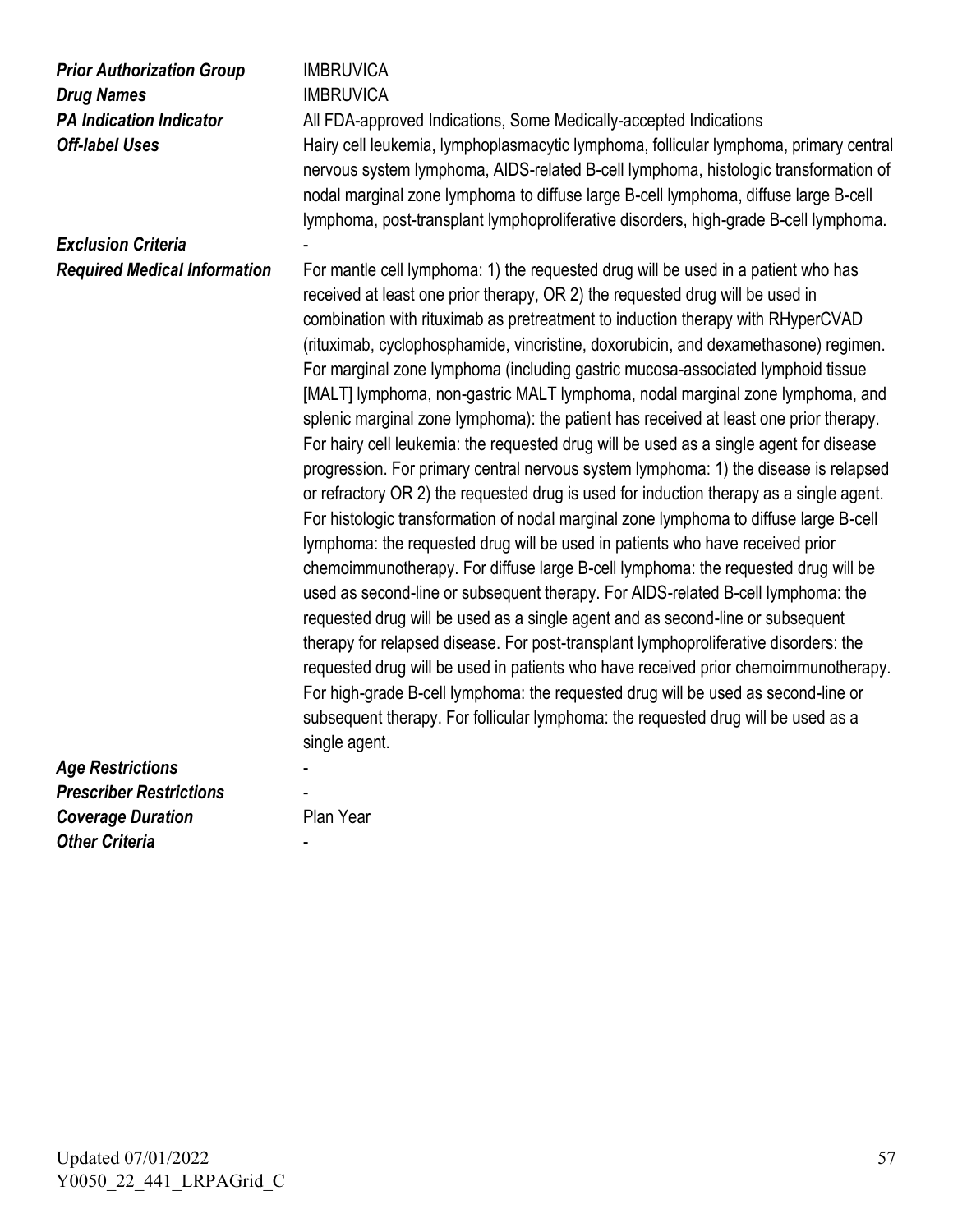| <b>Prior Authorization Group</b>    | <b>INCRELEX</b>                                                                          |
|-------------------------------------|------------------------------------------------------------------------------------------|
| <b>Drug Names</b>                   | <b>INCRELEX</b>                                                                          |
| <b>PA Indication Indicator</b>      | All FDA-approved Indications                                                             |
| <b>Off-label Uses</b>               |                                                                                          |
| <b>Exclusion Criteria</b>           | Pediatric patients with closed epiphyses                                                 |
| <b>Required Medical Information</b> | For growth failure due to severe primary insulin-like growth factor-1 (IGF-1) deficiency |
|                                     | or growth hormone gene deletion in patients who have developed neutralizing              |
|                                     | antibodies to growth hormone, must meet all of the following prior to beginning therapy  |
|                                     | with the requested drug (new starts only): 1) height 3 or more standard deviations (SD)  |
|                                     | below the mean for children of the same age and gender AND 2) basal IGF-1 level 3 or     |
|                                     | more SD below the mean for children of the same age and gender AND 3) provocative        |
|                                     | growth hormone test showing a normal or elevated growth hormone level. For renewal,      |
|                                     | patient is experiencing improvement.                                                     |
| <b>Age Restrictions</b>             |                                                                                          |
| <b>Prescriber Restrictions</b>      |                                                                                          |
| <b>Coverage Duration</b>            | Plan Year                                                                                |
| <b>Other Criteria</b>               |                                                                                          |
|                                     |                                                                                          |
| <b>Prior Authorization Group</b>    | <b>INGREZZA</b>                                                                          |
| <b>Drug Names</b>                   | <b>INGREZZA</b>                                                                          |
| <b>PA Indication Indicator</b>      | All FDA-approved Indications                                                             |
| <b>Off-label Uses</b>               |                                                                                          |
| <b>Exclusion Criteria</b>           |                                                                                          |
| <b>Required Medical Information</b> | $\qquad \qquad \blacksquare$                                                             |
| <b>Age Restrictions</b>             |                                                                                          |
| <b>Prescriber Restrictions</b>      |                                                                                          |
| <b>Coverage Duration</b>            | Plan Year                                                                                |
| <b>Other Criteria</b>               |                                                                                          |
|                                     |                                                                                          |
| <b>Prior Authorization Group</b>    | <b>INLYTA</b>                                                                            |
| <b>Drug Names</b>                   | <b>INLYTA</b>                                                                            |
| <b>PA Indication Indicator</b>      | All FDA-approved Indications, Some Medically-accepted Indications                        |
| <b>Off-label Uses</b>               | Thyroid carcinoma (papillary, Hurthle cell, or follicular).                              |
| <b>Exclusion Criteria</b>           |                                                                                          |
| <b>Required Medical Information</b> | For renal cell carcinoma: the disease is advanced, relapsed, or stage IV.                |
| <b>Age Restrictions</b>             |                                                                                          |
| <b>Prescriber Restrictions</b>      |                                                                                          |
| <b>Coverage Duration</b>            | Plan Year                                                                                |
| <b>Other Criteria</b>               |                                                                                          |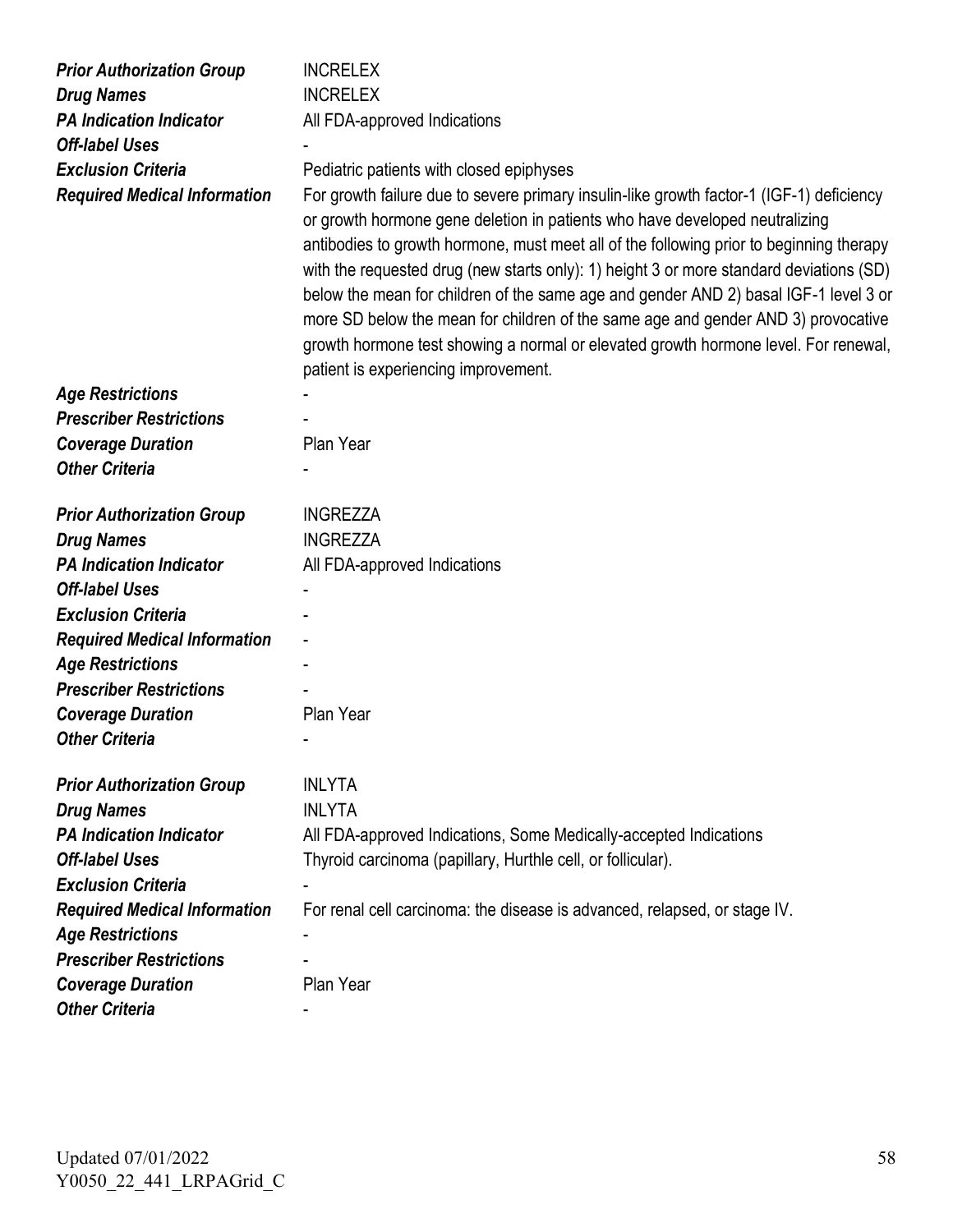| <b>Prior Authorization Group</b>    | <b>INQOVI</b>                                                                                                                            |
|-------------------------------------|------------------------------------------------------------------------------------------------------------------------------------------|
| <b>Drug Names</b>                   | <b>INQOVI</b>                                                                                                                            |
| <b>PA Indication Indicator</b>      | All FDA-approved Indications                                                                                                             |
| <b>Off-label Uses</b>               |                                                                                                                                          |
| <b>Exclusion Criteria</b>           |                                                                                                                                          |
| <b>Required Medical Information</b> |                                                                                                                                          |
| <b>Age Restrictions</b>             |                                                                                                                                          |
| <b>Prescriber Restrictions</b>      |                                                                                                                                          |
| <b>Coverage Duration</b>            | Plan Year                                                                                                                                |
| <b>Other Criteria</b>               |                                                                                                                                          |
| <b>Prior Authorization Group</b>    | <b>INREBIC</b>                                                                                                                           |
| <b>Drug Names</b>                   | <b>INREBIC</b>                                                                                                                           |
| <b>PA Indication Indicator</b>      | All FDA-approved Indications, Some Medically-accepted Indications                                                                        |
| <b>Off-label Uses</b>               | Myeloid, lymphoid, or mixed lineage neoplasms with eosinophilia and janus kinase 2<br>(JAK2) rearrangement                               |
| <b>Exclusion Criteria</b>           |                                                                                                                                          |
| <b>Required Medical Information</b> | For myeloid, lymphoid, or mixed lineage neoplasms with eosinophilia and JAK2<br>rearrangement: the disease is in chronic or blast phase. |
| <b>Age Restrictions</b>             |                                                                                                                                          |
| <b>Prescriber Restrictions</b>      |                                                                                                                                          |
| <b>Coverage Duration</b>            | Plan Year                                                                                                                                |
| <b>Other Criteria</b>               |                                                                                                                                          |
|                                     |                                                                                                                                          |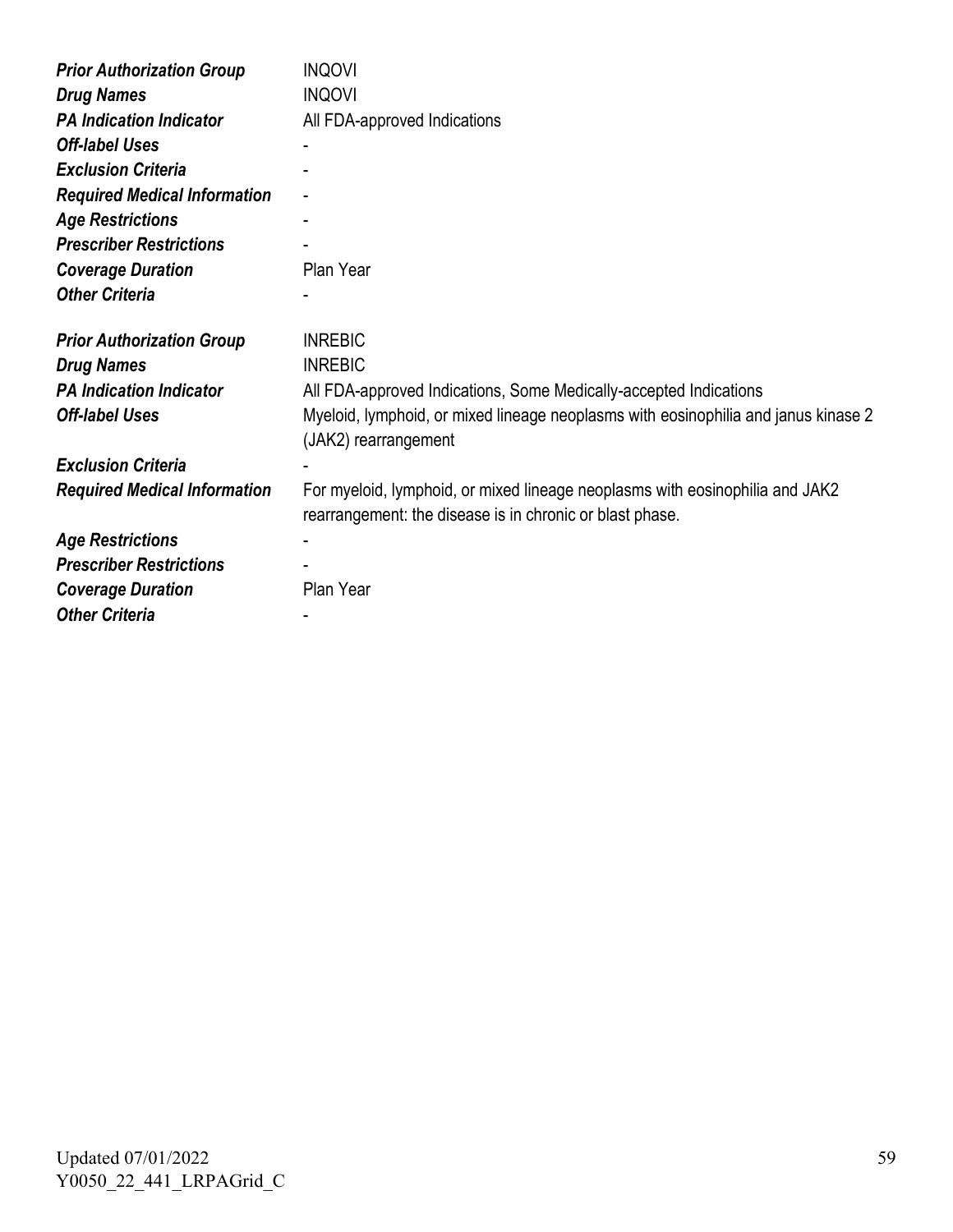| <b>Prior Authorization Group</b><br><b>Drug Names</b><br><b>PA Indication Indicator</b><br><b>Off-label Uses</b><br><b>Exclusion Criteria</b><br><b>Required Medical Information</b> | <b>IR BEFORE ER</b><br>HYDROCODONE BITARTRATE ER, HYSINGLA ER, METHADONE HCL,<br>METHADONE HYDROCHLORIDE I, MORPHINE SULFATE ER, OXYCONTIN<br>All FDA-approved Indications<br>1) The requested drug is being prescribed for pain associated with cancer, sickle cell<br>disease, a terminal condition, or pain being managed through palliative care OR 2) The<br>requested drug is being prescribed for pain severe enough to require daily, around-the-<br>clock, long-term treatment in a patient who has been taking an opioid AND 3) The<br>patient can safely take the requested dose based on their history of opioid use [Note:<br>This drug should be prescribed only by healthcare professionals who are<br>knowledgeable in the use of potent opioids for the management of chronic pain.] AND<br>4) The patient has been evaluated and the patient will be monitored for the<br>development of opioid use disorder AND 5) This request is for continuation of therapy<br>for a patient who has been receiving an extended-release opioid agent for at least 30<br>days OR the patient has taken an immediate-release opioid for at least one week. |
|--------------------------------------------------------------------------------------------------------------------------------------------------------------------------------------|----------------------------------------------------------------------------------------------------------------------------------------------------------------------------------------------------------------------------------------------------------------------------------------------------------------------------------------------------------------------------------------------------------------------------------------------------------------------------------------------------------------------------------------------------------------------------------------------------------------------------------------------------------------------------------------------------------------------------------------------------------------------------------------------------------------------------------------------------------------------------------------------------------------------------------------------------------------------------------------------------------------------------------------------------------------------------------------------------------------------------------------------------------------|
| <b>Age Restrictions</b>                                                                                                                                                              |                                                                                                                                                                                                                                                                                                                                                                                                                                                                                                                                                                                                                                                                                                                                                                                                                                                                                                                                                                                                                                                                                                                                                                |
| <b>Prescriber Restrictions</b>                                                                                                                                                       |                                                                                                                                                                                                                                                                                                                                                                                                                                                                                                                                                                                                                                                                                                                                                                                                                                                                                                                                                                                                                                                                                                                                                                |
| <b>Coverage Duration</b>                                                                                                                                                             | Plan Year                                                                                                                                                                                                                                                                                                                                                                                                                                                                                                                                                                                                                                                                                                                                                                                                                                                                                                                                                                                                                                                                                                                                                      |
| <b>Other Criteria</b>                                                                                                                                                                |                                                                                                                                                                                                                                                                                                                                                                                                                                                                                                                                                                                                                                                                                                                                                                                                                                                                                                                                                                                                                                                                                                                                                                |
| <b>Prior Authorization Group</b>                                                                                                                                                     | <b>IRESSA</b>                                                                                                                                                                                                                                                                                                                                                                                                                                                                                                                                                                                                                                                                                                                                                                                                                                                                                                                                                                                                                                                                                                                                                  |
| <b>Drug Names</b>                                                                                                                                                                    | <b>IRESSA</b>                                                                                                                                                                                                                                                                                                                                                                                                                                                                                                                                                                                                                                                                                                                                                                                                                                                                                                                                                                                                                                                                                                                                                  |
| <b>PA Indication Indicator</b>                                                                                                                                                       | All FDA-approved Indications, Some Medically-accepted Indications                                                                                                                                                                                                                                                                                                                                                                                                                                                                                                                                                                                                                                                                                                                                                                                                                                                                                                                                                                                                                                                                                              |
| <b>Off-label Uses</b>                                                                                                                                                                | Sensitizing epidermal growth factor receptor (EGFR) mutation-positive recurrent or<br>advanced non-small cell lung cancer (NSCLC).                                                                                                                                                                                                                                                                                                                                                                                                                                                                                                                                                                                                                                                                                                                                                                                                                                                                                                                                                                                                                             |
| <b>Exclusion Criteria</b>                                                                                                                                                            |                                                                                                                                                                                                                                                                                                                                                                                                                                                                                                                                                                                                                                                                                                                                                                                                                                                                                                                                                                                                                                                                                                                                                                |
| <b>Required Medical Information</b>                                                                                                                                                  | For NSCLC: 1) disease must be metastatic, advanced, or recurrent and 2) patient must<br>have a sensitizing EGFR mutation.                                                                                                                                                                                                                                                                                                                                                                                                                                                                                                                                                                                                                                                                                                                                                                                                                                                                                                                                                                                                                                      |
| <b>Age Restrictions</b>                                                                                                                                                              |                                                                                                                                                                                                                                                                                                                                                                                                                                                                                                                                                                                                                                                                                                                                                                                                                                                                                                                                                                                                                                                                                                                                                                |
| <b>Prescriber Restrictions</b>                                                                                                                                                       |                                                                                                                                                                                                                                                                                                                                                                                                                                                                                                                                                                                                                                                                                                                                                                                                                                                                                                                                                                                                                                                                                                                                                                |
| <b>Coverage Duration</b>                                                                                                                                                             | Plan Year                                                                                                                                                                                                                                                                                                                                                                                                                                                                                                                                                                                                                                                                                                                                                                                                                                                                                                                                                                                                                                                                                                                                                      |
| <b>Other Criteria</b>                                                                                                                                                                |                                                                                                                                                                                                                                                                                                                                                                                                                                                                                                                                                                                                                                                                                                                                                                                                                                                                                                                                                                                                                                                                                                                                                                |
|                                                                                                                                                                                      |                                                                                                                                                                                                                                                                                                                                                                                                                                                                                                                                                                                                                                                                                                                                                                                                                                                                                                                                                                                                                                                                                                                                                                |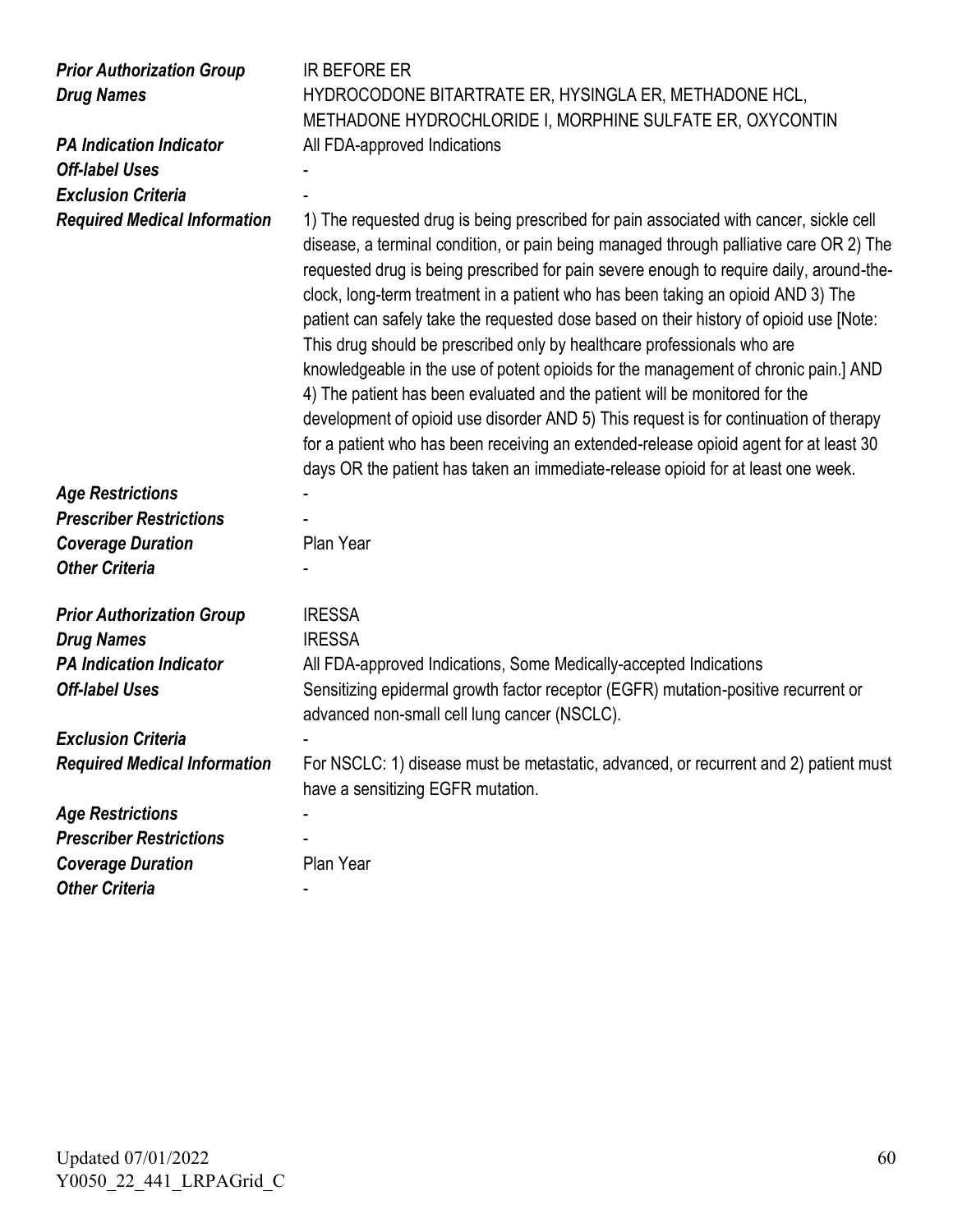| <b>Prior Authorization Group</b><br><b>Drug Names</b><br><b>PA Indication Indicator</b><br><b>Off-label Uses</b> | <b>ISOTRETINOIN</b><br>ACCUTANE, AMNESTEEM, CLARAVIS, ISOTRETINOIN, MYORISAN, ZENATANE<br>All FDA-approved Indications, Some Medically-accepted Indications<br>Refractory acne vulgaris, severe refractory rosacea, neuroblastoma, cutaneous T-cell<br>lymphoma (CTCL) (e.g., mycosis fungoides, Sezary syndrome), high risk for developing<br>skin cancer (squamous cell cancers), transient acantholytic dermatosis (Grover's<br>Disease), keratosis follicularis (Darier Disease), lamellar ichthyosis, pityriasis rubra<br>pilaris. |
|------------------------------------------------------------------------------------------------------------------|-----------------------------------------------------------------------------------------------------------------------------------------------------------------------------------------------------------------------------------------------------------------------------------------------------------------------------------------------------------------------------------------------------------------------------------------------------------------------------------------------------------------------------------------|
| <b>Exclusion Criteria</b>                                                                                        |                                                                                                                                                                                                                                                                                                                                                                                                                                                                                                                                         |
| <b>Required Medical Information</b>                                                                              |                                                                                                                                                                                                                                                                                                                                                                                                                                                                                                                                         |
| <b>Age Restrictions</b>                                                                                          |                                                                                                                                                                                                                                                                                                                                                                                                                                                                                                                                         |
| <b>Prescriber Restrictions</b>                                                                                   |                                                                                                                                                                                                                                                                                                                                                                                                                                                                                                                                         |
| <b>Coverage Duration</b>                                                                                         | Plan Year                                                                                                                                                                                                                                                                                                                                                                                                                                                                                                                               |
| <b>Other Criteria</b>                                                                                            |                                                                                                                                                                                                                                                                                                                                                                                                                                                                                                                                         |
|                                                                                                                  |                                                                                                                                                                                                                                                                                                                                                                                                                                                                                                                                         |
| <b>Prior Authorization Group</b><br><b>Drug Names</b><br><b>PA Indication Indicator</b><br><b>Off-label Uses</b> | <b>ITRACONAZOLE</b><br><b>ITRACONAZOLE</b><br>All FDA-approved Indications, Some Medically-accepted Indications<br>Coccidioidomycosis, Coccidioidomycosis prophylaxis in HIV infection, Cryptococcosis,<br>Histoplasmosis prophylaxis in HIV infection, invasive fungal infection prophylaxis in<br>liver transplant patients, Microsporidiosis, Talaromycosis (formerly Penicilliosis),<br>Pityriasis versicolor/Tinea versicolor, Sporotrichosis, Tinea corporis, Tinea cruris, Tinea<br>capitis, Tinea manuum, Tinea pedis           |
| <b>Exclusion Criteria</b>                                                                                        |                                                                                                                                                                                                                                                                                                                                                                                                                                                                                                                                         |
| <b>Required Medical Information</b>                                                                              | If for the treatment of onychomycosis due to dermatophytes (Tinea unguium), the<br>diagnosis has been confirmed by a fungal diagnostic test (e.g., potassium hydroxide<br>[KOH] preparation, fungal culture, or nail biopsy).                                                                                                                                                                                                                                                                                                           |
| <b>Age Restrictions</b>                                                                                          |                                                                                                                                                                                                                                                                                                                                                                                                                                                                                                                                         |
| <b>Prescriber Restrictions</b>                                                                                   |                                                                                                                                                                                                                                                                                                                                                                                                                                                                                                                                         |
| <b>Coverage Duration</b>                                                                                         | Disseminated/CNS histoplasmosis, Histoplasmosis/Coccidioidomycosis ppx: 12 mths.<br>Others: 6 mths                                                                                                                                                                                                                                                                                                                                                                                                                                      |
| <b>Other Criteria</b>                                                                                            |                                                                                                                                                                                                                                                                                                                                                                                                                                                                                                                                         |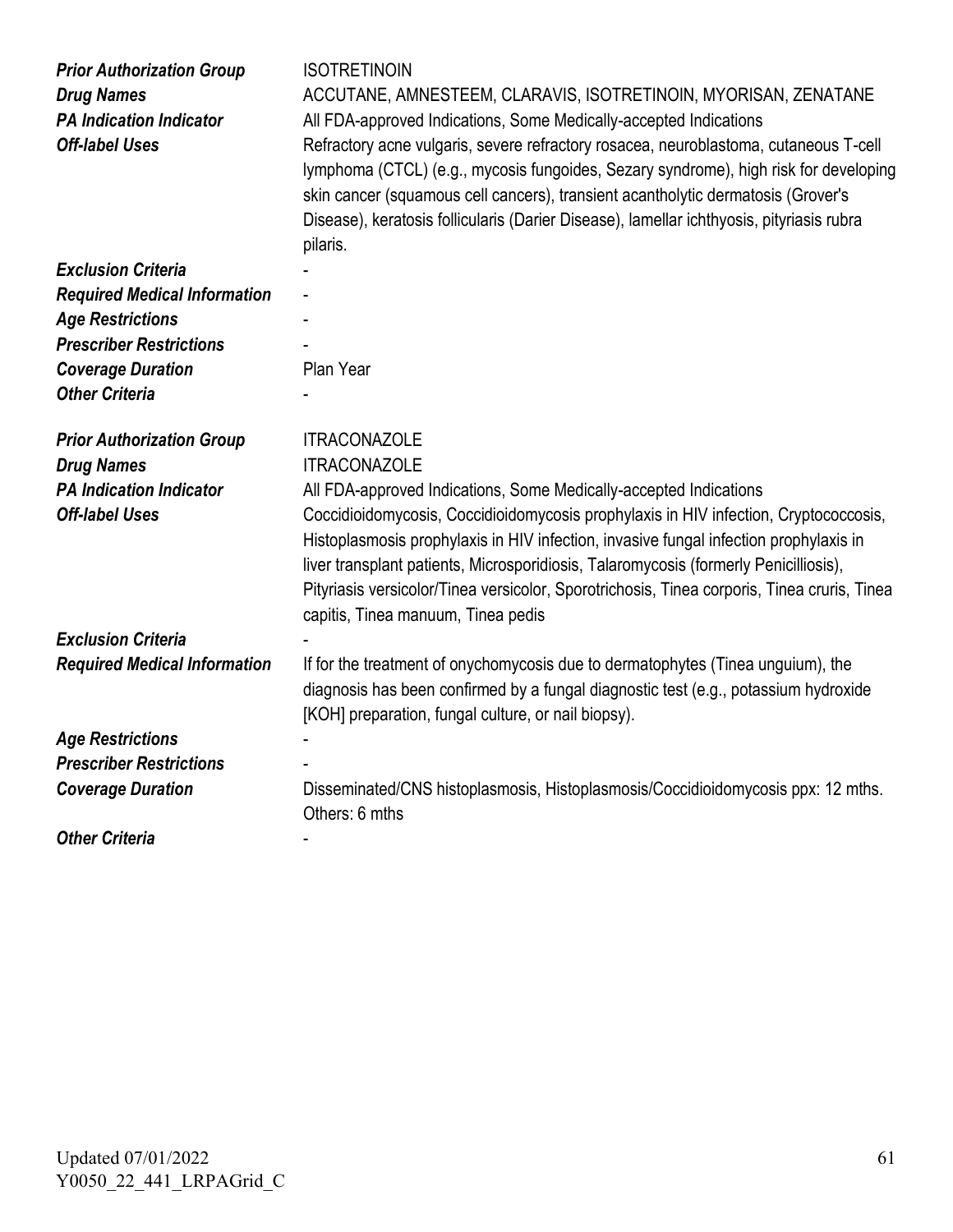| <b>Prior Authorization Group</b>    | <b>IVERMECTIN TAB</b>                                                                                                                                                                                                                                                                                                                                                                                                                                                                                                                                                                                                                                                                                                                                                                                                                                                   |
|-------------------------------------|-------------------------------------------------------------------------------------------------------------------------------------------------------------------------------------------------------------------------------------------------------------------------------------------------------------------------------------------------------------------------------------------------------------------------------------------------------------------------------------------------------------------------------------------------------------------------------------------------------------------------------------------------------------------------------------------------------------------------------------------------------------------------------------------------------------------------------------------------------------------------|
| <b>Drug Names</b>                   | <b>IVERMECTIN</b>                                                                                                                                                                                                                                                                                                                                                                                                                                                                                                                                                                                                                                                                                                                                                                                                                                                       |
| <b>PA Indication Indicator</b>      | All FDA-approved Indications, Some Medically-accepted Indications                                                                                                                                                                                                                                                                                                                                                                                                                                                                                                                                                                                                                                                                                                                                                                                                       |
| <b>Off-label Uses</b>               | Ascariasis, Cutaneous larva migrans, Mansonelliasis, Scabies, Gnathostomiasis,<br>Pediculosis                                                                                                                                                                                                                                                                                                                                                                                                                                                                                                                                                                                                                                                                                                                                                                           |
| <b>Exclusion Criteria</b>           |                                                                                                                                                                                                                                                                                                                                                                                                                                                                                                                                                                                                                                                                                                                                                                                                                                                                         |
| <b>Required Medical Information</b> | The requested drug is not being prescribed for the prevention or treatment of<br>coronavirus disease 2019 (COVID-19).                                                                                                                                                                                                                                                                                                                                                                                                                                                                                                                                                                                                                                                                                                                                                   |
| <b>Age Restrictions</b>             |                                                                                                                                                                                                                                                                                                                                                                                                                                                                                                                                                                                                                                                                                                                                                                                                                                                                         |
| <b>Prescriber Restrictions</b>      |                                                                                                                                                                                                                                                                                                                                                                                                                                                                                                                                                                                                                                                                                                                                                                                                                                                                         |
| <b>Coverage Duration</b>            | 1 month                                                                                                                                                                                                                                                                                                                                                                                                                                                                                                                                                                                                                                                                                                                                                                                                                                                                 |
| <b>Other Criteria</b>               |                                                                                                                                                                                                                                                                                                                                                                                                                                                                                                                                                                                                                                                                                                                                                                                                                                                                         |
| <b>Prior Authorization Group</b>    | <b>IVIG</b>                                                                                                                                                                                                                                                                                                                                                                                                                                                                                                                                                                                                                                                                                                                                                                                                                                                             |
| <b>Drug Names</b>                   | BIVIGAM, FLEBOGAMMA DIF, GAMMAGARD LIQUID, GAMMAGARD S/D IGA LESS                                                                                                                                                                                                                                                                                                                                                                                                                                                                                                                                                                                                                                                                                                                                                                                                       |
|                                     | TH, GAMMAKED, GAMMAPLEX, GAMUNEX-C, OCTAGAM, PANZYGA, PRIVIGEN                                                                                                                                                                                                                                                                                                                                                                                                                                                                                                                                                                                                                                                                                                                                                                                                          |
| <b>PA Indication Indicator</b>      | All Medically-accepted Indications                                                                                                                                                                                                                                                                                                                                                                                                                                                                                                                                                                                                                                                                                                                                                                                                                                      |
| <b>Off-label Uses</b>               |                                                                                                                                                                                                                                                                                                                                                                                                                                                                                                                                                                                                                                                                                                                                                                                                                                                                         |
| <b>Exclusion Criteria</b>           |                                                                                                                                                                                                                                                                                                                                                                                                                                                                                                                                                                                                                                                                                                                                                                                                                                                                         |
| <b>Required Medical Information</b> | For B-cell chronic lymphocytic leukemia (CLL): 1) serum IgG less than 500 mg/dL OR<br>2) a history of recurrent bacterial infections. For bone marrow transplant/hematopoietic<br>stem cell transplant (BMT/HSCT): 1) IVIG is requested within the first 100 days post-<br>transplant OR 2) serum IgG less than 400 mg/dL. For pediatric human<br>immunodeficiency virus (HIV) infection: 1) serum IgG less than 400 mg/dL, OR 2)<br>history of recurrent bacterial infections. For dermatomyositis and polymyositis: 1) at<br>least one standard first-line treatment (corticosteroid or immunosuppressant) has been<br>tried but was unsuccessful or not tolerated OR 2) patient is unable to receive standard<br>therapy because of a contraindication or other clinical reason. For pure red cell aplasia<br>(PRCA): PRCA is secondary to parvovirus B19 infection. |
| <b>Age Restrictions</b>             |                                                                                                                                                                                                                                                                                                                                                                                                                                                                                                                                                                                                                                                                                                                                                                                                                                                                         |
| <b>Prescriber Restrictions</b>      |                                                                                                                                                                                                                                                                                                                                                                                                                                                                                                                                                                                                                                                                                                                                                                                                                                                                         |
| <b>Coverage Duration</b>            | Plan Year                                                                                                                                                                                                                                                                                                                                                                                                                                                                                                                                                                                                                                                                                                                                                                                                                                                               |
| <b>Other Criteria</b>               | Coverage under Part D will be denied if coverage is available under Part A or Part B as<br>the medication is prescribed and dispensed or administered for the individual.                                                                                                                                                                                                                                                                                                                                                                                                                                                                                                                                                                                                                                                                                               |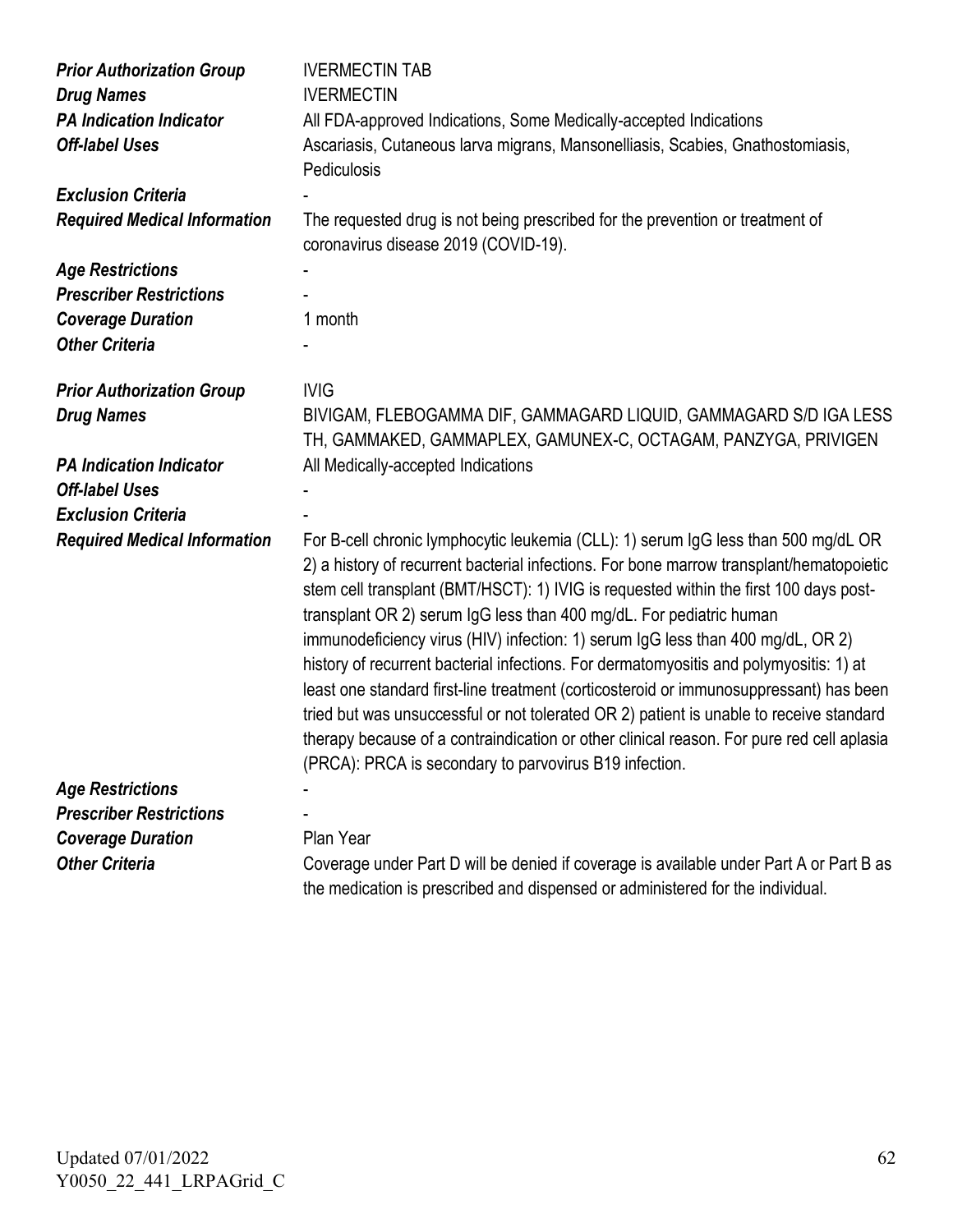| <b>Prior Authorization Group</b><br><b>Drug Names</b> | <b>JAKAFI</b><br><b>JAKAFI</b>                                                                                                                                                                                                                                                                                                                                                                                                                                                                                                                                                                                                                                                                                                                                                                                                                                            |
|-------------------------------------------------------|---------------------------------------------------------------------------------------------------------------------------------------------------------------------------------------------------------------------------------------------------------------------------------------------------------------------------------------------------------------------------------------------------------------------------------------------------------------------------------------------------------------------------------------------------------------------------------------------------------------------------------------------------------------------------------------------------------------------------------------------------------------------------------------------------------------------------------------------------------------------------|
| <b>PA Indication Indicator</b>                        | All FDA-approved Indications, Some Medically-accepted Indications                                                                                                                                                                                                                                                                                                                                                                                                                                                                                                                                                                                                                                                                                                                                                                                                         |
| <b>Off-label Uses</b>                                 | Lower-risk myelofibrosis, accelerated phase myelofibrosis, blast phase                                                                                                                                                                                                                                                                                                                                                                                                                                                                                                                                                                                                                                                                                                                                                                                                    |
|                                                       | myelofibrosis/acute myeloid leukemia, acute lymphoblastic leukemia (ALL), chronic<br>myelomonocytic leukemia (CMML)-2, BCR-ABL negative atypical chronic myeloid<br>leukemia (aCML), essential thrombocythemia, and myeloid, lymphoid or mixed lineage<br>neoplasms with eosinophilia and JAK2 rearrangement                                                                                                                                                                                                                                                                                                                                                                                                                                                                                                                                                              |
| <b>Exclusion Criteria</b>                             |                                                                                                                                                                                                                                                                                                                                                                                                                                                                                                                                                                                                                                                                                                                                                                                                                                                                           |
| <b>Required Medical Information</b>                   | For polycythemia vera: patient had an inadequate response or intolerance to interferon<br>therapy or hydroxyurea. For acute lymphoblastic leukemia: patient has a cytokine<br>receptor-like factor 2 (CRLF2) mutation or a mutation associated with activation of the<br>Janus kinase/signal transducers and activators of transcription (JAK/STAT) pathway.<br>For CMML-2: the requested drug is used in combination with a hypomethylating agent.<br>For BCR-ABL negative aCML: the requested drug is used as a single agent or in<br>combination with a hypomethylating agent. For essential thrombocythemia: patient had<br>an inadequate response or loss of response to hydroxyurea, interferon therapy, or<br>anagrelide. For myeloid, lymphoid, or mixed lineage neoplasms with eosinophilia and<br>JAK2 rearrangement: the disease is in chronic or blast phase. |
| <b>Age Restrictions</b>                               |                                                                                                                                                                                                                                                                                                                                                                                                                                                                                                                                                                                                                                                                                                                                                                                                                                                                           |
| <b>Prescriber Restrictions</b>                        |                                                                                                                                                                                                                                                                                                                                                                                                                                                                                                                                                                                                                                                                                                                                                                                                                                                                           |
| <b>Coverage Duration</b>                              | Plan Year                                                                                                                                                                                                                                                                                                                                                                                                                                                                                                                                                                                                                                                                                                                                                                                                                                                                 |
| <b>Other Criteria</b>                                 |                                                                                                                                                                                                                                                                                                                                                                                                                                                                                                                                                                                                                                                                                                                                                                                                                                                                           |
|                                                       |                                                                                                                                                                                                                                                                                                                                                                                                                                                                                                                                                                                                                                                                                                                                                                                                                                                                           |
| <b>Prior Authorization Group</b>                      | <b>KALYDECO</b>                                                                                                                                                                                                                                                                                                                                                                                                                                                                                                                                                                                                                                                                                                                                                                                                                                                           |
| <b>Drug Names</b>                                     | <b>KALYDECO</b>                                                                                                                                                                                                                                                                                                                                                                                                                                                                                                                                                                                                                                                                                                                                                                                                                                                           |
| <b>PA Indication Indicator</b>                        | All FDA-approved Indications                                                                                                                                                                                                                                                                                                                                                                                                                                                                                                                                                                                                                                                                                                                                                                                                                                              |
| <b>Off-label Uses</b>                                 |                                                                                                                                                                                                                                                                                                                                                                                                                                                                                                                                                                                                                                                                                                                                                                                                                                                                           |
| <b>Exclusion Criteria</b>                             |                                                                                                                                                                                                                                                                                                                                                                                                                                                                                                                                                                                                                                                                                                                                                                                                                                                                           |
| <b>Required Medical Information</b>                   | For cystic fibrosis (CF): The requested medication will not be used in combination with<br>other medications containing ivacaftor.                                                                                                                                                                                                                                                                                                                                                                                                                                                                                                                                                                                                                                                                                                                                        |
| <b>Age Restrictions</b>                               | 4 months of age or older                                                                                                                                                                                                                                                                                                                                                                                                                                                                                                                                                                                                                                                                                                                                                                                                                                                  |
| <b>Prescriber Restrictions</b>                        |                                                                                                                                                                                                                                                                                                                                                                                                                                                                                                                                                                                                                                                                                                                                                                                                                                                                           |
| <b>Coverage Duration</b>                              | Plan Year                                                                                                                                                                                                                                                                                                                                                                                                                                                                                                                                                                                                                                                                                                                                                                                                                                                                 |
| <b>Other Criteria</b>                                 |                                                                                                                                                                                                                                                                                                                                                                                                                                                                                                                                                                                                                                                                                                                                                                                                                                                                           |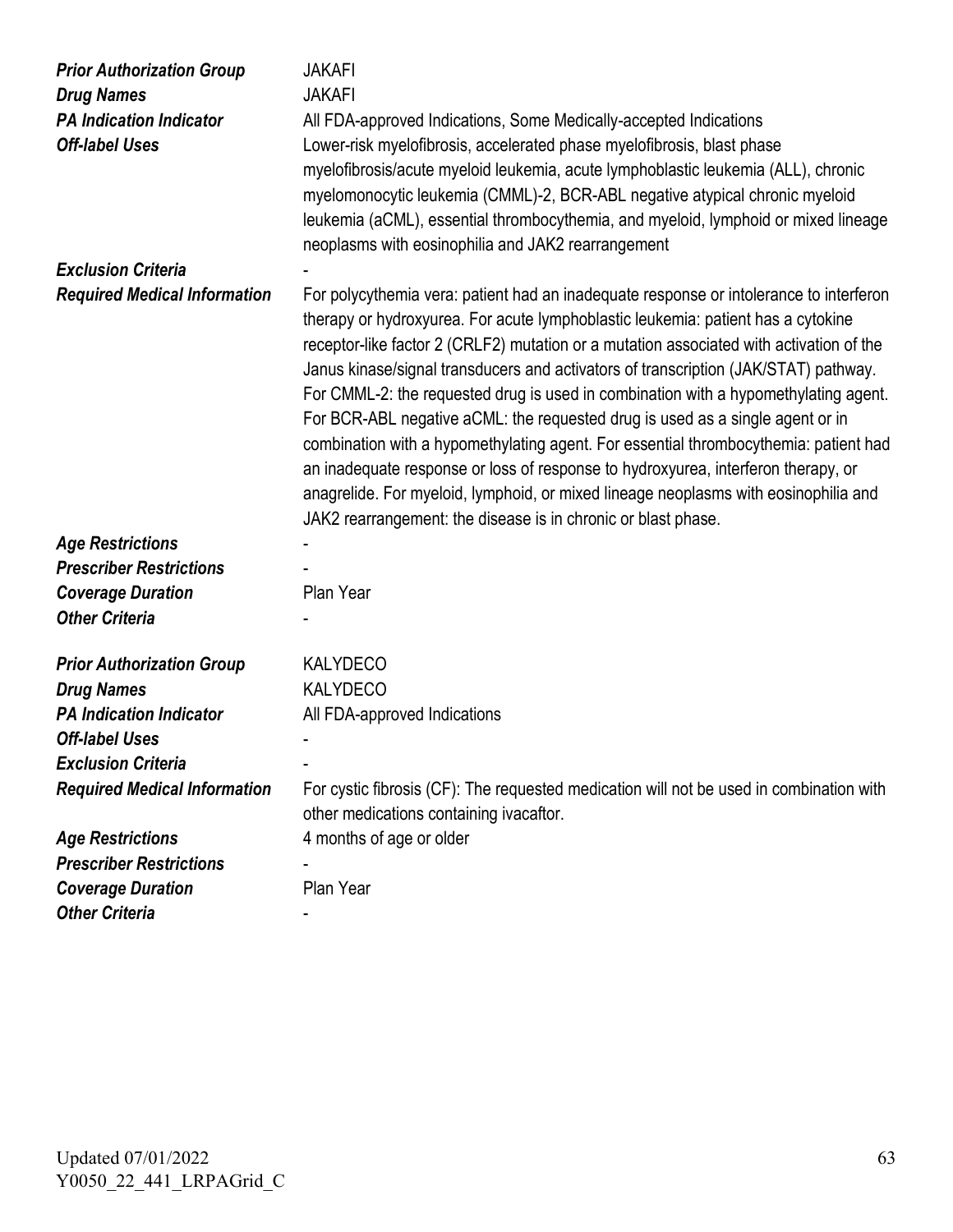| <b>Prior Authorization Group</b><br><b>Drug Names</b><br><b>PA Indication Indicator</b><br><b>Off-label Uses</b> | <b>KANJINTI</b><br><b>KANJINTI</b><br>All FDA-approved Indications, Some Medically-accepted Indications<br>Neoadjuvant treatment for human epidermal growth factor receptor 2 (HER2)-positive<br>breast cancer, recurrent or advanced unresectable HER2-positive breast cancer,<br>leptomeningeal metastases from HER2-positive breast cancer, HER2-positive<br>esophageal and esophagogastric junction cancer, HER2-positive advanced or<br>recurrent uterine serous carcinoma, HER2-amplified colorectal cancer in combination<br>with pertuzumab or lapatinib. |
|------------------------------------------------------------------------------------------------------------------|-------------------------------------------------------------------------------------------------------------------------------------------------------------------------------------------------------------------------------------------------------------------------------------------------------------------------------------------------------------------------------------------------------------------------------------------------------------------------------------------------------------------------------------------------------------------|
| <b>Exclusion Criteria</b>                                                                                        |                                                                                                                                                                                                                                                                                                                                                                                                                                                                                                                                                                   |
| <b>Required Medical Information</b>                                                                              |                                                                                                                                                                                                                                                                                                                                                                                                                                                                                                                                                                   |
| <b>Age Restrictions</b>                                                                                          |                                                                                                                                                                                                                                                                                                                                                                                                                                                                                                                                                                   |
| <b>Prescriber Restrictions</b>                                                                                   |                                                                                                                                                                                                                                                                                                                                                                                                                                                                                                                                                                   |
| <b>Coverage Duration</b>                                                                                         | Neoadjuvant therapy for breast cancer: 6 months. Other: Plan Year.                                                                                                                                                                                                                                                                                                                                                                                                                                                                                                |
| <b>Other Criteria</b>                                                                                            | Coverage under Part D will be denied if coverage is available under Part A or Part B as<br>the medication is prescribed and dispensed or administered for the individual. The<br>patient had an intolerable adverse event to Trazimera and that adverse event was NOT<br>attributed to the active ingredient as described in the prescribing information.                                                                                                                                                                                                         |
| <b>Prior Authorization Group</b>                                                                                 | <b>KESIMPTA</b>                                                                                                                                                                                                                                                                                                                                                                                                                                                                                                                                                   |
| <b>Drug Names</b>                                                                                                | <b>KESIMPTA</b>                                                                                                                                                                                                                                                                                                                                                                                                                                                                                                                                                   |
| <b>PA Indication Indicator</b>                                                                                   | All FDA-approved Indications                                                                                                                                                                                                                                                                                                                                                                                                                                                                                                                                      |
| <b>Off-label Uses</b>                                                                                            |                                                                                                                                                                                                                                                                                                                                                                                                                                                                                                                                                                   |
| <b>Exclusion Criteria</b>                                                                                        |                                                                                                                                                                                                                                                                                                                                                                                                                                                                                                                                                                   |
| <b>Required Medical Information</b>                                                                              |                                                                                                                                                                                                                                                                                                                                                                                                                                                                                                                                                                   |
| <b>Age Restrictions</b>                                                                                          |                                                                                                                                                                                                                                                                                                                                                                                                                                                                                                                                                                   |
| <b>Prescriber Restrictions</b>                                                                                   |                                                                                                                                                                                                                                                                                                                                                                                                                                                                                                                                                                   |
| <b>Coverage Duration</b>                                                                                         | Plan Year                                                                                                                                                                                                                                                                                                                                                                                                                                                                                                                                                         |
| <b>Other Criteria</b>                                                                                            |                                                                                                                                                                                                                                                                                                                                                                                                                                                                                                                                                                   |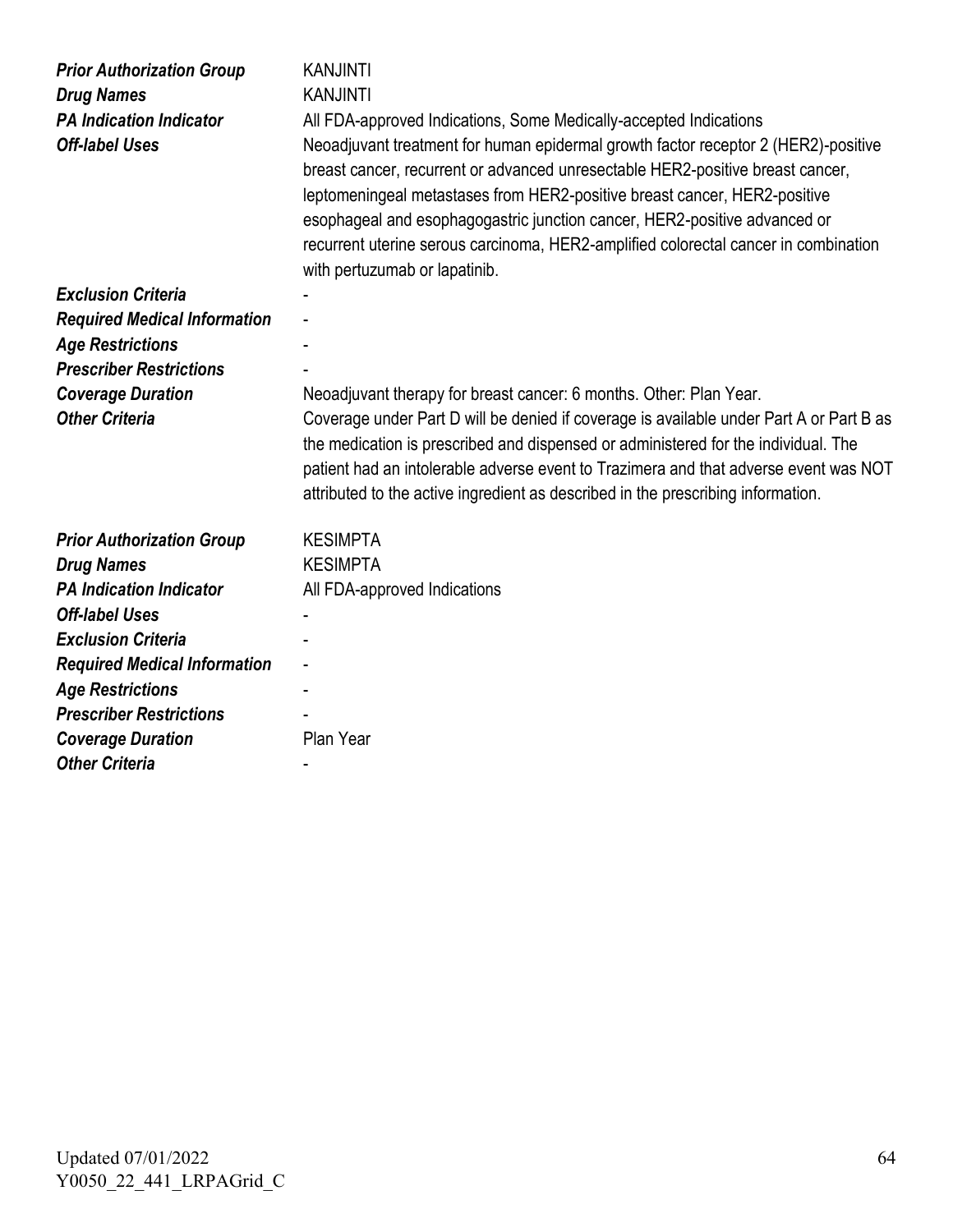| <b>Prior Authorization Group</b>                                 | <b>KETOCONAZOLE</b>                                                                                                                                                                                                                                                                                                                                                                                                                                                                   |
|------------------------------------------------------------------|---------------------------------------------------------------------------------------------------------------------------------------------------------------------------------------------------------------------------------------------------------------------------------------------------------------------------------------------------------------------------------------------------------------------------------------------------------------------------------------|
| <b>Drug Names</b>                                                | <b>KETOCONAZOLE</b>                                                                                                                                                                                                                                                                                                                                                                                                                                                                   |
| <b>PA Indication Indicator</b>                                   | All FDA-approved Indications, Some Medically-accepted Indications                                                                                                                                                                                                                                                                                                                                                                                                                     |
| <b>Off-label Uses</b>                                            | Cushing's syndrome                                                                                                                                                                                                                                                                                                                                                                                                                                                                    |
| <b>Exclusion Criteria</b><br><b>Required Medical Information</b> | Acute or chronic liver disease. Concurrent use with drugs that are contraindicated with<br>ketoconazole tablets: dofetilide, quinidine, pimozide, cisapride, methadone,<br>disopyramide, dronedarone, ranolazine, ergot alkaloids, irinotecan, lurasidone, oral<br>midazolam, alprazolam, triazolam, felodipine, nisoldipine, tolvaptan, eplerenone,<br>lovastatin, simvastatin, or colchicine.<br>The potential benefits outweigh the risks of treatment with oral ketoconazole. For |
|                                                                  | systemic fungal infections, the patient has any of the following diagnoses:<br>blastomycosis, coccidioidomycosis, histoplasmosis, chromomycosis, or<br>paracoccidioidomycosis. For Cushing's syndrome: the requested drug is being<br>prescribed for a patient who cannot tolerate surgery or where surgery has not been<br>curative.                                                                                                                                                 |
| <b>Age Restrictions</b>                                          |                                                                                                                                                                                                                                                                                                                                                                                                                                                                                       |
| <b>Prescriber Restrictions</b>                                   |                                                                                                                                                                                                                                                                                                                                                                                                                                                                                       |
| <b>Coverage Duration</b>                                         | 6 months                                                                                                                                                                                                                                                                                                                                                                                                                                                                              |
| <b>Other Criteria</b>                                            |                                                                                                                                                                                                                                                                                                                                                                                                                                                                                       |
| <b>Prior Authorization Group</b>                                 | <b>KEYTRUDA</b>                                                                                                                                                                                                                                                                                                                                                                                                                                                                       |
| <b>Drug Names</b>                                                | <b>KEYTRUDA</b>                                                                                                                                                                                                                                                                                                                                                                                                                                                                       |
| <b>PA Indication Indicator</b>                                   | All Medically-accepted Indications                                                                                                                                                                                                                                                                                                                                                                                                                                                    |
| <b>Off-label Uses</b>                                            |                                                                                                                                                                                                                                                                                                                                                                                                                                                                                       |
| <b>Exclusion Criteria</b>                                        |                                                                                                                                                                                                                                                                                                                                                                                                                                                                                       |
| <b>Required Medical Information</b>                              |                                                                                                                                                                                                                                                                                                                                                                                                                                                                                       |
| <b>Age Restrictions</b>                                          |                                                                                                                                                                                                                                                                                                                                                                                                                                                                                       |
| <b>Prescriber Restrictions</b>                                   |                                                                                                                                                                                                                                                                                                                                                                                                                                                                                       |
| <b>Coverage Duration</b>                                         | Plan Year                                                                                                                                                                                                                                                                                                                                                                                                                                                                             |
| <b>Other Criteria</b>                                            |                                                                                                                                                                                                                                                                                                                                                                                                                                                                                       |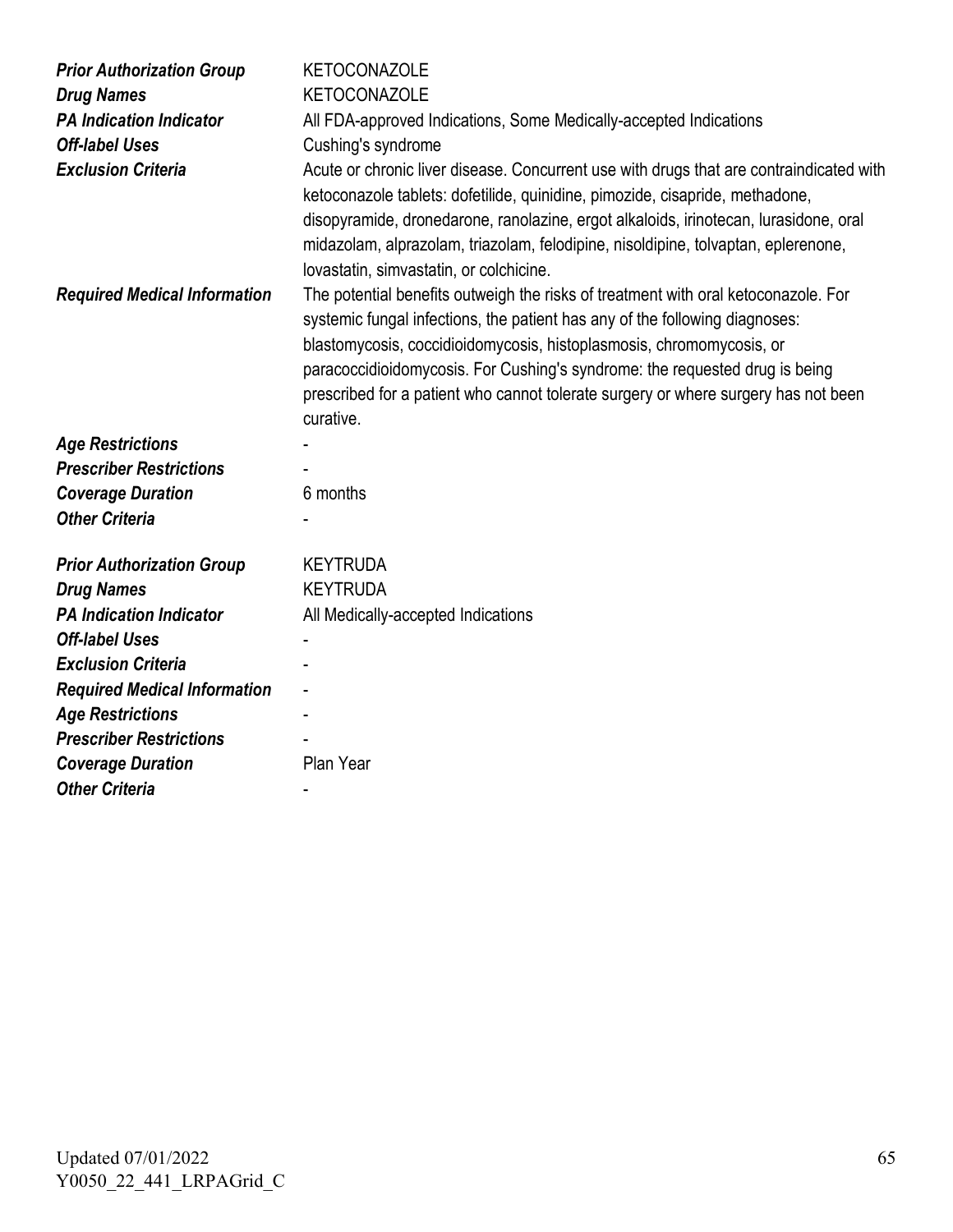| <b>Prior Authorization Group</b><br><b>Drug Names</b><br><b>PA Indication Indicator</b><br><b>Off-label Uses</b><br><b>Exclusion Criteria</b><br><b>Required Medical Information</b><br><b>Age Restrictions</b><br><b>Prescriber Restrictions</b><br><b>Coverage Duration</b><br><b>Other Criteria</b> | <b>KISQALI</b><br>KISQALI, KISQALI FEMARA 200 DOSE, KISQALI FEMARA 400 DOSE, KISQALI<br>FEMARA 600 DOSE<br>All FDA-approved Indications<br>Plan Year<br>For treatment of breast cancer using Kisqali (ribociclib) in combination with an<br>aromatase inhibitor or Kisqali Femara Co-Pack (ribociclib and letrozole) as initial<br>endocrine-based therapy, one of the following criteria must be met: 1) the patient is<br>pre- or peri-menopausal OR 2) the patient is postmenopausal OR male AND the<br>patient has experienced an intolerable adverse event to Ibrance (palbociclib) AND<br>Verzenio (abemaciclib) or has a contraindication to Ibrance (palbociclib) AND Verzenio<br>(abemaciclib). For treatment of breast cancer with Kisgali (ribociclib) in combination<br>with fulvestrant, one of the following criteria must met: 1) the requested drug is being<br>used with fulvestrant as initial endocrine-based therapy in a postmenopausal patient or<br>in a male, OR 2) the requested drug is being used following disease progression on<br>endocrine therapy in a postmenopausal patient or in a male and the patient has<br>experienced an intolerable adverse event to Ibrance (palbociclib) AND Verzenio<br>(abemaciclib) OR has a contraindication to Ibrance (palbociclib) AND Verzenio<br>(abemaciclib). |
|--------------------------------------------------------------------------------------------------------------------------------------------------------------------------------------------------------------------------------------------------------------------------------------------------------|--------------------------------------------------------------------------------------------------------------------------------------------------------------------------------------------------------------------------------------------------------------------------------------------------------------------------------------------------------------------------------------------------------------------------------------------------------------------------------------------------------------------------------------------------------------------------------------------------------------------------------------------------------------------------------------------------------------------------------------------------------------------------------------------------------------------------------------------------------------------------------------------------------------------------------------------------------------------------------------------------------------------------------------------------------------------------------------------------------------------------------------------------------------------------------------------------------------------------------------------------------------------------------------------------------------------------------------|
| <b>Prior Authorization Group</b>                                                                                                                                                                                                                                                                       | <b>KORLYM</b>                                                                                                                                                                                                                                                                                                                                                                                                                                                                                                                                                                                                                                                                                                                                                                                                                                                                                                                                                                                                                                                                                                                                                                                                                                                                                                                        |
| <b>Drug Names</b>                                                                                                                                                                                                                                                                                      | <b>KORLYM</b>                                                                                                                                                                                                                                                                                                                                                                                                                                                                                                                                                                                                                                                                                                                                                                                                                                                                                                                                                                                                                                                                                                                                                                                                                                                                                                                        |
| <b>PA Indication Indicator</b>                                                                                                                                                                                                                                                                         | All FDA-approved Indications                                                                                                                                                                                                                                                                                                                                                                                                                                                                                                                                                                                                                                                                                                                                                                                                                                                                                                                                                                                                                                                                                                                                                                                                                                                                                                         |
| <b>Off-label Uses</b>                                                                                                                                                                                                                                                                                  |                                                                                                                                                                                                                                                                                                                                                                                                                                                                                                                                                                                                                                                                                                                                                                                                                                                                                                                                                                                                                                                                                                                                                                                                                                                                                                                                      |
| <b>Exclusion Criteria</b>                                                                                                                                                                                                                                                                              |                                                                                                                                                                                                                                                                                                                                                                                                                                                                                                                                                                                                                                                                                                                                                                                                                                                                                                                                                                                                                                                                                                                                                                                                                                                                                                                                      |
| <b>Required Medical Information</b>                                                                                                                                                                                                                                                                    |                                                                                                                                                                                                                                                                                                                                                                                                                                                                                                                                                                                                                                                                                                                                                                                                                                                                                                                                                                                                                                                                                                                                                                                                                                                                                                                                      |
| <b>Age Restrictions</b>                                                                                                                                                                                                                                                                                |                                                                                                                                                                                                                                                                                                                                                                                                                                                                                                                                                                                                                                                                                                                                                                                                                                                                                                                                                                                                                                                                                                                                                                                                                                                                                                                                      |
| <b>Prescriber Restrictions</b>                                                                                                                                                                                                                                                                         | Endocrinologist                                                                                                                                                                                                                                                                                                                                                                                                                                                                                                                                                                                                                                                                                                                                                                                                                                                                                                                                                                                                                                                                                                                                                                                                                                                                                                                      |
| <b>Coverage Duration</b>                                                                                                                                                                                                                                                                               | Plan Year                                                                                                                                                                                                                                                                                                                                                                                                                                                                                                                                                                                                                                                                                                                                                                                                                                                                                                                                                                                                                                                                                                                                                                                                                                                                                                                            |
| <b>Other Criteria</b>                                                                                                                                                                                                                                                                                  |                                                                                                                                                                                                                                                                                                                                                                                                                                                                                                                                                                                                                                                                                                                                                                                                                                                                                                                                                                                                                                                                                                                                                                                                                                                                                                                                      |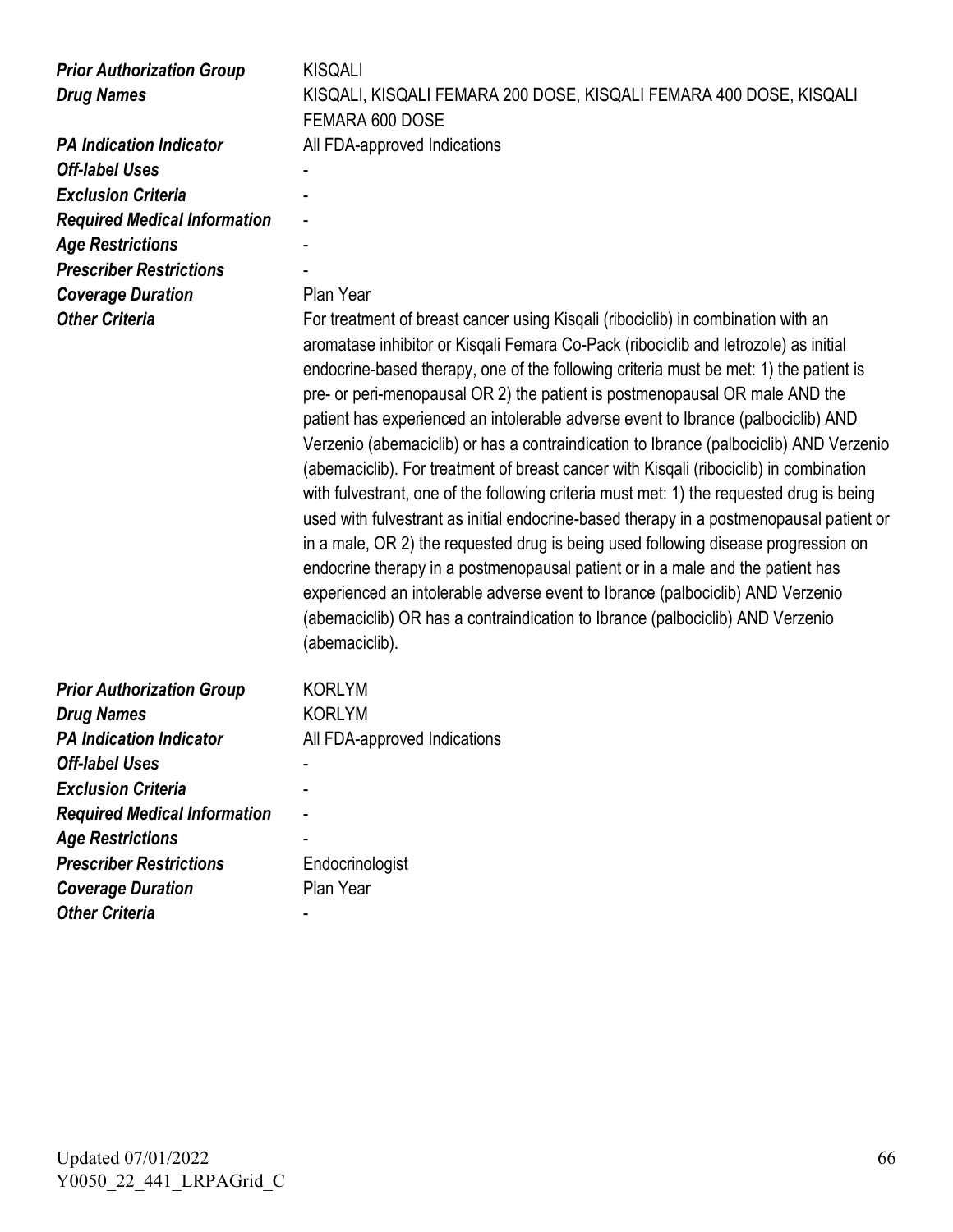| <b>Prior Authorization Group</b>    | <b>KYNMOBI</b>                                                                       |
|-------------------------------------|--------------------------------------------------------------------------------------|
| <b>Drug Names</b>                   | <b>KYNMOBI</b>                                                                       |
| <b>PA Indication Indicator</b>      | All FDA-approved Indications                                                         |
| <b>Off-label Uses</b>               |                                                                                      |
| <b>Exclusion Criteria</b>           |                                                                                      |
| <b>Required Medical Information</b> | For continuation treatment of off episodes in Parkinson's disease: The patient is    |
|                                     | experiencing improvement on the requested drug.                                      |
| <b>Age Restrictions</b>             |                                                                                      |
| <b>Prescriber Restrictions</b>      |                                                                                      |
| <b>Coverage Duration</b>            | Plan Year                                                                            |
| <b>Other Criteria</b>               |                                                                                      |
|                                     |                                                                                      |
| <b>Prior Authorization Group</b>    | <b>LAPATINIB</b>                                                                     |
| <b>Drug Names</b>                   | <b>LAPATINIB DITOSYLATE</b>                                                          |
| <b>PA Indication Indicator</b>      | All FDA-approved Indications, Some Medically-accepted Indications                    |
| <b>Off-label Uses</b>               | Brain metastases from human epidermal growth factor receptor 2 (HER2)-positive       |
|                                     | breast cancer, recurrent epidermal growth factor receptor (EGFR)-positive chordoma,  |
|                                     | HER2-amplified and RAS and BRAF wild-type colorectal cancer in combination with      |
|                                     | trastuzumab.                                                                         |
| <b>Exclusion Criteria</b>           |                                                                                      |
| <b>Required Medical Information</b> | For HER2-positive breast cancer, the requested drug will be used in combination with |
|                                     | any of the following: 1) aromatase inhibitor, 2) capecitabine, OR 3) trastuzumab.    |
| <b>Age Restrictions</b>             |                                                                                      |
| <b>Prescriber Restrictions</b>      |                                                                                      |
| <b>Coverage Duration</b>            | Plan Year                                                                            |
| <b>Other Criteria</b>               |                                                                                      |
|                                     |                                                                                      |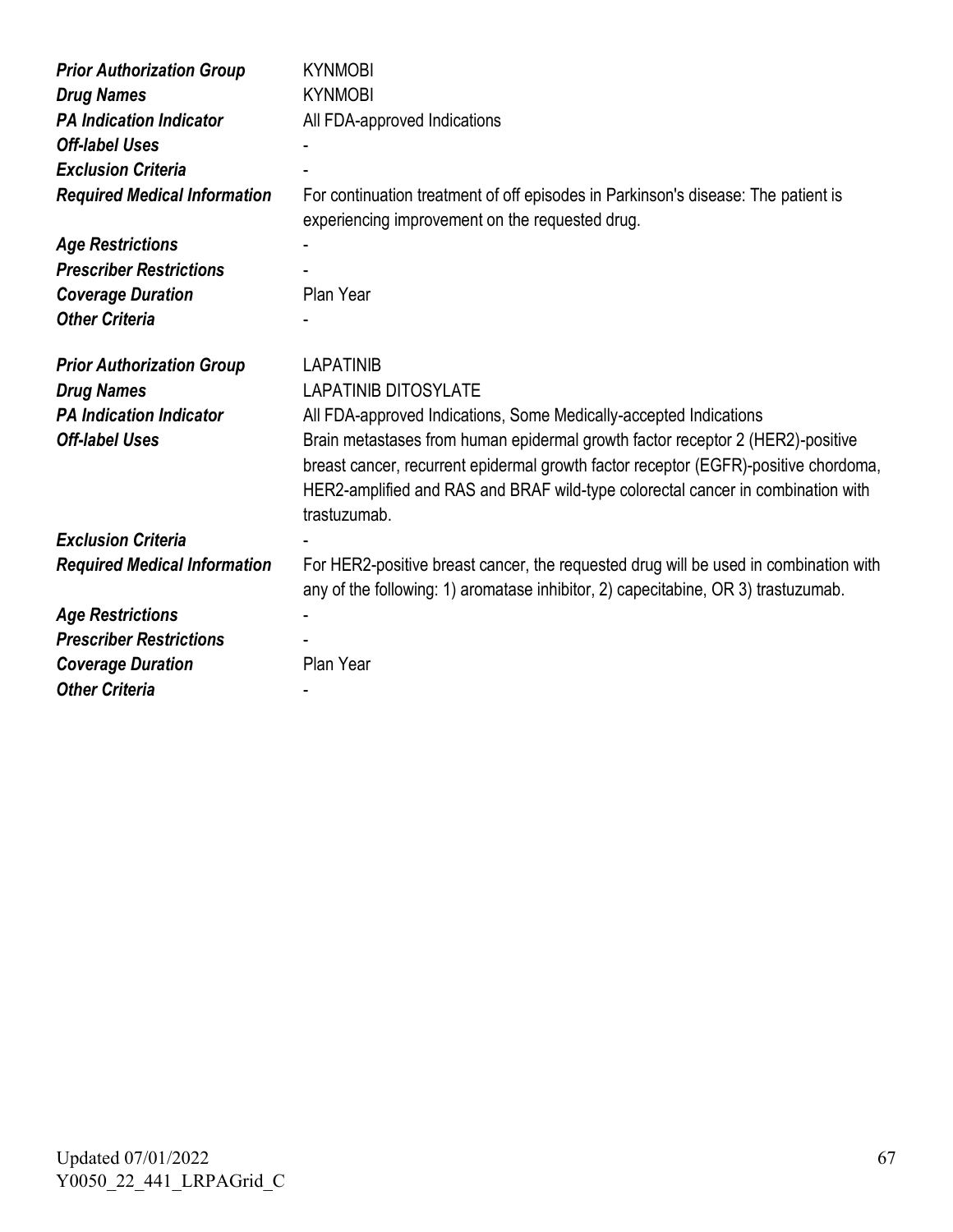| <b>Prior Authorization Group</b><br><b>Drug Names</b> | <b>LENVIMA</b><br>LENVIMA 10 MG DAILY DOSE, LENVIMA 12MG DAILY DOSE, LENVIMA 14 MG                                                                                                                                                                                                                                                                                                                                                                                                                                                                                                                                                                                                                                                                                                                    |
|-------------------------------------------------------|-------------------------------------------------------------------------------------------------------------------------------------------------------------------------------------------------------------------------------------------------------------------------------------------------------------------------------------------------------------------------------------------------------------------------------------------------------------------------------------------------------------------------------------------------------------------------------------------------------------------------------------------------------------------------------------------------------------------------------------------------------------------------------------------------------|
|                                                       | DAILY DOSE, LENVIMA 18 MG DAILY DOSE, LENVIMA 20 MG DAILY DOSE,<br>LENVIMA 24 MG DAILY DOSE, LENVIMA 4 MG DAILY DOSE, LENVIMA 8 MG DAILY<br><b>DOSE</b>                                                                                                                                                                                                                                                                                                                                                                                                                                                                                                                                                                                                                                               |
| <b>PA Indication Indicator</b>                        | All FDA-approved Indications, Some Medically-accepted Indications                                                                                                                                                                                                                                                                                                                                                                                                                                                                                                                                                                                                                                                                                                                                     |
| <b>Off-label Uses</b>                                 | Medullary thyroid carcinoma, recurrent endometrial carcinoma                                                                                                                                                                                                                                                                                                                                                                                                                                                                                                                                                                                                                                                                                                                                          |
| <b>Exclusion Criteria</b>                             |                                                                                                                                                                                                                                                                                                                                                                                                                                                                                                                                                                                                                                                                                                                                                                                                       |
| <b>Required Medical Information</b>                   | For differentiated thyroid cancer (follicular, papillary, or Hurthle cell): disease is not<br>amenable to radioactive iodine therapy and unresectable, locally recurrent, persistent,<br>or metastatic. For hepatocellular carcinoma: disease is unresectable or inoperable,<br>local, metastatic or with extensive liver tumor burden. For renal cell carcinoma: disease<br>is advanced, relapsed, or stage IV. For endometrial carcinoma, the patient meets ALL<br>of the following: 1) The disease is advanced or recurrent, 2) The disease is not<br>microsatellite instability-high (MSI-H) or mismatch repair deficient (dMMR), 3) The<br>patient experienced disease progression following prior systemic therapy, AND 4) The<br>patient is not a candidate for curative surgery or radiation. |
| <b>Age Restrictions</b>                               |                                                                                                                                                                                                                                                                                                                                                                                                                                                                                                                                                                                                                                                                                                                                                                                                       |
| <b>Prescriber Restrictions</b>                        |                                                                                                                                                                                                                                                                                                                                                                                                                                                                                                                                                                                                                                                                                                                                                                                                       |
| <b>Coverage Duration</b>                              | Plan Year                                                                                                                                                                                                                                                                                                                                                                                                                                                                                                                                                                                                                                                                                                                                                                                             |
| <b>Other Criteria</b>                                 |                                                                                                                                                                                                                                                                                                                                                                                                                                                                                                                                                                                                                                                                                                                                                                                                       |
| <b>Prior Authorization Group</b>                      | <b>LEUPROLIDE</b>                                                                                                                                                                                                                                                                                                                                                                                                                                                                                                                                                                                                                                                                                                                                                                                     |
| <b>Drug Names</b>                                     | <b>LEUPROLIDE ACETATE</b>                                                                                                                                                                                                                                                                                                                                                                                                                                                                                                                                                                                                                                                                                                                                                                             |
| <b>PA Indication Indicator</b>                        | All FDA-approved Indications, Some Medically-accepted Indications                                                                                                                                                                                                                                                                                                                                                                                                                                                                                                                                                                                                                                                                                                                                     |
| <b>Off-label Uses</b>                                 | Use in combination with growth hormone for children with growth failure and advancing<br>puberty, recurrent androgen receptor positive salivary gland tumors.                                                                                                                                                                                                                                                                                                                                                                                                                                                                                                                                                                                                                                         |
| <b>Exclusion Criteria</b>                             |                                                                                                                                                                                                                                                                                                                                                                                                                                                                                                                                                                                                                                                                                                                                                                                                       |
| <b>Required Medical Information</b>                   |                                                                                                                                                                                                                                                                                                                                                                                                                                                                                                                                                                                                                                                                                                                                                                                                       |
| <b>Age Restrictions</b>                               |                                                                                                                                                                                                                                                                                                                                                                                                                                                                                                                                                                                                                                                                                                                                                                                                       |
| <b>Prescriber Restrictions</b>                        |                                                                                                                                                                                                                                                                                                                                                                                                                                                                                                                                                                                                                                                                                                                                                                                                       |
| <b>Coverage Duration</b>                              | Plan Year                                                                                                                                                                                                                                                                                                                                                                                                                                                                                                                                                                                                                                                                                                                                                                                             |
| <b>Other Criteria</b>                                 |                                                                                                                                                                                                                                                                                                                                                                                                                                                                                                                                                                                                                                                                                                                                                                                                       |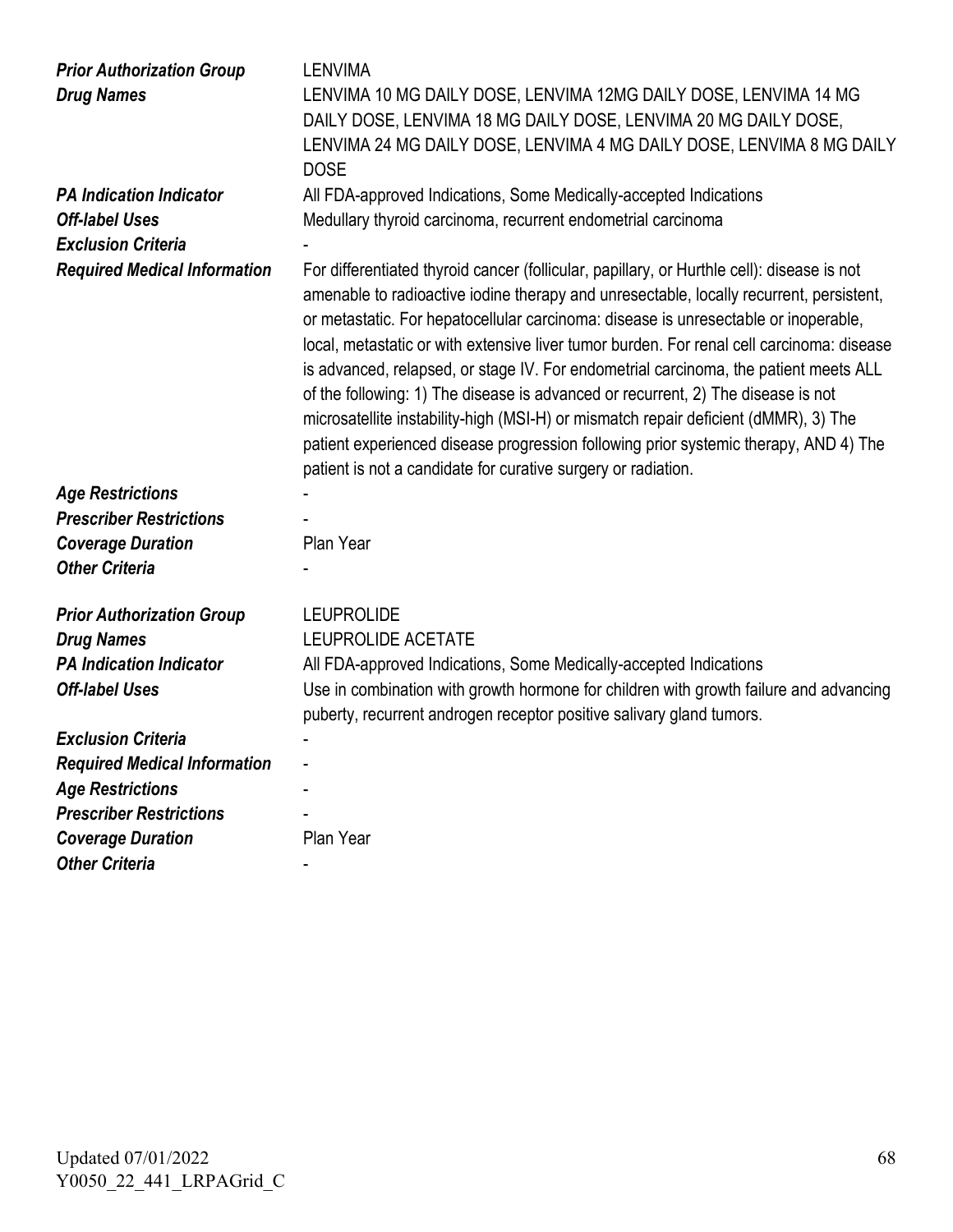| <b>Prior Authorization Group</b><br><b>Drug Names</b><br><b>PA Indication Indicator</b><br><b>Off-label Uses</b> | <b>LIDOCAINE PATCHES</b><br><b>LIDOCAINE</b><br>All FDA-approved Indications, Some Medically-accepted Indications<br>Pain associated with diabetic neuropathy, pain associated with cancer-related<br>neuropathy (including treatment-related neuropathy [e.g., neuropathy associated with<br>radiation treatment or chemotherapy]).                |
|------------------------------------------------------------------------------------------------------------------|-----------------------------------------------------------------------------------------------------------------------------------------------------------------------------------------------------------------------------------------------------------------------------------------------------------------------------------------------------|
| <b>Exclusion Criteria</b>                                                                                        |                                                                                                                                                                                                                                                                                                                                                     |
| <b>Required Medical Information</b>                                                                              |                                                                                                                                                                                                                                                                                                                                                     |
| <b>Age Restrictions</b>                                                                                          |                                                                                                                                                                                                                                                                                                                                                     |
| <b>Prescriber Restrictions</b>                                                                                   |                                                                                                                                                                                                                                                                                                                                                     |
| <b>Coverage Duration</b>                                                                                         | Plan Year                                                                                                                                                                                                                                                                                                                                           |
| <b>Other Criteria</b>                                                                                            |                                                                                                                                                                                                                                                                                                                                                     |
| <b>Prior Authorization Group</b>                                                                                 | <b>LONSURF</b>                                                                                                                                                                                                                                                                                                                                      |
| <b>Drug Names</b>                                                                                                | <b>LONSURF</b>                                                                                                                                                                                                                                                                                                                                      |
| <b>PA Indication Indicator</b>                                                                                   | All FDA-approved Indications                                                                                                                                                                                                                                                                                                                        |
| <b>Off-label Uses</b>                                                                                            |                                                                                                                                                                                                                                                                                                                                                     |
| <b>Exclusion Criteria</b>                                                                                        |                                                                                                                                                                                                                                                                                                                                                     |
| <b>Required Medical Information</b>                                                                              | For colorectal cancer: The disease is advanced or metastatic. For gastric or<br>gastroesophageal junction adenocarcinoma, all of the following criteria must be met: 1)<br>The disease is unresectable locally advanced, recurrent, or metastatic, and 2) The<br>patient has been previously treated with at least two prior lines of chemotherapy. |
| <b>Age Restrictions</b>                                                                                          |                                                                                                                                                                                                                                                                                                                                                     |
| <b>Prescriber Restrictions</b>                                                                                   |                                                                                                                                                                                                                                                                                                                                                     |
| <b>Coverage Duration</b>                                                                                         | Plan Year                                                                                                                                                                                                                                                                                                                                           |
| <b>Other Criteria</b>                                                                                            |                                                                                                                                                                                                                                                                                                                                                     |
| <b>Prior Authorization Group</b>                                                                                 | <b>LORBRENA</b>                                                                                                                                                                                                                                                                                                                                     |
| <b>Drug Names</b>                                                                                                | <b>LORBRENA</b>                                                                                                                                                                                                                                                                                                                                     |
| <b>PA Indication Indicator</b>                                                                                   | All FDA-approved Indications, Some Medically-accepted Indications                                                                                                                                                                                                                                                                                   |
| <b>Off-label Uses</b>                                                                                            | Anaplastic lymphoma kinase (ALK)-positive recurrent or advanced non-small cell lung<br>cancer (NSCLC). Repressor of silencing (ROS)-1 rearrangement-positive recurrent,<br>advanced, or metastatic NSCLC following progression on crizotinib, entrectinib, or<br>ceritinib.                                                                         |
| <b>Exclusion Criteria</b>                                                                                        |                                                                                                                                                                                                                                                                                                                                                     |
| <b>Required Medical Information</b>                                                                              |                                                                                                                                                                                                                                                                                                                                                     |
| <b>Age Restrictions</b>                                                                                          |                                                                                                                                                                                                                                                                                                                                                     |
| <b>Prescriber Restrictions</b>                                                                                   |                                                                                                                                                                                                                                                                                                                                                     |
| <b>Coverage Duration</b>                                                                                         | Plan Year                                                                                                                                                                                                                                                                                                                                           |
| <b>Other Criteria</b>                                                                                            |                                                                                                                                                                                                                                                                                                                                                     |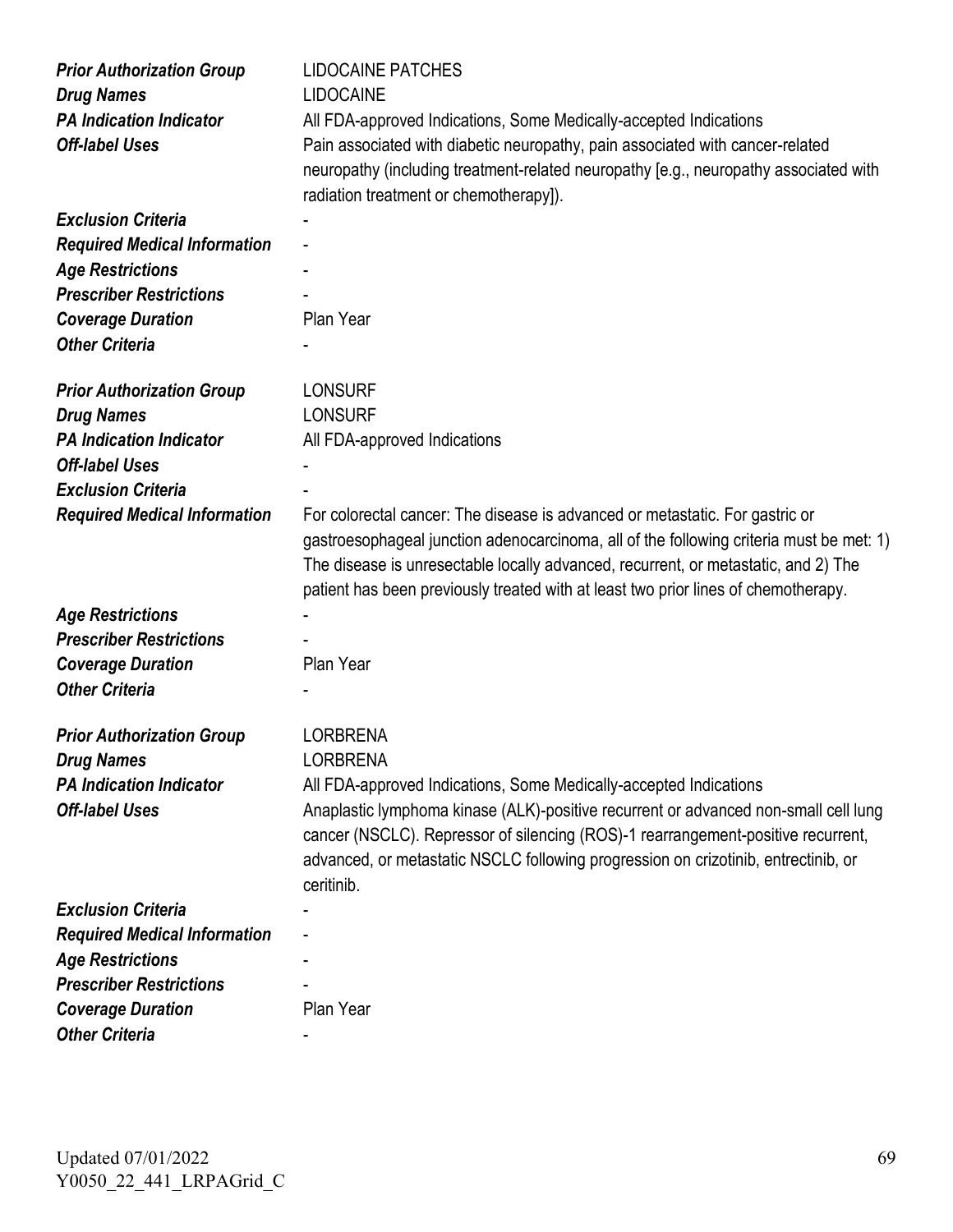| <b>Prior Authorization Group</b>    | <b>LUMAKRAS</b>                                                                                                                                                                                                                                                                                                                                                                                                                                                                                                                                                                |
|-------------------------------------|--------------------------------------------------------------------------------------------------------------------------------------------------------------------------------------------------------------------------------------------------------------------------------------------------------------------------------------------------------------------------------------------------------------------------------------------------------------------------------------------------------------------------------------------------------------------------------|
| <b>Drug Names</b>                   | <b>LUMAKRAS</b>                                                                                                                                                                                                                                                                                                                                                                                                                                                                                                                                                                |
| <b>PA Indication Indicator</b>      | All FDA-approved Indications                                                                                                                                                                                                                                                                                                                                                                                                                                                                                                                                                   |
| <b>Off-label Uses</b>               |                                                                                                                                                                                                                                                                                                                                                                                                                                                                                                                                                                                |
| <b>Exclusion Criteria</b>           |                                                                                                                                                                                                                                                                                                                                                                                                                                                                                                                                                                                |
| <b>Required Medical Information</b> |                                                                                                                                                                                                                                                                                                                                                                                                                                                                                                                                                                                |
| <b>Age Restrictions</b>             |                                                                                                                                                                                                                                                                                                                                                                                                                                                                                                                                                                                |
| <b>Prescriber Restrictions</b>      |                                                                                                                                                                                                                                                                                                                                                                                                                                                                                                                                                                                |
| <b>Coverage Duration</b>            | Plan Year                                                                                                                                                                                                                                                                                                                                                                                                                                                                                                                                                                      |
| <b>Other Criteria</b>               |                                                                                                                                                                                                                                                                                                                                                                                                                                                                                                                                                                                |
| <b>Prior Authorization Group</b>    | LUMIZYME                                                                                                                                                                                                                                                                                                                                                                                                                                                                                                                                                                       |
| <b>Drug Names</b>                   | <b>LUMIZYME</b>                                                                                                                                                                                                                                                                                                                                                                                                                                                                                                                                                                |
| <b>PA Indication Indicator</b>      | All FDA-approved Indications                                                                                                                                                                                                                                                                                                                                                                                                                                                                                                                                                   |
| <b>Off-label Uses</b>               |                                                                                                                                                                                                                                                                                                                                                                                                                                                                                                                                                                                |
| <b>Exclusion Criteria</b>           |                                                                                                                                                                                                                                                                                                                                                                                                                                                                                                                                                                                |
| <b>Required Medical Information</b> | Diagnosis of Pompe disease was confirmed by an enzyme assay demonstrating a<br>deficiency of acid alpha-glucosidase (GAA) enzyme activity or by genetic testing.                                                                                                                                                                                                                                                                                                                                                                                                               |
| <b>Age Restrictions</b>             |                                                                                                                                                                                                                                                                                                                                                                                                                                                                                                                                                                                |
| <b>Prescriber Restrictions</b>      |                                                                                                                                                                                                                                                                                                                                                                                                                                                                                                                                                                                |
| <b>Coverage Duration</b>            | Plan Year                                                                                                                                                                                                                                                                                                                                                                                                                                                                                                                                                                      |
| <b>Other Criteria</b>               |                                                                                                                                                                                                                                                                                                                                                                                                                                                                                                                                                                                |
| <b>Prior Authorization Group</b>    | <b>LUPRON PED</b>                                                                                                                                                                                                                                                                                                                                                                                                                                                                                                                                                              |
| <b>Drug Names</b>                   | LUPRON DEPOT-PED (1-MONTH, LUPRON DEPOT-PED (3-MONTH                                                                                                                                                                                                                                                                                                                                                                                                                                                                                                                           |
| <b>PA Indication Indicator</b>      | All FDA-approved Indications                                                                                                                                                                                                                                                                                                                                                                                                                                                                                                                                                   |
| <b>Off-label Uses</b>               |                                                                                                                                                                                                                                                                                                                                                                                                                                                                                                                                                                                |
| <b>Exclusion Criteria</b>           |                                                                                                                                                                                                                                                                                                                                                                                                                                                                                                                                                                                |
| <b>Required Medical Information</b> | For central precocious puberty (CPP), patients not currently receiving therapy must<br>meet all of the following criteria: 1) Diagnosis of CPP was confirmed by a pubertal<br>response to a gonadotropin releasing hormone (GnRH) agonist test OR a pubertal level<br>of a third generation luteinizing hormone (LH) assay, 2) Assessment of bone age<br>versus chronological age supports the diagnosis of CPP, and 3) The onset of<br>secondary sexual characteristics occurred prior to 8 years of age for female patients<br>OR prior to 9 years of age for male patients. |
| <b>Age Restrictions</b>             | CPP: Patient must be less than 12 years old if female and less than 13 years old if<br>male.                                                                                                                                                                                                                                                                                                                                                                                                                                                                                   |
| <b>Prescriber Restrictions</b>      |                                                                                                                                                                                                                                                                                                                                                                                                                                                                                                                                                                                |
| <b>Coverage Duration</b>            | Plan Year                                                                                                                                                                                                                                                                                                                                                                                                                                                                                                                                                                      |
| <b>Other Criteria</b>               |                                                                                                                                                                                                                                                                                                                                                                                                                                                                                                                                                                                |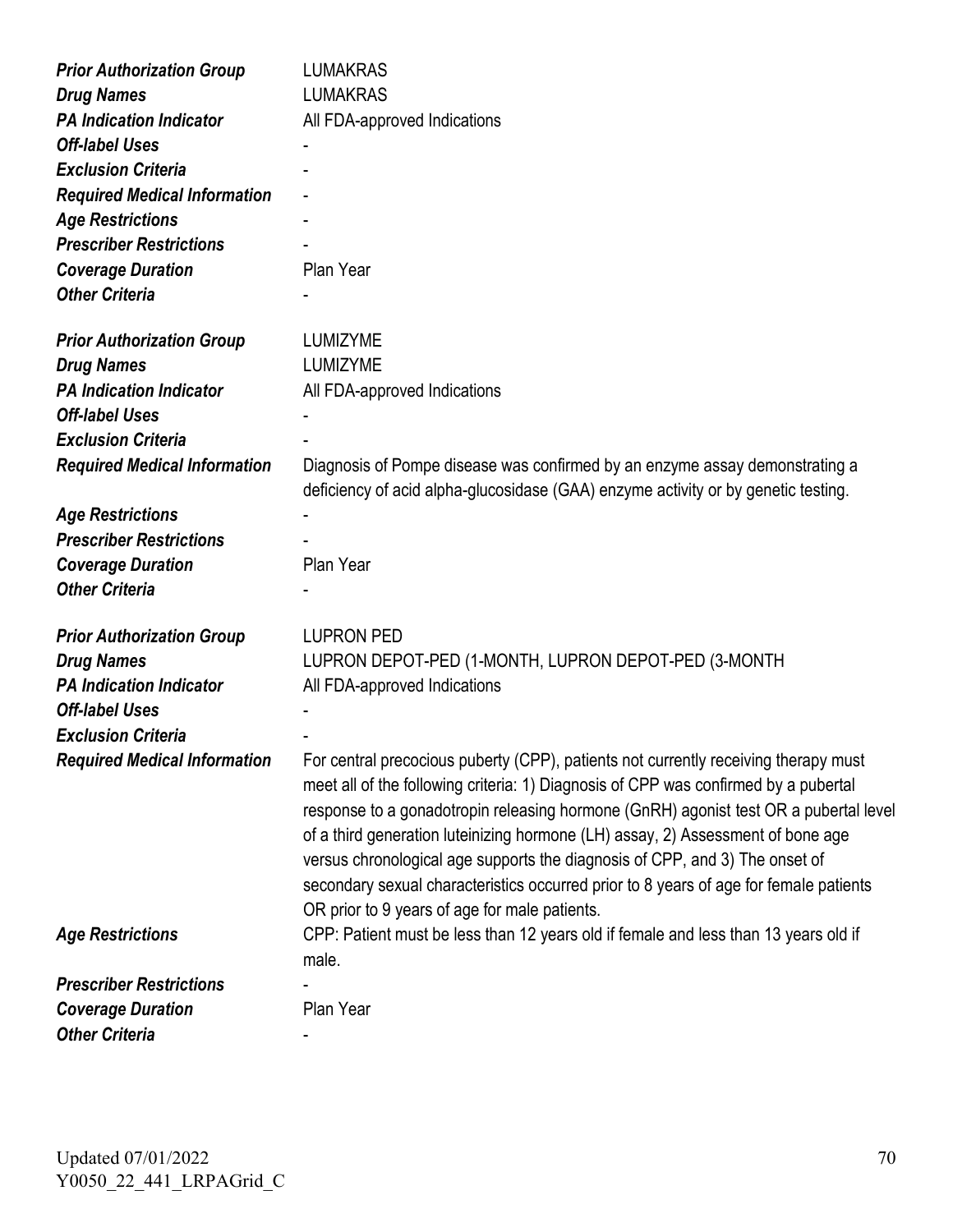| <b>Prior Authorization Group</b><br><b>Drug Names</b><br><b>PA Indication Indicator</b><br><b>Off-label Uses</b> | LUPRON-ENDOMETRIOSIS<br>LUPRON DEPOT (1-MONTH), LUPRON DEPOT (3-MONTH)<br>All FDA-approved Indications, Some Medically-accepted Indications<br>Breast cancer, malignant sex cord-stromal tumors, epithelial ovarian cancer/fallopian<br>tube cancer/primary peritoneal cancer                                                                                                                                                                                                                                                                                                                                             |
|------------------------------------------------------------------------------------------------------------------|---------------------------------------------------------------------------------------------------------------------------------------------------------------------------------------------------------------------------------------------------------------------------------------------------------------------------------------------------------------------------------------------------------------------------------------------------------------------------------------------------------------------------------------------------------------------------------------------------------------------------|
| <b>Exclusion Criteria</b>                                                                                        |                                                                                                                                                                                                                                                                                                                                                                                                                                                                                                                                                                                                                           |
| <b>Required Medical Information</b>                                                                              | For uterine fibroids, patient must meet one of the following: 1) Diagnosis of anemia<br>(e.g., hematocrit less than or equal to 30 percent and/or hemoglobin less than or equal<br>to 10g/dL), OR 2) the requested medication will be used prior to surgery for uterine<br>fibroids.                                                                                                                                                                                                                                                                                                                                      |
| <b>Age Restrictions</b>                                                                                          |                                                                                                                                                                                                                                                                                                                                                                                                                                                                                                                                                                                                                           |
| <b>Prescriber Restrictions</b>                                                                                   |                                                                                                                                                                                                                                                                                                                                                                                                                                                                                                                                                                                                                           |
| <b>Coverage Duration</b>                                                                                         | Fibroids: 3 months (mo), max 6 mo total. Endometriosis: 6 mo, max 12 mo total.<br>Others: Plan Year                                                                                                                                                                                                                                                                                                                                                                                                                                                                                                                       |
| <b>Other Criteria</b>                                                                                            |                                                                                                                                                                                                                                                                                                                                                                                                                                                                                                                                                                                                                           |
| <b>Prior Authorization Group</b>                                                                                 | <b>LYNPARZA</b>                                                                                                                                                                                                                                                                                                                                                                                                                                                                                                                                                                                                           |
| <b>Drug Names</b>                                                                                                | LYNPARZA                                                                                                                                                                                                                                                                                                                                                                                                                                                                                                                                                                                                                  |
| <b>PA Indication Indicator</b>                                                                                   | All FDA-approved Indications, Some Medically-accepted Indications                                                                                                                                                                                                                                                                                                                                                                                                                                                                                                                                                         |
| <b>Off-label Uses</b>                                                                                            | Recurrent HER2-negative, BRCA 1/2-germline mutated breast cancer, recurrent or<br>metastatic HER2-positive, BRCA 1/2-germline mutated breast cancer                                                                                                                                                                                                                                                                                                                                                                                                                                                                       |
| <b>Exclusion Criteria</b>                                                                                        |                                                                                                                                                                                                                                                                                                                                                                                                                                                                                                                                                                                                                           |
| <b>Required Medical Information</b>                                                                              | For recurrent or metastatic breast cancer: the disease is BRCA 1/2-germline mutated.<br>For prostate cancer: The patient has progressed on prior treatment with an androgen<br>receptor-directed therapy. For epithelial ovarian, fallopian tube, or primary peritoneal<br>cancer: 1) The requested drug is used for maintenance therapy for stage II-IV or<br>recurrent disease who are in complete or partial response to chemotherapy OR 2) The<br>patient has deleterious or suspected deleterious germline BRCA-mutated advanced,<br>recurrent, or persistent disease after two or more prior chemotherapy regimens. |
| <b>Age Restrictions</b>                                                                                          |                                                                                                                                                                                                                                                                                                                                                                                                                                                                                                                                                                                                                           |
| <b>Prescriber Restrictions</b>                                                                                   |                                                                                                                                                                                                                                                                                                                                                                                                                                                                                                                                                                                                                           |
| <b>Coverage Duration</b>                                                                                         | Plan Year                                                                                                                                                                                                                                                                                                                                                                                                                                                                                                                                                                                                                 |
| <b>Other Criteria</b>                                                                                            |                                                                                                                                                                                                                                                                                                                                                                                                                                                                                                                                                                                                                           |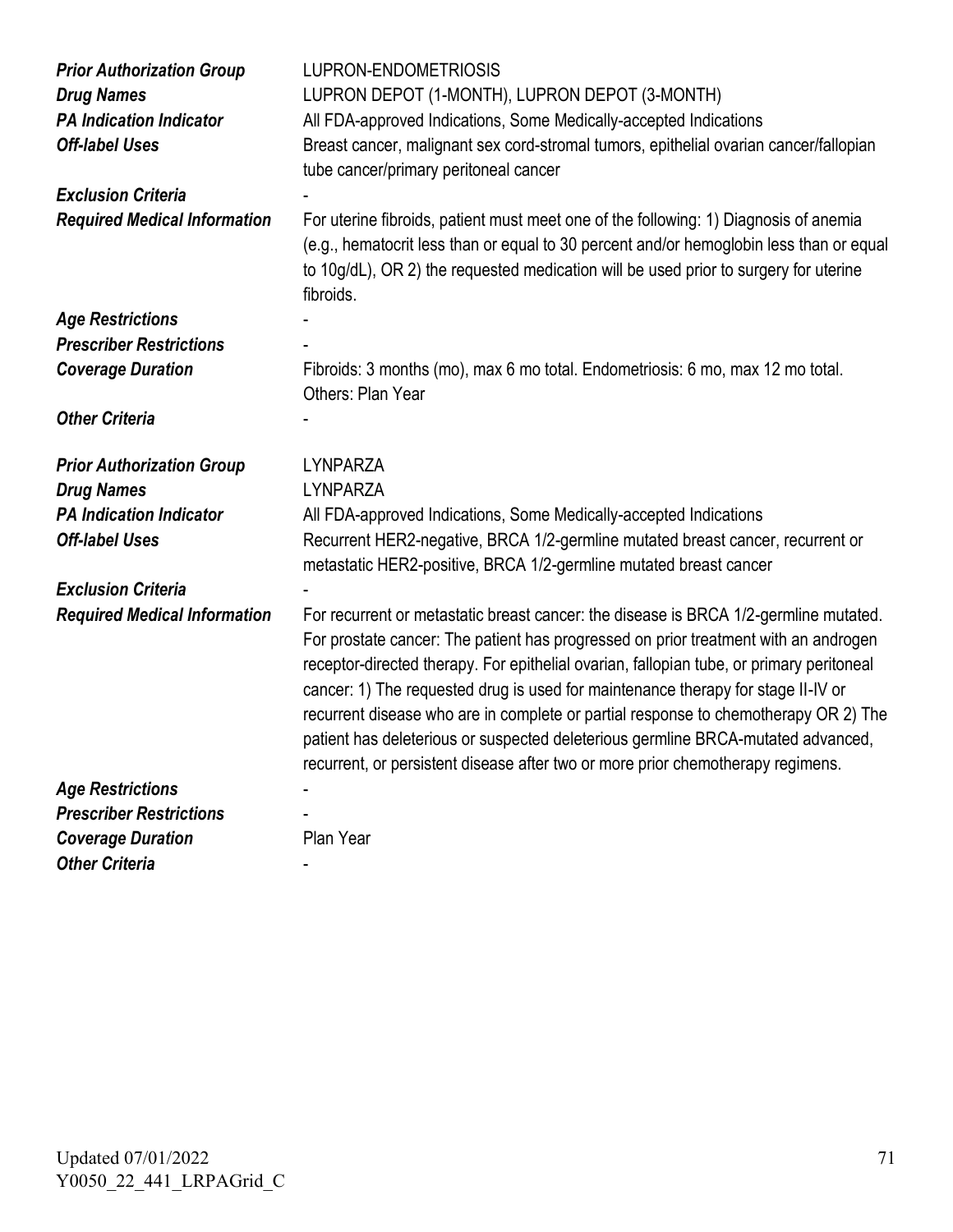| <b>Prior Authorization Group</b>    | <b>LYRICA CR</b>                                                                                                                                                                                                                                                                                                                                                                                                                                                                                                                                                                                                                                                       |
|-------------------------------------|------------------------------------------------------------------------------------------------------------------------------------------------------------------------------------------------------------------------------------------------------------------------------------------------------------------------------------------------------------------------------------------------------------------------------------------------------------------------------------------------------------------------------------------------------------------------------------------------------------------------------------------------------------------------|
| <b>Drug Names</b>                   | PREGABALIN ER                                                                                                                                                                                                                                                                                                                                                                                                                                                                                                                                                                                                                                                          |
| <b>PA Indication Indicator</b>      | All FDA-approved Indications                                                                                                                                                                                                                                                                                                                                                                                                                                                                                                                                                                                                                                           |
| <b>Off-label Uses</b>               |                                                                                                                                                                                                                                                                                                                                                                                                                                                                                                                                                                                                                                                                        |
| <b>Exclusion Criteria</b>           |                                                                                                                                                                                                                                                                                                                                                                                                                                                                                                                                                                                                                                                                        |
| <b>Required Medical Information</b> | The patient has experienced an inadequate treatment response to gabapentin, or the<br>patient has experienced an intolerance to gabapentin, or the patient has a<br>contraindication to gabapentin.                                                                                                                                                                                                                                                                                                                                                                                                                                                                    |
| <b>Age Restrictions</b>             |                                                                                                                                                                                                                                                                                                                                                                                                                                                                                                                                                                                                                                                                        |
| <b>Prescriber Restrictions</b>      |                                                                                                                                                                                                                                                                                                                                                                                                                                                                                                                                                                                                                                                                        |
| <b>Coverage Duration</b>            | Plan Year                                                                                                                                                                                                                                                                                                                                                                                                                                                                                                                                                                                                                                                              |
| <b>Other Criteria</b>               |                                                                                                                                                                                                                                                                                                                                                                                                                                                                                                                                                                                                                                                                        |
|                                     |                                                                                                                                                                                                                                                                                                                                                                                                                                                                                                                                                                                                                                                                        |
| <b>Prior Authorization Group</b>    | <b>MAVYRET</b>                                                                                                                                                                                                                                                                                                                                                                                                                                                                                                                                                                                                                                                         |
| <b>Drug Names</b>                   | <b>MAVYRET</b>                                                                                                                                                                                                                                                                                                                                                                                                                                                                                                                                                                                                                                                         |
| <b>PA Indication Indicator</b>      | All FDA-approved Indications                                                                                                                                                                                                                                                                                                                                                                                                                                                                                                                                                                                                                                           |
| <b>Off-label Uses</b>               |                                                                                                                                                                                                                                                                                                                                                                                                                                                                                                                                                                                                                                                                        |
| <b>Exclusion Criteria</b>           | Decompensated cirrhosis/moderate or severe hepatic impairment (Child Turcotte Pugh<br>[CTP] class B or C).                                                                                                                                                                                                                                                                                                                                                                                                                                                                                                                                                             |
| <b>Required Medical Information</b> | For hepatitis C virus (HCV): Infection confirmed by presence of HCV RNA in the serum<br>prior to starting treatment. Planned treatment regimen, genotype, prior treatment<br>history, presence or absence of cirrhosis (compensated or decompensated [CTP class<br>B or C]), presence or absence of human immunodeficiency virus (HIV) coinfection,<br>presence or absence of resistance-associated substitutions where applicable, liver and<br>kidney transplantation status if applicable. Coverage conditions and specific durations<br>of approval will be based on current American Association for the Study of Liver<br>Diseases (AASLD) treatment guidelines. |
| <b>Age Restrictions</b>             |                                                                                                                                                                                                                                                                                                                                                                                                                                                                                                                                                                                                                                                                        |
| <b>Prescriber Restrictions</b>      |                                                                                                                                                                                                                                                                                                                                                                                                                                                                                                                                                                                                                                                                        |
| <b>Coverage Duration</b>            | Criteria will be applied consistent with current AASLD-IDSA guidance                                                                                                                                                                                                                                                                                                                                                                                                                                                                                                                                                                                                   |
| <b>Other Criteria</b>               |                                                                                                                                                                                                                                                                                                                                                                                                                                                                                                                                                                                                                                                                        |
| <b>Prior Authorization Group</b>    | <b>MEGESTROL</b>                                                                                                                                                                                                                                                                                                                                                                                                                                                                                                                                                                                                                                                       |
| <b>Drug Names</b>                   | MEGESTROL ACETATE                                                                                                                                                                                                                                                                                                                                                                                                                                                                                                                                                                                                                                                      |
| <b>PA Indication Indicator</b>      | All FDA-approved Indications, Some Medically-accepted Indications                                                                                                                                                                                                                                                                                                                                                                                                                                                                                                                                                                                                      |
| <b>Off-label Uses</b>               | Cancer-related cachexia in adults                                                                                                                                                                                                                                                                                                                                                                                                                                                                                                                                                                                                                                      |
| <b>Exclusion Criteria</b>           |                                                                                                                                                                                                                                                                                                                                                                                                                                                                                                                                                                                                                                                                        |
| <b>Required Medical Information</b> | Patient has experienced an inadequate treatment response or intolerance to megestrol                                                                                                                                                                                                                                                                                                                                                                                                                                                                                                                                                                                   |
|                                     | 40 mg/mL oral suspension.                                                                                                                                                                                                                                                                                                                                                                                                                                                                                                                                                                                                                                              |
| <b>Age Restrictions</b>             |                                                                                                                                                                                                                                                                                                                                                                                                                                                                                                                                                                                                                                                                        |
| <b>Prescriber Restrictions</b>      |                                                                                                                                                                                                                                                                                                                                                                                                                                                                                                                                                                                                                                                                        |
| <b>Coverage Duration</b>            | Plan Year                                                                                                                                                                                                                                                                                                                                                                                                                                                                                                                                                                                                                                                              |
| <b>Other Criteria</b>               |                                                                                                                                                                                                                                                                                                                                                                                                                                                                                                                                                                                                                                                                        |
|                                     |                                                                                                                                                                                                                                                                                                                                                                                                                                                                                                                                                                                                                                                                        |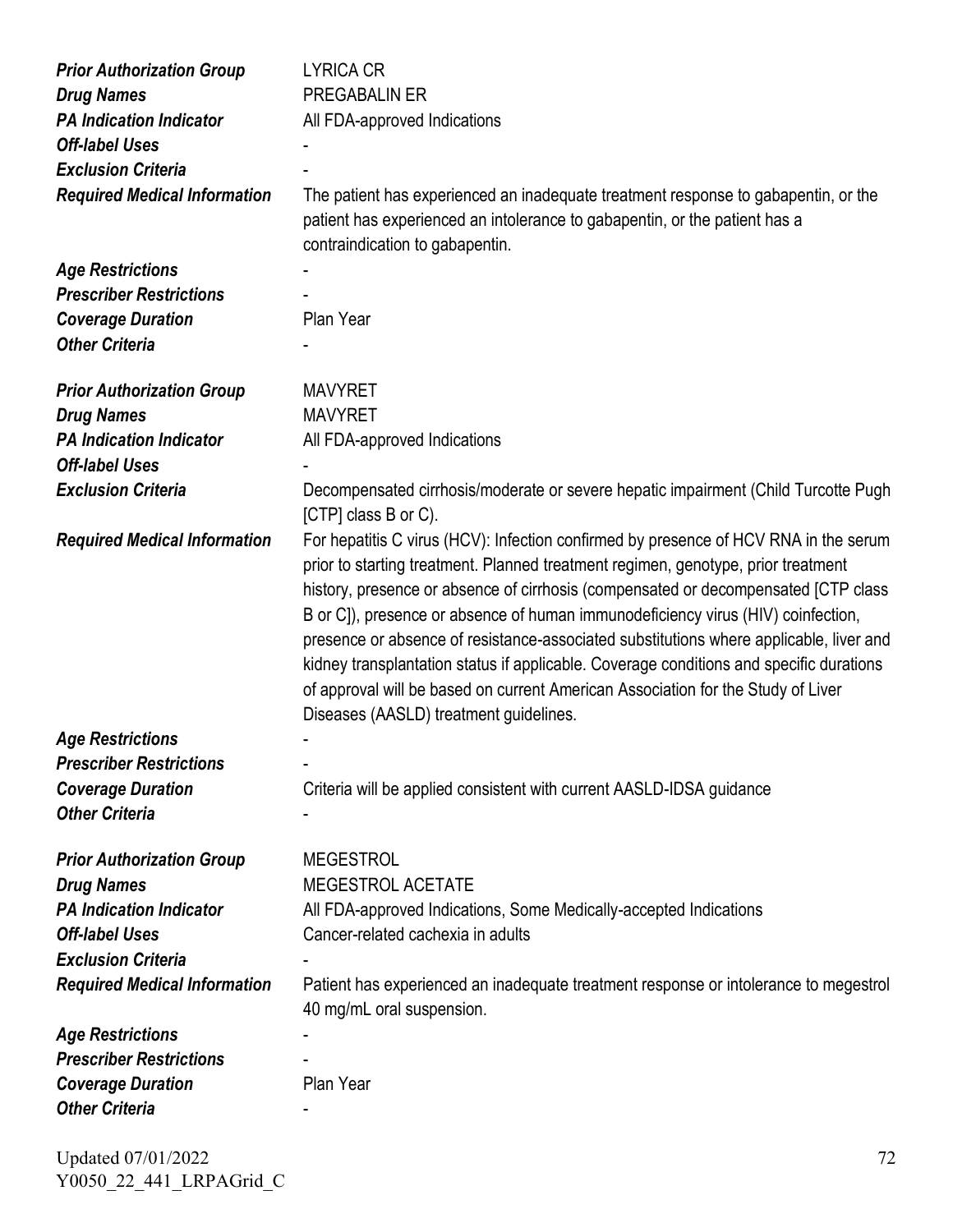| <b>Prior Authorization Group</b>    | <b>MEKINIST</b>                                                                                                                                                                                                                                                                                                                                                                                                                                                                                                                                                                                                                                                                                                                                                                                                                                                                                                                                          |
|-------------------------------------|----------------------------------------------------------------------------------------------------------------------------------------------------------------------------------------------------------------------------------------------------------------------------------------------------------------------------------------------------------------------------------------------------------------------------------------------------------------------------------------------------------------------------------------------------------------------------------------------------------------------------------------------------------------------------------------------------------------------------------------------------------------------------------------------------------------------------------------------------------------------------------------------------------------------------------------------------------|
| <b>Drug Names</b>                   | <b>MEKINIST</b>                                                                                                                                                                                                                                                                                                                                                                                                                                                                                                                                                                                                                                                                                                                                                                                                                                                                                                                                          |
| <b>PA Indication Indicator</b>      | All FDA-approved Indications, Some Medically-accepted Indications                                                                                                                                                                                                                                                                                                                                                                                                                                                                                                                                                                                                                                                                                                                                                                                                                                                                                        |
| <b>Off-label Uses</b>               | Brain metastases from melanoma, uveal melanoma, central nervous system (CNS)                                                                                                                                                                                                                                                                                                                                                                                                                                                                                                                                                                                                                                                                                                                                                                                                                                                                             |
|                                     | cancer (i.e., glioma, meningioma, astrocytoma), low grade serous ovarian cancer.                                                                                                                                                                                                                                                                                                                                                                                                                                                                                                                                                                                                                                                                                                                                                                                                                                                                         |
| <b>Exclusion Criteria</b>           |                                                                                                                                                                                                                                                                                                                                                                                                                                                                                                                                                                                                                                                                                                                                                                                                                                                                                                                                                          |
| <b>Required Medical Information</b> | For brain metastasis from melanoma, adjuvant treatment of melanoma, and central<br>nervous system (CNS) cancer (i.e., glioma, meningioma, astrocytoma): 1) The tumor is<br>positive for a BRAF V600 activating mutation (e.g., V600E or V600K), and 2) The<br>requested drug will be used in combination with dabrafenib. For unresectable or<br>metastatic melanoma: 1) The tumor is positive for a BRAF V600 activating mutation<br>(e.g., V600E or V600K), and 2) The requested drug will be used as a single agent or in<br>combination with dabrafenib. For non-small cell lung cancer, and anaplastic thyroid<br>cancer: 1) The tumor is positive for a BRAF V600E mutation, and 2) The requested<br>drug will be used in combination with dabrafenib. For uveal melanoma, the requested<br>drug will be used as a single agent. For low grade serous ovarian cancer: The<br>requested drug will be used to treat persistent or recurrent disease. |
| <b>Age Restrictions</b>             |                                                                                                                                                                                                                                                                                                                                                                                                                                                                                                                                                                                                                                                                                                                                                                                                                                                                                                                                                          |
| <b>Prescriber Restrictions</b>      |                                                                                                                                                                                                                                                                                                                                                                                                                                                                                                                                                                                                                                                                                                                                                                                                                                                                                                                                                          |
| <b>Coverage Duration</b>            | Plan Year                                                                                                                                                                                                                                                                                                                                                                                                                                                                                                                                                                                                                                                                                                                                                                                                                                                                                                                                                |
| <b>Other Criteria</b>               |                                                                                                                                                                                                                                                                                                                                                                                                                                                                                                                                                                                                                                                                                                                                                                                                                                                                                                                                                          |
|                                     |                                                                                                                                                                                                                                                                                                                                                                                                                                                                                                                                                                                                                                                                                                                                                                                                                                                                                                                                                          |
| <b>Prior Authorization Group</b>    | <b>MEKTOVI</b>                                                                                                                                                                                                                                                                                                                                                                                                                                                                                                                                                                                                                                                                                                                                                                                                                                                                                                                                           |
| <b>Drug Names</b>                   | <b>MEKTOVI</b>                                                                                                                                                                                                                                                                                                                                                                                                                                                                                                                                                                                                                                                                                                                                                                                                                                                                                                                                           |
| <b>PA Indication Indicator</b>      | All FDA-approved Indications, Some Medically-accepted Indications                                                                                                                                                                                                                                                                                                                                                                                                                                                                                                                                                                                                                                                                                                                                                                                                                                                                                        |
| <b>Off-label Uses</b>               | Adjuvant systemic therapy for cutaneous melanoma                                                                                                                                                                                                                                                                                                                                                                                                                                                                                                                                                                                                                                                                                                                                                                                                                                                                                                         |
| <b>Exclusion Criteria</b>           |                                                                                                                                                                                                                                                                                                                                                                                                                                                                                                                                                                                                                                                                                                                                                                                                                                                                                                                                                          |
| <b>Required Medical Information</b> | For cutaneous melanoma: The patient must meet all of the following criteria: 1) Tumor<br>is positive for BRAF V600 activating mutation (e.g., V600E or V600K), 2) The<br>requested drug will be used in combination with encorafenib, and 3) The requested<br>drug will be used for either of the following: a) unresectable or metastatic disease, or b)<br>adjuvant systemic therapy.                                                                                                                                                                                                                                                                                                                                                                                                                                                                                                                                                                  |
| <b>Age Restrictions</b>             |                                                                                                                                                                                                                                                                                                                                                                                                                                                                                                                                                                                                                                                                                                                                                                                                                                                                                                                                                          |
| <b>Prescriber Restrictions</b>      |                                                                                                                                                                                                                                                                                                                                                                                                                                                                                                                                                                                                                                                                                                                                                                                                                                                                                                                                                          |
| <b>Coverage Duration</b>            | Plan Year                                                                                                                                                                                                                                                                                                                                                                                                                                                                                                                                                                                                                                                                                                                                                                                                                                                                                                                                                |
| <b>Other Criteria</b>               |                                                                                                                                                                                                                                                                                                                                                                                                                                                                                                                                                                                                                                                                                                                                                                                                                                                                                                                                                          |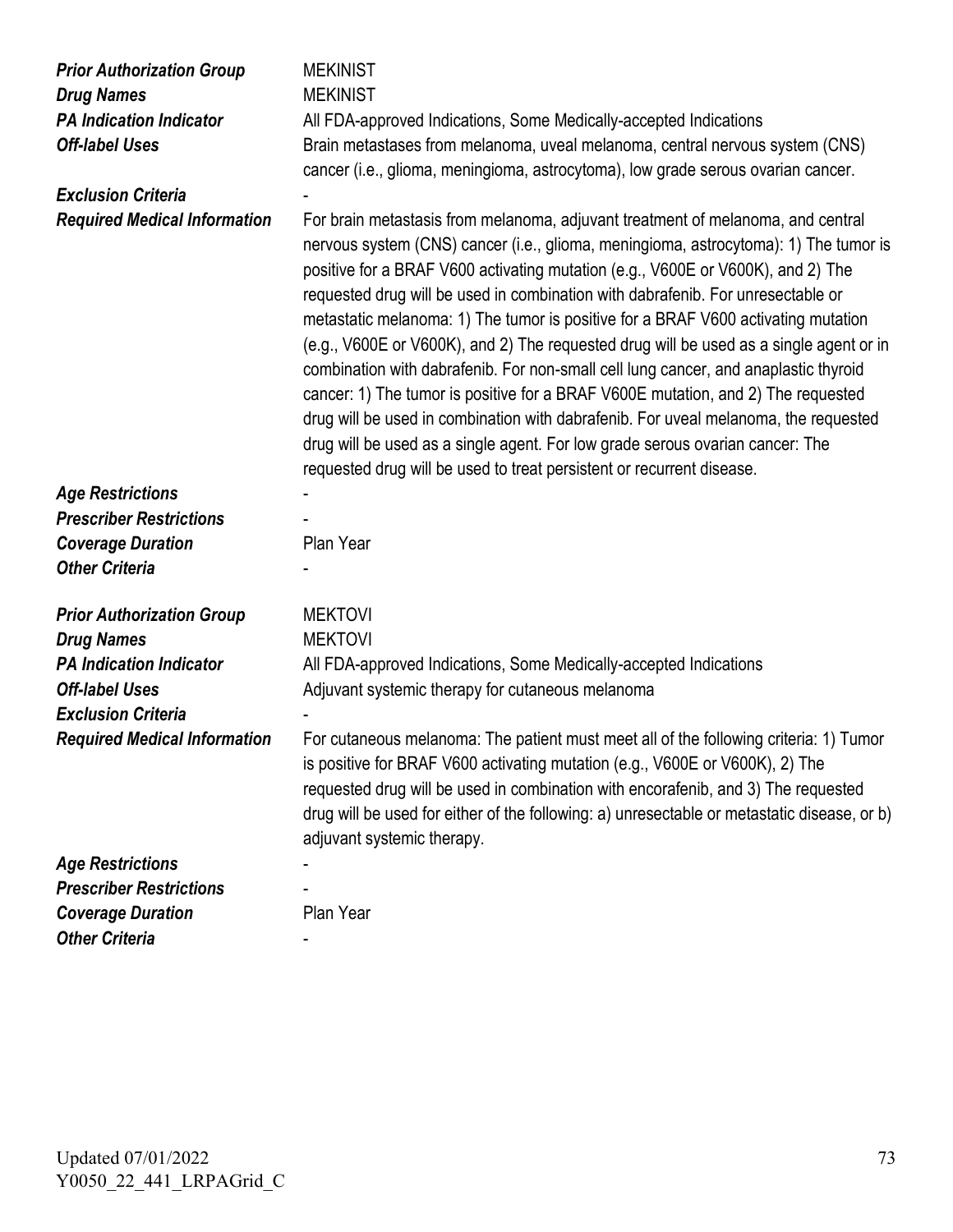| <b>Prior Authorization Group</b>    | <b>MEMANTINE</b>                                                                                                                                                                                                                                                                                                                                      |
|-------------------------------------|-------------------------------------------------------------------------------------------------------------------------------------------------------------------------------------------------------------------------------------------------------------------------------------------------------------------------------------------------------|
| <b>Drug Names</b>                   | MEMANTINE HYDROCHLORIDE, MEMANTINE HYDROCHLORIDE E                                                                                                                                                                                                                                                                                                    |
| <b>PA Indication Indicator</b>      | All FDA-approved Indications                                                                                                                                                                                                                                                                                                                          |
| <b>Off-label Uses</b>               |                                                                                                                                                                                                                                                                                                                                                       |
| <b>Exclusion Criteria</b>           |                                                                                                                                                                                                                                                                                                                                                       |
| <b>Required Medical Information</b> |                                                                                                                                                                                                                                                                                                                                                       |
| <b>Age Restrictions</b>             |                                                                                                                                                                                                                                                                                                                                                       |
| <b>Prescriber Restrictions</b>      |                                                                                                                                                                                                                                                                                                                                                       |
| <b>Coverage Duration</b>            | Plan Year                                                                                                                                                                                                                                                                                                                                             |
| <b>Other Criteria</b>               | This edit only applies to patients less than 30 years of age.                                                                                                                                                                                                                                                                                         |
| <b>Prior Authorization Group</b>    | <b>METHYLPHENIDATE</b>                                                                                                                                                                                                                                                                                                                                |
| <b>Drug Names</b>                   | METADATE ER, METHYLPHENIDATE HYDROCHLO                                                                                                                                                                                                                                                                                                                |
| <b>PA Indication Indicator</b>      | All Medically-accepted Indications                                                                                                                                                                                                                                                                                                                    |
| <b>Off-label Uses</b>               |                                                                                                                                                                                                                                                                                                                                                       |
| <b>Exclusion Criteria</b>           |                                                                                                                                                                                                                                                                                                                                                       |
| <b>Required Medical Information</b> | 1) The patient has a diagnosis of Attention-Deficit Hyperactivity Disorder (ADHD) or<br>Attention Deficit Disorder (ADD) OR 2) The patient has a diagnosis of narcolepsy<br>confirmed by a sleep study OR 3) The requested drug is being prescribed for the<br>treatment of cancer-related fatigue after other causes of fatigue have been ruled out. |
| <b>Age Restrictions</b>             |                                                                                                                                                                                                                                                                                                                                                       |
| <b>Prescriber Restrictions</b>      |                                                                                                                                                                                                                                                                                                                                                       |
| <b>Coverage Duration</b>            | Plan Year                                                                                                                                                                                                                                                                                                                                             |
| <b>Other Criteria</b>               |                                                                                                                                                                                                                                                                                                                                                       |
| <b>Prior Authorization Group</b>    | <b>MIGLUSTAT</b>                                                                                                                                                                                                                                                                                                                                      |
| <b>Drug Names</b>                   | <b>MIGLUSTAT</b>                                                                                                                                                                                                                                                                                                                                      |
| <b>PA Indication Indicator</b>      | All FDA-approved Indications                                                                                                                                                                                                                                                                                                                          |
| <b>Off-label Uses</b>               |                                                                                                                                                                                                                                                                                                                                                       |
| <b>Exclusion Criteria</b>           |                                                                                                                                                                                                                                                                                                                                                       |
| <b>Required Medical Information</b> | For Gaucher disease: the diagnosis was confirmed by an enzyme assay demonstrating<br>a deficiency of beta-glucocerebrosidase enzyme activity or by genetic testing.                                                                                                                                                                                   |
| <b>Age Restrictions</b>             |                                                                                                                                                                                                                                                                                                                                                       |
| <b>Prescriber Restrictions</b>      |                                                                                                                                                                                                                                                                                                                                                       |
| <b>Coverage Duration</b>            | Plan Year                                                                                                                                                                                                                                                                                                                                             |
| <b>Other Criteria</b>               |                                                                                                                                                                                                                                                                                                                                                       |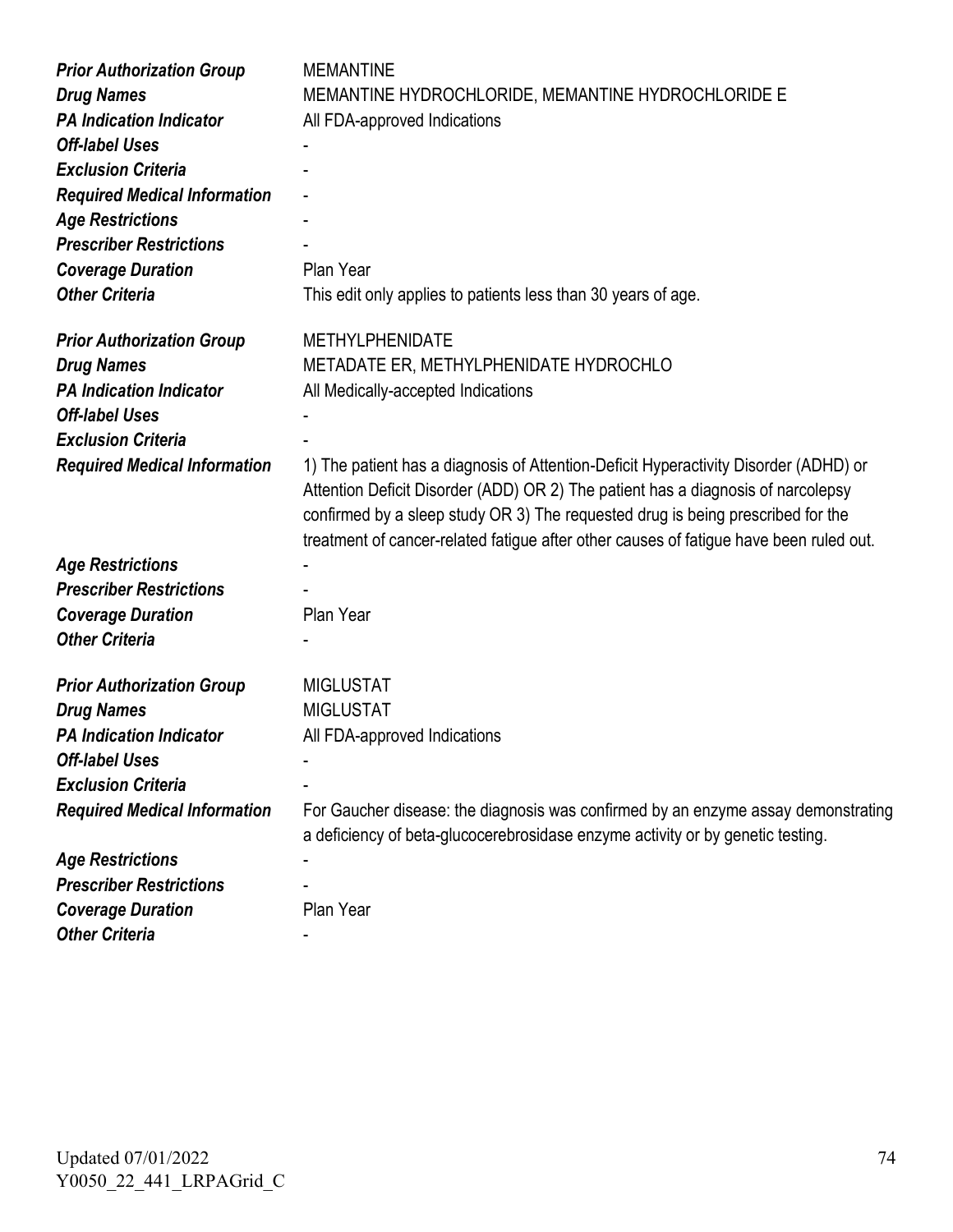| <b>Prior Authorization Group</b><br><b>Drug Names</b><br><b>PA Indication Indicator</b><br><b>Off-label Uses</b><br><b>Exclusion Criteria</b><br><b>Required Medical Information</b><br><b>Age Restrictions</b><br><b>Prescriber Restrictions</b><br><b>Coverage Duration</b><br><b>Other Criteria</b> | <b>MONJUVI</b><br><b>MONJUVI</b><br>All FDA-approved Indications<br>Plan Year                                                                                                                                                                                                                                                                                                                                                                                                                                                                                                                                                                                                                                                                                                                                                                                                                                                                                                                                                                                                                                                                                                                                                                                                                                                                                                                                                                        |
|--------------------------------------------------------------------------------------------------------------------------------------------------------------------------------------------------------------------------------------------------------------------------------------------------------|------------------------------------------------------------------------------------------------------------------------------------------------------------------------------------------------------------------------------------------------------------------------------------------------------------------------------------------------------------------------------------------------------------------------------------------------------------------------------------------------------------------------------------------------------------------------------------------------------------------------------------------------------------------------------------------------------------------------------------------------------------------------------------------------------------------------------------------------------------------------------------------------------------------------------------------------------------------------------------------------------------------------------------------------------------------------------------------------------------------------------------------------------------------------------------------------------------------------------------------------------------------------------------------------------------------------------------------------------------------------------------------------------------------------------------------------------|
| <b>Prior Authorization Group</b>                                                                                                                                                                                                                                                                       | <b>MVASI</b>                                                                                                                                                                                                                                                                                                                                                                                                                                                                                                                                                                                                                                                                                                                                                                                                                                                                                                                                                                                                                                                                                                                                                                                                                                                                                                                                                                                                                                         |
| <b>Drug Names</b>                                                                                                                                                                                                                                                                                      | <b>MVASI</b>                                                                                                                                                                                                                                                                                                                                                                                                                                                                                                                                                                                                                                                                                                                                                                                                                                                                                                                                                                                                                                                                                                                                                                                                                                                                                                                                                                                                                                         |
| <b>PA Indication Indicator</b>                                                                                                                                                                                                                                                                         | All FDA-approved Indications, Some Medically-accepted Indications                                                                                                                                                                                                                                                                                                                                                                                                                                                                                                                                                                                                                                                                                                                                                                                                                                                                                                                                                                                                                                                                                                                                                                                                                                                                                                                                                                                    |
| <b>Off-label Uses</b>                                                                                                                                                                                                                                                                                  | Breast cancer, central nervous system (CNS) tumor types: adult low-grade (WHO<br>Grade II) infiltrative supratentorial astrocytoma/oligodendroglioma, adult intracranial<br>and spinal ependymoma, anaplastic gliomas, adult medulloblastoma, primary central<br>nervous system lymphoma, meningiomas, limited and extensive brain metastases,<br>metastatic spine tumors, malignant pleural mesothelioma, epithelial ovarian<br>cancer/fallopian tube cancer/primary peritoneal cancer, including the following cancer<br>types: carcinosarcoma (malignant mixed Mullerian tumors), clear cell carcinoma,<br>mucinous carcinoma, grade 1 endometrioid carcinoma, low-grade serous carcinoma,<br>ovarian borderline epithelial tumors (low malignant potential) with invasive implants,<br>and malignant sex cord-stromal tumors, soft tissue sarcoma types: angiosarcoma and<br>solitary fibrous tumor/hemangiopericytoma, uterine neoplasms, endometrial carcinoma,<br>vulvar squamous cell carcinoma, and ophthalmic-related disorders: diabetic macular<br>edema, neovascular (wet) age-related macular degeneration including polypoidal<br>choroidopathy and retinal angiomatous proliferation subtypes, macular edema following<br>retinal vein occlusion, proliferative diabetic retinopathy, choroidal neovascularization,<br>neovascular glaucoma and retinopathy of prematurity, hepatocellular carcinoma, small<br>bowel adenocarcinoma. |
| <b>Exclusion Criteria</b>                                                                                                                                                                                                                                                                              |                                                                                                                                                                                                                                                                                                                                                                                                                                                                                                                                                                                                                                                                                                                                                                                                                                                                                                                                                                                                                                                                                                                                                                                                                                                                                                                                                                                                                                                      |
| <b>Required Medical Information</b>                                                                                                                                                                                                                                                                    |                                                                                                                                                                                                                                                                                                                                                                                                                                                                                                                                                                                                                                                                                                                                                                                                                                                                                                                                                                                                                                                                                                                                                                                                                                                                                                                                                                                                                                                      |
| <b>Age Restrictions</b>                                                                                                                                                                                                                                                                                |                                                                                                                                                                                                                                                                                                                                                                                                                                                                                                                                                                                                                                                                                                                                                                                                                                                                                                                                                                                                                                                                                                                                                                                                                                                                                                                                                                                                                                                      |
| <b>Prescriber Restrictions</b>                                                                                                                                                                                                                                                                         |                                                                                                                                                                                                                                                                                                                                                                                                                                                                                                                                                                                                                                                                                                                                                                                                                                                                                                                                                                                                                                                                                                                                                                                                                                                                                                                                                                                                                                                      |
| <b>Coverage Duration</b>                                                                                                                                                                                                                                                                               | Plan Year                                                                                                                                                                                                                                                                                                                                                                                                                                                                                                                                                                                                                                                                                                                                                                                                                                                                                                                                                                                                                                                                                                                                                                                                                                                                                                                                                                                                                                            |
| <b>Other Criteria</b>                                                                                                                                                                                                                                                                                  | Coverage under Part D will be denied if coverage is available under Part A or Part B as<br>the medication is prescribed and dispensed or administered for the individual.                                                                                                                                                                                                                                                                                                                                                                                                                                                                                                                                                                                                                                                                                                                                                                                                                                                                                                                                                                                                                                                                                                                                                                                                                                                                            |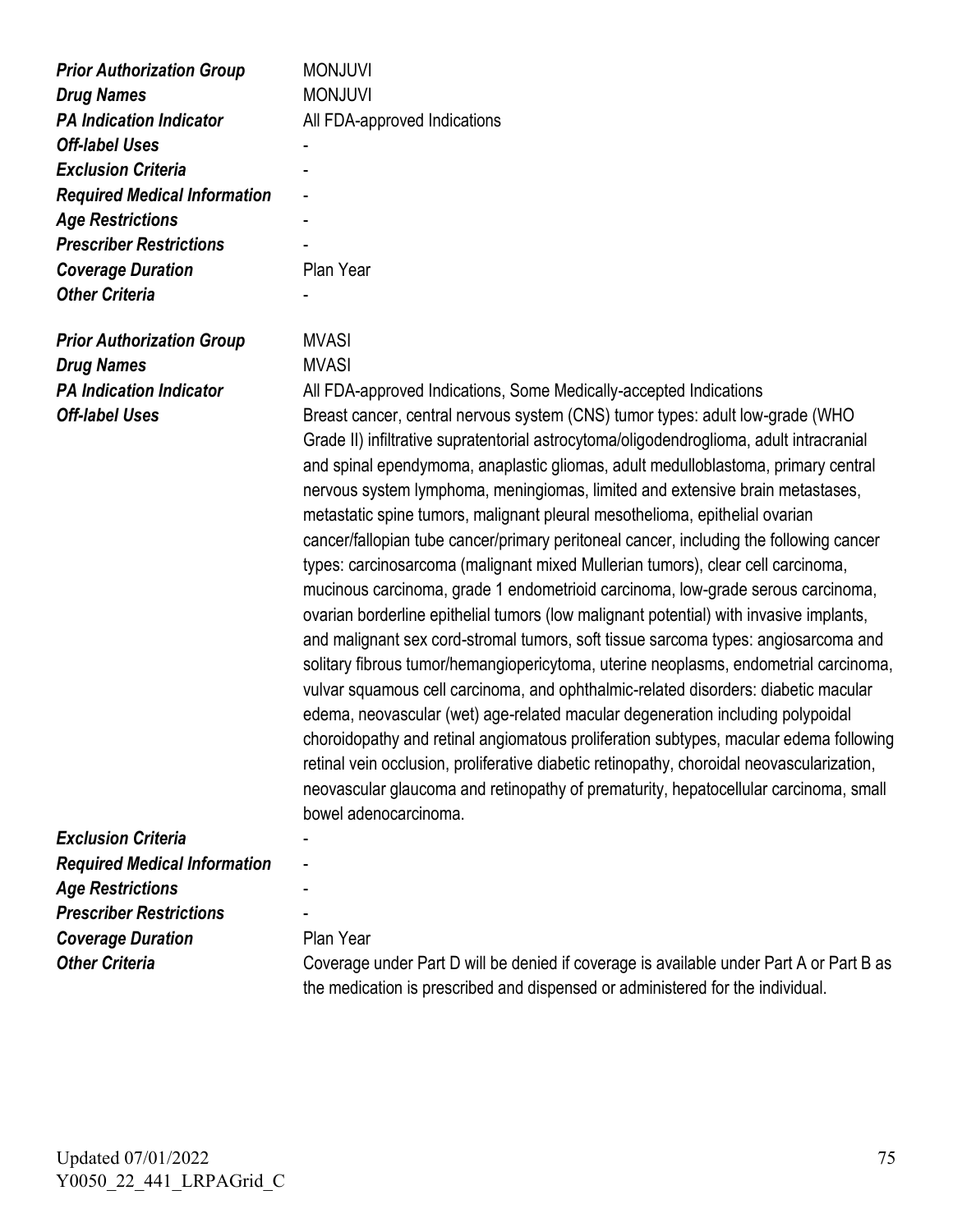| <b>Prior Authorization Group</b>    | NAGLAZYME                                                                                                            |
|-------------------------------------|----------------------------------------------------------------------------------------------------------------------|
| <b>Drug Names</b>                   | NAGLAZYME                                                                                                            |
| <b>PA Indication Indicator</b>      | All FDA-approved Indications                                                                                         |
| <b>Off-label Uses</b>               |                                                                                                                      |
| <b>Exclusion Criteria</b>           |                                                                                                                      |
| <b>Required Medical Information</b> | For mucopolysaccharidosis VI disease: Diagnosis was confirmed by an enzyme assay                                     |
|                                     | demonstrating a deficiency of N-acetylgalactosamine 4-sulfatase (arylsulfatase B)                                    |
|                                     | enzyme activity or by genetic testing.                                                                               |
| <b>Age Restrictions</b>             |                                                                                                                      |
| <b>Prescriber Restrictions</b>      |                                                                                                                      |
| <b>Coverage Duration</b>            | Plan Year                                                                                                            |
| <b>Other Criteria</b>               |                                                                                                                      |
|                                     |                                                                                                                      |
| <b>Prior Authorization Group</b>    | <b>NATPARA</b>                                                                                                       |
| <b>Drug Names</b>                   | <b>NATPARA</b>                                                                                                       |
| <b>PA Indication Indicator</b>      | All FDA-approved Indications                                                                                         |
| <b>Off-label Uses</b>               |                                                                                                                      |
| <b>Exclusion Criteria</b>           | Acute postsurgical hypoparathyroidism (within 6 months of surgery) and expected<br>recovery from hypoparathyroidism. |
| <b>Required Medical Information</b> |                                                                                                                      |
| <b>Age Restrictions</b>             |                                                                                                                      |
| <b>Prescriber Restrictions</b>      |                                                                                                                      |
| <b>Coverage Duration</b>            | Plan Year                                                                                                            |
| <b>Other Criteria</b>               |                                                                                                                      |
|                                     |                                                                                                                      |
| <b>Prior Authorization Group</b>    | <b>NERLYNX</b>                                                                                                       |
| <b>Drug Names</b>                   | <b>NERLYNX</b>                                                                                                       |
| <b>PA Indication Indicator</b>      | All FDA-approved Indications, Some Medically-accepted Indications                                                    |
| <b>Off-label Uses</b>               | Recurrent human epidermal growth factor receptor 2 (HER2)-positive breast cancer,                                    |
|                                     | Brain metastases from HER2-positive breast cancer.                                                                   |
| <b>Exclusion Criteria</b>           |                                                                                                                      |
| <b>Required Medical Information</b> |                                                                                                                      |
| <b>Age Restrictions</b>             |                                                                                                                      |
| <b>Prescriber Restrictions</b>      |                                                                                                                      |
| <b>Coverage Duration</b>            | Plan Year                                                                                                            |
| <b>Other Criteria</b>               |                                                                                                                      |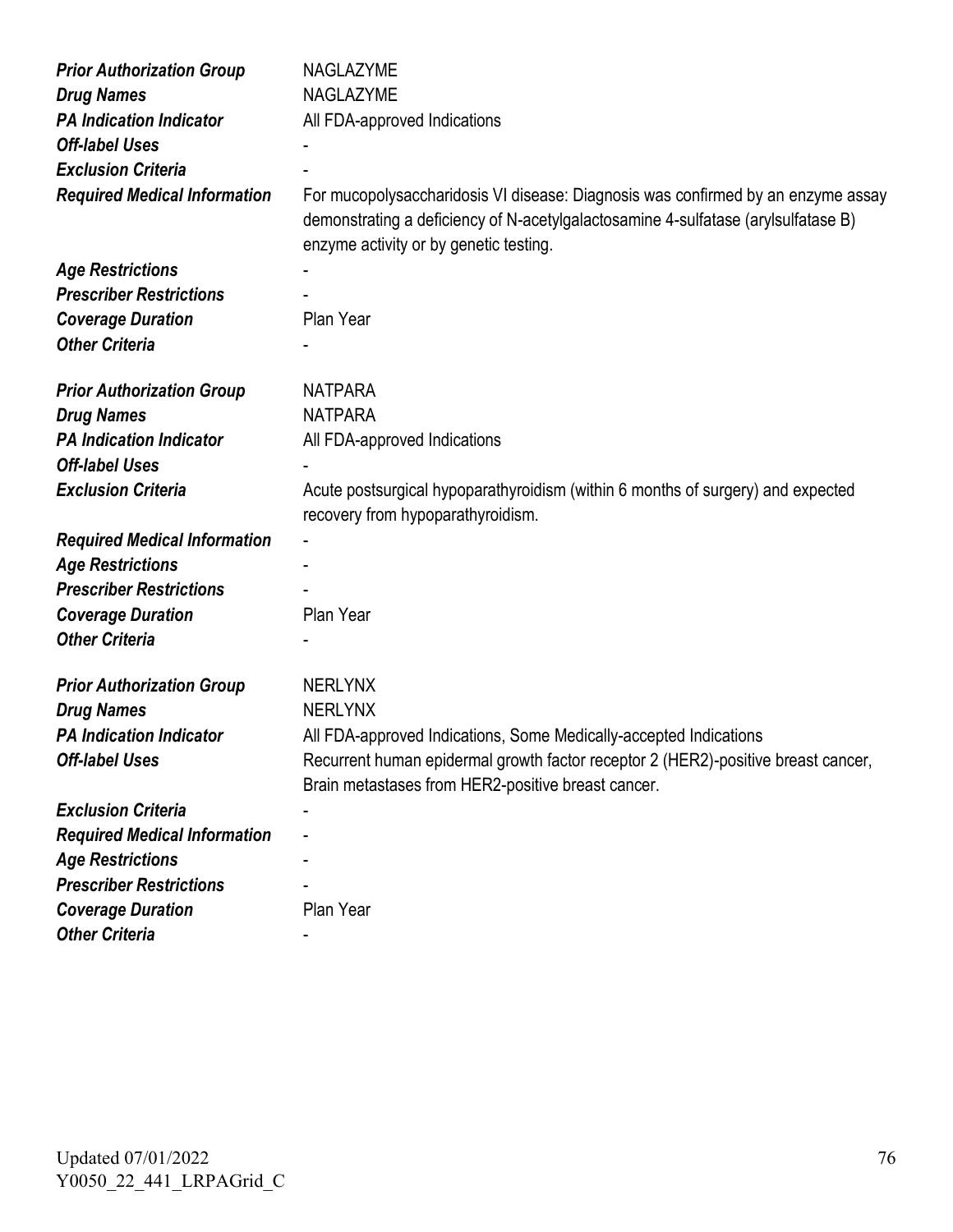| <b>Prior Authorization Group</b><br><b>Drug Names</b><br><b>PA Indication Indicator</b><br><b>Off-label Uses</b> | <b>NEXAVAR</b><br><b>NEXAVAR</b><br>All FDA-approved Indications, Some Medically-accepted Indications<br>Acute myeloid leukemia, soft tissue sarcoma (angiosarcoma, desmoid<br>tumors/aggressive fibromatosis, and solitary fibrous tumor subtypes), gastrointestinal<br>stromal tumor, medullary thyroid carcinoma, osteosarcoma, recurrent chordoma,<br>epithelial ovarian cancer, fallopian tube cancer, primary peritoneal cancer.                                                                                                                                                                                                                                                                                                                                                                                                                                                                                                                                                           |
|------------------------------------------------------------------------------------------------------------------|--------------------------------------------------------------------------------------------------------------------------------------------------------------------------------------------------------------------------------------------------------------------------------------------------------------------------------------------------------------------------------------------------------------------------------------------------------------------------------------------------------------------------------------------------------------------------------------------------------------------------------------------------------------------------------------------------------------------------------------------------------------------------------------------------------------------------------------------------------------------------------------------------------------------------------------------------------------------------------------------------|
| <b>Exclusion Criteria</b>                                                                                        |                                                                                                                                                                                                                                                                                                                                                                                                                                                                                                                                                                                                                                                                                                                                                                                                                                                                                                                                                                                                  |
| <b>Required Medical Information</b>                                                                              | For thyroid carcinoma: Histology is follicular, papillary, Hurthle cell or medullary. For<br>acute myeloid leukemia, any of the following criteria must be met: 1) The requested<br>drug is used in combination with azacitidine or decitabine for low-intensity treatment<br>induction or post-induction therapy AND the patient is 60 years of age or older with<br>FLT3-ITD mutation, OR 2) The disease is relapsed/refractory AND the requested drug<br>is a component of repeating the initial successful induction if late relapse (greater than<br>or equal to 12 months), OR 3) The disease is relapsed/refractory AND the requested<br>drug is used in combination with azacitidine or decitabine if the patient is FLT3-ITD<br>mutation positive. For renal cell carcinoma, the patient meets ALL of the following: 1)<br>The disease is advanced, AND 2) The patient has experienced disease progression or<br>an intolerable adverse event with a trial of cabozantinib or axitinib. |
| <b>Age Restrictions</b>                                                                                          |                                                                                                                                                                                                                                                                                                                                                                                                                                                                                                                                                                                                                                                                                                                                                                                                                                                                                                                                                                                                  |
| <b>Prescriber Restrictions</b>                                                                                   |                                                                                                                                                                                                                                                                                                                                                                                                                                                                                                                                                                                                                                                                                                                                                                                                                                                                                                                                                                                                  |
| <b>Coverage Duration</b>                                                                                         | Plan Year                                                                                                                                                                                                                                                                                                                                                                                                                                                                                                                                                                                                                                                                                                                                                                                                                                                                                                                                                                                        |
| <b>Other Criteria</b>                                                                                            |                                                                                                                                                                                                                                                                                                                                                                                                                                                                                                                                                                                                                                                                                                                                                                                                                                                                                                                                                                                                  |
| <b>Prior Authorization Group</b><br><b>Drug Names</b>                                                            | <b>NINLARO</b><br><b>NINLARO</b>                                                                                                                                                                                                                                                                                                                                                                                                                                                                                                                                                                                                                                                                                                                                                                                                                                                                                                                                                                 |
| <b>PA Indication Indicator</b>                                                                                   | All FDA-approved Indications, Some Medically-accepted Indications                                                                                                                                                                                                                                                                                                                                                                                                                                                                                                                                                                                                                                                                                                                                                                                                                                                                                                                                |
| <b>Off-label Uses</b>                                                                                            | Systemic light chain amyloidosis, Waldenstrom macroglobulinemia/lymphoplasmacytic<br>lymphoma                                                                                                                                                                                                                                                                                                                                                                                                                                                                                                                                                                                                                                                                                                                                                                                                                                                                                                    |
| <b>Exclusion Criteria</b>                                                                                        |                                                                                                                                                                                                                                                                                                                                                                                                                                                                                                                                                                                                                                                                                                                                                                                                                                                                                                                                                                                                  |
| <b>Required Medical Information</b>                                                                              | For multiple myeloma: The requested drug will be used in combination with<br>lenalidomide and dexamethasone OR pomalidomide and dexamethasone OR<br>dexamethasone OR cyclophosphamide and dexamethasone OR as a single agent.                                                                                                                                                                                                                                                                                                                                                                                                                                                                                                                                                                                                                                                                                                                                                                    |
| <b>Age Restrictions</b>                                                                                          |                                                                                                                                                                                                                                                                                                                                                                                                                                                                                                                                                                                                                                                                                                                                                                                                                                                                                                                                                                                                  |
| <b>Prescriber Restrictions</b>                                                                                   |                                                                                                                                                                                                                                                                                                                                                                                                                                                                                                                                                                                                                                                                                                                                                                                                                                                                                                                                                                                                  |
| <b>Coverage Duration</b>                                                                                         | Plan Year                                                                                                                                                                                                                                                                                                                                                                                                                                                                                                                                                                                                                                                                                                                                                                                                                                                                                                                                                                                        |
| <b>Other Criteria</b>                                                                                            |                                                                                                                                                                                                                                                                                                                                                                                                                                                                                                                                                                                                                                                                                                                                                                                                                                                                                                                                                                                                  |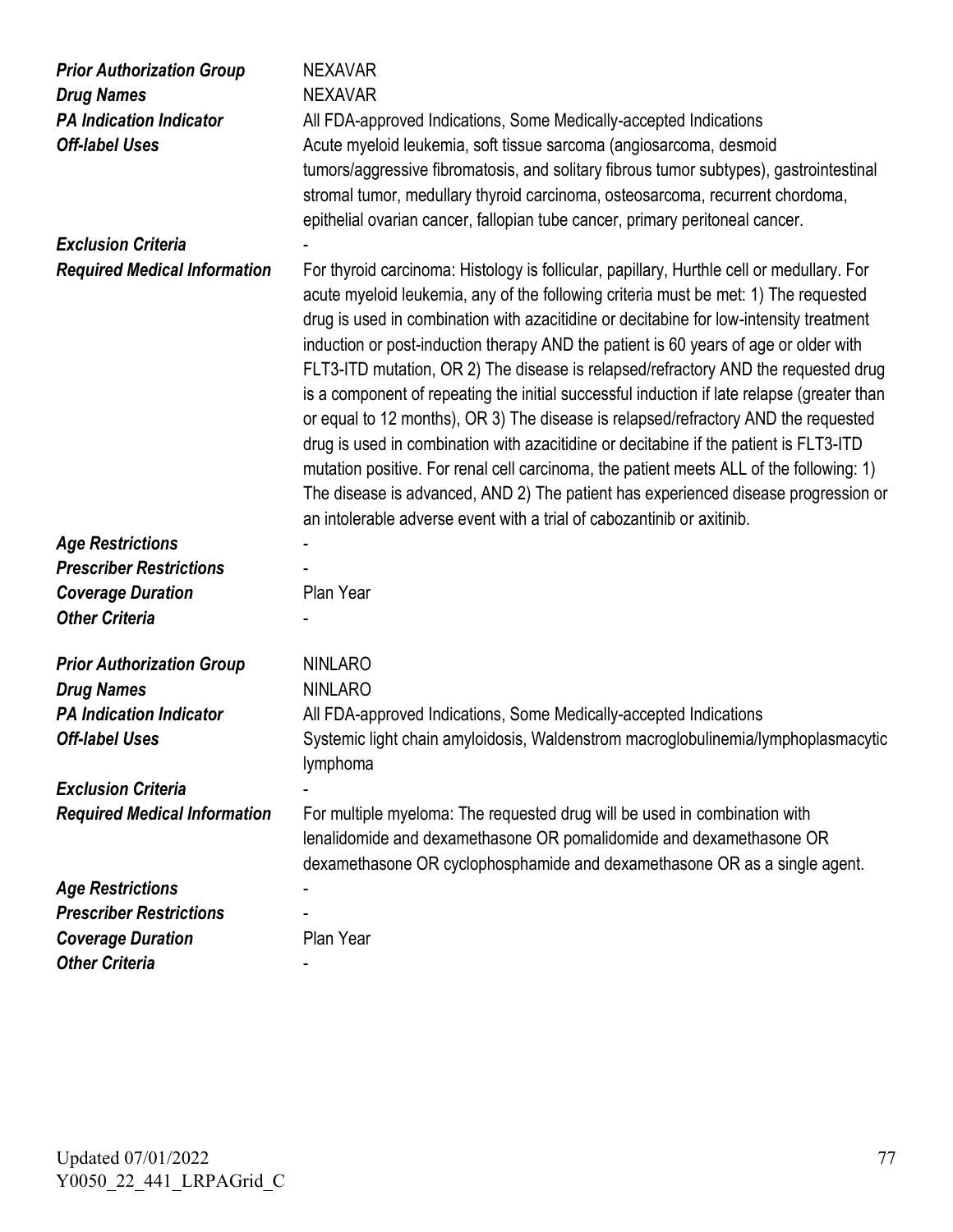| <b>Prior Authorization Group</b>    | <b>NITISINONE</b>                                                                                                                                                                                                                                                                                                                                                                                                                                                                                                                                                                                                                                                                                                                                                                                                                                                       |
|-------------------------------------|-------------------------------------------------------------------------------------------------------------------------------------------------------------------------------------------------------------------------------------------------------------------------------------------------------------------------------------------------------------------------------------------------------------------------------------------------------------------------------------------------------------------------------------------------------------------------------------------------------------------------------------------------------------------------------------------------------------------------------------------------------------------------------------------------------------------------------------------------------------------------|
| <b>Drug Names</b>                   | <b>NITISINONE</b>                                                                                                                                                                                                                                                                                                                                                                                                                                                                                                                                                                                                                                                                                                                                                                                                                                                       |
| <b>PA Indication Indicator</b>      | All FDA-approved Indications                                                                                                                                                                                                                                                                                                                                                                                                                                                                                                                                                                                                                                                                                                                                                                                                                                            |
| <b>Off-label Uses</b>               |                                                                                                                                                                                                                                                                                                                                                                                                                                                                                                                                                                                                                                                                                                                                                                                                                                                                         |
| <b>Exclusion Criteria</b>           |                                                                                                                                                                                                                                                                                                                                                                                                                                                                                                                                                                                                                                                                                                                                                                                                                                                                         |
| <b>Required Medical Information</b> | For hereditary tyrosinemia type 1: Diagnosis of hereditary tyrosinemia type 1 is<br>confirmed by one of the following: 1) biochemical testing (e.g., detection of<br>succinylacetone in urine) or 2) DNA testing (mutation analysis).                                                                                                                                                                                                                                                                                                                                                                                                                                                                                                                                                                                                                                   |
| <b>Age Restrictions</b>             |                                                                                                                                                                                                                                                                                                                                                                                                                                                                                                                                                                                                                                                                                                                                                                                                                                                                         |
| <b>Prescriber Restrictions</b>      |                                                                                                                                                                                                                                                                                                                                                                                                                                                                                                                                                                                                                                                                                                                                                                                                                                                                         |
| <b>Coverage Duration</b>            | Plan Year                                                                                                                                                                                                                                                                                                                                                                                                                                                                                                                                                                                                                                                                                                                                                                                                                                                               |
| <b>Other Criteria</b>               |                                                                                                                                                                                                                                                                                                                                                                                                                                                                                                                                                                                                                                                                                                                                                                                                                                                                         |
| <b>Prior Authorization Group</b>    | <b>NORTHERA</b>                                                                                                                                                                                                                                                                                                                                                                                                                                                                                                                                                                                                                                                                                                                                                                                                                                                         |
| <b>Drug Names</b>                   | <b>DROXIDOPA</b>                                                                                                                                                                                                                                                                                                                                                                                                                                                                                                                                                                                                                                                                                                                                                                                                                                                        |
| <b>PA Indication Indicator</b>      | All FDA-approved Indications                                                                                                                                                                                                                                                                                                                                                                                                                                                                                                                                                                                                                                                                                                                                                                                                                                            |
| <b>Off-label Uses</b>               |                                                                                                                                                                                                                                                                                                                                                                                                                                                                                                                                                                                                                                                                                                                                                                                                                                                                         |
| <b>Exclusion Criteria</b>           |                                                                                                                                                                                                                                                                                                                                                                                                                                                                                                                                                                                                                                                                                                                                                                                                                                                                         |
|                                     |                                                                                                                                                                                                                                                                                                                                                                                                                                                                                                                                                                                                                                                                                                                                                                                                                                                                         |
| <b>Required Medical Information</b> | For neurogenic orthostatic hypotension (nOH): Prior to initial therapy, patient has a<br>persistent, consistent decrease in systolic blood pressure of at least 20 mmHg OR<br>decrease in diastolic blood pressure of at least 10 mmHg within 3 minutes of standing<br>or head-up tilt test. For continuation of therapy for nOH, patient experienced benefit<br>from therapy (e.g., a sustained decrease in dizziness, lightheadedness, or feeling faint).<br>For both initial and continuation of therapy for nOH, the requested drug will be used for<br>patients with neurogenic orthostatic hypotension associated with one of the following<br>diagnoses: 1) Primary autonomic failure due to Parkinson's disease, multiple system<br>atrophy, or pure autonomic failure, OR 2) Dopamine beta-hydroxylase deficiency, OR<br>3) Non-diabetic autonomic neuropathy. |
| <b>Age Restrictions</b>             |                                                                                                                                                                                                                                                                                                                                                                                                                                                                                                                                                                                                                                                                                                                                                                                                                                                                         |
| <b>Prescriber Restrictions</b>      |                                                                                                                                                                                                                                                                                                                                                                                                                                                                                                                                                                                                                                                                                                                                                                                                                                                                         |
| <b>Coverage Duration</b>            | 3 months                                                                                                                                                                                                                                                                                                                                                                                                                                                                                                                                                                                                                                                                                                                                                                                                                                                                |
| <b>Other Criteria</b>               |                                                                                                                                                                                                                                                                                                                                                                                                                                                                                                                                                                                                                                                                                                                                                                                                                                                                         |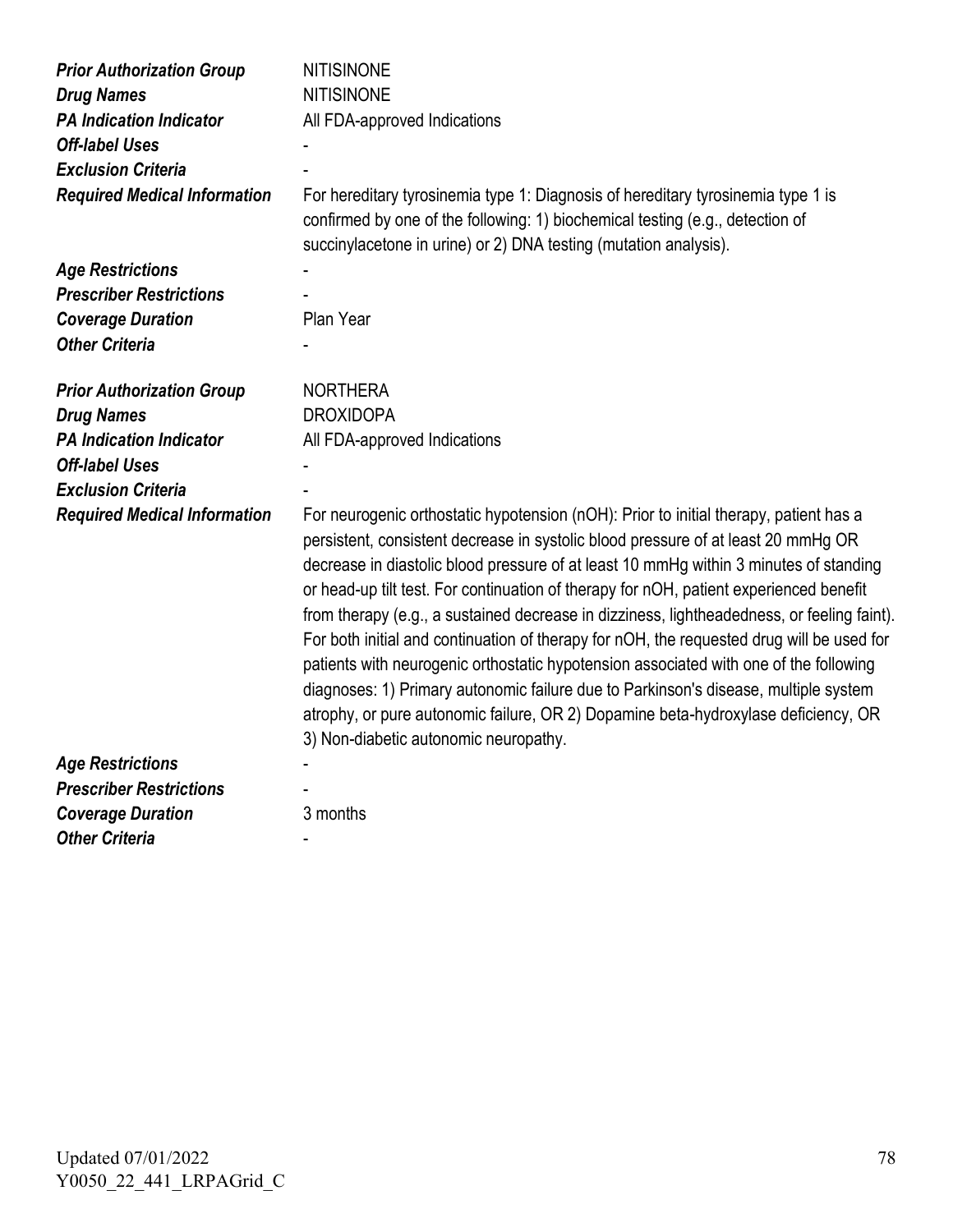| <b>Prior Authorization Group</b>    | <b>NOXAFIL SUSP</b>                                                                                                                                                                                        |
|-------------------------------------|------------------------------------------------------------------------------------------------------------------------------------------------------------------------------------------------------------|
| <b>Drug Names</b>                   | <b>NOXAFIL</b>                                                                                                                                                                                             |
| <b>PA Indication Indicator</b>      | All FDA-approved Indications                                                                                                                                                                               |
| <b>Off-label Uses</b>               |                                                                                                                                                                                                            |
| <b>Exclusion Criteria</b>           |                                                                                                                                                                                                            |
| <b>Required Medical Information</b> | The requested drug will be used orally. For treatment of oropharyngeal candidiasis:<br>patient has experienced an inadequate treatment response, intolerance, or has a<br>contraindication to fluconazole. |
| <b>Age Restrictions</b>             | 13 years of age or older                                                                                                                                                                                   |
| <b>Prescriber Restrictions</b>      |                                                                                                                                                                                                            |
| <b>Coverage Duration</b>            | Oropharyngeal candidiasis: 1 month. All other indications: 6 months                                                                                                                                        |
| <b>Other Criteria</b>               |                                                                                                                                                                                                            |
|                                     |                                                                                                                                                                                                            |
| <b>Prior Authorization Group</b>    | <b>NUBEQA</b>                                                                                                                                                                                              |
| <b>Drug Names</b>                   | <b>NUBEQA</b>                                                                                                                                                                                              |
| <b>PA Indication Indicator</b>      | All FDA-approved Indications                                                                                                                                                                               |
| <b>Off-label Uses</b>               |                                                                                                                                                                                                            |
| <b>Exclusion Criteria</b>           |                                                                                                                                                                                                            |
| <b>Required Medical Information</b> | The requested drug will be used in combination with a gonadotropin-releasing hormone<br>(GnRH) analog or after bilateral orchiectomy.                                                                      |
| <b>Age Restrictions</b>             |                                                                                                                                                                                                            |
| <b>Prescriber Restrictions</b>      |                                                                                                                                                                                                            |
| <b>Coverage Duration</b>            | Plan Year                                                                                                                                                                                                  |
| <b>Other Criteria</b>               |                                                                                                                                                                                                            |
|                                     |                                                                                                                                                                                                            |
| <b>Prior Authorization Group</b>    | <b>NUEDEXTA</b>                                                                                                                                                                                            |
| <b>Drug Names</b>                   | <b>NUEDEXTA</b>                                                                                                                                                                                            |
| <b>PA Indication Indicator</b>      | All FDA-approved Indications                                                                                                                                                                               |
| <b>Off-label Uses</b>               |                                                                                                                                                                                                            |
| <b>Exclusion Criteria</b>           |                                                                                                                                                                                                            |
| <b>Required Medical Information</b> |                                                                                                                                                                                                            |
| <b>Age Restrictions</b>             |                                                                                                                                                                                                            |
| <b>Prescriber Restrictions</b>      |                                                                                                                                                                                                            |
| <b>Coverage Duration</b>            | Plan Year                                                                                                                                                                                                  |
| <b>Other Criteria</b>               |                                                                                                                                                                                                            |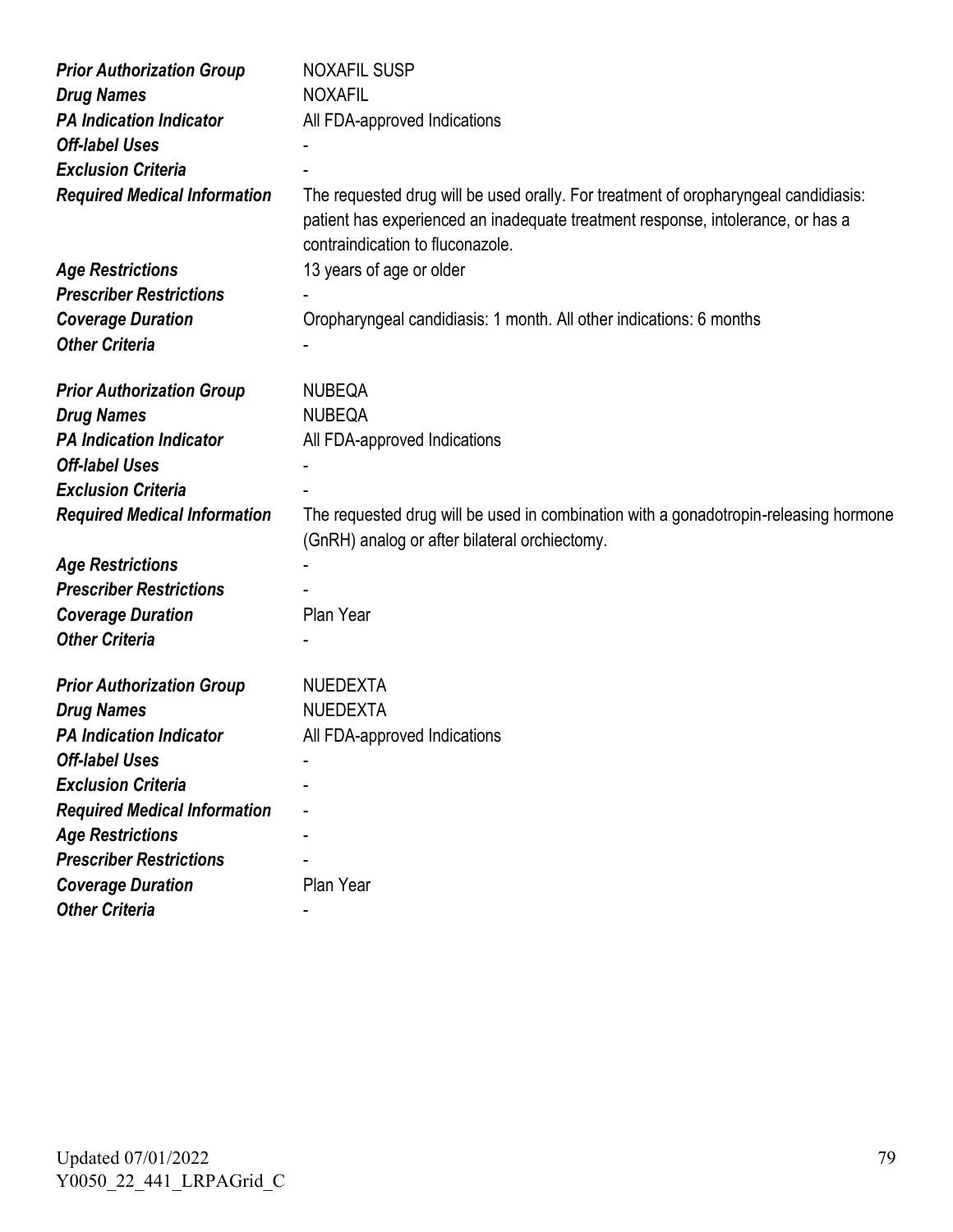| <b>Prior Authorization Group</b>    | <b>NUPLAZID</b>                                                                                                                                                                                                                                                                                                                                                                                                                                                                                                                                                                                                                                                                                                                                                                                                                                                                                      |
|-------------------------------------|------------------------------------------------------------------------------------------------------------------------------------------------------------------------------------------------------------------------------------------------------------------------------------------------------------------------------------------------------------------------------------------------------------------------------------------------------------------------------------------------------------------------------------------------------------------------------------------------------------------------------------------------------------------------------------------------------------------------------------------------------------------------------------------------------------------------------------------------------------------------------------------------------|
| <b>Drug Names</b>                   | <b>NUPLAZID</b>                                                                                                                                                                                                                                                                                                                                                                                                                                                                                                                                                                                                                                                                                                                                                                                                                                                                                      |
| <b>PA Indication Indicator</b>      | All FDA-approved Indications                                                                                                                                                                                                                                                                                                                                                                                                                                                                                                                                                                                                                                                                                                                                                                                                                                                                         |
| <b>Off-label Uses</b>               |                                                                                                                                                                                                                                                                                                                                                                                                                                                                                                                                                                                                                                                                                                                                                                                                                                                                                                      |
| <b>Exclusion Criteria</b>           |                                                                                                                                                                                                                                                                                                                                                                                                                                                                                                                                                                                                                                                                                                                                                                                                                                                                                                      |
| <b>Required Medical Information</b> | For hallucinations and delusions associated with Parkinson's disease psychosis, the<br>diagnosis of Parkinson's disease must be made prior to the onset of psychotic<br>symptoms.                                                                                                                                                                                                                                                                                                                                                                                                                                                                                                                                                                                                                                                                                                                    |
| <b>Age Restrictions</b>             |                                                                                                                                                                                                                                                                                                                                                                                                                                                                                                                                                                                                                                                                                                                                                                                                                                                                                                      |
| <b>Prescriber Restrictions</b>      |                                                                                                                                                                                                                                                                                                                                                                                                                                                                                                                                                                                                                                                                                                                                                                                                                                                                                                      |
| <b>Coverage Duration</b>            | Plan Year                                                                                                                                                                                                                                                                                                                                                                                                                                                                                                                                                                                                                                                                                                                                                                                                                                                                                            |
| <b>Other Criteria</b>               |                                                                                                                                                                                                                                                                                                                                                                                                                                                                                                                                                                                                                                                                                                                                                                                                                                                                                                      |
| <b>Prior Authorization Group</b>    | <b>NURTEC</b>                                                                                                                                                                                                                                                                                                                                                                                                                                                                                                                                                                                                                                                                                                                                                                                                                                                                                        |
| <b>Drug Names</b>                   | <b>NURTEC</b>                                                                                                                                                                                                                                                                                                                                                                                                                                                                                                                                                                                                                                                                                                                                                                                                                                                                                        |
| <b>PA Indication Indicator</b>      | All FDA-approved Indications                                                                                                                                                                                                                                                                                                                                                                                                                                                                                                                                                                                                                                                                                                                                                                                                                                                                         |
| <b>Off-label Uses</b>               |                                                                                                                                                                                                                                                                                                                                                                                                                                                                                                                                                                                                                                                                                                                                                                                                                                                                                                      |
| <b>Exclusion Criteria</b>           |                                                                                                                                                                                                                                                                                                                                                                                                                                                                                                                                                                                                                                                                                                                                                                                                                                                                                                      |
| <b>Required Medical Information</b> | Acute migraine treatment: The patient has experienced an inadequate treatment<br>response, intolerance, or the patient has a contraindication to at least one triptan 5-HT1<br>receptor agonist. Preventive treatment of episodic migraine: 1) The patient received at<br>least 3 months of preventive treatment with the requested drug and the patient had a<br>reduction in migraine days per month from baseline OR 2) The patient meets either of<br>the following: a) The patient experienced an inadequate treatment response with a 4-<br>week trial of any one of the following: Antiepileptic drugs (AEDs), Beta-adrenergic<br>blocking agents, Antidepressants OR b) The patient experienced an intolerance or has<br>a contraindication that would prohibit a 4-week trial of any one of the following:<br>Antiepileptic drugs (AEDs), Beta-adrenergic blocking agents, Antidepressants. |
| <b>Age Restrictions</b>             |                                                                                                                                                                                                                                                                                                                                                                                                                                                                                                                                                                                                                                                                                                                                                                                                                                                                                                      |
| <b>Prescriber Restrictions</b>      |                                                                                                                                                                                                                                                                                                                                                                                                                                                                                                                                                                                                                                                                                                                                                                                                                                                                                                      |
| <b>Coverage Duration</b>            | Preventive treatment of migraine - initial: 3 months, All other indications: Plan Year                                                                                                                                                                                                                                                                                                                                                                                                                                                                                                                                                                                                                                                                                                                                                                                                               |
| <b>Other Criteria</b>               |                                                                                                                                                                                                                                                                                                                                                                                                                                                                                                                                                                                                                                                                                                                                                                                                                                                                                                      |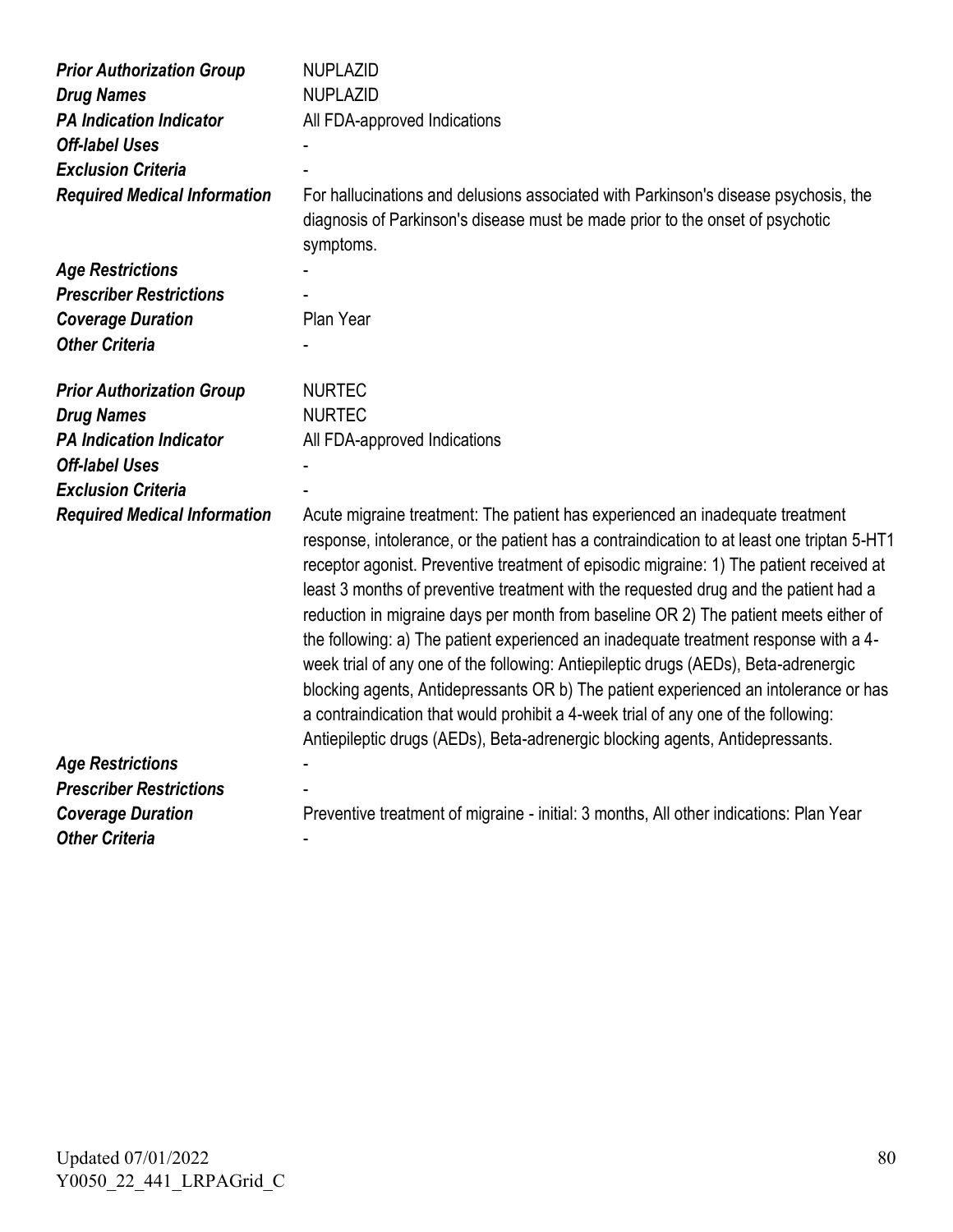| <b>Prior Authorization Group</b>    | <b>OCTREOTIDE</b>                                                                                                                                                                                                                                                                                                                                                                                                                                                                                                                                                                                                                                                                   |
|-------------------------------------|-------------------------------------------------------------------------------------------------------------------------------------------------------------------------------------------------------------------------------------------------------------------------------------------------------------------------------------------------------------------------------------------------------------------------------------------------------------------------------------------------------------------------------------------------------------------------------------------------------------------------------------------------------------------------------------|
| <b>Drug Names</b>                   | <b>OCTREOTIDE ACETATE</b>                                                                                                                                                                                                                                                                                                                                                                                                                                                                                                                                                                                                                                                           |
| <b>PA Indication Indicator</b>      | All FDA-approved Indications, Some Medically-accepted Indications                                                                                                                                                                                                                                                                                                                                                                                                                                                                                                                                                                                                                   |
| <b>Off-label Uses</b>               | Tumor control of thymomas and thymic carcinomas.                                                                                                                                                                                                                                                                                                                                                                                                                                                                                                                                                                                                                                    |
| <b>Exclusion Criteria</b>           |                                                                                                                                                                                                                                                                                                                                                                                                                                                                                                                                                                                                                                                                                     |
| <b>Required Medical Information</b> | For acromegaly (initial): 1) patient has a high pretreatment insulin-like growth factor-1<br>(IGF-1) level for age and/or gender based on the laboratory reference range, and 2)<br>patient had an inadequate or partial response to surgery or radiotherapy OR there is a<br>clinical reason for why the patient has not had surgery or radiotherapy. For acromegaly<br>(continuation of therapy): patient's IGF-1 level has decreased or normalized since<br>initiation of therapy. For tumor control of thymomas and thymic carcinomas, the<br>requested drug will be used as second-line systemic therapy in patients with<br>unresectable or extrathoracic metastatic disease. |
| <b>Age Restrictions</b>             |                                                                                                                                                                                                                                                                                                                                                                                                                                                                                                                                                                                                                                                                                     |
| <b>Prescriber Restrictions</b>      |                                                                                                                                                                                                                                                                                                                                                                                                                                                                                                                                                                                                                                                                                     |
| <b>Coverage Duration</b>            | Plan Year                                                                                                                                                                                                                                                                                                                                                                                                                                                                                                                                                                                                                                                                           |
| <b>Other Criteria</b>               |                                                                                                                                                                                                                                                                                                                                                                                                                                                                                                                                                                                                                                                                                     |
| <b>Prior Authorization Group</b>    | <b>ODOMZO</b>                                                                                                                                                                                                                                                                                                                                                                                                                                                                                                                                                                                                                                                                       |
| <b>Drug Names</b>                   | <b>ODOMZO</b>                                                                                                                                                                                                                                                                                                                                                                                                                                                                                                                                                                                                                                                                       |
| <b>PA Indication Indicator</b>      | All FDA-approved Indications                                                                                                                                                                                                                                                                                                                                                                                                                                                                                                                                                                                                                                                        |
| <b>Off-label Uses</b>               |                                                                                                                                                                                                                                                                                                                                                                                                                                                                                                                                                                                                                                                                                     |
| <b>Exclusion Criteria</b>           |                                                                                                                                                                                                                                                                                                                                                                                                                                                                                                                                                                                                                                                                                     |
| <b>Required Medical Information</b> |                                                                                                                                                                                                                                                                                                                                                                                                                                                                                                                                                                                                                                                                                     |
| <b>Age Restrictions</b>             |                                                                                                                                                                                                                                                                                                                                                                                                                                                                                                                                                                                                                                                                                     |
| <b>Prescriber Restrictions</b>      |                                                                                                                                                                                                                                                                                                                                                                                                                                                                                                                                                                                                                                                                                     |
| <b>Coverage Duration</b>            | Plan Year                                                                                                                                                                                                                                                                                                                                                                                                                                                                                                                                                                                                                                                                           |
| <b>Other Criteria</b>               |                                                                                                                                                                                                                                                                                                                                                                                                                                                                                                                                                                                                                                                                                     |
| <b>Prior Authorization Group</b>    | <b>OFEV</b>                                                                                                                                                                                                                                                                                                                                                                                                                                                                                                                                                                                                                                                                         |
| <b>Drug Names</b>                   | <b>OFEV</b>                                                                                                                                                                                                                                                                                                                                                                                                                                                                                                                                                                                                                                                                         |
| <b>PA Indication Indicator</b>      | All FDA-approved Indications                                                                                                                                                                                                                                                                                                                                                                                                                                                                                                                                                                                                                                                        |
| <b>Off-label Uses</b>               |                                                                                                                                                                                                                                                                                                                                                                                                                                                                                                                                                                                                                                                                                     |
| <b>Exclusion Criteria</b>           |                                                                                                                                                                                                                                                                                                                                                                                                                                                                                                                                                                                                                                                                                     |
| <b>Required Medical Information</b> |                                                                                                                                                                                                                                                                                                                                                                                                                                                                                                                                                                                                                                                                                     |
| <b>Age Restrictions</b>             |                                                                                                                                                                                                                                                                                                                                                                                                                                                                                                                                                                                                                                                                                     |
| <b>Prescriber Restrictions</b>      |                                                                                                                                                                                                                                                                                                                                                                                                                                                                                                                                                                                                                                                                                     |
| <b>Coverage Duration</b>            | Plan Year                                                                                                                                                                                                                                                                                                                                                                                                                                                                                                                                                                                                                                                                           |
| <b>Other Criteria</b>               |                                                                                                                                                                                                                                                                                                                                                                                                                                                                                                                                                                                                                                                                                     |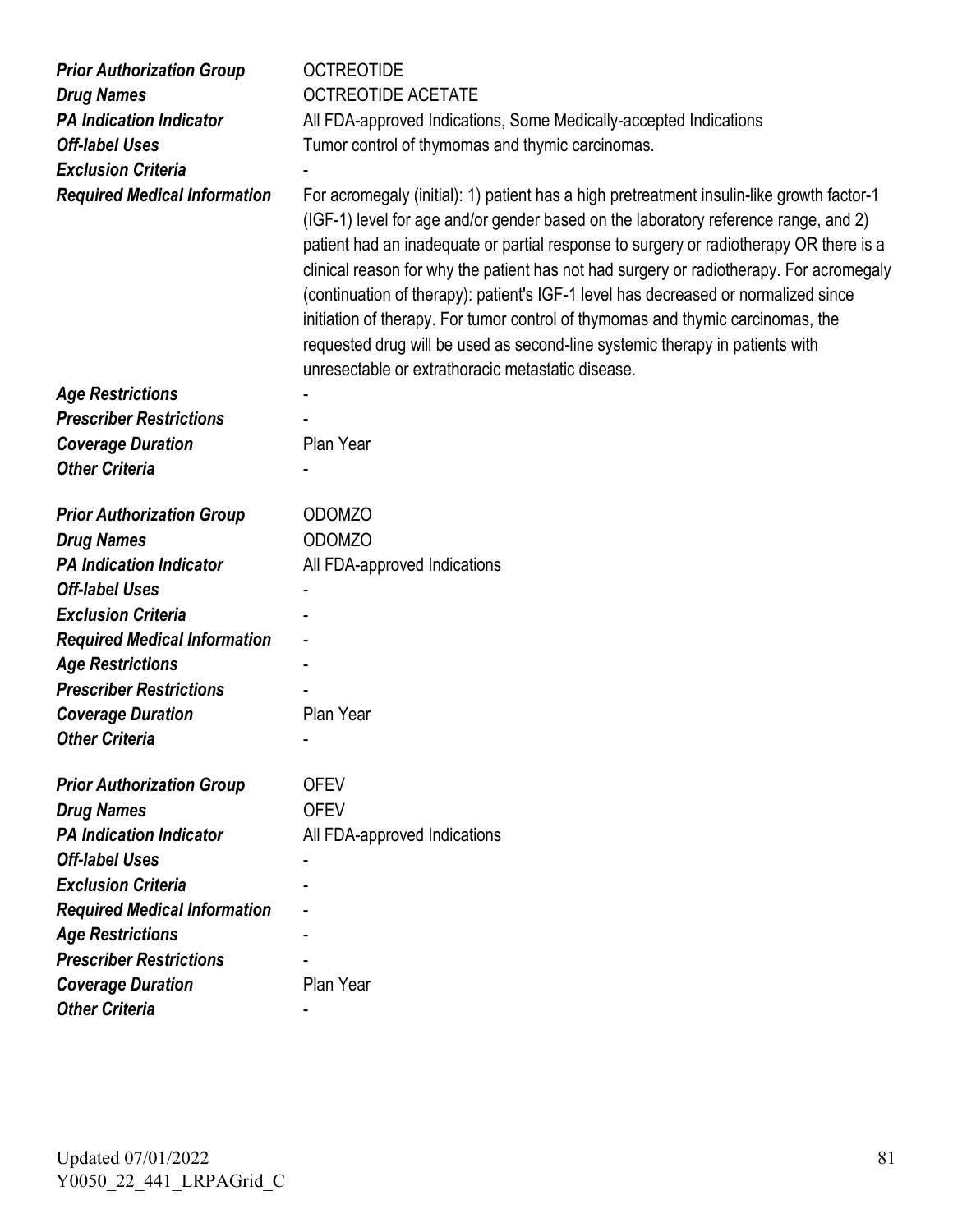| <b>Prior Authorization Group</b><br><b>Drug Names</b><br><b>PA Indication Indicator</b><br><b>Off-label Uses</b> | <b>OGIVRI</b><br><b>OGIVRI</b><br>All FDA-approved Indications, Some Medically-accepted Indications<br>Neoadjuvant treatment for human epidermal growth factor receptor 2 (HER2)-positive<br>breast cancer, recurrent or advanced unresectable HER2-positive breast cancer,<br>leptomeningeal metastases from HER2-positive breast cancer, HER2-positive<br>esophageal and esophagogastric junction cancer, HER2-positive advanced or<br>recurrent uterine serous carcinoma, HER2-amplified colorectal cancer in combination<br>with pertuzumab or lapatinib. |
|------------------------------------------------------------------------------------------------------------------|---------------------------------------------------------------------------------------------------------------------------------------------------------------------------------------------------------------------------------------------------------------------------------------------------------------------------------------------------------------------------------------------------------------------------------------------------------------------------------------------------------------------------------------------------------------|
| <b>Exclusion Criteria</b>                                                                                        |                                                                                                                                                                                                                                                                                                                                                                                                                                                                                                                                                               |
| <b>Required Medical Information</b>                                                                              |                                                                                                                                                                                                                                                                                                                                                                                                                                                                                                                                                               |
| <b>Age Restrictions</b>                                                                                          |                                                                                                                                                                                                                                                                                                                                                                                                                                                                                                                                                               |
| <b>Prescriber Restrictions</b>                                                                                   |                                                                                                                                                                                                                                                                                                                                                                                                                                                                                                                                                               |
| <b>Coverage Duration</b>                                                                                         | Neoadjuvant therapy for breast cancer: 6 months. Other: Plan Year.                                                                                                                                                                                                                                                                                                                                                                                                                                                                                            |
| <b>Other Criteria</b>                                                                                            | Coverage under Part D will be denied if coverage is available under Part A or Part B as<br>the medication is prescribed and dispensed or administered for the individual. The<br>patient had an intolerable adverse event to Trazimera and that adverse event was NOT<br>attributed to the active ingredient as described in the prescribing information.                                                                                                                                                                                                     |
| <b>Prior Authorization Group</b>                                                                                 | <b>OMNIPOD</b>                                                                                                                                                                                                                                                                                                                                                                                                                                                                                                                                                |
| <b>Drug Names</b>                                                                                                | OMNIPOD CLASSIC PDM START, OMNIPOD CLASSIC PODS (GEN, OMNIPOD<br>DASH PODS (GEN 4)                                                                                                                                                                                                                                                                                                                                                                                                                                                                            |
| <b>PA Indication Indicator</b>                                                                                   | All FDA-approved Indications                                                                                                                                                                                                                                                                                                                                                                                                                                                                                                                                  |
| <b>Off-label Uses</b>                                                                                            |                                                                                                                                                                                                                                                                                                                                                                                                                                                                                                                                                               |
| <b>Exclusion Criteria</b>                                                                                        |                                                                                                                                                                                                                                                                                                                                                                                                                                                                                                                                                               |
| <b>Required Medical Information</b>                                                                              | 1) The patient has diabetes requiring insulin management with multiple daily injections<br>AND 2) The patient is self-testing glucose levels 4 or more times per day OR the<br>patient is using a continuous glucose monitor AND 3) The patient has experienced any<br>of the following with the current diabetes regimen: inadequate glycemic control,<br>recurrent hypoglycemia, wide fluctuations in blood glucose, dawn phenomenon with<br>persistent severe early morning hyperglycemia, severe glycemic excursions.                                     |
| <b>Age Restrictions</b>                                                                                          |                                                                                                                                                                                                                                                                                                                                                                                                                                                                                                                                                               |
| <b>Prescriber Restrictions</b>                                                                                   |                                                                                                                                                                                                                                                                                                                                                                                                                                                                                                                                                               |
| <b>Coverage Duration</b>                                                                                         | Plan Year                                                                                                                                                                                                                                                                                                                                                                                                                                                                                                                                                     |
| <b>Other Criteria</b>                                                                                            | For continuation of therapy with an insulin pump, the patient has stable or improved<br>glycemic control.                                                                                                                                                                                                                                                                                                                                                                                                                                                     |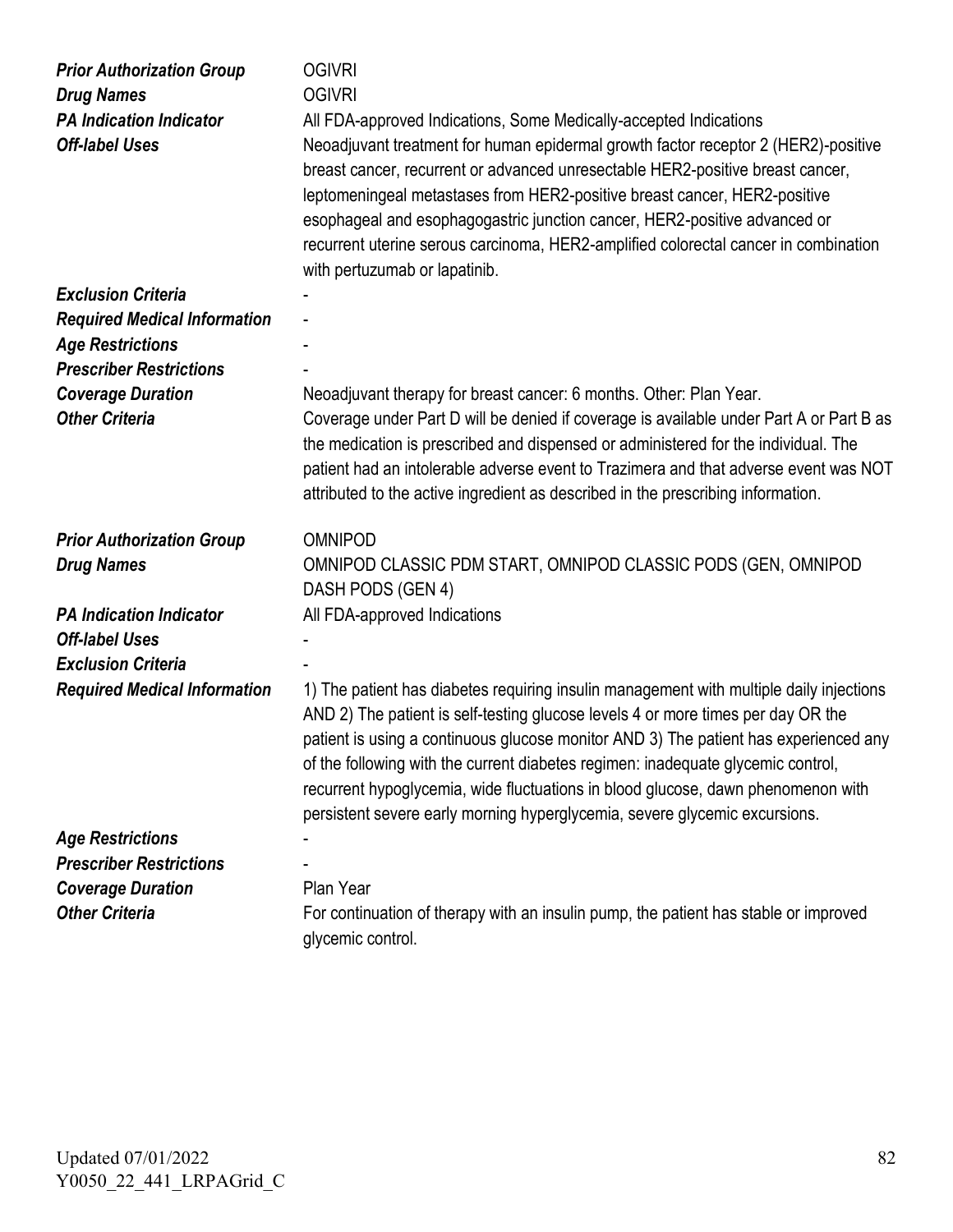| <b>Prior Authorization Group</b><br><b>Drug Names</b><br><b>PA Indication Indicator</b><br><b>Off-label Uses</b> | <b>ONTRUZANT</b><br><b>ONTRUZANT</b><br>All FDA-approved Indications, Some Medically-accepted Indications<br>Neoadjuvant treatment for human epidermal growth factor receptor 2 (HER2)-positive<br>breast cancer, recurrent or advanced unresectable HER2-positive breast cancer,<br>leptomeningeal metastases from HER2-positive breast cancer, HER2-positive<br>esophageal and esophagogastric junction cancer, HER2-positive advanced or<br>recurrent uterine serous carcinoma, HER2-amplified colorectal cancer in combination<br>with pertuzumab or lapatinib. |
|------------------------------------------------------------------------------------------------------------------|---------------------------------------------------------------------------------------------------------------------------------------------------------------------------------------------------------------------------------------------------------------------------------------------------------------------------------------------------------------------------------------------------------------------------------------------------------------------------------------------------------------------------------------------------------------------|
| <b>Exclusion Criteria</b>                                                                                        |                                                                                                                                                                                                                                                                                                                                                                                                                                                                                                                                                                     |
| <b>Required Medical Information</b>                                                                              |                                                                                                                                                                                                                                                                                                                                                                                                                                                                                                                                                                     |
| <b>Age Restrictions</b>                                                                                          |                                                                                                                                                                                                                                                                                                                                                                                                                                                                                                                                                                     |
| <b>Prescriber Restrictions</b>                                                                                   |                                                                                                                                                                                                                                                                                                                                                                                                                                                                                                                                                                     |
| <b>Coverage Duration</b>                                                                                         | Neoadjuvant therapy for breast cancer: 6 months. Other: Plan Year.                                                                                                                                                                                                                                                                                                                                                                                                                                                                                                  |
| <b>Other Criteria</b>                                                                                            | Coverage under Part D will be denied if coverage is available under Part A or Part B as<br>the medication is prescribed and dispensed or administered for the individual. The<br>patient had an intolerable adverse event to Trazimera and that adverse event was NOT<br>attributed to the active ingredient as described in the prescribing information.                                                                                                                                                                                                           |
| <b>Prior Authorization Group</b>                                                                                 | <b>ONUREG</b>                                                                                                                                                                                                                                                                                                                                                                                                                                                                                                                                                       |
| <b>Drug Names</b>                                                                                                | <b>ONUREG</b>                                                                                                                                                                                                                                                                                                                                                                                                                                                                                                                                                       |
| <b>PA Indication Indicator</b>                                                                                   | All FDA-approved Indications                                                                                                                                                                                                                                                                                                                                                                                                                                                                                                                                        |
| <b>Off-label Uses</b>                                                                                            |                                                                                                                                                                                                                                                                                                                                                                                                                                                                                                                                                                     |
| <b>Exclusion Criteria</b>                                                                                        |                                                                                                                                                                                                                                                                                                                                                                                                                                                                                                                                                                     |
| <b>Required Medical Information</b>                                                                              |                                                                                                                                                                                                                                                                                                                                                                                                                                                                                                                                                                     |
| <b>Age Restrictions</b>                                                                                          |                                                                                                                                                                                                                                                                                                                                                                                                                                                                                                                                                                     |
| <b>Prescriber Restrictions</b>                                                                                   |                                                                                                                                                                                                                                                                                                                                                                                                                                                                                                                                                                     |
| <b>Coverage Duration</b>                                                                                         | Plan Year                                                                                                                                                                                                                                                                                                                                                                                                                                                                                                                                                           |
| <b>Other Criteria</b>                                                                                            |                                                                                                                                                                                                                                                                                                                                                                                                                                                                                                                                                                     |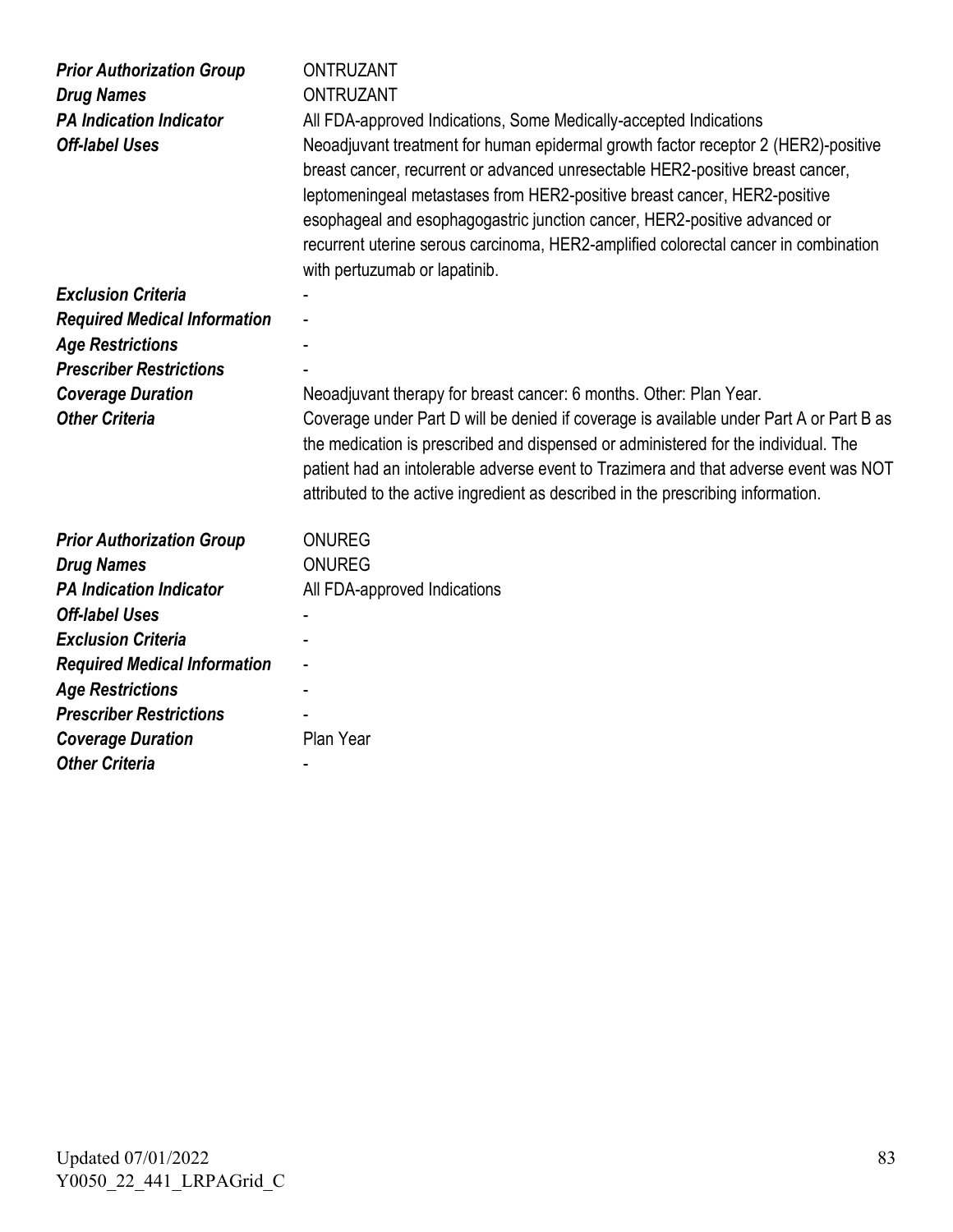| <b>Prior Authorization Group</b><br><b>Drug Names</b><br><b>PA Indication Indicator</b><br><b>Off-label Uses</b><br><b>Exclusion Criteria</b><br><b>Required Medical Information</b> | <b>OPSUMIT</b><br><b>OPSUMIT</b><br>All FDA-approved Indications<br>For pulmonary arterial hypertension (PAH) (World Health Organization [WHO] Group<br>1): Diagnosis was confirmed by right heart catheterization. For PAH new starts only: 1)<br>Pretreatment mean pulmonary arterial pressure is greater than 20 mmHg, 2)<br>Pretreatment pulmonary capillary wedge pressure is less than or equal to 15 mmHg,<br>and 3) Pretreatment pulmonary vascular resistance is greater than or equal to 3 Wood<br>units.                                                                                                                                                                                                                                                                                                                                                                                                                                                                                                                                                                                                                                                                                                                                                                                     |
|--------------------------------------------------------------------------------------------------------------------------------------------------------------------------------------|---------------------------------------------------------------------------------------------------------------------------------------------------------------------------------------------------------------------------------------------------------------------------------------------------------------------------------------------------------------------------------------------------------------------------------------------------------------------------------------------------------------------------------------------------------------------------------------------------------------------------------------------------------------------------------------------------------------------------------------------------------------------------------------------------------------------------------------------------------------------------------------------------------------------------------------------------------------------------------------------------------------------------------------------------------------------------------------------------------------------------------------------------------------------------------------------------------------------------------------------------------------------------------------------------------|
| <b>Age Restrictions</b>                                                                                                                                                              |                                                                                                                                                                                                                                                                                                                                                                                                                                                                                                                                                                                                                                                                                                                                                                                                                                                                                                                                                                                                                                                                                                                                                                                                                                                                                                         |
| <b>Prescriber Restrictions</b>                                                                                                                                                       |                                                                                                                                                                                                                                                                                                                                                                                                                                                                                                                                                                                                                                                                                                                                                                                                                                                                                                                                                                                                                                                                                                                                                                                                                                                                                                         |
| <b>Coverage Duration</b>                                                                                                                                                             | Plan Year                                                                                                                                                                                                                                                                                                                                                                                                                                                                                                                                                                                                                                                                                                                                                                                                                                                                                                                                                                                                                                                                                                                                                                                                                                                                                               |
| <b>Other Criteria</b>                                                                                                                                                                |                                                                                                                                                                                                                                                                                                                                                                                                                                                                                                                                                                                                                                                                                                                                                                                                                                                                                                                                                                                                                                                                                                                                                                                                                                                                                                         |
| <b>Prior Authorization Group</b>                                                                                                                                                     | ORAL-INTRANASAL FENTANYL                                                                                                                                                                                                                                                                                                                                                                                                                                                                                                                                                                                                                                                                                                                                                                                                                                                                                                                                                                                                                                                                                                                                                                                                                                                                                |
| <b>Drug Names</b>                                                                                                                                                                    | FENTANYL CITRATE ORAL TRA                                                                                                                                                                                                                                                                                                                                                                                                                                                                                                                                                                                                                                                                                                                                                                                                                                                                                                                                                                                                                                                                                                                                                                                                                                                                               |
| <b>PA Indication Indicator</b>                                                                                                                                                       | All FDA-approved Indications                                                                                                                                                                                                                                                                                                                                                                                                                                                                                                                                                                                                                                                                                                                                                                                                                                                                                                                                                                                                                                                                                                                                                                                                                                                                            |
| <b>Off-label Uses</b>                                                                                                                                                                |                                                                                                                                                                                                                                                                                                                                                                                                                                                                                                                                                                                                                                                                                                                                                                                                                                                                                                                                                                                                                                                                                                                                                                                                                                                                                                         |
| <b>Exclusion Criteria</b>                                                                                                                                                            |                                                                                                                                                                                                                                                                                                                                                                                                                                                                                                                                                                                                                                                                                                                                                                                                                                                                                                                                                                                                                                                                                                                                                                                                                                                                                                         |
| <b>Required Medical Information</b>                                                                                                                                                  | 1) The requested drug is indicated for the treatment of breakthrough CANCER-related<br>pain only. The requested drug is being prescribed for the management of breakthrough<br>pain in a CANCER patient with underlying CANCER pain AND 2) The International<br>Classification of Diseases (ICD) diagnosis code provided supports the CANCER-<br>RELATED diagnosis. [Note: For drug coverage approval, ICD diagnosis code provided<br>MUST support the CANCER-RELATED diagnosis.] AND 3) The patient is currently<br>receiving, and will continue to receive, around-the-clock opioid therapy for underlying<br>CANCER pain AND 4) The requested drug is intended only for use in opioid tolerant<br>patients. The patient can safely take the requested dose based on their current opioid<br>use history. [Note: Patients considered opioid tolerant are those who are taking around-<br>the-clock medicine consisting of at least 60 mg of oral morphine per day, at least 25<br>mcg per hour of transdermal fentanyl, at least 30 mg of oral oxycodone per day, at<br>least 60 mg of oral hydrocodone per day, at least 8 mg of oral hydromorphone per day,<br>at least 25 mg of oral oxymorphone per day, or an equianalgesic dose of another opioid<br>medication daily for one week or longer.]. |
| <b>Age Restrictions</b>                                                                                                                                                              |                                                                                                                                                                                                                                                                                                                                                                                                                                                                                                                                                                                                                                                                                                                                                                                                                                                                                                                                                                                                                                                                                                                                                                                                                                                                                                         |
| <b>Prescriber Restrictions</b>                                                                                                                                                       |                                                                                                                                                                                                                                                                                                                                                                                                                                                                                                                                                                                                                                                                                                                                                                                                                                                                                                                                                                                                                                                                                                                                                                                                                                                                                                         |
| <b>Coverage Duration</b>                                                                                                                                                             | Plan Year                                                                                                                                                                                                                                                                                                                                                                                                                                                                                                                                                                                                                                                                                                                                                                                                                                                                                                                                                                                                                                                                                                                                                                                                                                                                                               |
| <b>Other Criteria</b>                                                                                                                                                                |                                                                                                                                                                                                                                                                                                                                                                                                                                                                                                                                                                                                                                                                                                                                                                                                                                                                                                                                                                                                                                                                                                                                                                                                                                                                                                         |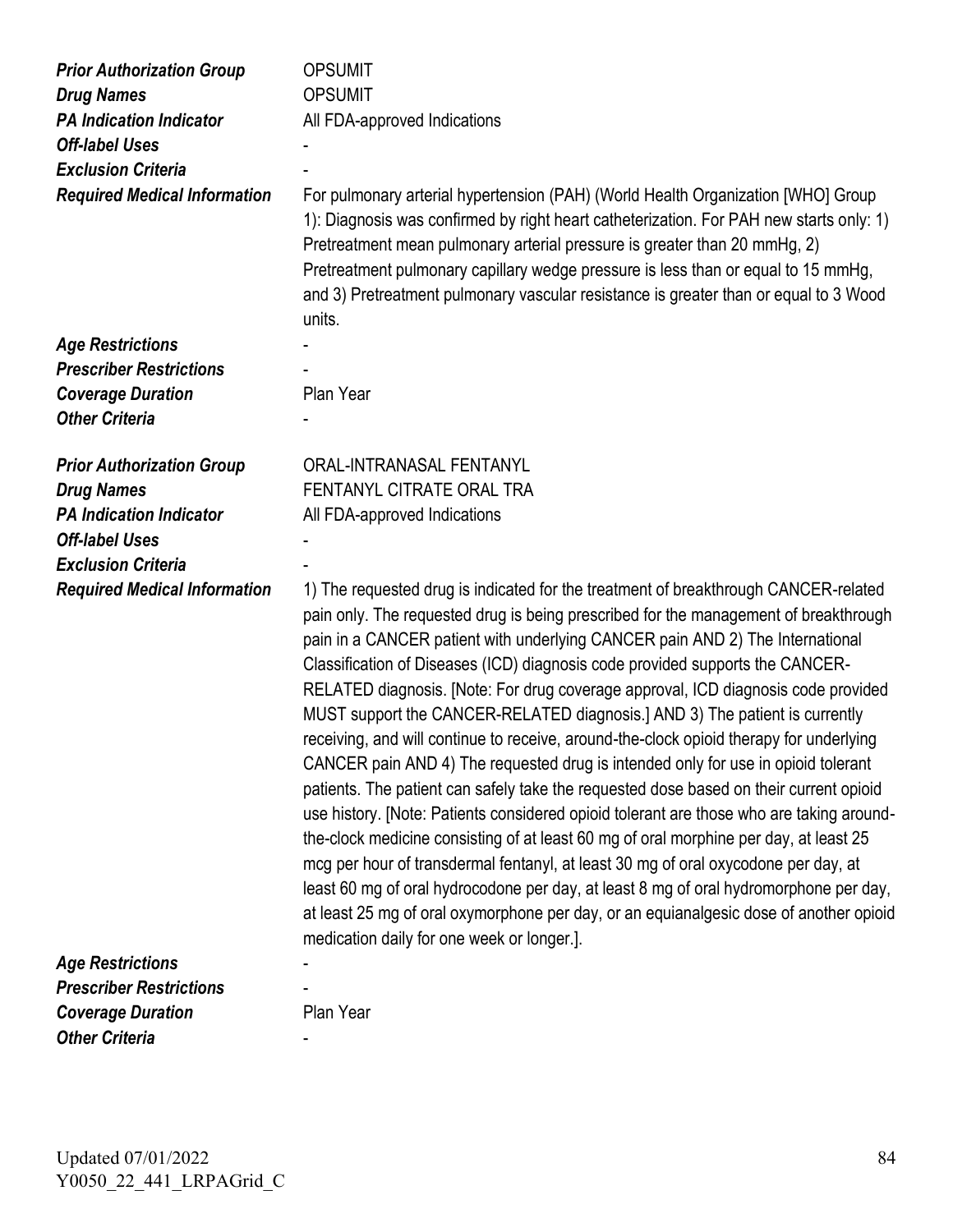| <b>Prior Authorization Group</b>    | <b>ORGOVYX</b>                                                                                                                                                                                                                                                                                                                                                                                                                                                              |
|-------------------------------------|-----------------------------------------------------------------------------------------------------------------------------------------------------------------------------------------------------------------------------------------------------------------------------------------------------------------------------------------------------------------------------------------------------------------------------------------------------------------------------|
| <b>Drug Names</b>                   | <b>ORGOVYX</b>                                                                                                                                                                                                                                                                                                                                                                                                                                                              |
| <b>PA Indication Indicator</b>      | All FDA-approved Indications                                                                                                                                                                                                                                                                                                                                                                                                                                                |
| <b>Off-label Uses</b>               |                                                                                                                                                                                                                                                                                                                                                                                                                                                                             |
| <b>Exclusion Criteria</b>           |                                                                                                                                                                                                                                                                                                                                                                                                                                                                             |
| <b>Required Medical Information</b> |                                                                                                                                                                                                                                                                                                                                                                                                                                                                             |
| <b>Age Restrictions</b>             |                                                                                                                                                                                                                                                                                                                                                                                                                                                                             |
| <b>Prescriber Restrictions</b>      |                                                                                                                                                                                                                                                                                                                                                                                                                                                                             |
| <b>Coverage Duration</b>            | Plan year                                                                                                                                                                                                                                                                                                                                                                                                                                                                   |
| <b>Other Criteria</b>               |                                                                                                                                                                                                                                                                                                                                                                                                                                                                             |
| <b>Prior Authorization Group</b>    | <b>ORKAMBI</b>                                                                                                                                                                                                                                                                                                                                                                                                                                                              |
| <b>Drug Names</b>                   | <b>ORKAMBI</b>                                                                                                                                                                                                                                                                                                                                                                                                                                                              |
| <b>PA Indication Indicator</b>      | All FDA-approved Indications                                                                                                                                                                                                                                                                                                                                                                                                                                                |
| <b>Off-label Uses</b>               |                                                                                                                                                                                                                                                                                                                                                                                                                                                                             |
| <b>Exclusion Criteria</b>           |                                                                                                                                                                                                                                                                                                                                                                                                                                                                             |
| <b>Required Medical Information</b> | For cystic fibrosis (CF): The requested medication will not be used in combination with<br>other medications containing ivacaftor.                                                                                                                                                                                                                                                                                                                                          |
| <b>Age Restrictions</b>             | 2 years of age or older                                                                                                                                                                                                                                                                                                                                                                                                                                                     |
| <b>Prescriber Restrictions</b>      |                                                                                                                                                                                                                                                                                                                                                                                                                                                                             |
| <b>Coverage Duration</b>            | Plan Year                                                                                                                                                                                                                                                                                                                                                                                                                                                                   |
| <b>Other Criteria</b>               |                                                                                                                                                                                                                                                                                                                                                                                                                                                                             |
| <b>Prior Authorization Group</b>    | <b>OTEZLA</b>                                                                                                                                                                                                                                                                                                                                                                                                                                                               |
| <b>Drug Names</b>                   | <b>OTEZLA</b>                                                                                                                                                                                                                                                                                                                                                                                                                                                               |
| <b>PA Indication Indicator</b>      | All FDA-approved Indications                                                                                                                                                                                                                                                                                                                                                                                                                                                |
| <b>Off-label Uses</b>               |                                                                                                                                                                                                                                                                                                                                                                                                                                                                             |
| <b>Exclusion Criteria</b>           |                                                                                                                                                                                                                                                                                                                                                                                                                                                                             |
| <b>Required Medical Information</b> | For plaque psoriasis (new starts only): Patient meets either of the following: 1)<br>Inadequate response or intolerance to ANY of the following: a) a topical therapy (e.g., a<br>topical corticosteroid, calcineurin inhibitor, vitamin D analog), b) phototherapy (e.g.,<br>UVB, PUVA), or c) pharmacologic treatment with methotrexate, cyclosporine, or<br>acitretin OR 2) pharmacologic treatment with methotrexate, cyclosporine, or acitretin is<br>contraindicated. |
| <b>Age Restrictions</b>             |                                                                                                                                                                                                                                                                                                                                                                                                                                                                             |
| <b>Prescriber Restrictions</b>      |                                                                                                                                                                                                                                                                                                                                                                                                                                                                             |
| <b>Coverage Duration</b>            | Plan Year                                                                                                                                                                                                                                                                                                                                                                                                                                                                   |
| <b>Other Criteria</b>               |                                                                                                                                                                                                                                                                                                                                                                                                                                                                             |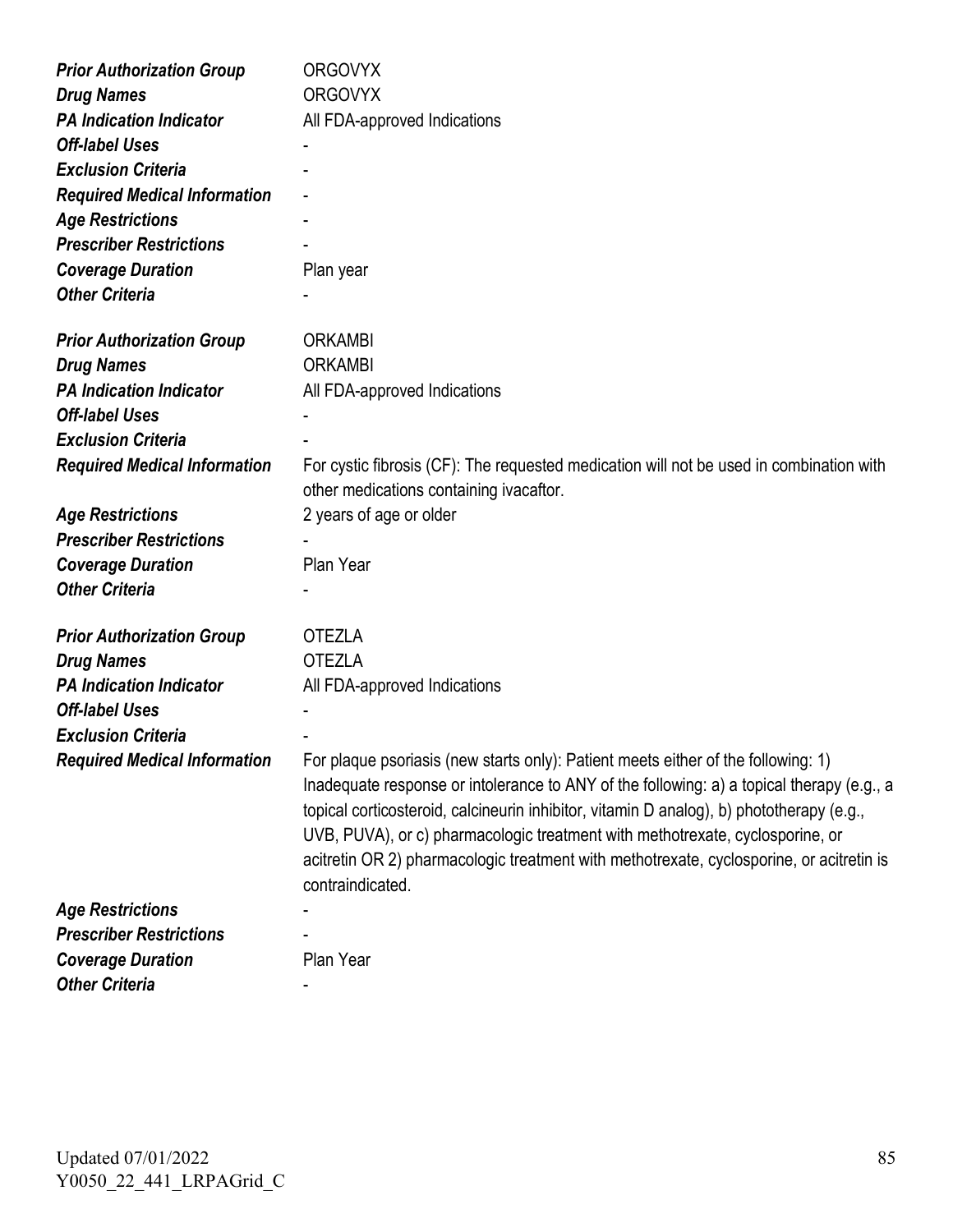| <b>Prior Authorization Group</b>    | <b>OXANDROLONE</b>                                                                     |
|-------------------------------------|----------------------------------------------------------------------------------------|
| <b>Drug Names</b>                   | <b>OXANDROLONE</b>                                                                     |
| <b>PA Indication Indicator</b>      | All FDA-approved Indications, Some Medically-accepted Indications                      |
| <b>Off-label Uses</b>               | Cachexia associated with AIDS (HIV wasting), To enhance growth in patients with        |
|                                     | <b>Turners Syndrome</b>                                                                |
| <b>Exclusion Criteria</b>           |                                                                                        |
| <b>Required Medical Information</b> |                                                                                        |
| <b>Age Restrictions</b>             |                                                                                        |
| <b>Prescriber Restrictions</b>      |                                                                                        |
| <b>Coverage Duration</b>            | Turners Syndrome: Plan Year, All other diagnoses: 6 months                             |
| <b>Other Criteria</b>               | Coverage will be denied if request is for an indication excluded from Medicare Part D. |
|                                     |                                                                                        |
| <b>Prior Authorization Group</b>    | <b>PANRETIN</b>                                                                        |
| <b>Drug Names</b>                   | <b>PANRETIN</b>                                                                        |
| <b>PA Indication Indicator</b>      | All FDA-approved Indications, Some Medically-accepted Indications                      |
| <b>Off-label Uses</b>               | Topical treatment of cutaneous lesions in patients with non-AIDS-related Kaposi        |
|                                     | sarcoma                                                                                |
| <b>Exclusion Criteria</b>           |                                                                                        |
| <b>Required Medical Information</b> |                                                                                        |
| <b>Age Restrictions</b>             |                                                                                        |
| <b>Prescriber Restrictions</b>      |                                                                                        |
| <b>Coverage Duration</b>            | Plan Year                                                                              |
| <b>Other Criteria</b>               |                                                                                        |
|                                     |                                                                                        |
| <b>Prior Authorization Group</b>    | <b>PAXIL SUSP</b>                                                                      |
| <b>Drug Names</b>                   | PAROXETINE HYDROCHLORIDE, PAXIL                                                        |
| <b>PA Indication Indicator</b>      | All FDA-approved Indications                                                           |
| <b>Off-label Uses</b>               |                                                                                        |
| <b>Exclusion Criteria</b>           |                                                                                        |
| <b>Required Medical Information</b> |                                                                                        |
| <b>Age Restrictions</b>             |                                                                                        |
| <b>Prescriber Restrictions</b>      |                                                                                        |
|                                     |                                                                                        |
| <b>Coverage Duration</b>            | Plan Year                                                                              |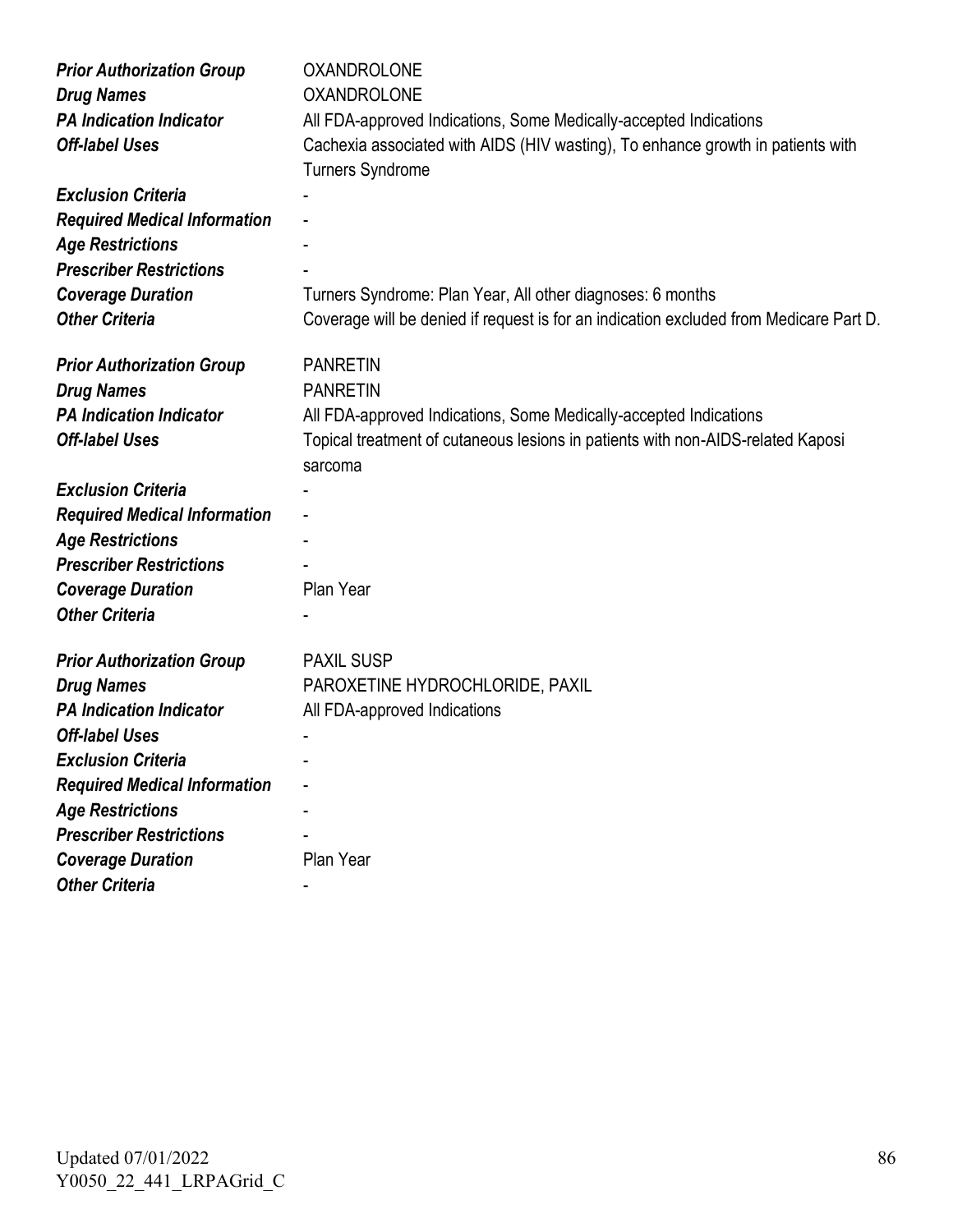| <b>Prior Authorization Group</b>    | <b>PEGASYS</b>                                                                        |
|-------------------------------------|---------------------------------------------------------------------------------------|
| <b>Drug Names</b>                   | <b>PEGASYS</b>                                                                        |
| <b>PA Indication Indicator</b>      | All FDA-approved Indications, Some Medically-accepted Indications                     |
| <b>Off-label Uses</b>               | Myeloproliferative neoplasm (essential thrombocythemia, polycythemia vera,            |
|                                     | symptomatic low risk myelofibrosis), systemic mastocytosis, adult T-cell              |
|                                     | leukemia/lymphoma, mycosis fungoides/Sezary syndrome, primary cutaneous CD30+         |
|                                     | T-cell lymphoproliferative disorders.                                                 |
| <b>Exclusion Criteria</b>           |                                                                                       |
| <b>Required Medical Information</b> | For chronic hepatitis C: Hepatitis C virus (HCV) confirmed by presence of hepatitis C |
|                                     | virus HCV RNA in serum prior to starting treatment and the planned treatment regimen. |
| <b>Age Restrictions</b>             |                                                                                       |
| <b>Prescriber Restrictions</b>      |                                                                                       |
| <b>Coverage Duration</b>            | HCV: 12-48 weeks depending on regimen. HBV: 48 weeks. All Other: Plan Year.           |
| <b>Other Criteria</b>               |                                                                                       |
|                                     |                                                                                       |
| <b>Prior Authorization Group</b>    | <b>PEMAZYRE</b>                                                                       |
| <b>Drug Names</b>                   | <b>PEMAZYRE</b>                                                                       |
| <b>PA Indication Indicator</b>      | All FDA-approved Indications                                                          |
| <b>Off-label Uses</b>               |                                                                                       |
| <b>Exclusion Criteria</b>           |                                                                                       |
| <b>Required Medical Information</b> | $\blacksquare$                                                                        |
| <b>Age Restrictions</b>             |                                                                                       |
| <b>Prescriber Restrictions</b>      |                                                                                       |
| <b>Coverage Duration</b>            | Plan Year                                                                             |
| <b>Other Criteria</b>               |                                                                                       |
| <b>Prior Authorization Group</b>    | PHENYLBUTYRATE                                                                        |
| <b>Drug Names</b>                   | SODIUM PHENYLBUTYRATE                                                                 |
| <b>PA Indication Indicator</b>      | All FDA-approved Indications                                                          |
| <b>Off-label Uses</b>               |                                                                                       |
| <b>Exclusion Criteria</b>           |                                                                                       |
| <b>Required Medical Information</b> | For urea cycle disorder: Diagnosis of urea cycle disorder (UCD) was confirmed by      |
|                                     | enzymatic, biochemical or genetic testing.                                            |
| <b>Age Restrictions</b>             |                                                                                       |
| <b>Prescriber Restrictions</b>      |                                                                                       |
| <b>Coverage Duration</b>            | Plan Year                                                                             |
| <b>Other Criteria</b>               |                                                                                       |
|                                     |                                                                                       |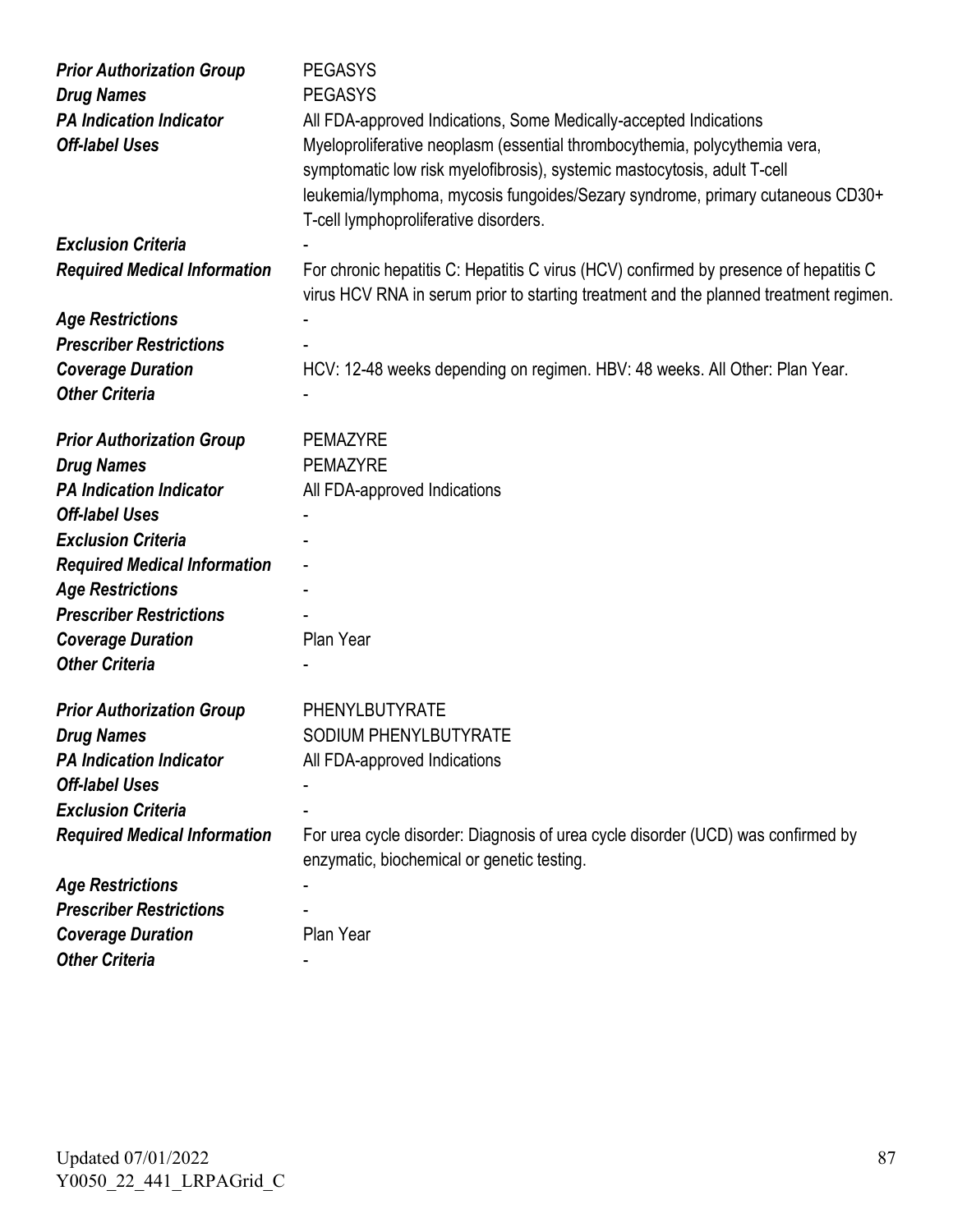| <b>Prior Authorization Group</b>    | <b>PHESGO</b>                                                                                                                                                                                                                                                                                                                                                                |
|-------------------------------------|------------------------------------------------------------------------------------------------------------------------------------------------------------------------------------------------------------------------------------------------------------------------------------------------------------------------------------------------------------------------------|
| <b>Drug Names</b>                   | <b>PHESGO</b>                                                                                                                                                                                                                                                                                                                                                                |
| <b>PA Indication Indicator</b>      | All FDA-approved Indications, Some Medically-accepted Indications                                                                                                                                                                                                                                                                                                            |
| <b>Off-label Uses</b>               | Recurrent human epidermal growth factor receptor 2 (HER2)-positive breast cancer                                                                                                                                                                                                                                                                                             |
| <b>Exclusion Criteria</b>           |                                                                                                                                                                                                                                                                                                                                                                              |
| <b>Required Medical Information</b> |                                                                                                                                                                                                                                                                                                                                                                              |
| <b>Age Restrictions</b>             |                                                                                                                                                                                                                                                                                                                                                                              |
| <b>Prescriber Restrictions</b>      |                                                                                                                                                                                                                                                                                                                                                                              |
| <b>Coverage Duration</b>            | Neoadjuvant therapy for breast cancer: 6 months. Other: Plan Year                                                                                                                                                                                                                                                                                                            |
| <b>Other Criteria</b>               |                                                                                                                                                                                                                                                                                                                                                                              |
| <b>Prior Authorization Group</b>    | <b>PIQRAY</b>                                                                                                                                                                                                                                                                                                                                                                |
| <b>Drug Names</b>                   | PIQRAY 200MG DAILY DOSE, PIQRAY 250MG DAILY DOSE, PIQRAY 300MG<br><b>DAILY DOSE</b>                                                                                                                                                                                                                                                                                          |
| <b>PA Indication Indicator</b>      | All FDA-approved Indications, Some Medically-accepted Indications                                                                                                                                                                                                                                                                                                            |
| <b>Off-label Uses</b>               | Recurrent hormone receptor (HR)-positive, human epidermal growth factor receptor 2<br>(HER2)-negative, PIK3CA-mutated breast cancer in combination with fulvestrant.                                                                                                                                                                                                         |
| <b>Exclusion Criteria</b>           |                                                                                                                                                                                                                                                                                                                                                                              |
| <b>Required Medical Information</b> |                                                                                                                                                                                                                                                                                                                                                                              |
| <b>Age Restrictions</b>             |                                                                                                                                                                                                                                                                                                                                                                              |
| <b>Prescriber Restrictions</b>      |                                                                                                                                                                                                                                                                                                                                                                              |
| <b>Coverage Duration</b>            | Plan Year                                                                                                                                                                                                                                                                                                                                                                    |
| <b>Other Criteria</b>               |                                                                                                                                                                                                                                                                                                                                                                              |
| <b>Prior Authorization Group</b>    | <b>POMALYST</b>                                                                                                                                                                                                                                                                                                                                                              |
| <b>Drug Names</b>                   | <b>POMALYST</b>                                                                                                                                                                                                                                                                                                                                                              |
| <b>PA Indication Indicator</b>      | All FDA-approved Indications, Some Medically-accepted Indications                                                                                                                                                                                                                                                                                                            |
| <b>Off-label Uses</b>               | Systemic light chain amyloidosis, primary central nervous system (CNS) lymphoma,<br>POEMS syndrome.                                                                                                                                                                                                                                                                          |
| <b>Exclusion Criteria</b>           |                                                                                                                                                                                                                                                                                                                                                                              |
| <b>Required Medical Information</b> | For multiple myeloma: The patient has previously received at least two prior therapies<br>for multiple myeloma, including an immunomodulatory agent AND a proteasome<br>inhibitor. For Kaposi sarcoma, patient meets one of the following: 1) patient has<br>acquired immunodeficiency syndrome (AIDS), or 2) patient is negative for human<br>immunodeficiency virus (HIV). |
| <b>Age Restrictions</b>             |                                                                                                                                                                                                                                                                                                                                                                              |
| <b>Prescriber Restrictions</b>      |                                                                                                                                                                                                                                                                                                                                                                              |
| <b>Coverage Duration</b>            | Plan Year                                                                                                                                                                                                                                                                                                                                                                    |
| <b>Other Criteria</b>               |                                                                                                                                                                                                                                                                                                                                                                              |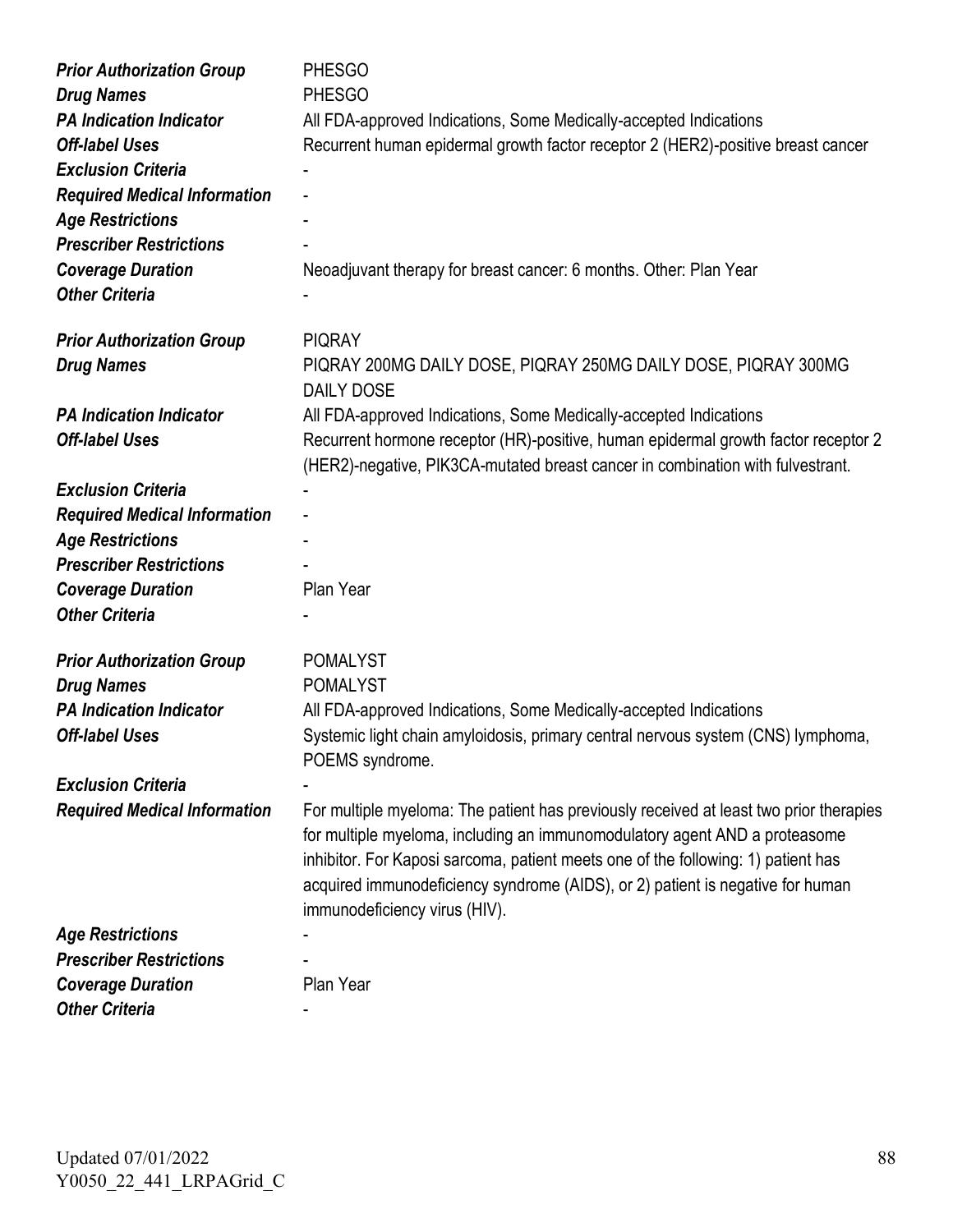| <b>Prior Authorization Group</b><br><b>Drug Names</b><br><b>PA Indication Indicator</b><br><b>Off-label Uses</b><br><b>Exclusion Criteria</b><br><b>Required Medical Information</b><br><b>Age Restrictions</b><br><b>Prescriber Restrictions</b><br><b>Coverage Duration</b><br><b>Other Criteria</b> | <b>POSACONAZOLE</b><br>POSACONAZOLE DR<br>All FDA-approved Indications<br>The requested drug will be used orally.<br>Treatment of Invasive Aspergillosis: 13 years of age or older, Prophylaxis of Invasive<br>Aspergillus and Candida Infections: 2 years of age or older<br>6 months                                                                                                                                                                                                                                                                                                                                                                                                                                                                                                                                                                                  |
|--------------------------------------------------------------------------------------------------------------------------------------------------------------------------------------------------------------------------------------------------------------------------------------------------------|-------------------------------------------------------------------------------------------------------------------------------------------------------------------------------------------------------------------------------------------------------------------------------------------------------------------------------------------------------------------------------------------------------------------------------------------------------------------------------------------------------------------------------------------------------------------------------------------------------------------------------------------------------------------------------------------------------------------------------------------------------------------------------------------------------------------------------------------------------------------------|
| <b>Prior Authorization Group</b><br><b>Drug Names</b><br><b>PA Indication Indicator</b><br><b>Off-label Uses</b><br><b>Exclusion Criteria</b><br><b>Required Medical Information</b><br><b>Age Restrictions</b><br><b>Prescriber Restrictions</b><br><b>Coverage Duration</b><br><b>Other Criteria</b> | <b>PRALUENT</b><br><b>PRALUENT</b><br>All FDA-approved Indications<br>Plan Year                                                                                                                                                                                                                                                                                                                                                                                                                                                                                                                                                                                                                                                                                                                                                                                         |
| <b>Prior Authorization Group</b><br><b>Drug Names</b><br><b>PA Indication Indicator</b><br><b>Off-label Uses</b><br><b>Exclusion Criteria</b><br><b>Required Medical Information</b>                                                                                                                   | <b>PREGABALIN</b><br><b>PREGABALIN</b><br>All FDA-approved Indications, Some Medically-accepted Indications<br>Cancer-Related Neuropathic Pain, Cancer Treatment-Related Neuropathic Pain<br>1) The requested drug is being prescribed for the management of postherpetic<br>neuralgia, the management of neuropathic pain associated with diabetic peripheral<br>neuropathy, cancer-related neuropathic pain, or cancer treatment-related neuropathic<br>pain AND 2) The patient has experienced an inadequate treatment response,<br>intolerance, or contraindication to gabapentin OR 3) The requested drug is being<br>prescribed as adjunctive therapy for the treatment of partial onset seizures OR 4) The<br>requested drug is being prescribed for the management of fibromyalgia or the<br>management of neuropathic pain associated with spinal cord injury. |
| <b>Age Restrictions</b><br><b>Prescriber Restrictions</b>                                                                                                                                                                                                                                              | Plan Year                                                                                                                                                                                                                                                                                                                                                                                                                                                                                                                                                                                                                                                                                                                                                                                                                                                               |
| <b>Coverage Duration</b><br><b>Other Criteria</b>                                                                                                                                                                                                                                                      |                                                                                                                                                                                                                                                                                                                                                                                                                                                                                                                                                                                                                                                                                                                                                                                                                                                                         |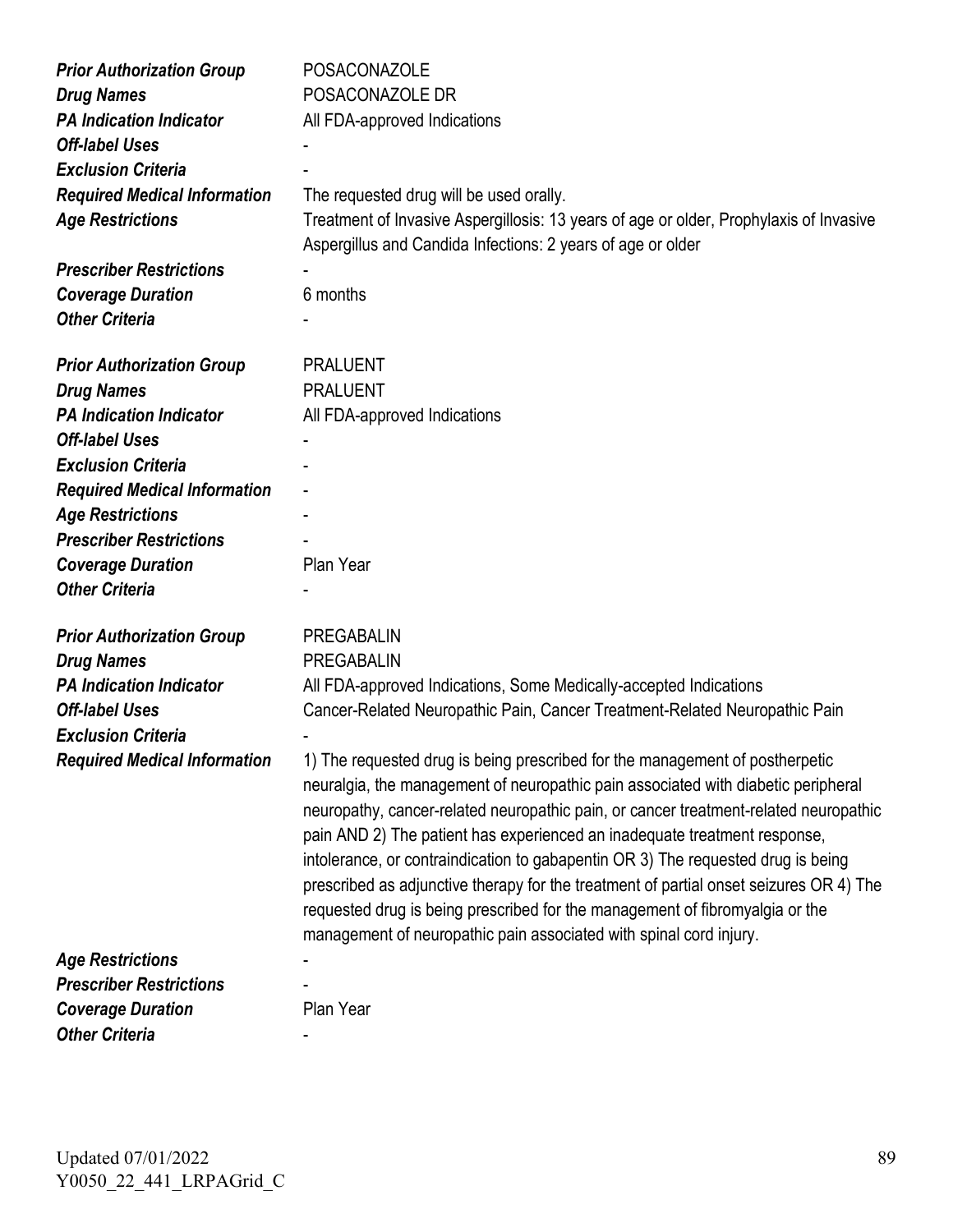| <b>Prior Authorization Group</b><br><b>Drug Names</b> | <b>PREVYMIS</b><br><b>PREVYMIS</b>                                                                                                                                                                                                                                                                                                                                                                                                                                                                                                                                                                                                                                                                                                                                                                                                                                                                                                                                                                                                                                     |
|-------------------------------------------------------|------------------------------------------------------------------------------------------------------------------------------------------------------------------------------------------------------------------------------------------------------------------------------------------------------------------------------------------------------------------------------------------------------------------------------------------------------------------------------------------------------------------------------------------------------------------------------------------------------------------------------------------------------------------------------------------------------------------------------------------------------------------------------------------------------------------------------------------------------------------------------------------------------------------------------------------------------------------------------------------------------------------------------------------------------------------------|
| <b>PA Indication Indicator</b>                        | All FDA-approved Indications                                                                                                                                                                                                                                                                                                                                                                                                                                                                                                                                                                                                                                                                                                                                                                                                                                                                                                                                                                                                                                           |
| <b>Off-label Uses</b>                                 |                                                                                                                                                                                                                                                                                                                                                                                                                                                                                                                                                                                                                                                                                                                                                                                                                                                                                                                                                                                                                                                                        |
| <b>Exclusion Criteria</b>                             |                                                                                                                                                                                                                                                                                                                                                                                                                                                                                                                                                                                                                                                                                                                                                                                                                                                                                                                                                                                                                                                                        |
| <b>Required Medical Information</b>                   | For prophylaxis of cytomegalovirus (CMV) infection and disease: 1) The patient is<br>CMV-seropositive, 2) the patient is a recipient of an allogeneic hematopoietic stem cell<br>transplant (HSCT), AND 3) The requested medication will not be used beyond Day 100<br>post-transplantation.                                                                                                                                                                                                                                                                                                                                                                                                                                                                                                                                                                                                                                                                                                                                                                           |
| <b>Age Restrictions</b>                               |                                                                                                                                                                                                                                                                                                                                                                                                                                                                                                                                                                                                                                                                                                                                                                                                                                                                                                                                                                                                                                                                        |
| <b>Prescriber Restrictions</b>                        |                                                                                                                                                                                                                                                                                                                                                                                                                                                                                                                                                                                                                                                                                                                                                                                                                                                                                                                                                                                                                                                                        |
| <b>Coverage Duration</b>                              | 6 months                                                                                                                                                                                                                                                                                                                                                                                                                                                                                                                                                                                                                                                                                                                                                                                                                                                                                                                                                                                                                                                               |
| <b>Other Criteria</b>                                 |                                                                                                                                                                                                                                                                                                                                                                                                                                                                                                                                                                                                                                                                                                                                                                                                                                                                                                                                                                                                                                                                        |
|                                                       |                                                                                                                                                                                                                                                                                                                                                                                                                                                                                                                                                                                                                                                                                                                                                                                                                                                                                                                                                                                                                                                                        |
| <b>Prior Authorization Group</b>                      | <b>PROCRIT</b>                                                                                                                                                                                                                                                                                                                                                                                                                                                                                                                                                                                                                                                                                                                                                                                                                                                                                                                                                                                                                                                         |
| <b>Drug Names</b>                                     | <b>PROCRIT</b>                                                                                                                                                                                                                                                                                                                                                                                                                                                                                                                                                                                                                                                                                                                                                                                                                                                                                                                                                                                                                                                         |
| <b>PA Indication Indicator</b>                        | All FDA-approved Indications, Some Medically-accepted Indications                                                                                                                                                                                                                                                                                                                                                                                                                                                                                                                                                                                                                                                                                                                                                                                                                                                                                                                                                                                                      |
| <b>Off-label Uses</b>                                 | Anemia due to myelodysplastic syndromes (MDS), anemia in congestive heart failure<br>(CHF), anemia in rheumatoid arthritis (RA), anemia due to hepatitis C treatment<br>(ribavirin in combination with either interferon alfa or peginterferon alfa)                                                                                                                                                                                                                                                                                                                                                                                                                                                                                                                                                                                                                                                                                                                                                                                                                   |
| <b>Exclusion Criteria</b>                             | Patients receiving chemotherapy with curative intent. Patients with myeloid cancer.                                                                                                                                                                                                                                                                                                                                                                                                                                                                                                                                                                                                                                                                                                                                                                                                                                                                                                                                                                                    |
| <b>Required Medical Information</b>                   | Requirements regarding hemoglobin (Hgb) values exclude values due to a recent<br>transfusion. For initial approval: 1) for all uses except anemia due to chemotherapy or<br>myelodysplastic syndrome (MDS): patient has adequate iron stores (defined as a<br>transferrin saturation [TSAT] greater than or equal to 20%) AND 2) for all uses except<br>surgery: pretreatment (no erythropoietin treatment in previous month) Hgb is less than<br>10 g/dL (less than 9 g/dL for anemia in congestive heart failure), AND 3) for MDS:<br>pretreatment serum erythropoietin level is 500 international units/L or less. For<br>reauthorizations (patient received erythropoietin treatment in previous month) in all<br>uses except surgery: 1) patient has received at least 12 weeks of erythropoietin<br>therapy, AND 2) patient responded to erythropoietin therapy, AND 3) current Hgb is<br>less than 12 g/dL, AND 4) for all uses except anemia due to chemotherapy or MDS:<br>patient has adequate iron stores (defined as a TSAT greater than or equal to 20%). |
| <b>Age Restrictions</b>                               |                                                                                                                                                                                                                                                                                                                                                                                                                                                                                                                                                                                                                                                                                                                                                                                                                                                                                                                                                                                                                                                                        |
| <b>Prescriber Restrictions</b>                        |                                                                                                                                                                                                                                                                                                                                                                                                                                                                                                                                                                                                                                                                                                                                                                                                                                                                                                                                                                                                                                                                        |
| <b>Coverage Duration</b>                              | 16 weeks                                                                                                                                                                                                                                                                                                                                                                                                                                                                                                                                                                                                                                                                                                                                                                                                                                                                                                                                                                                                                                                               |
| <b>Other Criteria</b>                                 | Coverage includes use in anemia in patients whose religious beliefs forbid blood<br>transfusions. Coverage under Part D will be denied if coverage is available under Part<br>A or Part B as the medication is prescribed and dispensed or administered for the<br>individual (e.g., used for treatment of anemia for a patient with chronic renal failure who<br>is undergoing dialysis, or furnished from physician's supply incident to a physician<br>service).                                                                                                                                                                                                                                                                                                                                                                                                                                                                                                                                                                                                    |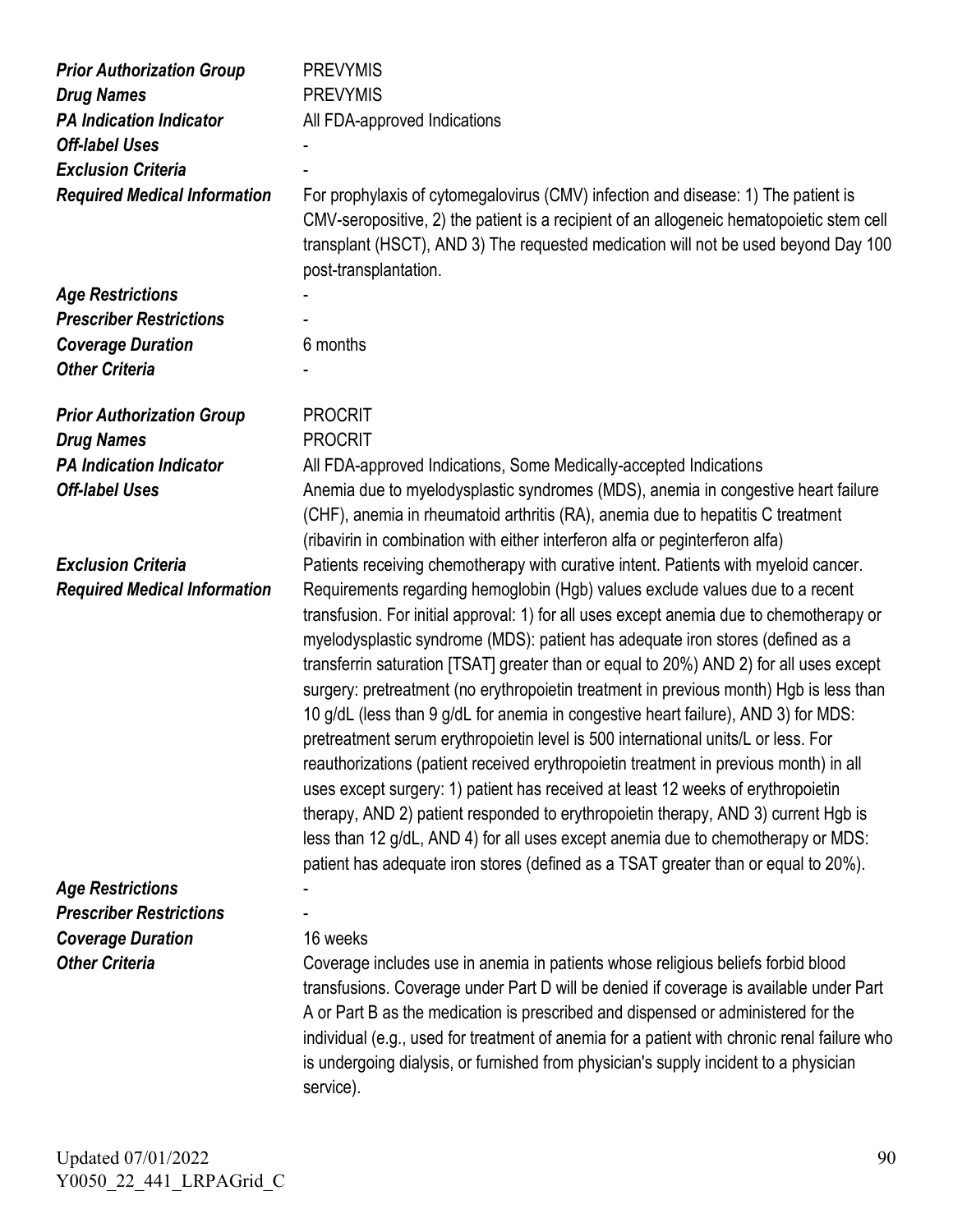| <b>Prior Authorization Group</b><br><b>Drug Names</b><br><b>PA Indication Indicator</b><br><b>Off-label Uses</b><br><b>Exclusion Criteria</b><br><b>Required Medical Information</b> | <b>PROMACTA</b><br><b>PROMACTA</b><br>All FDA-approved Indications<br>For chronic or persistent immune thrombocytopenia (ITP): 1) For new starts: a) Patient<br>has had an inadequate response or is intolerant to a prior therapy such as<br>corticosteroids or immunoglobulins, b) Untransfused platelet (plt) count at any point<br>prior to the initiation of the requested medication is less than 30,000/mcL OR 30,000-<br>50,000/mcL with symptomatic bleeding or risk factor(s) for bleeding (e.g., undergoing a<br>medical or dental procedure where blood loss is anticipated, comorbidities such as<br>peptic ulcer disease and hypertension, anticoagulation therapy, profession or lifestyle<br>that predisposes patient to trauma) AND c) For chronic ITP only: patient has had an<br>inadequate response or intolerance to avatrombopag. 2) For continuation of therapy, plt<br>count response to the requested drug: a) Current plt count is less than or equal to<br>200,000/mcL OR b) Current plt count is greater than 200,000/mcL to less than or equal<br>to 400,000/mcL and dosing will be adjusted to a plt count sufficient to avoid clinically<br>important bleeding. For thrombocytopenia associated with chronic hepatitis C: 1) For<br>new starts: the requested drug is used for initiation and maintenance of interferon-<br>based therapy. 2) For continuation of therapy: patient is receiving interferon-based |
|--------------------------------------------------------------------------------------------------------------------------------------------------------------------------------------|-------------------------------------------------------------------------------------------------------------------------------------------------------------------------------------------------------------------------------------------------------------------------------------------------------------------------------------------------------------------------------------------------------------------------------------------------------------------------------------------------------------------------------------------------------------------------------------------------------------------------------------------------------------------------------------------------------------------------------------------------------------------------------------------------------------------------------------------------------------------------------------------------------------------------------------------------------------------------------------------------------------------------------------------------------------------------------------------------------------------------------------------------------------------------------------------------------------------------------------------------------------------------------------------------------------------------------------------------------------------------------------------------------------------------------------------------|
|                                                                                                                                                                                      | therapy. For severe aplastic anemia (AA): For continuation of therapy following the<br>initial 6 month approval for severe aplastic anemia: The patient must meet one of the<br>following: 1) Current plt count is 50,000-200,000/mcL OR 2) Current plt count is less<br>than 50,000/mcL and patient has not received appropriately titrated therapy for at least<br>16 weeks, OR 3) Current plt count is less than 50,000/mcL and patient is transfusion-<br>independent, OR 4) Current plt count is greater than 200,000/mcL to less than or equal<br>to 400,000/mcL and dosing will be adjusted to achieve and maintain an appropriate<br>target plt count.                                                                                                                                                                                                                                                                                                                                                                                                                                                                                                                                                                                                                                                                                                                                                                                  |
| <b>Age Restrictions</b>                                                                                                                                                              |                                                                                                                                                                                                                                                                                                                                                                                                                                                                                                                                                                                                                                                                                                                                                                                                                                                                                                                                                                                                                                                                                                                                                                                                                                                                                                                                                                                                                                                 |
| <b>Prescriber Restrictions</b>                                                                                                                                                       |                                                                                                                                                                                                                                                                                                                                                                                                                                                                                                                                                                                                                                                                                                                                                                                                                                                                                                                                                                                                                                                                                                                                                                                                                                                                                                                                                                                                                                                 |
| <b>Coverage Duration</b>                                                                                                                                                             | HCV: 6mo, ITP/AA initial: 6mo, ITP reauth: Plan Year, AA reauth: APR-Plan Year, IPR-<br>16 wks                                                                                                                                                                                                                                                                                                                                                                                                                                                                                                                                                                                                                                                                                                                                                                                                                                                                                                                                                                                                                                                                                                                                                                                                                                                                                                                                                  |
| <b>Other Criteria</b>                                                                                                                                                                | APR: adequate platelet response (greater than 50,000/mcL), IPR: inadequate platelet<br>response (less than 50,000/mcL).                                                                                                                                                                                                                                                                                                                                                                                                                                                                                                                                                                                                                                                                                                                                                                                                                                                                                                                                                                                                                                                                                                                                                                                                                                                                                                                         |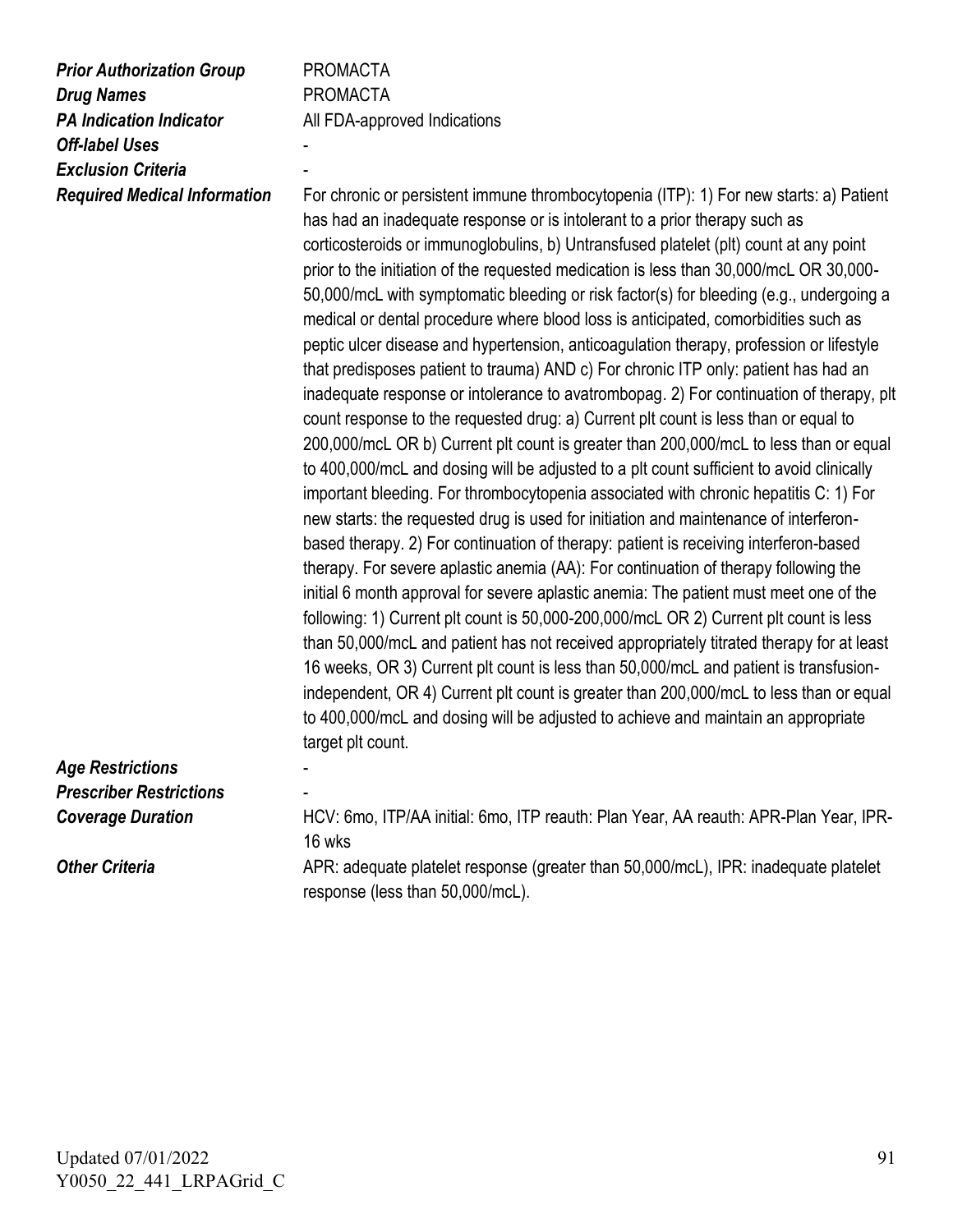| <b>Prior Authorization Group</b>    | <b>PULMOZYME</b>                                                                                                                                                          |
|-------------------------------------|---------------------------------------------------------------------------------------------------------------------------------------------------------------------------|
| <b>Drug Names</b>                   | <b>PULMOZYME</b>                                                                                                                                                          |
| <b>PA Indication Indicator</b>      | All FDA-approved Indications                                                                                                                                              |
| <b>Off-label Uses</b>               |                                                                                                                                                                           |
| <b>Exclusion Criteria</b>           |                                                                                                                                                                           |
| <b>Required Medical Information</b> | For cystic fibrosis: Diagnosis of cystic fibrosis was confirmed by appropriate diagnostic<br>or genetic testing.                                                          |
| <b>Age Restrictions</b>             |                                                                                                                                                                           |
| <b>Prescriber Restrictions</b>      |                                                                                                                                                                           |
| <b>Coverage Duration</b>            | Plan Year                                                                                                                                                                 |
| <b>Other Criteria</b>               | Coverage under Part D will be denied if coverage is available under Part A or Part B as<br>the medication is prescribed and dispensed or administered for the individual. |
|                                     |                                                                                                                                                                           |
| <b>Prior Authorization Group</b>    | <b>QINLOCK</b>                                                                                                                                                            |
| <b>Drug Names</b>                   | <b>QINLOCK</b>                                                                                                                                                            |
| <b>PA Indication Indicator</b>      | All FDA-approved Indications                                                                                                                                              |
| <b>Off-label Uses</b>               |                                                                                                                                                                           |
| <b>Exclusion Criteria</b>           | ۰                                                                                                                                                                         |
| <b>Required Medical Information</b> | $\blacksquare$                                                                                                                                                            |
| <b>Age Restrictions</b>             |                                                                                                                                                                           |
| <b>Prescriber Restrictions</b>      |                                                                                                                                                                           |
| <b>Coverage Duration</b>            | Plan Year                                                                                                                                                                 |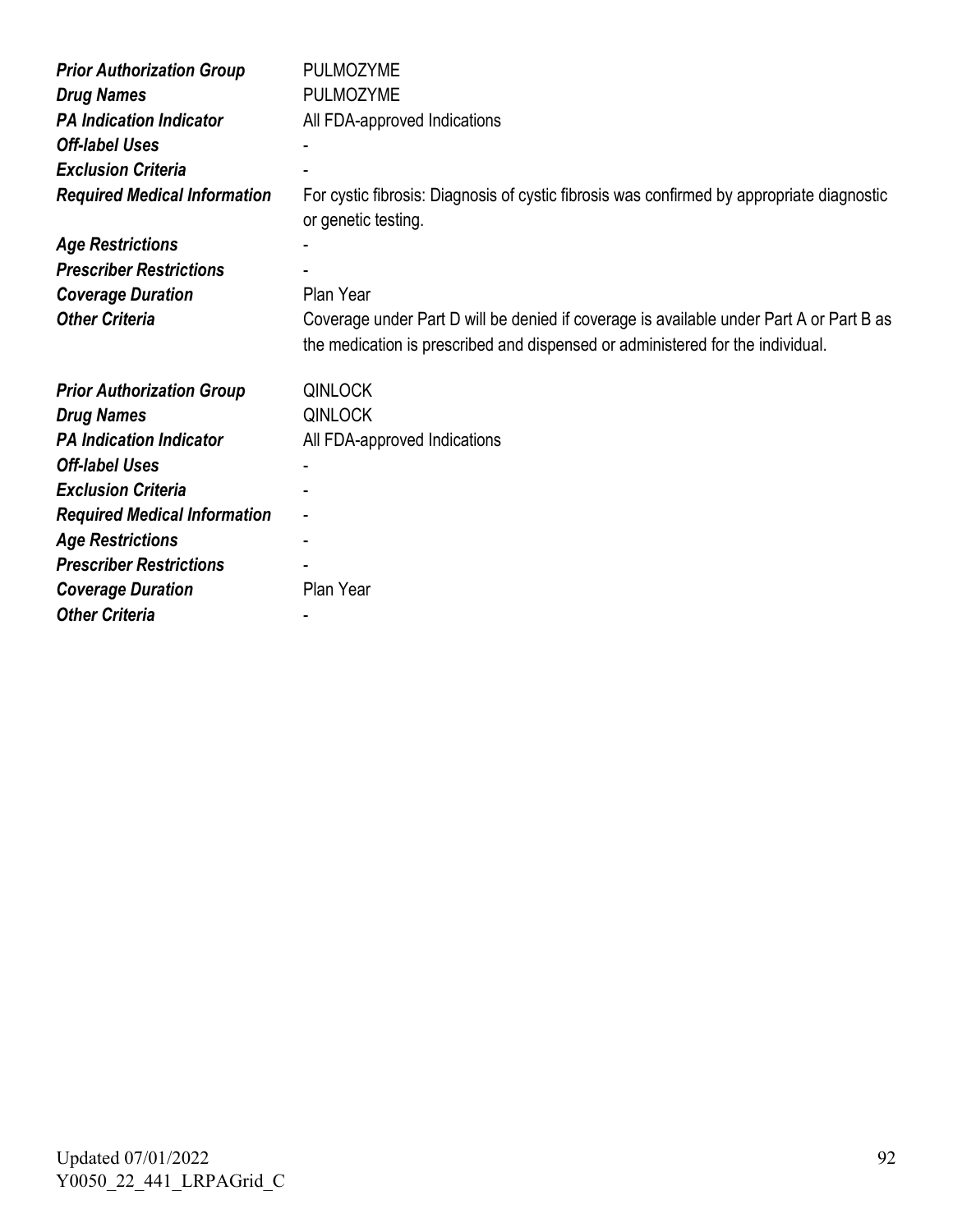| <b>Prior Authorization Group</b> |
|----------------------------------|
| <b>Drug Names</b>                |
| <b>PA Indication Indicator</b>   |
| <b>Off-label Uses</b>            |

|                                     | generalized anxiety disorder, monotherapy treatment of major depressive disorder                                                                                                                                                                                                                                                                                                                                                                                                                                                                                                                                                                                                                                                                                                                                                                                                                                                                                                                                                                                                                                                                                                                                                                                           |
|-------------------------------------|----------------------------------------------------------------------------------------------------------------------------------------------------------------------------------------------------------------------------------------------------------------------------------------------------------------------------------------------------------------------------------------------------------------------------------------------------------------------------------------------------------------------------------------------------------------------------------------------------------------------------------------------------------------------------------------------------------------------------------------------------------------------------------------------------------------------------------------------------------------------------------------------------------------------------------------------------------------------------------------------------------------------------------------------------------------------------------------------------------------------------------------------------------------------------------------------------------------------------------------------------------------------------|
| <b>Exclusion Criteria</b>           |                                                                                                                                                                                                                                                                                                                                                                                                                                                                                                                                                                                                                                                                                                                                                                                                                                                                                                                                                                                                                                                                                                                                                                                                                                                                            |
| <b>Required Medical Information</b> | For schizophrenia, acute treatment of manic or mixed episodes associated with bipolar<br>I disorder, both as monotherapy and as an adjunct to lithium or divalproex, the acute<br>treatment of depressive episodes associated with bipolar disorder, maintenance<br>treatment of bipolar I disorder, as an adjunct to lithium or divalproex, adjunctive<br>treatment of major depressive disorder, or maintenance monotherapy treatment in<br>bipolar I disorder: The patient experienced an inadequate treatment response,<br>intolerance, or contraindication to one of the following generic products: A) aripiprazole,<br>B) asenapine, C) olanzapine, D) quetiapine immediate-release, E) risperidone, F)<br>ziprasidone. For all indications: If the patient is 65 years of age or older AND is using<br>two or more additional central nervous system (CNS) active medications (e.g.,<br>lorazepam, sertraline, clonazepam, escitalopram, alprazolam, zolpidem) with the<br>requested drug, the prescriber determined that taking multiple central nervous system<br>(CNS) active medications is medically necessary. [Note: Use of multiple central<br>nervous system (CNS) active medications in older adults is associated with an<br>increased risk of falls.]. |
| <b>Age Restrictions</b>             |                                                                                                                                                                                                                                                                                                                                                                                                                                                                                                                                                                                                                                                                                                                                                                                                                                                                                                                                                                                                                                                                                                                                                                                                                                                                            |
| <b>Prescriber Restrictions</b>      |                                                                                                                                                                                                                                                                                                                                                                                                                                                                                                                                                                                                                                                                                                                                                                                                                                                                                                                                                                                                                                                                                                                                                                                                                                                                            |
| <b>Coverage Duration</b>            | Plan Year                                                                                                                                                                                                                                                                                                                                                                                                                                                                                                                                                                                                                                                                                                                                                                                                                                                                                                                                                                                                                                                                                                                                                                                                                                                                  |
| <b>Other Criteria</b>               |                                                                                                                                                                                                                                                                                                                                                                                                                                                                                                                                                                                                                                                                                                                                                                                                                                                                                                                                                                                                                                                                                                                                                                                                                                                                            |
| <b>Prior Authorization Group</b>    | <b>QUININE SULFATE</b>                                                                                                                                                                                                                                                                                                                                                                                                                                                                                                                                                                                                                                                                                                                                                                                                                                                                                                                                                                                                                                                                                                                                                                                                                                                     |
| <b>Drug Names</b>                   | <b>QUININE SULFATE</b>                                                                                                                                                                                                                                                                                                                                                                                                                                                                                                                                                                                                                                                                                                                                                                                                                                                                                                                                                                                                                                                                                                                                                                                                                                                     |
| <b>PA Indication Indicator</b>      | All FDA-approved Indications, Some Medically-accepted Indications                                                                                                                                                                                                                                                                                                                                                                                                                                                                                                                                                                                                                                                                                                                                                                                                                                                                                                                                                                                                                                                                                                                                                                                                          |
| <b>Off-label Uses</b>               | Babesiosis, uncomplicated Plasmodium vivax malaria                                                                                                                                                                                                                                                                                                                                                                                                                                                                                                                                                                                                                                                                                                                                                                                                                                                                                                                                                                                                                                                                                                                                                                                                                         |
| <b>Exclusion Criteria</b>           |                                                                                                                                                                                                                                                                                                                                                                                                                                                                                                                                                                                                                                                                                                                                                                                                                                                                                                                                                                                                                                                                                                                                                                                                                                                                            |
| <b>Required Medical Information</b> |                                                                                                                                                                                                                                                                                                                                                                                                                                                                                                                                                                                                                                                                                                                                                                                                                                                                                                                                                                                                                                                                                                                                                                                                                                                                            |
| <b>Age Restrictions</b>             |                                                                                                                                                                                                                                                                                                                                                                                                                                                                                                                                                                                                                                                                                                                                                                                                                                                                                                                                                                                                                                                                                                                                                                                                                                                                            |
| <b>Prescriber Restrictions</b>      |                                                                                                                                                                                                                                                                                                                                                                                                                                                                                                                                                                                                                                                                                                                                                                                                                                                                                                                                                                                                                                                                                                                                                                                                                                                                            |
| <b>Coverage Duration</b>            | 1 month                                                                                                                                                                                                                                                                                                                                                                                                                                                                                                                                                                                                                                                                                                                                                                                                                                                                                                                                                                                                                                                                                                                                                                                                                                                                    |
| <b>Other Criteria</b>               |                                                                                                                                                                                                                                                                                                                                                                                                                                                                                                                                                                                                                                                                                                                                                                                                                                                                                                                                                                                                                                                                                                                                                                                                                                                                            |

*Prior Authorization Group* QUETIAPINE XR

*Drug Names* QUETIAPINE FUMARATE ER

All FDA-approved Indications, Some Medically-accepted Indications

Maintenance monotherapy treatment in bipolar I disorder, monotherapy treatment of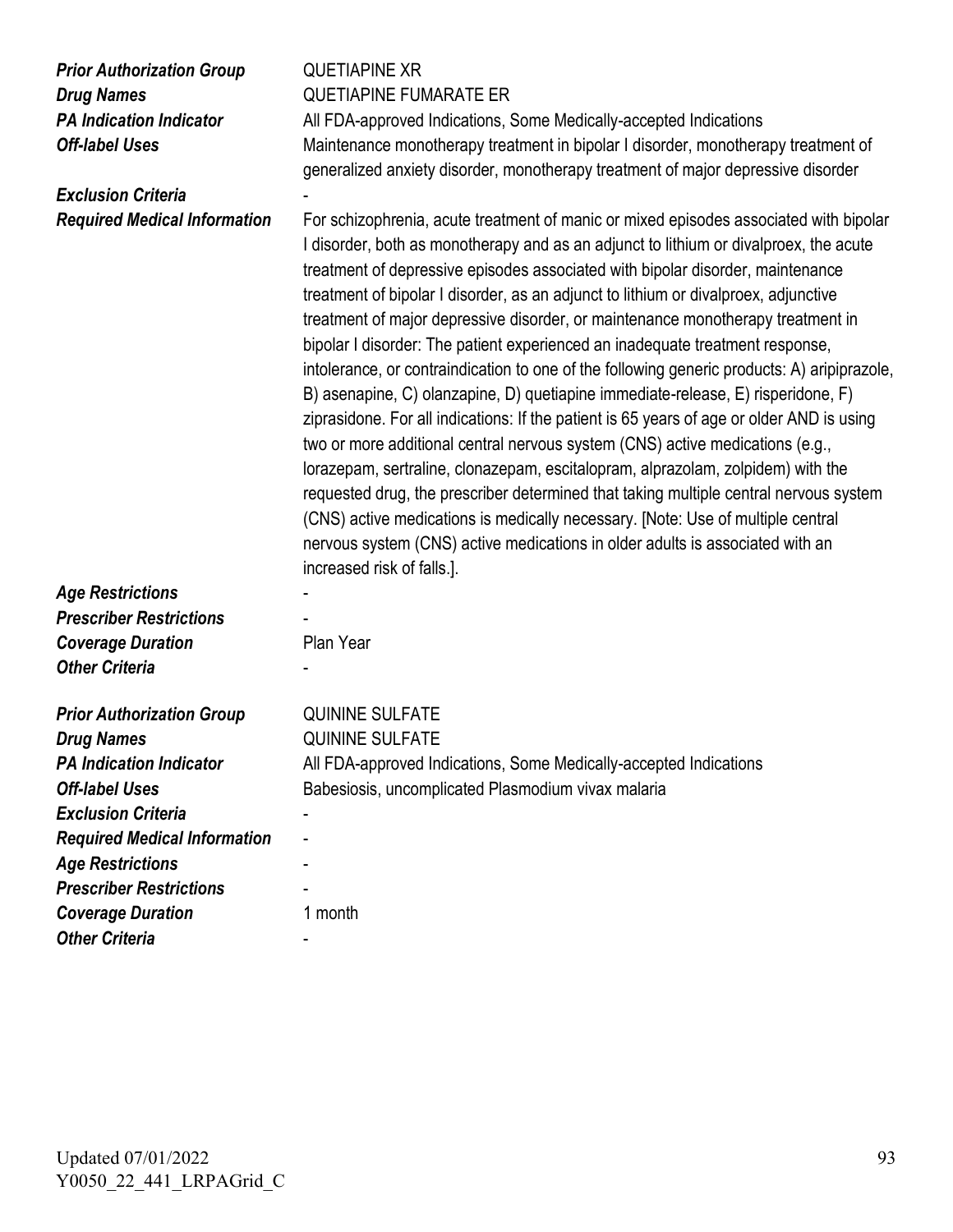| <b>Prior Authorization Group</b>    | <b>REGRANEX</b>                                                                                                                                                                                                                                                                                                                                                                                                                                                                                                                                                                                                                                                                                                                                                                                                                                                                                                                                                                                                                                                                                                                              |
|-------------------------------------|----------------------------------------------------------------------------------------------------------------------------------------------------------------------------------------------------------------------------------------------------------------------------------------------------------------------------------------------------------------------------------------------------------------------------------------------------------------------------------------------------------------------------------------------------------------------------------------------------------------------------------------------------------------------------------------------------------------------------------------------------------------------------------------------------------------------------------------------------------------------------------------------------------------------------------------------------------------------------------------------------------------------------------------------------------------------------------------------------------------------------------------------|
| <b>Drug Names</b>                   | <b>REGRANEX</b>                                                                                                                                                                                                                                                                                                                                                                                                                                                                                                                                                                                                                                                                                                                                                                                                                                                                                                                                                                                                                                                                                                                              |
| <b>PA Indication Indicator</b>      | All FDA-approved Indications                                                                                                                                                                                                                                                                                                                                                                                                                                                                                                                                                                                                                                                                                                                                                                                                                                                                                                                                                                                                                                                                                                                 |
| <b>Off-label Uses</b>               |                                                                                                                                                                                                                                                                                                                                                                                                                                                                                                                                                                                                                                                                                                                                                                                                                                                                                                                                                                                                                                                                                                                                              |
| <b>Exclusion Criteria</b>           |                                                                                                                                                                                                                                                                                                                                                                                                                                                                                                                                                                                                                                                                                                                                                                                                                                                                                                                                                                                                                                                                                                                                              |
| <b>Required Medical Information</b> | For the treatment of lower extremity diabetic neuropathic ulcers that extend into the                                                                                                                                                                                                                                                                                                                                                                                                                                                                                                                                                                                                                                                                                                                                                                                                                                                                                                                                                                                                                                                        |
|                                     | subcutaneous tissue or beyond and have an adequate blood supply.                                                                                                                                                                                                                                                                                                                                                                                                                                                                                                                                                                                                                                                                                                                                                                                                                                                                                                                                                                                                                                                                             |
| <b>Age Restrictions</b>             |                                                                                                                                                                                                                                                                                                                                                                                                                                                                                                                                                                                                                                                                                                                                                                                                                                                                                                                                                                                                                                                                                                                                              |
| <b>Prescriber Restrictions</b>      |                                                                                                                                                                                                                                                                                                                                                                                                                                                                                                                                                                                                                                                                                                                                                                                                                                                                                                                                                                                                                                                                                                                                              |
| <b>Coverage Duration</b>            | 20 weeks                                                                                                                                                                                                                                                                                                                                                                                                                                                                                                                                                                                                                                                                                                                                                                                                                                                                                                                                                                                                                                                                                                                                     |
| <b>Other Criteria</b>               |                                                                                                                                                                                                                                                                                                                                                                                                                                                                                                                                                                                                                                                                                                                                                                                                                                                                                                                                                                                                                                                                                                                                              |
|                                     |                                                                                                                                                                                                                                                                                                                                                                                                                                                                                                                                                                                                                                                                                                                                                                                                                                                                                                                                                                                                                                                                                                                                              |
| <b>Prior Authorization Group</b>    | <b>RELISTOR INJ</b>                                                                                                                                                                                                                                                                                                                                                                                                                                                                                                                                                                                                                                                                                                                                                                                                                                                                                                                                                                                                                                                                                                                          |
| <b>Drug Names</b>                   | <b>RELISTOR</b>                                                                                                                                                                                                                                                                                                                                                                                                                                                                                                                                                                                                                                                                                                                                                                                                                                                                                                                                                                                                                                                                                                                              |
| <b>PA Indication Indicator</b>      | All FDA-approved Indications                                                                                                                                                                                                                                                                                                                                                                                                                                                                                                                                                                                                                                                                                                                                                                                                                                                                                                                                                                                                                                                                                                                 |
| <b>Off-label Uses</b>               |                                                                                                                                                                                                                                                                                                                                                                                                                                                                                                                                                                                                                                                                                                                                                                                                                                                                                                                                                                                                                                                                                                                                              |
| <b>Exclusion Criteria</b>           |                                                                                                                                                                                                                                                                                                                                                                                                                                                                                                                                                                                                                                                                                                                                                                                                                                                                                                                                                                                                                                                                                                                                              |
| <b>Required Medical Information</b> | 1) The requested drug is being prescribed for opioid-induced constipation in an adult<br>patient with advanced illness or pain caused by active cancer who requires opioid<br>dosage escalation for palliative care OR 2) The requested drug is being prescribed for<br>opioid-induced constipation in an adult patient with chronic non-cancer pain, including<br>chronic pain related to prior cancer or its treatment who does not require frequent (e.g.,<br>weekly) opioid dosage escalation AND 3) The patient is unable to tolerate oral<br>medications OR 4) An oral drug indicated for opioid-induced constipation in an adult<br>patient with chronic non-cancer pain (e.g., Movantik) has been tried AND 5) The patient<br>experienced an inadequate treatment response or intolerance to an oral drug indicated<br>for opioid-induced constipation in an adult patient with chronic non-cancer pain (e.g.,<br>Movantik) OR 6) The patient has a contraindication that would prohibit a trial of an oral<br>drug indicated for opioid-induced constipation in an adult patient with chronic non-<br>cancer pain (e.g., Movantik). |
| <b>Age Restrictions</b>             |                                                                                                                                                                                                                                                                                                                                                                                                                                                                                                                                                                                                                                                                                                                                                                                                                                                                                                                                                                                                                                                                                                                                              |
| <b>Prescriber Restrictions</b>      |                                                                                                                                                                                                                                                                                                                                                                                                                                                                                                                                                                                                                                                                                                                                                                                                                                                                                                                                                                                                                                                                                                                                              |
| <b>Coverage Duration</b>            | 4 months                                                                                                                                                                                                                                                                                                                                                                                                                                                                                                                                                                                                                                                                                                                                                                                                                                                                                                                                                                                                                                                                                                                                     |
| <b>Other Criteria</b>               |                                                                                                                                                                                                                                                                                                                                                                                                                                                                                                                                                                                                                                                                                                                                                                                                                                                                                                                                                                                                                                                                                                                                              |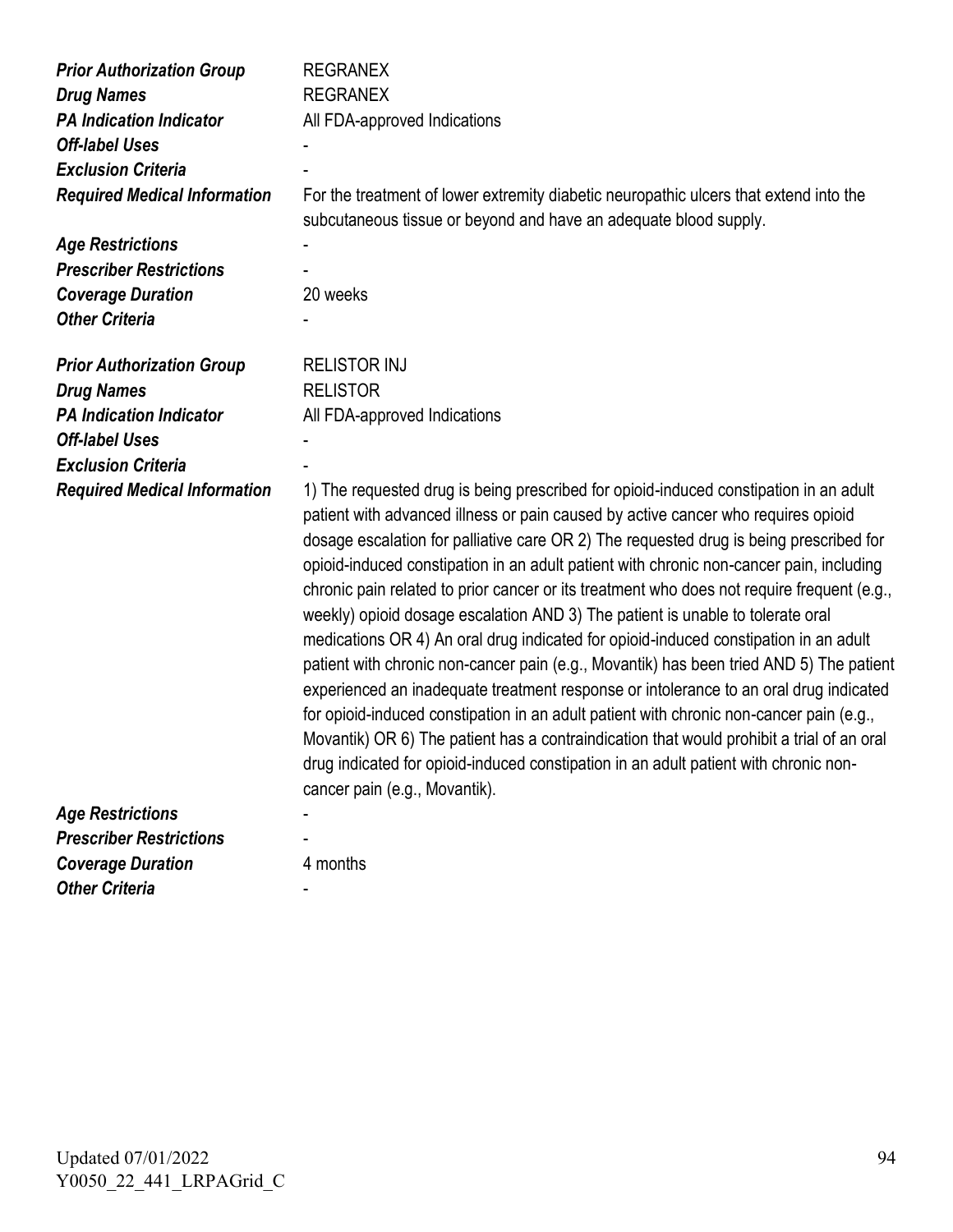# *Prior Authorization Group* REMICADE *Drug Names* **INFLIXIMAB, REMICADE**

## **Exclusion Criteria**

**PA Indication Indicator** All FDA-approved Indications, Some Medically-accepted Indications **Off-label Uses** Behcet's syndrome, granulomatosis with polyangiitis (Wegener's granulomatosis), hidradenitis suppurativa, juvenile idiopathic arthritis, pyoderma gangrenosum, sarcoidosis, Takayasu's arteritis, uveitis

*Required Medical Information* For moderately to severely active Crohn's disease (new starts only): 1) Pt has fistulizing disease, OR 2) Inadequate response to at least one conventional therapy (e.g., corticosteroids), OR 3) Intolerance or contraindication (CI) to conventional therapy. For moderately to severely active ulcerative colitis (new starts only): 1) Inadequate response to at least one conventional therapy (e.g., corticosteroids) OR 2) Intolerance or CI to conventional therapy. For moderately to severely active rheumatoid arthritis (new starts only): 1) Pt meets ANY of the following: a) requested drug will be used in combination with methotrexate (MTX) or leflunomide OR b) intolerance or CI to MTX AND leflunomide AND 2) pt meets ANY of the following: a) inadequate response, intolerance or CI to MTX OR b) inadequate response or intolerance to a prior biologic disease-modifying antirheumatic drug (DMARD) or a targeted synthetic DMARD. For active ankylosing spondylitis (new starts only): Inadequate response to a non-steroidal anti-inflammatory drug (NSAID) trial OR intolerance or CI to NSAIDs. For moderate to severe plaque psoriasis (new starts only): 1) At least 3% of body surface area (BSA) is affected OR crucial body areas (e.g., feet, hands, face, neck, groin, intertriginous areas) are affected at time of diagnosis, AND 2) Pt meets ANY of the following: a) pt has experienced inadequate response or intolerance to either phototherapy (e.g., UVB, PUVA) or pharmacologic treatment with MTX, cyclosporine, or acitretin, OR b) pharmacologic treatment with MTX, cyclosporine, or acitretin is contraindicated, OR c) pt has severe psoriasis that warrants a biologic DMARD as first-line therapy (i.e. at least 10% of BSA or crucial body areas [e.g., hands, feet, face, neck, scalp, genitals/groin, intertriginous areas] are affected).

### *Age Restrictions* - *Prescriber Restrictions* - **Coverage Duration** Plan Year

**Other Criteria** For hidradenitis suppurativa (new starts only): pt has severe, refractory disease. For uveitis (new starts only): Inadequate response or intolerance or has a CI to a trial of immunosuppressive therapy for uveitis. For FDA-approved indications and off-label uses that overlap: the patient had an intolerable adverse event to Renflexis and that adverse event was NOT attributed to the active ingredient as described in the prescribing information.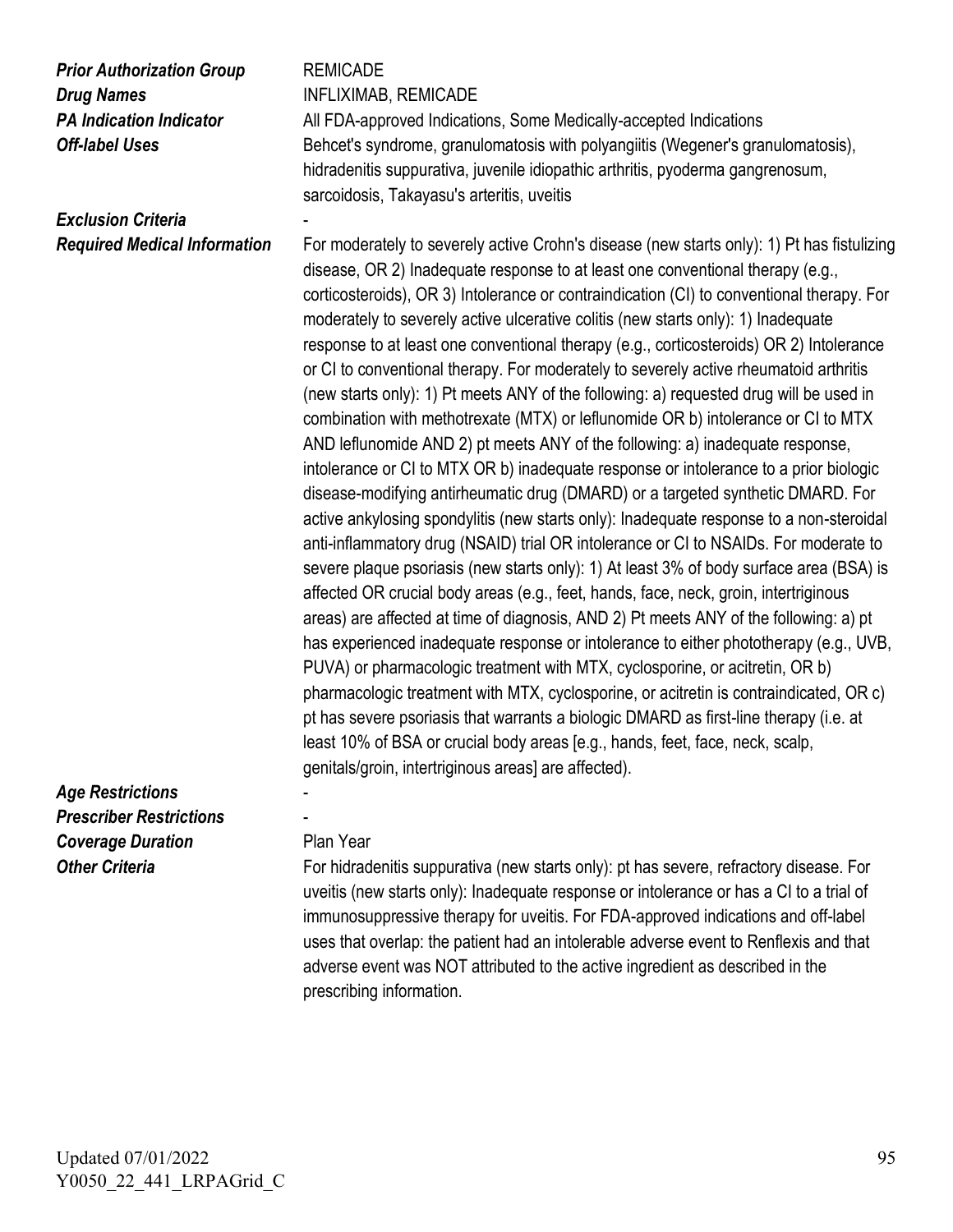| <b>Prior Authorization Group</b>    | <b>RENFLEXIS</b>                                                                                                                                                                                                                                                                                                                                                                                                                                                                                                                                                                                                                                                                                                                                                                                                                                                                                                                                                                                                                                                                                                                                                                                                                                                                                                                                                                                                                                                                                                                                                                                                                                                                                                                                                                                                                                                                                                                                                   |
|-------------------------------------|--------------------------------------------------------------------------------------------------------------------------------------------------------------------------------------------------------------------------------------------------------------------------------------------------------------------------------------------------------------------------------------------------------------------------------------------------------------------------------------------------------------------------------------------------------------------------------------------------------------------------------------------------------------------------------------------------------------------------------------------------------------------------------------------------------------------------------------------------------------------------------------------------------------------------------------------------------------------------------------------------------------------------------------------------------------------------------------------------------------------------------------------------------------------------------------------------------------------------------------------------------------------------------------------------------------------------------------------------------------------------------------------------------------------------------------------------------------------------------------------------------------------------------------------------------------------------------------------------------------------------------------------------------------------------------------------------------------------------------------------------------------------------------------------------------------------------------------------------------------------------------------------------------------------------------------------------------------------|
| <b>Drug Names</b>                   | <b>RENFLEXIS</b>                                                                                                                                                                                                                                                                                                                                                                                                                                                                                                                                                                                                                                                                                                                                                                                                                                                                                                                                                                                                                                                                                                                                                                                                                                                                                                                                                                                                                                                                                                                                                                                                                                                                                                                                                                                                                                                                                                                                                   |
| <b>PA Indication Indicator</b>      | All FDA-approved Indications, Some Medically-accepted Indications                                                                                                                                                                                                                                                                                                                                                                                                                                                                                                                                                                                                                                                                                                                                                                                                                                                                                                                                                                                                                                                                                                                                                                                                                                                                                                                                                                                                                                                                                                                                                                                                                                                                                                                                                                                                                                                                                                  |
| <b>Off-label Uses</b>               | Behcet's syndrome, granulomatosis with polyangiitis (Wegener's granulomatosis),<br>hidradenitis suppurativa, juvenile idiopathic arthritis, pyoderma gangrenosum,<br>sarcoidosis, Takayasu's arteritis, uveitis                                                                                                                                                                                                                                                                                                                                                                                                                                                                                                                                                                                                                                                                                                                                                                                                                                                                                                                                                                                                                                                                                                                                                                                                                                                                                                                                                                                                                                                                                                                                                                                                                                                                                                                                                    |
| <b>Exclusion Criteria</b>           |                                                                                                                                                                                                                                                                                                                                                                                                                                                                                                                                                                                                                                                                                                                                                                                                                                                                                                                                                                                                                                                                                                                                                                                                                                                                                                                                                                                                                                                                                                                                                                                                                                                                                                                                                                                                                                                                                                                                                                    |
| <b>Required Medical Information</b> | For moderately to severely active Crohn's disease (new starts only): 1) Pt has fistulizing<br>disease, OR 2) Inadequate response to at least one conventional therapy (e.g.,<br>corticosteroids), OR 3) Intolerance or contraindication (CI) to conventional therapy. For<br>moderately to severely active ulcerative colitis (new starts only): 1) Inadequate<br>response to at least one conventional therapy (e.g., corticosteroids) OR 2) Intolerance<br>or CI to conventional therapy. For moderately to severely active rheumatoid arthritis<br>(new starts only): 1) Pt meets ANY of the following: a) requested drug will be used in<br>combination with methotrexate (MTX) or leflunomide OR b) intolerance or CI to MTX<br>AND leflunomide AND 2) pt meets ANY of the following: a) inadequate response,<br>intolerance or CI to MTX OR b) inadequate response or intolerance to a prior biologic<br>disease-modifying antirheumatic drug (DMARD) or a targeted synthetic DMARD. For<br>active ankylosing spondylitis (new starts only): Inadequate response to a non-steroidal<br>anti-inflammatory drug (NSAID) trial OR intolerance or CI to NSAIDs. For moderate to<br>severe plaque psoriasis (new starts only): 1) At least 3% of body surface area (BSA) is<br>affected OR crucial body areas (e.g., feet, hands, face, neck, groin, intertriginous<br>areas) are affected at time of diagnosis, AND 2) Pt meets ANY of the following: a) pt<br>has experienced inadequate response or intolerance to either phototherapy (e.g., UVB,<br>PUVA) or pharmacologic treatment with MTX, cyclosporine, or acitretin, OR b)<br>pharmacologic treatment with MTX, cyclosporine, or acitretin is contraindicated, OR c)<br>pt has severe psoriasis that warrants a biologic DMARD as first-line therapy (i.e. at<br>least 10% of BSA or crucial body areas [e.g., hands, feet, face, neck, scalp,<br>genitals/groin, intertriginous areas] are affected). |
| <b>Age Restrictions</b>             |                                                                                                                                                                                                                                                                                                                                                                                                                                                                                                                                                                                                                                                                                                                                                                                                                                                                                                                                                                                                                                                                                                                                                                                                                                                                                                                                                                                                                                                                                                                                                                                                                                                                                                                                                                                                                                                                                                                                                                    |
| <b>Prescriber Restrictions</b>      |                                                                                                                                                                                                                                                                                                                                                                                                                                                                                                                                                                                                                                                                                                                                                                                                                                                                                                                                                                                                                                                                                                                                                                                                                                                                                                                                                                                                                                                                                                                                                                                                                                                                                                                                                                                                                                                                                                                                                                    |
| <b>Coverage Duration</b>            | Plan Year                                                                                                                                                                                                                                                                                                                                                                                                                                                                                                                                                                                                                                                                                                                                                                                                                                                                                                                                                                                                                                                                                                                                                                                                                                                                                                                                                                                                                                                                                                                                                                                                                                                                                                                                                                                                                                                                                                                                                          |
| <b>Other Criteria</b>               | For hidradenitis suppurativa (new starts only): pt has severe, refractory disease. For                                                                                                                                                                                                                                                                                                                                                                                                                                                                                                                                                                                                                                                                                                                                                                                                                                                                                                                                                                                                                                                                                                                                                                                                                                                                                                                                                                                                                                                                                                                                                                                                                                                                                                                                                                                                                                                                             |
|                                     | uveitis (new starts only): Inadequate response or intolerance or has a CI to a trial of                                                                                                                                                                                                                                                                                                                                                                                                                                                                                                                                                                                                                                                                                                                                                                                                                                                                                                                                                                                                                                                                                                                                                                                                                                                                                                                                                                                                                                                                                                                                                                                                                                                                                                                                                                                                                                                                            |

immunosuppressive therapy for uveitis.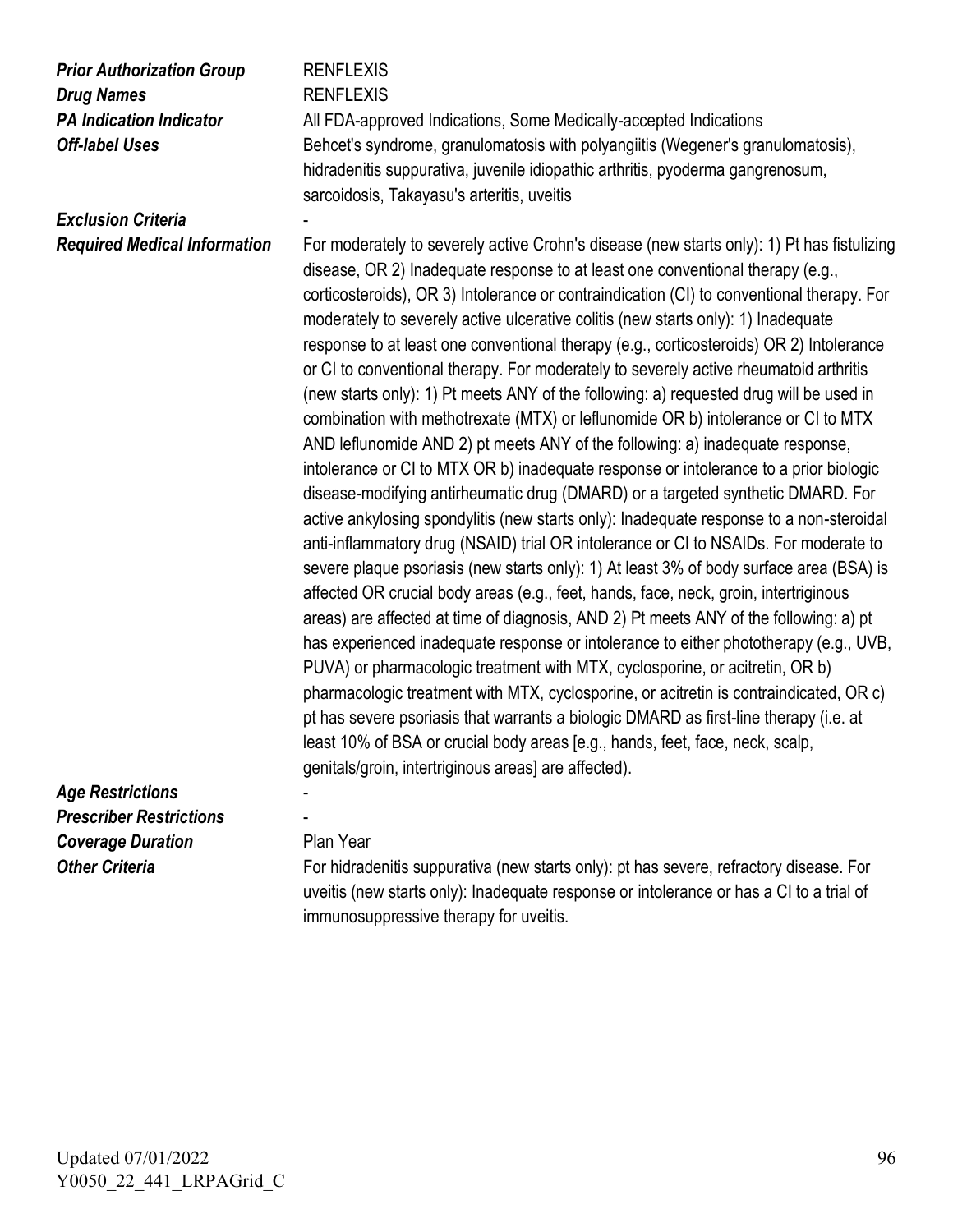| <b>Prior Authorization Group</b><br><b>Drug Names</b><br><b>PA Indication Indicator</b><br><b>Off-label Uses</b> | <b>RETEVMO</b><br><b>RETEVMO</b><br>All FDA-approved Indications, Some Medically-accepted Indications<br>Recurrent or advanced rearranged during transfection (RET)-rearrangement positive<br>non-small cell lung cancer |
|------------------------------------------------------------------------------------------------------------------|--------------------------------------------------------------------------------------------------------------------------------------------------------------------------------------------------------------------------|
| <b>Exclusion Criteria</b>                                                                                        |                                                                                                                                                                                                                          |
| <b>Required Medical Information</b>                                                                              | For non-small cell lung cancer, patient must meet all of the following: 1) The disease is<br>recurrent, advanced or metastatic, and 2) Tumor is RET fusion-positive or RET<br>rearrangement-positive.                    |
| <b>Age Restrictions</b>                                                                                          | Non-small cell lung cancer: 18 years of age or older. Medullary thyroid cancer and<br>thyroid cancer: 12 years of age or older.                                                                                          |
| <b>Prescriber Restrictions</b>                                                                                   | $\blacksquare$                                                                                                                                                                                                           |
| <b>Coverage Duration</b>                                                                                         | Plan Year                                                                                                                                                                                                                |
| <b>Other Criteria</b>                                                                                            | ۰                                                                                                                                                                                                                        |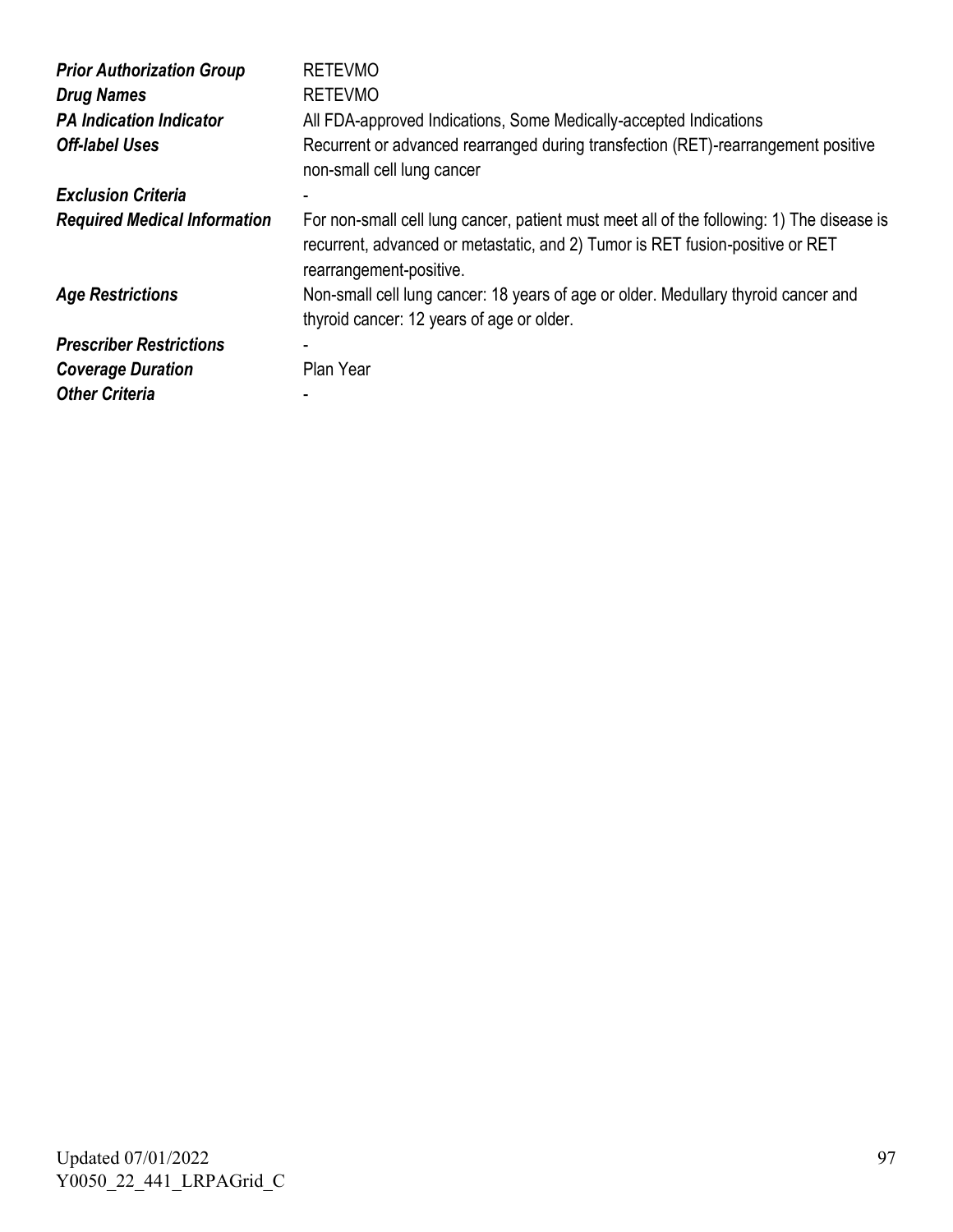| <b>Prior Authorization Group</b><br><b>Drug Names</b><br><b>PA Indication Indicator</b><br><b>Off-label Uses</b><br><b>Exclusion Criteria</b> | <b>REVLIMID</b><br>LENALIDOMIDE, REVLIMID<br>All FDA-approved Indications, Some Medically-accepted Indications<br>Systemic light chain amyloidosis, classical Hodgkin lymphoma, myelodysplastic<br>syndrome without the 5q deletion cytogenetic abnormality, myelofibrosis-associated<br>anemia, POEMS syndrome, myeloproliferative neoplasms, non-Hodgkin's lymphoma<br>with the following subtypes: acquired immunodeficiency syndrome (AIDS)-related non-<br>germinal center diffuse large B-cell lymphoma, primary central nervous system (CNS)<br>lymphoma, monomorphic post-transplant lymphoproliferative disorder, chronic<br>lymphocytic leukemia (CLL)/small lymphocytic lymphoma (SLL), diffuse large B-cell<br>lymphoma, multicentric Castleman's disease, adult T-cell leukemia/lymphoma, mycosis<br>fungoides (MF)/Sezary syndrome (SS), angioimmunoblastic T-cell lymphoma (AITL),<br>peripheral T-cell lymphoma not otherwise specified (PTCL NOS), enteropathy-<br>associated T-cell lymphoma, monomorphic epitheliotropic intestinal T-cell lymphoma,<br>nodal peripheral T-cell lymphoma, primary cutaneous anaplastic large cell lymphoma<br>(ALCL), hepatosplenic T-cell lymphoma, high-grade B-cell lymphomas, histologic<br>transformation of nodal marginal zone lymphoma to diffuse large B-cell lymphoma,<br>histologic transformation of follicular lymphoma to diffuse large B-cell lymphoma, AIDS-<br>related Kaposi sarcoma, smoldering myeloma |
|-----------------------------------------------------------------------------------------------------------------------------------------------|-------------------------------------------------------------------------------------------------------------------------------------------------------------------------------------------------------------------------------------------------------------------------------------------------------------------------------------------------------------------------------------------------------------------------------------------------------------------------------------------------------------------------------------------------------------------------------------------------------------------------------------------------------------------------------------------------------------------------------------------------------------------------------------------------------------------------------------------------------------------------------------------------------------------------------------------------------------------------------------------------------------------------------------------------------------------------------------------------------------------------------------------------------------------------------------------------------------------------------------------------------------------------------------------------------------------------------------------------------------------------------------------------------------------------------------------------------------------------------|
| <b>Required Medical Information</b>                                                                                                           | For myelodysplastic syndrome (MDS): Lower risk MDS with symptomatic anemia per<br>the Revised International Prognostic Scoring System (IPSS-R), International Prognostic<br>Scoring System (IPSS), or World Health organization (WHO) classification-based<br>Prognostic Scoring System (WPSS).                                                                                                                                                                                                                                                                                                                                                                                                                                                                                                                                                                                                                                                                                                                                                                                                                                                                                                                                                                                                                                                                                                                                                                               |
| <b>Age Restrictions</b>                                                                                                                       |                                                                                                                                                                                                                                                                                                                                                                                                                                                                                                                                                                                                                                                                                                                                                                                                                                                                                                                                                                                                                                                                                                                                                                                                                                                                                                                                                                                                                                                                               |
| <b>Prescriber Restrictions</b>                                                                                                                |                                                                                                                                                                                                                                                                                                                                                                                                                                                                                                                                                                                                                                                                                                                                                                                                                                                                                                                                                                                                                                                                                                                                                                                                                                                                                                                                                                                                                                                                               |
| <b>Coverage Duration</b>                                                                                                                      | Plan Year                                                                                                                                                                                                                                                                                                                                                                                                                                                                                                                                                                                                                                                                                                                                                                                                                                                                                                                                                                                                                                                                                                                                                                                                                                                                                                                                                                                                                                                                     |
| <b>Other Criteria</b>                                                                                                                         |                                                                                                                                                                                                                                                                                                                                                                                                                                                                                                                                                                                                                                                                                                                                                                                                                                                                                                                                                                                                                                                                                                                                                                                                                                                                                                                                                                                                                                                                               |
| <b>Prior Authorization Group</b><br><b>Drug Names</b><br><b>PA Indication Indicator</b><br><b>Off-label Uses</b><br><b>Exclusion Criteria</b> | <b>REZUROCK</b><br><b>REZUROCK</b><br>All FDA-approved Indications                                                                                                                                                                                                                                                                                                                                                                                                                                                                                                                                                                                                                                                                                                                                                                                                                                                                                                                                                                                                                                                                                                                                                                                                                                                                                                                                                                                                            |
| <b>Required Medical Information</b>                                                                                                           |                                                                                                                                                                                                                                                                                                                                                                                                                                                                                                                                                                                                                                                                                                                                                                                                                                                                                                                                                                                                                                                                                                                                                                                                                                                                                                                                                                                                                                                                               |
| <b>Age Restrictions</b>                                                                                                                       | 12 years of age or older                                                                                                                                                                                                                                                                                                                                                                                                                                                                                                                                                                                                                                                                                                                                                                                                                                                                                                                                                                                                                                                                                                                                                                                                                                                                                                                                                                                                                                                      |
| <b>Prescriber Restrictions</b>                                                                                                                |                                                                                                                                                                                                                                                                                                                                                                                                                                                                                                                                                                                                                                                                                                                                                                                                                                                                                                                                                                                                                                                                                                                                                                                                                                                                                                                                                                                                                                                                               |
| <b>Coverage Duration</b>                                                                                                                      | Plan Year                                                                                                                                                                                                                                                                                                                                                                                                                                                                                                                                                                                                                                                                                                                                                                                                                                                                                                                                                                                                                                                                                                                                                                                                                                                                                                                                                                                                                                                                     |

*Other Criteria* -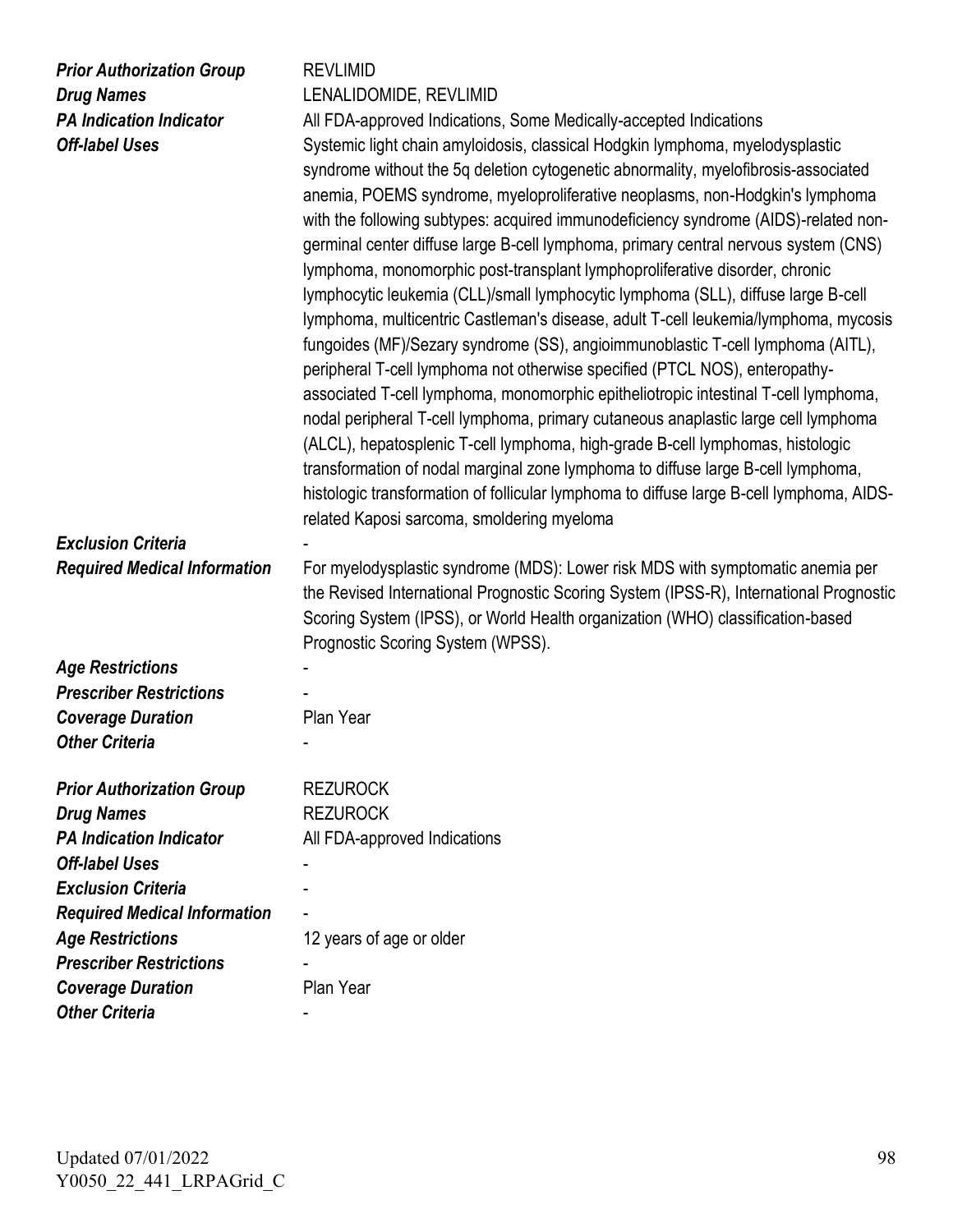| <b>Prior Authorization Group</b>                        | <b>RIABNI</b>                                                                                                                                                                                                                                                                                                                                                                                                                                                                                                                                                                                                                                                                                                                                                                                                                                                                                                                                                                                                                                                                                                                                                                                                                                                                                                                                                                                                                                                                                                                                                                                                                                                                                               |
|---------------------------------------------------------|-------------------------------------------------------------------------------------------------------------------------------------------------------------------------------------------------------------------------------------------------------------------------------------------------------------------------------------------------------------------------------------------------------------------------------------------------------------------------------------------------------------------------------------------------------------------------------------------------------------------------------------------------------------------------------------------------------------------------------------------------------------------------------------------------------------------------------------------------------------------------------------------------------------------------------------------------------------------------------------------------------------------------------------------------------------------------------------------------------------------------------------------------------------------------------------------------------------------------------------------------------------------------------------------------------------------------------------------------------------------------------------------------------------------------------------------------------------------------------------------------------------------------------------------------------------------------------------------------------------------------------------------------------------------------------------------------------------|
| <b>Drug Names</b>                                       | <b>RIABNI</b>                                                                                                                                                                                                                                                                                                                                                                                                                                                                                                                                                                                                                                                                                                                                                                                                                                                                                                                                                                                                                                                                                                                                                                                                                                                                                                                                                                                                                                                                                                                                                                                                                                                                                               |
| <b>PA Indication Indicator</b><br><b>Off-label Uses</b> | All FDA-approved Indications, Some Medically-accepted Indications<br>Non-Hodgkin's lymphoma subtypes [small lymphocytic lymphoma (SLL), mantle cell<br>lymphoma, marginal zone lymphomas (nodal, splenic, gastric mucosa-associated<br>lymphoid tissue [MALT], nongastric MALT), Burkitt lymphoma, primary cutaneous B-cell<br>lymphoma, high-grade B-cell lymphoma with translocations of MYC and BCL2 and/or<br>BCL6 (double/triple hit lymphoma), high-grade B-cell lymphoma not otherwise<br>specified, histological transformation from follicular lymphoma to diffuse large B-cell<br>lymphoma, histological transformation from nodal marginal zone lymphoma to diffuse<br>large B-cell lymphoma, Castleman's disease, acquired immunodeficiency syndrome<br>(AIDS)-related B-cell lymphoma, hairy cell leukemia, post-transplant lymphoproliferative<br>disorder (PTLD), B-cell lymphoblastic lymphoma], refractory immune or idiopathic<br>thrombocytopenic purpura (ITP), autoimmune hemolytic anemia, Waldenstrom's<br>macroglobulinemia/lymphoplasmacytic lymphoma, chronic graft-versus-host disease<br>(GVHD), Sjogren syndrome, thrombotic thrombocytopenic purpura, refractory<br>myasthenia gravis, Hodgkin's lymphoma (nodular lymphocyte-predominant), primary<br>central nervous system (CNS) lymphoma, leptomeningeal metastases from<br>lymphomas, acute lymphoblastic leukemia, prevention of Epstein-Barr virus (EBV)-<br>related PTLD, multiple sclerosis, immune checkpoint inhibitor-related toxicities,<br>moderately to severely active rheumatoid arthritis, pemphigus vulgaris, pediatric Burkitt-<br>like lymphoma (BLL) and pediatric mature B-cell acute leukemia (B-AL). |
| <b>Exclusion Criteria</b>                               |                                                                                                                                                                                                                                                                                                                                                                                                                                                                                                                                                                                                                                                                                                                                                                                                                                                                                                                                                                                                                                                                                                                                                                                                                                                                                                                                                                                                                                                                                                                                                                                                                                                                                                             |
| <b>Required Medical Information</b>                     | For moderately to severely active rheumatoid arthritis (new starts only): 1) patient<br>meets ANY of the following: a) requested drug will be used in combination with<br>methotrexate (MTX) OR b) patient has intolerance or contraindication to MTX, AND 2)<br>patient meets ANY of the following: a) inadequate response, intolerance, or<br>contraindication to MTX OR b) inadequate response or intolerance to a prior biologic<br>disease-modifying antirheumatic drug (DMARD) or a targeted synthetic DMARD.<br>Hematologic malignancies must be CD20-positive. For multiple sclerosis: 1) patient has<br>a diagnosis of relapsing remitting multiple sclerosis and 2) patient has had an<br>inadequate response to two or more disease-modifying drugs indicated for multiple                                                                                                                                                                                                                                                                                                                                                                                                                                                                                                                                                                                                                                                                                                                                                                                                                                                                                                                       |
|                                                         | sclerosis despite adequate duration of treatment.                                                                                                                                                                                                                                                                                                                                                                                                                                                                                                                                                                                                                                                                                                                                                                                                                                                                                                                                                                                                                                                                                                                                                                                                                                                                                                                                                                                                                                                                                                                                                                                                                                                           |
| <b>Age Restrictions</b>                                 |                                                                                                                                                                                                                                                                                                                                                                                                                                                                                                                                                                                                                                                                                                                                                                                                                                                                                                                                                                                                                                                                                                                                                                                                                                                                                                                                                                                                                                                                                                                                                                                                                                                                                                             |
| <b>Prescriber Restrictions</b>                          |                                                                                                                                                                                                                                                                                                                                                                                                                                                                                                                                                                                                                                                                                                                                                                                                                                                                                                                                                                                                                                                                                                                                                                                                                                                                                                                                                                                                                                                                                                                                                                                                                                                                                                             |
| <b>Coverage Duration</b>                                | Immune checkpoint inhibitor-related toxicities: 3 months, All other: Plan Year                                                                                                                                                                                                                                                                                                                                                                                                                                                                                                                                                                                                                                                                                                                                                                                                                                                                                                                                                                                                                                                                                                                                                                                                                                                                                                                                                                                                                                                                                                                                                                                                                              |
| <b>Other Criteria</b>                                   | The patient had an intolerable adverse event to both Truxima AND Ruxience and that<br>adverse event was NOT attributed to the active ingredient as described in the                                                                                                                                                                                                                                                                                                                                                                                                                                                                                                                                                                                                                                                                                                                                                                                                                                                                                                                                                                                                                                                                                                                                                                                                                                                                                                                                                                                                                                                                                                                                         |

prescribing information.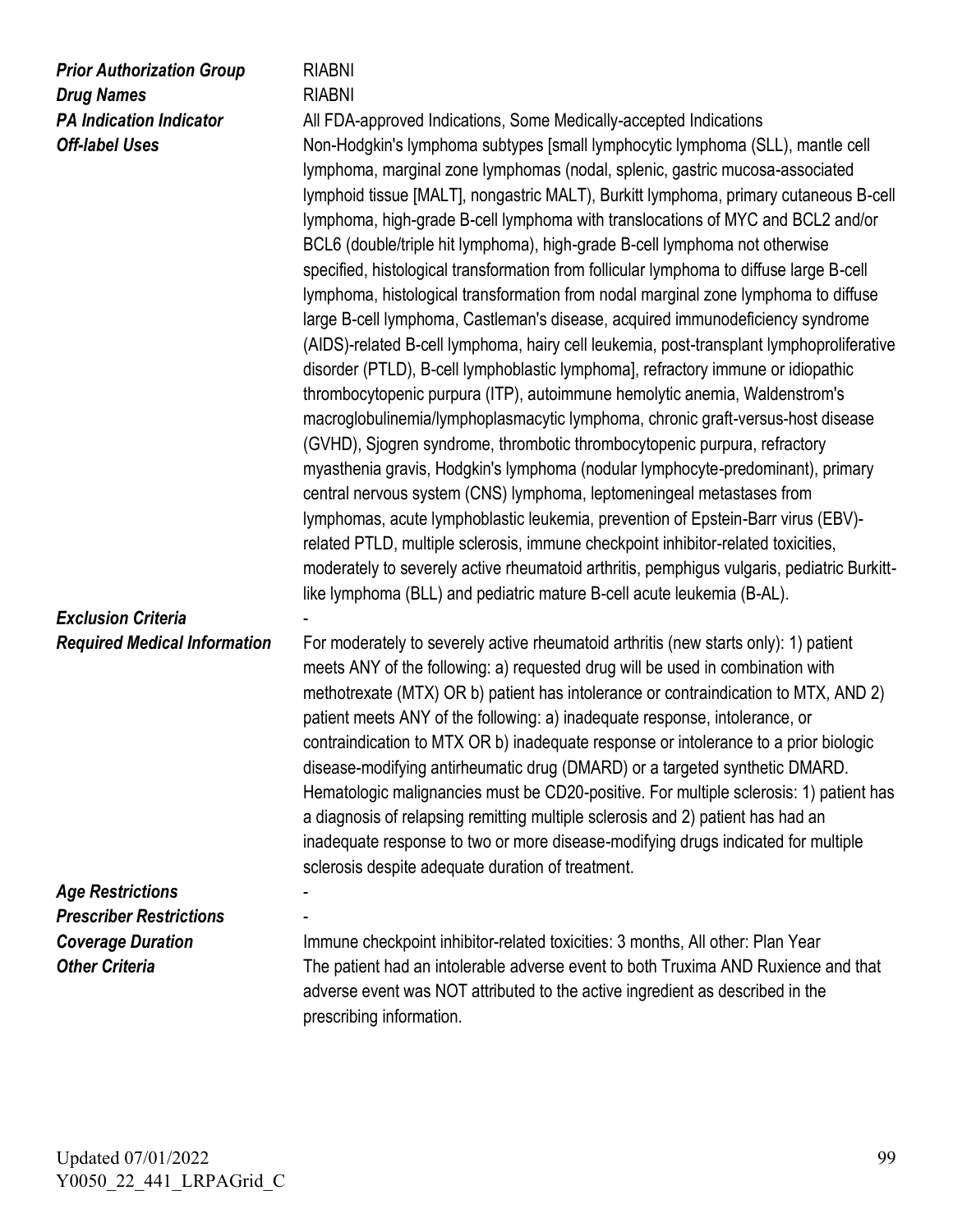| <b>Prior Authorization Group</b>    | <b>RINVOQ</b>                                                                                                                                                                                                  |
|-------------------------------------|----------------------------------------------------------------------------------------------------------------------------------------------------------------------------------------------------------------|
| <b>Drug Names</b>                   | <b>RINVOQ</b>                                                                                                                                                                                                  |
| <b>PA Indication Indicator</b>      | All FDA-approved Indications                                                                                                                                                                                   |
| <b>Off-label Uses</b>               | -                                                                                                                                                                                                              |
| <b>Exclusion Criteria</b>           |                                                                                                                                                                                                                |
| <b>Required Medical Information</b> | For moderately to severely active rheumatoid arthritis (new starts only): patient has<br>experienced an inadequate treatment response or intolerance to at least one tumor<br>necrosis factor (TNF) inhibitor. |
| <b>Age Restrictions</b>             |                                                                                                                                                                                                                |
| <b>Prescriber Restrictions</b>      |                                                                                                                                                                                                                |
| <b>Coverage Duration</b>            | Plan Year                                                                                                                                                                                                      |

*Other Criteria* -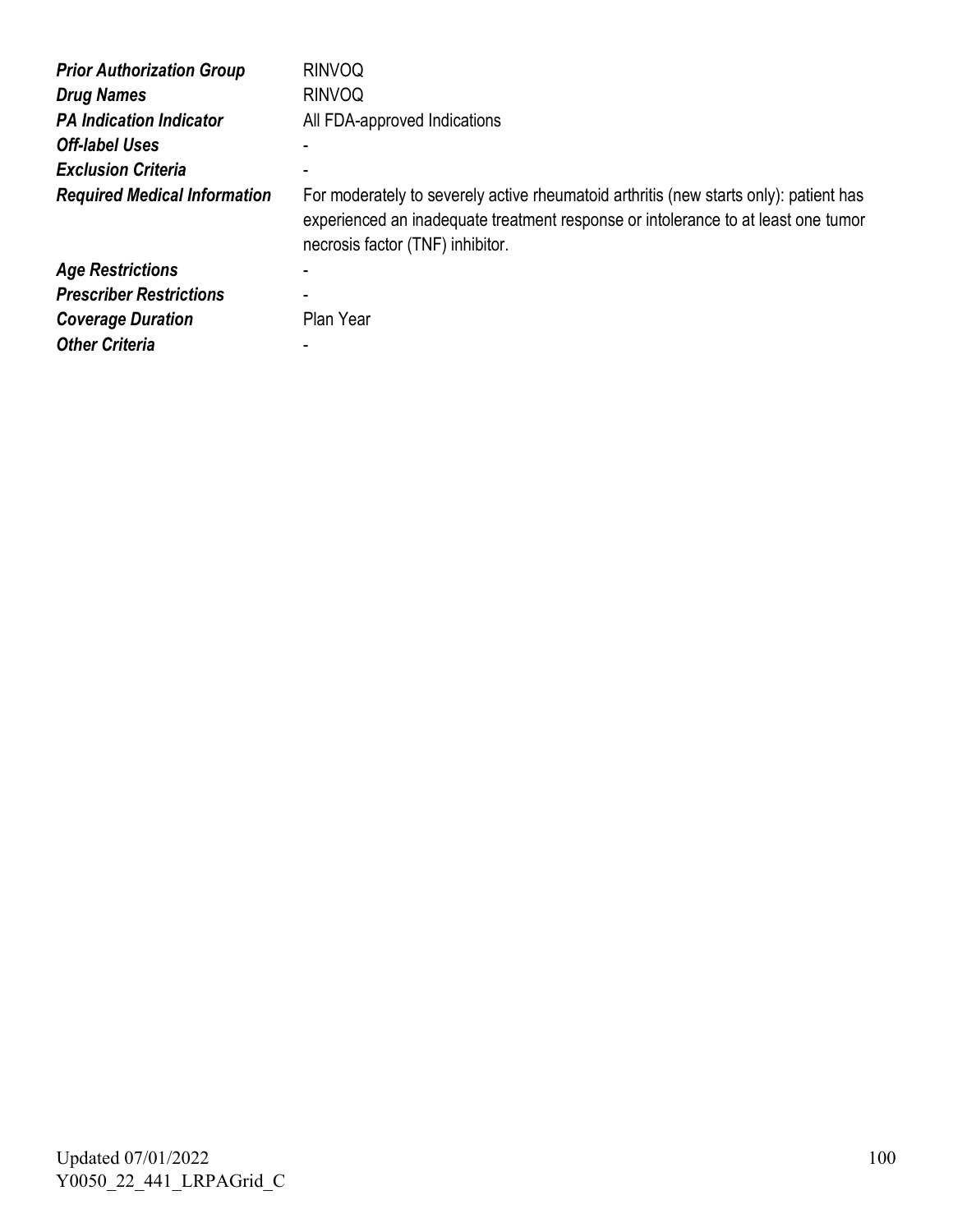#### *Prior Authorization Group Drug Names PA Indication Indicator Off-label Uses*

### RITUXAN

RITUXAN

All FDA-approved Indications, Some Medically-accepted Indications Non-Hodgkin's lymphoma subtypes [small lymphocytic lymphoma (SLL), mantle cell lymphoma, marginal zone lymphomas (nodal, splenic, gastric mucosa-associated lymphoid tissue [MALT], nongastric MALT), primary cutaneous B-cell lymphoma, highgrade B-cell lymphoma with translocations of MYC and BCL2 and/or BCL6 (double/triple hit lymphoma), high-grade B-cell lymphoma not otherwise specified, histological transformation from follicular lymphoma to diffuse large B-cell lymphoma, histological transformation from nodal marginal zone lymphoma to diffuse large B-cell lymphoma, Castleman's disease, acquired immunodeficiency syndrome (AIDS)-related B-cell lymphoma, hairy cell leukemia, post-transplant lymphoproliferative disorder (PTLD), B-cell lymphoblastic lymphoma], refractory immune or idiopathic thrombocytopenic purpura (ITP), autoimmune hemolytic anemia, Waldenstrom's macroglobulinemia/lymphoplasmacytic lymphoma, chronic graft-versus-host disease (GVHD), Sjogren syndrome, thrombotic thrombocytopenic purpura, refractory myasthenia gravis, Hodgkin's lymphoma (nodular lymphocyte-predominant), primary central nervous system (CNS) lymphoma, leptomeningeal metastases from lymphomas, acute lymphoblastic leukemia, prevention of Epstein-Barr virus (EBV) related PTLD, multiple sclerosis, and immune checkpoint inhibitor-related toxicities.

#### *Exclusion Criteria Required Medical Information*

- For moderately to severely active rheumatoid arthritis (new starts only): 1) patient meets ANY of the following: a) requested drug will be used in combination with methotrexate (MTX) OR b) patient has intolerance or contraindication to MTX, AND 2) patient meets ANY of the following: a) inadequate response, intolerance, or contraindication to MTX OR b) inadequate response or intolerance to a prior biologic disease-modifying antirheumatic drug (DMARD) or a targeted synthetic DMARD. Hematologic malignancies must be CD20-positive. For multiple sclerosis: 1) patient has a diagnosis of relapsing remitting multiple sclerosis and 2) patient has had an inadequate response to two or more disease-modifying drugs indicated for multiple sclerosis despite adequate duration of treatment.

#### *Age Restrictions Prescriber Restrictions Coverage Duration Other Criteria*

- -

Immune checkpoint inhibitor-related toxicities: 3 months, All other: Plan Year The patient had an intolerable adverse event to both Truxima AND Ruxience and that adverse event was NOT attributed to the active ingredient as described in the prescribing information.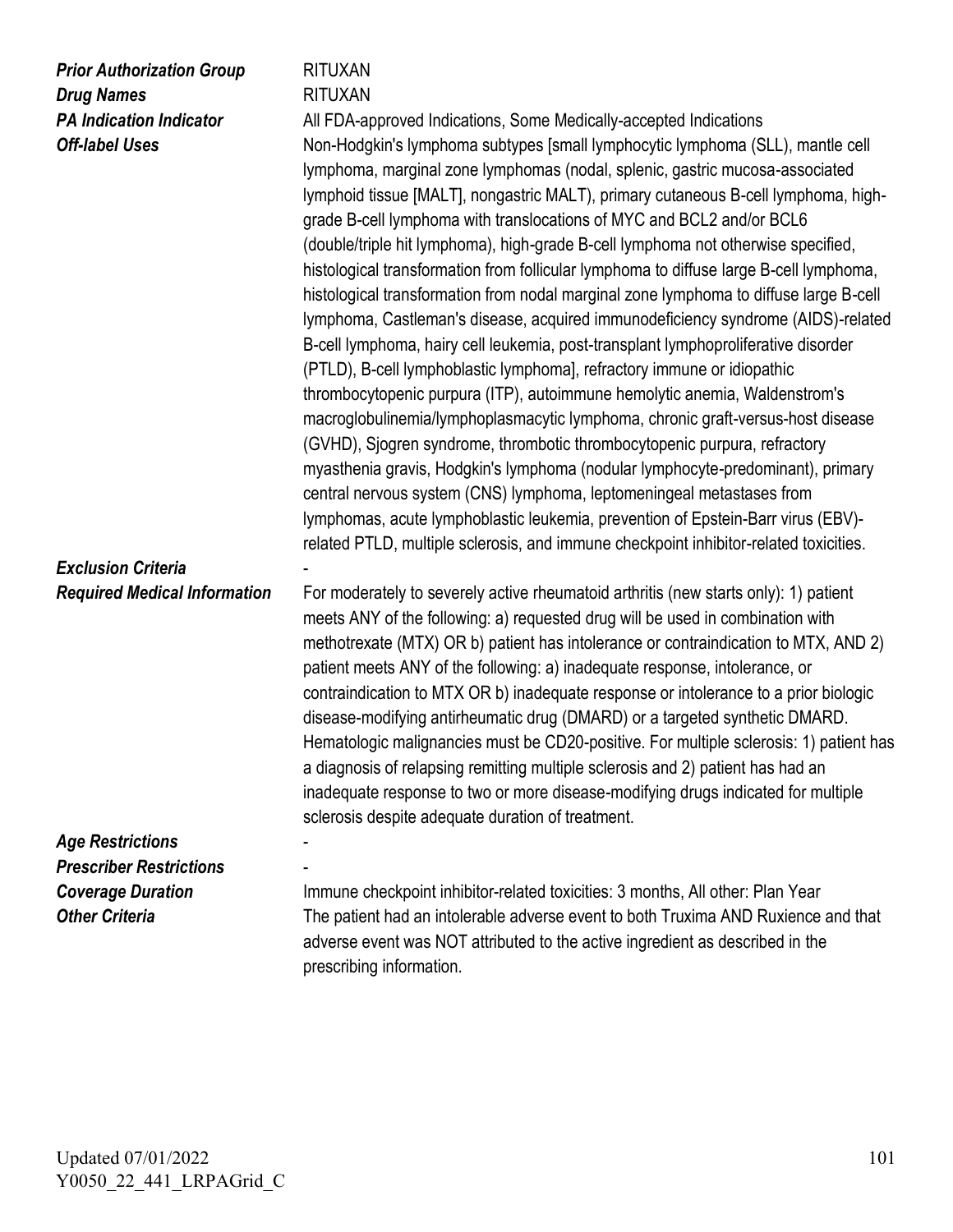| <b>Prior Authorization Group</b><br><b>Drug Names</b><br><b>PA Indication Indicator</b><br><b>Off-label Uses</b> | <b>RITUXAN HYCELA</b><br>RITUXAN HYCELA<br>All FDA-approved Indications, Some Medically-accepted Indications<br>Castleman's disease (CD), high-grade B-cell lymphoma, histologic transformation of<br>nodal marginal zone lymphoma to diffuse large B-cell lymphoma, marginal zone<br>lymphomas (nodal marginal zone lymphoma, gastric mucosa-associated lymphoid<br>tissue (MALT) lymphoma, nongastric MALT lymphoma, and splenic marginal zone<br>lymphoma), mantle cell lymphoma, post-transplant lymphoproliferative disorder (PTLD),<br>primary cutaneous B-cell lymphoma (e.g., cutaneous marginal zone lymphoma or<br>cutaneous follicle center lymphomas), hairy cell leukemia, small lymphocytic lymphoma<br>$(SLL)$ . |
|------------------------------------------------------------------------------------------------------------------|---------------------------------------------------------------------------------------------------------------------------------------------------------------------------------------------------------------------------------------------------------------------------------------------------------------------------------------------------------------------------------------------------------------------------------------------------------------------------------------------------------------------------------------------------------------------------------------------------------------------------------------------------------------------------------------------------------------------------------|
| <b>Exclusion Criteria</b>                                                                                        |                                                                                                                                                                                                                                                                                                                                                                                                                                                                                                                                                                                                                                                                                                                                 |
| <b>Required Medical Information</b>                                                                              | Malignancies must be CD20 positive. Patient must receive at least one full dose of a<br>rituximab product by intravenous infusion without experiencing severe adverse<br>reactions.                                                                                                                                                                                                                                                                                                                                                                                                                                                                                                                                             |
| <b>Age Restrictions</b>                                                                                          |                                                                                                                                                                                                                                                                                                                                                                                                                                                                                                                                                                                                                                                                                                                                 |
| <b>Prescriber Restrictions</b>                                                                                   |                                                                                                                                                                                                                                                                                                                                                                                                                                                                                                                                                                                                                                                                                                                                 |
| <b>Coverage Duration</b>                                                                                         | Plan Year                                                                                                                                                                                                                                                                                                                                                                                                                                                                                                                                                                                                                                                                                                                       |
| <b>Other Criteria</b>                                                                                            |                                                                                                                                                                                                                                                                                                                                                                                                                                                                                                                                                                                                                                                                                                                                 |
|                                                                                                                  |                                                                                                                                                                                                                                                                                                                                                                                                                                                                                                                                                                                                                                                                                                                                 |
| <b>Prior Authorization Group</b>                                                                                 | <b>ROZLYTREK</b>                                                                                                                                                                                                                                                                                                                                                                                                                                                                                                                                                                                                                                                                                                                |
| <b>Drug Names</b>                                                                                                | <b>ROZLYTREK</b>                                                                                                                                                                                                                                                                                                                                                                                                                                                                                                                                                                                                                                                                                                                |
| <b>PA Indication Indicator</b>                                                                                   | All FDA-approved Indications, Some Medically-accepted Indications                                                                                                                                                                                                                                                                                                                                                                                                                                                                                                                                                                                                                                                               |
| <b>Off-label Uses</b>                                                                                            | Recurrent or advanced ROS1-positive non-small cell lung cancer (NSCLC), advanced,<br>recurrent, or persistent neurotrophic tyrosine receptor kinase (NTRK) gene fusion-<br>positive solid tumors, first-line treatment of NTRK gene fusion-positive solid tumors.                                                                                                                                                                                                                                                                                                                                                                                                                                                               |
| <b>Exclusion Criteria</b>                                                                                        |                                                                                                                                                                                                                                                                                                                                                                                                                                                                                                                                                                                                                                                                                                                                 |
| <b>Required Medical Information</b>                                                                              | For all neurotrophic tyrosine receptor kinase (NTRK) gene fusion-positive solid tumors,                                                                                                                                                                                                                                                                                                                                                                                                                                                                                                                                                                                                                                         |
|                                                                                                                  | the disease is without a known acquired resistance mutation.                                                                                                                                                                                                                                                                                                                                                                                                                                                                                                                                                                                                                                                                    |
| <b>Age Restrictions</b>                                                                                          |                                                                                                                                                                                                                                                                                                                                                                                                                                                                                                                                                                                                                                                                                                                                 |
| <b>Prescriber Restrictions</b>                                                                                   |                                                                                                                                                                                                                                                                                                                                                                                                                                                                                                                                                                                                                                                                                                                                 |
| <b>Coverage Duration</b>                                                                                         | Plan Year                                                                                                                                                                                                                                                                                                                                                                                                                                                                                                                                                                                                                                                                                                                       |
| <b>Other Criteria</b>                                                                                            |                                                                                                                                                                                                                                                                                                                                                                                                                                                                                                                                                                                                                                                                                                                                 |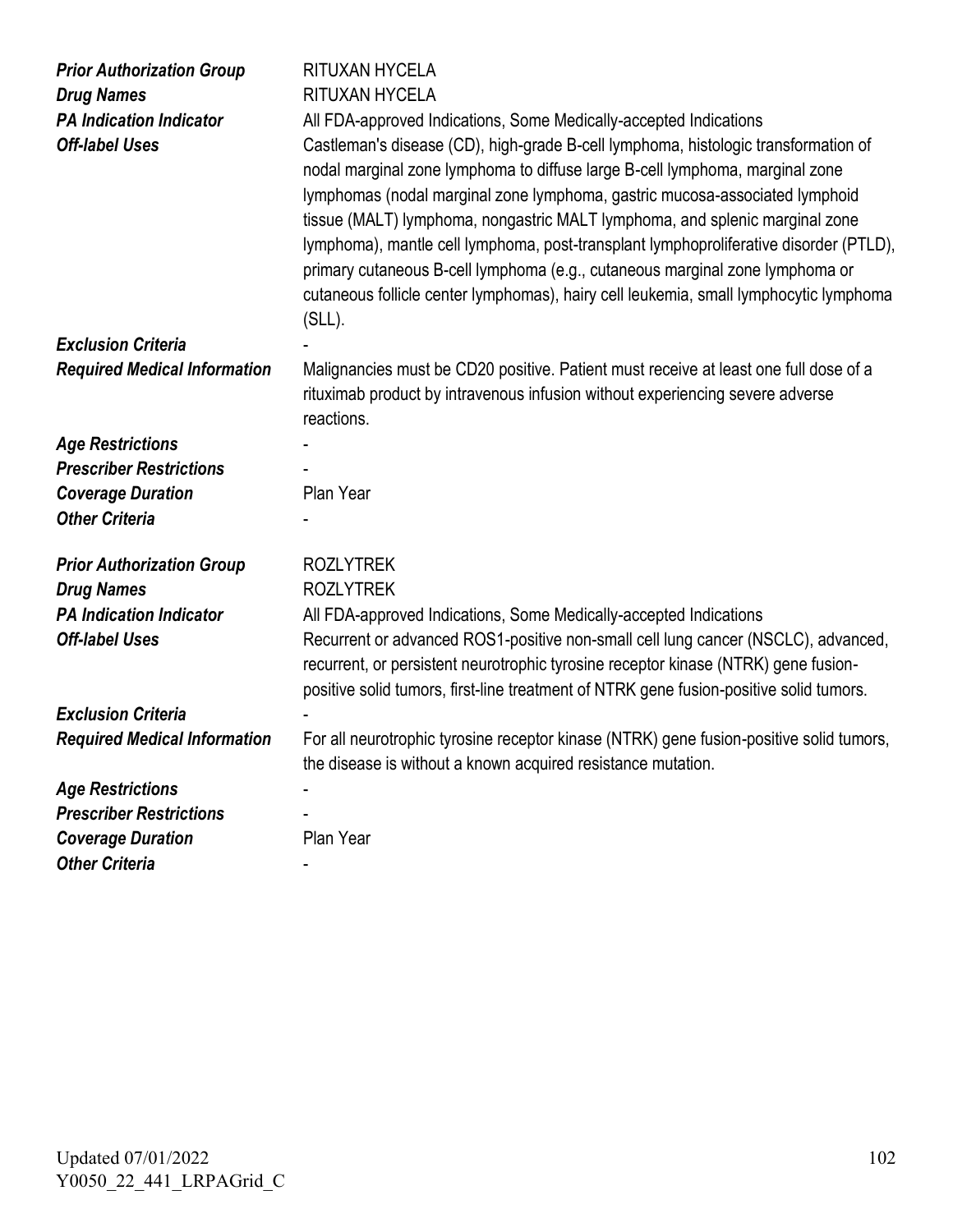| <b>Prior Authorization Group</b><br><b>Drug Names</b><br><b>PA Indication Indicator</b><br><b>Off-label Uses</b><br><b>Exclusion Criteria</b><br><b>Required Medical Information</b> | <b>RUBRACA</b><br><b>RUBRACA</b><br>All FDA-approved Indications<br>For metastatic castration-resistant prostate cancer with a deleterious breast cancer<br>susceptibility gene (BRCA) mutation (germline and/or somatic): 1) patient has been<br>treated with androgen receptor-directed therapy, 2) patient has been treated with a<br>taxane-based chemotherapy or the patient is not fit for chemotherapy, 3) the requested<br>drug will be used in combination with a gonadotropin-releasing hormone (GnRH)<br>analog or after bilateral orchiectomy, and 4) patient experienced an unacceptable<br>toxicity with a trial of Lynparza (olaparib). For maintenance treatment of patients with<br>recurrent epithelial ovarian, fallopian tube, or primary peritoneal cancer who are in a<br>complete or partial response to platinum-based chemotherapy, patient experienced an<br>unacceptable toxicity with a trial of Lynparza (olaparib). For treatment of patients with a<br>deleterious breast cancer susceptibility gene (BRCA) mutation (germline and/or<br>somatic)-associated epithelial ovarian, fallopian tube, or primary peritoneal cancer who<br>have been treated with two or more chemotherapies: if prescribed for deleterious<br>germline BRCA-mutated advanced ovarian cancer treated with two or more prior<br>chemotherapies, the patient experienced an unacceptable toxicity with a trial of |
|--------------------------------------------------------------------------------------------------------------------------------------------------------------------------------------|--------------------------------------------------------------------------------------------------------------------------------------------------------------------------------------------------------------------------------------------------------------------------------------------------------------------------------------------------------------------------------------------------------------------------------------------------------------------------------------------------------------------------------------------------------------------------------------------------------------------------------------------------------------------------------------------------------------------------------------------------------------------------------------------------------------------------------------------------------------------------------------------------------------------------------------------------------------------------------------------------------------------------------------------------------------------------------------------------------------------------------------------------------------------------------------------------------------------------------------------------------------------------------------------------------------------------------------------------------------------------------------------------------------------------|
| <b>Age Restrictions</b><br><b>Prescriber Restrictions</b><br><b>Coverage Duration</b><br><b>Other Criteria</b>                                                                       | Lynparza (olaparib).<br>Plan Year                                                                                                                                                                                                                                                                                                                                                                                                                                                                                                                                                                                                                                                                                                                                                                                                                                                                                                                                                                                                                                                                                                                                                                                                                                                                                                                                                                                        |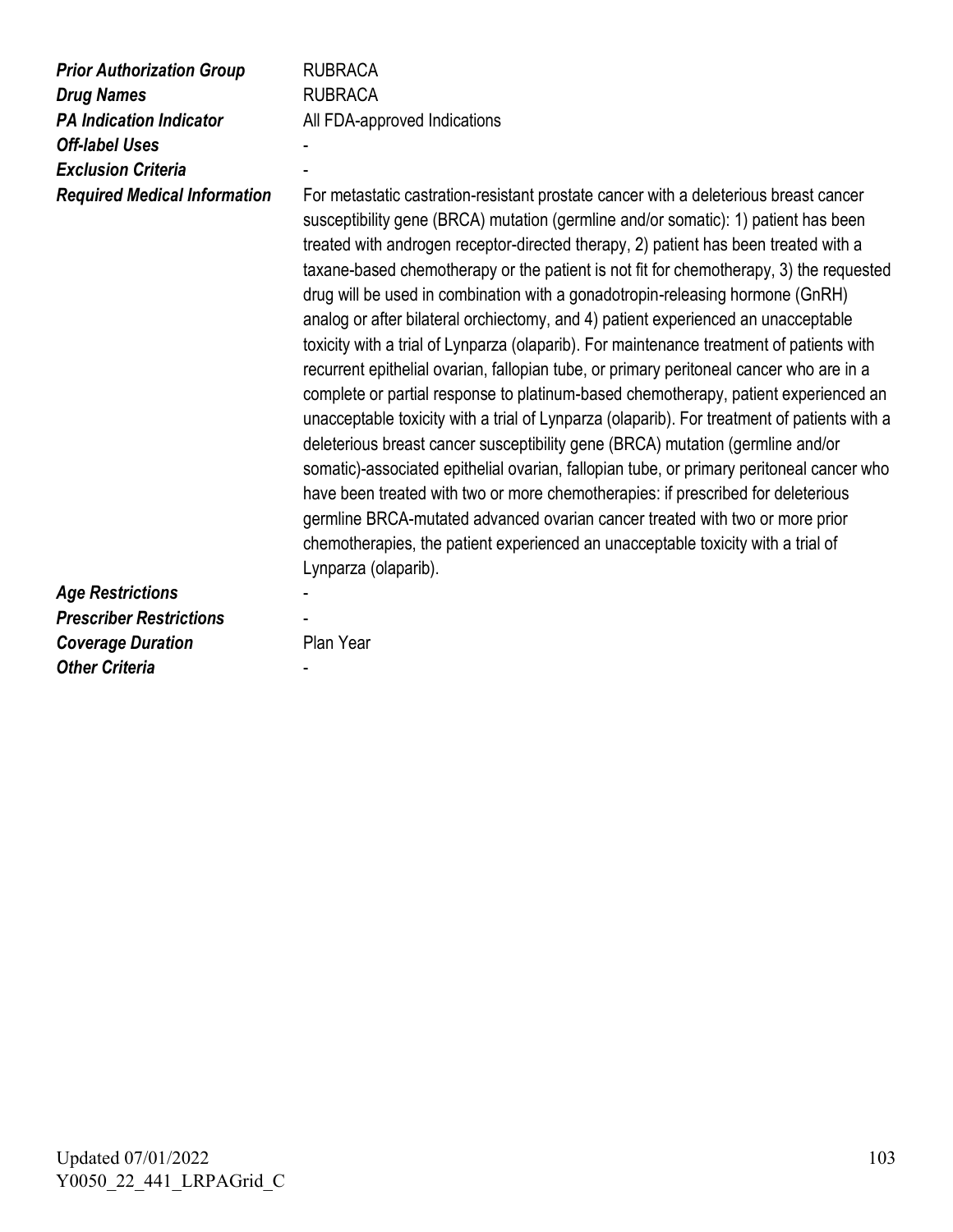| <b>Prior Authorization Group</b> |
|----------------------------------|
| <b>Drug Names</b>                |
| <b>PA Indication Indicator</b>   |
| <b>Off-label Uses</b>            |

#### **RUXIENCE RUXIENCE**

All FDA-approved Indications, Some Medically-accepted Indications Non-Hodgkin's lymphoma subtypes [small lymphocytic lymphoma (SLL), mantle cell lymphoma, marginal zone lymphomas (nodal, splenic, gastric mucosa-associated lymphoid tissue [MALT], nongastric MALT), Burkitt lymphoma, primary cutaneous B-cell lymphoma, high-grade B-cell lymphoma with translocations of MYC and BCL2 and/or BCL6 (double/triple hit lymphoma), high-grade B-cell lymphoma not otherwise specified, histological transformation from follicular lymphoma to diffuse large B-cell lymphoma, histological transformation from nodal marginal zone lymphoma to diffuse large B-cell lymphoma, Castleman's disease, acquired immunodeficiency syndrome (AIDS)-related B-cell lymphoma, hairy cell leukemia, post-transplant lymphoproliferative disorder (PTLD), B-cell lymphoblastic lymphoma], refractory immune or idiopathic thrombocytopenic purpura (ITP), autoimmune hemolytic anemia, Waldenstrom's macroglobulinemia/lymphoplasmacytic lymphoma, chronic graft-versus-host disease (GVHD), Sjogren syndrome, thrombotic thrombocytopenic purpura, refractory myasthenia gravis, Hodgkin's lymphoma (nodular lymphocyte-predominant), primary central nervous system (CNS) lymphoma, leptomeningeal metastases from lymphomas, acute lymphoblastic leukemia, prevention of Epstein-Barr virus (EBV) related PTLD, multiple sclerosis, immune checkpoint inhibitor-related toxicities, pemphigus vulgaris, pediatric Burkitt-like lymphoma (BLL), and pediatric mature B-cell acute leukemia (B-AL).

#### *Exclusion Criteria Required Medical Information*

-

- -

-

For moderately to severely active rheumatoid arthritis (new starts only): 1) patient meets ANY of the following: a) requested drug will be used in combination with methotrexate (MTX) OR b) patient has intolerance or contraindication to MTX, AND 2) patient meets ANY of the following: a) inadequate response, intolerance, or contraindication to MTX OR b) inadequate response or intolerance to a prior biologic disease-modifying antirheumatic drug (DMARD) or a targeted synthetic DMARD. Hematologic malignancies must be CD20-positive. For multiple sclerosis: 1) patient has a diagnosis of relapsing remitting multiple sclerosis and 2) patient has had an inadequate response to two or more disease-modifying drugs indicated for multiple sclerosis despite adequate duration of treatment.

#### *Age Restrictions Prescriber Restrictions Coverage Duration Other Criteria*

Immune checkpoint inhibitor-related toxicities: 3 months, All other: Plan Year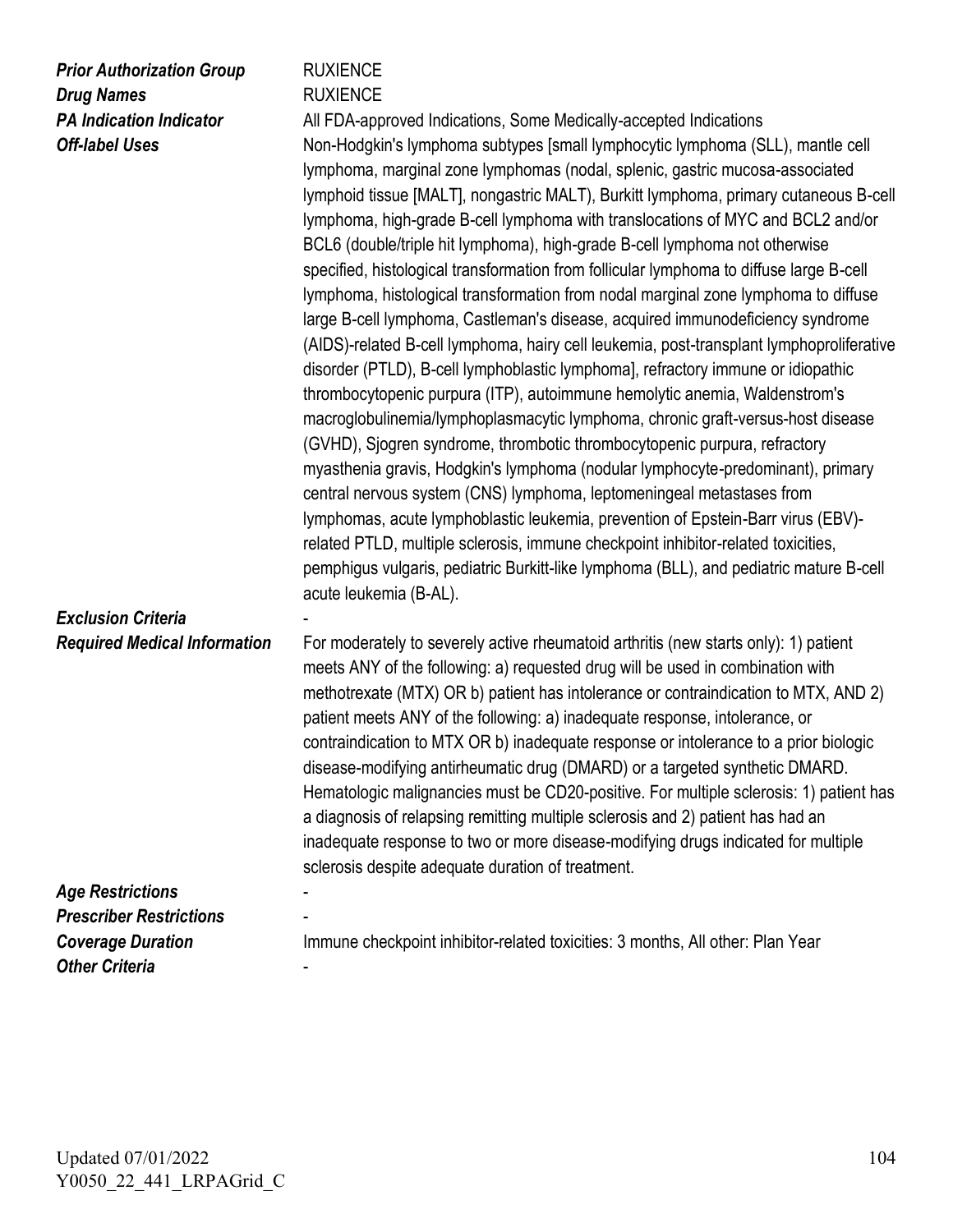| <b>Prior Authorization Group</b><br><b>Drug Names</b><br><b>PA Indication Indicator</b><br><b>Off-label Uses</b> | <b>RYDAPT</b><br><b>RYDAPT</b><br>All FDA-approved Indications, Some Medically-accepted Indications<br>Relapsed or refractory acute myeloid leukemia (AML), myeloid, lymphoid, or mixed<br>lineage neoplasms with eosinophilia and FGFR1 or FLT3 rearrangements, post-<br>remission maintenance therapy for acute myeloid leukemia (AML), re-induction in<br>residual disease for acute myeloid leukemia (AML)                                                             |
|------------------------------------------------------------------------------------------------------------------|----------------------------------------------------------------------------------------------------------------------------------------------------------------------------------------------------------------------------------------------------------------------------------------------------------------------------------------------------------------------------------------------------------------------------------------------------------------------------|
| <b>Exclusion Criteria</b>                                                                                        |                                                                                                                                                                                                                                                                                                                                                                                                                                                                            |
| <b>Required Medical Information</b>                                                                              | For acute myeloid leukemia (AML): AML must be FLT3 mutation-positive. For myeloid,<br>lymphoid, or mixed lineage neoplasms with eosinophilia and FGFR1 or FLT3<br>rearrangements: the disease is in chronic or blast phase.                                                                                                                                                                                                                                                |
| <b>Age Restrictions</b>                                                                                          |                                                                                                                                                                                                                                                                                                                                                                                                                                                                            |
| <b>Prescriber Restrictions</b>                                                                                   |                                                                                                                                                                                                                                                                                                                                                                                                                                                                            |
| <b>Coverage Duration</b>                                                                                         | Plan Year                                                                                                                                                                                                                                                                                                                                                                                                                                                                  |
| <b>Other Criteria</b>                                                                                            |                                                                                                                                                                                                                                                                                                                                                                                                                                                                            |
|                                                                                                                  |                                                                                                                                                                                                                                                                                                                                                                                                                                                                            |
| <b>Prior Authorization Group</b>                                                                                 | <b>SAPROPTERIN</b>                                                                                                                                                                                                                                                                                                                                                                                                                                                         |
| <b>Drug Names</b>                                                                                                | SAPROPTERIN DIHYDROCHLORI                                                                                                                                                                                                                                                                                                                                                                                                                                                  |
| <b>PA Indication Indicator</b>                                                                                   | All FDA-approved Indications                                                                                                                                                                                                                                                                                                                                                                                                                                               |
| <b>Off-label Uses</b>                                                                                            |                                                                                                                                                                                                                                                                                                                                                                                                                                                                            |
| <b>Exclusion Criteria</b>                                                                                        |                                                                                                                                                                                                                                                                                                                                                                                                                                                                            |
| <b>Required Medical Information</b>                                                                              | For phenylketonuria: For patients who have not yet received a therapeutic trial of the<br>requested drug, the patient's pretreatment, including before dietary management,<br>phenylalanine level is greater than 6 mg/dL (360 micromol/L). For patients who<br>completed a therapeutic trial of the requested drug, the patient must have experienced<br>improvement (for example, reduction in blood phenylalanine levels, improvement in<br>neuropsychiatric symptoms). |
| <b>Age Restrictions</b>                                                                                          |                                                                                                                                                                                                                                                                                                                                                                                                                                                                            |
| <b>Prescriber Restrictions</b>                                                                                   |                                                                                                                                                                                                                                                                                                                                                                                                                                                                            |
| <b>Coverage Duration</b>                                                                                         | Initial: 2 months. All others: Plan Year.                                                                                                                                                                                                                                                                                                                                                                                                                                  |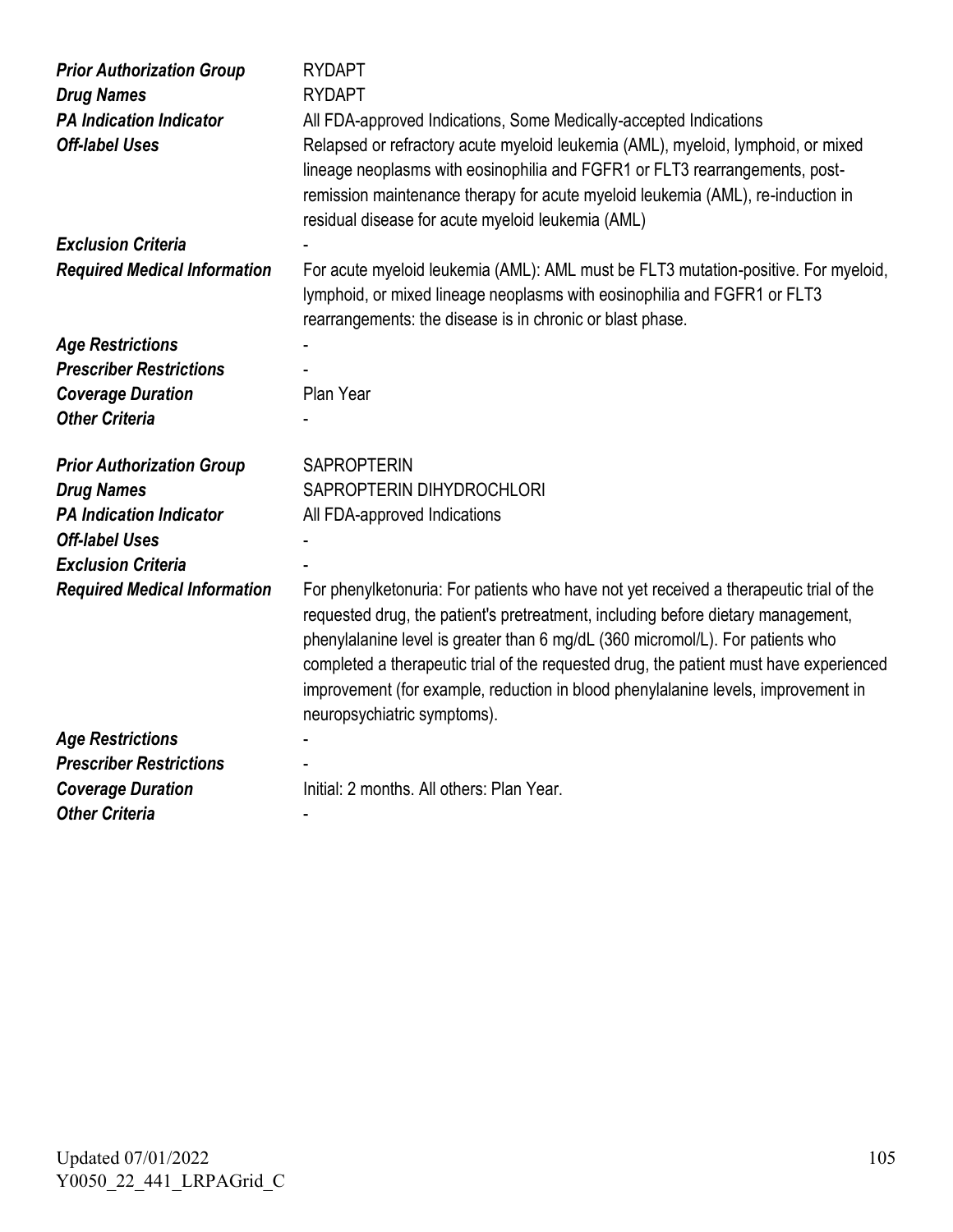| <b>Prior Authorization Group</b>                    | <b>SCEMBLIX</b>                                                                                                                                                                                                                                                                                                                                                                                                                                 |
|-----------------------------------------------------|-------------------------------------------------------------------------------------------------------------------------------------------------------------------------------------------------------------------------------------------------------------------------------------------------------------------------------------------------------------------------------------------------------------------------------------------------|
| <b>Drug Names</b>                                   | <b>SCEMBLIX</b>                                                                                                                                                                                                                                                                                                                                                                                                                                 |
| <b>PA Indication Indicator</b>                      | All FDA-approved Indications                                                                                                                                                                                                                                                                                                                                                                                                                    |
| <b>Off-label Uses</b>                               |                                                                                                                                                                                                                                                                                                                                                                                                                                                 |
| <b>Exclusion Criteria</b>                           |                                                                                                                                                                                                                                                                                                                                                                                                                                                 |
| <b>Required Medical Information</b>                 | For chronic myeloid leukemia (CML) in the chronic phase: 1) the diagnosis was<br>confirmed by detection of the Philadelphia chromosome or BCR-ABL gene AND the<br>patient meets either of the following: A) the patient has previously been treated with 2<br>or more tyrosine kinase inhibitors (TKIs) AND at least one of those was imatinib or<br>dasatinib, OR B) the patient is positive for the T315I mutation.                           |
| <b>Age Restrictions</b>                             |                                                                                                                                                                                                                                                                                                                                                                                                                                                 |
| <b>Prescriber Restrictions</b>                      |                                                                                                                                                                                                                                                                                                                                                                                                                                                 |
| <b>Coverage Duration</b>                            | Plan Year                                                                                                                                                                                                                                                                                                                                                                                                                                       |
| <b>Other Criteria</b>                               |                                                                                                                                                                                                                                                                                                                                                                                                                                                 |
| <b>Prior Authorization Group</b>                    | <b>SIGNIFOR</b>                                                                                                                                                                                                                                                                                                                                                                                                                                 |
|                                                     | <b>SIGNIFOR</b>                                                                                                                                                                                                                                                                                                                                                                                                                                 |
| <b>Drug Names</b><br><b>PA Indication Indicator</b> |                                                                                                                                                                                                                                                                                                                                                                                                                                                 |
| <b>Off-label Uses</b>                               | All FDA-approved Indications                                                                                                                                                                                                                                                                                                                                                                                                                    |
| <b>Exclusion Criteria</b>                           |                                                                                                                                                                                                                                                                                                                                                                                                                                                 |
|                                                     |                                                                                                                                                                                                                                                                                                                                                                                                                                                 |
| <b>Required Medical Information</b>                 |                                                                                                                                                                                                                                                                                                                                                                                                                                                 |
| <b>Age Restrictions</b>                             |                                                                                                                                                                                                                                                                                                                                                                                                                                                 |
| <b>Prescriber Restrictions</b>                      | Endocrinologist                                                                                                                                                                                                                                                                                                                                                                                                                                 |
| <b>Coverage Duration</b><br><b>Other Criteria</b>   | Plan Year                                                                                                                                                                                                                                                                                                                                                                                                                                       |
|                                                     |                                                                                                                                                                                                                                                                                                                                                                                                                                                 |
| <b>Prior Authorization Group</b>                    | <b>SILDENAFIL</b>                                                                                                                                                                                                                                                                                                                                                                                                                               |
| <b>Drug Names</b>                                   | <b>SILDENAFIL CITRATE</b>                                                                                                                                                                                                                                                                                                                                                                                                                       |
| <b>PA Indication Indicator</b>                      | All FDA-approved Indications                                                                                                                                                                                                                                                                                                                                                                                                                    |
| <b>Off-label Uses</b>                               |                                                                                                                                                                                                                                                                                                                                                                                                                                                 |
| <b>Exclusion Criteria</b>                           |                                                                                                                                                                                                                                                                                                                                                                                                                                                 |
| <b>Required Medical Information</b>                 | For pulmonary arterial hypertension (PAH) (World Health Organization [WHO] Group<br>1): Diagnosis was confirmed by right heart catheterization. For PAH new starts only: 1)<br>Pretreatment mean pulmonary arterial pressure is greater than 20 mmHg, 2)<br>Pretreatment pulmonary capillary wedge pressure is less than or equal to 15 mmHg,<br>and 3) Pretreatment pulmonary vascular resistance is greater than or equal to 3 Wood<br>units. |
| <b>Age Restrictions</b>                             |                                                                                                                                                                                                                                                                                                                                                                                                                                                 |
| <b>Prescriber Restrictions</b>                      |                                                                                                                                                                                                                                                                                                                                                                                                                                                 |
| <b>Coverage Duration</b>                            | Plan Year                                                                                                                                                                                                                                                                                                                                                                                                                                       |
| <b>Other Criteria</b>                               |                                                                                                                                                                                                                                                                                                                                                                                                                                                 |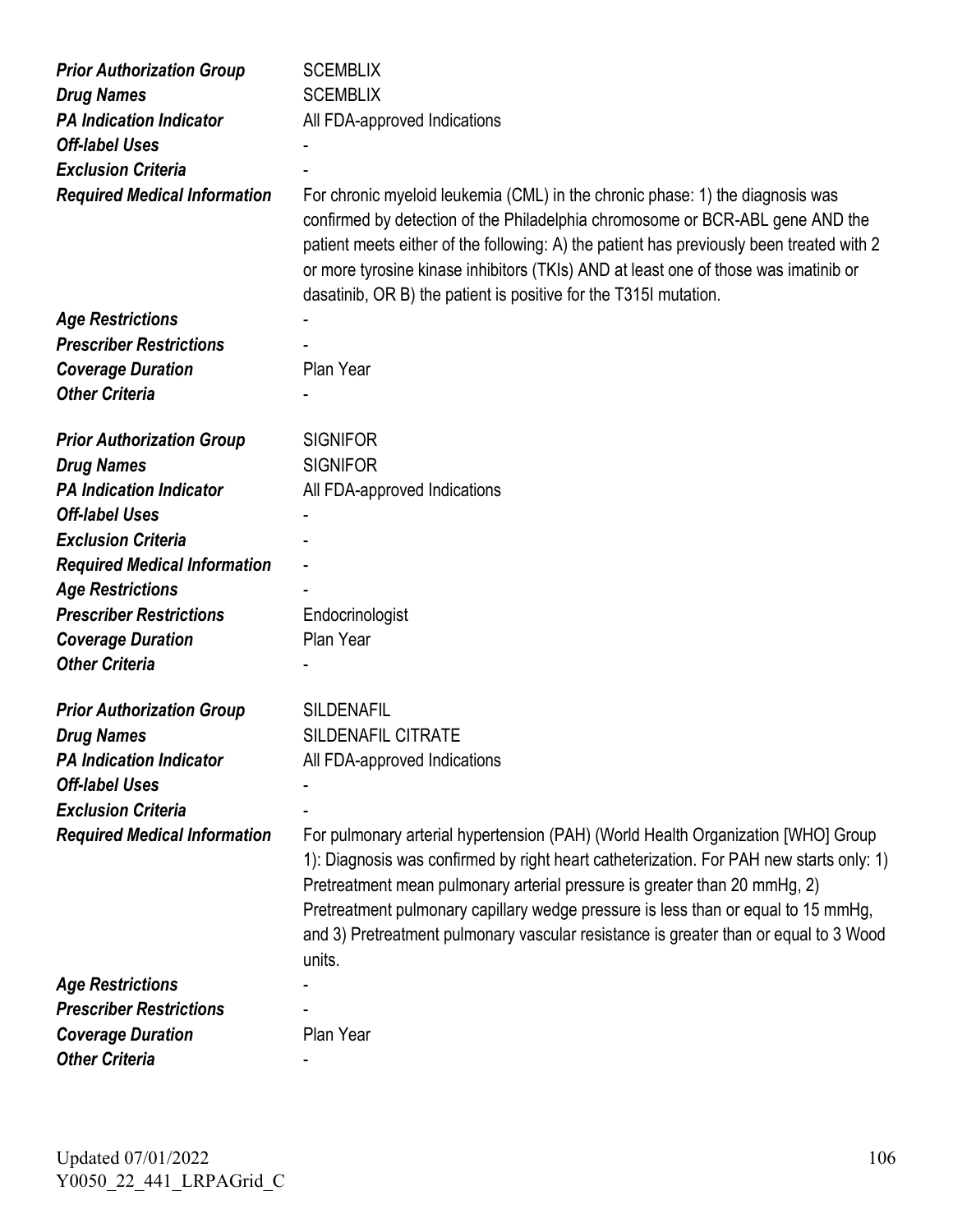| <b>Prior Authorization Group</b>    | <b>SIRTURO</b>                                                                                                                                                                                                                                                                                                                                                                                                                                                                                                                                                                                                                                                                                                                                                                                                                                                                                    |
|-------------------------------------|---------------------------------------------------------------------------------------------------------------------------------------------------------------------------------------------------------------------------------------------------------------------------------------------------------------------------------------------------------------------------------------------------------------------------------------------------------------------------------------------------------------------------------------------------------------------------------------------------------------------------------------------------------------------------------------------------------------------------------------------------------------------------------------------------------------------------------------------------------------------------------------------------|
| <b>Drug Names</b>                   | <b>SIRTURO</b>                                                                                                                                                                                                                                                                                                                                                                                                                                                                                                                                                                                                                                                                                                                                                                                                                                                                                    |
| <b>PA Indication Indicator</b>      | All FDA-approved Indications                                                                                                                                                                                                                                                                                                                                                                                                                                                                                                                                                                                                                                                                                                                                                                                                                                                                      |
| <b>Off-label Uses</b>               |                                                                                                                                                                                                                                                                                                                                                                                                                                                                                                                                                                                                                                                                                                                                                                                                                                                                                                   |
| <b>Exclusion Criteria</b>           |                                                                                                                                                                                                                                                                                                                                                                                                                                                                                                                                                                                                                                                                                                                                                                                                                                                                                                   |
| <b>Required Medical Information</b> |                                                                                                                                                                                                                                                                                                                                                                                                                                                                                                                                                                                                                                                                                                                                                                                                                                                                                                   |
| <b>Age Restrictions</b>             |                                                                                                                                                                                                                                                                                                                                                                                                                                                                                                                                                                                                                                                                                                                                                                                                                                                                                                   |
| <b>Prescriber Restrictions</b>      | Prescribed by or in consultation with an infectious disease specialist.                                                                                                                                                                                                                                                                                                                                                                                                                                                                                                                                                                                                                                                                                                                                                                                                                           |
| <b>Coverage Duration</b>            | Plan Year                                                                                                                                                                                                                                                                                                                                                                                                                                                                                                                                                                                                                                                                                                                                                                                                                                                                                         |
| <b>Other Criteria</b>               |                                                                                                                                                                                                                                                                                                                                                                                                                                                                                                                                                                                                                                                                                                                                                                                                                                                                                                   |
|                                     |                                                                                                                                                                                                                                                                                                                                                                                                                                                                                                                                                                                                                                                                                                                                                                                                                                                                                                   |
| <b>Prior Authorization Group</b>    | <b>SKYRIZI</b>                                                                                                                                                                                                                                                                                                                                                                                                                                                                                                                                                                                                                                                                                                                                                                                                                                                                                    |
| <b>Drug Names</b>                   | SKYRIZI, SKYRIZI PEN                                                                                                                                                                                                                                                                                                                                                                                                                                                                                                                                                                                                                                                                                                                                                                                                                                                                              |
| <b>PA Indication Indicator</b>      | All FDA-approved Indications                                                                                                                                                                                                                                                                                                                                                                                                                                                                                                                                                                                                                                                                                                                                                                                                                                                                      |
| <b>Off-label Uses</b>               |                                                                                                                                                                                                                                                                                                                                                                                                                                                                                                                                                                                                                                                                                                                                                                                                                                                                                                   |
| <b>Exclusion Criteria</b>           |                                                                                                                                                                                                                                                                                                                                                                                                                                                                                                                                                                                                                                                                                                                                                                                                                                                                                                   |
| <b>Required Medical Information</b> | For moderate to severe plaque psoriasis (new starts only): 1) at least 3% of body<br>surface area (BSA) is affected OR crucial body areas (e.g., feet, hands, face, neck,<br>groin, intertriginous areas) are affected at the time of diagnosis, AND 2) patient meets<br>any of the following: a) patient has experienced an inadequate response or intolerance<br>to either phototherapy (e.g., UVB, PUVA) or pharmacologic treatment with<br>methotrexate, cyclosporine, or acitretin, or b) pharmacologic treatment with<br>methotrexate, cyclosporine, or acitretin is contraindicated, or c) patient has severe<br>psoriasis that warrants a biologic disease-modifying antirheumatic drug (DMARD) as<br>first-line therapy (i.e. at least 10% of the body surface area or crucial body areas [e.g.,<br>hands, feet, face, neck, scalp, genitals/groin, intertriginous areas] are affected). |
| <b>Age Restrictions</b>             |                                                                                                                                                                                                                                                                                                                                                                                                                                                                                                                                                                                                                                                                                                                                                                                                                                                                                                   |
| <b>Prescriber Restrictions</b>      |                                                                                                                                                                                                                                                                                                                                                                                                                                                                                                                                                                                                                                                                                                                                                                                                                                                                                                   |
| <b>Coverage Duration</b>            | Plan Year                                                                                                                                                                                                                                                                                                                                                                                                                                                                                                                                                                                                                                                                                                                                                                                                                                                                                         |
| <b>Other Criteria</b>               |                                                                                                                                                                                                                                                                                                                                                                                                                                                                                                                                                                                                                                                                                                                                                                                                                                                                                                   |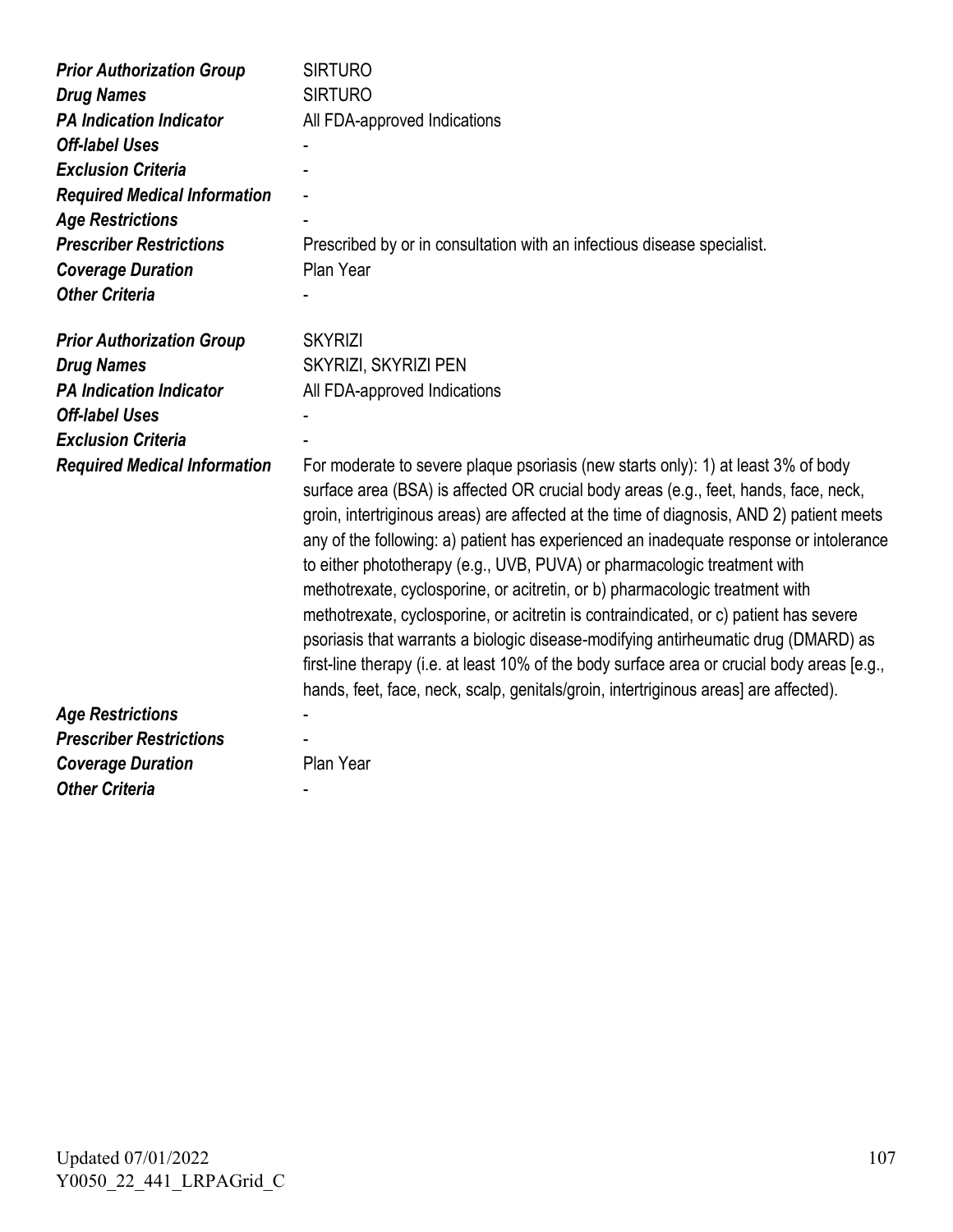| <b>Prior Authorization Group</b>    | SOMATULINE DEPOT                                                                                                                                                                                                                                                                                                                                                                                                                                                                                                                                                                                                                                                                                                                                                                                                                                                                                                                                                            |
|-------------------------------------|-----------------------------------------------------------------------------------------------------------------------------------------------------------------------------------------------------------------------------------------------------------------------------------------------------------------------------------------------------------------------------------------------------------------------------------------------------------------------------------------------------------------------------------------------------------------------------------------------------------------------------------------------------------------------------------------------------------------------------------------------------------------------------------------------------------------------------------------------------------------------------------------------------------------------------------------------------------------------------|
| <b>Drug Names</b>                   | <b>SOMATULINE DEPOT</b>                                                                                                                                                                                                                                                                                                                                                                                                                                                                                                                                                                                                                                                                                                                                                                                                                                                                                                                                                     |
| <b>PA Indication Indicator</b>      | All FDA-approved Indications, Some Medically-accepted Indications                                                                                                                                                                                                                                                                                                                                                                                                                                                                                                                                                                                                                                                                                                                                                                                                                                                                                                           |
| <b>Off-label Uses</b>               | Tumor control of neuroendocrine tumors (NETs) of the lung, thymus (carcinoid tumors)                                                                                                                                                                                                                                                                                                                                                                                                                                                                                                                                                                                                                                                                                                                                                                                                                                                                                        |
|                                     | or unresected primary gastrinoma, and pheochromocytoma/paraganglioma.                                                                                                                                                                                                                                                                                                                                                                                                                                                                                                                                                                                                                                                                                                                                                                                                                                                                                                       |
| <b>Exclusion Criteria</b>           |                                                                                                                                                                                                                                                                                                                                                                                                                                                                                                                                                                                                                                                                                                                                                                                                                                                                                                                                                                             |
| <b>Required Medical Information</b> | For acromegaly (initial): 1) patient has a high pretreatment insulin-like growth factor-1<br>(IGF-1) level for age and/or gender based on the laboratory reference range, and 2)<br>patient had an inadequate or partial response to surgery or radiotherapy OR there is a<br>clinical reason for why the patient has not had surgery or radiotherapy. For acromegaly<br>continuation of therapy: patient's IGF-1 level has decreased or normalized since<br>initiation of therapy. For tumor control, the requested drug will be used for any of the<br>following: 1) neuroendocrine tumor of the thymus or lung in patients with locoregional<br>unresectable disease and/or distant metastatic disease, OR 2) unresected primary<br>gastrinoma, OR 3) pheochromocytomas and paragangliomas, used for either of the<br>following: a) symptomatic locally unresectable disease with somatostatin receptor<br>positive imaging OR b) secreting tumor in metastatic disease. |
| <b>Age Restrictions</b>             |                                                                                                                                                                                                                                                                                                                                                                                                                                                                                                                                                                                                                                                                                                                                                                                                                                                                                                                                                                             |
| <b>Prescriber Restrictions</b>      |                                                                                                                                                                                                                                                                                                                                                                                                                                                                                                                                                                                                                                                                                                                                                                                                                                                                                                                                                                             |
| <b>Coverage Duration</b>            | Plan Year                                                                                                                                                                                                                                                                                                                                                                                                                                                                                                                                                                                                                                                                                                                                                                                                                                                                                                                                                                   |
| <b>Other Criteria</b>               |                                                                                                                                                                                                                                                                                                                                                                                                                                                                                                                                                                                                                                                                                                                                                                                                                                                                                                                                                                             |
|                                     |                                                                                                                                                                                                                                                                                                                                                                                                                                                                                                                                                                                                                                                                                                                                                                                                                                                                                                                                                                             |
| <b>Prior Authorization Group</b>    | <b>SOMAVERT</b>                                                                                                                                                                                                                                                                                                                                                                                                                                                                                                                                                                                                                                                                                                                                                                                                                                                                                                                                                             |
| <b>Drug Names</b>                   | <b>SOMAVERT</b>                                                                                                                                                                                                                                                                                                                                                                                                                                                                                                                                                                                                                                                                                                                                                                                                                                                                                                                                                             |
| <b>PA Indication Indicator</b>      | All FDA-approved Indications                                                                                                                                                                                                                                                                                                                                                                                                                                                                                                                                                                                                                                                                                                                                                                                                                                                                                                                                                |
| <b>Off-label Uses</b>               |                                                                                                                                                                                                                                                                                                                                                                                                                                                                                                                                                                                                                                                                                                                                                                                                                                                                                                                                                                             |
| <b>Exclusion Criteria</b>           |                                                                                                                                                                                                                                                                                                                                                                                                                                                                                                                                                                                                                                                                                                                                                                                                                                                                                                                                                                             |
| <b>Required Medical Information</b> | For acromegaly (initial): 1) patient has a high pretreatment insulin-like growth factor-1<br>(IGF-1) level for age and/or gender based on the laboratory reference range, and 2)<br>patient had an inadequate or partial response to surgery or radiotherapy OR there is a<br>clinical reason for why the patient has not had surgery or radiotherapy. For acromegaly<br>continuation of therapy: patient's IGF-1 level has decreased or normalized since<br>initiation of therapy.                                                                                                                                                                                                                                                                                                                                                                                                                                                                                         |
| <b>Age Restrictions</b>             |                                                                                                                                                                                                                                                                                                                                                                                                                                                                                                                                                                                                                                                                                                                                                                                                                                                                                                                                                                             |
| <b>Prescriber Restrictions</b>      |                                                                                                                                                                                                                                                                                                                                                                                                                                                                                                                                                                                                                                                                                                                                                                                                                                                                                                                                                                             |
| <b>Coverage Duration</b>            | Plan Year                                                                                                                                                                                                                                                                                                                                                                                                                                                                                                                                                                                                                                                                                                                                                                                                                                                                                                                                                                   |
| <b>Other Criteria</b>               |                                                                                                                                                                                                                                                                                                                                                                                                                                                                                                                                                                                                                                                                                                                                                                                                                                                                                                                                                                             |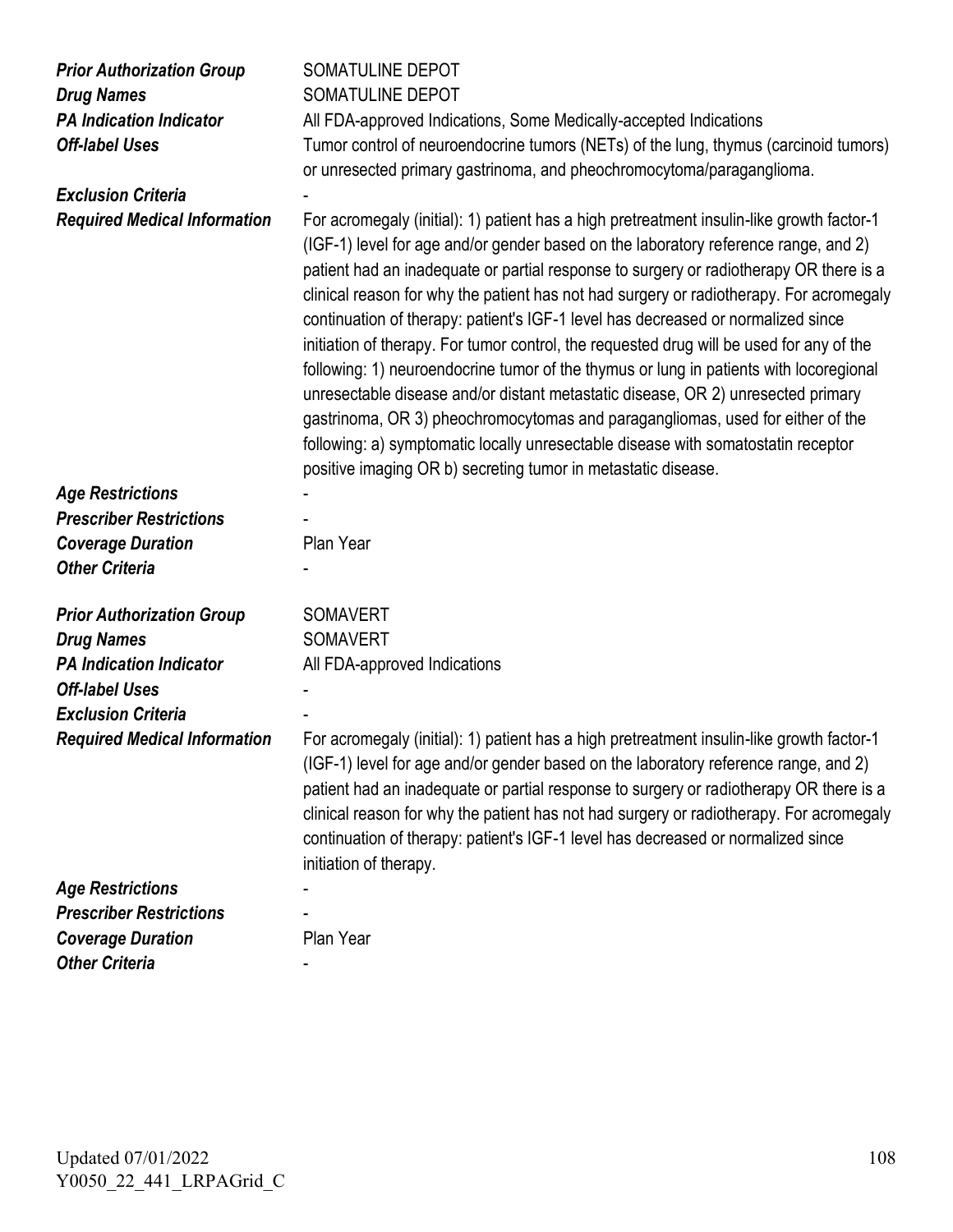| <b>Prior Authorization Group</b><br><b>Drug Names</b><br><b>PA Indication Indicator</b><br><b>Off-label Uses</b> | <b>SPRYCEL</b><br><b>SPRYCEL</b><br>All FDA-approved Indications, Some Medically-accepted Indications<br>Gastrointestinal stromal tumor (GIST), metastatic chondrosarcoma, recurrent<br>chordoma, T-cell acute lymphoblastic leukemia (ALL), Philadelphia (Ph)-like B-ALL                                                                                                                                                                                                                                                                                                                                                                                                                                                                                                                                              |
|------------------------------------------------------------------------------------------------------------------|------------------------------------------------------------------------------------------------------------------------------------------------------------------------------------------------------------------------------------------------------------------------------------------------------------------------------------------------------------------------------------------------------------------------------------------------------------------------------------------------------------------------------------------------------------------------------------------------------------------------------------------------------------------------------------------------------------------------------------------------------------------------------------------------------------------------|
| <b>Exclusion Criteria</b>                                                                                        |                                                                                                                                                                                                                                                                                                                                                                                                                                                                                                                                                                                                                                                                                                                                                                                                                        |
| <b>Required Medical Information</b>                                                                              | For chronic myeloid leukemia (CML), including patients who have received a<br>hematopoietic stem cell transplant: diagnosis was confirmed by detection of the<br>Philadelphia (Ph) chromosome or BCR-ABL gene. If patient experienced resistance to<br>an alternative tyrosine kinase inhibitor for CML, patient is negative for T315I/A,<br>F317L/V/I/C, and V299L mutations. For acute lymphoblastic leukemia (ALL), the patient<br>has a diagnosis of one of the following: 1) Philadelphia chromosome positive ALL that<br>has been confirmed by detection of the Ph chromosome or BCR-ABL gene, OR 2) Ph-<br>like B-ALL with ABL-class kinase fusion, OR 3) relapsed or refractory T-cell ALL with<br>ABL-class translocation. For GIST, patient must have progressed on imatinib, sunitinib,<br>and regorafenib. |
| <b>Age Restrictions</b>                                                                                          |                                                                                                                                                                                                                                                                                                                                                                                                                                                                                                                                                                                                                                                                                                                                                                                                                        |
| <b>Prescriber Restrictions</b>                                                                                   |                                                                                                                                                                                                                                                                                                                                                                                                                                                                                                                                                                                                                                                                                                                                                                                                                        |
| <b>Coverage Duration</b>                                                                                         | Plan Year                                                                                                                                                                                                                                                                                                                                                                                                                                                                                                                                                                                                                                                                                                                                                                                                              |
| <b>Other Criteria</b>                                                                                            |                                                                                                                                                                                                                                                                                                                                                                                                                                                                                                                                                                                                                                                                                                                                                                                                                        |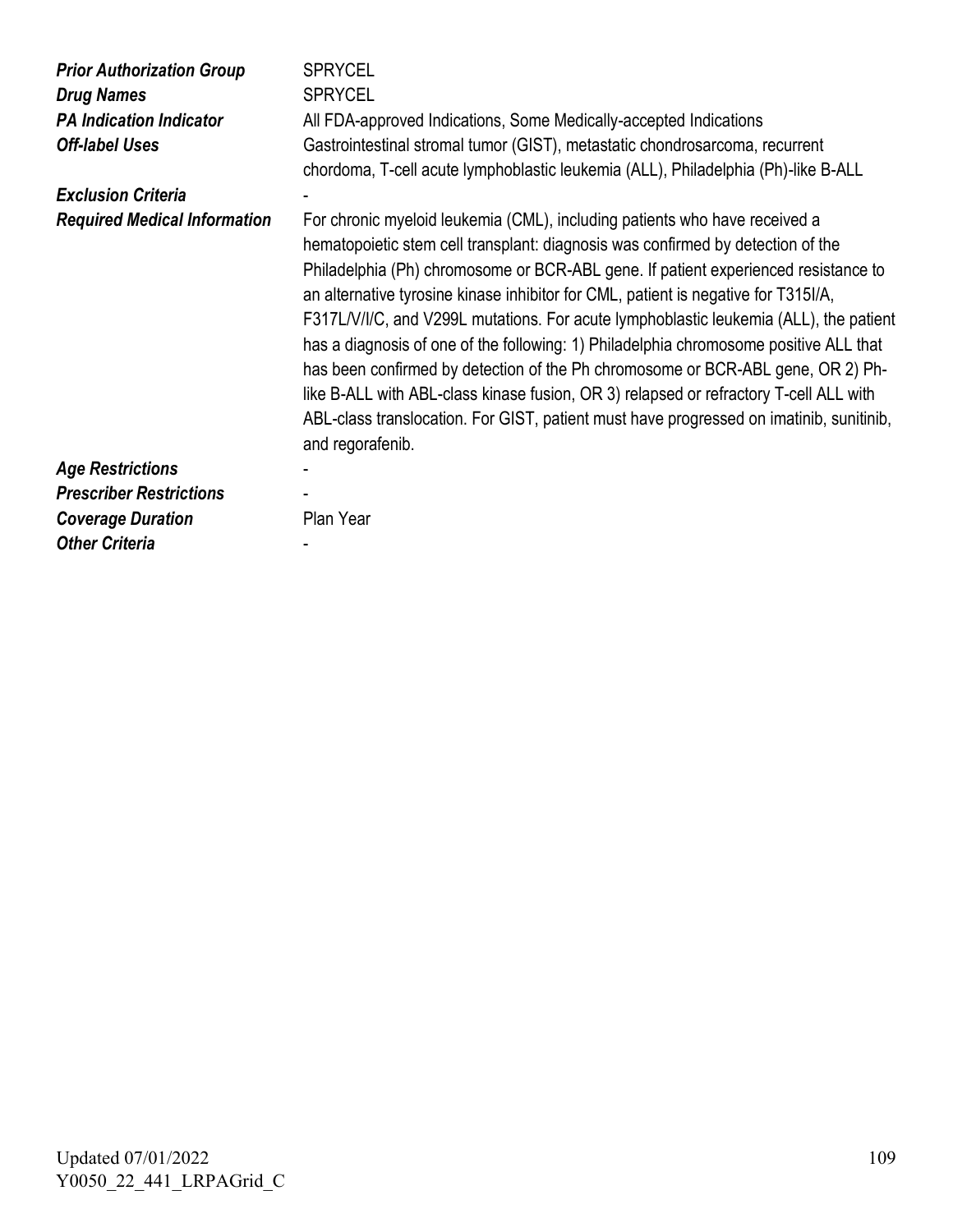| <b>Prior Authorization Group</b>                    | <b>STELARA</b>                                                                                                                                                                                                                                                                                                                                                                                                                                                                                                                                                                                                                                                                                                                                                                                                                                                                                                                                                                                                                                                                                                           |
|-----------------------------------------------------|--------------------------------------------------------------------------------------------------------------------------------------------------------------------------------------------------------------------------------------------------------------------------------------------------------------------------------------------------------------------------------------------------------------------------------------------------------------------------------------------------------------------------------------------------------------------------------------------------------------------------------------------------------------------------------------------------------------------------------------------------------------------------------------------------------------------------------------------------------------------------------------------------------------------------------------------------------------------------------------------------------------------------------------------------------------------------------------------------------------------------|
| <b>Drug Names</b>                                   | <b>STELARA</b>                                                                                                                                                                                                                                                                                                                                                                                                                                                                                                                                                                                                                                                                                                                                                                                                                                                                                                                                                                                                                                                                                                           |
| <b>PA Indication Indicator</b>                      | All FDA-approved Indications                                                                                                                                                                                                                                                                                                                                                                                                                                                                                                                                                                                                                                                                                                                                                                                                                                                                                                                                                                                                                                                                                             |
| <b>Off-label Uses</b>                               |                                                                                                                                                                                                                                                                                                                                                                                                                                                                                                                                                                                                                                                                                                                                                                                                                                                                                                                                                                                                                                                                                                                          |
| <b>Exclusion Criteria</b>                           |                                                                                                                                                                                                                                                                                                                                                                                                                                                                                                                                                                                                                                                                                                                                                                                                                                                                                                                                                                                                                                                                                                                          |
| <b>Required Medical Information</b>                 | For moderate to severe plaque psoriasis (new starts only): 1) At least 3% of body<br>surface area (BSA) is affected OR crucial body areas (e.g., feet, hands, face, neck,<br>groin, intertriginous areas) are affected at the time of diagnosis and 2) Patient had an<br>inadequate response, intolerance, or contraindication to two of the following products:<br>Enbrel (etanercept), Humira (adalimumab), Skyrizi (risankizumab-rzaa). For active<br>psoriatic arthritis (PsA) (new starts): patient had an inadequate response, intolerance,<br>or contraindication to two of the following products: Enbrel (etanercept), Humira<br>(adalimumab), Rinvoq (upadacitinib), Skyrizi (risankizumab-rzaa), Xeljanz<br>(tofacitinib)/Xeljanz XR (tofacitinib extended-release). For moderately to severely active<br>Crohn's disease (new starts): patient had an inadequate response, intolerance, or<br>contraindication to Humira (adalimumab). For moderately to severely active ulcerative<br>colitis (new starts): patient had an inadequate response, intolerance, or contraindication<br>to Humira (adalimumab). |
| <b>Age Restrictions</b>                             |                                                                                                                                                                                                                                                                                                                                                                                                                                                                                                                                                                                                                                                                                                                                                                                                                                                                                                                                                                                                                                                                                                                          |
| <b>Prescriber Restrictions</b>                      |                                                                                                                                                                                                                                                                                                                                                                                                                                                                                                                                                                                                                                                                                                                                                                                                                                                                                                                                                                                                                                                                                                                          |
| <b>Coverage Duration</b>                            | Plan Year                                                                                                                                                                                                                                                                                                                                                                                                                                                                                                                                                                                                                                                                                                                                                                                                                                                                                                                                                                                                                                                                                                                |
| <b>Other Criteria</b>                               |                                                                                                                                                                                                                                                                                                                                                                                                                                                                                                                                                                                                                                                                                                                                                                                                                                                                                                                                                                                                                                                                                                                          |
|                                                     |                                                                                                                                                                                                                                                                                                                                                                                                                                                                                                                                                                                                                                                                                                                                                                                                                                                                                                                                                                                                                                                                                                                          |
| <b>Prior Authorization Group</b>                    | <b>STIVARGA</b><br><b>STIVARGA</b>                                                                                                                                                                                                                                                                                                                                                                                                                                                                                                                                                                                                                                                                                                                                                                                                                                                                                                                                                                                                                                                                                       |
| <b>Drug Names</b><br><b>PA Indication Indicator</b> | All FDA-approved Indications, Some Medically-accepted Indications                                                                                                                                                                                                                                                                                                                                                                                                                                                                                                                                                                                                                                                                                                                                                                                                                                                                                                                                                                                                                                                        |
| <b>Off-label Uses</b>                               | Progressive gastrointestinal stromal tumors (GIST), osteosarcoma, glioblastoma,<br>angiosarcoma, retroperitoneal/intra-abdominal soft tissue sarcoma,<br>rhabdomyosarcoma, solitary fibrous tumor, and soft tissue sarcomas of the extremities,<br>body wall, head and neck, advanced colorectal cancer.                                                                                                                                                                                                                                                                                                                                                                                                                                                                                                                                                                                                                                                                                                                                                                                                                 |
| <b>Exclusion Criteria</b>                           |                                                                                                                                                                                                                                                                                                                                                                                                                                                                                                                                                                                                                                                                                                                                                                                                                                                                                                                                                                                                                                                                                                                          |
| <b>Required Medical Information</b>                 | For gastrointestinal stromal tumors: The disease is progressive, locally advanced,<br>unresectable, or metastatic.                                                                                                                                                                                                                                                                                                                                                                                                                                                                                                                                                                                                                                                                                                                                                                                                                                                                                                                                                                                                       |
| <b>Age Restrictions</b>                             |                                                                                                                                                                                                                                                                                                                                                                                                                                                                                                                                                                                                                                                                                                                                                                                                                                                                                                                                                                                                                                                                                                                          |
| <b>Prescriber Restrictions</b>                      |                                                                                                                                                                                                                                                                                                                                                                                                                                                                                                                                                                                                                                                                                                                                                                                                                                                                                                                                                                                                                                                                                                                          |
| <b>Coverage Duration</b>                            | Plan Year                                                                                                                                                                                                                                                                                                                                                                                                                                                                                                                                                                                                                                                                                                                                                                                                                                                                                                                                                                                                                                                                                                                |
| <b>Other Criteria</b>                               |                                                                                                                                                                                                                                                                                                                                                                                                                                                                                                                                                                                                                                                                                                                                                                                                                                                                                                                                                                                                                                                                                                                          |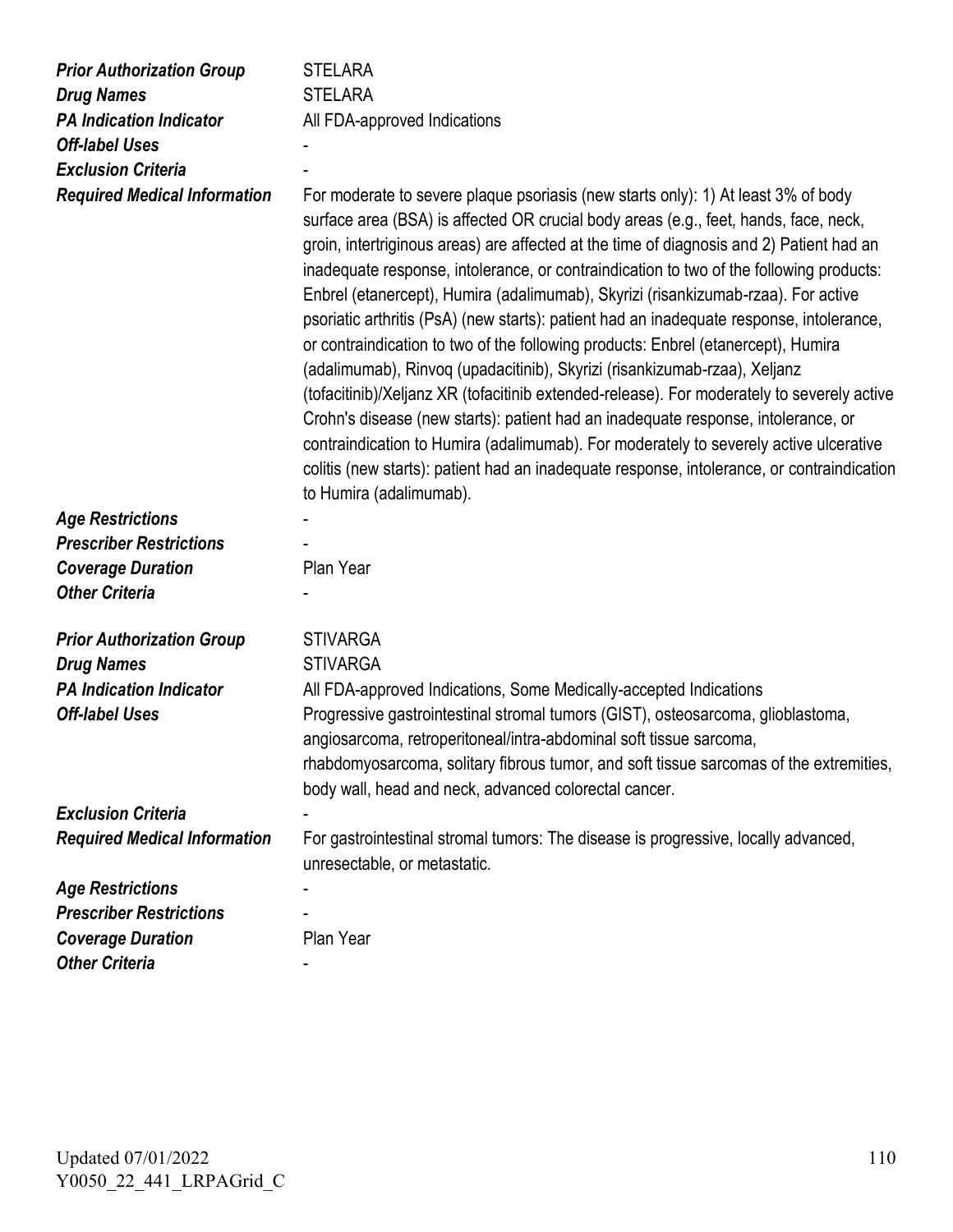| <b>Prior Authorization Group</b>    | <b>SUTENT</b>                                                                                                                                                                                                            |
|-------------------------------------|--------------------------------------------------------------------------------------------------------------------------------------------------------------------------------------------------------------------------|
| <b>Drug Names</b>                   | <b>SUNITINIB MALATE</b>                                                                                                                                                                                                  |
| <b>PA Indication Indicator</b>      | All FDA-approved Indications, Some Medically-accepted Indications                                                                                                                                                        |
| <b>Off-label Uses</b>               | Thyroid carcinoma (follicular, medullary, papillary, and Hurthle cell), soft tissue sarcoma<br>(angiosarcoma, solitary fibrous tumor, and alveolar soft part sarcoma subtypes),<br>recurrent chordoma, thymic carcinoma. |
| <b>Exclusion Criteria</b>           |                                                                                                                                                                                                                          |
| <b>Required Medical Information</b> | For renal cell carcinoma, the disease is relapsed, advanced, or stage IV.                                                                                                                                                |
| <b>Age Restrictions</b>             |                                                                                                                                                                                                                          |
| <b>Prescriber Restrictions</b>      |                                                                                                                                                                                                                          |
| <b>Coverage Duration</b>            | Plan Year                                                                                                                                                                                                                |
| <b>Other Criteria</b>               |                                                                                                                                                                                                                          |
|                                     |                                                                                                                                                                                                                          |
| <b>Prior Authorization Group</b>    | <b>SYMDEKO</b>                                                                                                                                                                                                           |
| <b>Drug Names</b>                   | <b>SYMDEKO</b>                                                                                                                                                                                                           |
| <b>PA Indication Indicator</b>      | All FDA-approved Indications                                                                                                                                                                                             |
| <b>Off-label Uses</b>               |                                                                                                                                                                                                                          |
| <b>Exclusion Criteria</b>           |                                                                                                                                                                                                                          |
| <b>Required Medical Information</b> | The requested medication will not be used in combination with other medications                                                                                                                                          |
|                                     | containing ivacaftor.                                                                                                                                                                                                    |
| <b>Age Restrictions</b>             | 6 years of age or older                                                                                                                                                                                                  |
| <b>Prescriber Restrictions</b>      |                                                                                                                                                                                                                          |
| <b>Coverage Duration</b>            | Plan Year                                                                                                                                                                                                                |
| <b>Other Criteria</b>               |                                                                                                                                                                                                                          |
|                                     |                                                                                                                                                                                                                          |
| <b>Prior Authorization Group</b>    | <b>SYMPAZAN</b>                                                                                                                                                                                                          |
| <b>Drug Names</b>                   | <b>SYMPAZAN</b>                                                                                                                                                                                                          |
| <b>PA Indication Indicator</b>      | All FDA-approved Indications                                                                                                                                                                                             |
| <b>Off-label Uses</b>               |                                                                                                                                                                                                                          |
| <b>Exclusion Criteria</b>           |                                                                                                                                                                                                                          |
| <b>Required Medical Information</b> |                                                                                                                                                                                                                          |
| <b>Age Restrictions</b>             | 2 years of age or older                                                                                                                                                                                                  |
| <b>Prescriber Restrictions</b>      |                                                                                                                                                                                                                          |
| <b>Coverage Duration</b>            | Plan Year                                                                                                                                                                                                                |
| <b>Other Criteria</b>               |                                                                                                                                                                                                                          |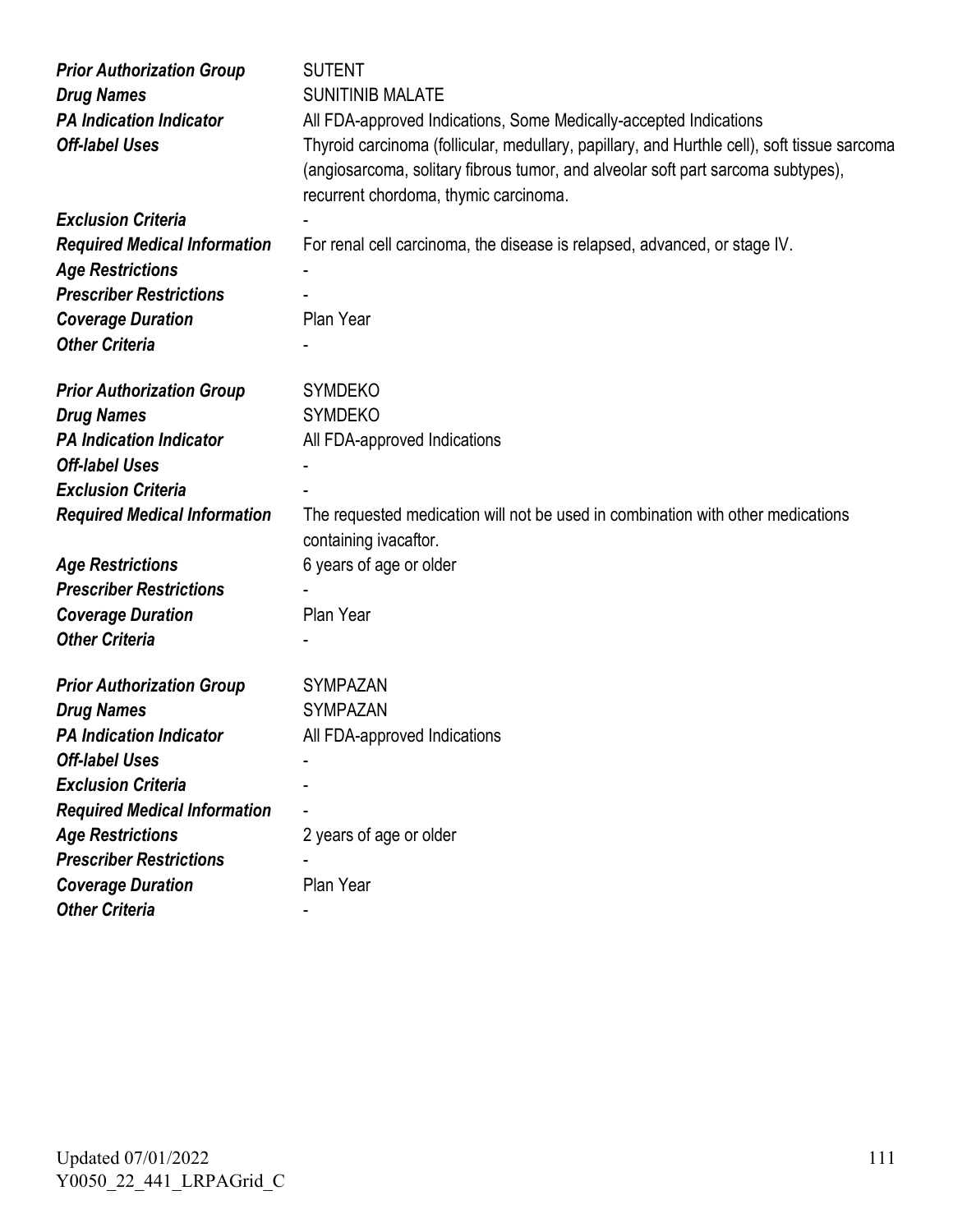| <b>Prior Authorization Group</b>    | <b>SYNRIBO</b>                                                                                                                             |
|-------------------------------------|--------------------------------------------------------------------------------------------------------------------------------------------|
| <b>Drug Names</b>                   | <b>SYNRIBO</b>                                                                                                                             |
| <b>PA Indication Indicator</b>      | All FDA-approved Indications, Some Medically-accepted Indications                                                                          |
| <b>Off-label Uses</b>               | Follow-up therapy for chronic myeloid leukemia (CML) patients after hematopoietic<br>stem cell transplant (HSCT)                           |
| <b>Exclusion Criteria</b>           |                                                                                                                                            |
| <b>Required Medical Information</b> |                                                                                                                                            |
| <b>Age Restrictions</b>             |                                                                                                                                            |
| <b>Prescriber Restrictions</b>      |                                                                                                                                            |
| <b>Coverage Duration</b>            | Plan Year                                                                                                                                  |
| <b>Other Criteria</b>               |                                                                                                                                            |
|                                     |                                                                                                                                            |
| <b>Prior Authorization Group</b>    | <b>TABRECTA</b>                                                                                                                            |
| <b>Drug Names</b>                   | <b>TABRECTA</b>                                                                                                                            |
| <b>PA Indication Indicator</b>      | All FDA-approved Indications, Some Medically-accepted Indications                                                                          |
| <b>Off-label Uses</b>               | Treatment of recurrent or advanced non-small cell lung cancer (NSCLC).                                                                     |
| <b>Exclusion Criteria</b>           |                                                                                                                                            |
| <b>Required Medical Information</b> | For recurrent, advanced, or metastatic NSCLC: Tumor is positive for mesenchymal-<br>epithelial transition (MET) exon 14 skipping mutation. |
| <b>Age Restrictions</b>             |                                                                                                                                            |
| <b>Prescriber Restrictions</b>      |                                                                                                                                            |
| <b>Coverage Duration</b>            | Plan Year                                                                                                                                  |
| <b>Other Criteria</b>               |                                                                                                                                            |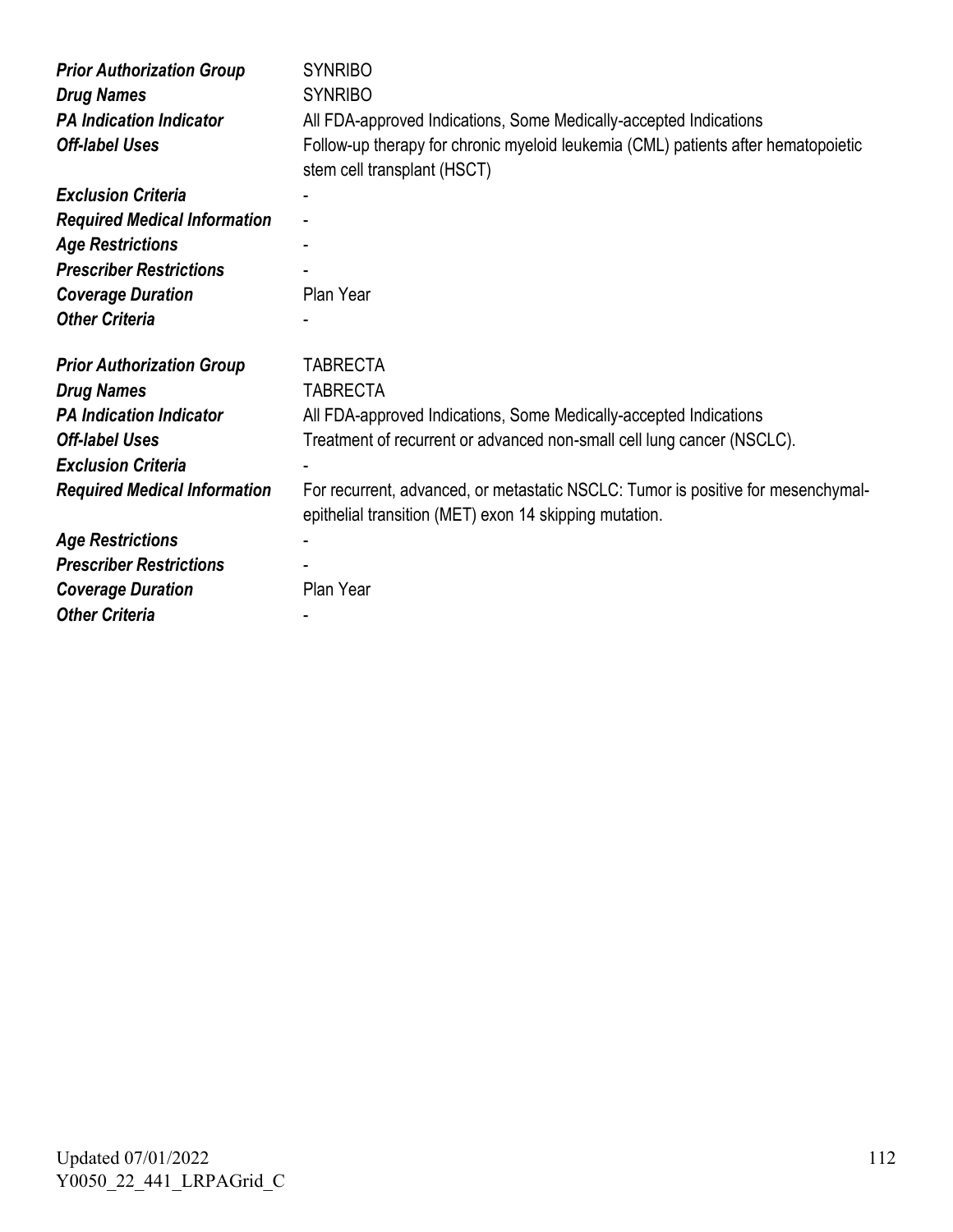| <b>Prior Authorization Group</b><br><b>Drug Names</b><br><b>PA Indication Indicator</b><br><b>Off-label Uses</b> | <b>TAFINLAR</b><br><b>TAFINLAR</b><br>All FDA-approved Indications, Some Medically-accepted Indications<br>Brain metastases from melanoma, thyroid carcinoma (papillary carcinoma, follicular<br>carcinoma, and Hurthle cell carcinoma), central nervous system (CNS) cancer (i.e.,<br>glioma, meningioma, astrocytoma)                                                                                                                                                                                                                                                                                                                                                                                                                                                                                                                                                             |
|------------------------------------------------------------------------------------------------------------------|-------------------------------------------------------------------------------------------------------------------------------------------------------------------------------------------------------------------------------------------------------------------------------------------------------------------------------------------------------------------------------------------------------------------------------------------------------------------------------------------------------------------------------------------------------------------------------------------------------------------------------------------------------------------------------------------------------------------------------------------------------------------------------------------------------------------------------------------------------------------------------------|
| <b>Exclusion Criteria</b>                                                                                        |                                                                                                                                                                                                                                                                                                                                                                                                                                                                                                                                                                                                                                                                                                                                                                                                                                                                                     |
| <b>Required Medical Information</b>                                                                              | For brain metastases from melanoma, adjuvant treatment of melanoma, and central<br>nervous system (CNS) cancer (i.e., glioma, meningioma, astrocytoma): 1) The tumor is<br>positive for a BRAF V600 activating mutation (e.g., V600E or V600K), and 2) The<br>requested drug will be used in combination with trametinib. For unresectable or<br>metastatic melanoma: 1) The tumor is positive for a BRAF V600 activating mutation<br>(e.g., V600E or V600K), and 2) The requested drug will be used as a single agent or in<br>combination with trametinib. For non-small cell lung cancer: 1) The tumor is positive for<br>a BRAF V600E mutation, and 2) The requested drug will be used in combination with<br>trametinib. For thyroid carcinoma with papillary, follicular, or Hurthle histology: The<br>tumor is positive for BRAF activating mutation (e.g., V600E or V600K). |
| <b>Age Restrictions</b>                                                                                          |                                                                                                                                                                                                                                                                                                                                                                                                                                                                                                                                                                                                                                                                                                                                                                                                                                                                                     |
| <b>Prescriber Restrictions</b>                                                                                   |                                                                                                                                                                                                                                                                                                                                                                                                                                                                                                                                                                                                                                                                                                                                                                                                                                                                                     |
| <b>Coverage Duration</b>                                                                                         | Plan Year                                                                                                                                                                                                                                                                                                                                                                                                                                                                                                                                                                                                                                                                                                                                                                                                                                                                           |
| <b>Other Criteria</b>                                                                                            |                                                                                                                                                                                                                                                                                                                                                                                                                                                                                                                                                                                                                                                                                                                                                                                                                                                                                     |
| <b>Prior Authorization Group</b><br><b>Drug Names</b><br><b>PA Indication Indicator</b><br><b>Off-label Uses</b> | <b>TAGRISSO</b><br><b>TAGRISSO</b><br>All FDA-approved Indications, Some Medically-accepted Indications<br>Sensitizing epidermal growth factor receptor (EGFR) mutation-positive recurrent or<br>advanced non-small cell lung cancer (NSCLC), brain metastases from sensitizing<br>EGFR mutation-positive NSCLC, leptomeningeal metastases from EGFR mutation-<br>positive NSCLC                                                                                                                                                                                                                                                                                                                                                                                                                                                                                                    |
| <b>Exclusion Criteria</b>                                                                                        |                                                                                                                                                                                                                                                                                                                                                                                                                                                                                                                                                                                                                                                                                                                                                                                                                                                                                     |
| <b>Required Medical Information</b>                                                                              | For NSCLC, the requested drug is used in any of the following settings: 1) The patient<br>meets both of the following: a) patient has metastatic, advanced, or recurrent NSCLC<br>(including brain and/or leptomeningeal metastases from NSCLC) and b) patient has a<br>sensitizing EGFR mutation OR 2) Patient meets both of the following: a) request is for<br>adjuvant treatment of NSCLC following tumor resection and b) patient has EGFR<br>mutation-positive disease.                                                                                                                                                                                                                                                                                                                                                                                                       |
| <b>Age Restrictions</b>                                                                                          |                                                                                                                                                                                                                                                                                                                                                                                                                                                                                                                                                                                                                                                                                                                                                                                                                                                                                     |
| <b>Prescriber Restrictions</b>                                                                                   |                                                                                                                                                                                                                                                                                                                                                                                                                                                                                                                                                                                                                                                                                                                                                                                                                                                                                     |
| <b>Coverage Duration</b>                                                                                         | Plan Year                                                                                                                                                                                                                                                                                                                                                                                                                                                                                                                                                                                                                                                                                                                                                                                                                                                                           |
| <b>Other Criteria</b>                                                                                            |                                                                                                                                                                                                                                                                                                                                                                                                                                                                                                                                                                                                                                                                                                                                                                                                                                                                                     |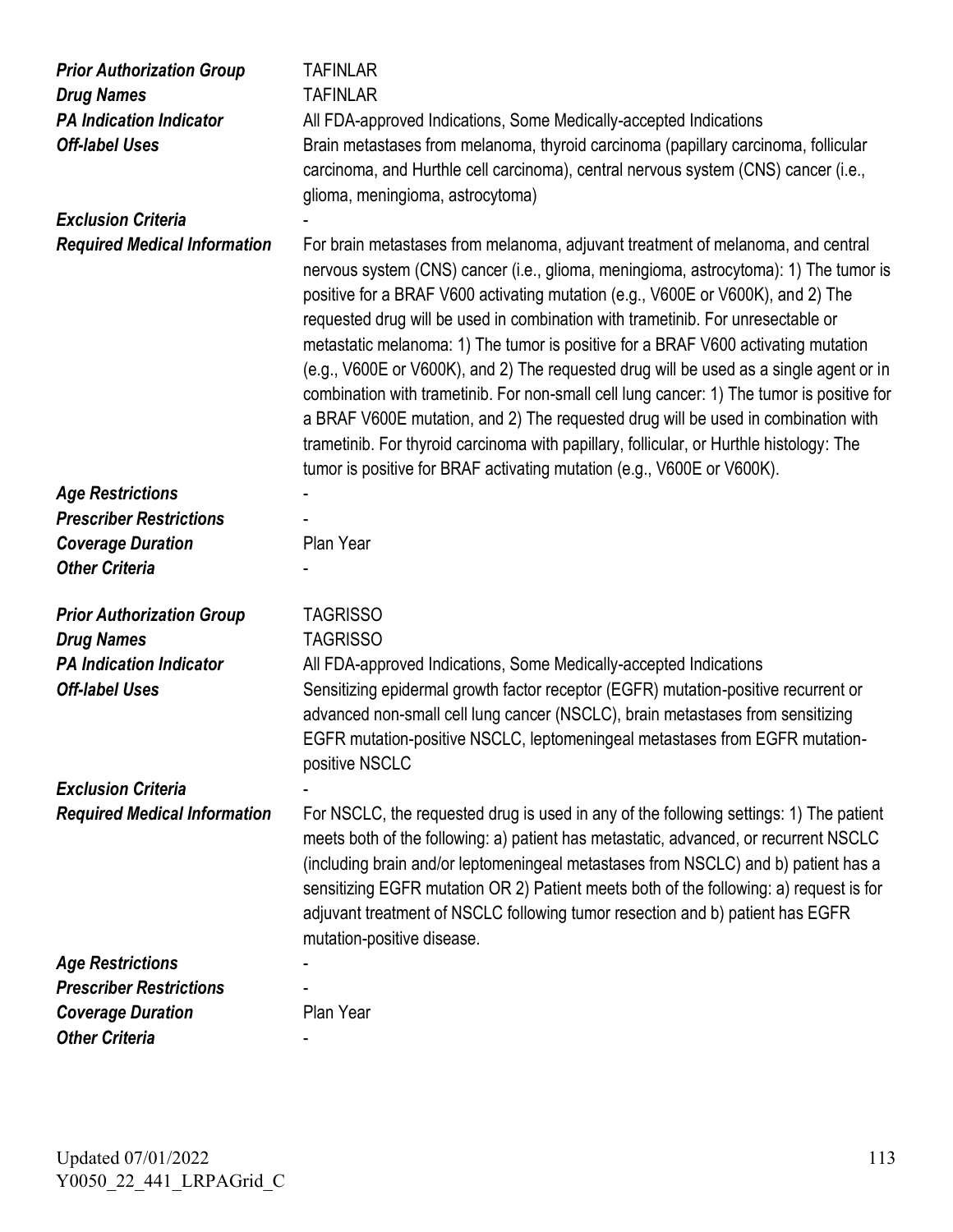| <b>Prior Authorization Group</b>    | <b>TALTZ</b>                                                                                                                                                                                                                                                                                                                                                                                                                                                                                                                                                                                                                                                                                                                                                                                                                                                                                                                                                                                                                                                                                                                                                                                                                                                                                                                          |
|-------------------------------------|---------------------------------------------------------------------------------------------------------------------------------------------------------------------------------------------------------------------------------------------------------------------------------------------------------------------------------------------------------------------------------------------------------------------------------------------------------------------------------------------------------------------------------------------------------------------------------------------------------------------------------------------------------------------------------------------------------------------------------------------------------------------------------------------------------------------------------------------------------------------------------------------------------------------------------------------------------------------------------------------------------------------------------------------------------------------------------------------------------------------------------------------------------------------------------------------------------------------------------------------------------------------------------------------------------------------------------------|
| <b>Drug Names</b>                   | <b>TALTZ</b>                                                                                                                                                                                                                                                                                                                                                                                                                                                                                                                                                                                                                                                                                                                                                                                                                                                                                                                                                                                                                                                                                                                                                                                                                                                                                                                          |
| <b>PA Indication Indicator</b>      | All FDA-approved Indications                                                                                                                                                                                                                                                                                                                                                                                                                                                                                                                                                                                                                                                                                                                                                                                                                                                                                                                                                                                                                                                                                                                                                                                                                                                                                                          |
| <b>Off-label Uses</b>               |                                                                                                                                                                                                                                                                                                                                                                                                                                                                                                                                                                                                                                                                                                                                                                                                                                                                                                                                                                                                                                                                                                                                                                                                                                                                                                                                       |
| <b>Exclusion Criteria</b>           |                                                                                                                                                                                                                                                                                                                                                                                                                                                                                                                                                                                                                                                                                                                                                                                                                                                                                                                                                                                                                                                                                                                                                                                                                                                                                                                                       |
| <b>Required Medical Information</b> | For moderate to severe plaque psoriasis (new starts only): 1) At least 3% of body<br>surface area (BSA) is affected OR crucial body areas (e.g., feet, hands, face, neck,<br>groin, intertriginous areas) are affected at the time of diagnosis AND 2) the patient had<br>an inadequate response, intolerance, or contraindication to one of the following<br>products: Enbrel (etanercept), Humira (adalimumab), Skyrizi (risankizumab-rzaa). For<br>active ankylosing spondylitis (new starts only): the patient had an inadequate response,<br>intolerance, or contraindication to one of the following products: Enbrel (etanercept),<br>Humira (adalimumab), Xeljanz (tofacitinib)/Xeljanz XR (tofacitinib extended-release).<br>For active psoriatic arthritis (PsA) (new starts only): the patient had an inadequate<br>response, intolerance, or contraindication to one of the following products: Enbrel<br>(etanercept), Humira (adalimumab), Rinvoq (upadacitinib), Skyrizi (risankizumab-rzaa),<br>Xeljanz (tofacitinib)/Xeljanz XR (tofacitinib extended-release). For active axial<br>spondyloarthritis (new starts only): Patient meets any of the following: 1) has had an<br>inadequate response to a non-steroidal anti-inflammatory drug (NSAID) trial or 2) has<br>an intolerance or contraindication to NSAIDs. |
| <b>Age Restrictions</b>             |                                                                                                                                                                                                                                                                                                                                                                                                                                                                                                                                                                                                                                                                                                                                                                                                                                                                                                                                                                                                                                                                                                                                                                                                                                                                                                                                       |
| <b>Prescriber Restrictions</b>      |                                                                                                                                                                                                                                                                                                                                                                                                                                                                                                                                                                                                                                                                                                                                                                                                                                                                                                                                                                                                                                                                                                                                                                                                                                                                                                                                       |
| <b>Coverage Duration</b>            | Plan Year                                                                                                                                                                                                                                                                                                                                                                                                                                                                                                                                                                                                                                                                                                                                                                                                                                                                                                                                                                                                                                                                                                                                                                                                                                                                                                                             |
| <b>Other Criteria</b>               |                                                                                                                                                                                                                                                                                                                                                                                                                                                                                                                                                                                                                                                                                                                                                                                                                                                                                                                                                                                                                                                                                                                                                                                                                                                                                                                                       |
| <b>Prior Authorization Group</b>    | <b>TALZENNA</b>                                                                                                                                                                                                                                                                                                                                                                                                                                                                                                                                                                                                                                                                                                                                                                                                                                                                                                                                                                                                                                                                                                                                                                                                                                                                                                                       |
| <b>Drug Names</b>                   | <b>TALZENNA</b>                                                                                                                                                                                                                                                                                                                                                                                                                                                                                                                                                                                                                                                                                                                                                                                                                                                                                                                                                                                                                                                                                                                                                                                                                                                                                                                       |
| <b>PA Indication Indicator</b>      | All FDA-approved Indications, Some Medically-accepted Indications                                                                                                                                                                                                                                                                                                                                                                                                                                                                                                                                                                                                                                                                                                                                                                                                                                                                                                                                                                                                                                                                                                                                                                                                                                                                     |
| <b>Off-label Uses</b>               | Recurrent germline breast cancer susceptibility gene (BRCA)-mutated breast cancer                                                                                                                                                                                                                                                                                                                                                                                                                                                                                                                                                                                                                                                                                                                                                                                                                                                                                                                                                                                                                                                                                                                                                                                                                                                     |
| <b>Exclusion Criteria</b>           |                                                                                                                                                                                                                                                                                                                                                                                                                                                                                                                                                                                                                                                                                                                                                                                                                                                                                                                                                                                                                                                                                                                                                                                                                                                                                                                                       |
| <b>Required Medical Information</b> | For germline BRCA-mutated (gBRCAm) metastatic or recurrent breast cancer, the<br>patient experienced an unacceptable toxicity with a trial of Lynparza (olaparib).                                                                                                                                                                                                                                                                                                                                                                                                                                                                                                                                                                                                                                                                                                                                                                                                                                                                                                                                                                                                                                                                                                                                                                    |
| <b>Age Restrictions</b>             |                                                                                                                                                                                                                                                                                                                                                                                                                                                                                                                                                                                                                                                                                                                                                                                                                                                                                                                                                                                                                                                                                                                                                                                                                                                                                                                                       |
| <b>Prescriber Restrictions</b>      |                                                                                                                                                                                                                                                                                                                                                                                                                                                                                                                                                                                                                                                                                                                                                                                                                                                                                                                                                                                                                                                                                                                                                                                                                                                                                                                                       |
| <b>Coverage Duration</b>            | Plan Year                                                                                                                                                                                                                                                                                                                                                                                                                                                                                                                                                                                                                                                                                                                                                                                                                                                                                                                                                                                                                                                                                                                                                                                                                                                                                                                             |
| <b>Other Criteria</b>               |                                                                                                                                                                                                                                                                                                                                                                                                                                                                                                                                                                                                                                                                                                                                                                                                                                                                                                                                                                                                                                                                                                                                                                                                                                                                                                                                       |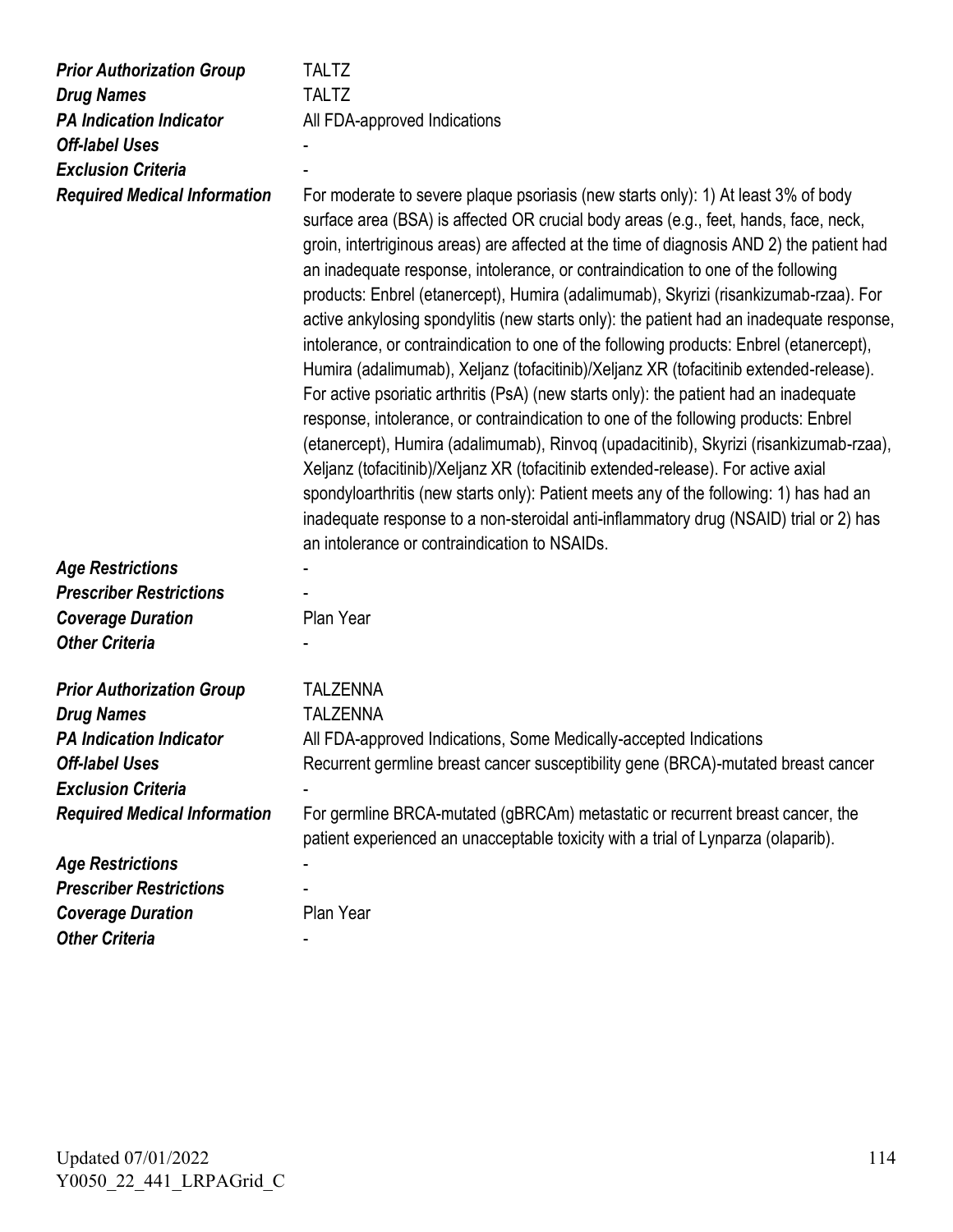| <b>Prior Authorization Group</b><br><b>Drug Names</b><br><b>PA Indication Indicator</b><br><b>Off-label Uses</b> | <b>TARGRETIN TOPICAL</b><br><b>TARGRETIN</b><br>All FDA-approved Indications, Some Medically-accepted Indications<br>Mycosis fungoides, chronic or smoldering adult T-cell leukemia/lymphoma, primary<br>cutaneous marginal zone lymphoma, primary cutaneous follicle center lymphoma.                                                                                                                                                                                                                                                                                                                                                   |
|------------------------------------------------------------------------------------------------------------------|------------------------------------------------------------------------------------------------------------------------------------------------------------------------------------------------------------------------------------------------------------------------------------------------------------------------------------------------------------------------------------------------------------------------------------------------------------------------------------------------------------------------------------------------------------------------------------------------------------------------------------------|
| <b>Exclusion Criteria</b>                                                                                        |                                                                                                                                                                                                                                                                                                                                                                                                                                                                                                                                                                                                                                          |
| <b>Required Medical Information</b>                                                                              |                                                                                                                                                                                                                                                                                                                                                                                                                                                                                                                                                                                                                                          |
| <b>Age Restrictions</b>                                                                                          |                                                                                                                                                                                                                                                                                                                                                                                                                                                                                                                                                                                                                                          |
| <b>Prescriber Restrictions</b>                                                                                   |                                                                                                                                                                                                                                                                                                                                                                                                                                                                                                                                                                                                                                          |
| <b>Coverage Duration</b>                                                                                         | Plan Year                                                                                                                                                                                                                                                                                                                                                                                                                                                                                                                                                                                                                                |
| <b>Other Criteria</b>                                                                                            |                                                                                                                                                                                                                                                                                                                                                                                                                                                                                                                                                                                                                                          |
| <b>Prior Authorization Group</b>                                                                                 | <b>TASIGNA</b>                                                                                                                                                                                                                                                                                                                                                                                                                                                                                                                                                                                                                           |
| <b>Drug Names</b>                                                                                                | <b>TASIGNA</b>                                                                                                                                                                                                                                                                                                                                                                                                                                                                                                                                                                                                                           |
| <b>PA Indication Indicator</b>                                                                                   | All FDA-approved Indications, Some Medically-accepted Indications                                                                                                                                                                                                                                                                                                                                                                                                                                                                                                                                                                        |
| <b>Off-label Uses</b>                                                                                            | Philadelphia chromosome positive acute lymphoblastic leukemia (Ph+ ALL),<br>gastrointestinal stromal tumor (GIST)                                                                                                                                                                                                                                                                                                                                                                                                                                                                                                                        |
| <b>Exclusion Criteria</b>                                                                                        |                                                                                                                                                                                                                                                                                                                                                                                                                                                                                                                                                                                                                                          |
| <b>Required Medical Information</b>                                                                              | For chronic myeloid leukemia (CML) or acute lymphoblastic leukemia (ALL), diagnosis<br>was confirmed by detection of the Philadelphia chromosome or BCR-ABL gene. For<br>CML, including patients newly diagnosed with CML and patients who have received a<br>hematopoietic stem cell transplant: patient has experienced resistance or intolerance to<br>imatinib or dasatinib. If patient experienced resistance to an alternative tyrosine kinase<br>inhibitor for CML, patient is negative for T315I, Y253H, E255K/V, and F359V/C/I<br>mutations. For GIST, patient must have progressed on imatinib, sunitinib, and<br>regorafenib. |
| <b>Age Restrictions</b>                                                                                          |                                                                                                                                                                                                                                                                                                                                                                                                                                                                                                                                                                                                                                          |
| <b>Prescriber Restrictions</b>                                                                                   |                                                                                                                                                                                                                                                                                                                                                                                                                                                                                                                                                                                                                                          |
| <b>Coverage Duration</b>                                                                                         | Plan Year                                                                                                                                                                                                                                                                                                                                                                                                                                                                                                                                                                                                                                |
| <b>Other Criteria</b>                                                                                            |                                                                                                                                                                                                                                                                                                                                                                                                                                                                                                                                                                                                                                          |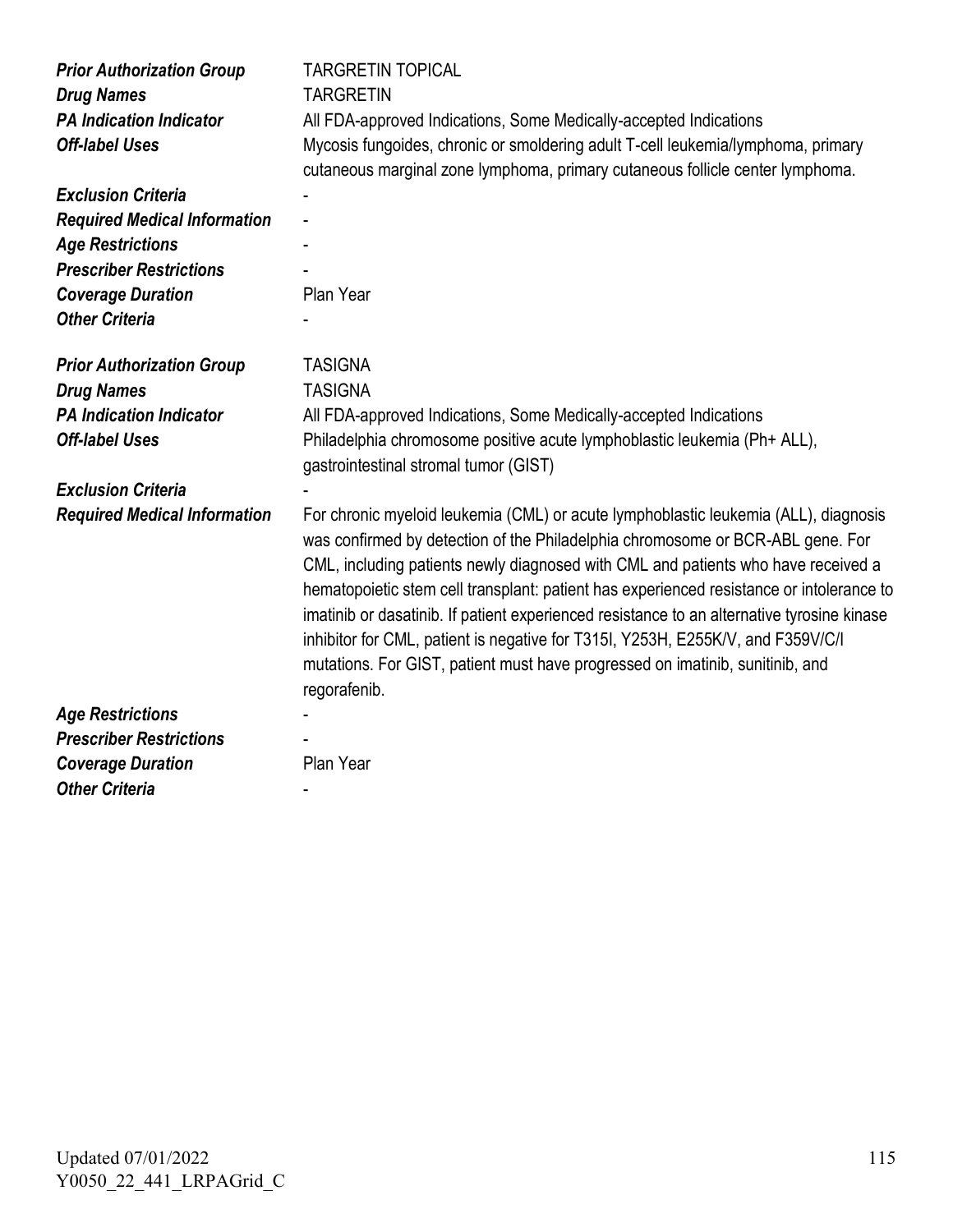| <b>Prior Authorization Group</b>    | <b>TAZAROTENE</b>                                                                                                                                                                                                                                                                                                                                 |
|-------------------------------------|---------------------------------------------------------------------------------------------------------------------------------------------------------------------------------------------------------------------------------------------------------------------------------------------------------------------------------------------------|
| <b>Drug Names</b>                   | TAZAROTENE, TAZORAC                                                                                                                                                                                                                                                                                                                               |
| <b>PA Indication Indicator</b>      | All FDA-approved Indications                                                                                                                                                                                                                                                                                                                      |
| <b>Off-label Uses</b>               |                                                                                                                                                                                                                                                                                                                                                   |
| <b>Exclusion Criteria</b>           |                                                                                                                                                                                                                                                                                                                                                   |
| <b>Required Medical Information</b> | For plaque psoriasis: 1) The requested drug is being prescribed to treat less than 20<br>percent of the patient's body surface area AND 2) The patient experienced an<br>inadequate treatment response or intolerance to at least one topical corticosteroid OR<br>has a contraindication that would prohibit a trial of topical corticosteroids. |
| <b>Age Restrictions</b>             |                                                                                                                                                                                                                                                                                                                                                   |
| <b>Prescriber Restrictions</b>      |                                                                                                                                                                                                                                                                                                                                                   |
| <b>Coverage Duration</b>            | Plan Year                                                                                                                                                                                                                                                                                                                                         |
| <b>Other Criteria</b>               |                                                                                                                                                                                                                                                                                                                                                   |
| <b>Prior Authorization Group</b>    | <b>TAZVERIK</b>                                                                                                                                                                                                                                                                                                                                   |
| <b>Drug Names</b>                   | <b>TAZVERIK</b>                                                                                                                                                                                                                                                                                                                                   |
| <b>PA Indication Indicator</b>      | All FDA-approved Indications                                                                                                                                                                                                                                                                                                                      |
| <b>Off-label Uses</b>               |                                                                                                                                                                                                                                                                                                                                                   |
| <b>Exclusion Criteria</b>           |                                                                                                                                                                                                                                                                                                                                                   |
| <b>Required Medical Information</b> |                                                                                                                                                                                                                                                                                                                                                   |
| <b>Age Restrictions</b>             | Epithelioid sarcoma: 16 years of age or older, Follicular lymphoma: 18 years of age or<br>older                                                                                                                                                                                                                                                   |
| <b>Prescriber Restrictions</b>      |                                                                                                                                                                                                                                                                                                                                                   |
| <b>Coverage Duration</b>            |                                                                                                                                                                                                                                                                                                                                                   |
|                                     | Plan Year                                                                                                                                                                                                                                                                                                                                         |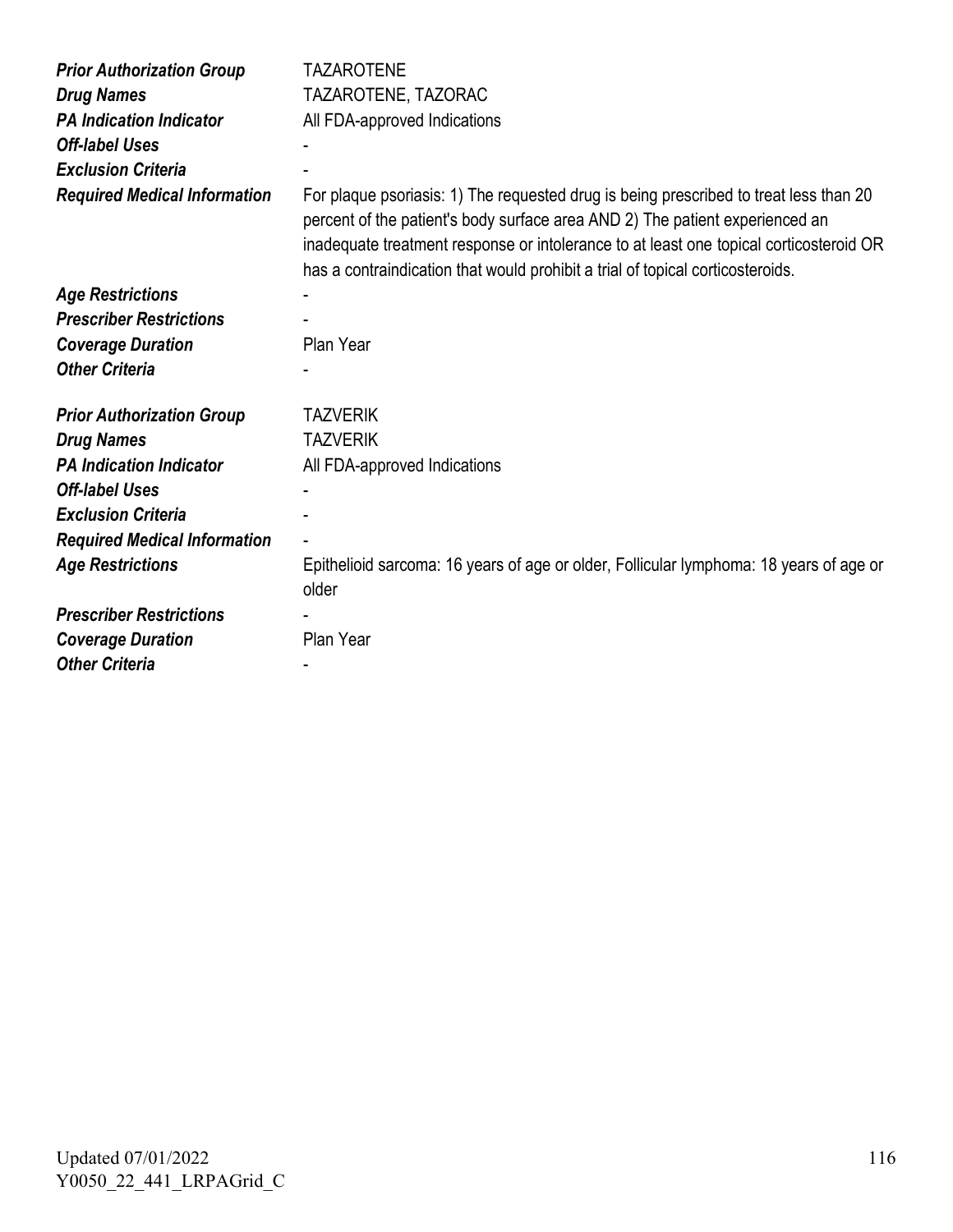| <b>Prior Authorization Group</b><br><b>Drug Names</b><br><b>PA Indication Indicator</b><br><b>Off-label Uses</b> | <b>TECENTRIQ</b><br><b>TECENTRIQ</b><br>All FDA-approved Indications, Some Medically-accepted Indications<br>Recurrent or advanced non-small cell lung cancer, PD-L1 positive triple negative<br>recurrent breast cancer in combination with paclitaxel protein-bound                                                                                                                                                                                                                                                                                                                                                                                                                                                                                                                                                                                                                                                                                                                                                                                                                                                                                                                                                                                                                                                                                                                                                                                                                                                      |
|------------------------------------------------------------------------------------------------------------------|----------------------------------------------------------------------------------------------------------------------------------------------------------------------------------------------------------------------------------------------------------------------------------------------------------------------------------------------------------------------------------------------------------------------------------------------------------------------------------------------------------------------------------------------------------------------------------------------------------------------------------------------------------------------------------------------------------------------------------------------------------------------------------------------------------------------------------------------------------------------------------------------------------------------------------------------------------------------------------------------------------------------------------------------------------------------------------------------------------------------------------------------------------------------------------------------------------------------------------------------------------------------------------------------------------------------------------------------------------------------------------------------------------------------------------------------------------------------------------------------------------------------------|
| <b>Exclusion Criteria</b>                                                                                        |                                                                                                                                                                                                                                                                                                                                                                                                                                                                                                                                                                                                                                                                                                                                                                                                                                                                                                                                                                                                                                                                                                                                                                                                                                                                                                                                                                                                                                                                                                                            |
| <b>Required Medical Information</b>                                                                              | For urothelial carcinoma, patient meets one of the following criteria: 1) Patient is<br>ineligible for cisplatin therapy and tumors express PD-L1 (defined as PD-L1 stained<br>tumor-infiltrating immune cells [IC] covering greater than or equal to 5 percent of the<br>tumor area) OR 2) Patient is ineligible for any platinum containing chemotherapy. For<br>non-small cell lung cancer (NSCLC): 1) the patient has recurrent, advanced or<br>metastatic disease AND the requested drug will be used as any of the following: a) first-<br>line treatment of tumors with high PD-L1 expression (defined as PD-L1 stained greater<br>than or equal to 50 percent of tumor cells or PD-L1 stained tumor-infiltrating immune<br>cells [IC] covering greater than or equal to 10 percent of the tumor area) and no EGFR<br>or ALK genomic tumor aberrations, b) used in combination with carboplatin, paclitaxel,<br>and bevacizumab, or in combination with carboplatin and albumin-bound paclitaxel for<br>nonsquamous NSCLC, or c) the requested drug will be used as subsequent therapy or<br>continuation maintenance therapy, OR 2) the patient has stage II to IIIA disease AND<br>the requested drug will be used as adjuvant treatment following resection and platinum-<br>based chemotherapy for tumors with PD-L1 expression on greater than or equal to 1<br>percent of tumor cells. For hepatocellular carcinoma, the requested drug will be used<br>as initial treatment in combination with bevacizumab. |
| <b>Age Restrictions</b>                                                                                          |                                                                                                                                                                                                                                                                                                                                                                                                                                                                                                                                                                                                                                                                                                                                                                                                                                                                                                                                                                                                                                                                                                                                                                                                                                                                                                                                                                                                                                                                                                                            |
| <b>Prescriber Restrictions</b>                                                                                   |                                                                                                                                                                                                                                                                                                                                                                                                                                                                                                                                                                                                                                                                                                                                                                                                                                                                                                                                                                                                                                                                                                                                                                                                                                                                                                                                                                                                                                                                                                                            |
| <b>Coverage Duration</b><br><b>Other Criteria</b>                                                                | Plan Year                                                                                                                                                                                                                                                                                                                                                                                                                                                                                                                                                                                                                                                                                                                                                                                                                                                                                                                                                                                                                                                                                                                                                                                                                                                                                                                                                                                                                                                                                                                  |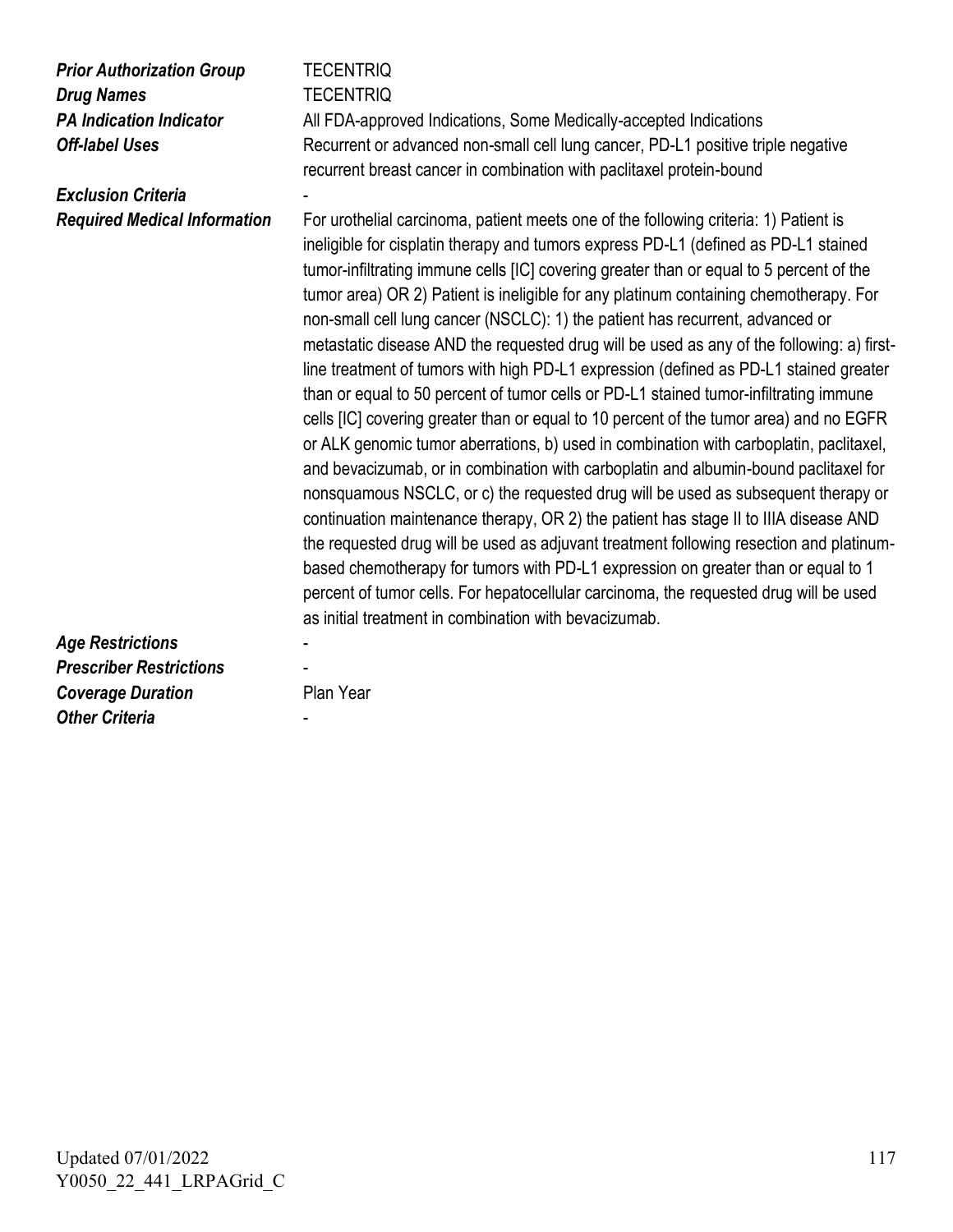| <b>Prior Authorization Group</b>    | <b>TEMAZEPAM 30MG</b>                                                                                                                                                                                                                                                                                                                                                                                                                                                                                            |
|-------------------------------------|------------------------------------------------------------------------------------------------------------------------------------------------------------------------------------------------------------------------------------------------------------------------------------------------------------------------------------------------------------------------------------------------------------------------------------------------------------------------------------------------------------------|
| <b>Drug Names</b>                   | <b>TEMAZEPAM</b>                                                                                                                                                                                                                                                                                                                                                                                                                                                                                                 |
| <b>PA Indication Indicator</b>      | All FDA-approved Indications                                                                                                                                                                                                                                                                                                                                                                                                                                                                                     |
| <b>Off-label Uses</b>               |                                                                                                                                                                                                                                                                                                                                                                                                                                                                                                                  |
| <b>Exclusion Criteria</b>           |                                                                                                                                                                                                                                                                                                                                                                                                                                                                                                                  |
| <b>Required Medical Information</b> | Prescriber must acknowledge that the benefit of therapy with the requested drug<br>outweighs the potential risks for the patient. (Note: The American Geriatrics Society<br>identifies the use of this medication as potentially inappropriate in older adults, meaning<br>it is best avoided, prescribed at reduced dosage, or used with caution or carefully<br>monitored.) The patient has experienced an inadequate treatment response,<br>intolerance, or has a contraindication to doxepin (3 mg or 6 mg). |
| <b>Age Restrictions</b>             |                                                                                                                                                                                                                                                                                                                                                                                                                                                                                                                  |
| <b>Prescriber Restrictions</b>      |                                                                                                                                                                                                                                                                                                                                                                                                                                                                                                                  |
| <b>Coverage Duration</b>            | Plan Year                                                                                                                                                                                                                                                                                                                                                                                                                                                                                                        |
| <b>Other Criteria</b>               | This Prior Authorization requirement only applies to patients 65 years of age or older.                                                                                                                                                                                                                                                                                                                                                                                                                          |
| <b>Prior Authorization Group</b>    | <b>TEPMETKO</b>                                                                                                                                                                                                                                                                                                                                                                                                                                                                                                  |
| <b>Drug Names</b>                   | <b>TEPMETKO</b>                                                                                                                                                                                                                                                                                                                                                                                                                                                                                                  |
| <b>PA Indication Indicator</b>      | All FDA-approved Indications                                                                                                                                                                                                                                                                                                                                                                                                                                                                                     |
| <b>Off-label Uses</b>               |                                                                                                                                                                                                                                                                                                                                                                                                                                                                                                                  |
| <b>Exclusion Criteria</b>           |                                                                                                                                                                                                                                                                                                                                                                                                                                                                                                                  |
| <b>Required Medical Information</b> |                                                                                                                                                                                                                                                                                                                                                                                                                                                                                                                  |
| <b>Age Restrictions</b>             |                                                                                                                                                                                                                                                                                                                                                                                                                                                                                                                  |
| <b>Prescriber Restrictions</b>      |                                                                                                                                                                                                                                                                                                                                                                                                                                                                                                                  |
| <b>Coverage Duration</b>            | Plan Year                                                                                                                                                                                                                                                                                                                                                                                                                                                                                                        |
| <b>Other Criteria</b>               |                                                                                                                                                                                                                                                                                                                                                                                                                                                                                                                  |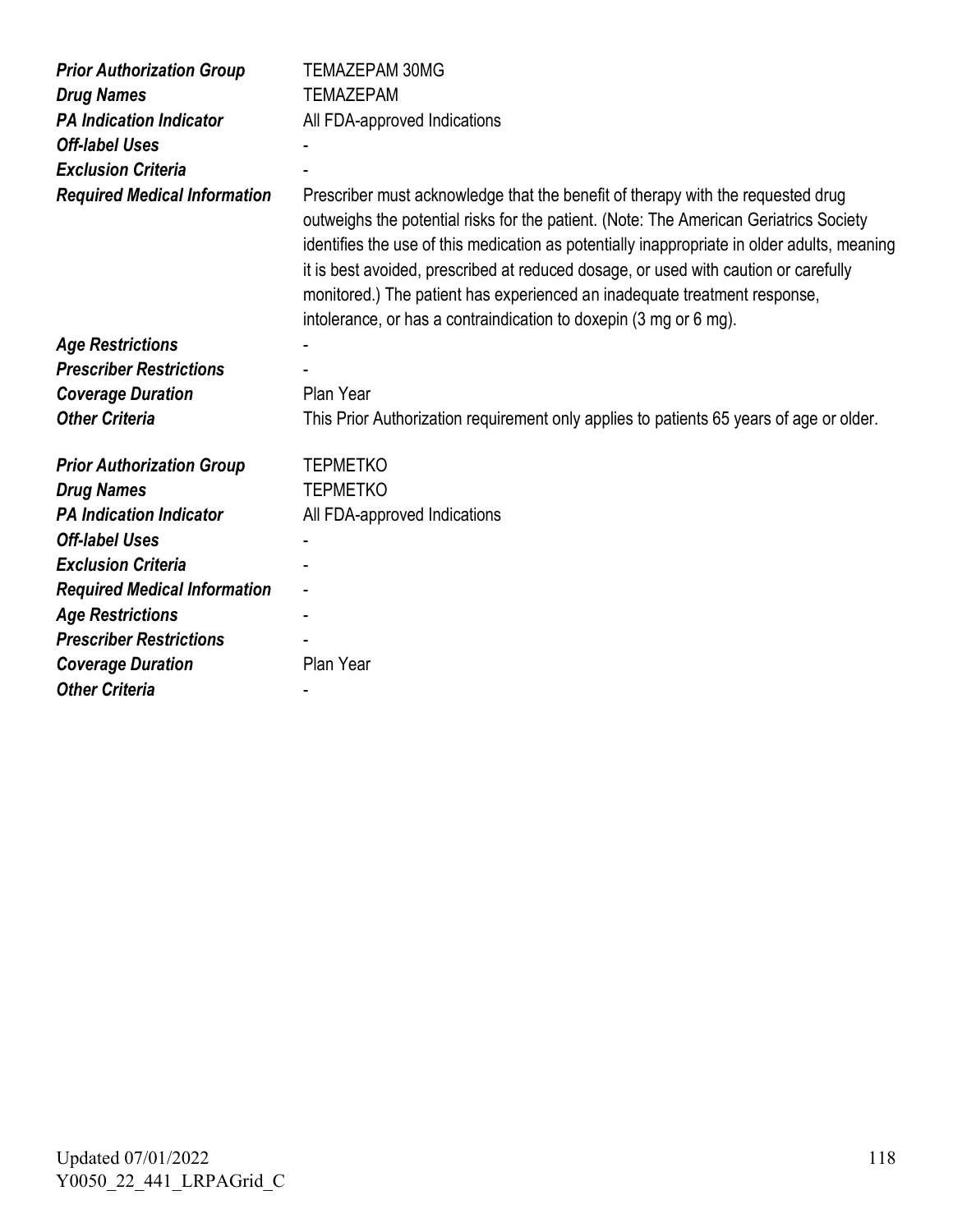| <b>Prior Authorization Group</b><br><b>Drug Names</b><br><b>PA Indication Indicator</b><br><b>Off-label Uses</b><br><b>Exclusion Criteria</b><br><b>Required Medical Information</b> | TESTOSTERONE CYPIONATE INJ<br><b>TESTOSTERONE CYPIONATE</b><br>All FDA-approved Indications, Some Medically-accepted Indications<br>Gender Dysphoria<br>Primary or hypogonadotropic hypogonadism: 1) Request is for continuation of<br>testosterone therapy and the patient had a confirmed low morning testosterone level<br>according to current practice guidelines or your standard lab reference values before<br>starting testosterone therapy [Note: Safety and efficacy of testosterone products in<br>patients with "age-related hypogonadism" (also referred to as "late-onset<br>hypogonadism") have not been established.] OR 2) Request is not for continuation of<br>testosterone therapy and the patient has at least two confirmed low morning<br>testosterone levels according to current practice guidelines or your standard lab<br>reference values [Note: Safety and efficacy of testosterone products in patients with<br>"age-related hypogonadism" (also referred to as "late-onset hypogonadism") have not<br>been established.]. |
|--------------------------------------------------------------------------------------------------------------------------------------------------------------------------------------|------------------------------------------------------------------------------------------------------------------------------------------------------------------------------------------------------------------------------------------------------------------------------------------------------------------------------------------------------------------------------------------------------------------------------------------------------------------------------------------------------------------------------------------------------------------------------------------------------------------------------------------------------------------------------------------------------------------------------------------------------------------------------------------------------------------------------------------------------------------------------------------------------------------------------------------------------------------------------------------------------------------------------------------------------------|
|                                                                                                                                                                                      | Gender dysphoria: The patient is able to make an informed decision to engage in<br>hormone therapy.                                                                                                                                                                                                                                                                                                                                                                                                                                                                                                                                                                                                                                                                                                                                                                                                                                                                                                                                                        |
| <b>Age Restrictions</b>                                                                                                                                                              |                                                                                                                                                                                                                                                                                                                                                                                                                                                                                                                                                                                                                                                                                                                                                                                                                                                                                                                                                                                                                                                            |
| <b>Prescriber Restrictions</b>                                                                                                                                                       |                                                                                                                                                                                                                                                                                                                                                                                                                                                                                                                                                                                                                                                                                                                                                                                                                                                                                                                                                                                                                                                            |
| <b>Coverage Duration</b>                                                                                                                                                             | Plan Year                                                                                                                                                                                                                                                                                                                                                                                                                                                                                                                                                                                                                                                                                                                                                                                                                                                                                                                                                                                                                                                  |
| <b>Other Criteria</b>                                                                                                                                                                |                                                                                                                                                                                                                                                                                                                                                                                                                                                                                                                                                                                                                                                                                                                                                                                                                                                                                                                                                                                                                                                            |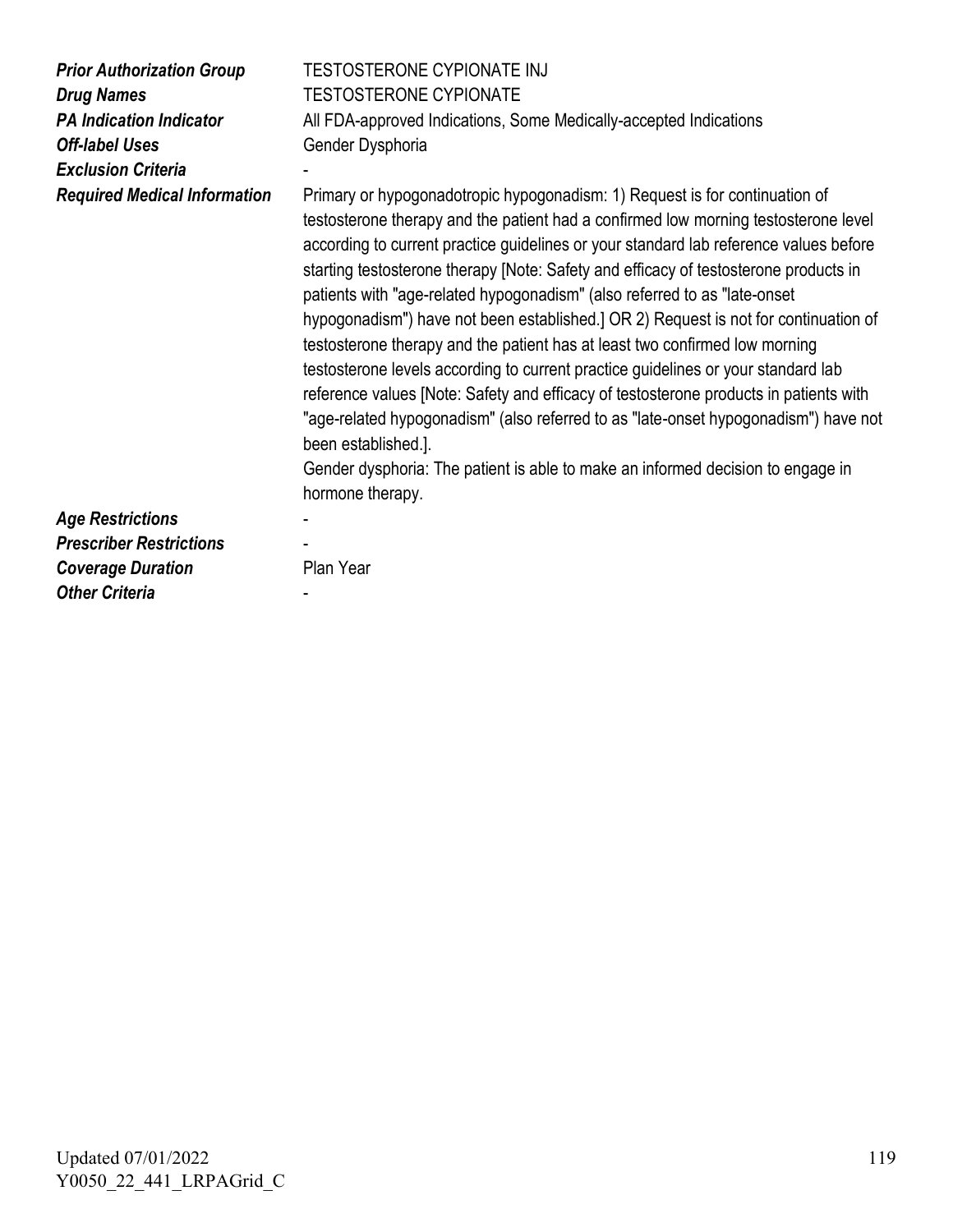| <b>Prior Authorization Group</b><br><b>Drug Names</b><br><b>PA Indication Indicator</b><br><b>Off-label Uses</b><br><b>Exclusion Criteria</b><br><b>Required Medical Information</b> | <b>TESTOSTERONE ENANTHATE INJ</b><br><b>TESTOSTERONE ENANTHATE</b><br>All FDA-approved Indications, Some Medically-accepted Indications<br>Gender Dysphoria<br>Primary or hypogonadotropic hypogonadism: 1) Request is for continuation of<br>testosterone therapy and the patient had a confirmed low morning testosterone level<br>according to current practice guidelines or your standard lab reference values before<br>starting testosterone therapy [Note: Safety and efficacy of testosterone products in<br>patients with "age-related hypogonadism" (also referred to as "late-onset<br>hypogonadism") have not been established.] OR 2) Request is not for continuation of<br>testosterone therapy and the patient has at least two confirmed low morning<br>testosterone levels according to current practice guidelines or your standard lab<br>reference values [Note: Safety and efficacy of testosterone products in patients with<br>"age-related hypogonadism" (also referred to as "late-onset hypogonadism") have not<br>been established.].<br>Gender dysphoria: The patient is able to make an informed decision to engage in |
|--------------------------------------------------------------------------------------------------------------------------------------------------------------------------------------|------------------------------------------------------------------------------------------------------------------------------------------------------------------------------------------------------------------------------------------------------------------------------------------------------------------------------------------------------------------------------------------------------------------------------------------------------------------------------------------------------------------------------------------------------------------------------------------------------------------------------------------------------------------------------------------------------------------------------------------------------------------------------------------------------------------------------------------------------------------------------------------------------------------------------------------------------------------------------------------------------------------------------------------------------------------------------------------------------------------------------------------------------|
|                                                                                                                                                                                      | hormone therapy.                                                                                                                                                                                                                                                                                                                                                                                                                                                                                                                                                                                                                                                                                                                                                                                                                                                                                                                                                                                                                                                                                                                                     |
| <b>Age Restrictions</b>                                                                                                                                                              |                                                                                                                                                                                                                                                                                                                                                                                                                                                                                                                                                                                                                                                                                                                                                                                                                                                                                                                                                                                                                                                                                                                                                      |
| <b>Prescriber Restrictions</b>                                                                                                                                                       |                                                                                                                                                                                                                                                                                                                                                                                                                                                                                                                                                                                                                                                                                                                                                                                                                                                                                                                                                                                                                                                                                                                                                      |
| <b>Coverage Duration</b>                                                                                                                                                             | Plan Year                                                                                                                                                                                                                                                                                                                                                                                                                                                                                                                                                                                                                                                                                                                                                                                                                                                                                                                                                                                                                                                                                                                                            |
| <b>Other Criteria</b>                                                                                                                                                                |                                                                                                                                                                                                                                                                                                                                                                                                                                                                                                                                                                                                                                                                                                                                                                                                                                                                                                                                                                                                                                                                                                                                                      |
| <b>Prior Authorization Group</b>                                                                                                                                                     | <b>TETRABENAZINE</b>                                                                                                                                                                                                                                                                                                                                                                                                                                                                                                                                                                                                                                                                                                                                                                                                                                                                                                                                                                                                                                                                                                                                 |
| <b>Drug Names</b>                                                                                                                                                                    | <b>TETRABENAZINE</b>                                                                                                                                                                                                                                                                                                                                                                                                                                                                                                                                                                                                                                                                                                                                                                                                                                                                                                                                                                                                                                                                                                                                 |
| <b>PA Indication Indicator</b>                                                                                                                                                       | All FDA-approved Indications, Some Medically-accepted Indications                                                                                                                                                                                                                                                                                                                                                                                                                                                                                                                                                                                                                                                                                                                                                                                                                                                                                                                                                                                                                                                                                    |
| <b>Off-label Uses</b>                                                                                                                                                                |                                                                                                                                                                                                                                                                                                                                                                                                                                                                                                                                                                                                                                                                                                                                                                                                                                                                                                                                                                                                                                                                                                                                                      |
|                                                                                                                                                                                      | Tic disorders, tardive dyskinesia, hemiballismus, chorea not associated with<br>Huntington's disease.                                                                                                                                                                                                                                                                                                                                                                                                                                                                                                                                                                                                                                                                                                                                                                                                                                                                                                                                                                                                                                                |
| <b>Exclusion Criteria</b>                                                                                                                                                            |                                                                                                                                                                                                                                                                                                                                                                                                                                                                                                                                                                                                                                                                                                                                                                                                                                                                                                                                                                                                                                                                                                                                                      |
| <b>Required Medical Information</b>                                                                                                                                                  | For treatment of chorea associated with Huntington's disease: The patient must have a                                                                                                                                                                                                                                                                                                                                                                                                                                                                                                                                                                                                                                                                                                                                                                                                                                                                                                                                                                                                                                                                |
|                                                                                                                                                                                      | prior inadequate response or intolerable adverse event with deutetrabenazine therapy.<br>For treatment of tardive dyskinesia: The patient must have a prior inadequate response<br>or intolerable adverse event with deutetrabenazine or valbenazine therapy.                                                                                                                                                                                                                                                                                                                                                                                                                                                                                                                                                                                                                                                                                                                                                                                                                                                                                        |
| <b>Age Restrictions</b>                                                                                                                                                              |                                                                                                                                                                                                                                                                                                                                                                                                                                                                                                                                                                                                                                                                                                                                                                                                                                                                                                                                                                                                                                                                                                                                                      |
| <b>Prescriber Restrictions</b>                                                                                                                                                       |                                                                                                                                                                                                                                                                                                                                                                                                                                                                                                                                                                                                                                                                                                                                                                                                                                                                                                                                                                                                                                                                                                                                                      |
| <b>Coverage Duration</b>                                                                                                                                                             | Plan Year                                                                                                                                                                                                                                                                                                                                                                                                                                                                                                                                                                                                                                                                                                                                                                                                                                                                                                                                                                                                                                                                                                                                            |
| <b>Other Criteria</b>                                                                                                                                                                |                                                                                                                                                                                                                                                                                                                                                                                                                                                                                                                                                                                                                                                                                                                                                                                                                                                                                                                                                                                                                                                                                                                                                      |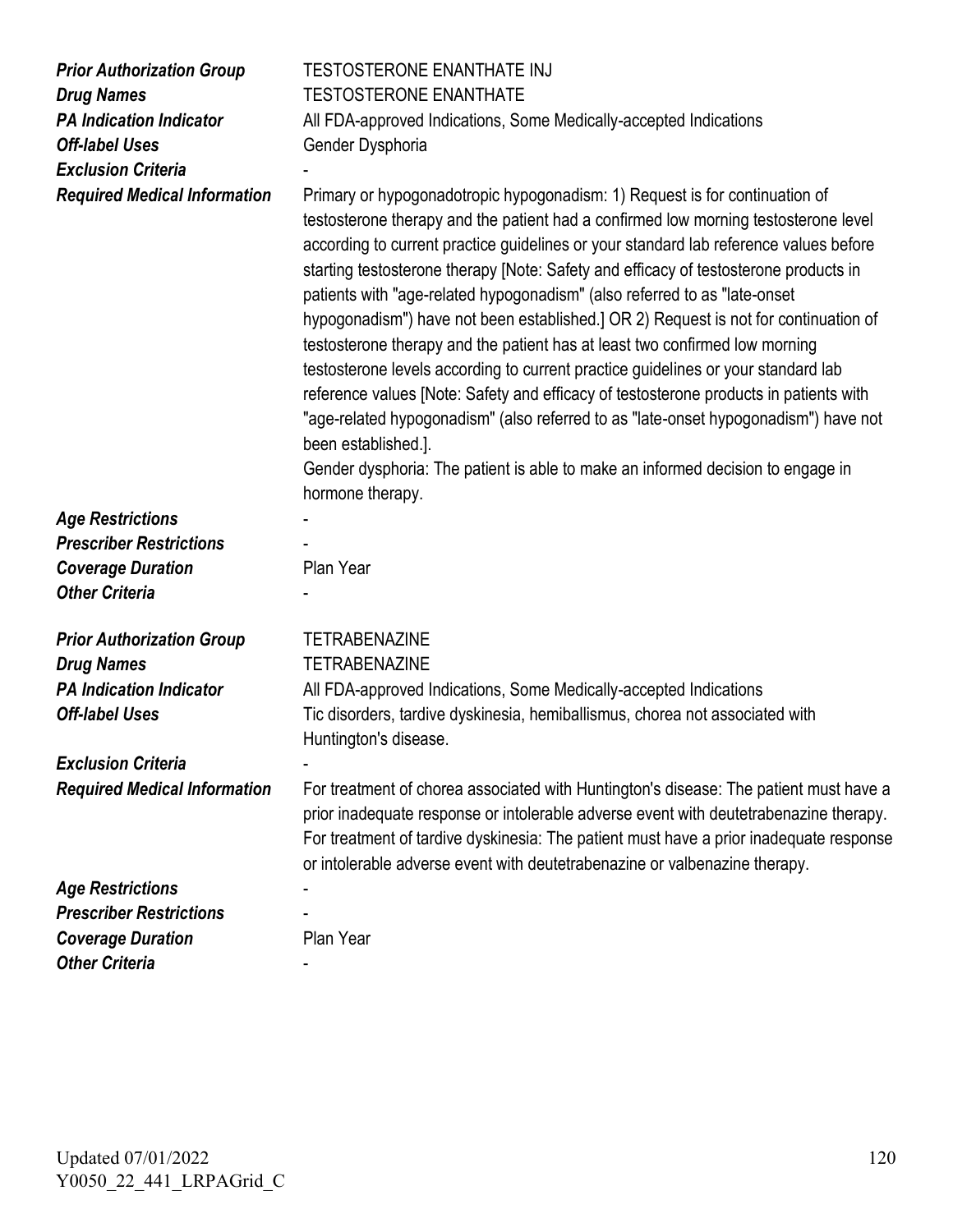| <b>Prior Authorization Group</b>    | <b>TETRACYCLINE</b>                                                                                                                                                                                                                                                                                                                                               |
|-------------------------------------|-------------------------------------------------------------------------------------------------------------------------------------------------------------------------------------------------------------------------------------------------------------------------------------------------------------------------------------------------------------------|
| <b>Drug Names</b>                   | <b>TETRACYCLINE HYDROCHLORID</b>                                                                                                                                                                                                                                                                                                                                  |
| <b>PA Indication Indicator</b>      | All FDA-approved Indications                                                                                                                                                                                                                                                                                                                                      |
| <b>Off-label Uses</b>               |                                                                                                                                                                                                                                                                                                                                                                   |
| <b>Exclusion Criteria</b>           |                                                                                                                                                                                                                                                                                                                                                                   |
| <b>Required Medical Information</b> | The patient will use the requested drug orally.                                                                                                                                                                                                                                                                                                                   |
| <b>Age Restrictions</b>             |                                                                                                                                                                                                                                                                                                                                                                   |
| <b>Prescriber Restrictions</b>      |                                                                                                                                                                                                                                                                                                                                                                   |
| <b>Coverage Duration</b>            | Plan Year                                                                                                                                                                                                                                                                                                                                                         |
| <b>Other Criteria</b>               |                                                                                                                                                                                                                                                                                                                                                                   |
|                                     |                                                                                                                                                                                                                                                                                                                                                                   |
| <b>Prior Authorization Group</b>    | <b>THALOMID</b>                                                                                                                                                                                                                                                                                                                                                   |
| <b>Drug Names</b>                   | <b>THALOMID</b>                                                                                                                                                                                                                                                                                                                                                   |
| <b>PA Indication Indicator</b>      | All FDA-approved Indications, Some Medically-accepted Indications                                                                                                                                                                                                                                                                                                 |
| <b>Off-label Uses</b>               | Myelofibrosis-related anemia, recurrent aphthous stomatitis, recurrent human<br>immunodeficiency virus (HIV)-associated aphthous ulcers, cachexia, HIV-associated<br>diarrhea, acquired immunodeficiency syndrome (AIDS)-related Kaposi's sarcoma,<br>Behcet's syndrome, chronic graft-versus-host disease, Crohn's disease, multicentric<br>Castleman's disease. |
| <b>Exclusion Criteria</b>           |                                                                                                                                                                                                                                                                                                                                                                   |
| <b>Required Medical Information</b> | For cachexia: Cachexia must be due to cancer or HIV infection.                                                                                                                                                                                                                                                                                                    |
| <b>Age Restrictions</b>             |                                                                                                                                                                                                                                                                                                                                                                   |
| <b>Prescriber Restrictions</b>      |                                                                                                                                                                                                                                                                                                                                                                   |
| <b>Coverage Duration</b>            | Plan Year                                                                                                                                                                                                                                                                                                                                                         |
| <b>Other Criteria</b>               |                                                                                                                                                                                                                                                                                                                                                                   |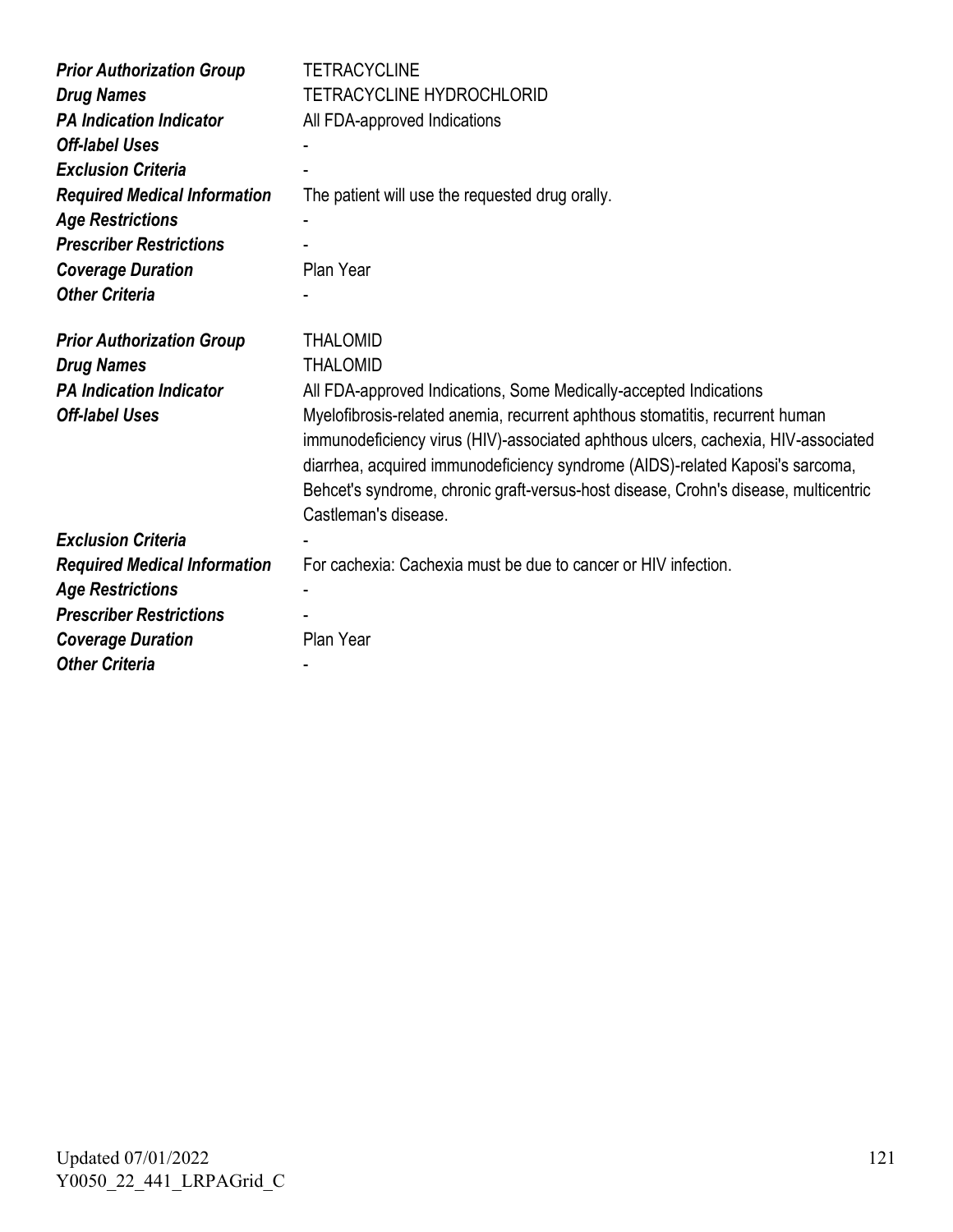| <b>Prior Authorization Group</b>    | <b>TIBSOVO</b>                                                                                                                                                                                                                                                                                                                                                                                                                                                                                                                                                                                                                                                                                                                                                                                                                         |
|-------------------------------------|----------------------------------------------------------------------------------------------------------------------------------------------------------------------------------------------------------------------------------------------------------------------------------------------------------------------------------------------------------------------------------------------------------------------------------------------------------------------------------------------------------------------------------------------------------------------------------------------------------------------------------------------------------------------------------------------------------------------------------------------------------------------------------------------------------------------------------------|
| <b>Drug Names</b>                   | <b>TIBSOVO</b>                                                                                                                                                                                                                                                                                                                                                                                                                                                                                                                                                                                                                                                                                                                                                                                                                         |
| <b>PA Indication Indicator</b>      | All FDA-approved Indications, Some Medically-accepted Indications                                                                                                                                                                                                                                                                                                                                                                                                                                                                                                                                                                                                                                                                                                                                                                      |
| <b>Off-label Uses</b>               | Conventional (grades 1-3) or dedifferentiated chondrosarcoma                                                                                                                                                                                                                                                                                                                                                                                                                                                                                                                                                                                                                                                                                                                                                                           |
| <b>Exclusion Criteria</b>           |                                                                                                                                                                                                                                                                                                                                                                                                                                                                                                                                                                                                                                                                                                                                                                                                                                        |
| <b>Required Medical Information</b> | Patient has disease with a susceptible isocitrate dehydrogenase-1 (IDH1) mutation. For<br>acute myeloid leukemia (AML): 1) patient has newly-diagnosed AML and meets one of<br>the following: a) 75 years of age or older, b) patient has comorbidities that preclude use<br>of intensive induction chemotherapy, or c) patient is 60 physiologic years of age or<br>older and declines intensive induction chemotherapy, OR 2) patient is 60 physiologic<br>years of age or older and the requested drug will be used as post-induction therapy<br>following response to induction therapy with the requested drug, OR 3) patient has<br>relapsed or refractory AML. For unresectable or metastatic cholangiocarcinoma: the<br>requested drug will be used as subsequent treatment for progression on or after<br>systemic treatment. |
| <b>Age Restrictions</b>             |                                                                                                                                                                                                                                                                                                                                                                                                                                                                                                                                                                                                                                                                                                                                                                                                                                        |
| <b>Prescriber Restrictions</b>      |                                                                                                                                                                                                                                                                                                                                                                                                                                                                                                                                                                                                                                                                                                                                                                                                                                        |
| <b>Coverage Duration</b>            | Plan Year                                                                                                                                                                                                                                                                                                                                                                                                                                                                                                                                                                                                                                                                                                                                                                                                                              |
| <b>Other Criteria</b>               |                                                                                                                                                                                                                                                                                                                                                                                                                                                                                                                                                                                                                                                                                                                                                                                                                                        |
| <b>Prior Authorization Group</b>    | <b>TOBRAMYCIN</b>                                                                                                                                                                                                                                                                                                                                                                                                                                                                                                                                                                                                                                                                                                                                                                                                                      |
| <b>Drug Names</b>                   | <b>TOBRAMYCIN</b>                                                                                                                                                                                                                                                                                                                                                                                                                                                                                                                                                                                                                                                                                                                                                                                                                      |
| <b>PA Indication Indicator</b>      | All FDA-approved Indications, Some Medically-accepted Indications                                                                                                                                                                                                                                                                                                                                                                                                                                                                                                                                                                                                                                                                                                                                                                      |
| <b>Off-label Uses</b>               | Non-cystic fibrosis bronchiectasis                                                                                                                                                                                                                                                                                                                                                                                                                                                                                                                                                                                                                                                                                                                                                                                                     |
| <b>Exclusion Criteria</b>           |                                                                                                                                                                                                                                                                                                                                                                                                                                                                                                                                                                                                                                                                                                                                                                                                                                        |
| <b>Required Medical Information</b> | For cystic fibrosis and non-cystic fibrosis bronchiectasis, the patient must meet one of<br>the following: 1) Pseudomonas aeruginosa is present in the patient's airway cultures,<br>OR 2) the patient has a history of Pseudomonas aeruginosa infection or colonization in<br>the airways.                                                                                                                                                                                                                                                                                                                                                                                                                                                                                                                                            |
| <b>Age Restrictions</b>             |                                                                                                                                                                                                                                                                                                                                                                                                                                                                                                                                                                                                                                                                                                                                                                                                                                        |
| <b>Prescriber Restrictions</b>      |                                                                                                                                                                                                                                                                                                                                                                                                                                                                                                                                                                                                                                                                                                                                                                                                                                        |
| <b>Coverage Duration</b>            | Plan Year                                                                                                                                                                                                                                                                                                                                                                                                                                                                                                                                                                                                                                                                                                                                                                                                                              |
| <b>Other Criteria</b>               | Coverage under Part D will be denied if coverage is available under Part A or Part B as<br>the medication is prescribed and dispensed or administered for the individual.                                                                                                                                                                                                                                                                                                                                                                                                                                                                                                                                                                                                                                                              |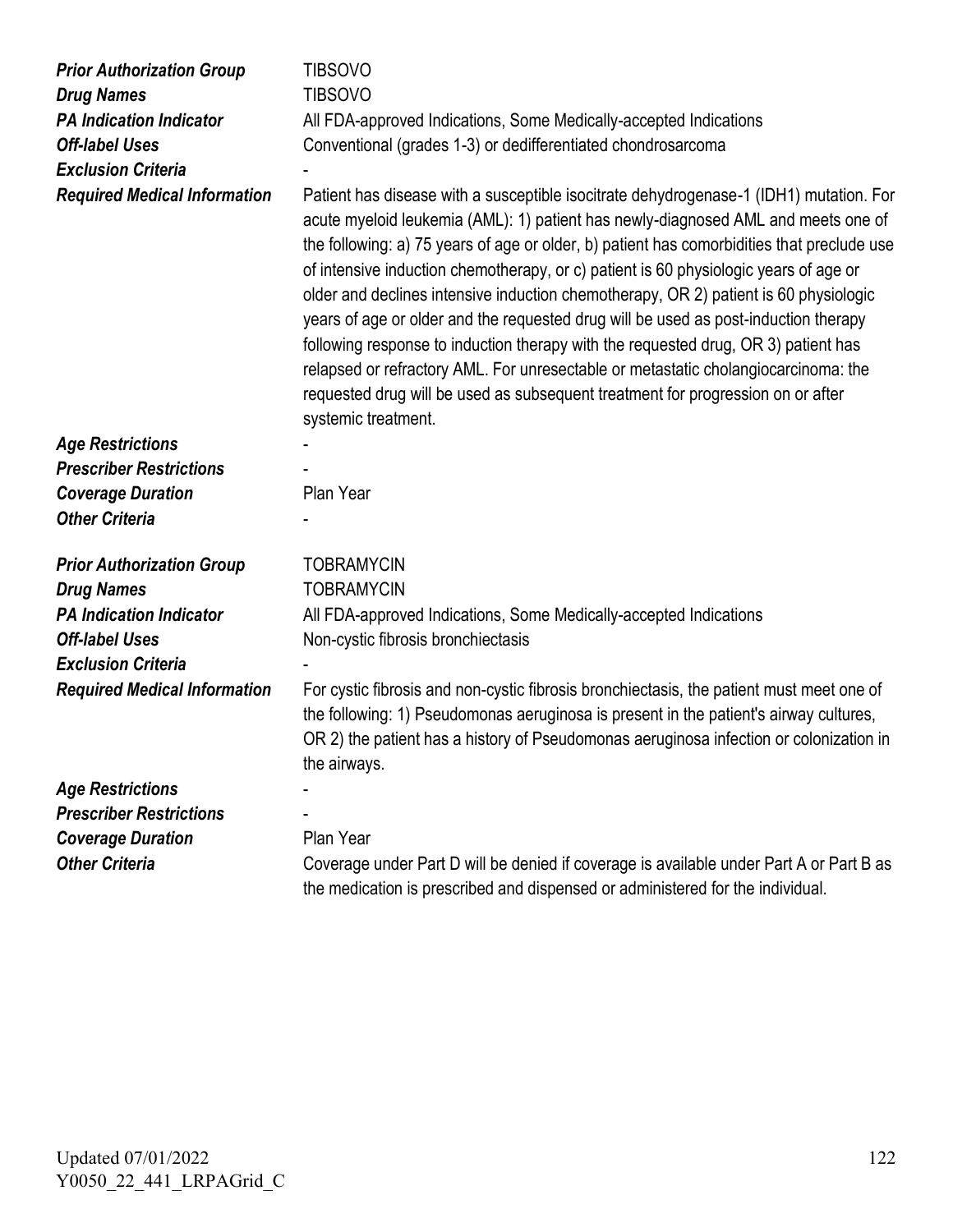| <b>Prior Authorization Group</b><br><b>Drug Names</b><br><b>PA Indication Indicator</b> | <b>TOPICAL LIDOCAINE</b><br>GLYDO, LIDOCAINE, LIDOCAINE HCL, LIDOCAINE HCL JELLY,<br>LIDOCAINE/PRILOCAINE<br>All FDA-approved Indications                                                                                                                                                                                                                                                                                                                                                                                                                                                                                                                                                                                                                                                                                                                                                                                                                                                                 |
|-----------------------------------------------------------------------------------------|-----------------------------------------------------------------------------------------------------------------------------------------------------------------------------------------------------------------------------------------------------------------------------------------------------------------------------------------------------------------------------------------------------------------------------------------------------------------------------------------------------------------------------------------------------------------------------------------------------------------------------------------------------------------------------------------------------------------------------------------------------------------------------------------------------------------------------------------------------------------------------------------------------------------------------------------------------------------------------------------------------------|
| <b>Off-label Uses</b>                                                                   |                                                                                                                                                                                                                                                                                                                                                                                                                                                                                                                                                                                                                                                                                                                                                                                                                                                                                                                                                                                                           |
| <b>Exclusion Criteria</b>                                                               |                                                                                                                                                                                                                                                                                                                                                                                                                                                                                                                                                                                                                                                                                                                                                                                                                                                                                                                                                                                                           |
| <b>Required Medical Information</b>                                                     | 1) The requested drug is being used for topical anesthesia, AND 2) If the requested<br>drug will be used as part of a compounded product, then all the active ingredients in the<br>compounded product are Food and Drug Administration (FDA) approved for topical<br>use.                                                                                                                                                                                                                                                                                                                                                                                                                                                                                                                                                                                                                                                                                                                                |
| <b>Age Restrictions</b>                                                                 |                                                                                                                                                                                                                                                                                                                                                                                                                                                                                                                                                                                                                                                                                                                                                                                                                                                                                                                                                                                                           |
| <b>Prescriber Restrictions</b>                                                          |                                                                                                                                                                                                                                                                                                                                                                                                                                                                                                                                                                                                                                                                                                                                                                                                                                                                                                                                                                                                           |
| <b>Coverage Duration</b>                                                                | 3 months                                                                                                                                                                                                                                                                                                                                                                                                                                                                                                                                                                                                                                                                                                                                                                                                                                                                                                                                                                                                  |
| <b>Other Criteria</b>                                                                   | Coverage under Part D will be denied if coverage is available under Part A or Part B as<br>the medication is prescribed and dispensed or administered for the individual.                                                                                                                                                                                                                                                                                                                                                                                                                                                                                                                                                                                                                                                                                                                                                                                                                                 |
| <b>Prior Authorization Group</b>                                                        | TOPICAL TESTOSTERONES                                                                                                                                                                                                                                                                                                                                                                                                                                                                                                                                                                                                                                                                                                                                                                                                                                                                                                                                                                                     |
| <b>Drug Names</b>                                                                       | ANDRODERM, TESTOSTERONE, TESTOSTERONE PUMP                                                                                                                                                                                                                                                                                                                                                                                                                                                                                                                                                                                                                                                                                                                                                                                                                                                                                                                                                                |
| <b>PA Indication Indicator</b>                                                          | All FDA-approved Indications, Some Medically-accepted Indications                                                                                                                                                                                                                                                                                                                                                                                                                                                                                                                                                                                                                                                                                                                                                                                                                                                                                                                                         |
| <b>Off-label Uses</b>                                                                   | Gender Dysphoria                                                                                                                                                                                                                                                                                                                                                                                                                                                                                                                                                                                                                                                                                                                                                                                                                                                                                                                                                                                          |
| <b>Exclusion Criteria</b>                                                               |                                                                                                                                                                                                                                                                                                                                                                                                                                                                                                                                                                                                                                                                                                                                                                                                                                                                                                                                                                                                           |
| <b>Required Medical Information</b>                                                     | Primary or hypogonadotropic hypogonadism: 1) Request is for continuation of<br>testosterone therapy and the patient had a confirmed low morning testosterone level<br>according to current practice guidelines or your standard lab reference values before<br>starting testosterone therapy [Note: Safety and efficacy of testosterone products in<br>patients with "age-related hypogonadism" (also referred to as "late-onset<br>hypogonadism") have not been established.] OR 2) Request is not for continuation of<br>testosterone therapy and the patient has at least two confirmed low morning<br>testosterone levels according to current practice guidelines or your standard lab<br>reference values [Note: Safety and efficacy of testosterone products in patients with<br>"age-related hypogonadism" (also referred to as "late-onset hypogonadism") have not<br>been established.].<br>Gender dysphoria: The patient is able to make an informed decision to engage in<br>hormone therapy. |
| <b>Age Restrictions</b>                                                                 |                                                                                                                                                                                                                                                                                                                                                                                                                                                                                                                                                                                                                                                                                                                                                                                                                                                                                                                                                                                                           |
| <b>Prescriber Restrictions</b>                                                          |                                                                                                                                                                                                                                                                                                                                                                                                                                                                                                                                                                                                                                                                                                                                                                                                                                                                                                                                                                                                           |
| <b>Coverage Duration</b>                                                                | Plan Year                                                                                                                                                                                                                                                                                                                                                                                                                                                                                                                                                                                                                                                                                                                                                                                                                                                                                                                                                                                                 |
| <b>Other Criteria</b>                                                                   |                                                                                                                                                                                                                                                                                                                                                                                                                                                                                                                                                                                                                                                                                                                                                                                                                                                                                                                                                                                                           |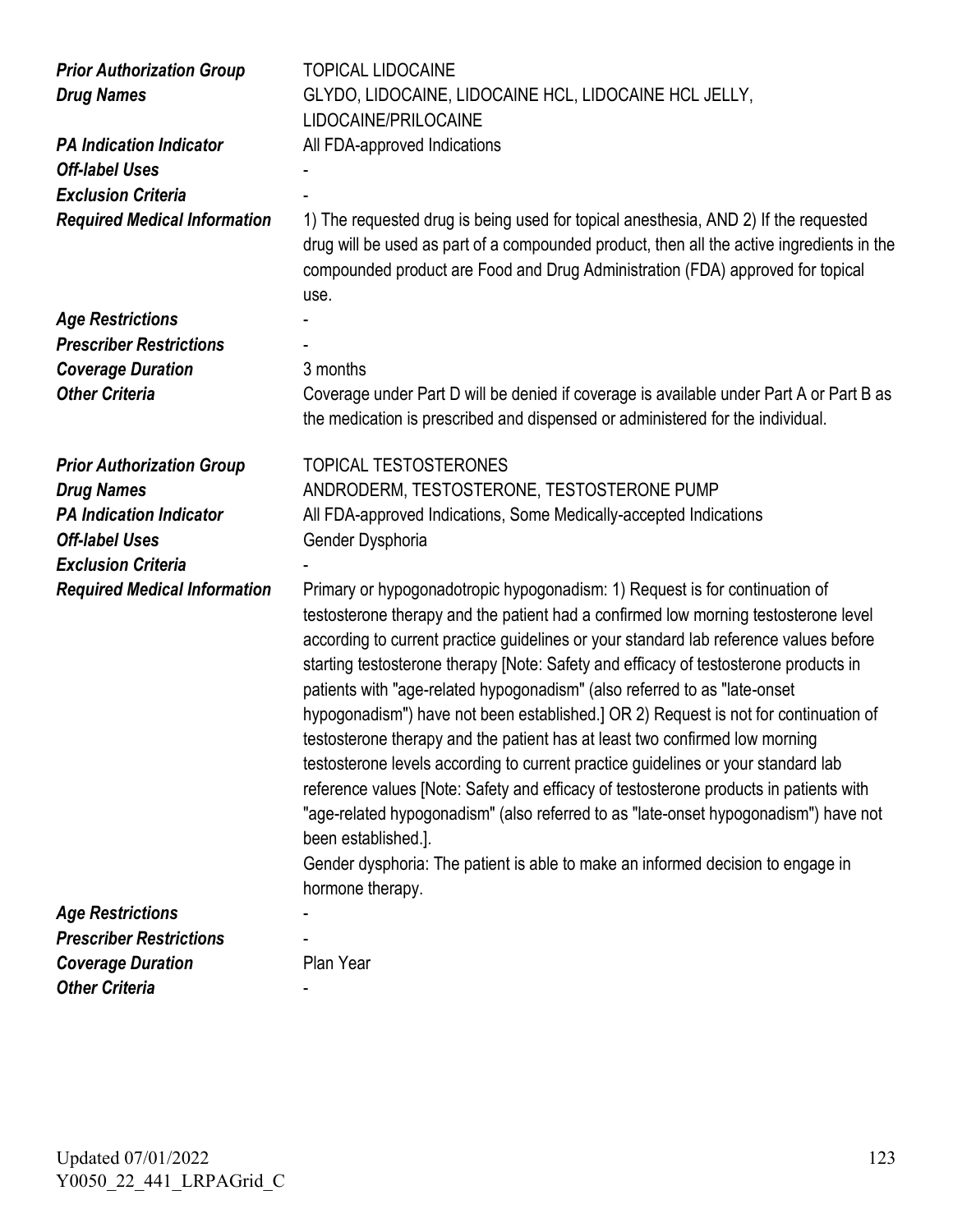| <b>Prior Authorization Group</b>    | <b>TOPICAL TRETINOIN</b>                                                                                                                                                                                                                                                                                                                                                                                                                               |
|-------------------------------------|--------------------------------------------------------------------------------------------------------------------------------------------------------------------------------------------------------------------------------------------------------------------------------------------------------------------------------------------------------------------------------------------------------------------------------------------------------|
| <b>Drug Names</b>                   | <b>AVITA, TRETINOIN</b>                                                                                                                                                                                                                                                                                                                                                                                                                                |
| <b>PA Indication Indicator</b>      | All FDA-approved Indications                                                                                                                                                                                                                                                                                                                                                                                                                           |
| <b>Off-label Uses</b>               |                                                                                                                                                                                                                                                                                                                                                                                                                                                        |
| <b>Exclusion Criteria</b>           |                                                                                                                                                                                                                                                                                                                                                                                                                                                        |
| <b>Required Medical Information</b> |                                                                                                                                                                                                                                                                                                                                                                                                                                                        |
| <b>Age Restrictions</b>             |                                                                                                                                                                                                                                                                                                                                                                                                                                                        |
| <b>Prescriber Restrictions</b>      |                                                                                                                                                                                                                                                                                                                                                                                                                                                        |
| <b>Coverage Duration</b>            | Plan Year                                                                                                                                                                                                                                                                                                                                                                                                                                              |
| <b>Other Criteria</b>               |                                                                                                                                                                                                                                                                                                                                                                                                                                                        |
| <b>Prior Authorization Group</b>    | <b>TRAZIMERA</b>                                                                                                                                                                                                                                                                                                                                                                                                                                       |
| <b>Drug Names</b>                   | <b>TRAZIMERA</b>                                                                                                                                                                                                                                                                                                                                                                                                                                       |
| <b>PA Indication Indicator</b>      | All FDA-approved Indications, Some Medically-accepted Indications                                                                                                                                                                                                                                                                                                                                                                                      |
| <b>Off-label Uses</b>               | Neoadjuvant treatment for human epidermal growth factor receptor 2 (HER2)-positive<br>breast cancer, recurrent or advanced unresectable HER2-positive breast cancer,<br>leptomeningeal metastases from HER2-positive breast cancer, HER2-positive<br>esophageal and esophagogastric junction cancer, HER2-positive advanced or<br>recurrent uterine serous carcinoma, HER2-amplified colorectal cancer in combination<br>with pertuzumab or lapatinib. |
| <b>Exclusion Criteria</b>           |                                                                                                                                                                                                                                                                                                                                                                                                                                                        |
| <b>Required Medical Information</b> |                                                                                                                                                                                                                                                                                                                                                                                                                                                        |
| <b>Age Restrictions</b>             |                                                                                                                                                                                                                                                                                                                                                                                                                                                        |
| <b>Prescriber Restrictions</b>      |                                                                                                                                                                                                                                                                                                                                                                                                                                                        |
| <b>Coverage Duration</b>            | Neoadjuvant therapy for breast cancer: 6 months. Other: Plan Year.                                                                                                                                                                                                                                                                                                                                                                                     |
| <b>Other Criteria</b>               | Coverage under Part D will be denied if coverage is available under Part A or Part B as<br>the medication is prescribed and dispensed or administered for the individual.                                                                                                                                                                                                                                                                              |
| <b>Prior Authorization Group</b>    | TRELSTAR                                                                                                                                                                                                                                                                                                                                                                                                                                               |
| <b>Drug Names</b>                   | <b>TRELSTAR MIXJECT</b>                                                                                                                                                                                                                                                                                                                                                                                                                                |
| <b>PA Indication Indicator</b>      | All FDA-approved Indications, Some Medically-accepted Indications                                                                                                                                                                                                                                                                                                                                                                                      |
| <b>Off-label Uses</b>               | Gender dysphoria                                                                                                                                                                                                                                                                                                                                                                                                                                       |
| <b>Exclusion Criteria</b>           |                                                                                                                                                                                                                                                                                                                                                                                                                                                        |
| <b>Required Medical Information</b> | For gender dysphoria, patient meets either of the following (1 or 2): 1) the requested                                                                                                                                                                                                                                                                                                                                                                 |
|                                     | drug is used to suppress puberty and the patient is at Tanner stage 2 or greater, OR 2)<br>patient is undergoing gender transition, and the patient will receive the requested drug<br>concomitantly with gender-affirming hormones.                                                                                                                                                                                                                   |
| <b>Age Restrictions</b>             |                                                                                                                                                                                                                                                                                                                                                                                                                                                        |
| <b>Prescriber Restrictions</b>      |                                                                                                                                                                                                                                                                                                                                                                                                                                                        |
| <b>Coverage Duration</b>            | Plan Year                                                                                                                                                                                                                                                                                                                                                                                                                                              |
| <b>Other Criteria</b>               |                                                                                                                                                                                                                                                                                                                                                                                                                                                        |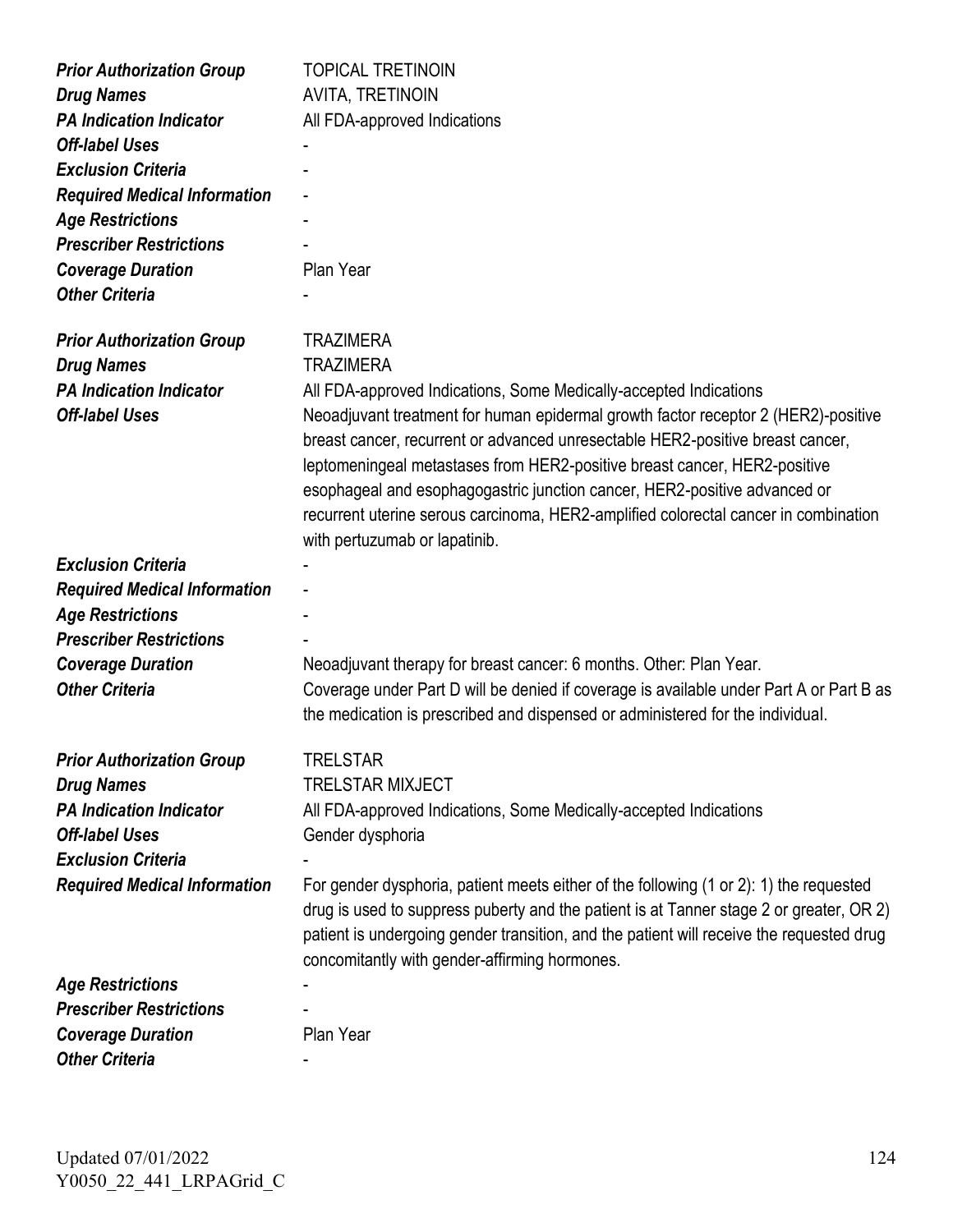| <b>Prior Authorization Group</b>    | <b>TREPROSTINIL INJ</b>                                                                                                                                                                                                                                                                                                                                                                                                                   |
|-------------------------------------|-------------------------------------------------------------------------------------------------------------------------------------------------------------------------------------------------------------------------------------------------------------------------------------------------------------------------------------------------------------------------------------------------------------------------------------------|
| <b>Drug Names</b>                   | <b>TREPROSTINIL</b>                                                                                                                                                                                                                                                                                                                                                                                                                       |
| <b>PA Indication Indicator</b>      | All FDA-approved Indications                                                                                                                                                                                                                                                                                                                                                                                                              |
| <b>Off-label Uses</b>               |                                                                                                                                                                                                                                                                                                                                                                                                                                           |
| <b>Exclusion Criteria</b>           |                                                                                                                                                                                                                                                                                                                                                                                                                                           |
| <b>Required Medical Information</b> | For pulmonary arterial hypertension (World Health Organization [WHO] Group 1), the<br>diagnosis was confirmed by right heart catheterization. For new starts only: 1)<br>pretreatment mean pulmonary arterial pressure is greater than 20 mmHg, 2)<br>pretreatment pulmonary capillary wedge pressure is less than or equal to 15 mmHg,<br>AND 3) pretreatment pulmonary vascular resistance is greater than or equal to 3 Wood<br>units. |
| <b>Age Restrictions</b>             |                                                                                                                                                                                                                                                                                                                                                                                                                                           |
| <b>Prescriber Restrictions</b>      |                                                                                                                                                                                                                                                                                                                                                                                                                                           |
| <b>Coverage Duration</b>            | Plan Year                                                                                                                                                                                                                                                                                                                                                                                                                                 |
| <b>Other Criteria</b>               | Coverage under Part D will be denied if coverage is available under Part A or Part B as<br>the medication is prescribed and dispensed or administered for the individual.                                                                                                                                                                                                                                                                 |
| <b>Prior Authorization Group</b>    | <b>TRIENTINE</b>                                                                                                                                                                                                                                                                                                                                                                                                                          |
| <b>Drug Names</b>                   | <b>TRIENTINE HYDROCHLORIDE</b>                                                                                                                                                                                                                                                                                                                                                                                                            |
| <b>PA Indication Indicator</b>      | All FDA-approved Indications                                                                                                                                                                                                                                                                                                                                                                                                              |
| <b>Off-label Uses</b>               |                                                                                                                                                                                                                                                                                                                                                                                                                                           |
| <b>Exclusion Criteria</b>           |                                                                                                                                                                                                                                                                                                                                                                                                                                           |
| <b>Required Medical Information</b> |                                                                                                                                                                                                                                                                                                                                                                                                                                           |
| <b>Age Restrictions</b>             |                                                                                                                                                                                                                                                                                                                                                                                                                                           |
| <b>Prescriber Restrictions</b>      |                                                                                                                                                                                                                                                                                                                                                                                                                                           |
| <b>Coverage Duration</b>            | Plan Year                                                                                                                                                                                                                                                                                                                                                                                                                                 |
| <b>Other Criteria</b>               |                                                                                                                                                                                                                                                                                                                                                                                                                                           |
| <b>Prior Authorization Group</b>    | TRIKAFTA                                                                                                                                                                                                                                                                                                                                                                                                                                  |
| <b>Drug Names</b>                   | <b>TRIKAFTA</b>                                                                                                                                                                                                                                                                                                                                                                                                                           |
| <b>PA Indication Indicator</b>      | All FDA-approved Indications                                                                                                                                                                                                                                                                                                                                                                                                              |
| <b>Off-label Uses</b>               |                                                                                                                                                                                                                                                                                                                                                                                                                                           |
| <b>Exclusion Criteria</b>           |                                                                                                                                                                                                                                                                                                                                                                                                                                           |
| <b>Required Medical Information</b> | The requested medication will not be used in combination with other medications<br>containing ivacaftor.                                                                                                                                                                                                                                                                                                                                  |
| <b>Age Restrictions</b>             | 6 years of age or older                                                                                                                                                                                                                                                                                                                                                                                                                   |
| <b>Prescriber Restrictions</b>      |                                                                                                                                                                                                                                                                                                                                                                                                                                           |
| <b>Coverage Duration</b>            | Plan Year                                                                                                                                                                                                                                                                                                                                                                                                                                 |
| <b>Other Criteria</b>               |                                                                                                                                                                                                                                                                                                                                                                                                                                           |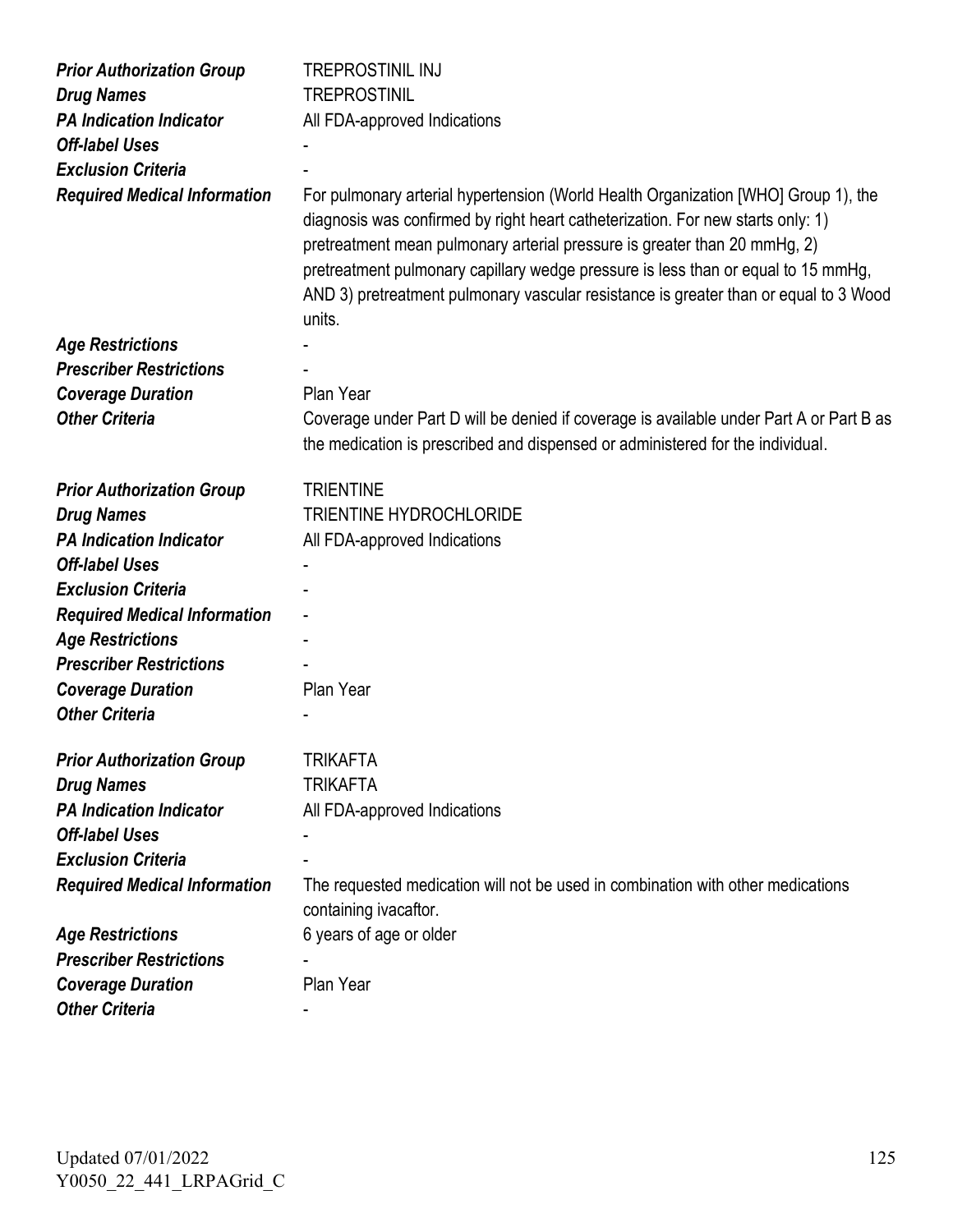| <b>Prior Authorization Group</b>    | <b>TRUSELTIQ</b>             |
|-------------------------------------|------------------------------|
| <b>Drug Names</b>                   | <b>TRUSELTIQ</b>             |
| <b>PA Indication Indicator</b>      | All FDA-approved Indications |
| <b>Off-label Uses</b>               |                              |
| <b>Exclusion Criteria</b>           |                              |
| <b>Required Medical Information</b> |                              |
| <b>Age Restrictions</b>             |                              |
| <b>Prescriber Restrictions</b>      |                              |
| <b>Coverage Duration</b>            | Plan Year                    |
| <b>Other Criteria</b>               |                              |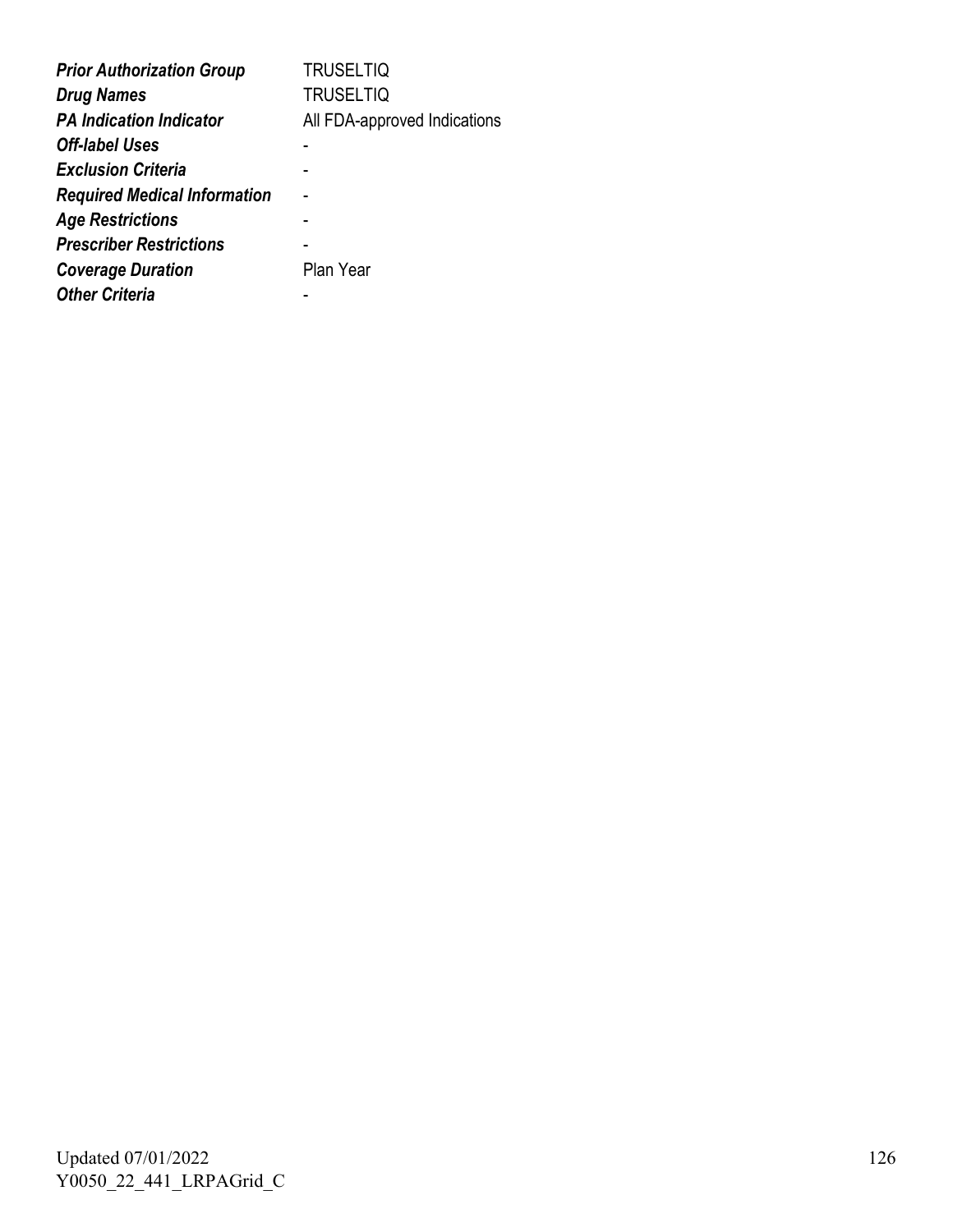| <b>Prior Authorization Group</b><br><b>Drug Names</b><br><b>PA Indication Indicator</b><br><b>Off-label Uses</b> | TRUXIMA<br><b>TRUXIMA</b><br>All FDA-approved Indications, Some Medically-accepted Indications<br>Non-Hodgkin's lymphoma subtypes [small lymphocytic lymphoma (SLL), mantle cell<br>lymphoma, marginal zone lymphomas (nodal, splenic, gastric mucosa-associated<br>lymphoid tissue [MALT], nongastric MALT), Burkitt lymphoma, primary cutaneous B-cell<br>lymphoma, high-grade B-cell lymphoma with translocations of MYC and BCL2 and/or<br>BCL6 (double/triple hit lymphoma), high-grade B-cell lymphoma not otherwise<br>specified, histological transformation from follicular lymphoma to diffuse large B-cell<br>lymphoma, histological transformation from nodal marginal zone lymphoma to diffuse<br>large B-cell lymphoma, Castleman's disease, acquired immunodeficiency syndrome<br>(AIDS)-related B-cell lymphoma, hairy cell leukemia, post-transplant lymphoproliferative<br>disorder (PTLD), B-cell lymphoblastic lymphoma], refractory immune or idiopathic<br>thrombocytopenic purpura (ITP), autoimmune hemolytic anemia, Waldenstrom's<br>macroglobulinemia/lymphoplasmacytic lymphoma, chronic graft-versus-host disease<br>(GVHD), Sjogren syndrome, thrombotic thrombocytopenic purpura, refractory<br>myasthenia gravis, Hodgkin's lymphoma (nodular lymphocyte-predominant), primary<br>central nervous system (CNS) lymphoma, leptomeningeal metastases from<br>lymphomas, acute lymphoblastic leukemia, prevention of Epstein-Barr virus (EBV)-<br>related PTLD, multiple sclerosis, immune checkpoint inhibitor-related toxicities,<br>pemphigus vulgaris, pediatric Burkitt-like lymphoma (BLL), and pediatric mature B-cell<br>acute leukemia (B-AL). |
|------------------------------------------------------------------------------------------------------------------|--------------------------------------------------------------------------------------------------------------------------------------------------------------------------------------------------------------------------------------------------------------------------------------------------------------------------------------------------------------------------------------------------------------------------------------------------------------------------------------------------------------------------------------------------------------------------------------------------------------------------------------------------------------------------------------------------------------------------------------------------------------------------------------------------------------------------------------------------------------------------------------------------------------------------------------------------------------------------------------------------------------------------------------------------------------------------------------------------------------------------------------------------------------------------------------------------------------------------------------------------------------------------------------------------------------------------------------------------------------------------------------------------------------------------------------------------------------------------------------------------------------------------------------------------------------------------------------------------------------------------------------------------------------------------------------|
| <b>Exclusion Criteria</b><br><b>Required Medical Information</b>                                                 | For moderately to severely active rheumatoid arthritis (new starts only): 1) patient<br>meets ANY of the following: a) requested drug will be used in combination with<br>methotrexate (MTX) OR b) patient has intolerance or contraindication to MTX, AND 2)<br>patient meets ANY of the following: a) inadequate response, intolerance, or<br>contraindication to MTX OR b) inadequate response or intolerance to a prior biologic<br>disease-modifying antirheumatic drug (DMARD) or a targeted synthetic DMARD.<br>Hematologic malignancies must be CD20-positive. For multiple sclerosis: 1) patient has<br>a diagnosis of relapsing remitting multiple sclerosis and 2) patient has had an<br>inadequate response to two or more disease-modifying drugs indicated for multiple<br>sclerosis despite adequate duration of treatment.                                                                                                                                                                                                                                                                                                                                                                                                                                                                                                                                                                                                                                                                                                                                                                                                                                           |
| <b>Age Restrictions</b>                                                                                          |                                                                                                                                                                                                                                                                                                                                                                                                                                                                                                                                                                                                                                                                                                                                                                                                                                                                                                                                                                                                                                                                                                                                                                                                                                                                                                                                                                                                                                                                                                                                                                                                                                                                                      |
| <b>Prescriber Restrictions</b>                                                                                   |                                                                                                                                                                                                                                                                                                                                                                                                                                                                                                                                                                                                                                                                                                                                                                                                                                                                                                                                                                                                                                                                                                                                                                                                                                                                                                                                                                                                                                                                                                                                                                                                                                                                                      |
| <b>Coverage Duration</b>                                                                                         | Immune checkpoint inhibitor-related toxicities: 3 months, All other: Plan Year                                                                                                                                                                                                                                                                                                                                                                                                                                                                                                                                                                                                                                                                                                                                                                                                                                                                                                                                                                                                                                                                                                                                                                                                                                                                                                                                                                                                                                                                                                                                                                                                       |
| <b>Other Criteria</b>                                                                                            |                                                                                                                                                                                                                                                                                                                                                                                                                                                                                                                                                                                                                                                                                                                                                                                                                                                                                                                                                                                                                                                                                                                                                                                                                                                                                                                                                                                                                                                                                                                                                                                                                                                                                      |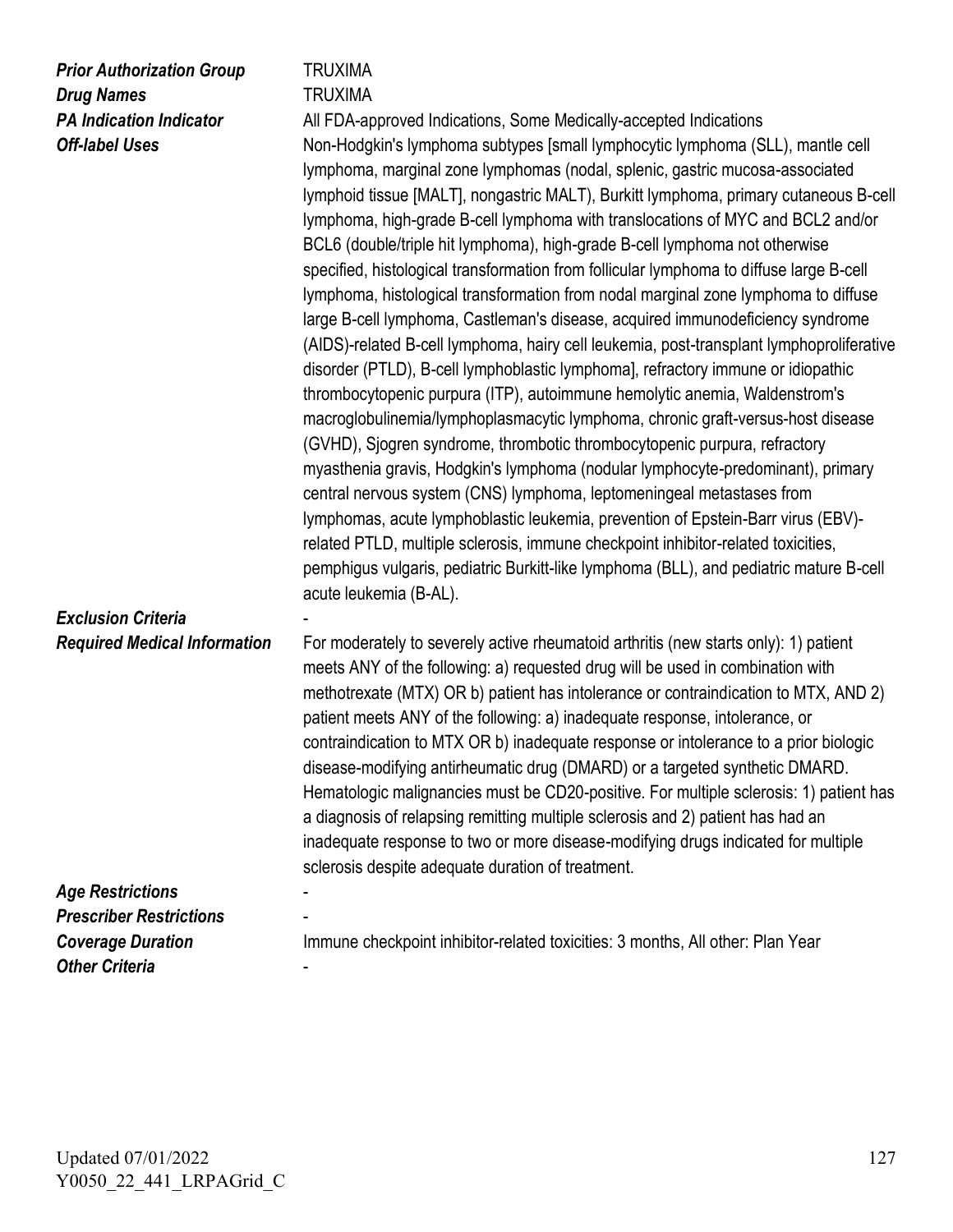| <b>Prior Authorization Group</b>    | <b>TUKYSA</b>                                                                          |
|-------------------------------------|----------------------------------------------------------------------------------------|
| <b>Drug Names</b>                   | <b>TUKYSA</b>                                                                          |
| <b>PA Indication Indicator</b>      | All FDA-approved Indications, Some Medically-accepted Indications                      |
| <b>Off-label Uses</b>               | Recurrent human epidermal growth factor receptor 2 (HER2)-positive breast cancer,      |
|                                     | including patients with brain metastases, who have received one or more lines of prior |
|                                     | HER2-targeted therapy in the metastatic setting.                                       |
| <b>Exclusion Criteria</b>           |                                                                                        |
| <b>Required Medical Information</b> |                                                                                        |
| <b>Age Restrictions</b>             |                                                                                        |
| <b>Prescriber Restrictions</b>      |                                                                                        |
| <b>Coverage Duration</b>            | Plan Year                                                                              |
| <b>Other Criteria</b>               |                                                                                        |
|                                     |                                                                                        |
| <b>Prior Authorization Group</b>    | <b>TURALIO</b>                                                                         |
| <b>Drug Names</b>                   | <b>TURALIO</b>                                                                         |
| <b>PA Indication Indicator</b>      | All FDA-approved Indications                                                           |
| <b>Off-label Uses</b>               |                                                                                        |
| <b>Exclusion Criteria</b>           |                                                                                        |
| <b>Required Medical Information</b> |                                                                                        |
| <b>Age Restrictions</b>             |                                                                                        |
| <b>Prescriber Restrictions</b>      |                                                                                        |
| <b>Coverage Duration</b>            | Plan Year                                                                              |
| <b>Other Criteria</b>               |                                                                                        |
|                                     |                                                                                        |
| <b>Prior Authorization Group</b>    | <b>UBRELVY</b>                                                                         |
| <b>Drug Names</b>                   | <b>UBRELVY</b>                                                                         |
| <b>PA Indication Indicator</b>      | All FDA-approved Indications                                                           |
| <b>Off-label Uses</b>               |                                                                                        |
| <b>Exclusion Criteria</b>           |                                                                                        |
| <b>Required Medical Information</b> | The patient has experienced an inadequate treatment response, intolerance, or the      |
|                                     | patient has a contraindication to one triptan 5-HT1 receptor agonist.                  |
| <b>Age Restrictions</b>             |                                                                                        |
| <b>Prescriber Restrictions</b>      |                                                                                        |
| <b>Coverage Duration</b>            | Plan Year                                                                              |
| <b>Other Criteria</b>               |                                                                                        |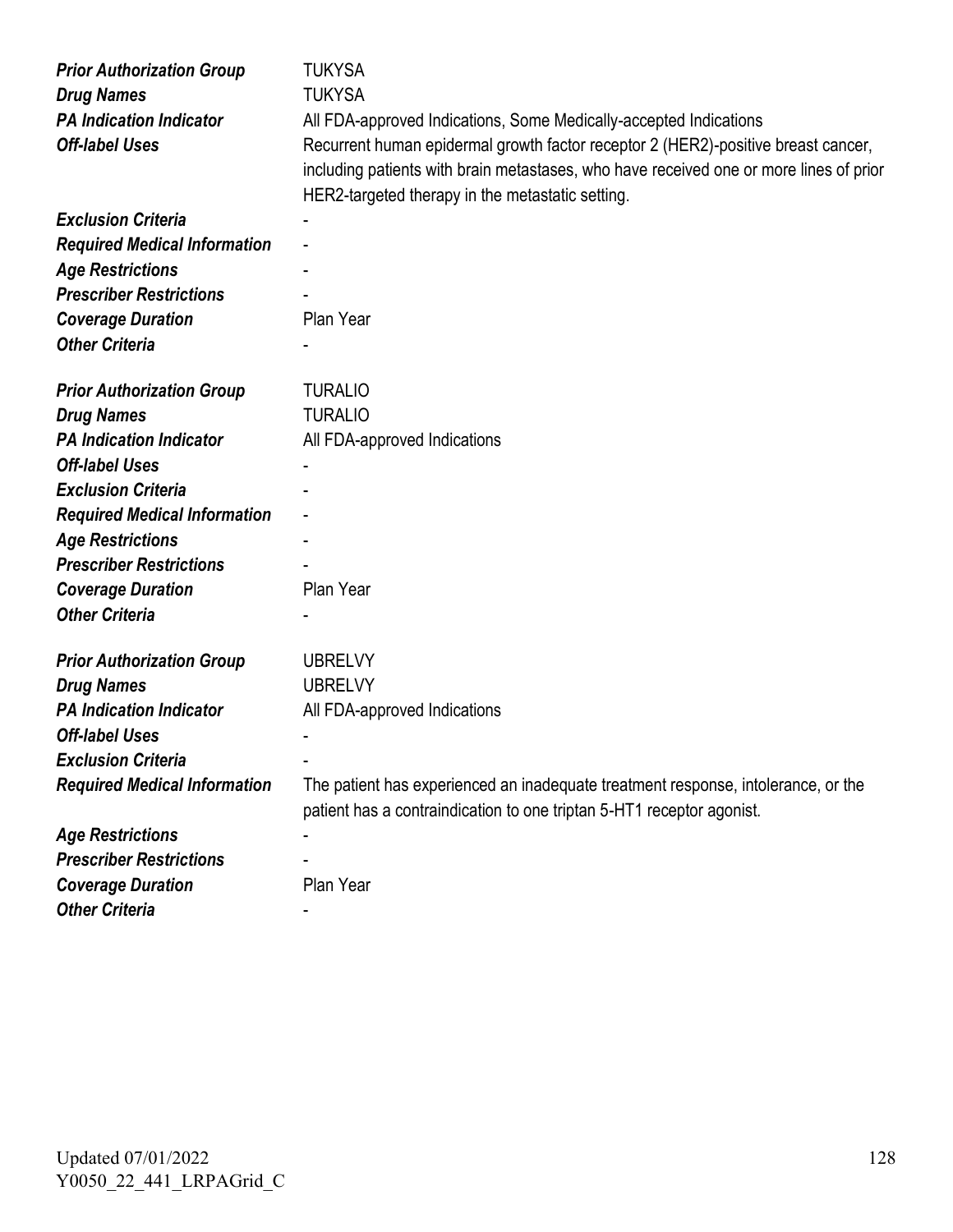| <b>Prior Authorization Group</b>    | <b>UCERIS</b>                                                                                                                                                                                                                                                                                                                                                                                                                                                                                                             |
|-------------------------------------|---------------------------------------------------------------------------------------------------------------------------------------------------------------------------------------------------------------------------------------------------------------------------------------------------------------------------------------------------------------------------------------------------------------------------------------------------------------------------------------------------------------------------|
| <b>Drug Names</b>                   | <b>BUDESONIDE ER</b>                                                                                                                                                                                                                                                                                                                                                                                                                                                                                                      |
| <b>PA Indication Indicator</b>      | All FDA-approved Indications                                                                                                                                                                                                                                                                                                                                                                                                                                                                                              |
| <b>Off-label Uses</b>               |                                                                                                                                                                                                                                                                                                                                                                                                                                                                                                                           |
| <b>Exclusion Criteria</b>           |                                                                                                                                                                                                                                                                                                                                                                                                                                                                                                                           |
| <b>Required Medical Information</b> | The patient has experienced an inadequate treatment response, intolerance, or has a<br>contraindication to at least one 5-aminosalicylic acid (5-ASA) therapy.                                                                                                                                                                                                                                                                                                                                                            |
| <b>Age Restrictions</b>             |                                                                                                                                                                                                                                                                                                                                                                                                                                                                                                                           |
| <b>Prescriber Restrictions</b>      |                                                                                                                                                                                                                                                                                                                                                                                                                                                                                                                           |
| <b>Coverage Duration</b>            | 2 months                                                                                                                                                                                                                                                                                                                                                                                                                                                                                                                  |
| <b>Other Criteria</b>               |                                                                                                                                                                                                                                                                                                                                                                                                                                                                                                                           |
| <b>Prior Authorization Group</b>    | <b>UKONIQ</b>                                                                                                                                                                                                                                                                                                                                                                                                                                                                                                             |
| <b>Drug Names</b>                   | <b>UKONIQ</b>                                                                                                                                                                                                                                                                                                                                                                                                                                                                                                             |
| <b>PA Indication Indicator</b>      | All FDA-approved Indications                                                                                                                                                                                                                                                                                                                                                                                                                                                                                              |
| <b>Off-label Uses</b>               |                                                                                                                                                                                                                                                                                                                                                                                                                                                                                                                           |
| <b>Exclusion Criteria</b>           |                                                                                                                                                                                                                                                                                                                                                                                                                                                                                                                           |
| <b>Required Medical Information</b> |                                                                                                                                                                                                                                                                                                                                                                                                                                                                                                                           |
| <b>Age Restrictions</b>             |                                                                                                                                                                                                                                                                                                                                                                                                                                                                                                                           |
| <b>Prescriber Restrictions</b>      |                                                                                                                                                                                                                                                                                                                                                                                                                                                                                                                           |
| <b>Coverage Duration</b>            | Plan Year                                                                                                                                                                                                                                                                                                                                                                                                                                                                                                                 |
| <b>Other Criteria</b>               |                                                                                                                                                                                                                                                                                                                                                                                                                                                                                                                           |
| <b>Prior Authorization Group</b>    | V-GO                                                                                                                                                                                                                                                                                                                                                                                                                                                                                                                      |
| <b>Drug Names</b>                   | V-GO 20, V-GO 30, V-GO 40                                                                                                                                                                                                                                                                                                                                                                                                                                                                                                 |
| <b>PA Indication Indicator</b>      | All FDA-approved Indications                                                                                                                                                                                                                                                                                                                                                                                                                                                                                              |
| <b>Off-label Uses</b>               |                                                                                                                                                                                                                                                                                                                                                                                                                                                                                                                           |
| <b>Exclusion Criteria</b>           |                                                                                                                                                                                                                                                                                                                                                                                                                                                                                                                           |
| <b>Required Medical Information</b> | 1) The patient has diabetes requiring insulin management with multiple daily injections<br>AND 2) The patient is self-testing glucose levels 4 or more times per day OR the<br>patient is using a continuous glucose monitor AND 3) The patient has experienced any<br>of the following with the current diabetes regimen: inadequate glycemic control,<br>recurrent hypoglycemia, wide fluctuations in blood glucose, dawn phenomenon with<br>persistent severe early morning hyperglycemia, severe glycemic excursions. |
| <b>Age Restrictions</b>             |                                                                                                                                                                                                                                                                                                                                                                                                                                                                                                                           |
| <b>Prescriber Restrictions</b>      |                                                                                                                                                                                                                                                                                                                                                                                                                                                                                                                           |
| <b>Coverage Duration</b>            | Plan Year                                                                                                                                                                                                                                                                                                                                                                                                                                                                                                                 |
| <b>Other Criteria</b>               | For continuation of therapy with an insulin pump, the patient has stable or improved<br>glycemic control.                                                                                                                                                                                                                                                                                                                                                                                                                 |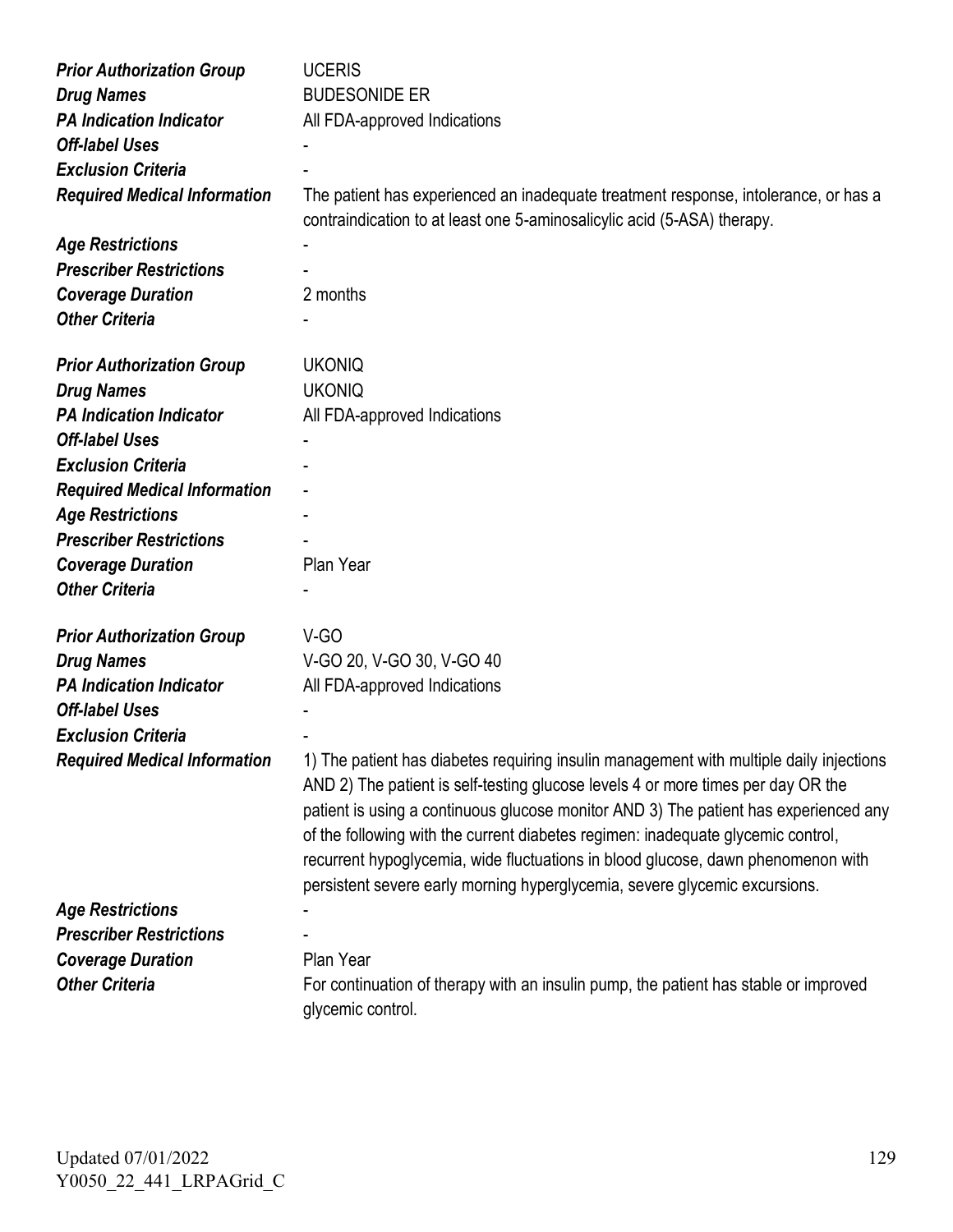| <b>Prior Authorization Group</b><br><b>Drug Names</b><br><b>PA Indication Indicator</b><br><b>Off-label Uses</b> | <b>VALCHLOR</b><br><b>VALCHLOR</b><br>All FDA-approved Indications, Some Medically-accepted Indications<br>Chronic or smoldering adult T-cell leukemia/lymphoma, Stage 2 or higher mycosis<br>fungoides/Sezary syndrome, primary cutaneous marginal zone lymphoma, primary                                                                                                                            |
|------------------------------------------------------------------------------------------------------------------|-------------------------------------------------------------------------------------------------------------------------------------------------------------------------------------------------------------------------------------------------------------------------------------------------------------------------------------------------------------------------------------------------------|
|                                                                                                                  | cutaneous follicle center lymphoma, lymphomatoid papulosis.                                                                                                                                                                                                                                                                                                                                           |
| <b>Exclusion Criteria</b>                                                                                        |                                                                                                                                                                                                                                                                                                                                                                                                       |
| <b>Required Medical Information</b>                                                                              |                                                                                                                                                                                                                                                                                                                                                                                                       |
| <b>Age Restrictions</b>                                                                                          |                                                                                                                                                                                                                                                                                                                                                                                                       |
| <b>Prescriber Restrictions</b>                                                                                   |                                                                                                                                                                                                                                                                                                                                                                                                       |
| <b>Coverage Duration</b>                                                                                         | Plan Year                                                                                                                                                                                                                                                                                                                                                                                             |
| <b>Other Criteria</b>                                                                                            |                                                                                                                                                                                                                                                                                                                                                                                                       |
| <b>Prior Authorization Group</b>                                                                                 | <b>VELCADE</b>                                                                                                                                                                                                                                                                                                                                                                                        |
| <b>Drug Names</b>                                                                                                | BORTEZOMIB, VELCADE                                                                                                                                                                                                                                                                                                                                                                                   |
| <b>PA Indication Indicator</b>                                                                                   | All FDA-approved Indications, Some Medically-accepted Indications                                                                                                                                                                                                                                                                                                                                     |
| <b>Off-label Uses</b>                                                                                            | Systemic light chain amyloidosis, Waldenstrom's                                                                                                                                                                                                                                                                                                                                                       |
|                                                                                                                  | macroglobulinemia/lymphoplasmacytic lymphoma, multicentric Castleman's disease,<br>adult T-cell leukemia/lymphoma, acute lymphoblastic leukemia, AIDS-related Kaposi's<br>sarcoma, Hodgkin lymphoma, POEMS syndrome                                                                                                                                                                                   |
| <b>Exclusion Criteria</b>                                                                                        |                                                                                                                                                                                                                                                                                                                                                                                                       |
| <b>Required Medical Information</b>                                                                              |                                                                                                                                                                                                                                                                                                                                                                                                       |
| <b>Age Restrictions</b>                                                                                          |                                                                                                                                                                                                                                                                                                                                                                                                       |
| <b>Prescriber Restrictions</b>                                                                                   |                                                                                                                                                                                                                                                                                                                                                                                                       |
| <b>Coverage Duration</b>                                                                                         | Plan Year                                                                                                                                                                                                                                                                                                                                                                                             |
| <b>Other Criteria</b>                                                                                            | Coverage under Part D will be denied if coverage is available under Part A or Part B as<br>the medication is prescribed and dispensed or administered for the individual.                                                                                                                                                                                                                             |
|                                                                                                                  | <b>VEMLIDY</b>                                                                                                                                                                                                                                                                                                                                                                                        |
| <b>Prior Authorization Group</b>                                                                                 | <b>VEMLIDY</b>                                                                                                                                                                                                                                                                                                                                                                                        |
| <b>Drug Names</b><br><b>PA Indication Indicator</b>                                                              | All FDA-approved Indications                                                                                                                                                                                                                                                                                                                                                                          |
| <b>Off-label Uses</b>                                                                                            |                                                                                                                                                                                                                                                                                                                                                                                                       |
| <b>Exclusion Criteria</b>                                                                                        |                                                                                                                                                                                                                                                                                                                                                                                                       |
| <b>Required Medical Information</b>                                                                              |                                                                                                                                                                                                                                                                                                                                                                                                       |
| <b>Age Restrictions</b>                                                                                          |                                                                                                                                                                                                                                                                                                                                                                                                       |
| <b>Prescriber Restrictions</b>                                                                                   |                                                                                                                                                                                                                                                                                                                                                                                                       |
| <b>Coverage Duration</b>                                                                                         | Plan Year                                                                                                                                                                                                                                                                                                                                                                                             |
| <b>Other Criteria</b>                                                                                            | For chronic hepatitis B virus infection, the requested drug will be used in a patient who                                                                                                                                                                                                                                                                                                             |
|                                                                                                                  | meets either of the following (new starts only): 1) inadequate virologic response or<br>intolerable adverse event to tenofovir disoproxil fumarate OR 2) bone loss and<br>mineralization defects or is at risk for bone loss and mineralization defects (for<br>example, history of fragility fractures, advanced age, frailty, chronic glucocorticoid use,<br>low T-scores, or increased fall risk). |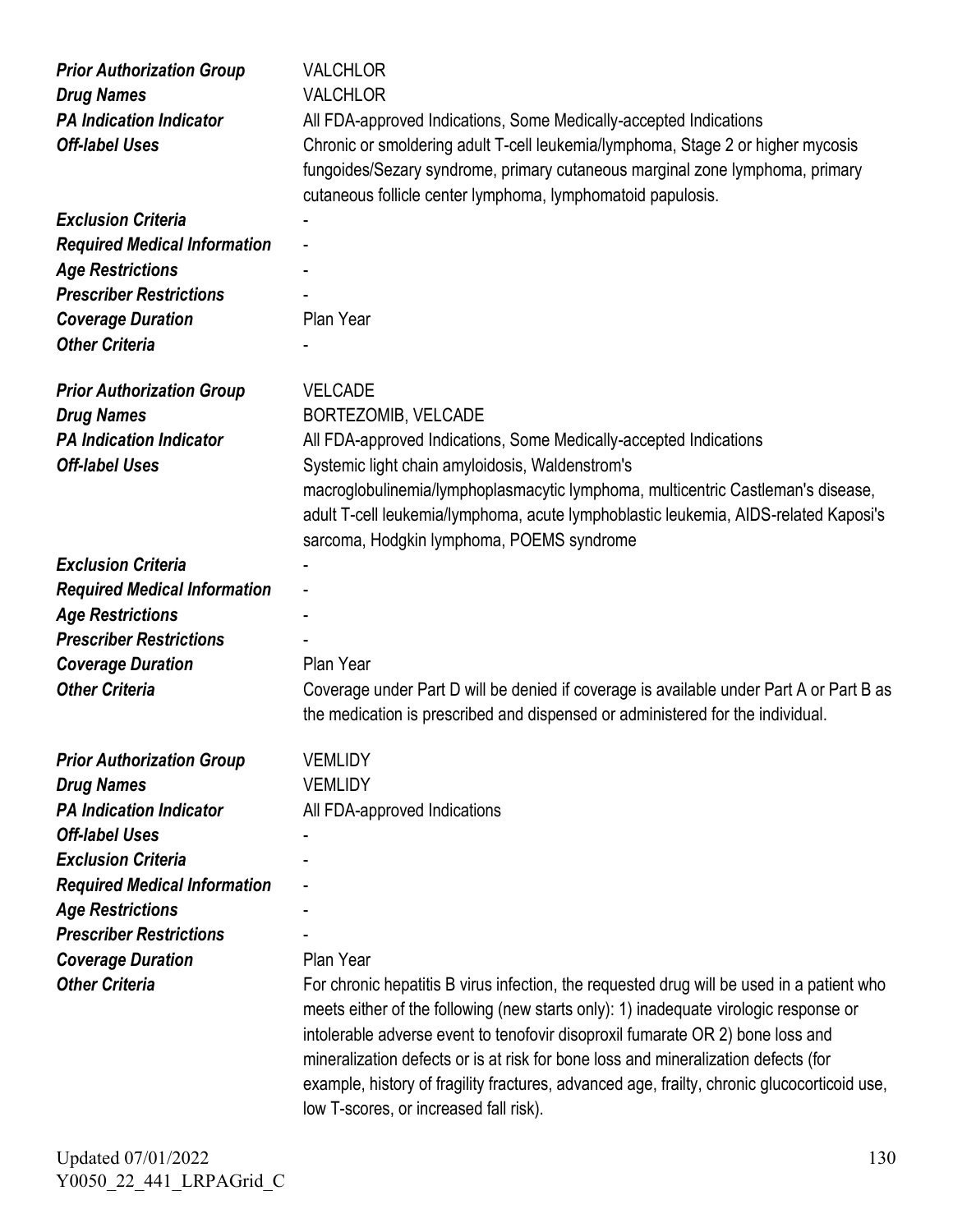| <b>Prior Authorization Group</b><br><b>Drug Names</b><br><b>PA Indication Indicator</b><br><b>Off-label Uses</b> | <b>VENCLEXTA</b><br>VENCLEXTA, VENCLEXTA STARTING PACK<br>All FDA-approved Indications, Some Medically-accepted Indications<br>Mantle cell lymphoma, blastic plasmacytoid dendritic cell neoplasm (BPDCN), multiple<br>myeloma, relapsed or refractory acute myeloid leukemia (AML), AML in patients 60<br>physiologic years of age or older.                                                                                                                                                                                                                                                                                                                                                                                                                                                                                                                                                                   |
|------------------------------------------------------------------------------------------------------------------|-----------------------------------------------------------------------------------------------------------------------------------------------------------------------------------------------------------------------------------------------------------------------------------------------------------------------------------------------------------------------------------------------------------------------------------------------------------------------------------------------------------------------------------------------------------------------------------------------------------------------------------------------------------------------------------------------------------------------------------------------------------------------------------------------------------------------------------------------------------------------------------------------------------------|
| <b>Exclusion Criteria</b>                                                                                        |                                                                                                                                                                                                                                                                                                                                                                                                                                                                                                                                                                                                                                                                                                                                                                                                                                                                                                                 |
| <b>Required Medical Information</b>                                                                              | For acute myeloid leukemia (AML), any of the following criteria must be met: 1) the<br>patient's physiologic age is 60 years of age or older OR 2) the requested drug will be<br>used as a component of repeating the initial successful induction regimen if late relapse<br>OR 3) the patient has comorbidities that preclude use of intensive induction<br>chemotherapy OR 4) the requested drug will be used for relapsed or refractory disease.<br>For blastic plasmacytoid dendritic cell neoplasm (BPDCN), any of the following criteria<br>must be met: 1) patient has systemic disease treated with palliative intent OR 2) patient<br>has relapsed or refractory disease. For multiple myeloma, all of the following must be<br>met: 1) the disease is relapsed or progressive AND 2) the requested drug will be used<br>in combination with dexamethasone AND 3) patient has t(11:14) translocation. |
| <b>Age Restrictions</b>                                                                                          |                                                                                                                                                                                                                                                                                                                                                                                                                                                                                                                                                                                                                                                                                                                                                                                                                                                                                                                 |
| <b>Prescriber Restrictions</b>                                                                                   |                                                                                                                                                                                                                                                                                                                                                                                                                                                                                                                                                                                                                                                                                                                                                                                                                                                                                                                 |
| <b>Coverage Duration</b>                                                                                         | Plan Year                                                                                                                                                                                                                                                                                                                                                                                                                                                                                                                                                                                                                                                                                                                                                                                                                                                                                                       |
| <b>Other Criteria</b>                                                                                            |                                                                                                                                                                                                                                                                                                                                                                                                                                                                                                                                                                                                                                                                                                                                                                                                                                                                                                                 |
| <b>Prior Authorization Group</b>                                                                                 | <b>VENTAVIS</b>                                                                                                                                                                                                                                                                                                                                                                                                                                                                                                                                                                                                                                                                                                                                                                                                                                                                                                 |
| <b>Drug Names</b>                                                                                                | <b>VENTAVIS</b>                                                                                                                                                                                                                                                                                                                                                                                                                                                                                                                                                                                                                                                                                                                                                                                                                                                                                                 |
| <b>PA Indication Indicator</b>                                                                                   | All FDA-approved Indications                                                                                                                                                                                                                                                                                                                                                                                                                                                                                                                                                                                                                                                                                                                                                                                                                                                                                    |
| <b>Off-label Uses</b>                                                                                            |                                                                                                                                                                                                                                                                                                                                                                                                                                                                                                                                                                                                                                                                                                                                                                                                                                                                                                                 |
| <b>Exclusion Criteria</b>                                                                                        |                                                                                                                                                                                                                                                                                                                                                                                                                                                                                                                                                                                                                                                                                                                                                                                                                                                                                                                 |
| <b>Required Medical Information</b>                                                                              | For pulmonary arterial hypertension (World Health Organization [WHO] Group 1), the<br>diagnosis was confirmed by right heart catheterization. For new starts only: 1)<br>pretreatment mean pulmonary arterial pressure is greater than 20 mmHg, 2)<br>pretreatment pulmonary capillary wedge pressure is less than or equal to 15 mmHg,<br>AND 3) pretreatment pulmonary vascular resistance is greater than or equal to 3 Wood<br>units.                                                                                                                                                                                                                                                                                                                                                                                                                                                                       |
| <b>Age Restrictions</b>                                                                                          |                                                                                                                                                                                                                                                                                                                                                                                                                                                                                                                                                                                                                                                                                                                                                                                                                                                                                                                 |
| <b>Prescriber Restrictions</b>                                                                                   |                                                                                                                                                                                                                                                                                                                                                                                                                                                                                                                                                                                                                                                                                                                                                                                                                                                                                                                 |
| <b>Coverage Duration</b>                                                                                         | Plan Year                                                                                                                                                                                                                                                                                                                                                                                                                                                                                                                                                                                                                                                                                                                                                                                                                                                                                                       |
| <b>Other Criteria</b>                                                                                            | Coverage under Part D will be denied if coverage is available under Part A or Part B as<br>the medication is prescribed and dispensed or administered for the individual.                                                                                                                                                                                                                                                                                                                                                                                                                                                                                                                                                                                                                                                                                                                                       |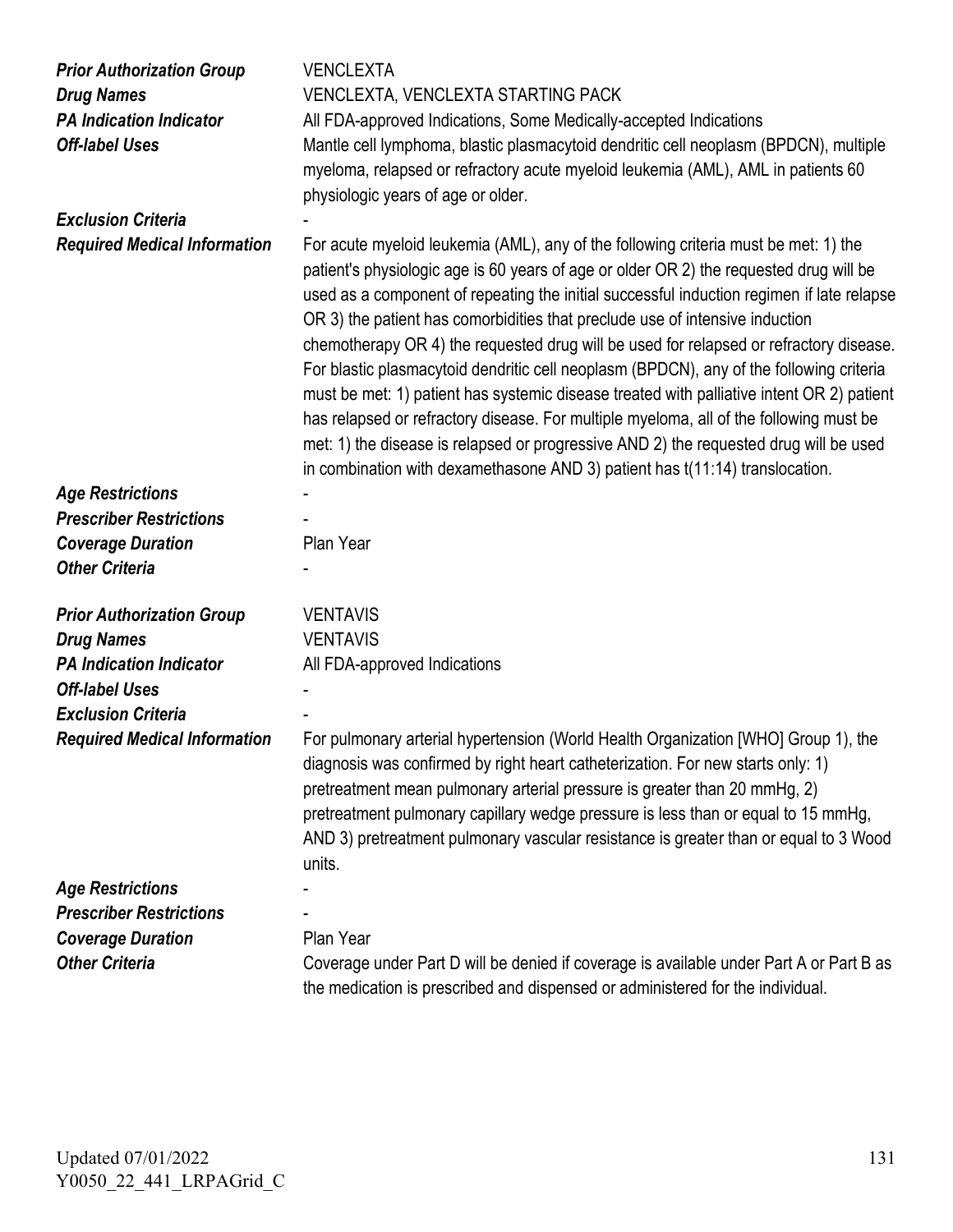| <b>Prior Authorization Group</b>    | <b>VERSACLOZ</b>                                                                                                                                                                                                                                                                                                                                                                                                                                                                                                                                                                                                              |
|-------------------------------------|-------------------------------------------------------------------------------------------------------------------------------------------------------------------------------------------------------------------------------------------------------------------------------------------------------------------------------------------------------------------------------------------------------------------------------------------------------------------------------------------------------------------------------------------------------------------------------------------------------------------------------|
| <b>Drug Names</b>                   | <b>VERSACLOZ</b>                                                                                                                                                                                                                                                                                                                                                                                                                                                                                                                                                                                                              |
| <b>PA Indication Indicator</b>      | All FDA-approved Indications                                                                                                                                                                                                                                                                                                                                                                                                                                                                                                                                                                                                  |
| <b>Off-label Uses</b>               |                                                                                                                                                                                                                                                                                                                                                                                                                                                                                                                                                                                                                               |
| <b>Exclusion Criteria</b>           |                                                                                                                                                                                                                                                                                                                                                                                                                                                                                                                                                                                                                               |
| <b>Required Medical Information</b> | For the treatment of a severely ill patient with schizophrenia who failed to respond<br>adequately to standard antipsychotic treatment (i.e., treatment-resistant schizophrenia),<br>1) the patient experienced an inadequate treatment response, intolerance, or<br>contraindication to one of the following generic products: A) aripiprazole, B) asenapine,<br>C) olanzapine, D) quetiapine, E) risperidone, F) ziprasidone AND 2) The patient<br>experienced an inadequate treatment response, intolerance, or contraindication to one<br>of the following brand products: A) Latuda, B) Rexulti, C) Secuado, D) Vraylar. |
| <b>Age Restrictions</b>             |                                                                                                                                                                                                                                                                                                                                                                                                                                                                                                                                                                                                                               |
| <b>Prescriber Restrictions</b>      |                                                                                                                                                                                                                                                                                                                                                                                                                                                                                                                                                                                                                               |
| <b>Coverage Duration</b>            | Plan Year                                                                                                                                                                                                                                                                                                                                                                                                                                                                                                                                                                                                                     |
| <b>Other Criteria</b>               |                                                                                                                                                                                                                                                                                                                                                                                                                                                                                                                                                                                                                               |
| <b>Prior Authorization Group</b>    | <b>VERZENIO</b>                                                                                                                                                                                                                                                                                                                                                                                                                                                                                                                                                                                                               |
| <b>Drug Names</b>                   | <b>VERZENIO</b>                                                                                                                                                                                                                                                                                                                                                                                                                                                                                                                                                                                                               |
| <b>PA Indication Indicator</b>      | All FDA-approved Indications, Some Medically-accepted Indications                                                                                                                                                                                                                                                                                                                                                                                                                                                                                                                                                             |
| <b>Off-label Uses</b>               | Recurrent hormone receptor (HR)-positive, human epidermal growth factor receptor 2                                                                                                                                                                                                                                                                                                                                                                                                                                                                                                                                            |
|                                     | (HER2)-negative breast cancer in combination with fulvestrant or an aromatase<br>inhibitor, or as a single agent if progression on prior endocrine therapy and prior<br>chemotherapy in the metastatic setting.                                                                                                                                                                                                                                                                                                                                                                                                               |
| <b>Exclusion Criteria</b>           |                                                                                                                                                                                                                                                                                                                                                                                                                                                                                                                                                                                                                               |
| <b>Required Medical Information</b> |                                                                                                                                                                                                                                                                                                                                                                                                                                                                                                                                                                                                                               |
| <b>Age Restrictions</b>             |                                                                                                                                                                                                                                                                                                                                                                                                                                                                                                                                                                                                                               |
| <b>Prescriber Restrictions</b>      |                                                                                                                                                                                                                                                                                                                                                                                                                                                                                                                                                                                                                               |
| <b>Coverage Duration</b>            | Plan Year                                                                                                                                                                                                                                                                                                                                                                                                                                                                                                                                                                                                                     |
| <b>Other Criteria</b>               |                                                                                                                                                                                                                                                                                                                                                                                                                                                                                                                                                                                                                               |
| <b>Prior Authorization Group</b>    | <b>VIGABATRIN</b>                                                                                                                                                                                                                                                                                                                                                                                                                                                                                                                                                                                                             |
| <b>Drug Names</b>                   | VIGABATRIN, VIGADRONE                                                                                                                                                                                                                                                                                                                                                                                                                                                                                                                                                                                                         |
| <b>PA Indication Indicator</b>      | All FDA-approved Indications                                                                                                                                                                                                                                                                                                                                                                                                                                                                                                                                                                                                  |
| <b>Off-label Uses</b>               |                                                                                                                                                                                                                                                                                                                                                                                                                                                                                                                                                                                                                               |
| <b>Exclusion Criteria</b>           |                                                                                                                                                                                                                                                                                                                                                                                                                                                                                                                                                                                                                               |
| <b>Required Medical Information</b> | For complex partial seizures (CPS): patient had an inadequate response to at least 2<br>antiepileptic drugs for CPS.                                                                                                                                                                                                                                                                                                                                                                                                                                                                                                          |
| <b>Age Restrictions</b>             |                                                                                                                                                                                                                                                                                                                                                                                                                                                                                                                                                                                                                               |
| <b>Prescriber Restrictions</b>      |                                                                                                                                                                                                                                                                                                                                                                                                                                                                                                                                                                                                                               |
| <b>Coverage Duration</b>            | Plan Year                                                                                                                                                                                                                                                                                                                                                                                                                                                                                                                                                                                                                     |
| <b>Other Criteria</b>               |                                                                                                                                                                                                                                                                                                                                                                                                                                                                                                                                                                                                                               |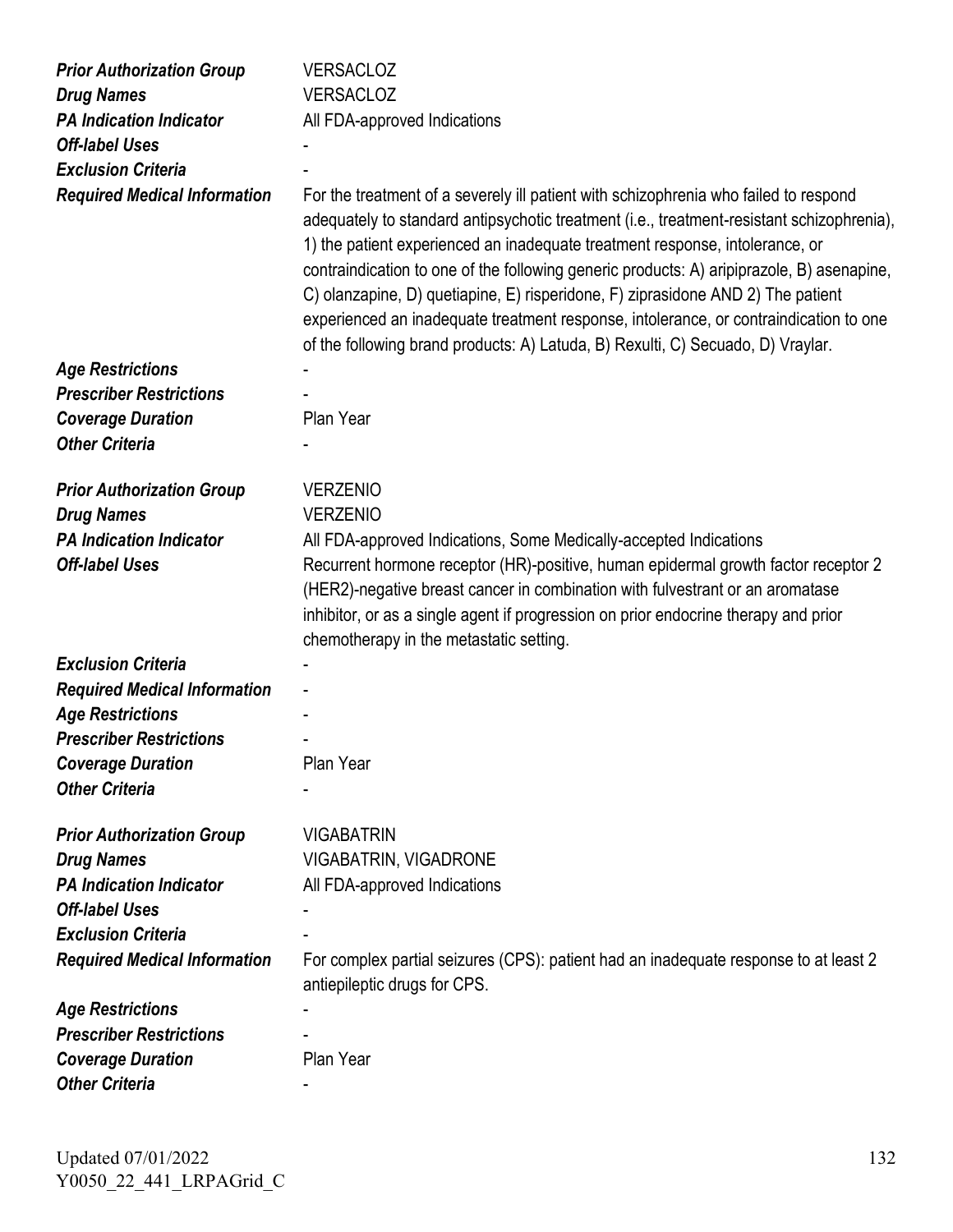| <b>Prior Authorization Group</b>    | <b>VITRAKVI</b>                                                                         |
|-------------------------------------|-----------------------------------------------------------------------------------------|
| <b>Drug Names</b>                   | <b>VITRAKVI</b>                                                                         |
| <b>PA Indication Indicator</b>      | All FDA-approved Indications, Some Medically-accepted Indications                       |
| <b>Off-label Uses</b>               | Advanced, recurrent, or persistent neurotrophic tyrosine receptor kinase (NTRK) gene    |
|                                     | fusion-positive solid tumors, first-line treatment of NTRK gene fusion-positive solid   |
|                                     | tumors.                                                                                 |
| <b>Exclusion Criteria</b>           |                                                                                         |
| <b>Required Medical Information</b> | For all neurotrophic tyrosine receptor kinase (NTRK) gene fusion-positive solid tumors, |
|                                     | the disease is without a known acquired resistance mutation.                            |
| <b>Age Restrictions</b>             |                                                                                         |
| <b>Prescriber Restrictions</b>      |                                                                                         |
| <b>Coverage Duration</b>            | Plan Year                                                                               |
| <b>Other Criteria</b>               |                                                                                         |
|                                     |                                                                                         |
| <b>Prior Authorization Group</b>    | <b>VIZIMPRO</b>                                                                         |
| <b>Drug Names</b>                   | <b>VIZIMPRO</b>                                                                         |
| <b>PA Indication Indicator</b>      | All FDA-approved Indications, Some Medically-accepted Indications                       |
| <b>Off-label Uses</b>               | Recurrent or advanced non-small cell lung cancer (NSCLC).                               |
| <b>Exclusion Criteria</b>           |                                                                                         |
| <b>Required Medical Information</b> | For non-small cell lung cancer (NSCLC): 1) the disease is recurrent, advanced or        |
|                                     | metastatic, and 2) the patient has sensitizing EGFR mutation-positive disease.          |
| <b>Age Restrictions</b>             |                                                                                         |
| <b>Prescriber Restrictions</b>      |                                                                                         |
| <b>Coverage Duration</b>            | Plan Year                                                                               |
| <b>Other Criteria</b>               |                                                                                         |
|                                     |                                                                                         |
| <b>Prior Authorization Group</b>    | VORICONAZOLE                                                                            |
| <b>Drug Names</b>                   | <b>VORICONAZOLE</b>                                                                     |
| <b>PA Indication Indicator</b>      | All FDA-approved Indications                                                            |
| <b>Off-label Uses</b>               |                                                                                         |
| <b>Exclusion Criteria</b>           |                                                                                         |
| <b>Required Medical Information</b> | The patient will use the requested drug orally or intravenously.                        |
| <b>Age Restrictions</b>             |                                                                                         |
| <b>Prescriber Restrictions</b>      |                                                                                         |
| <b>Coverage Duration</b>            | 6 months                                                                                |
| <b>Other Criteria</b>               |                                                                                         |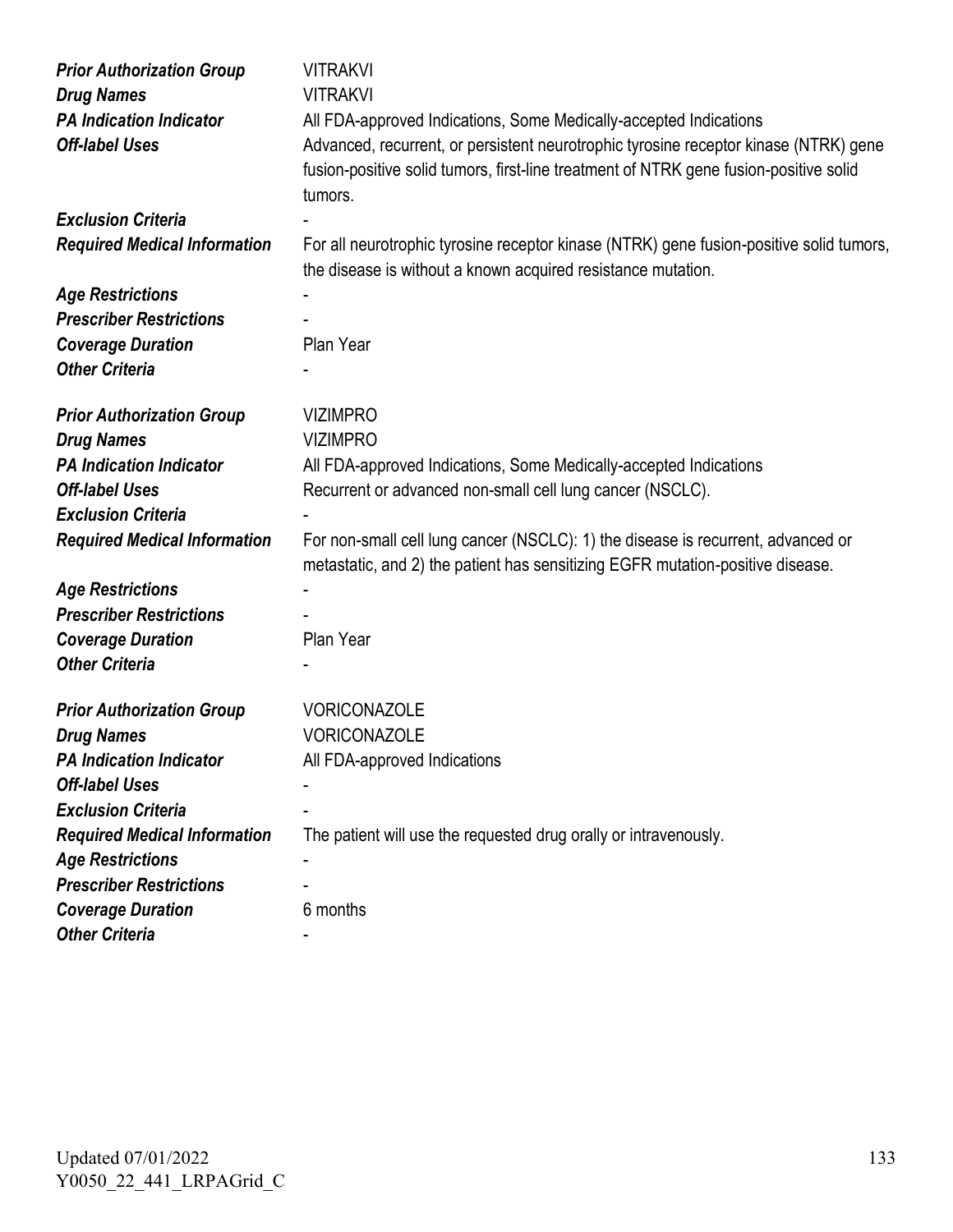| <b>Prior Authorization Group</b>    | <b>VOSEVI</b>                                                                                                                                                                                                                                                                                                                                                                                                                                                                                                                                                                     |
|-------------------------------------|-----------------------------------------------------------------------------------------------------------------------------------------------------------------------------------------------------------------------------------------------------------------------------------------------------------------------------------------------------------------------------------------------------------------------------------------------------------------------------------------------------------------------------------------------------------------------------------|
| <b>Drug Names</b>                   | <b>VOSEVI</b>                                                                                                                                                                                                                                                                                                                                                                                                                                                                                                                                                                     |
| <b>PA Indication Indicator</b>      | All FDA-approved Indications                                                                                                                                                                                                                                                                                                                                                                                                                                                                                                                                                      |
| <b>Off-label Uses</b>               |                                                                                                                                                                                                                                                                                                                                                                                                                                                                                                                                                                                   |
| <b>Exclusion Criteria</b>           | Decompensated cirrhosis/moderate or severe hepatic impairment (Child Turcotte Pugh<br>class $B$ or $C$ )                                                                                                                                                                                                                                                                                                                                                                                                                                                                          |
| <b>Required Medical Information</b> | For hepatitis C: Infection confirmed by presence of HCV RNA in the serum prior to<br>starting treatment. Planned treatment regimen, genotype, prior treatment history,<br>presence or absence of cirrhosis (compensated or decompensated [Child Turcotte<br>Pugh class B or C]), presence or absence of HIV coinfection, presence or absence of<br>resistance-associated substitutions where applicable, liver and kidney transplantation<br>status if applicable. Coverage conditions and specific durations of approval will be<br>based on current AASLD treatment guidelines. |
| <b>Age Restrictions</b>             |                                                                                                                                                                                                                                                                                                                                                                                                                                                                                                                                                                                   |
| <b>Prescriber Restrictions</b>      |                                                                                                                                                                                                                                                                                                                                                                                                                                                                                                                                                                                   |
| <b>Coverage Duration</b>            | Criteria will be applied consistent with current AASLD-IDSA guidance.                                                                                                                                                                                                                                                                                                                                                                                                                                                                                                             |
| <b>Other Criteria</b>               |                                                                                                                                                                                                                                                                                                                                                                                                                                                                                                                                                                                   |
| <b>Prior Authorization Group</b>    | <b>VOTRIENT</b>                                                                                                                                                                                                                                                                                                                                                                                                                                                                                                                                                                   |
| <b>Drug Names</b>                   | <b>VOTRIENT</b>                                                                                                                                                                                                                                                                                                                                                                                                                                                                                                                                                                   |
| <b>PA Indication Indicator</b>      | All FDA-approved Indications, Some Medically-accepted Indications                                                                                                                                                                                                                                                                                                                                                                                                                                                                                                                 |
| <b>Off-label Uses</b>               | Thyroid carcinoma (follicular, papillary, Hurthle cell, or medullary), uterine sarcoma.                                                                                                                                                                                                                                                                                                                                                                                                                                                                                           |
| <b>Exclusion Criteria</b>           |                                                                                                                                                                                                                                                                                                                                                                                                                                                                                                                                                                                   |
| <b>Required Medical Information</b> | For renal cell carcinoma: The disease is advanced, relapsed, or stage IV. For soft<br>tissue sarcoma (STS): The patient does not have an adipocytic soft tissue sarcoma.<br>For uterine sarcoma: The disease is recurrent or metastatic.                                                                                                                                                                                                                                                                                                                                          |
| <b>Age Restrictions</b>             |                                                                                                                                                                                                                                                                                                                                                                                                                                                                                                                                                                                   |
| <b>Prescriber Restrictions</b>      |                                                                                                                                                                                                                                                                                                                                                                                                                                                                                                                                                                                   |
| <b>Coverage Duration</b>            | Plan Year                                                                                                                                                                                                                                                                                                                                                                                                                                                                                                                                                                         |
| <b>Other Criteria</b>               |                                                                                                                                                                                                                                                                                                                                                                                                                                                                                                                                                                                   |
| <b>Prior Authorization Group</b>    | <b>WELIREG</b>                                                                                                                                                                                                                                                                                                                                                                                                                                                                                                                                                                    |
| <b>Drug Names</b>                   | <b>WELIREG</b>                                                                                                                                                                                                                                                                                                                                                                                                                                                                                                                                                                    |
| <b>PA Indication Indicator</b>      | All FDA-approved Indications                                                                                                                                                                                                                                                                                                                                                                                                                                                                                                                                                      |
| <b>Off-label Uses</b>               |                                                                                                                                                                                                                                                                                                                                                                                                                                                                                                                                                                                   |
| <b>Exclusion Criteria</b>           |                                                                                                                                                                                                                                                                                                                                                                                                                                                                                                                                                                                   |
| <b>Required Medical Information</b> |                                                                                                                                                                                                                                                                                                                                                                                                                                                                                                                                                                                   |
| <b>Age Restrictions</b>             |                                                                                                                                                                                                                                                                                                                                                                                                                                                                                                                                                                                   |
| <b>Prescriber Restrictions</b>      |                                                                                                                                                                                                                                                                                                                                                                                                                                                                                                                                                                                   |
| <b>Coverage Duration</b>            | Plan Year                                                                                                                                                                                                                                                                                                                                                                                                                                                                                                                                                                         |
| <b>Other Criteria</b>               |                                                                                                                                                                                                                                                                                                                                                                                                                                                                                                                                                                                   |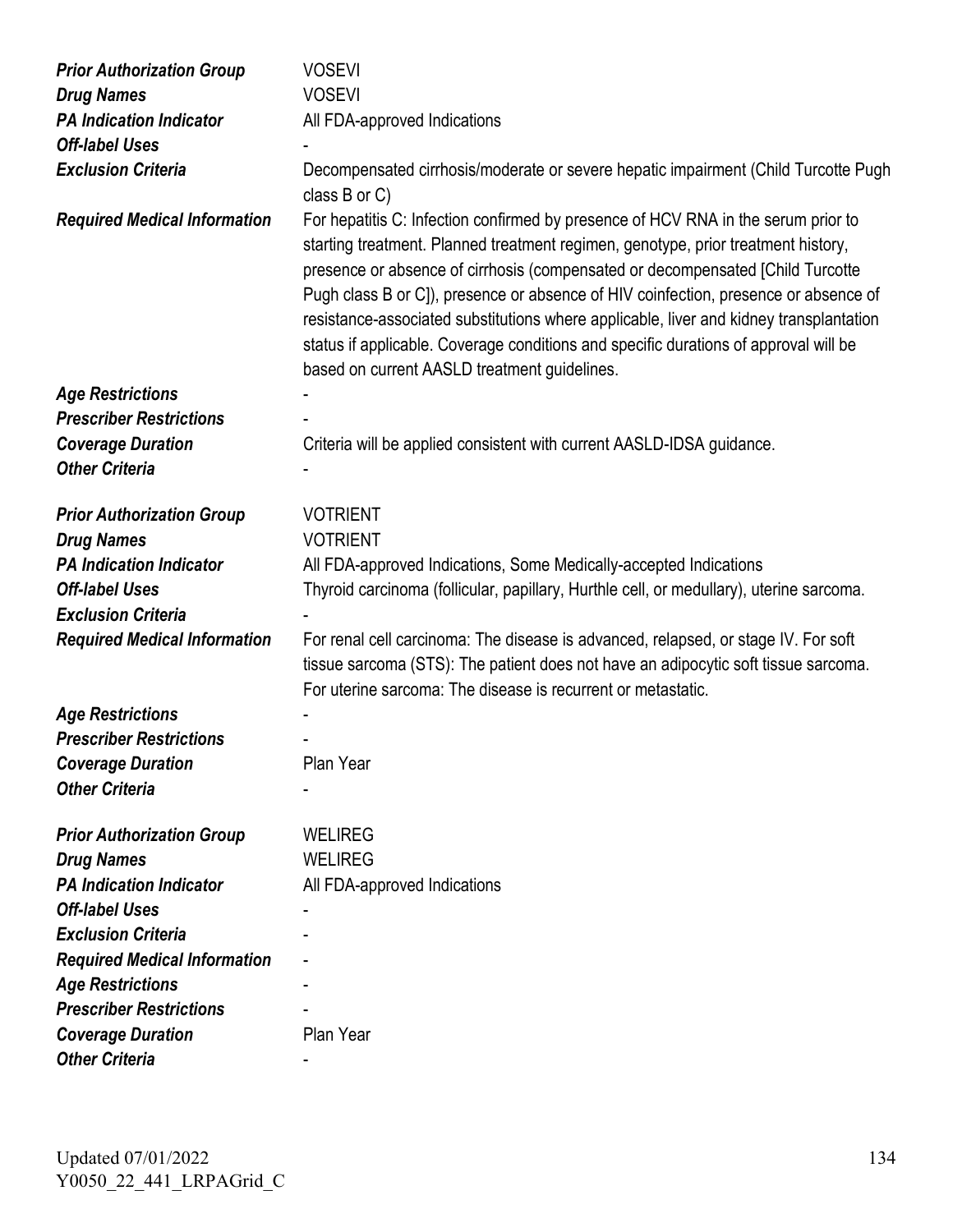| <b>Prior Authorization Group</b><br><b>Drug Names</b><br><b>PA Indication Indicator</b><br><b>Off-label Uses</b> | <b>XALKORI</b><br><b>XALKORI</b><br>All FDA-approved Indications, Some Medically-accepted Indications<br>Recurrent non-small cell lung cancer (NSCLC), NSCLC with high-level MET                                                                                                                                                                                                                                                                                                                                                                                                                                                        |
|------------------------------------------------------------------------------------------------------------------|-----------------------------------------------------------------------------------------------------------------------------------------------------------------------------------------------------------------------------------------------------------------------------------------------------------------------------------------------------------------------------------------------------------------------------------------------------------------------------------------------------------------------------------------------------------------------------------------------------------------------------------------|
|                                                                                                                  | amplification or MET exon 14 skipping mutation, inflammatory myofibroblastic tumors<br>$(IMT)$ .                                                                                                                                                                                                                                                                                                                                                                                                                                                                                                                                        |
| <b>Exclusion Criteria</b>                                                                                        |                                                                                                                                                                                                                                                                                                                                                                                                                                                                                                                                                                                                                                         |
| <b>Required Medical Information</b>                                                                              | For NSCLC, the requested drug is used in any of the following settings: 1) the patient<br>has recurrent, advanced or metastatic ALK-positive NSCLC, 2) the patient has<br>recurrent, advanced or metastatic ROS-1 positive NSCLC, or 3) the patient has NSCLC<br>with high-level MET amplification or MET exon 14 skipping mutation. For IMT, the<br>disease is ALK-positive. For anaplastic large cell lymphoma, the disease is relapsed or<br>refractory and ALK-positive.                                                                                                                                                            |
| <b>Age Restrictions</b>                                                                                          |                                                                                                                                                                                                                                                                                                                                                                                                                                                                                                                                                                                                                                         |
| <b>Prescriber Restrictions</b>                                                                                   |                                                                                                                                                                                                                                                                                                                                                                                                                                                                                                                                                                                                                                         |
| <b>Coverage Duration</b>                                                                                         | Plan Year                                                                                                                                                                                                                                                                                                                                                                                                                                                                                                                                                                                                                               |
| <b>Other Criteria</b>                                                                                            |                                                                                                                                                                                                                                                                                                                                                                                                                                                                                                                                                                                                                                         |
| <b>Prior Authorization Group</b>                                                                                 | <b>XELJANZ</b>                                                                                                                                                                                                                                                                                                                                                                                                                                                                                                                                                                                                                          |
| <b>Drug Names</b>                                                                                                | XELJANZ, XELJANZ XR                                                                                                                                                                                                                                                                                                                                                                                                                                                                                                                                                                                                                     |
| <b>PA Indication Indicator</b>                                                                                   | All FDA-approved Indications                                                                                                                                                                                                                                                                                                                                                                                                                                                                                                                                                                                                            |
| <b>Off-label Uses</b>                                                                                            |                                                                                                                                                                                                                                                                                                                                                                                                                                                                                                                                                                                                                                         |
| <b>Exclusion Criteria</b>                                                                                        |                                                                                                                                                                                                                                                                                                                                                                                                                                                                                                                                                                                                                                         |
| <b>Required Medical Information</b>                                                                              | For moderately to severely active rheumatoid arthritis (new starts only): patient has<br>experienced an inadequate treatment response or intolerance to at least one tumor<br>necrosis factor (TNF) inhibitor. For active psoriatic arthritis (new starts only): 1) Patient<br>has experienced an inadequate treatment response or intolerance to at least one TNF<br>inhibitor AND 2) The requested drug is used in combination with a nonbiologic DMARD.<br>For moderately to severely active ulcerative colitis (new starts only): Inadequate<br>response, intolerance or contraindication to a tumor necrosis factor (TNF) blocker. |
| <b>Age Restrictions</b>                                                                                          |                                                                                                                                                                                                                                                                                                                                                                                                                                                                                                                                                                                                                                         |
| <b>Prescriber Restrictions</b>                                                                                   |                                                                                                                                                                                                                                                                                                                                                                                                                                                                                                                                                                                                                                         |
| <b>Coverage Duration</b>                                                                                         | Plan Year                                                                                                                                                                                                                                                                                                                                                                                                                                                                                                                                                                                                                               |
|                                                                                                                  |                                                                                                                                                                                                                                                                                                                                                                                                                                                                                                                                                                                                                                         |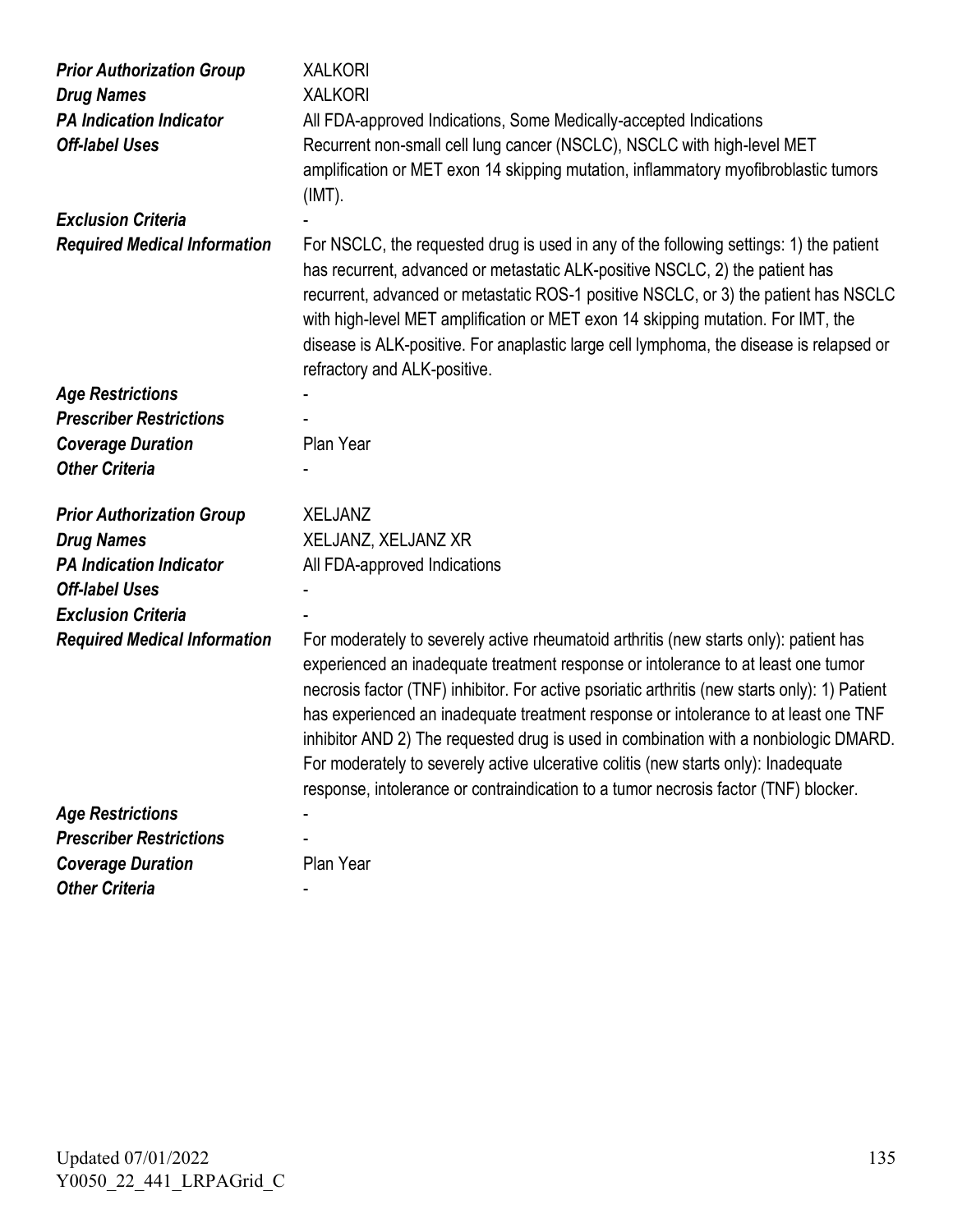| <b>Prior Authorization Group</b>    | <b>XERMELO</b>                                                                          |
|-------------------------------------|-----------------------------------------------------------------------------------------|
| <b>Drug Names</b>                   | <b>XERMELO</b>                                                                          |
| <b>PA Indication Indicator</b>      | All FDA-approved Indications                                                            |
| <b>Off-label Uses</b>               |                                                                                         |
| <b>Exclusion Criteria</b>           |                                                                                         |
| <b>Required Medical Information</b> |                                                                                         |
| <b>Age Restrictions</b>             |                                                                                         |
| <b>Prescriber Restrictions</b>      |                                                                                         |
| <b>Coverage Duration</b>            | Plan Year                                                                               |
| <b>Other Criteria</b>               |                                                                                         |
|                                     |                                                                                         |
| <b>Prior Authorization Group</b>    | <b>XGEVA</b>                                                                            |
| <b>Drug Names</b>                   | <b>XGEVA</b>                                                                            |
| <b>PA Indication Indicator</b>      | All FDA-approved Indications                                                            |
| <b>Off-label Uses</b>               |                                                                                         |
| <b>Exclusion Criteria</b>           |                                                                                         |
| <b>Required Medical Information</b> | For hypercalcemia of malignancy: condition is refractory to intravenous (IV)            |
|                                     | bisphosphonate therapy or there is a clinical reason to avoid IV bisphosphonate         |
|                                     | therapy.                                                                                |
| <b>Age Restrictions</b>             |                                                                                         |
| <b>Prescriber Restrictions</b>      |                                                                                         |
| <b>Coverage Duration</b>            | Plan Year                                                                               |
| <b>Other Criteria</b>               | Coverage under Part D will be denied if coverage is available under Part A or Part B as |
|                                     | the medication is prescribed and dispensed or administered for the individual.          |
| <b>Prior Authorization Group</b>    | <b>XIFAXAN</b>                                                                          |
| <b>Drug Names</b>                   | <b>XIFAXAN</b>                                                                          |
| <b>PA Indication Indicator</b>      | All FDA-approved Indications                                                            |
| <b>Off-label Uses</b>               |                                                                                         |
| <b>Exclusion Criteria</b>           |                                                                                         |
| <b>Required Medical Information</b> | 1) The requested drug is being prescribed to reduce the risk of overt hepatic           |
|                                     | encephalopathy (HE) recurrence OR 2) The patient has the diagnosis of irritable bowel   |
|                                     | syndrome with diarrhea (IBS-D) AND 3) If the patient has previously received treatment  |
|                                     | with the requested drug, the patient has experienced a recurrence of symptoms AND 4)    |
|                                     | The patient has not already received an initial 14-day course of treatment and two      |
|                                     | additional 14-day courses of treatment with the requested drug OR 5) The patient has    |
|                                     | not previously received treatment with the requested drug.                              |
| <b>Age Restrictions</b>             |                                                                                         |
| <b>Prescriber Restrictions</b>      |                                                                                         |
| <b>Coverage Duration</b>            | Reduction in risk of overt HE recurrence: 6 months, IBS-D: 14 days                      |
| <b>Other Criteria</b>               |                                                                                         |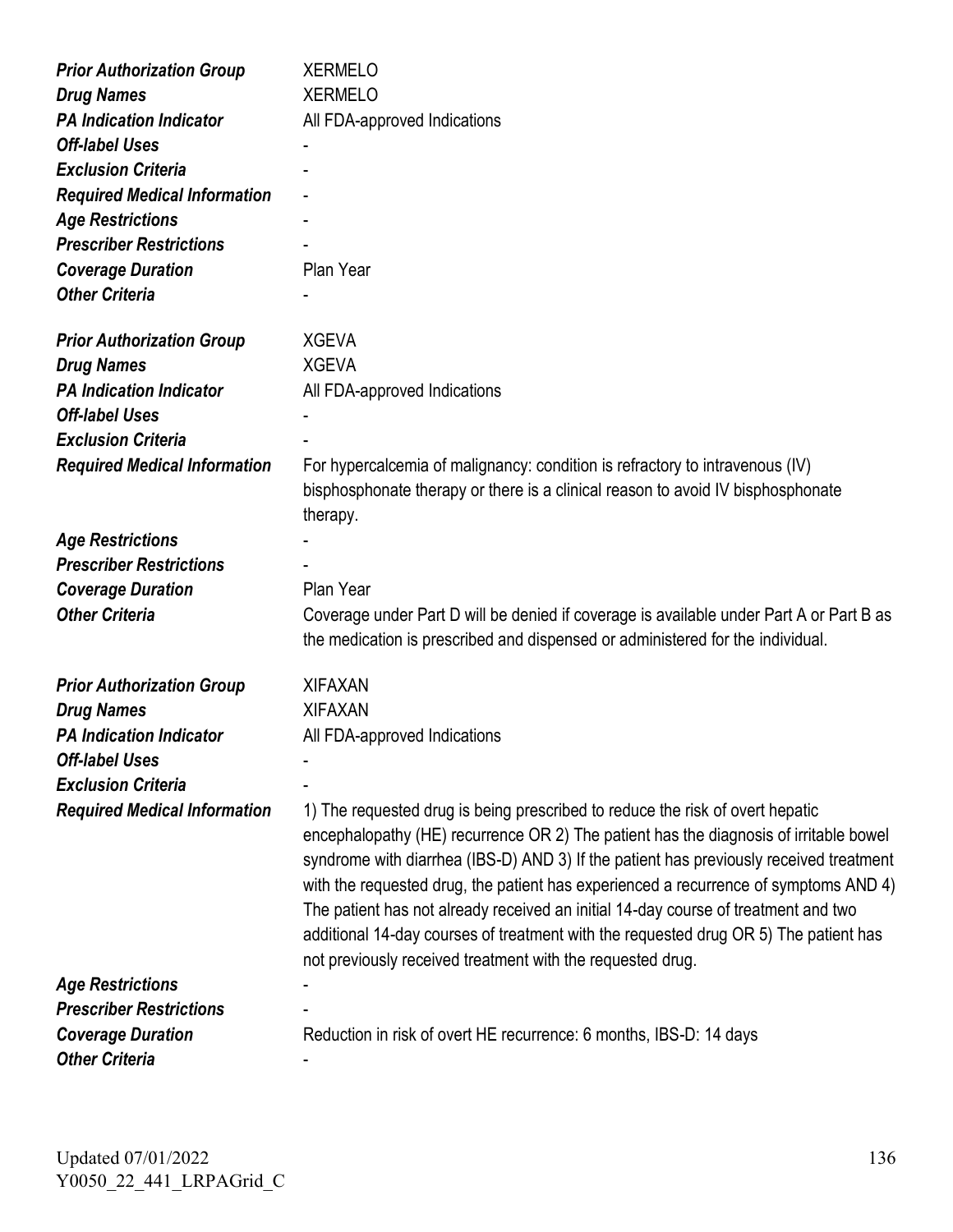| <b>Prior Authorization Group</b>    | <b>XOLAIR</b>                                                                                                                                                                                                                                                                                                                                                                                                                                                                                                                                                                                                                                                                                                                                                                                                                                                                                                                                                                                                                                                                                                                                                                                                                                         |
|-------------------------------------|-------------------------------------------------------------------------------------------------------------------------------------------------------------------------------------------------------------------------------------------------------------------------------------------------------------------------------------------------------------------------------------------------------------------------------------------------------------------------------------------------------------------------------------------------------------------------------------------------------------------------------------------------------------------------------------------------------------------------------------------------------------------------------------------------------------------------------------------------------------------------------------------------------------------------------------------------------------------------------------------------------------------------------------------------------------------------------------------------------------------------------------------------------------------------------------------------------------------------------------------------------|
| <b>Drug Names</b>                   | <b>XOLAIR</b>                                                                                                                                                                                                                                                                                                                                                                                                                                                                                                                                                                                                                                                                                                                                                                                                                                                                                                                                                                                                                                                                                                                                                                                                                                         |
| <b>PA Indication Indicator</b>      | All FDA-approved Indications                                                                                                                                                                                                                                                                                                                                                                                                                                                                                                                                                                                                                                                                                                                                                                                                                                                                                                                                                                                                                                                                                                                                                                                                                          |
| <b>Off-label Uses</b>               |                                                                                                                                                                                                                                                                                                                                                                                                                                                                                                                                                                                                                                                                                                                                                                                                                                                                                                                                                                                                                                                                                                                                                                                                                                                       |
| <b>Exclusion Criteria</b>           |                                                                                                                                                                                                                                                                                                                                                                                                                                                                                                                                                                                                                                                                                                                                                                                                                                                                                                                                                                                                                                                                                                                                                                                                                                                       |
| <b>Required Medical Information</b> | For allergic asthma initial therapy: 1) Patient has positive skin test (or blood test) to at<br>least 1 perennial aeroallergen, 2) Patient has baseline IgE level greater than or equal to<br>30 IU/mL, and 3) Patient has inadequate asthma control despite current treatment with<br>both of the following medications at optimized doses: a) Inhaled corticosteroid, and b)<br>Additional controller (long acting beta2-agonist, leukotriene modifier, or sustained-<br>release theophylline) unless patient has an intolerance or contraindication to such<br>therapies. For allergic asthma continuation therapy only: Patient's asthma control has<br>improved on treatment with the requested drug since initiation of therapy. For chronic<br>idiopathic urticaria (CIU) initial therapy: 1) Patient has been evaluated for other causes<br>of urticaria, including bradykinin-related angioedema and IL-1-associated urticarial<br>syndromes (auto-inflammatory disorders, urticarial vasculitis), and 2) Patient has<br>experienced a spontaneous onset of wheals, angioedema, or both, for at least 6 weeks.<br>For CIU continuation therapy: Patient has experienced a response (e.g., improved<br>symptoms) since initiation of therapy. |
| <b>Age Restrictions</b>             | For CIU: 12 years of age or older. For allergic asthma: 6 years of age or older. For<br>nasal polyps: 18 years of age or older.                                                                                                                                                                                                                                                                                                                                                                                                                                                                                                                                                                                                                                                                                                                                                                                                                                                                                                                                                                                                                                                                                                                       |
| <b>Prescriber Restrictions</b>      |                                                                                                                                                                                                                                                                                                                                                                                                                                                                                                                                                                                                                                                                                                                                                                                                                                                                                                                                                                                                                                                                                                                                                                                                                                                       |
| <b>Coverage Duration</b>            | Allergic asthma and nasal polyps: Plan Year. CIU initial: 6 months. CIU continuation:<br>Plan Year                                                                                                                                                                                                                                                                                                                                                                                                                                                                                                                                                                                                                                                                                                                                                                                                                                                                                                                                                                                                                                                                                                                                                    |
| <b>Other Criteria</b>               |                                                                                                                                                                                                                                                                                                                                                                                                                                                                                                                                                                                                                                                                                                                                                                                                                                                                                                                                                                                                                                                                                                                                                                                                                                                       |
| <b>Prior Authorization Group</b>    | <b>XOSPATA</b>                                                                                                                                                                                                                                                                                                                                                                                                                                                                                                                                                                                                                                                                                                                                                                                                                                                                                                                                                                                                                                                                                                                                                                                                                                        |
| <b>Drug Names</b>                   | <b>XOSPATA</b>                                                                                                                                                                                                                                                                                                                                                                                                                                                                                                                                                                                                                                                                                                                                                                                                                                                                                                                                                                                                                                                                                                                                                                                                                                        |
| <b>PA Indication Indicator</b>      | All FDA-approved Indications, Some Medically-accepted Indications                                                                                                                                                                                                                                                                                                                                                                                                                                                                                                                                                                                                                                                                                                                                                                                                                                                                                                                                                                                                                                                                                                                                                                                     |
| <b>Off-label Uses</b>               | Myeloid, lymphoid, or mixed lineage neoplasms with eosinophilia and FLT3<br>rearrangement                                                                                                                                                                                                                                                                                                                                                                                                                                                                                                                                                                                                                                                                                                                                                                                                                                                                                                                                                                                                                                                                                                                                                             |
| <b>Exclusion Criteria</b>           |                                                                                                                                                                                                                                                                                                                                                                                                                                                                                                                                                                                                                                                                                                                                                                                                                                                                                                                                                                                                                                                                                                                                                                                                                                                       |
| <b>Required Medical Information</b> | For myeloid, lymphoid, or mixed lineage neoplasms with eosinophilia and FLT3<br>rearrangement: the disease is in chronic or blast phase.                                                                                                                                                                                                                                                                                                                                                                                                                                                                                                                                                                                                                                                                                                                                                                                                                                                                                                                                                                                                                                                                                                              |
| <b>Age Restrictions</b>             | 18 years of age or older                                                                                                                                                                                                                                                                                                                                                                                                                                                                                                                                                                                                                                                                                                                                                                                                                                                                                                                                                                                                                                                                                                                                                                                                                              |
| <b>Prescriber Restrictions</b>      |                                                                                                                                                                                                                                                                                                                                                                                                                                                                                                                                                                                                                                                                                                                                                                                                                                                                                                                                                                                                                                                                                                                                                                                                                                                       |
| <b>Coverage Duration</b>            | Plan Year                                                                                                                                                                                                                                                                                                                                                                                                                                                                                                                                                                                                                                                                                                                                                                                                                                                                                                                                                                                                                                                                                                                                                                                                                                             |
| <b>Other Criteria</b>               |                                                                                                                                                                                                                                                                                                                                                                                                                                                                                                                                                                                                                                                                                                                                                                                                                                                                                                                                                                                                                                                                                                                                                                                                                                                       |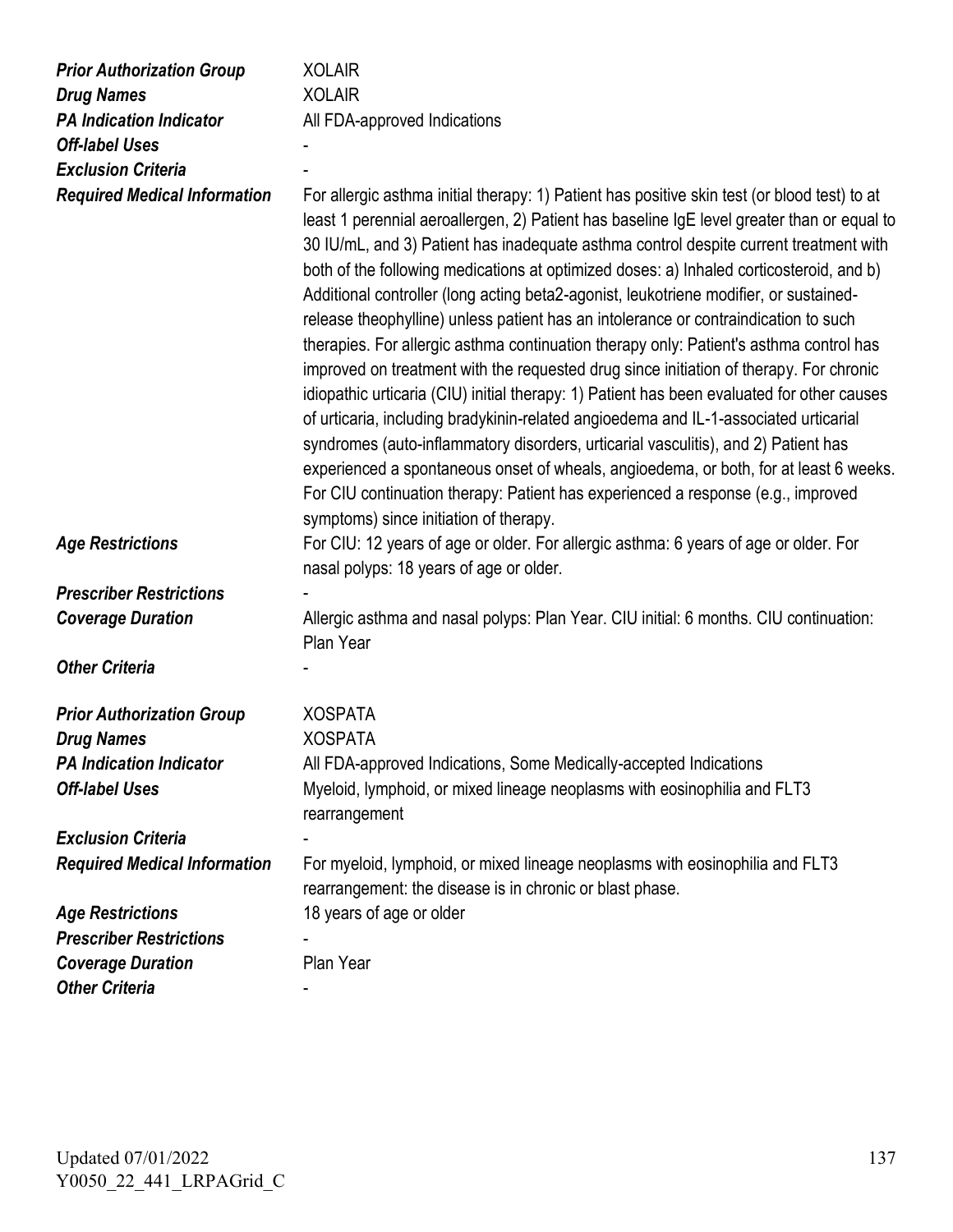| <b>Prior Authorization Group</b><br><b>Drug Names</b> | <b>XPOVIO</b><br>XPOVIO, XPOVIO 100 MG ONCE WEEKLY, XPOVIO 40 MG ONCE WEEKLY,<br>XPOVIO 40 MG TWICE WEEKLY, XPOVIO 60 MG ONCE WEEKLY, XPOVIO 60 MG<br>TWICE WEEKLY, XPOVIO 80 MG ONCE WEEKLY, XPOVIO 80 MG TWICE WEEKLY |
|-------------------------------------------------------|-------------------------------------------------------------------------------------------------------------------------------------------------------------------------------------------------------------------------|
| <b>PA Indication Indicator</b>                        | All FDA-approved Indications                                                                                                                                                                                            |
| <b>Off-label Uses</b>                                 |                                                                                                                                                                                                                         |
| <b>Exclusion Criteria</b>                             |                                                                                                                                                                                                                         |
| <b>Required Medical Information</b>                   |                                                                                                                                                                                                                         |
| <b>Age Restrictions</b>                               |                                                                                                                                                                                                                         |
| <b>Prescriber Restrictions</b>                        |                                                                                                                                                                                                                         |
| <b>Coverage Duration</b>                              | Plan Year                                                                                                                                                                                                               |
| <b>Other Criteria</b>                                 |                                                                                                                                                                                                                         |
| <b>Prior Authorization Group</b>                      | <b>XTANDI</b>                                                                                                                                                                                                           |
| <b>Drug Names</b>                                     | <b>XTANDI</b>                                                                                                                                                                                                           |
| <b>PA Indication Indicator</b>                        | All FDA-approved Indications                                                                                                                                                                                            |
| <b>Off-label Uses</b>                                 |                                                                                                                                                                                                                         |
| <b>Exclusion Criteria</b>                             |                                                                                                                                                                                                                         |
| <b>Required Medical Information</b>                   | The requested drug will be used in combination with a gonadotropin-releasing hormone                                                                                                                                    |
|                                                       | (GnRH) analog or after bilateral orchiectomy.                                                                                                                                                                           |
| <b>Age Restrictions</b>                               |                                                                                                                                                                                                                         |
| <b>Prescriber Restrictions</b>                        |                                                                                                                                                                                                                         |
| <b>Coverage Duration</b>                              | Plan Year                                                                                                                                                                                                               |
| <b>Other Criteria</b>                                 |                                                                                                                                                                                                                         |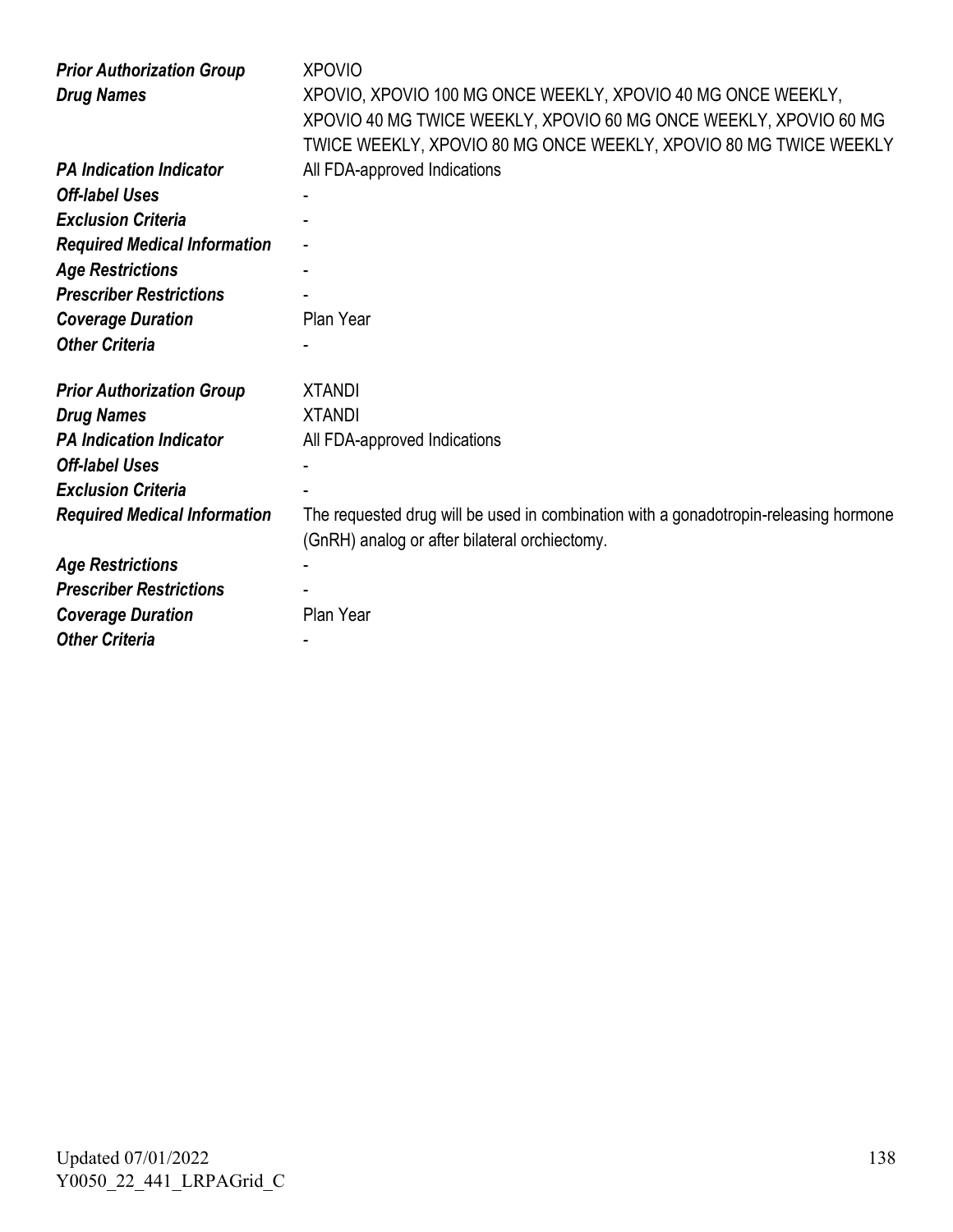| <b>Prior Authorization Group</b><br><b>Drug Names</b><br><b>PA Indication Indicator</b><br><b>Off-label Uses</b><br><b>Exclusion Criteria</b><br><b>Required Medical Information</b> | <b>XYREM</b><br><b>XYREM</b><br>All FDA-approved Indications<br>1) The requested drug is being prescribed for the treatment of excessive daytime<br>sleepiness in a patient 7 years of age or older with narcolepsy AND 2) The diagnosis<br>has been confirmed by sleep lab evaluation AND 3) The patient experienced an<br>inadequate treatment response or intolerance to at least one central nervous system<br>(CNS) stimulant drug (e.g., amphetamine, dextroamphetamine, or methylphenidate)<br>OR has a contraindication that would prohibit a trial of central nervous system (CNS)<br>stimulant drugs (e.g., amphetamine, dextroamphetamine, or methylphenidate) [Note:<br>Coverage of amphetamines may require prior authorization.] AND 4) If the patient is 18<br>years of age or older, the patient experienced an inadequate treatment response or<br>intolerance to at least one central nervous system (CNS) wakefulness promoting drug<br>(e.g., armodafinil) OR has a contraindication that would prohibit a trial of central<br>nervous system (CNS) wakefulness promoting drugs (e.g., armodafinil) [Note: coverage<br>of armodafinil may require prior authorization.] OR 5) The requested drug is being<br>prescribed for the treatment of cataplexy in a patient 7 years of age or older with<br>narcolepsy AND 6) The diagnosis has been confirmed by sleep lab evaluation. |
|--------------------------------------------------------------------------------------------------------------------------------------------------------------------------------------|-----------------------------------------------------------------------------------------------------------------------------------------------------------------------------------------------------------------------------------------------------------------------------------------------------------------------------------------------------------------------------------------------------------------------------------------------------------------------------------------------------------------------------------------------------------------------------------------------------------------------------------------------------------------------------------------------------------------------------------------------------------------------------------------------------------------------------------------------------------------------------------------------------------------------------------------------------------------------------------------------------------------------------------------------------------------------------------------------------------------------------------------------------------------------------------------------------------------------------------------------------------------------------------------------------------------------------------------------------------------------------------------------------|
| <b>Age Restrictions</b>                                                                                                                                                              | 7 years of age or older                                                                                                                                                                                                                                                                                                                                                                                                                                                                                                                                                                                                                                                                                                                                                                                                                                                                                                                                                                                                                                                                                                                                                                                                                                                                                                                                                                             |
| <b>Prescriber Restrictions</b><br><b>Coverage Duration</b>                                                                                                                           | Prescribed by or in consultation with a sleep disorder specialist or neurologist.<br>Plan Year                                                                                                                                                                                                                                                                                                                                                                                                                                                                                                                                                                                                                                                                                                                                                                                                                                                                                                                                                                                                                                                                                                                                                                                                                                                                                                      |
| <b>Other Criteria</b>                                                                                                                                                                | If the request is for a continuation of therapy, then the patient experienced a decrease<br>in daytime sleepiness with narcolepsy or a decrease in cataplexy episodes with<br>narcolepsy.                                                                                                                                                                                                                                                                                                                                                                                                                                                                                                                                                                                                                                                                                                                                                                                                                                                                                                                                                                                                                                                                                                                                                                                                           |
| <b>Prior Authorization Group</b>                                                                                                                                                     | ZARXIO                                                                                                                                                                                                                                                                                                                                                                                                                                                                                                                                                                                                                                                                                                                                                                                                                                                                                                                                                                                                                                                                                                                                                                                                                                                                                                                                                                                              |
| <b>Drug Names</b>                                                                                                                                                                    | <b>ZARXIO</b>                                                                                                                                                                                                                                                                                                                                                                                                                                                                                                                                                                                                                                                                                                                                                                                                                                                                                                                                                                                                                                                                                                                                                                                                                                                                                                                                                                                       |
| <b>PA Indication Indicator</b><br><b>Off-label Uses</b>                                                                                                                              | All FDA-approved Indications, Some Medically-accepted Indications<br>Neutropenia in myelodysplastic syndromes (MDS), agranulocytosis, neutropenia in<br>aplastic anemia, human immunodeficiency virus (HIV)-related neutropenia, neutropenia<br>related to renal transplant.                                                                                                                                                                                                                                                                                                                                                                                                                                                                                                                                                                                                                                                                                                                                                                                                                                                                                                                                                                                                                                                                                                                        |
| <b>Exclusion Criteria</b>                                                                                                                                                            | Use of the requested product within 24 hours prior to or following chemotherapy.                                                                                                                                                                                                                                                                                                                                                                                                                                                                                                                                                                                                                                                                                                                                                                                                                                                                                                                                                                                                                                                                                                                                                                                                                                                                                                                    |
| <b>Required Medical Information</b>                                                                                                                                                  | For prophylaxis or treatment of myelosuppressive chemotherapy-induced febrile<br>neutropenia (FN) patient must meet both of the following: 1) Patient has a solid tumor<br>or non-myeloid cancer, and 2) Patient has received, is currently receiving, or will be<br>receiving treatment with myelosuppressive anti-cancer therapy.                                                                                                                                                                                                                                                                                                                                                                                                                                                                                                                                                                                                                                                                                                                                                                                                                                                                                                                                                                                                                                                                 |
| <b>Age Restrictions</b>                                                                                                                                                              |                                                                                                                                                                                                                                                                                                                                                                                                                                                                                                                                                                                                                                                                                                                                                                                                                                                                                                                                                                                                                                                                                                                                                                                                                                                                                                                                                                                                     |
| <b>Prescriber Restrictions</b>                                                                                                                                                       |                                                                                                                                                                                                                                                                                                                                                                                                                                                                                                                                                                                                                                                                                                                                                                                                                                                                                                                                                                                                                                                                                                                                                                                                                                                                                                                                                                                                     |
| <b>Coverage Duration</b>                                                                                                                                                             | 6 months                                                                                                                                                                                                                                                                                                                                                                                                                                                                                                                                                                                                                                                                                                                                                                                                                                                                                                                                                                                                                                                                                                                                                                                                                                                                                                                                                                                            |
| <b>Other Criteria</b>                                                                                                                                                                |                                                                                                                                                                                                                                                                                                                                                                                                                                                                                                                                                                                                                                                                                                                                                                                                                                                                                                                                                                                                                                                                                                                                                                                                                                                                                                                                                                                                     |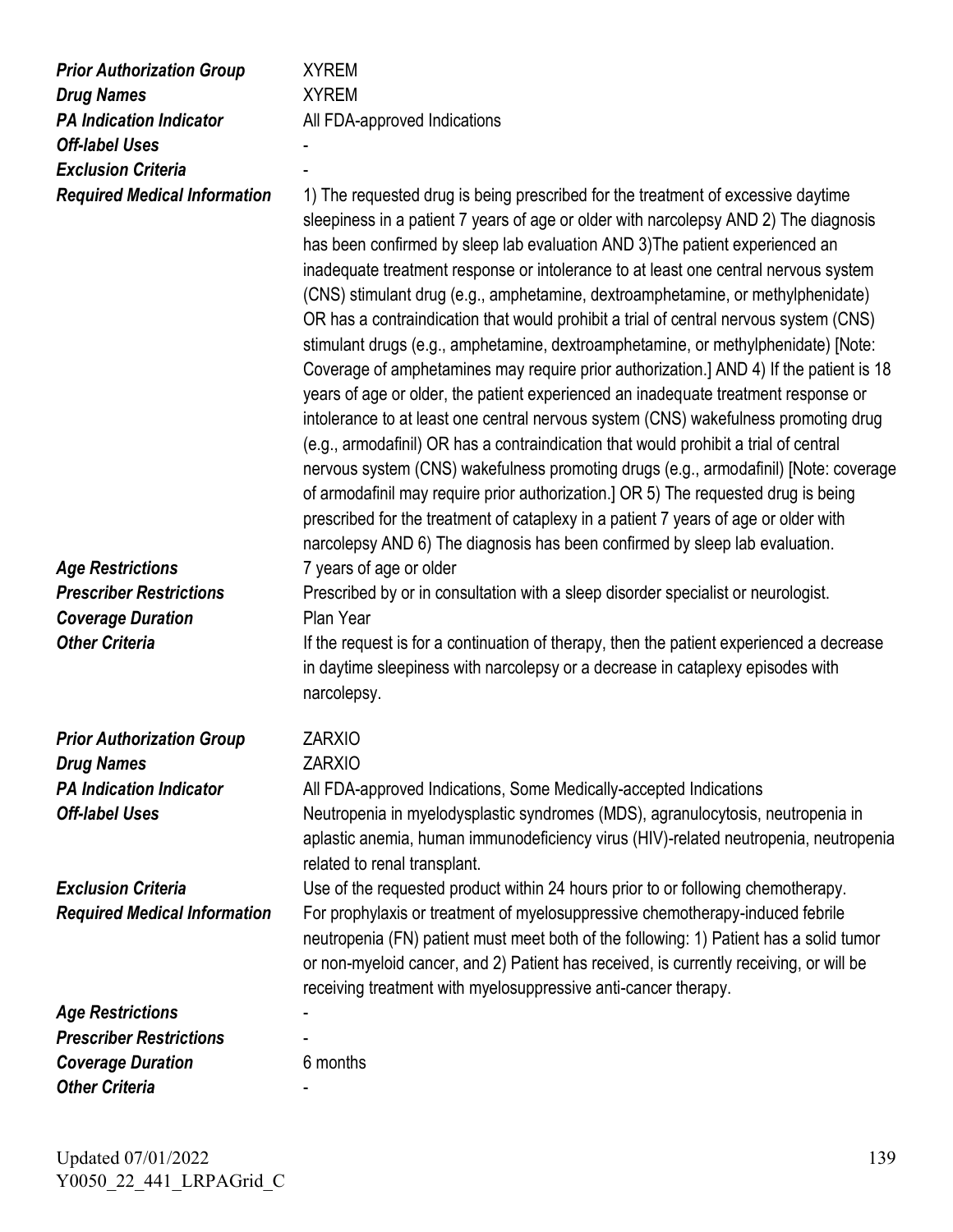*Prior Authorization Group* **ZEJULA** *Drug Names* **ZEJULA** 

*Exclusion Criteria* 

**PA Indication Indicator** All FDA-approved Indications, Some Medically-accepted Indications **Off-label Uses** In combination with bevacizumab for persistent or recurrent epithelial ovarian, fallopian tube, or primary peritoneal cancer for platinum-sensitive disease.

*Required Medical Information* For ovarian, fallopian tube, or primary peritoneal cancer, the requested drug is used in any of the following settings: 1) as maintenance treatment of stage II-IV epithelial ovarian, fallopian tube, or primary peritoneal cancer in patients who are in a complete or partial response to first-line platinum-based chemotherapy AND if it is known that the patient has breast cancer susceptibility gene (BRCA)-mutated disease, the patient experienced an unacceptable toxicity with a trial of Lynparza (olaparib), 2) as maintenance treatment of recurrent epithelial ovarian, fallopian tube, or primary peritoneal cancer in patients who are in a complete or partial response to chemotherapy AND the patient experienced an unacceptable toxicity with a trial of Lynparza (olaparib), 3) as treatment of advanced, persistent, or recurrent ovarian, fallopian tube, or primary peritoneal cancer in patients treated with three or more prior chemotherapy regimens and whose cancer is associated with homologous recombination deficiency (HRD) positive status defined by either a) a deleterious or suspected deleterious BRCA mutation AND if prescribed for advanced, persistent, or recurrent ovarian cancer with deleterious or suspected deleterious germline BRCA mutation, the patient experienced an unacceptable toxicity with a trial of Lynparza (olaparib), or b) genomic instability and progression more than six months after response to the last platinum-based chemotherapy, or 4) in combination with bevacizumab for platinum-sensitive persistent or recurrent epithelial ovarian, fallopian tube, or primary peritoneal cancer.

*Age Restrictions* - *Prescriber Restrictions* - **Coverage Duration** Plan Year **Other Criteria**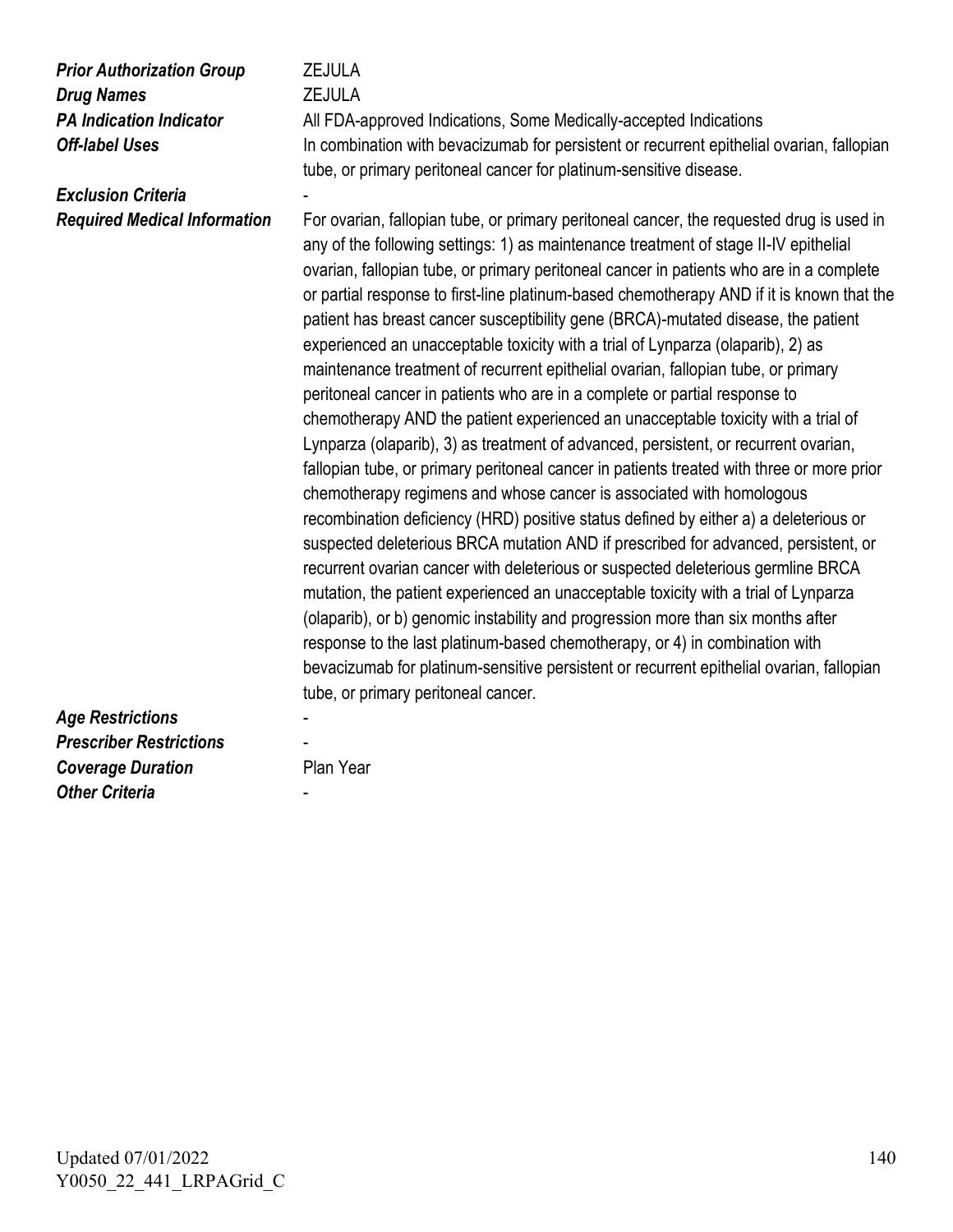| <b>Prior Authorization Group</b><br><b>Drug Names</b><br><b>PA Indication Indicator</b><br><b>Off-label Uses</b> | <b>ZELBORAF</b><br><b>ZELBORAF</b><br>All FDA-approved Indications, Some Medically-accepted Indications<br>Non-small cell lung cancer, hairy cell leukemia, thyroid carcinoma (i.e., papillary<br>carcinoma, follicular carcinoma, and Hurthle cell carcinoma), central nervous system<br>cancer (i.e., glioma, meningioma, astrocytoma), adjuvant systemic therapy for<br>cutaneous melanoma.                                                                                                                                                                                                                                                                                                                                                                                                                                                                                                                                                                                                                                                          |
|------------------------------------------------------------------------------------------------------------------|---------------------------------------------------------------------------------------------------------------------------------------------------------------------------------------------------------------------------------------------------------------------------------------------------------------------------------------------------------------------------------------------------------------------------------------------------------------------------------------------------------------------------------------------------------------------------------------------------------------------------------------------------------------------------------------------------------------------------------------------------------------------------------------------------------------------------------------------------------------------------------------------------------------------------------------------------------------------------------------------------------------------------------------------------------|
| <b>Exclusion Criteria</b>                                                                                        |                                                                                                                                                                                                                                                                                                                                                                                                                                                                                                                                                                                                                                                                                                                                                                                                                                                                                                                                                                                                                                                         |
| <b>Required Medical Information</b>                                                                              | For adjuvant treatment of melanoma, and central nervous system (CNS) cancer (i.e.,<br>glioma, meningioma, astrocytoma): 1) The tumor is positive for BRAF V600 activating<br>mutation (e.g., V600E or V600K) and 2) The requested drug will be used in<br>combination with cobimetinib. For unresectable or metastatic melanoma: 1) The tumor<br>is positive for BRAF V600 activating mutation (e.g., V600E or V600K) and 2) the<br>requested drug will be used as a single agent, or in combination with cobimetinib (with<br>or without atezolizumab). For Erdheim-Chester Disease: Tumor is positive for BRAF<br>V600 mutation. For non-small cell lung cancer: 1) Tumor is positive for the BRAF<br>V600E mutation, and 2) The patient has recurrent, advanced, or metastatic disease.<br>For thyroid carcinoma: 1) Tumor is positive for BRAF mutation, and 2) Patient has<br>radioiodine refractory follicular, Hurthle cell, or papillary thyroid carcinoma. For hairy<br>cell leukemia: The requested drug will be used for subsequent therapy. |
| <b>Age Restrictions</b>                                                                                          |                                                                                                                                                                                                                                                                                                                                                                                                                                                                                                                                                                                                                                                                                                                                                                                                                                                                                                                                                                                                                                                         |
| <b>Prescriber Restrictions</b>                                                                                   |                                                                                                                                                                                                                                                                                                                                                                                                                                                                                                                                                                                                                                                                                                                                                                                                                                                                                                                                                                                                                                                         |
| <b>Coverage Duration</b>                                                                                         | Plan Year                                                                                                                                                                                                                                                                                                                                                                                                                                                                                                                                                                                                                                                                                                                                                                                                                                                                                                                                                                                                                                               |
| <b>Other Criteria</b>                                                                                            |                                                                                                                                                                                                                                                                                                                                                                                                                                                                                                                                                                                                                                                                                                                                                                                                                                                                                                                                                                                                                                                         |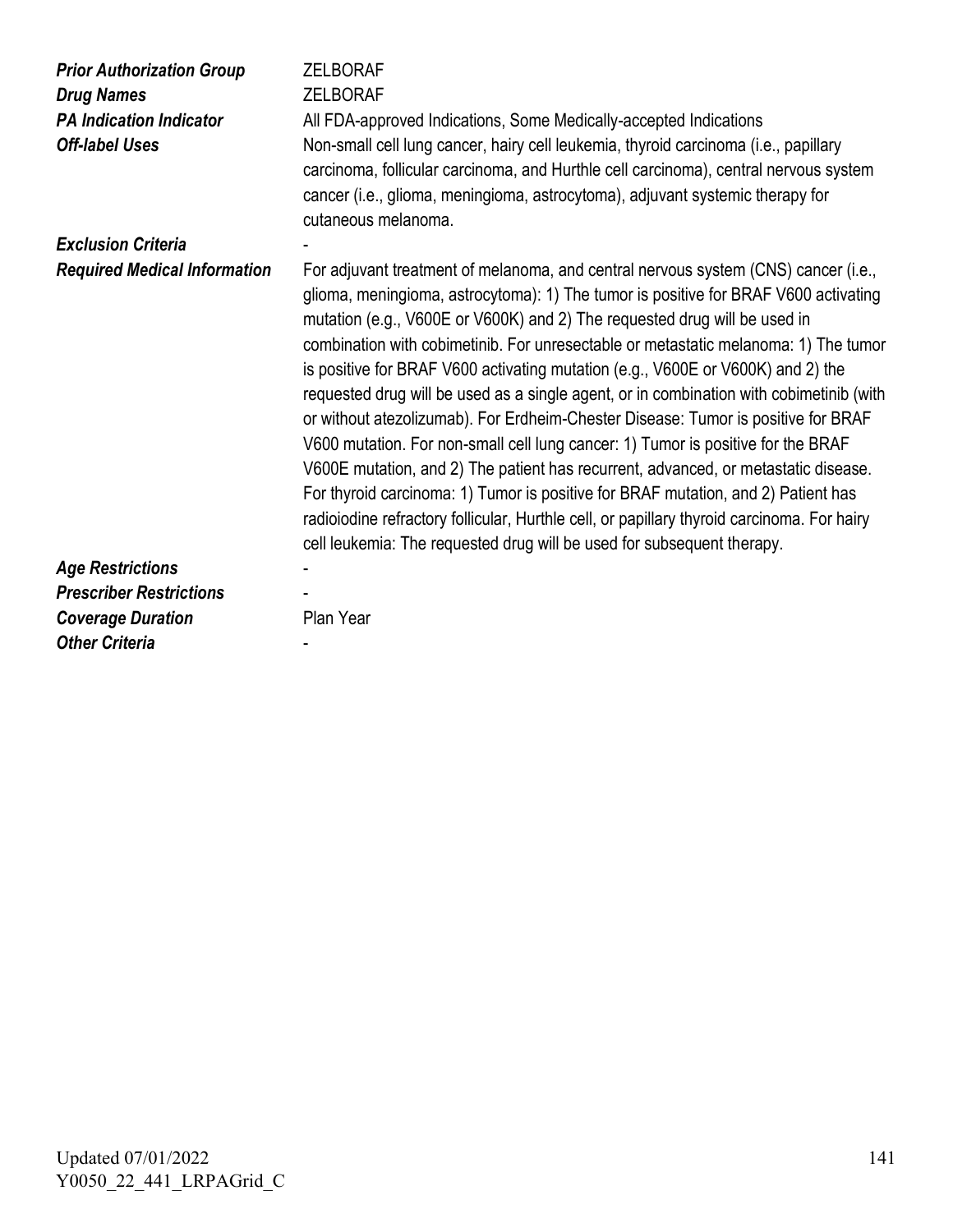## *Prior Authorization Group* **ZIRABEV Drug Names ZIRABEV**

**PA Indication Indicator** All FDA-approved Indications, Some Medically-accepted Indications **Off-label Uses** Breast cancer, central nervous system (CNS) tumor types: adult low-grade (WHO Grade II) infiltrative supratentorial astrocytoma/oligodendroglioma, adult intracranial and spinal ependymoma, anaplastic gliomas, adult medulloblastoma, primary central nervous system lymphoma, meningiomas, limited and extensive brain metastases, metastatic spine tumors, malignant pleural mesothelioma, epithelial ovarian cancer/fallopian tube cancer/primary peritoneal cancer, including the following cancer types: carcinosarcoma (malignant mixed Mullerian tumors), clear cell carcinoma, mucinous carcinoma, grade 1 endometrioid carcinoma, low-grade serous carcinoma, ovarian borderline epithelial tumors (low malignant potential) with invasive implants, and malignant sex cord-stromal tumors, soft tissue sarcoma types: angiosarcoma and solitary fibrous tumor/hemangiopericytoma, uterine neoplasms, endometrial carcinoma, vulvar squamous cell carcinoma, and ophthalmic-related disorders: diabetic macular edema, neovascular (wet) age-related macular degeneration including polypoidal choroidopathy and retinal angiomatous proliferation subtypes, macular edema following retinal vein occlusion, proliferative diabetic retinopathy, choroidal neovascularization, neovascular glaucoma and retinopathy of prematurity, hepatocellular carcinoma, small bowel adenocarcinoma.

**Exclusion Criteria** *Required Medical Information* - *Age Restrictions* - *Prescriber Restrictions* - **Coverage Duration** Plan Year

**Other Criteria** Coverage under Part D will be denied if coverage is available under Part A or Part B as the medication is prescribed and dispensed or administered for the individual.

| <b>Prior Authorization Group</b>    | <b>ZOLINZA</b>                                                    |
|-------------------------------------|-------------------------------------------------------------------|
| <b>Drug Names</b>                   | <b>ZOLINZA</b>                                                    |
| <b>PA Indication Indicator</b>      | All FDA-approved Indications, Some Medically-accepted Indications |
| <b>Off-label Uses</b>               | Mycosis fungoides, Sezary syndrome.                               |
| <b>Exclusion Criteria</b>           |                                                                   |
| <b>Required Medical Information</b> | -                                                                 |
| <b>Age Restrictions</b>             |                                                                   |
| <b>Prescriber Restrictions</b>      |                                                                   |
| <b>Coverage Duration</b>            | Plan Year                                                         |
| <b>Other Criteria</b>               |                                                                   |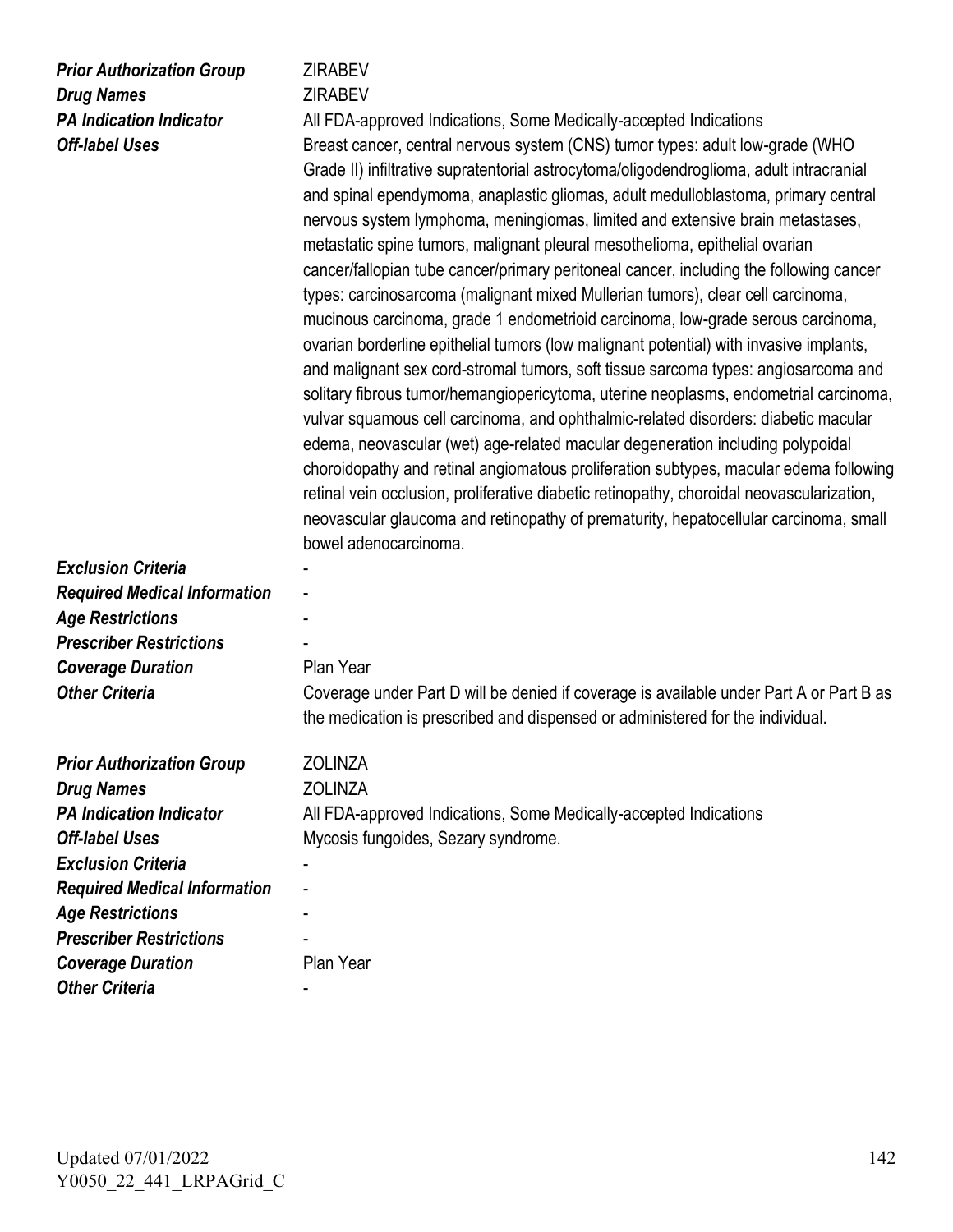| <b>Prior Authorization Group</b><br><b>Drug Names</b><br><b>PA Indication Indicator</b><br><b>Off-label Uses</b> | <b>ZYDELIG</b><br><b>ZYDELIG</b><br>All FDA-approved Indications, Some Medically-accepted Indications<br>Relapsed or refractory chronic lymphocytic leukemia (CLL)/small lymphocytic<br>lymphoma (SLL), relapsed or refractory follicular lymphoma, and marginal zone<br>lymphomas [nodal marginal zone lymphoma, gastric mucosa associated lymphoid<br>tissue (MALT) lymphoma, non-gastric MALT lymphoma, and splenic marginal zone<br>lymphoma]. |
|------------------------------------------------------------------------------------------------------------------|----------------------------------------------------------------------------------------------------------------------------------------------------------------------------------------------------------------------------------------------------------------------------------------------------------------------------------------------------------------------------------------------------------------------------------------------------|
| <b>Exclusion Criteria</b>                                                                                        |                                                                                                                                                                                                                                                                                                                                                                                                                                                    |
| <b>Required Medical Information</b>                                                                              |                                                                                                                                                                                                                                                                                                                                                                                                                                                    |
| <b>Age Restrictions</b>                                                                                          |                                                                                                                                                                                                                                                                                                                                                                                                                                                    |
| <b>Prescriber Restrictions</b>                                                                                   |                                                                                                                                                                                                                                                                                                                                                                                                                                                    |
| <b>Coverage Duration</b>                                                                                         | Plan Year                                                                                                                                                                                                                                                                                                                                                                                                                                          |
| <b>Other Criteria</b>                                                                                            |                                                                                                                                                                                                                                                                                                                                                                                                                                                    |
|                                                                                                                  |                                                                                                                                                                                                                                                                                                                                                                                                                                                    |
| <b>Prior Authorization Group</b>                                                                                 | <b>ZYKADIA</b>                                                                                                                                                                                                                                                                                                                                                                                                                                     |
| <b>Drug Names</b>                                                                                                | <b>ZYKADIA</b>                                                                                                                                                                                                                                                                                                                                                                                                                                     |
| <b>PA Indication Indicator</b>                                                                                   | All FDA-approved Indications, Some Medically-accepted Indications                                                                                                                                                                                                                                                                                                                                                                                  |
| <b>Off-label Uses</b>                                                                                            | Recurrent or advanced ALK-positive non-small cell lung cancer (NSCLC), recurrent,<br>advanced, or metastatic ROS1-positive NSCLC, inflammatory myofibroblastic tumor<br>(IMT), brain metastases from NSCLC.                                                                                                                                                                                                                                        |
| <b>Exclusion Criteria</b>                                                                                        |                                                                                                                                                                                                                                                                                                                                                                                                                                                    |
| <b>Required Medical Information</b>                                                                              | For NSCLC: the patient has recurrent, advanced, or metastatic ALK-positive or ROS1-<br>positive disease. For inflammatory myofibroblastic tumor: the disease is ALK-positive.<br>For brain metastases from NSCLC: the patient has ALK-positive NSCLC.                                                                                                                                                                                              |
| <b>Age Restrictions</b>                                                                                          |                                                                                                                                                                                                                                                                                                                                                                                                                                                    |
| <b>Prescriber Restrictions</b>                                                                                   |                                                                                                                                                                                                                                                                                                                                                                                                                                                    |
| <b>Coverage Duration</b>                                                                                         | Plan Year                                                                                                                                                                                                                                                                                                                                                                                                                                          |
| <b>Other Criteria</b>                                                                                            |                                                                                                                                                                                                                                                                                                                                                                                                                                                    |
|                                                                                                                  |                                                                                                                                                                                                                                                                                                                                                                                                                                                    |
| <b>Prior Authorization Group</b>                                                                                 | <b>ZYPREXA RELPREVV</b>                                                                                                                                                                                                                                                                                                                                                                                                                            |
| <b>Drug Names</b>                                                                                                | <b>ZYPREXA RELPREVV</b>                                                                                                                                                                                                                                                                                                                                                                                                                            |
| <b>PA Indication Indicator</b>                                                                                   | All FDA-approved Indications                                                                                                                                                                                                                                                                                                                                                                                                                       |
| <b>Off-label Uses</b>                                                                                            |                                                                                                                                                                                                                                                                                                                                                                                                                                                    |
| <b>Exclusion Criteria</b>                                                                                        |                                                                                                                                                                                                                                                                                                                                                                                                                                                    |
| <b>Required Medical Information</b>                                                                              | Tolerability with oral olanzapine has been established.                                                                                                                                                                                                                                                                                                                                                                                            |
| <b>Age Restrictions</b>                                                                                          |                                                                                                                                                                                                                                                                                                                                                                                                                                                    |
| <b>Prescriber Restrictions</b>                                                                                   |                                                                                                                                                                                                                                                                                                                                                                                                                                                    |
| <b>Coverage Duration</b>                                                                                         | Plan Year                                                                                                                                                                                                                                                                                                                                                                                                                                          |
| <b>Other Criteria</b>                                                                                            | $\overline{\phantom{0}}$                                                                                                                                                                                                                                                                                                                                                                                                                           |